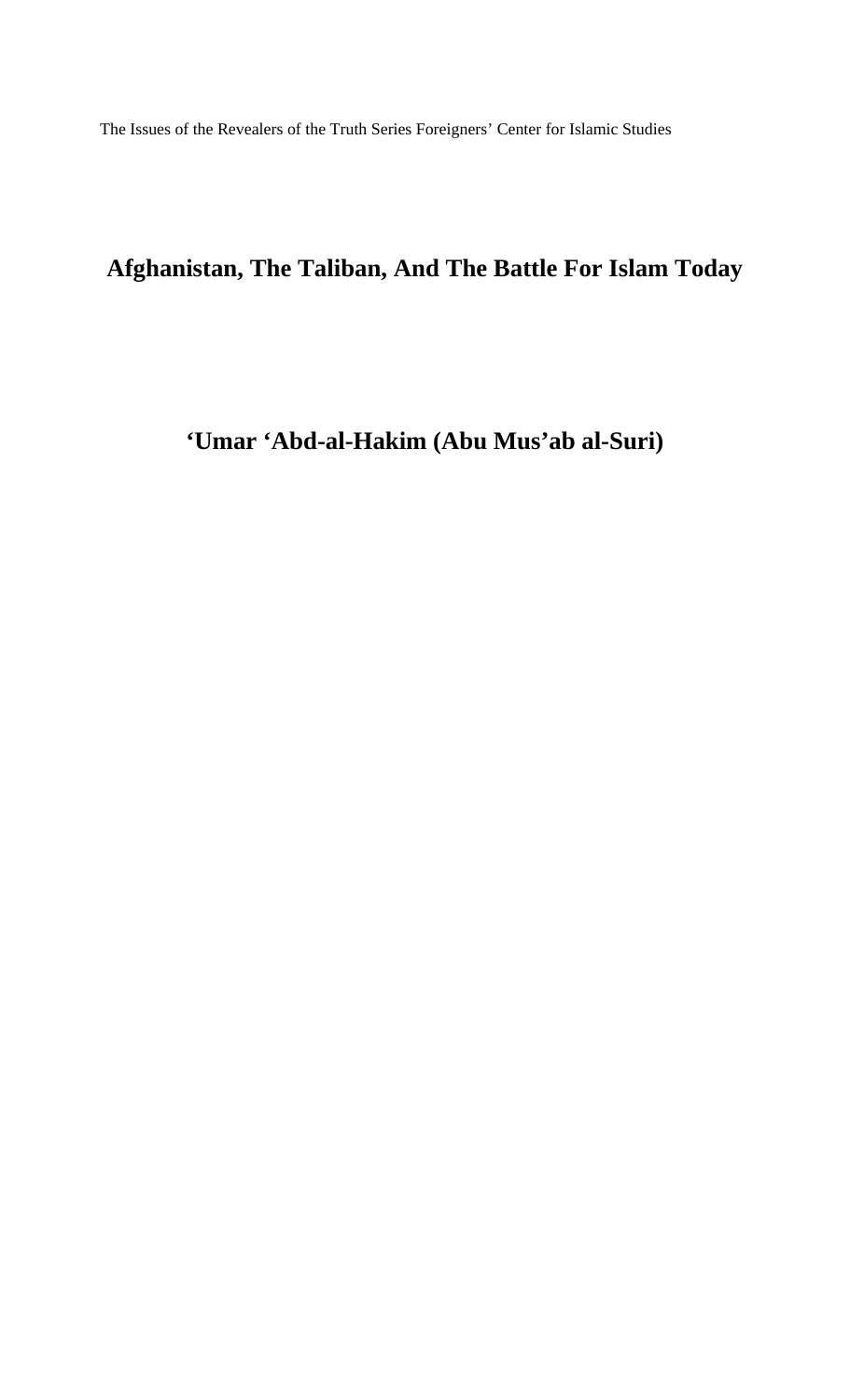#### *(Extended Islamic Blessing to the Reader)*

I begin the writing of this study from Kabul today, in the month of Jumadi al-Thani, 1419, corresponding to October 1998.

This discussion revolves around the issue of Afghanistan today, the Taliban Movement that rules it, its implementation of Islamic Shari'a, the fissures within it, and the suspicions that exist regarding the Taliban and their rule. [It also covers] The issue of the fighting between the Taliban, their opponents among the opposition parties, and their internal and external allies. Then [I discuss] the issue of fighting at the side of the Taliban and the suspicions surrounding that and standing with them to support the foundations of this eternal Islamic nation, the first such opportunity granted to Muslims and the People of the Sunnah after a long absence. This is a nation that came as the fruit of the Jihad of the Afghan people that has lasted nearly 20 years until the present day, and by which the Islamic Nation was shown for its weakness and its fragmentation, and for its immenseness in men, money, and support, while it sat waiting for this hope that came to pass during the crushing wars between the Mujahideen up until the time that this movement came into being which we are now experiencing and can touch today.

These issues were making me speak about them, and to witness by God to whomever is concerned about them, as an eye witness living through these events in a real way. And I have gone back and forth about it up to this day, and have delayed this testimony of mine for numerous reasons, the most important of which is the anticipation of an increase in clarity, first of all, and [secondly] the fear that some sudden change or transformation will come over this blessing we're witnessing of the Taliban. A change that will put us at the mercy of the tongues of the people, or particularly of the tongues of the brethren; these tongues that have shown us they have no mercy. This is because our brethren do not grasp the omens of the changes in the political conditions, which in turn produce changes in [political] positions, which then cause changes in legalistic political judgments, as I will show later.

I wrote a report about the Taliban following an exploratory visit I made to Afghanistan about two years ago. I wrote the report with cooperation from the information office of the Jihad Group in Egypt. It was titled "The Taliban," and ran to approximately 35 pages. Then I returned to Afghanistan on another exploratory visit in April of last year, 1997, after which I decided to immigrate permanently to Afghanistan. I came here last August, and have been here ever since (in other words, more than a year). I lived in close proximity to the events that have transpired day by day, and have lived with the Taliban in such a manner that I can write and publish this testimony, for which I beseeched God for his assistance, and which I hope is as close to the truth as possible.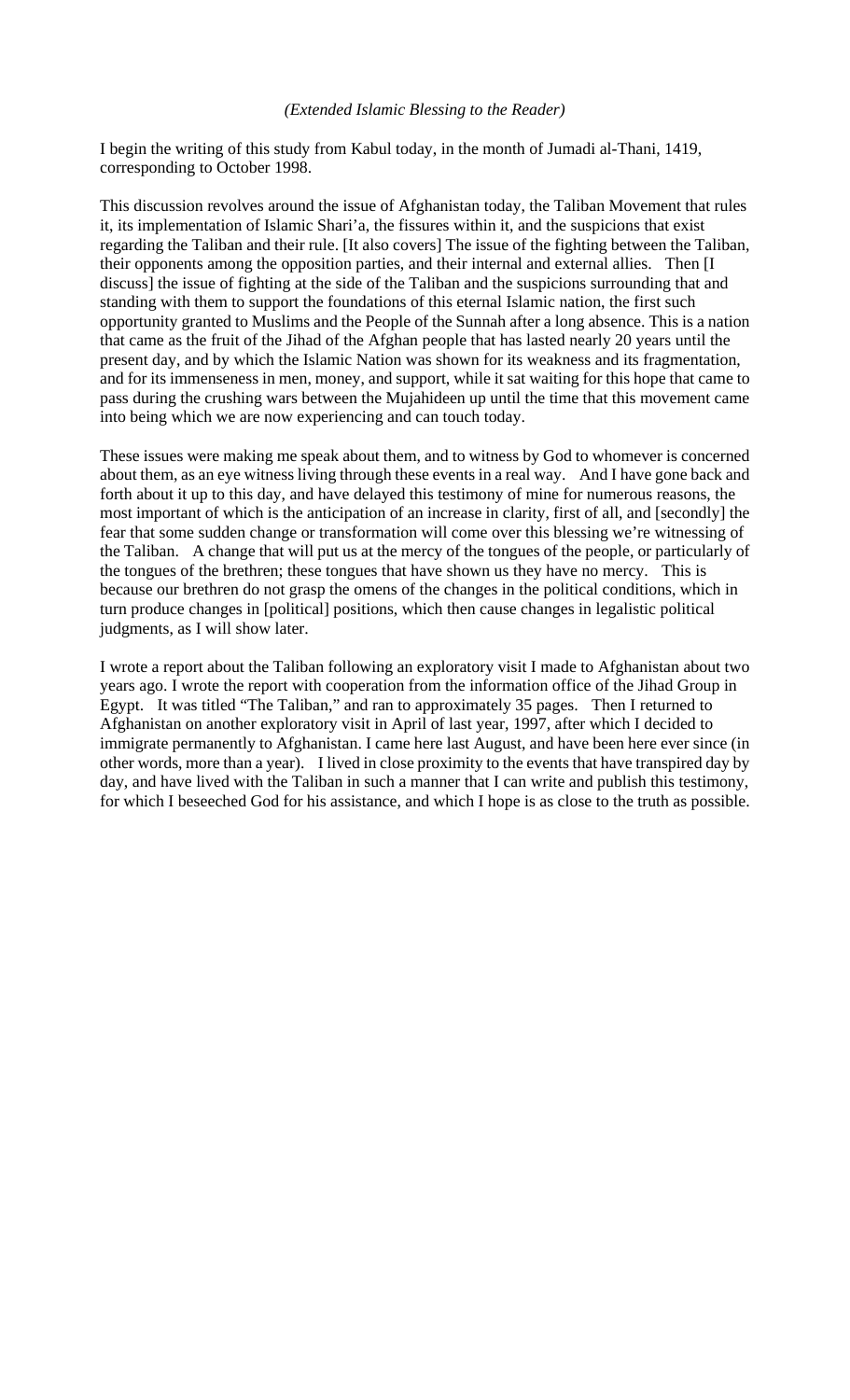A while back, I learned through some brothers who live in London, may God comfort them--and some of the learned men in London have become the most backwards of the 'Ulama (of the Salafists)--they asked about Afghanistan, and if by the Taliban's implementation of the Islamic Shari'a it has become the House of Islam and a place of Hijra [tc: a place to which all good Muslims should immigrate]. His Excellency [one of the 'Ulama] replied that in it (in other words, Afghanistan), the conditions aren't present for it to be the House of Islam, and that in its government (in other words, the Taliban) weren't the conditions for the Shari'a. Then the brothers informed me of the disaster which befell another resident of the House of Thatcher. He asked recently about the ongoing battle in Afghanistan between the Taliban and their opponents. His Excellency answered: "In this fight, both the fighters and those they're fighting are in hell" !!! I have heard these types of lies and distortions, and these types of sayings and Fatwas, [coming from] some of the Salafist bastards and the propaganda of the Muslims in Pakistan and some of the Arab states.

How can it be that some worshipers can spread rumors about God without any knowledge, while they're thousands of miles away from what's happening, and they know nothing about it whatsoever except what they find from the world media and those who are behind it. Or they get news from the telephone, with people telling them: "I encourage you with this Fatwa, I encourage you into the fire." The Prophet, peace be upon Him, said: "Like the Sun, witness or say farewell." What pains me is that among the Mujahideen here are those who will consider these things from afar, in all their ignorance, and decide their position based upon these Fatwas rather than experiencing these things for themselves.

After hearing these types of London Fatwas, and seeing some who are out of touch here in Afghanistan, I saw that it was truly my duty to record a descriptive and objective field testimony of the situation we and Afghanistan live in today; to place before Muslims the reality of the issue. Perhaps it will help people such as those who took it upon themselves to issue Fatwas and to direct the young men to quote God without any real knowledge. It will give them knowledge of the fact about which they are still ignorant, and that is the basis of the Fatwa and the knowledge of the judgment of God.

And so let us therefore show the Muslims in general the conditions that make up the most important opportunity given to the People of the Sunnah to transform the balance of power between the People of Islam and their enemies in this existential battle were are experiencing today. Let us set forth the pretext to whatever good people remain and to whichever 'Ulama remain. Let us set their responsibilities before them to carry out God's truth, and to establish God's rule and the duties it contains for us Muslims.

I truly intended this, and I prepared some papers and worked on them for a while. Then came the events of last week, and I came face to face with the necessity of this testimony.

Events have followed one after another for the last three months as follows:

The Taliban burst forth in successive conquests toward the north, and spread its control and its implementation of the Shari'a over all Afghan territory with the exception of a narrow valley extending from north of Kabul up to the province of Badokhsan in Northeast Afghanistan, in addition to the Bamyan region, where the Shi'ite minority of Afghanistan reside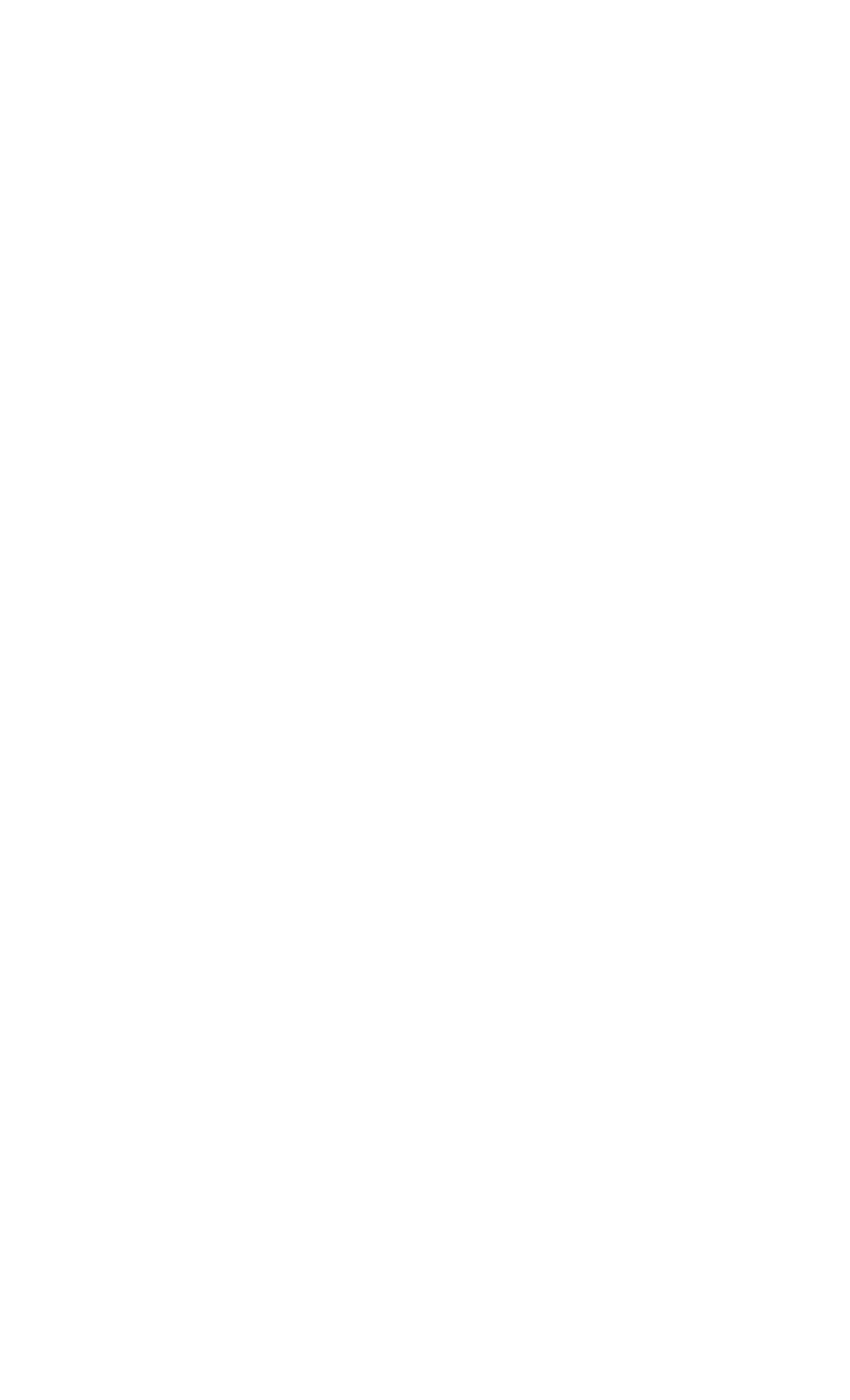• After these abrupt changes, the western world and its media, led by America, went on alert, and Russia and the Communist nations of Central Asia that belong to Moscow to this day mobilized and threatened to interfere in Afghanistan. Iran put its media on alert, and undertook an unusual diplomatic action which incited the entire world against Afghanistan and the Taliban, and mobilized the heads of the opposition alliance (Rabbani, Mas'ud , Dostum, Sayyaf, Hikmatyar), taking advantage of the world situation to present themselves as the elite of the Earth, ready to carry out the policy of the new world order if support were given to them against the Taliban.

Then recently Clinton came to Moscow to discuss with Yeltsin the affairs of Central Asia in light of a storm of economic collapses that foretell of the disappearance of Russia forever, God willing.

Military aid poured into the parties opposed to the Taliban, particularly to Mas'ud and the remnants of Sayyaf's group, by air from Tajikistan. Dostum flew away on the last bygone symbol of the Communist regime to Istanbul, then returned to Uzbekistan.

Events followed each other, and Iran escalated its position by carrying out military maneuvers on the southwest borders of Afghanistan. It followed this up by beating the drums of war by throwing the spotlight on the killing of Iranian Diplomats following the storming of Mazar-e Sharif by the Taliban.

The news then said that Israel had entered the picture, and Israel is well known for being quick to enter into areas it considers strategic to its national security. The news agencies reported the arrival of generals of the Israeli Defense Forces in northern Afghanistan, and the arrival of aid from the IDF to Rabbani and Dostum. The world media reported on this Israeli presence in northern Afghanistan.

In that atmosphere, the situation escalated greatly about two months after America launched a cruise missile attack on the Arab Mujahideen bases in Afghanistan. Then came America's threat that it had declared war on the Islamic terror bases protected by the Taliban in Afghanistan. America then hinted that the option was open to use strategic nuclear, chemical, and biological weapons of mass destruction against terror bases, their infrastructure, and their allies in Afghanistan if need be. In the face of this American arrogance, the Taliban held steadfast. Mullah Muhammad 'Umar, Commander of the Faithful in Afghanistan, stated that he would not give up 'Usama Bin Laden and the Arab Mujahideen, nor would he bow to American pressures. He held a commanding position after the visit of American, Saudi, and Pakistani delegations to his headquarters in Kandahar.

• On the military side, the Iranian [troop] concentrations led to the withdrawal of a large portion of the Taliban forces to the southwest. The threats of Russia, Tajikistan, and Uzbekistan, and the announcement of military maneuvers led to the withdrawal of a major additional portion of Taliban forces to the north, which has still not been stabilized. The mobilization of the Shi'ites in Bamyan, and the arrival of Iranian aid by air to the Shi'ite Unity Party led to the withdrawal of a third portion of Taliban forces to the battle lines with the Shi'ites north and south of Bamyan.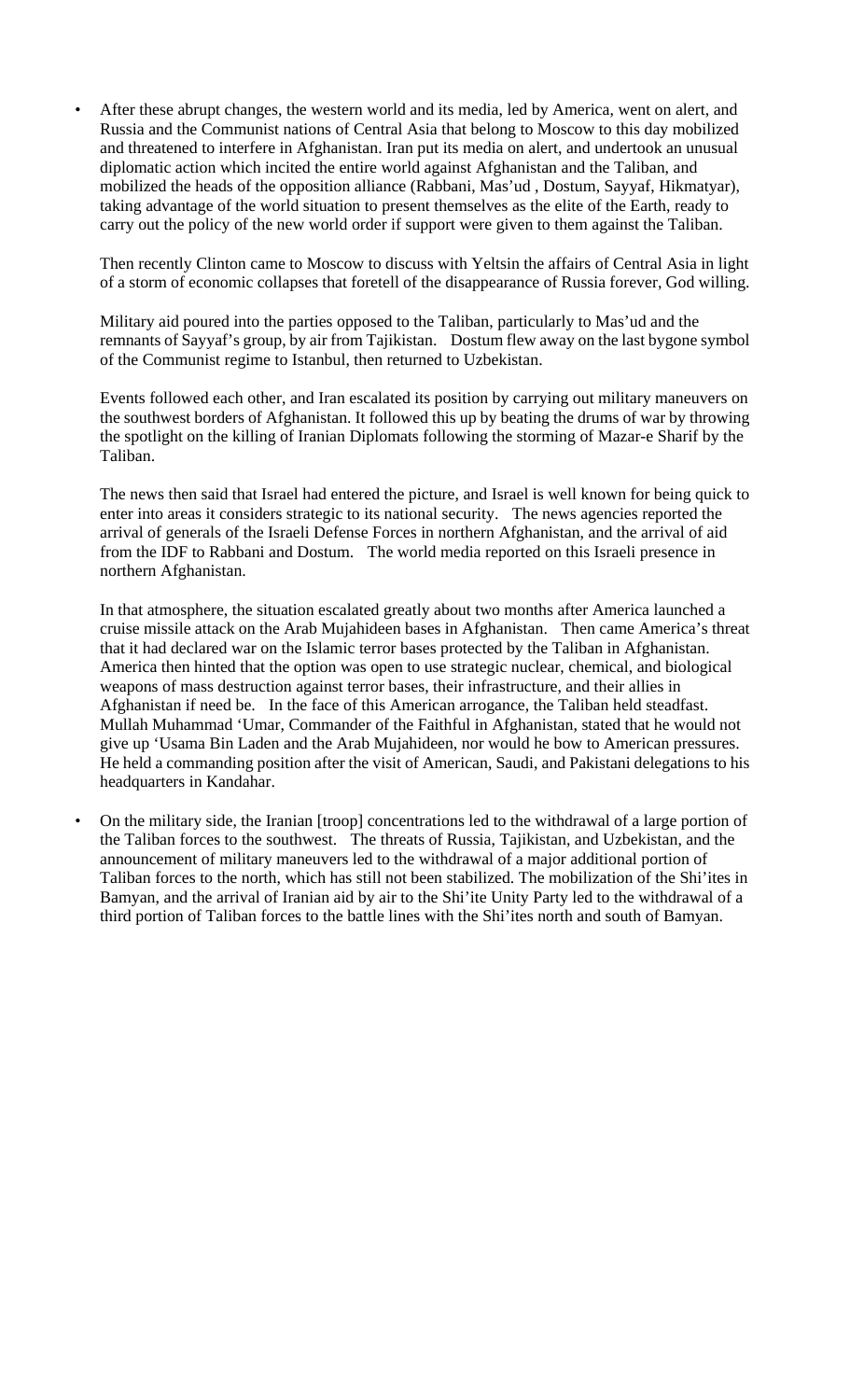It appears that these Taliban military movements to areas of tension led to breaches in the Taliban defenses around the city of Kabul, and particularly north of the capital along the lines opposing the forces of Mas'ud and Sayyaf. It appeared that there was international coordination with the opposition forces internally, to carry out a surprise lightening attack to regain Kabul, which would have led to the destabilization of the Taliban position in the north, particularly if it had been accompanied by an Iranian attack on the southwest of Afghanistan where Kandahar and the original Taliban strongholds surrounding it are located. This retreat could have led to the sort of slaughter that had befallen the Taliban previously in the north.

As for the military events that occurred around Kabul last week, I have given greater weight to the scenario I have presented, which the national and international media have kept pointing to.

On Thursday the 5th of September, the forces of Mas'ud and Sayyaf began attacking the northern defenses of Kabul, north of the capital, along two main axes one of which lies no more than 15km from the center of Kabul. It truly appeared that the capital's defenses suffered from their paucity and from the number of those who had been withdrawn to the north, southwest, and the Bamyan lines. Attacking forces were able to gain control of key hills at the entrance to Kabul, and clashes between them and some Taliban, Arab and Pakistani Mujahideen, and Mujahideen of other Islamic nationalities continued until the attack reached its climax on the night of Monday, the seventh of September [sic], when a fierce battle broke out that lasted 13 hours until Monday morning.

That night, the Arab Mujahideen and the Pakistani, Uzbek, Turkmen, and other brothers with them held fast until new groups of Taliban arrived, plugged the existing holes, and broke up the attack. The Sayyaf forces comprising the bulk of that attack withdrew, leaving heavy losses throughout the area. Five of our beloved Arab brothers (God accept them in the fullness of His mercy) were martyred along with approximately 20 brothers of various nationalities and some Afghan Taliban. Kabul and the Taliban had lived through one of the greatest surprise attacks to threaten Kabul since the Taliban took control of it more than two years ago.

That night and the following morning, the consensus of the brothers who had met to assess the situation was that the situation was dire, and included the possibility that the city could fall if the attackers reinforced along other weakly defended axes. It was necessary to carry out a campaign to call up the Arab brothers along with some of our foreign brothers from various countries, particularly from Central Asia.

So I departed on a quick trip to the most important of the Arab senior Mujahideen brothers in Afghanistan to goad those belonging to various Jihadist groups into participating in repelling the attack on the city of Kabul. Ten days after meeting with some members of the groups, I came away firmly convinced of the necessity of recording this subject quickly. Moreover, when I looked over the general reasons I discovered two other seriously important reasons:

First: I grasped the very unfortunate situation that most of the senior Arab Mujahideen brothers are here, or belong to most of the well known Jihadist groups. As for those who are unaware of this battle, or who do not fully comprehend the consequences that came as a result of it, and as for those who refuse on principle to fight with the Taliban under the influence of statements, Fatwas, and various aspersions cast by some of the issuers of Fatwas and opinions within the Jihadist groups or the Arabs gathered in Afghanistan. The noticeable common denominator among most of those with whom I met was a lack of understanding of the nature of the basic national and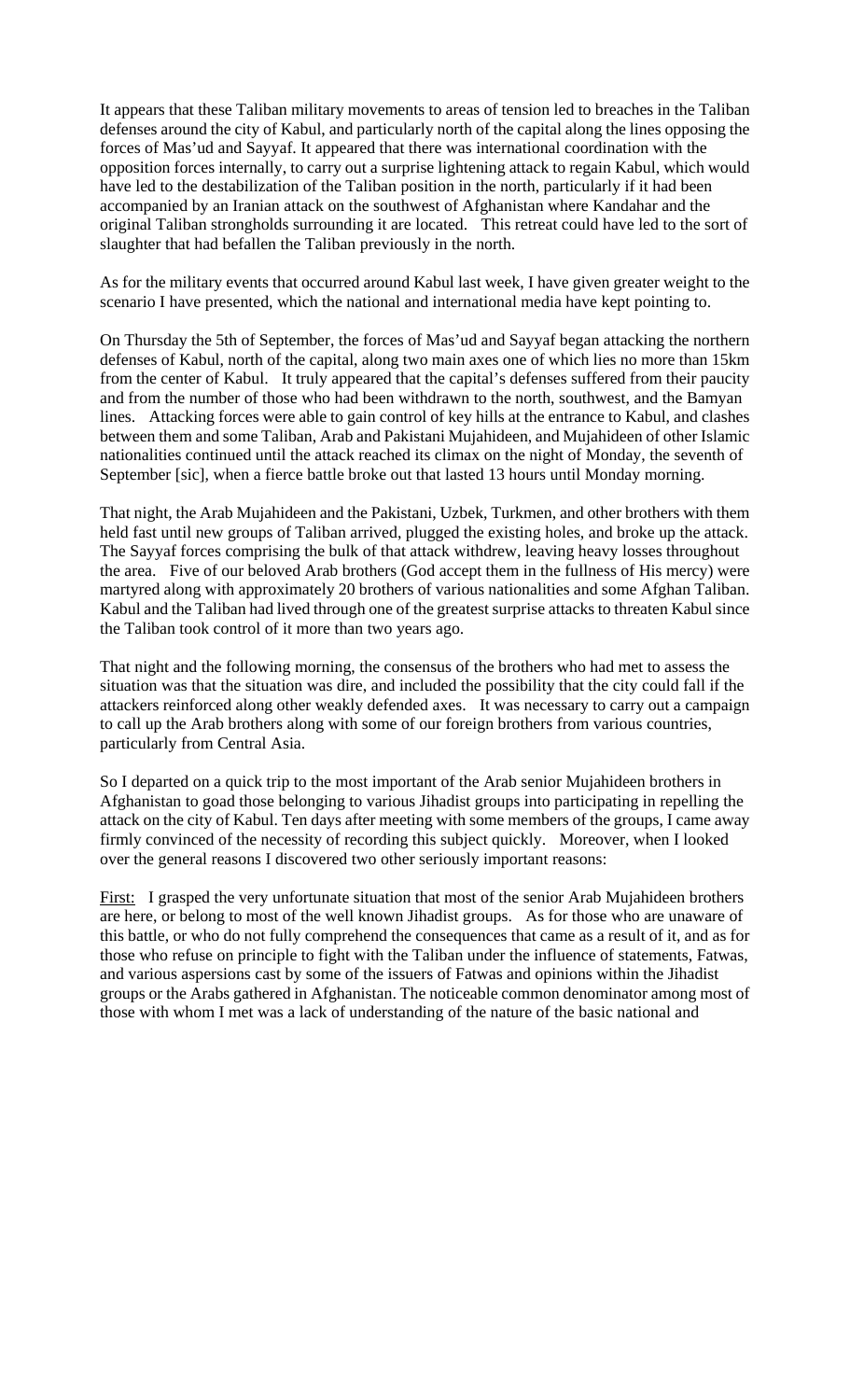international struggle with the Taliban, its reasons, and what will befall Afghanistan and Central Asia as a result of the collapse of not just the Taliban but Jihadist movements in general.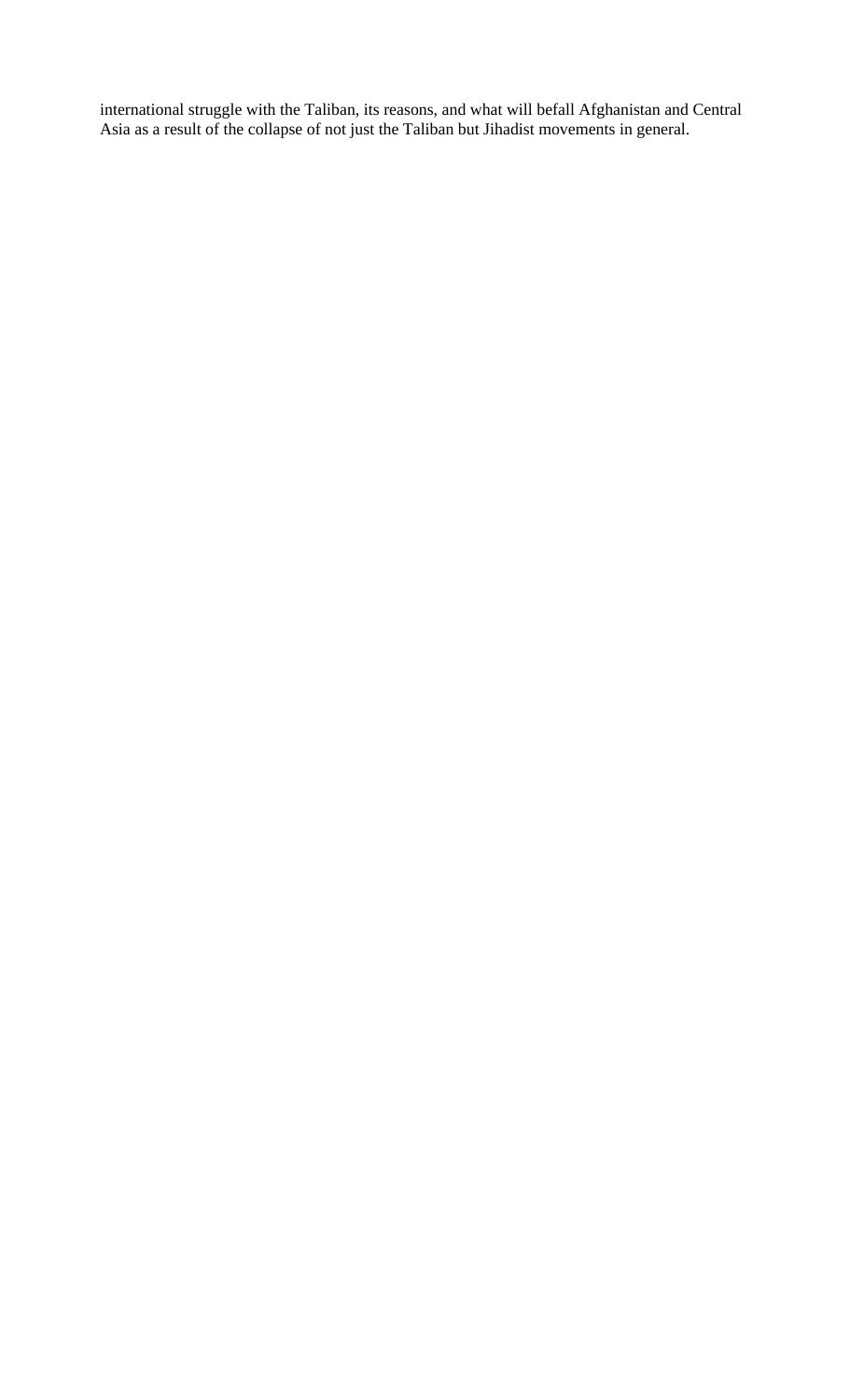The Second Reason: The belief that I still carry despite a week's having past since the attack and the shattering and disappointment of the forces of Mas'ud and the Parties, and despite the fall of Bamyan and the collapse of the Shi'ites before the Taliban forces, and despite what appears to be dissipation of danger. [This belief is] That that dangerous journey that God ordained, and the answer of those who blasphemed and vented their rage have not earned blessings. It was nothing more than a simple attempt.

The basic fight against Afghanistan, and the Taliban and the Islamic and Arab Jihadist movements therein, is being directed by the new world order. This fateful battle has not yet begun, but we are already experiencing its initial signs. It will be a long and decisive battle, not between the Taliban and its internal opponents as some naïve people imagine, but between a resurgent Islam in Afghanistan as represented by the Taliban movement and its allies among the various Jihadist forces which have sought refuge in it, and the new world order that includes a clear alliance between the Jews, the masters of the world order, the Americans and their Crusader allies, and the Rafidite regime in Iran, and the apostate collaborationist forces in the area, particularly the Arab ones, in addition to their apostate, tyrannical, ignorant allies who have sold their religion and their world, and the other various corrupt parties within Afghanistan who have all been infiltrated by the remnants of the previous Communist regime, chief of which is the militia of Dostum and the remnants of the Khad [tc: the former secret police], the Intelligence, and the Communist cadres in Afghanistan.

My absolute certainty that the in the upcoming battle, God knows, that the Taliban must continue their good works that we have experienced for the last four years. This battle requires a true and serious call to arms of all possible Muslim forces, and their gathering to defend against this assault on our Afghan brothers:

- 1. Because of their implementation of the Islamic Shari'a
- 2. Because of their sheltering of the Mujahideen and their supporters
- 3. Because of their rebellion against the new Jewish Crusader world order

It is a war of existence, and it is very painful that some of our dedicated brothers have had to take on this frigidity and lack of concern instead of other matters.. The chief among those obligations is to call them to arms: the senior Arab Mujahideen brothers in Afghanistan first, then the Jihadist groups that have presences and interests of various sizes in this important base of Afghanistan; third, those who carry out Jihad in the path of God everywhere; and fourth, Muslims in general in this duty.

By the grace of God, I emerged from that journey among the brothers here, in addition to the information I had from constantly following the general situation here and abroad, with a clearer picture of the Arab situation, with sufficient imagination/vision, and God knows, about all of the provocative suspicions surrounding our participation with the Taliban in this battle, to the limits of my belief, which is sufficient to know all of the abuses and suspicions heaped upon the Taliban, which allows me to make the testimony that I present in this study, by beseeching the help of Almighty God. I ask Him to show us all the truth, verily, and reward us His followers and to love us. And to show us courage and reward us, making us his first chosen, and to make war upon his enemies.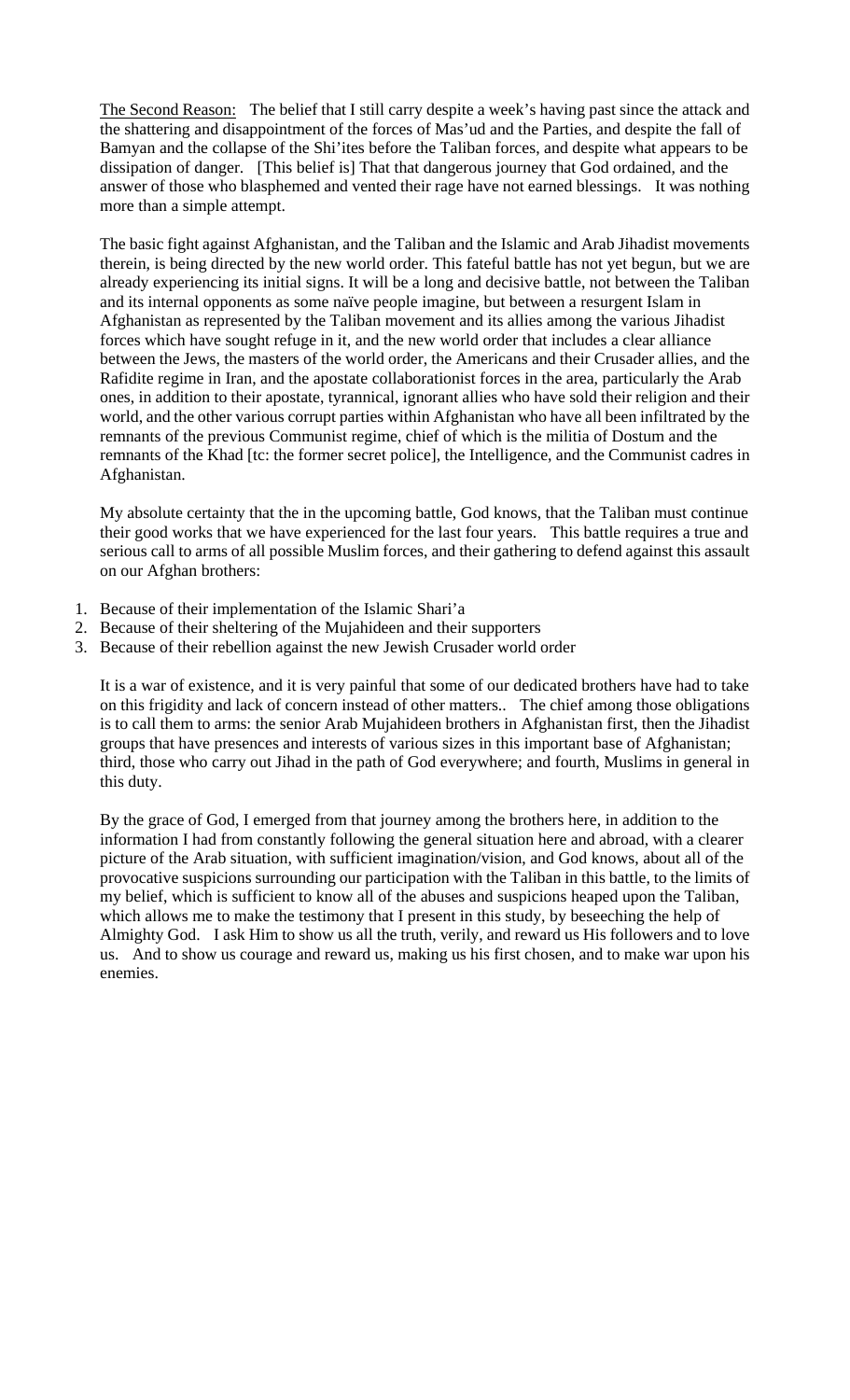Before proceeding to the heart of the discussion, which is the reality of the Taliban, the reality of their enemies and our presence among them, a political description of this reality, an understanding of Shari'a rule in this type of situation, and the issue of the doubts surrounding participation in this fight and various sundry doubts, I see it as beneficial to present three fundamental and very important points intrinsic to this discussion. They are:

#### First:

I want to assure, particularly the brothers here in Afghanistan, that participating in this fight on the side of the Taliban has presented doubts and has given rise to much inquiry on the part of many with whom I have met on various levels. They [the doubts] are still present in the others. Therefore this subject must be dealt with among those whose opinions differ on this matter, as a factual and legal guide/indicator, first of all, and by the supposed Islamic morality amongst Muslims generally, and the Mujahideen in the path of God, and wishing to gain His favor, in particular.

We must warn everyone of the discord that Satan will attempt to sow between the brethren as a result of this dispute. Within the bounds of my knowledge and experience of the brothers here in general, the vast majority of them are waging Jihad here in Afghanistan or in other places, or came here with the intent of Jihad or to prepare for it. Not one of them has been slurred for abstaining from Jihad, or accused of cowardice, or any other insult we would think of as a reason for not being convinced to venture forth and participate in this fight. Therefore, it doesn't have to be that one whose doubts have faded will come and participate in this fight, or be made to cast aspersions on those who don't participate or aren't convinced in a manner unbefitting Muslims, let alone Mujahideen and travelers with Muhammad in the path of God.

On the other hand, within the bounds of my knowledge, I don't know of anyone who is participating or is convinced about participating in this fight who has ventured forth for the world or to please anyone but God. On the contrary, what I could feel from them was their conviction for this Jihad in the path of God, their desire for His satisfaction, to witness for His sake, for the victory of His religion and those who live by his Shari'a, and in defense of those who flee because of their religion from the oppression of various tyrants of the Earth. It is not right for anyone to abstain from this Jihad, this fight, or to not be convinced to throw out our brothers the Jihadists who are defending each other our Earthly possessions, but the houses, fortresses, and refuges of those who are not yet convinced. Satan is not pulling them to defend their feelings that they are accused of selling out their principles for money and injuring those who go forth when they have not gone forth. This is what we think of our brethren the convinced and the unconvinced among the Jihadists and the travelers with the Prophet in the path of God. We do not bear witness to ourselves, nor our brothers, nor anyone created by God. This is what God has revealed to us.

God said: "Say to My servants that they should (only) say those things that are best: for Satan doth sow dissensions among them." [tc: Surat Bani Isra'il, Verse 53]. And the Prophet, peace be upon Him, has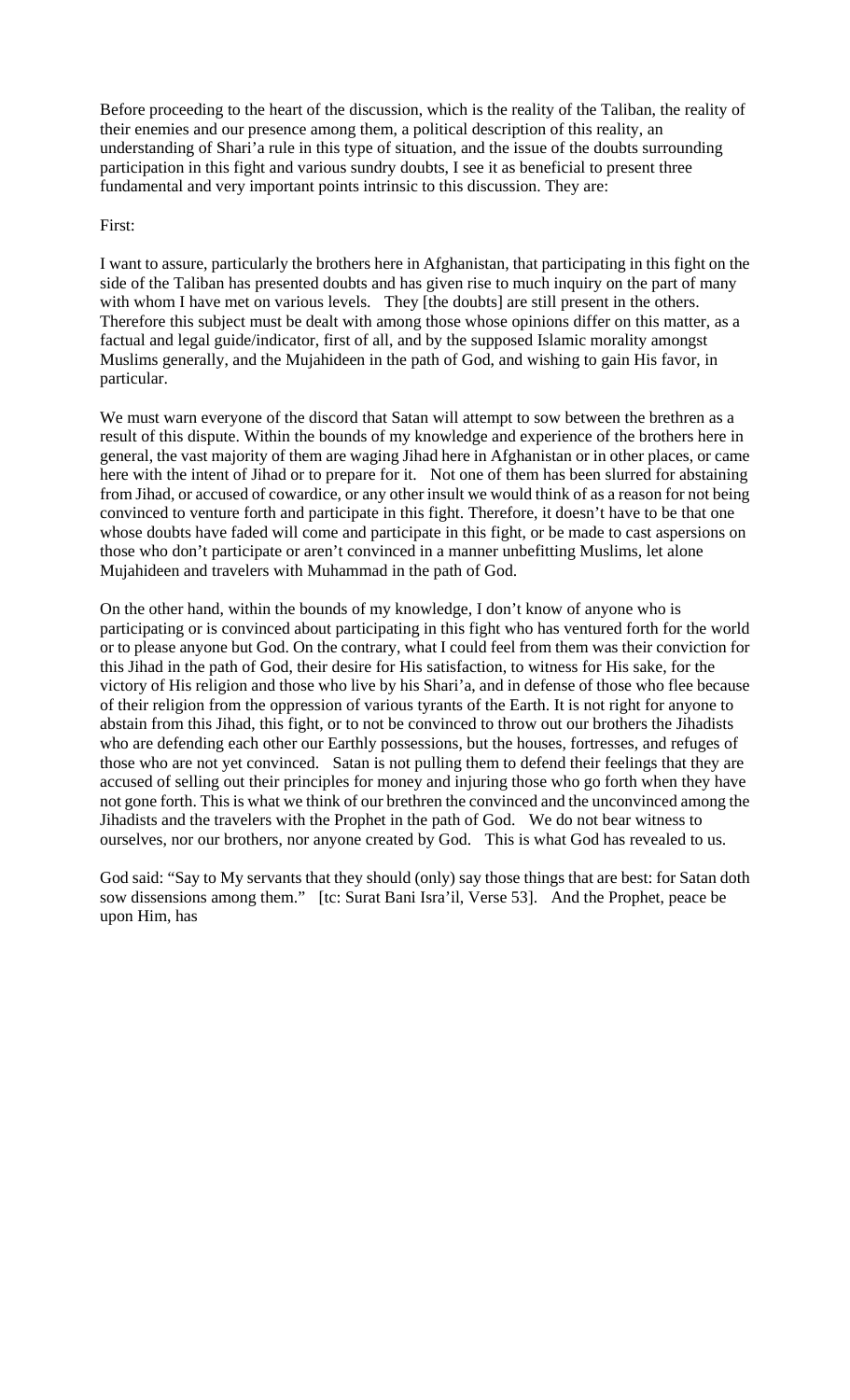Second: I will clarify this here, and then come back to it at the end of this study, God willing. And this is that the legitimate political Fatwa, just like all legitimate Fatwas and all other pronouncements in the religion of God, are built upon fact that must necessarily have God's judgment as a part of it. So when many Fatwas were issued, such as the judgments about chastity, worship, selling, and inheritance, and other similar ones, the basis for those judgments and Fatwas was that they were firmly decided and set forth in great detail. However, legal political judgments from the world of man, and his groups and movements, and God's judgments of man's political and military struggles are based upon the judgment of the current situation he's in. Judgments and rules are originally stated and known in the book of God, the Sunnah of the Prophet, peace be upon Him, and the sayings of scholars, learned ones, and jurists of the Islamic Nation throughout history. However, when the hearts of the faithful are between the fingers of The Merciful, he causes them to beat as he wishes. When this back and forth in a person reaches the point where a man goes from being a believer to being a non-believer, then goes from being a nonbeliever to being a believer, he comes to sell his religion at the marketplace of the world somewhat.

For this fundamental reason, these legal political judgments which we were forced to adopt vis-à-vis an individual or a group of people transformed according to the set rules and measures that we pointed to continuously of loyalty and innocence, and the conditions of worship that follow from them.

Whoever becomes a believer gains the rights of all Muslims to loyalty, assistance, etc., but if he then becomes a non-believer we still have a duty on our conscience to consider him innocent. The rules and judgments of God's religion are set; what changes are the hearts and situations of the faithful. The judgments are set, and therefore our positions with regard to people have changed to legal imperatives because it is the truth of God, and the truth of His religion.

Examples of this truism, which people today have forgotten whether through ignorance or because of fanaticism, mutual hatred, or heresy, are plentiful throughout the passage of history, and throughout Islamic history in the stories of the Prophet and his followers up until this day. It will remain thus as the Sunnah of almighty God.

"So when the sorcerers arrived, They said to the Pharaoh: 'Of course—shall we have A (suitable) reward If we win?"' [tc: Surat Al-Shu'ara', verse 41]. And they had a legalistic judgment of loyalty to their pharaoh. A day passed after the meeting between the pharaoh and the Prophet Moses, peace be upon Him. "They said: 'Never shall we Regard thee as more than The Clear Signs that have Come to us, or than Him Who created us! So decree whatever thou Desirest to decree: for thou Canst only decree (touching) The life of this world.'" [tc: Surat Ta-Ha, verse 72]. Their judgment became the judgment of every believer. The Companions, before Islam, one of them had the right of innocence. After he became a Muslim he had the right of loyalty. Some, after they became Muslims they became apostates and began to fight amongst themselves. He [one of the Companions] returned and ruled that they were still worthy of loyalty, assistance, etc. Mu'awiyah Bin Abi Sufyan, God bless him, was oppressive to 'Ali, God bless him and fought with him to become the legitimate Imam. Hasan, God bless him, became an ally of his [Mu'awiyah], the general population of Islam met and made Mu'awiyah the legitimate Caliph, with whom the Kharijites must fight against the oppressors, etc.

Here's an example in Afghanistan: The Jihadist parties led the Jihad of the Afghani people against the Russians and the Communists who represented an assault on Islam and the Muslims of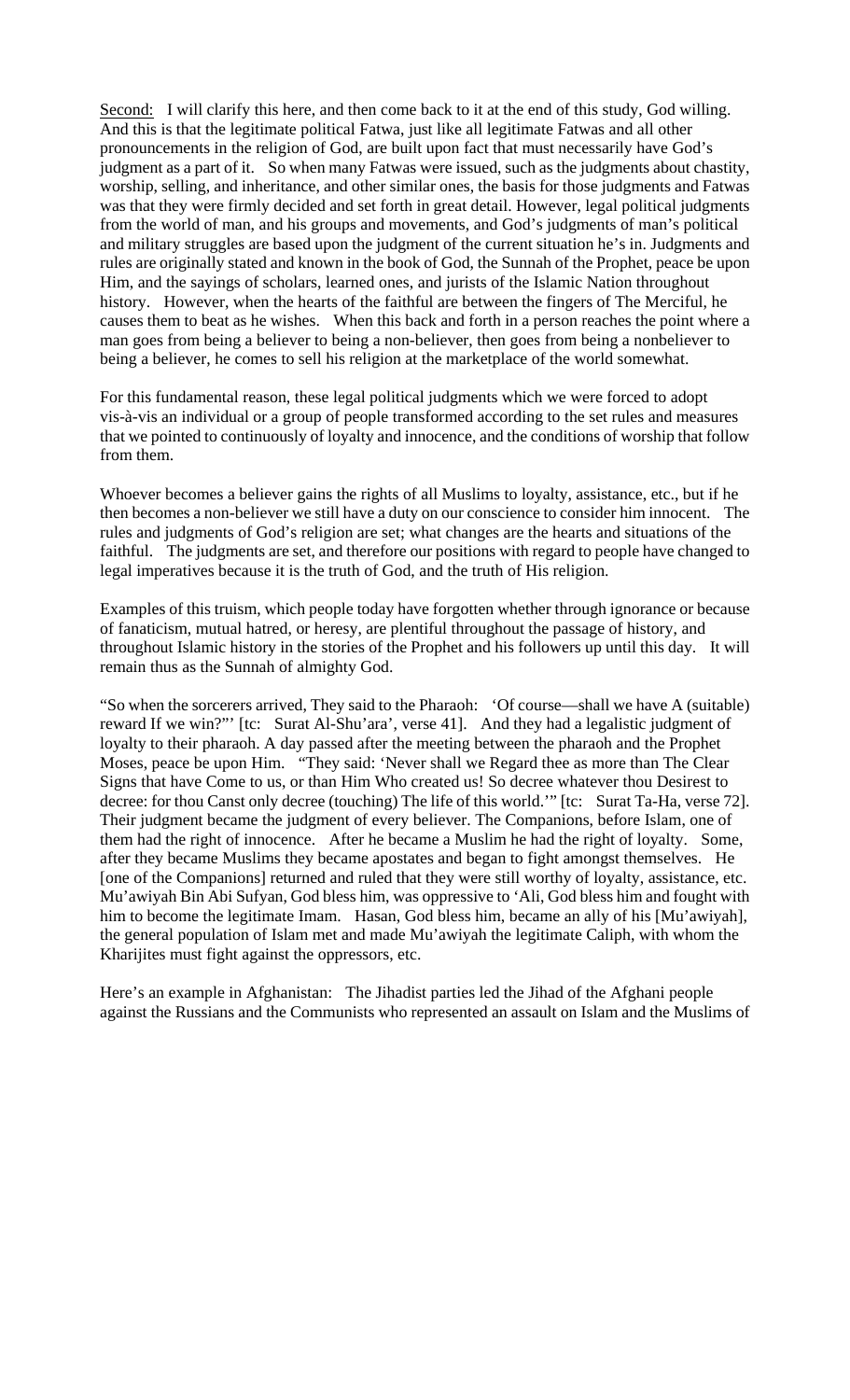this country. The consensus of the 'Ulama of Islam and the leaders of the Islamic efforts at that time, which Shaykh 'Abdallah 'Azzam, God bless him, passed along, made known, and thought important enough to write down, was to make Jihad against that assault an individual duty on every Muslim. Then the Russians left, and the heads of the Jihadist parties began fighting amongst themselves, and there were those who were further and those who were closer to the truth. Then things got mixed up and there was widespread infighting and discord. Then it stopped, and the discord and struggle which was not in the path of God was isolated.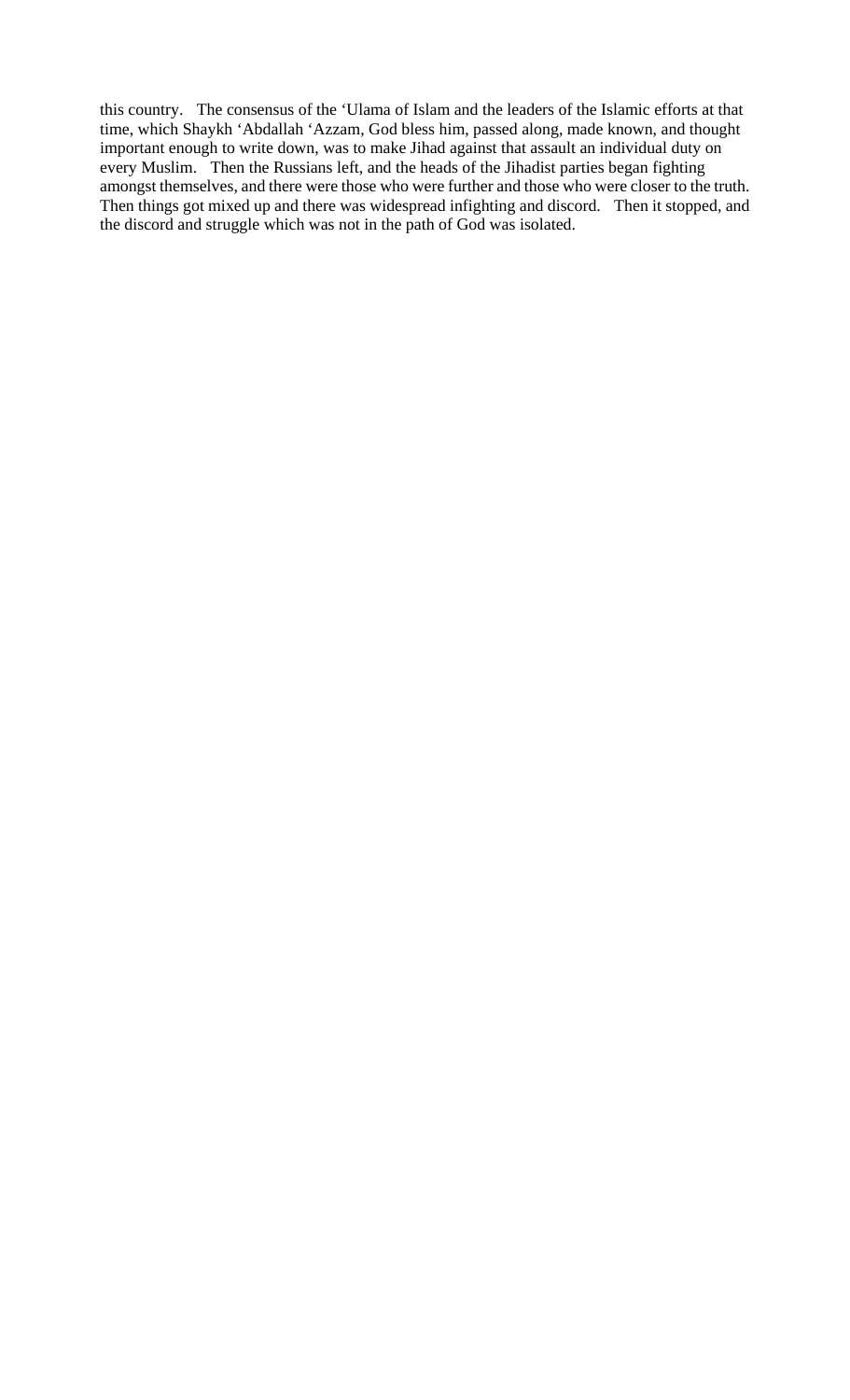Then the Taliban appeared and set about ruling by the Shari'a and spreading security among the people. The alliance of the world organization in all of its strata, with its corrupt and its Communists within Afghanistan were against them and against those who fled with their religion. And against them there came an enemy alliance made up of people who were heads of the Jihad against the Russians. Among them there were those who declared Jihad such as Rabbani who pledged his allegiance to the West and its plan for Afghanistan, and who congratulated the American cruise missile strike on his own country because it was fighting terrorism. And the news of aid from the Jews became an open fact. Another one of the heads of the Jihad resorted to an alliance with the Rafidites [Iranians], and they played their cards in Afghanistan. A third, who was a symbol of the Jihad two years ago is today fighting on the side of the Communists against the desire of the legitimate world, and is insulting them as much as possible. Legitimate rulers and situations have changed in succession.

I have repeated in my this testimony of mine about the Taliban and the battle of Islam today in Afghanistan against the international and domestic tyrannical blasphemous alliance, despite what good I have learned about the Taliban by living with them for two years, fearing that what God would write would change. Or that the good among them would go, to be succeeded by the corrupt who are ever present, and by that we become a target of all who are ignorant and spiteful to mar our previous support even though it was righteous, in fact righteous and an indication of righteousness.

However, the situation now, when I mentioned the reality of the battle now, until when will we be silent about the right of assistance and what it requires for fear of the tongues of people, or in order to please them to an extent you don't realize……Then I asked myself how we can fear people when we should fear God, and the Prophet, peace be upon him, said that: "I witness that he who does good things is good, and he who does harmful things is harmful." And God commands us: "The witnesses should not refuse when called upon (for evidence)" [tc: Surat al-Baqara, verse 282].

This Imam Ahmad wonders, perplexed, "If an ignorant person spoke, and the world were silent, then when would the people learn the truth?" All of this calls to us, and the battle heated up and began slaking its thirst against the Taliban because of their insistence on the Shari'a over the world regime, and because of us, and because of our sheltering the Mujahideen. All of this calls us to provide witness to the truth to them and to their enemies, and to delineate our position vis-à-vis this battle. Then we must say to all the people with our mouths full, just as God said: "We bear witness only to what we know, and we could not well guard against the unseen" [tc: Surat Yusif, verse 81].

In all frankness of truth and clarity, this is our position to what is happening today. If God wills, none but the Taliban are able, and none other. By virtue of God's Shari'a, we are not able to change our position about them [the Taliban] even under threat of being accursed. Man cannot change his position about someone for whom God has shown to be true, for as God said about them in Surat al-Ahzab: "Verily God knows those among you who keep back (men) and those who say to their brethren, "Come along to us,"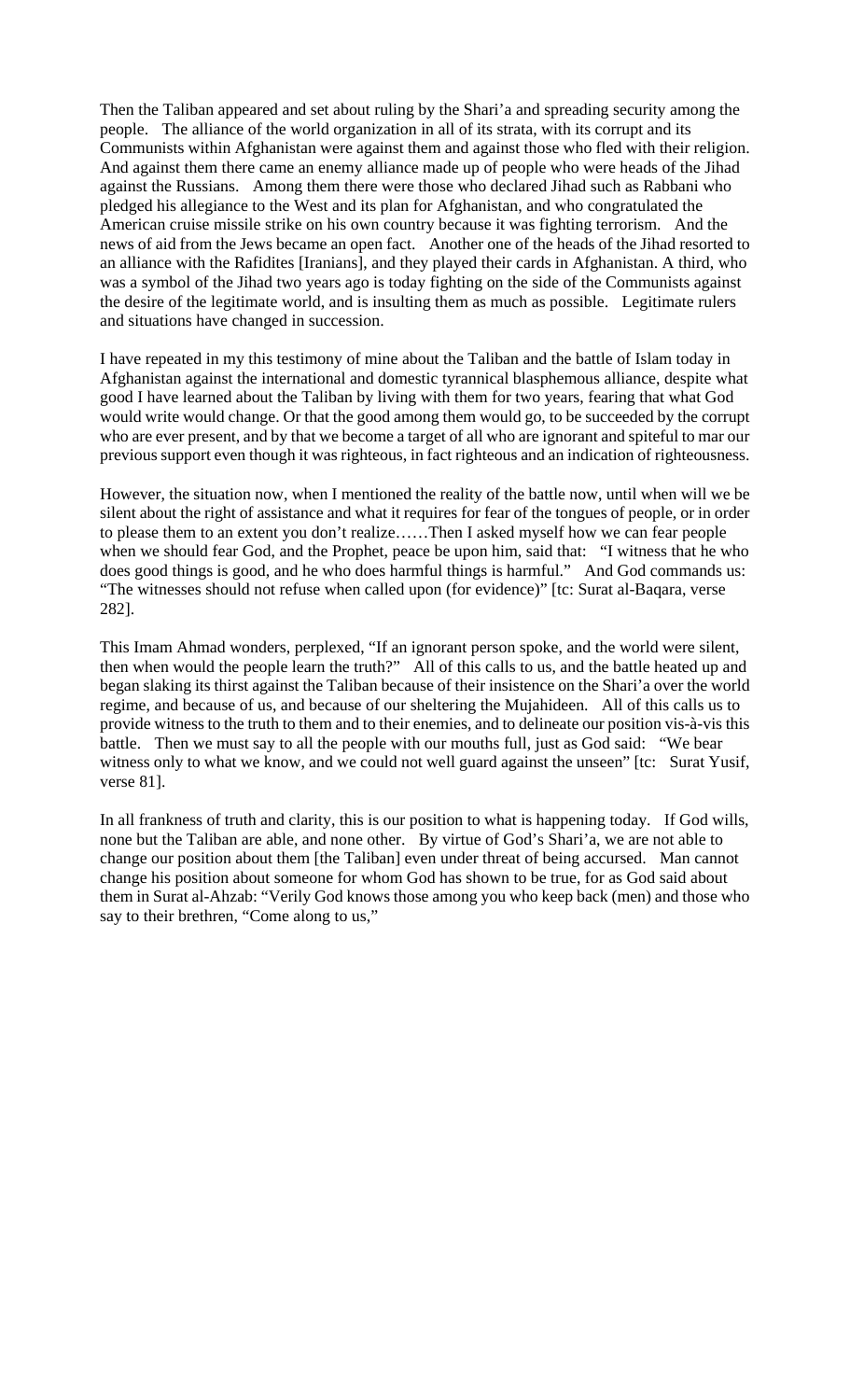death: but when the fear is past, they will smite you with sharp tongues, covetous of goods. Such men have no faith, and so God has made their deeds of none effect: and that is easy for God" [tc: Surat al-Ahzab, verses 18-19].

Third: Before embarking on my subject, there is another obvious and well known matter upon which ancient and modern 'Ulama agree and to which I would like to turn our attention.

In summary, this issue is that the Mufti can only construct Fatwas by relying on two things: the first is the knowledge of the facts of the issue, its context, and its particulars, and then [secondly] the judgment of God upon similar issues. Then he can determine the proper course in implementing God's law upon the issue. If the Fatwa is built upon ignorance of either one or both of these things, then this is a calamity. If one is ignorant of the issue or of God's guidance on it, then true judgment has not been rendered and the judgment that has been rendered is not appropriate to the issue and the judgment can rightly be called mistaken.

I have looked back over most of the situations I was personally aware of for which a Fatwa was issued by the Muftis or jurists of the Shari'a, and whose judgments were either true or mistaken, and I have found that in the majority of cases where the judgment was mistaken, the reason for this was ignorance of the facts surrounding the issue, or the situation was ill described by that person asking for the judgment. Because of the ignorance of both of those people [the asker and the Mufti] of the original fact, they get the solution to a different problem.

Generally speaking, the judgments of God are clear from His book, the Sunnah of His Prophet, peace be upon Him, and the sayings of the 'Ulama that have been written down in the books that God has preserved for us. The problem, however, is in understanding the particulars of the issue. The 'Ulama, even the most dedicated of them, have mixed up the politics and the issues of our struggle which are contrary to the truth with some various assertions of our enemies, and this has made them ignorant of our domestic reality to say nothing of our international one. As a result, you'll see one of them does not hear the news, doesn't live with the people, and does not realize what is going on around him.

A person asking a question will come and describe to him [the Mufti] his situation, each according to his conditions: for instance, someone from the government intelligence service, or someone from the opposition parties, or some other ignorant person…and the Shaykh knows the judgment of God and implements it according to these false descriptions that came to him, and we end up with Fatwas that almost make the heavens fall, the Earth shake, and the mountains fall...

Yes, many are the cases when people simply do not know and are not intentionally ignorant, but the rest of the Fatwas that are issued for political and legalistic issues and that are mistaken stem from situations where the mufti is simply in ignorance of the facts of the people involved in the issue. This is particularly so in the Jihadist movements and the Jihadist groups where there are precious few 'Ulama, and those who are there, I'm sorry to say, are mere students who have broken down this door and who have insufficient knowledge and no understanding of the reality of the conditions. There is no strength and no solution but by God.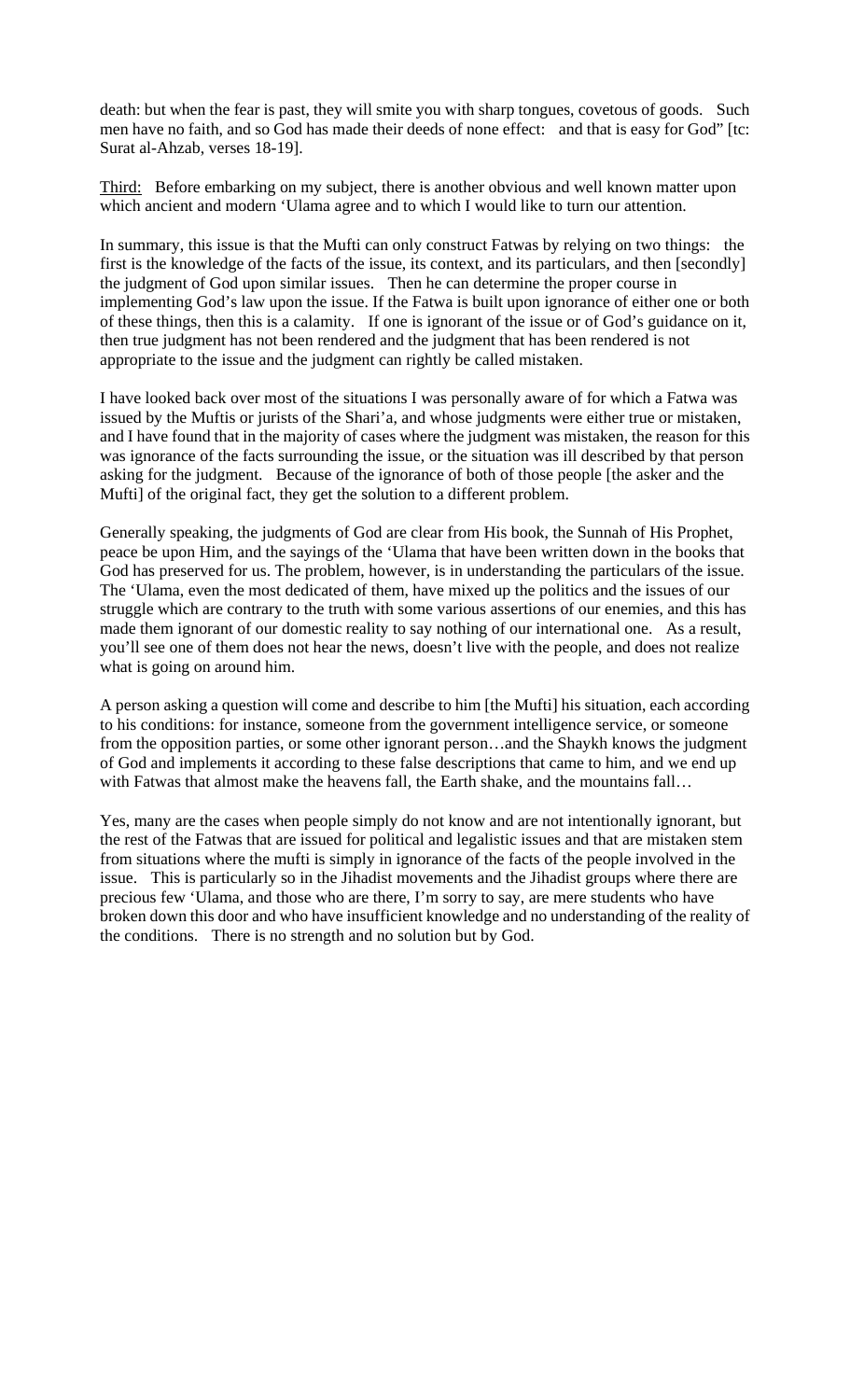Even in those situations where they have trusted in God, and have asked those who are more knowledgeable and have stood by the judgment of the Shaykhs, they are still ignorant of the political situation of the people and the parties to the struggle. My speech here is directed only at those brethren who have sought knowledge and who wish the truth. It is not for those 'Ulama who have concocted judgments and who have simply invented rulings [they attribute] to God. Those are Satanic works and we ask God for reprieve.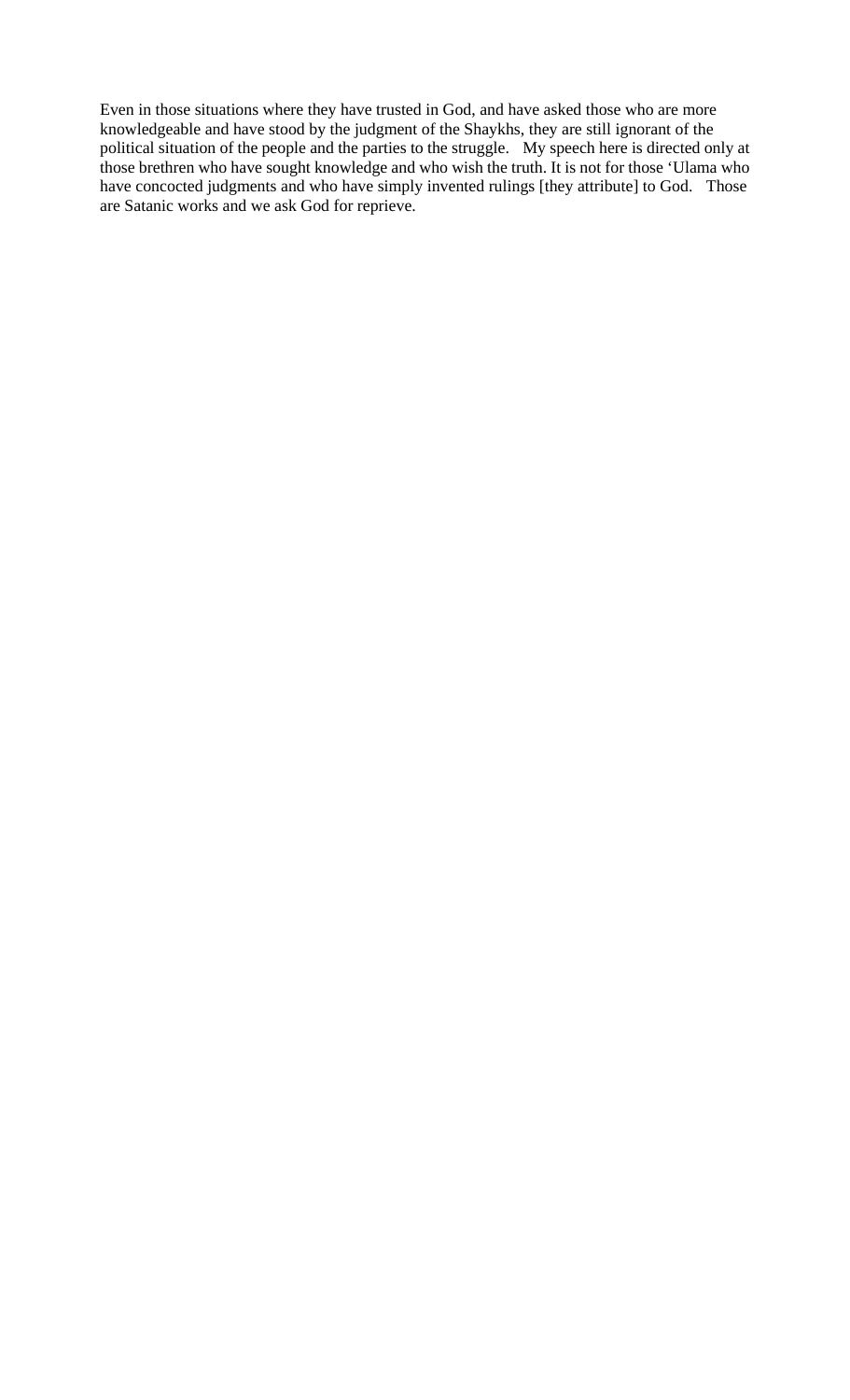My honorable brothers: The issue is clear. In medicine, the drug for every sickness is known; if you know the sickness then you can request the drug from anyone who knows about it, even without a doctor. The problem is simply to determine the type of sickness or to diagnose it. But many people have died because the doctor misdiagnosed the sickness despite his knowledge of the drug for every sickness…

Look at what Ibn al-Qayyim, God bless him, has compiled in his invaluable book "A'lam al-Muwaq'in" in part 4, page 199 (from the Dar al-Fikr printing), he says, God bless him: "Benefit 23: Abu 'Abdallah bin Battah in his book taken from the collections of Imam Ahmad, said "A man cannot set himself up to pronounce Fatwas unless he first has five attributes: first he must have intent, for if he has no intent there will be no illumination upon him or his words; secondly he must have knowledge, a dream, sobriety, and tranquility; thirdly he must be strong in what he undertakes and in his knowledge; fourth, he must be self-sufficient even if people chew him up; and fifth, he must know the people."

Ibn Al-Qayyim, God bless him, then explained what Imam Ahmad said, and we quote what he said about our witnessing, which is "Fifth, knowing the people." He said, God bless him, on page 204: "As for his saying "Fifth, knowing the people," this is a great principle that every Mufti and ruler is in need of, for if he were not knowledgeable in ordering [that which is permitted] and prohibiting [that which is not accepted], then he would implement one over the other; he would favor that which corrupts over that which benefits. If he were not knowledgeable of people he might imagine someone to be an oppressor when in fact he were oppressed, or vice versa, or he might see something as true when in fact it might be false, or goodness when in fact there maybe deceit, or an atheist instead of a friend, or a liar instead of someone who tells the truth. All falsehood wears a garment and under it are lies and sin, and he is ignorant of people and their deceits and tricks. The fatwa changes with the time, place, and situation. All of this is from the religion of God as it was revealed." This concludes the words of Ibn Al-Qayyim, God bless him.

We are now in this situation. We live with those who wish to wage Jihad in the path of God, to defend against this onslaught in every place, among which is Afghanistan. We acknowledge what everyone knows, and that is the paucity of 'Ulama who are able to train the people in Jihad in the path of God. Most Sunni 'Ulama, very sadly, are orators playing a part in front of a crowd with this knowledge, while they have been entranced by devils and their servants the rulers, the sultans, and those apostates who are agents of the Jews and the Christians to whom they have pledged their allegiance.

What we are left with, then, is a paucity of those good 'Ulama who enjoin the good and reject the unacceptable, and who wage Jihad by themselves with their own actions and their own tongues. These men are still the enemy who are kidnapped, murdered, imprisoned, and exiled…But we still have the knowledge of the judgment of God in the matters which we are experiencing and whose fires we are crossing through; we know the details of their reality and we will leave them to any of the few good 'Ulama that remain. We ask them, and they answer us, and we keep their news to ourselves. As for the students of Islamic jurisprudence or seekers of higher learning among the Mujahideen, they are very few in deed. They expend their efforts searching for like judgments, as we are, in stacks of books and between the lines of the pages for the rulings of God in the matters of fighting against the onslaught of the original infidels, the apostates, and tyrants, the Kharijites, etc.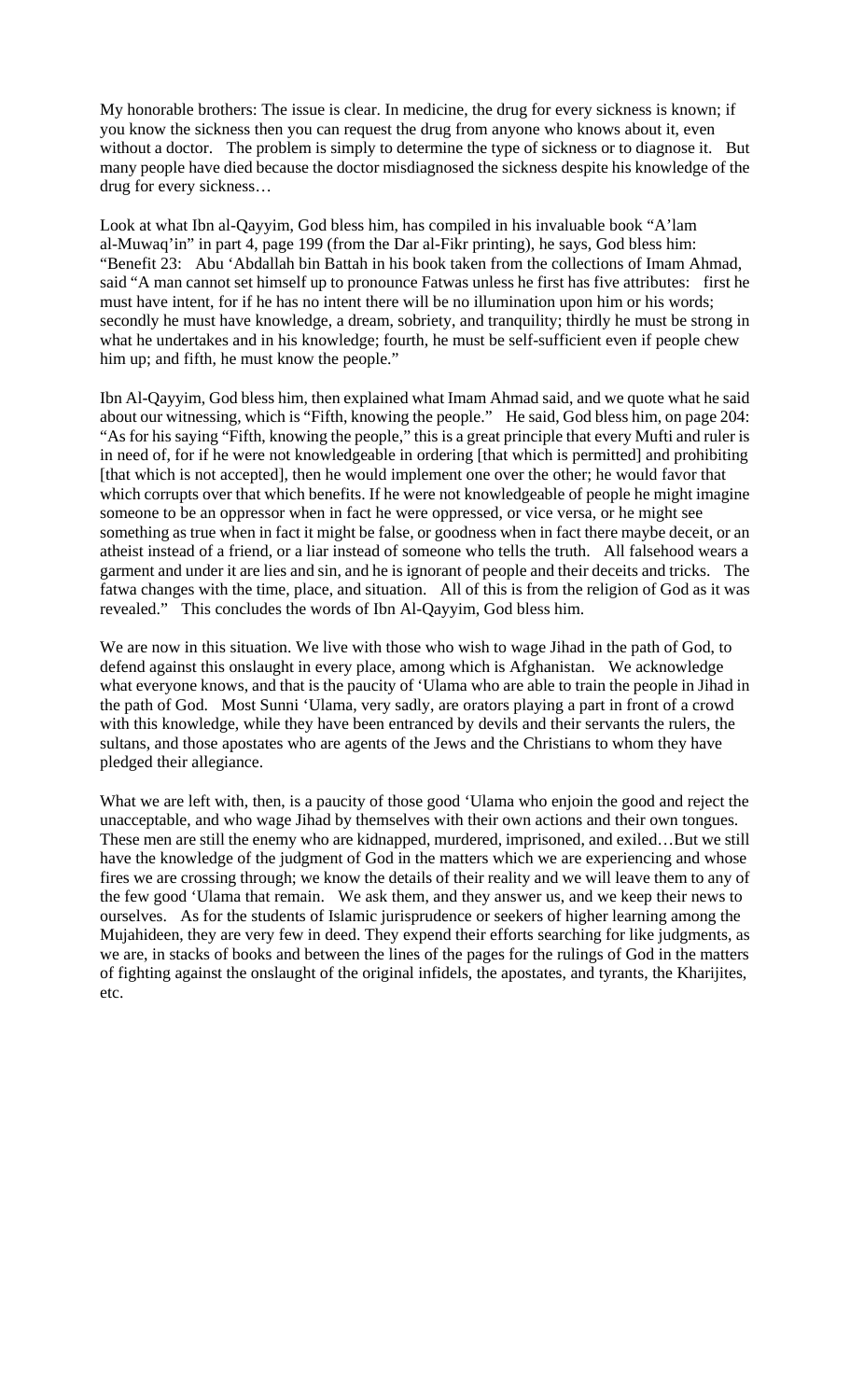The basic problem, however, remains before all of them, even the good among them: how to describe precisely the reality of the issue; our reality as weakened believers in God and those who stand with us, and the reality of our enemies the infidels and those who stand with them, most importantly the peoples of our own countries. This problem is the basis of the confusion that we are experiencing, among which [confusion] is the issue of our fight today in Afghanistan at the side of the Taliban, which I will outline, God willing, in this study, and to which I will devote all of my efforts. An index of its contents is as follows:

Part One: A comprehensive description of our reality in this fight.

I will outline the political reality and the current condition of the Taliban. I will say what is [good] about them and what is against them as far as I know.

Then I will outline the political reality and the current condition of the enemies of the Taliban, their situation, and who is behind them.

Then I will outline our reality: we the remnants of the Arab Mujahideen in Afghanistan and others like us who came seeking refuge from the tyrants and the control of our infidel apostate leaders and their allies who are besieging this country. I will also describe the reality of the pursuit of us and those like us by the World Order for the purpose of the international game that God has chosen the Jews and Christians to play at this time.

Part Two: I will present the basic matter, which is made up of three issues:

What is the judgment of the Taliban as a government in Afghanistan and, as a result, what is the judgment of Afghanistan today? Is it a House of Islam to which it is a duty or it is permissible to immigrate?

2 What is the judgment of fighting at the side of the Taliban—being Muslims, even with whatever shortcomings they may have—against this type of onslaught being brought by the world and their local allies. Irrespective of our duty to fight at their side, is it permissible or is it a duty to defend with them or not?

3 What is the judgment of fighting at the side of the Taliban. We sought refuge with them. They sheltered us and came to our aid, and they were targeted by the onslaught of the Crusader, Jewish, and Shi'ite infidels and their allies for numerous reasons, among the most important of which was their aiding and sheltering of us. Do we defend ourselves with them, and defend them because they are being attacked because of us? What is the judgment of this fight? Is it permissible, is it a duty, or not?

As for describing the reality of the matter, and the reality of its three constituents—the Taliban, their enemies, and us in between them—I will set forth my own detailed testimony, and I will bring it out, God willing, to the best of my abilities. As for the legalistic judgment of these matters, I will tell you of my convictions in them, which have been constructed via two methods, as with the rest of the previous Fatwas, books, and tapes that I quote from or tell of. I have asked about them from the most knowledgeable thinkers on Islamic jurisprudence and Jihad, and on rendering aid in the religion of God. I learned their evidence, I verified its veracity, and I quoted it. I also searched through books and papers of Shari'a, found judgments and Fatwas from the Salafi 'Ulama which concord with the reality that we are now in, and taken them as my own to reveal them to the people and to the young men. In view of the fact that these questions are seldom asked, I will mention what follows: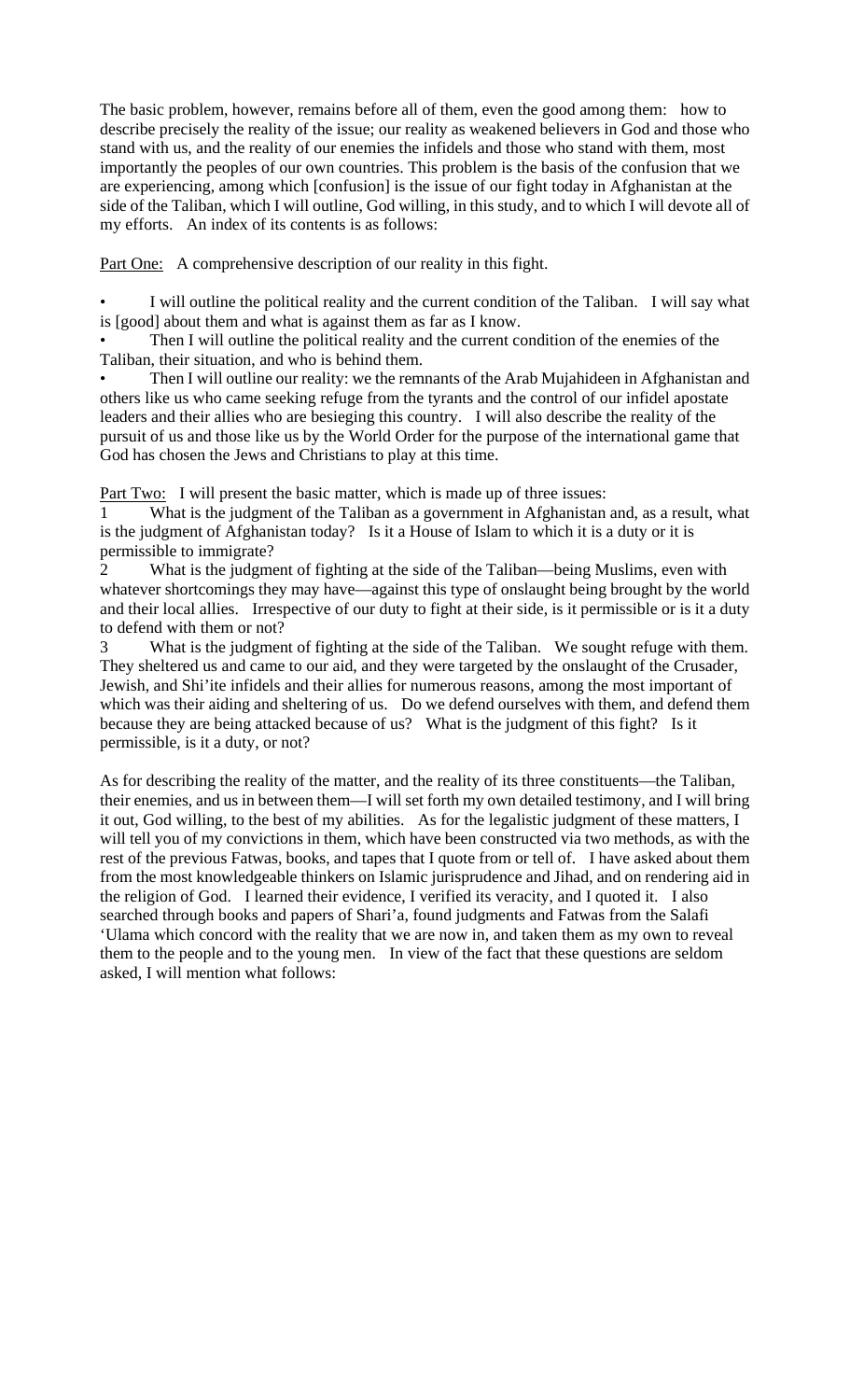Part Three: I will summarize the uncertainties surrounding the subject of the Taliban and fighting alongside them, and I will answer them [the uncertainties] according to my ability with God assisting me. Then I will conclude the study.

For almighty God said: "The witnesses should not refuse when called upon (for evidence)" [tc: Surat al-Baqara, verse 282]. God also said: "O ye who believe! Stand out firmly for justice, as witnesses to God, even as against yourselves, or your parents, or your kin" [tc: Surat al-Nisa', verse 135]. Finally, almighty God said: "Their evidence will be recorded, and they will be called to account!" [tc: Surat Zakhruf, verse 19]. God will assist.

This description I consider to be the basic fact that must be known and understood before moving on to addressing the legal judgment on these three basic questions.

**\*\*\*** 

#### **Part One:**

#### **The Facts Of The Struggle And The Parties To It In Afghanistan**

**First: The Taliban Movement "from the beginning of the movement to an emirate of believers." Its reality as we have lived it up to now. Its pros and cons from our first-hand testimony.** 

As I mentioned in the previous report I wrote about Afghanistan and the Taliban movement, which was published less than two years ago with the title "The Taliban," I summarize what was apparent to me after that in a basic scope:

1. The Taliban movement was born in Kandahar as the natural and spontaneous result of the tremendous corruption and the widespread tribulation that prevailed over Afghanistan as a result of the struggle between the former Jihadist parties over authority, particularly the struggle between the government of Rabbani and the parties that came in with him, and Hikmatyar, who wrested the government from him [Rabbani], and the alliance that followed between these Page 14: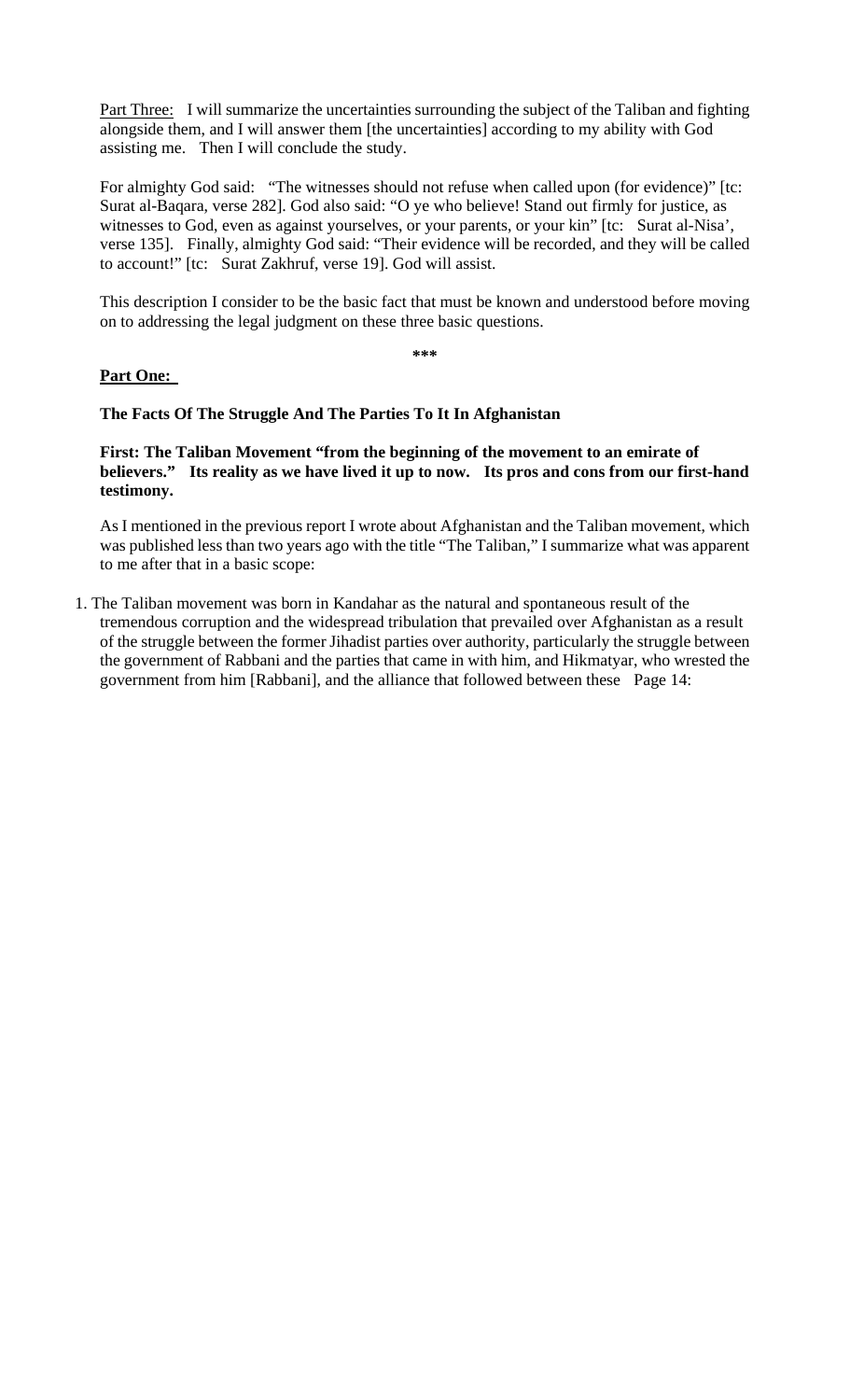two sides and the Shi'ites, behind whom was Iran, and with the Communist remnants represented by the militias of the Uzbeki Dostum, supported by the Communist Asian countries, Russia, and also the Afghani Communist Party and its twin doppelgangers Khalq and Parcham, and the remnants of the Communist intelligence in Afghanistan (the Khad).

The tribulation of that war reaped nearly 40,000 Muslim civilians, destroyed Kabul and many surrounding areas, and burned it for future generations or just about. The Agricultural and Commercial Life Movement stopped work, and the country's infrastructure was destroyed, roads were cut, roadblocks spread, as did looting, plundering, rape, crimes against the peoples' lands and property, killing without accountability or oversight, and immorality and straying from the righteous path…

2. The movement began when a small group of Afghan students of Shari'a [tc: i.e., Talibs] and Mullahs in Kandahar began pursuing some thieves who had robbed a convoy of travelers and had kidnapped some women near Kandahar. The students, the head of which was Mullah Muhammad 'Umar, got possession of the thieves' weapons, and found some of the women killed. The thieves then fled Kandahar with the students behind them. They [the students] removed the governor, who belonged to Rabbani, due to his inability to recon with the thieves, and appointed Mullah Muhammad 'Umar as their leader. They then announced the implementation of the Shari'a in Kandahar.

3. The news of the peace and security that had resulted in Kandahar spread, and delegations of students came as did the people of the southwest provinces surrounding Kandahar, and they demanded that these students take over the administration of these states, and implement the Shari'a. They helped them in placing those states under their control and the Shari'a rule, and thus the Taliban gained control over a fifth of Afghanistan without fighting; quite the contrary, based on the wishes of the citizens for the Shari'a and for security.

4. Pakistan had lost its cards in Afghanistan by transforming Hikmatyar until he reconciled with the government of Rabbani, and accepting him as a minister in it as a fait accompli after seeing him as not serious on the list of opposition with nothing else to be done but to shell Kabul from its surrounding mountains without end in sight. Pakistan saw in the Taliban a new force and a pawn that could alter the balance of power that had swung in the direction of India, Iran, and Russia, all allies of Rabbani in the area. So it [Pakistan] supported the Taliban Movement, and cleared the way for religious movements and the elders of Pakistani religious schools where many Afghan students studied in areas adjacent to Afghanistan in the provinces of Sarhad and Baluchistan. So Pakistan supported the Taliban, facilitated the movement of students to Afghanistan to join the Taliban, and opened the borders so that needed food, fuel, and other items could reach the Taliban. Then it announced its position supporting the Taliban in the face of the Rabbani government, and its fight with the Taliban continues to this day. I will present details of the reasons, and the reality of the Pakistan-Taliban relationship in Part Three, which is an answer to the uncertainties surrounding the issue of the Taliban and standing beside them in their fight, God willing.

5. The Taliban continued to roll along as a result of the standing of the scholars, jurists, and the students of Islamic jurisprudence in the in the Afghan society. The Taliban advanced to the other provinces,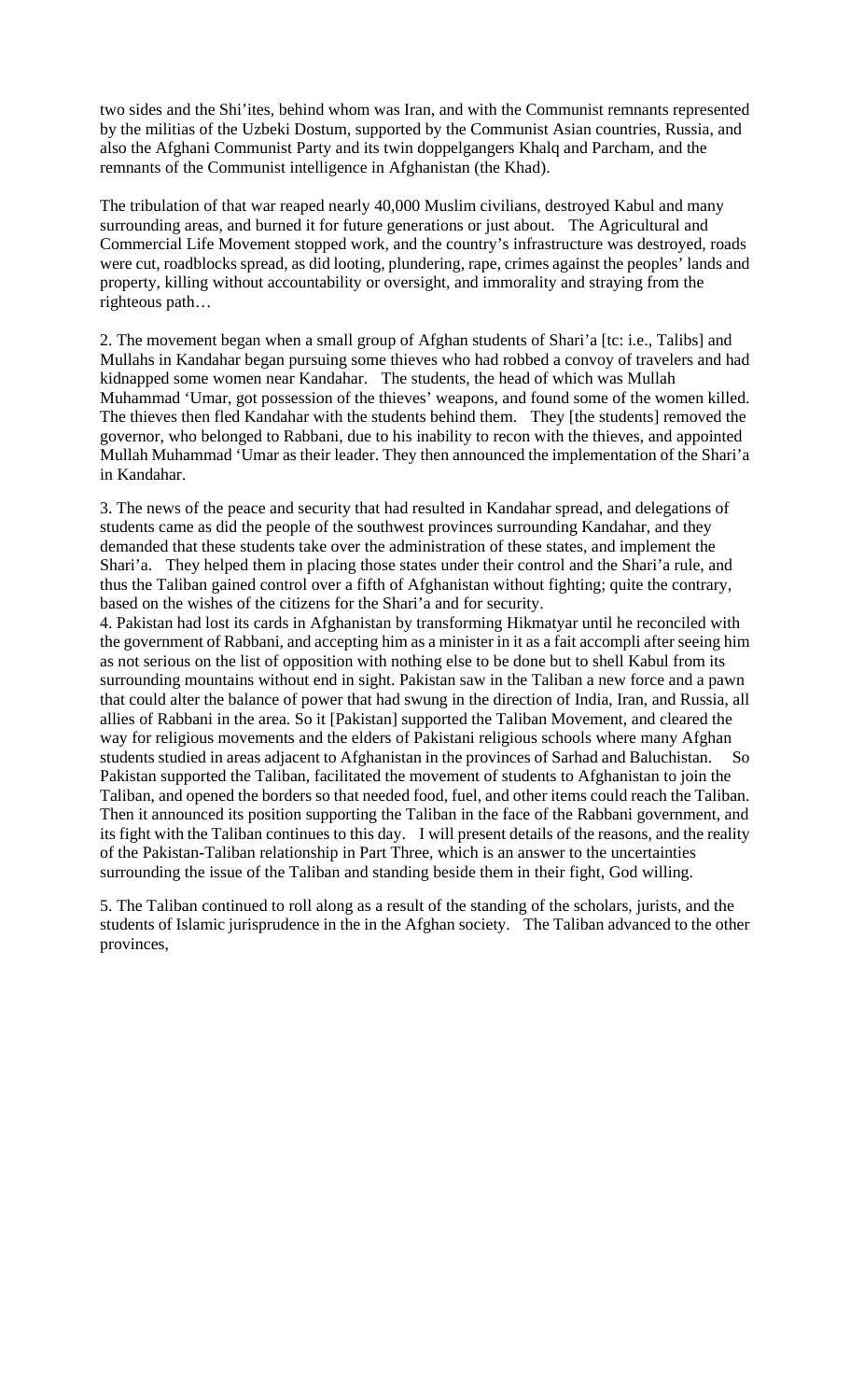north and east, and Rabbani, the governor in Kabul, slyly did not announce a position about it because he knew that the forces of his rival Hikmatyar were what stood between them [the Taliban] and Kabul. On the contrary, he offered his assistance to them as a legitimate movement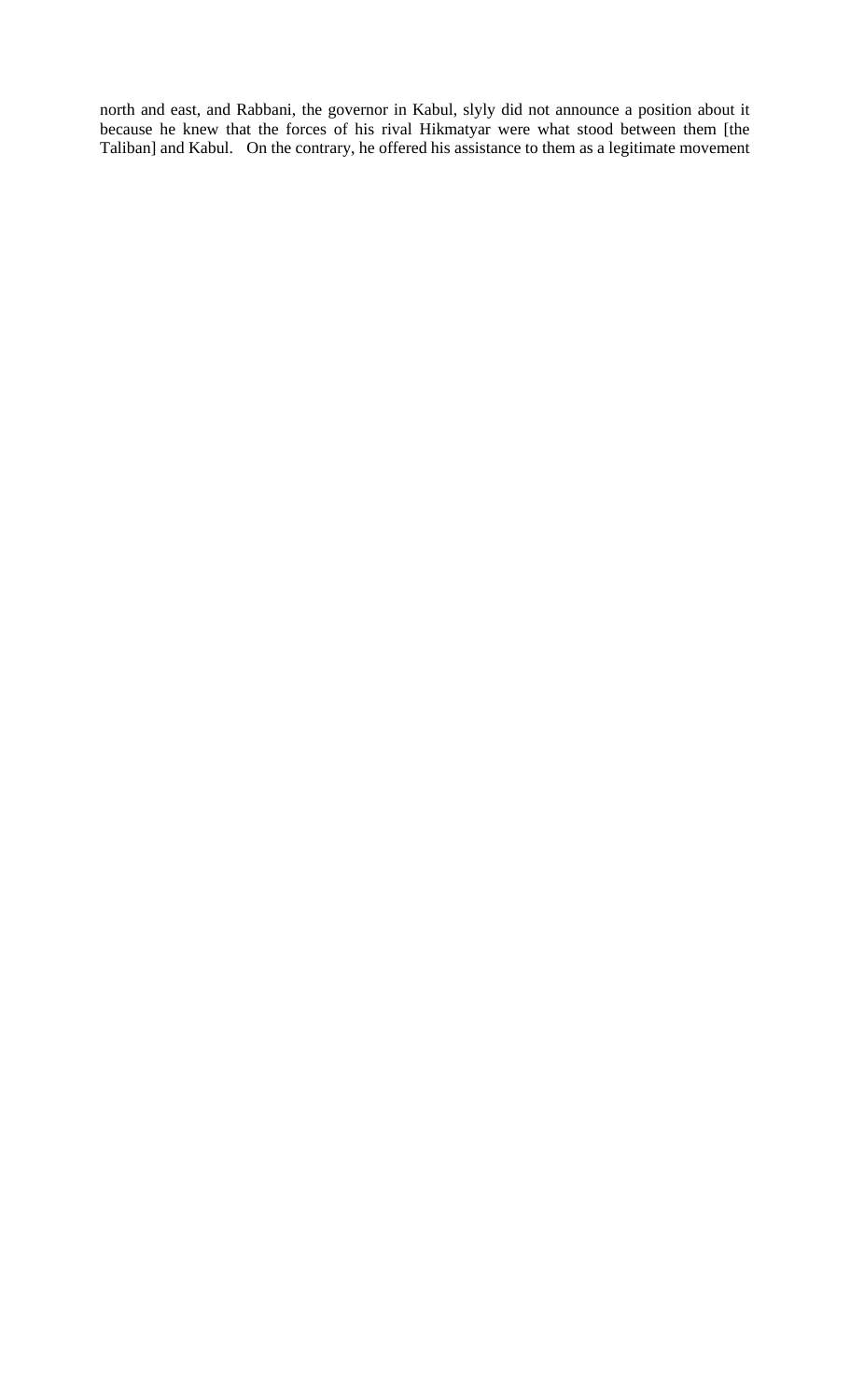concerned with dealing fairly with what is forbidden. But Hikmatyar issued an order to his forces not to surrender to the Taliban, and fighting began between them in the Ghazni area, then northward arriving in Kabul, where his positions fell one after another without a fight or with only light fighting. Then most of the commanders and parties, even the [4 words], and the other parties, such as the party of Yunis Khalis and the forces of Haqqani, surrendered their positions to the Taliban in Baktiya and Khowst. Most of Sayyaf's commanders refrained from fighting with the Taliban, and surrendered Nangarhar and its capital Jalalabad when they saw the behavior of the Taliban, their implementation of the Shari'a, their ordering that which is accepted and forbidding that which is not accepted, their spreading of security, and their pursuit of bandits, making roads passable…etc.

- 6. The Taliban arrived at the outskirts of Kabul and presented Rabbani with a demand made up of a number of points, the most important of which were:
	- Implement the Shari'a
	- Kick the Communists and their henchmen out of the government
	- Get women out of the offices of national government
	- Outlaw corruption, indecency, movies, music, and immoral videos which had proliferated in Kabul

It [the Taliban Movement] requested from them [Hikmatyar's forces] a delegation to negotiate with them, but Mas'ud, his Minister of Defense, after having promised them he'd disarm, cease fighting with them, and begin talks with them, double-crossed them the following morning. He killed a number of readers and reciters of the Qur'an from the delegation of students who came with them, and it's worth mentioning that the number of those double-crossed who were killed in the mosque was nearly 250 students.

The Taliban attacked Kabul, which fell very quickly on the night of 26 September 1996 because of a lack of confidence between the two parties defending it, Mas'ud's group and Hikmatyar's group. Before dawn, the Taliban entered Kabul after some light fighting with some of its defenders from the forces of Mas'ud, Rabbani, and Sayyaf. The parties fled to the north, to establish the fight at the line of Mt. Siraj, the mouth of the Salanj pass, and the northern provinces. It had been two years since the advent of the Taliban, and the Taliban had gained control over the provinces of the east, south, west, and the northwest up to Heart. What remained was most of the north, comprising about 15% of the area of Afghanistan and stretching from Badakhshan, to Takhar, to Samangan, to Balkh and its capital Mazar-e Sharif, to Faryab and Badghis, with the exception of the province of Kondoz, which the students had controlled owing to the presence of commanders and a minority of Pashtun who had stood with the Taliban. The province of Bamyan, in which the Shi'ite minority of Afghanistan lives and which the Shi'ite Unity Party of Iran controlled, remained with the opposition alliance.

7. In the middle of last year, 1997, the Taliban moved northward and snatched control of most of the northern provinces. The capital of the opposition, Mazar-e Sharif, fell into their hands, and the world thought that the matter had gone well for it in Afghanistan. However, some of the Uzbek militia forces who had made peace with them [the Taliban] and submitted to working with them betrayed them, and this led to a horrible massacre that their [the Taliban's] forces were subject to and in which between 10,000 and 15,000 Taliban died according to the numbers what were mentioned in the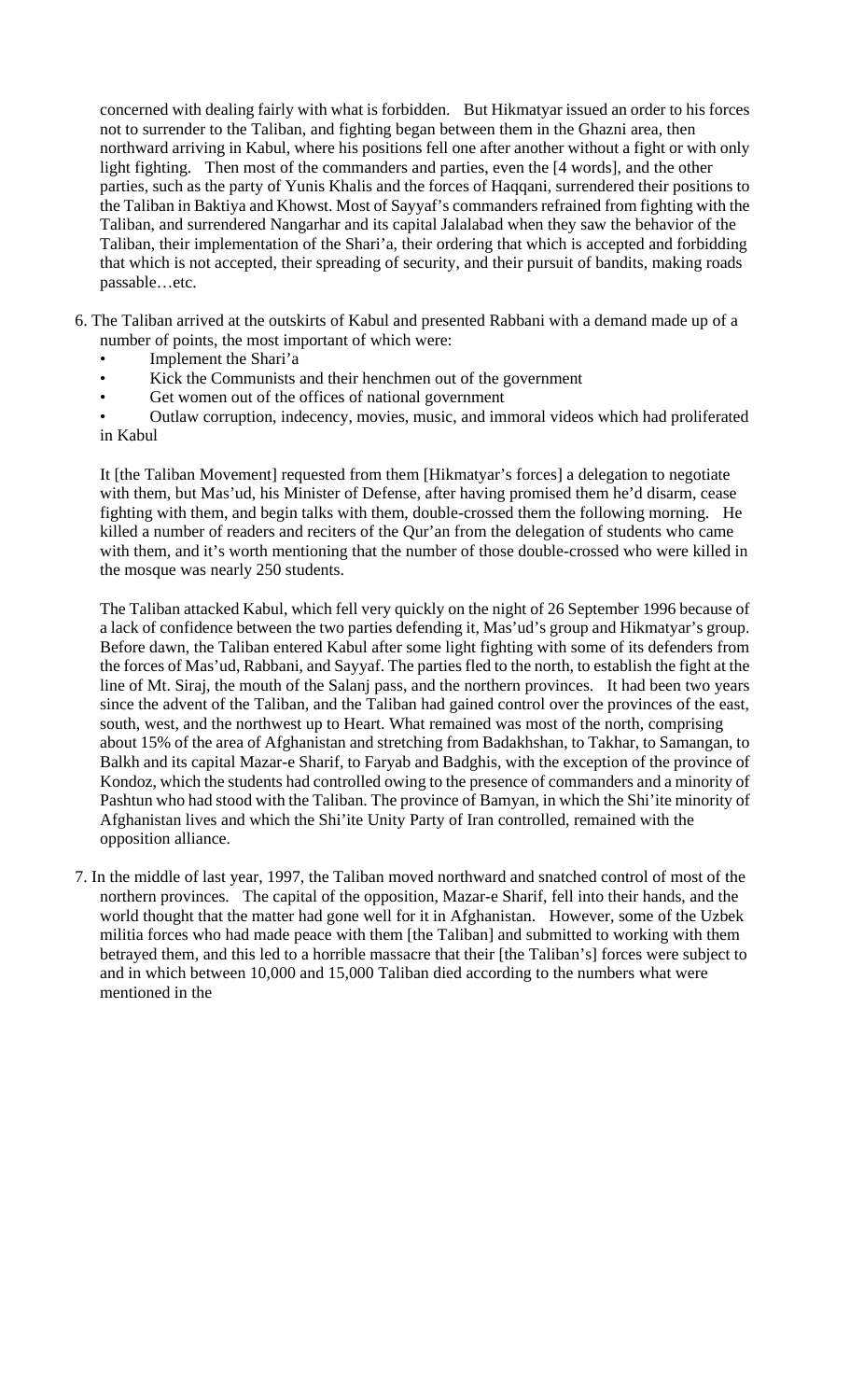Thousands of corpses remained exposed and unburied, and they had on them evidence of torture, maltreatment, mutilation, and murder. Then, things returned to how they had been before this advance.

8. The battle lines remained static from the middle of 1997, when the Taliban resumed their advance northward with greater caution, and the northern provinces fell into their hands one after another once again. They gained control of Badghis, then Faryab, then Mazar-e Sharif, then Samangan. They then pressed southward and gained control of the northern approaches to Bamyan in addition to areas of Badakhshan. Dostum's forces collapsed and fled to Uzbekistan, and there remained no military force in front of them except for the forces of Mas'ud, [which were] in the narrow valley extending from Panjashir to Mt. Saranj to Tsharikar to the northern approaches of Kabul, where Sayyaf's forces, in addition to the Shi'ite Unity Party in Bamyan, joined him. Bamyan fell at the beginning of the current month, September 1998. Before that, the Kayan valley, where the Isma'ili Aga Khan forces (a minority in Afghanistan), fell. The Taliban took control of weapons, and it's worth mentioning that the Followers of the Sunnah had not entered this valley for 800 years. The Taliban pushed southward in pursuit of Mas'ud's forces by way of Ghowrband, where Mas'ud and Sayyaf had nothing but one opportunity to attack Kabul in an attempt to capture it and tip the balance of power in Afghanistan once again.

The attack on Kabul of which I spoke in the preface happened at the beginning of this month, September 1998. The day was saved, by the grace of God, by a group of Arab, Uzbek, Turkestani, and Pakistani Mujahideen and some Taliban forces, who alerted their forces and supported the defenses of the city, which looks more impregnable today as I am writing this report, a mere 15 km from these tense lines that are hot to this day.

If I were to mention some notes about the Taliban through my observation of this movement and living in Afghanistan with it, being in close contact with them and the country generally for nearly two years, I would summarize by mentioning a group of the most important negatives and positives that can be said of them. I will begin with the positives:

#### **The Most Important Positive Attributes of the Taliban Movement**

1. At the top of the list of positive attributes of the Taliban, without a doubt, is their implementation of the Islamic Shari'a and their serious dedication to this since their founding. They implemented the Shari'a in every inch of ground they laid their hands on; where before it had been limited to the city of Kandahar, now they control nearly the whole of Afghanistan today despite the gaps in this implementation that I will mention in the negative attributes. In any case, those who support the Taliban and those who oppose them, in equal measures, agree that they are dedicated to implementing the Shari'a and establishing legal punishments via Shari'a courts, Shari'a judges, and 'Ulama who form the cornerstone of the current movement based upon the learned and the students of Islamic jurisprudence.

Legal punishments were imposed even on some Taliban. Kabul, for instance, saw the execution of a student from the Taliban movement who had unjustly killed a man; he was beheaded. I also heard of the imposition of Islamic punishments upon thieves and adulterers, and I myself witnessed the punishment for stealing being carried out in the city of Khowst.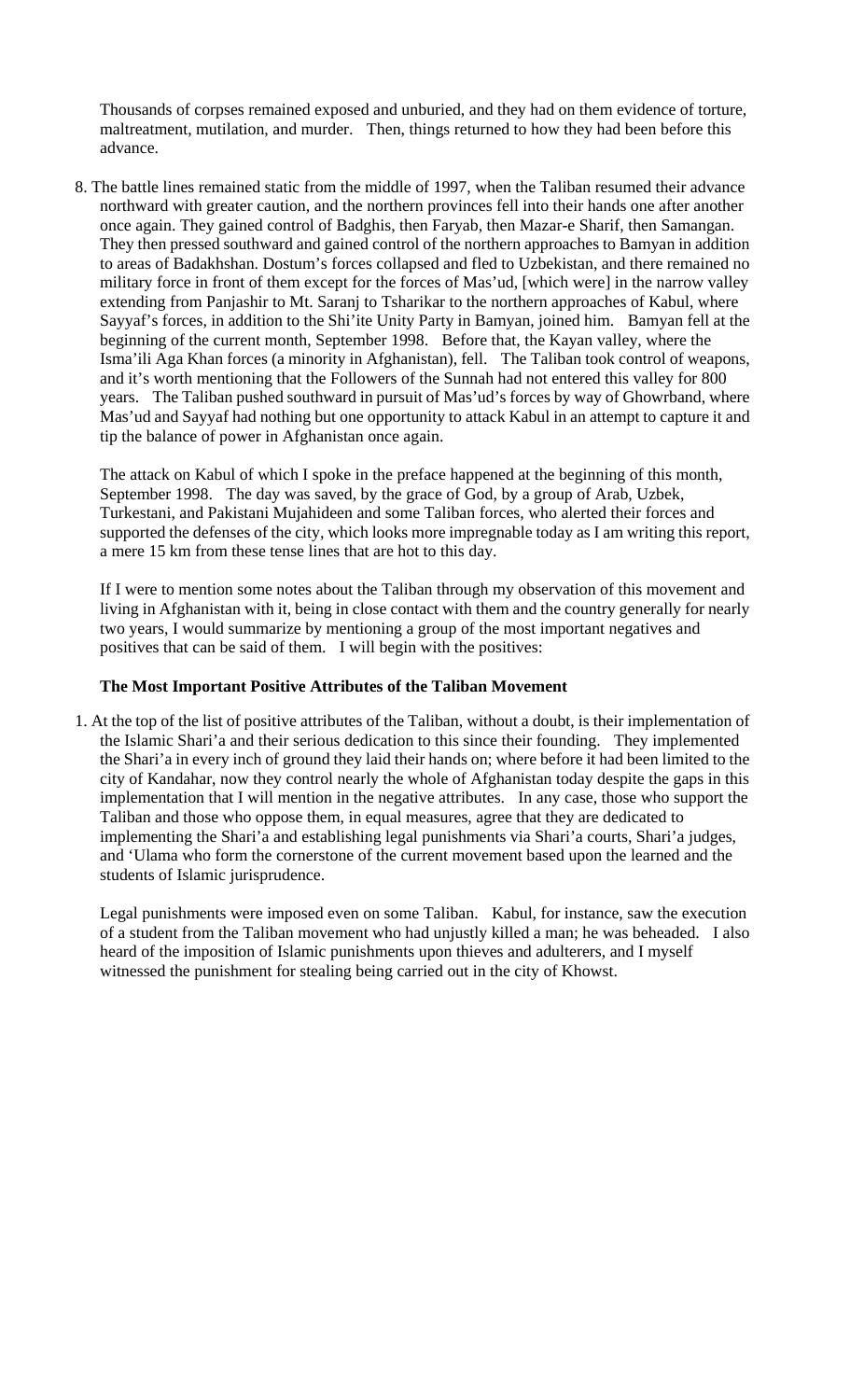## Page 17:

The punishment for bandits was carried out when I was in Khowst also, and their bodies remained hanging for days so that people could appreciate [the seriousness of the crime]. News of their serious implementation of the Shari'a can be found and witnessed first-hand and continuously throughout Afghanistan.

2. The foremost of the positives of the Taliban after the implementation of God's Shari'a is the spreading of security and securing the roads. This was a spontaneous result of the implementation of the Shari'a and legal punishments, particularly the punishment for theft and the punishment for banditry. The roads were secured, which the people of Afghanistan attested to, to an extent that had not been seen for decades, not during the stern Communist regime and not during the reign of the king with his brutality and his deployment of police everywhere. This is one of the secrets of God's Shari'a. It's not a stern warning, nor brutality, nor the power of laws.

As for today, weapons have been gathered up, and carrying and transporting them has been forbidden. Thieves have fled, and I've even been told stories of some of them [the thieves] returning stolen items to their owners so that the Taliban would not pursue them. Most of the big thieves and road bandits fled to Pakistan, joined up with the opposition forces, or vanished without a trace. This fact has been acknowledged by opponents of the Taliban, and has been heard from some employees of the United Nations and [other] organizations. They mention this grudgingly in the course of their grumbling and their campaign against the Taliban, and their hopes that it [the Taliban movement] will disappear from Afghanistan and that the parties [the Northern Alliance] will return.

The Arab Mujahideen who remained during the time of the civil war until the coming of the Taliban have told stories and given important testimony of the corruption of the parties. They said that between Jalalabad and Towarkham, a mere hour's drive by automobile, there were several roadblocks of the Parties, and likewise along the roads they [the Parties] would take oppressive taxes from poor people so that no one traveled along these roads with their goods, their belongings, or their families. As for today, from the standpoint of security it is scarcely believable that this is Afghanistan when it had always been a place of fighting and banditry.

1 Perhaps the third positive of the Taliban was their order outlawing forbidden things. In this regard, they established an independent ministry with troops and soldiers and vehicles and preachers who would circulate through the streets of the city imposing on merchants and people and women proper behaviors, calling people to prayer (since mosques and group prayer had flourished). Televisions, videotapes, music, and outward signs of corruption were completely done away with. These patrols were a great presence for the people, despite what I will mention about them in the "negatives" to follow. Among the most prominent of the positives is that they imposed the veil, they outlawed the cutting of beards, and they imposed other Islamic symbols.

2 They eradicated the Communists remnants and spread the preaching and the teaching to the people and they Islamicized the employment framework for the country which had been based upon the Communist and secular remnants, and this was a noticeable observation which I witnessed myself. The Taliban liquidated the Communist cadres, most of which had fled from the country and hidden their children; scared, watched, and surrounded. At the time when the forces of Rabbani were primarily from the Communist remnants, and one of his highest ranking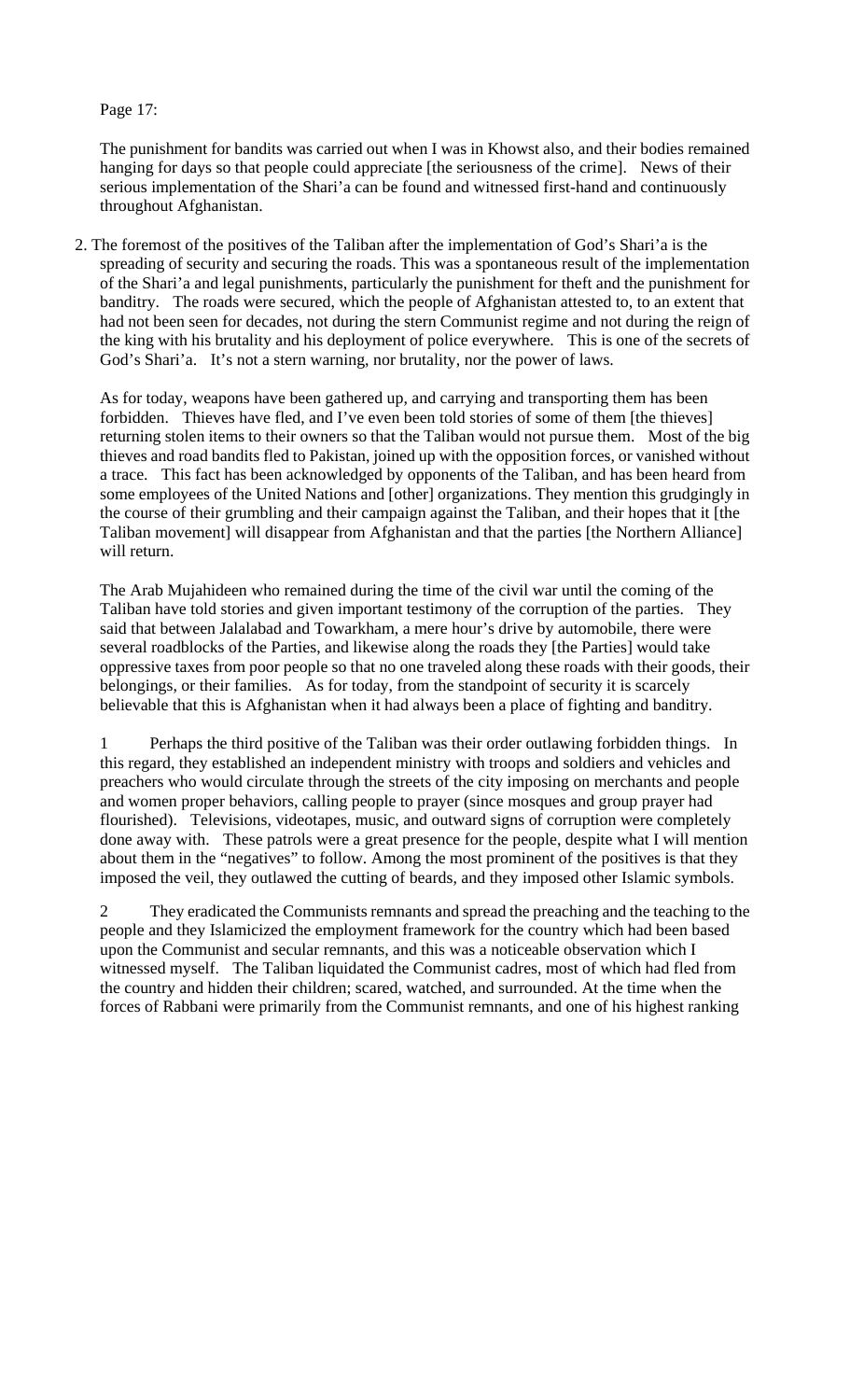military commanders,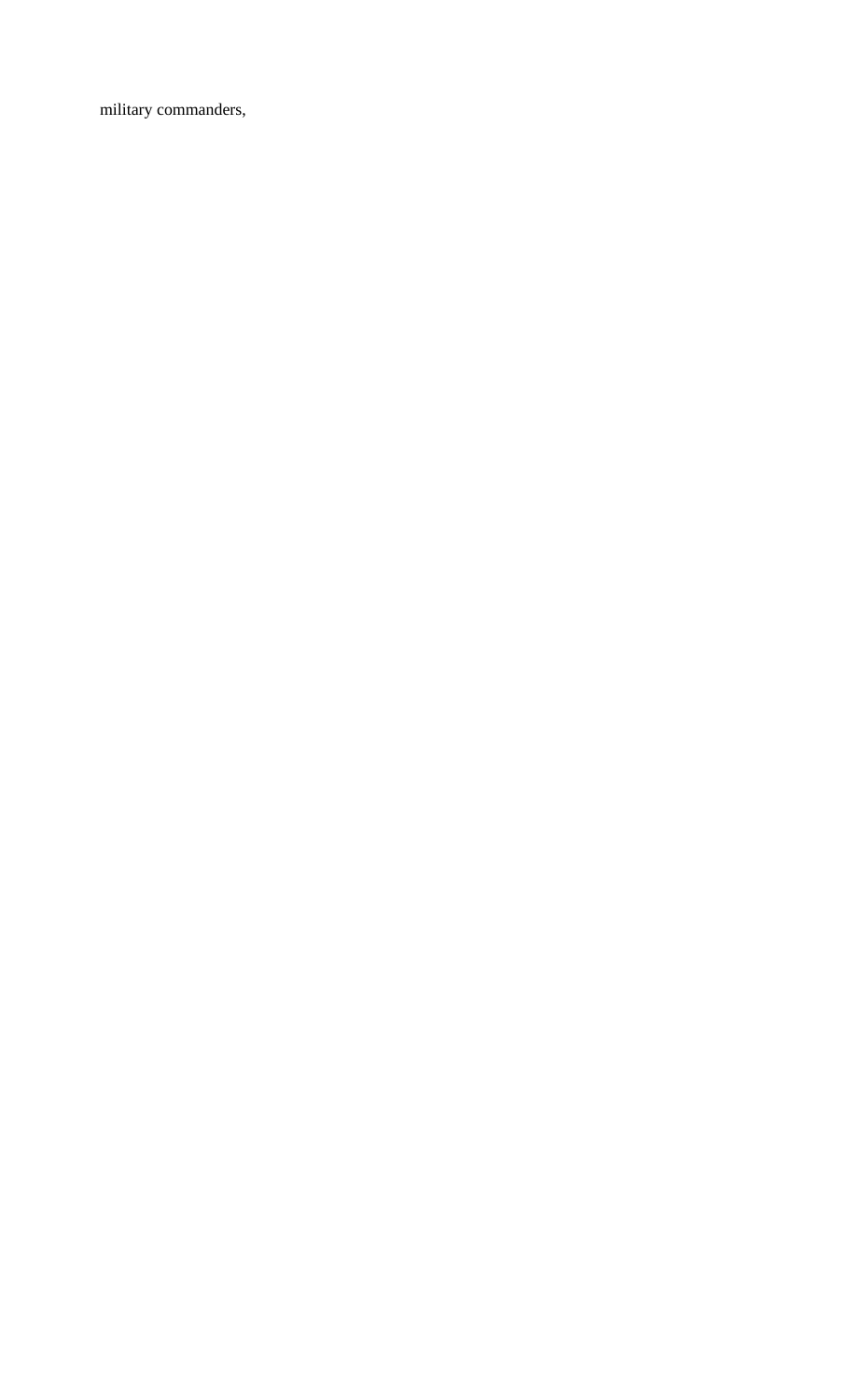General 'Asif, was a red Communist who had graduated from Moscow for the war against Islam. Whereas before the employees of the Khad and the Communist party had been spread out throughout the halls of government, now you find that the Taliban have pursued, liquidated, and kicked them out. I, myself, have entered a number of ministries for the purposes of obtaining various official documents certified, etc.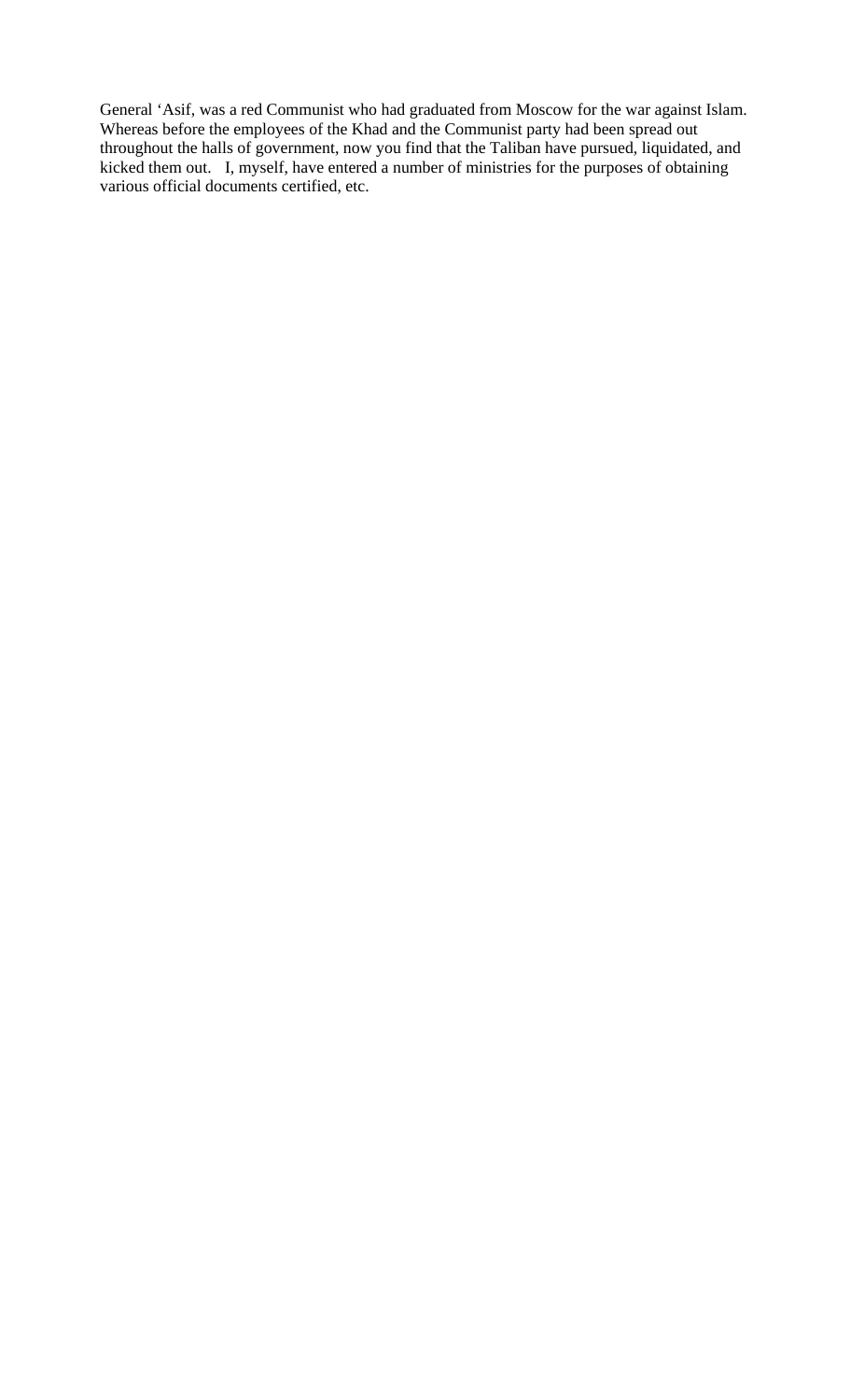and I have found on more than one occasion, none of the employees were in their offices. An official from the preaching and religious guidance [ministry] had gathered them in a hall to teach them religion. Once I saw in the planning ministry, while I was waiting for one of the employees, all of the employees of the ministry gathered in a hall and written on the chalk board was "I have only created Jinns and men, that they may serve Me" [Surat al-Zaryat, verse 56]. I asked them about it and they explained that the policy of the Taliban is to appoint mullahs or students into fundamental positions and directorates and keep those employees there until more Taliban can be trained to administer the country. The students worked on courses in administration, the Arabic language, foreign languages, diplomatic affairs, and other similar subjects. At the same time, they preached to the employees, most of whom had made up a stratum of the ignorant [of Islam] or those who took advantage of the situation and who had walked hand in hand with the previous regime in ignorance and desire.

As for those with proven Communist backgrounds, they were hunted down and imprisoned, or at the very least fired from their jobs. That was if they were not killed openly or secretly. Thousands of employees were fired from the government for this reason or because the Taliban could not check out their stories. As for women, they disappeared completely from the workplace. It had been mentioned to me that during the era of Rabbani, women had even been in the ministries of religious endowments, religious affairs, and even in the ministry of justice!!

The Taliban opened hundreds of religious schools to spread the preaching of Islam on the one hand, and on the other hand, to raise the number of Taliban that the war has killed off little by little. I visited one of these schools in Khowst, and there were 700 students in it, studying for a period of two years under mullahs and 'Ulama. Residence halls cafeterias and good libraries had been prepared for them along with a team of teachers. They learned religious sciences and the Arabic language, and they invited us to give them lessons in the Arabic language to the best of our abilities and they welcomed us very warmly.

1 (The author omits this numbered paragraph and begins anew with paragraph number 6) 2 Rebuilding the infrastructure, rebuilding factories, re-grading destroyed roads, and rebuilding destroyed bridges, etc. After the end of the Jihad, the United Nations and the Crusader organizations, and not only them but Arab and Islamic relief organizations put in place what they called the Program to Re-Build Afghanistan for which 1.2 billion dollars was ear-marked. The United Nations estimated the magnitude of loss and destruction inflicted by the Communist Russians on Afghanistan at 700 billion dollars, and this is beside the 2 million martyrs, a like number of injured and crippled, and 5 million refugees. The traveler to Afghanistan sees a situation of destruction that defies description and that the pen is unable to record. Cameras and film are unable to capture it. It is a situation of destruction, filled with hopelessness, poverty, embroidered with every kind of sickness and affliction. Filth and extreme backwardness are prevalent, and there are signs of torture and abuse. You see it on the faces of children, under their smiles and around their eyes, which are filled with sorrow. Poverty and hopelessness are apparent in everything, from the clothing of the women and the men, which are rags patched together, to their tents, the cloth of which is tattered and through which the north winds rip, to the destroyed walls of their houses…to a condition that only God can reveal, and only God can feel the way those poor people live compared to us. And God helps us.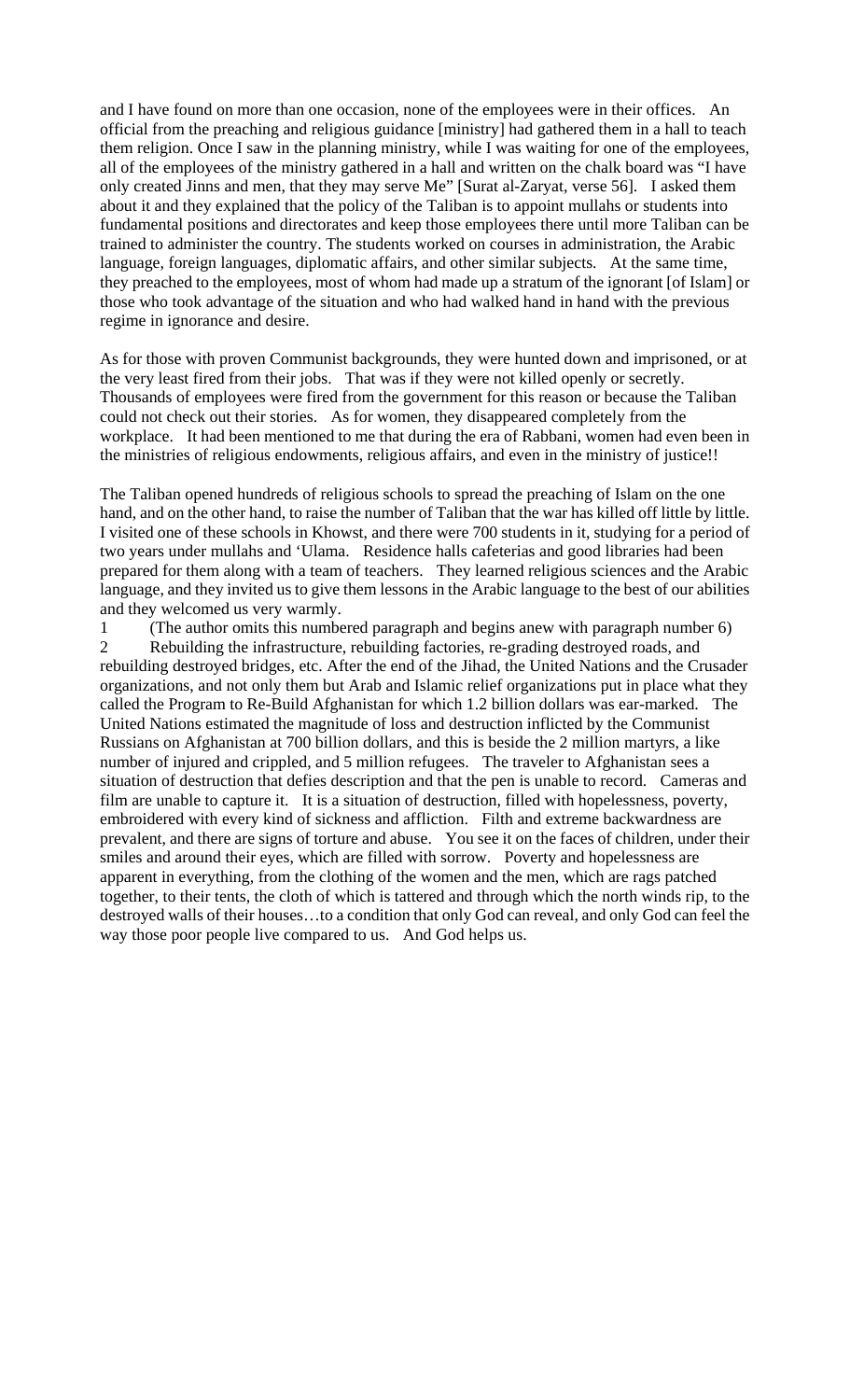It was assumed that the government, which was called Government of the Islamic Mujahideen during the era of the Parties, and which took control of Kabul in April of 1992 under the leadership of Majdadi and then Rabbani. They left it four years later after having achieved some reconstruction. However, the international Crusader conspiracy that is overseen by the international organizations, chief of which is the Red Cross, the United Nations, and other various Christian organizations, made conditions more and more hopeless. The organizations oversaw the plundering and the planning for plundering just after the end of the war. The didn't have but cursory services in the health field, and despite the observations I made about the fact that they distributed birth control pills in addition to distributing proselytizing pamphlets they didn't achieve a single one of their aims.

The calamity is that parties, headed by Sayyaf, Rabbani, Mas'ud, and Hikmatyar oversaw the destruction of Kabul and some of the areas that were handed over intact, where no fighting with the Communists had taken place. The destruction they caused is on par with what happened during the war with the Communists.

The Taliban, then, took control of the country in this condition. They created a ministry they called the "Ministry of Public Interest" (this approximates what we call the "Ministry of Public Works"), and we have seen the things it has done over the last two years. It has repaired numerous bridges, filled in craters caused by shells, and repaved primary roads. I saw for myself the repaving of the Kabul-Khowst road, which stretches approximately 170 km, and which we used to be able to travel in a heavy duty mountain truck in 9 hours; a car can now travel it in half that time. I have also seen work in progress on other roads as well, such as the Jalalbad-Kabul roads and others. The Taliban Minister of Industry told me that his ministry has repaired approximately 40 of 250 damaged or destroyed factories in Kabul alone, and it has repaired some of the mines that proliferate in Afghanistan and in which the riches of Afghanistan can be found, such as gold, copper, gemstones, marble, uranium, chromium, and others.

The Ministry of Agriculture has done something similar. It has repaired the dams and restored water and electricity to some of the territory, and commerce has proceeded from that, and that's a result that's tangible in the marketplace in terms of local the quantities of local and imported goods. These aforementioned factors have led to the following positive observations:

1 Economic Boom: This is, as I said, noticeable in the markets where today most consumer necessities can be found, because Afghanistan is an agricultural and cattle herding nation. Today, fields have been created as well as areas for cattle. The flow of commerce with Pakistan, primarily, with Iran before the borders were closed, and with the rest of the world via Afghan Airways, which operates between Kabul and India and Dubai, has lead to clear economic activity. It is apparent from the from the commerce and from the ability of the people to purchase goods that Afghanistan has blossomed in a way the likes of which haven't been seen in decades; this is what the people are seeing. Even the needy can't enter a store without finding someone to help them as a result of the improvement in conditions in many areas today, despite the general condition of poverty which has held sway and which will take an additional two years to wipe out, if God wishes it.

2 Among the positive attributes worth mentioning about the Taliban is their observation of Crusader organizations and their constraining of their activities. The Taliban executed two Afghans who were shown to be directors of two Crusader organizations, and about whom it was proven that they were proselytizing and publishing books on evangelizing.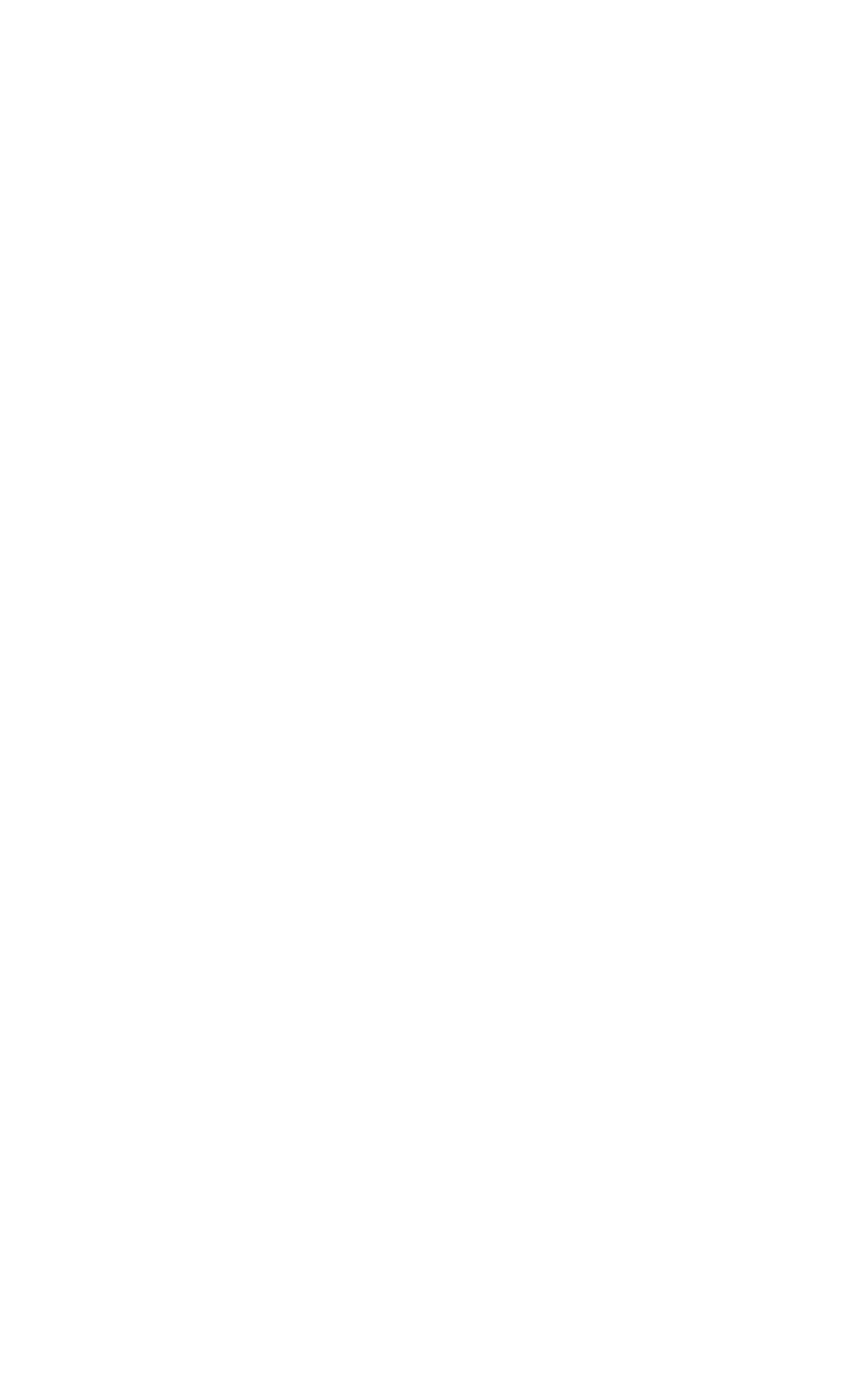They shut the offices of a large number of Crusader non-governmental organizations and expelled their envoys for the same reasons. They constrained the activities of the others [non-governmental organizations], and moved them outside the capital in a way none of the other Parties had done previously, a fact for which the Taliban faced problems from the United Nations and the western organizations.

These are the main positive attributes of the era of the Taliban, which even their opponents can see. There are, naturally, many other positives that might possibly be written about if God wishes.

As for the negative attributes that can be mentioned about the Taliban, they can be summed up as follows:

### **The Most Important Negative Attributes of the Taliban**

The Taliban are a mixture of mullahs and older students of religious sciences in addition to those former Mujahideen and commanders from the Parties who joined them, in addition to new students who are graduates of religious schools in Pakistan or schools that were opened in Afghanistan after the Taliban took control. By virtue of this mixture, as was the case with the Jihadist Parties before them and the Afghani people in general, as we have seen with the passage of years past and are still dealing with, with the exception of a small number of senior Taliban and some of their 'Ulama, and particularly those who have traveled abroad and become familiar with the various Islamic sects and teachings, the following negative attributes are dispersed among them:

## **First: The spread of Mysticism in its various forms, from its relatively acceptable behavioral and developmental [teachings], to outright heretical and deviant Mysticism.**

There are gravesites and tombs spread throughout Afghanistan as there are in most countries in the Islamic world, and people come to visit them and place flags on them, and at some of them are servants who collect alms for those providing the service as well as for the poor. Many Afghans hang amulets and talismans on them, and they believe that there are Qur'ans in them. There truly are Qur'ans in many of them, in many others there are talismans, numbers, letters [tc: alphabet letters, not correspondence], and pictures. Some Taliban, like the rest of Afghans, go to visit the tombs to pay their respects to the remains of the virtuous and to call upon almighty God and to beseech him there. But He has commanded them not to beseech at graves, not to circumambulate at them, not to pray at them, and likewise the brothers who were martyred during the conquest of Kabul.

Some brothers have criticized the Taliban for not getting rid of the gravesites and tombs, of not putting a stop to people visiting them, nor have they prevented those who write amulets or headstones from doing so. On the contrary, during their era they have built gravesites and tombs for some of the commanders, martyrs, and mullahs who have died. Moreover, despite widespread calamity, we found some senior Taliban, and even some junior ones, who disputed this, attributing it to ignorance and general disorder, and that the Taliban have made some effort to fight some of these sights.

It appears as though the story of the tombs and gravesites, and paying respects at them, is palatable even to the senior 'Ulama of Afghanistan. I myself witnessed a meeting of Yunis Khalis, who is one of the most devout of the Mujahideen commanders and is among the good and loyal; he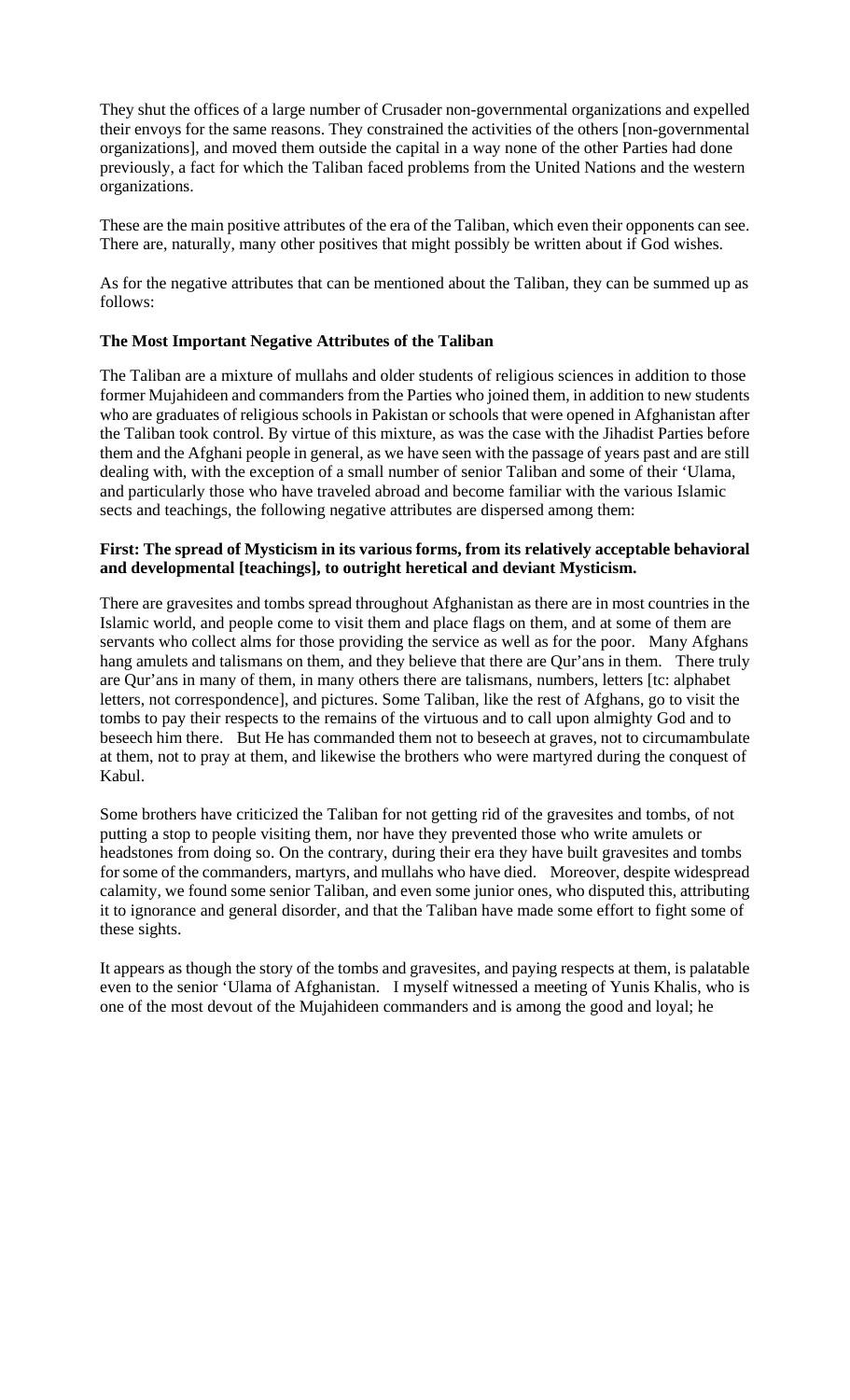translated the book of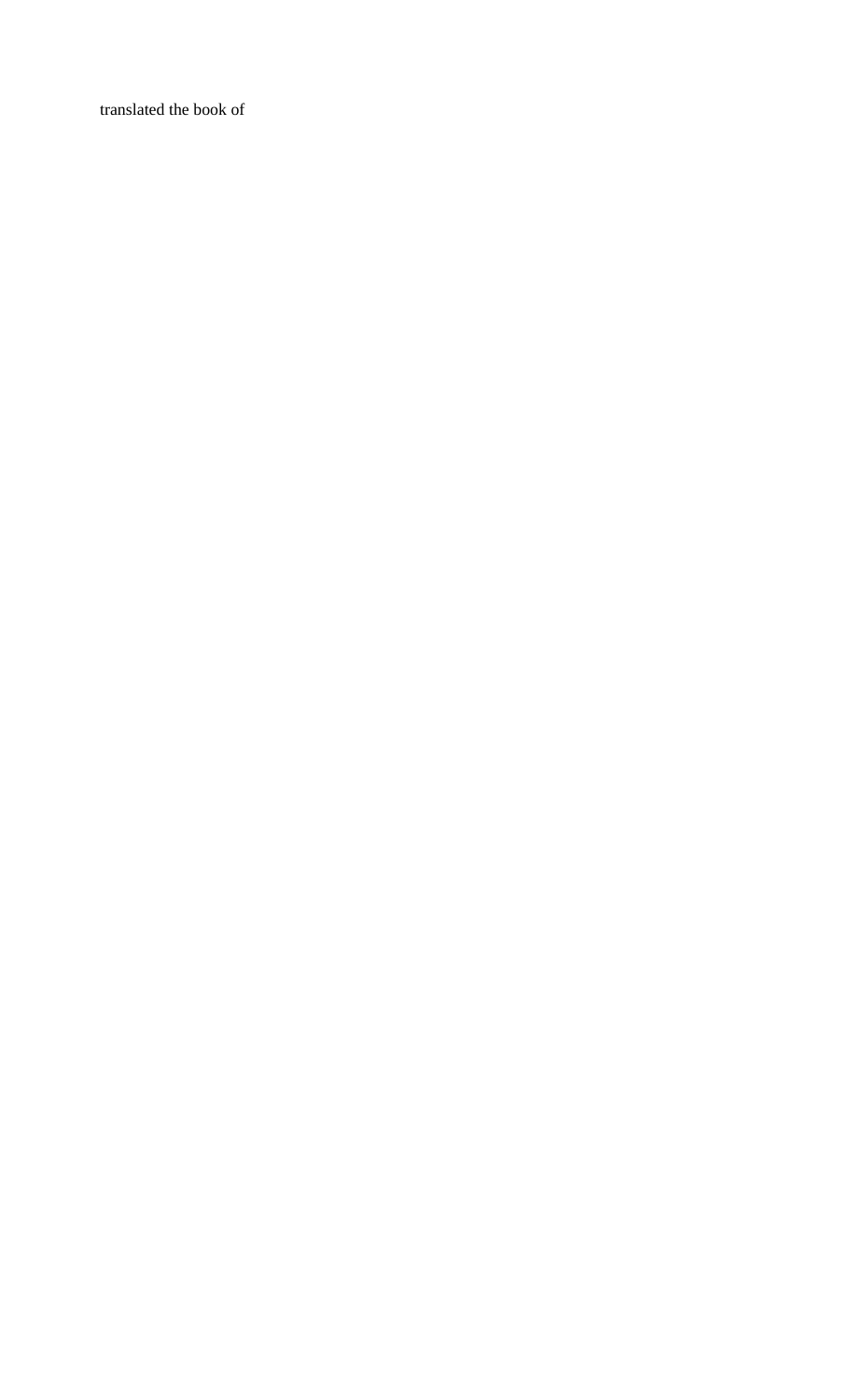of the holy sites to [the grave of] one of the devout there to beseech God for her cure. Then he smiled and looked at us and said, "I know your opinion about this and that you don't approve of it. However, we here in Afghanistan believe in the permissibility of that, and that is to ask the blessing of the remains of the devout. We are not like the Rafidite Shi'ites, who visit the graves, place stones upon them, and ask the dead for things they need; by doing this they are idolaters. We know that it is of no use and there is no healing but by God, that everything is from Him, and we ask Him alone; we visit the blessed places to ask Him alone at them, imploring the blessedness of the place by the righteousness of those present because we see that God accords times, places, and people with goodness and blessedness. This is a matter we know through experience. There are places that have been renounced and where we do not feel any blessing; there are others where we feel the reply of God because of the blessedness and honor of those who repose there." Then he smiled and changed the subject.

This is widespread between the Taliban and the people, as is the case with most of our Islamic peoples in most ages of history going back hundreds of years up until the present day. There is no power and no strength save in God.

#### **Second: Fanatic Devotion to the Hanafi School**

All Afghan Sunnis are Hanafis and their 'Ulama and the Taliban are as well, and the majority of them are fanatically devoted to that school. Their fanaticism is by degrees: the 'Ulama among them know that there are four schools, they acknowledge them and say things that are considered authoritative axioms, such as "shar mathhab haqq," or in other words "the four schools are true." Some of them have heard of the Shafi'I [tc: one of the four "schools" of Sunni Islam] because of its scarce presence around them and in Central Asia. Moreover, like most of the sectarian 'Ulama in our country, they think their school is the most correct.

Most Afghans have not heard of the schools and don't know what they are. Rank and file Afghans are ignorant of religion and the world, and as is the case with the rank and file everywhere, if they see something they're not familiar with they think it's a heresy of the religion itself. Likewise, one can see those who raise their arms in exaltation, or who say Amen in a loud voice, or who shake their fingers while saying the Shahadah [tc: the proclamation of Muslim faith]. This is an old story wit us since the time of the Arab Jihad in Afghanistan, despite the efforts of Shaykh 'Abdallah 'Azzam, God bless him, and his attempt to explain to the brothers the necessity of keeping an eye on the ignorance of the people and not letting disunion and iniquity happen.

Many brothers still have a problem understanding the solution to this ambiguity. It does not appear that the Afghans or the Taliban are going to abandon their Hanafism. It looks like a long time is going to be needed to return them to the true Hanafism before convincing them to follow another school; I don't see it possible in the foreseeable future, and perhaps it's not fundamentally necessary in conditions like these in spite of that. There is a limited section of Afghanistan where the Salafist school is present in a limited form, [places] such as Konar and Nurestan, and they are in lots of trouble with those around them despite the Saudi support and money there. It is not possible to say that the people have adopted a new school apart from the Hanafi. On the other hand, as I have mentioned, some senior Taliban such as commanders and 'Ulama respect the [other] schools, and quote Mullah Muhammad 'Umar himself as well as some senior Taliban their support for "the guide" on more than one occasion in legalistic and juridical constructions in which the school [Hanafism] is lacking. In my view, however, these are isolated events. Following the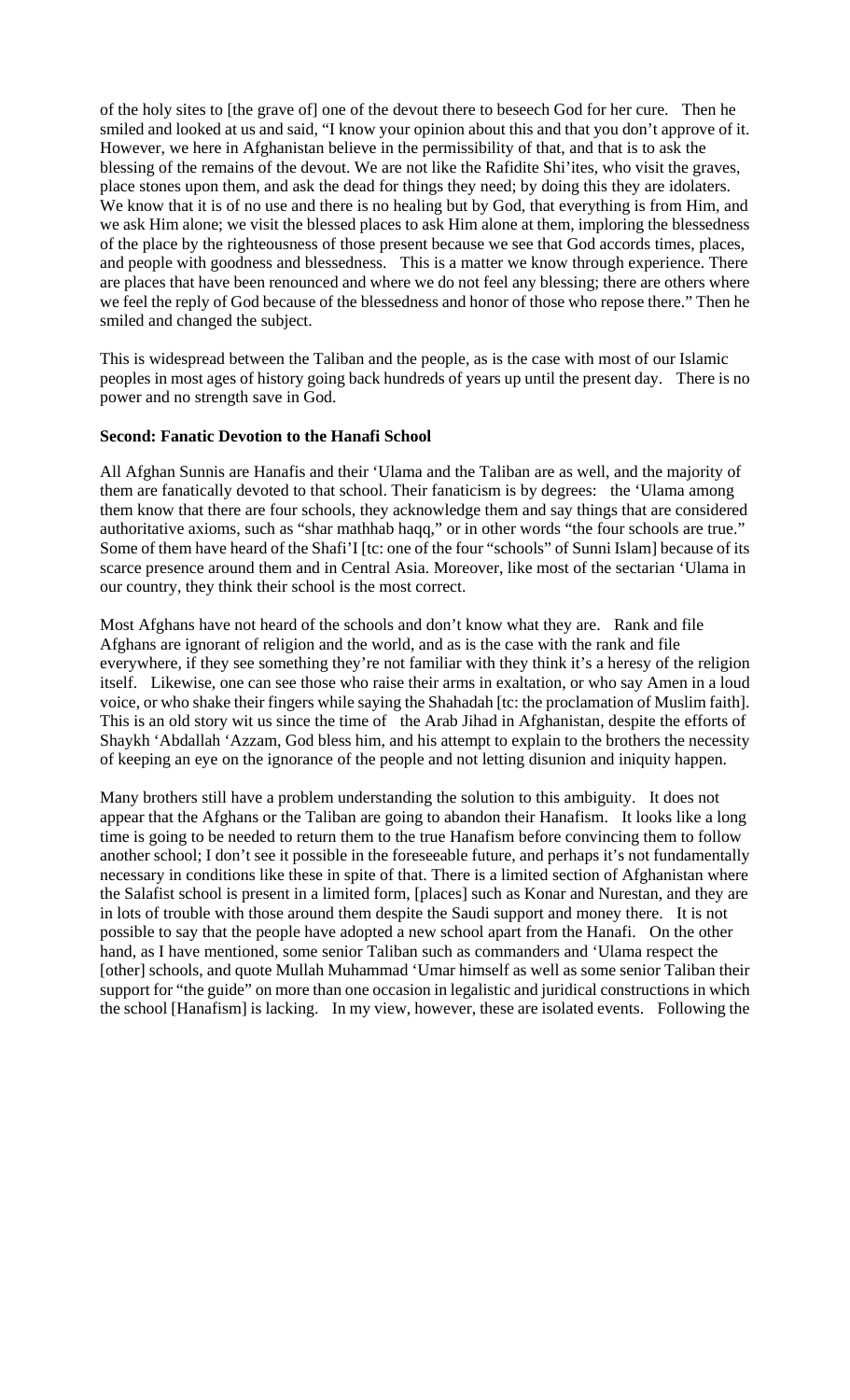school of the Imam Abi Hanifa, may almighty God the most merciful of blessings, cannot be mentioned as a negative thing; what is negative is the fanatical devotion to the school.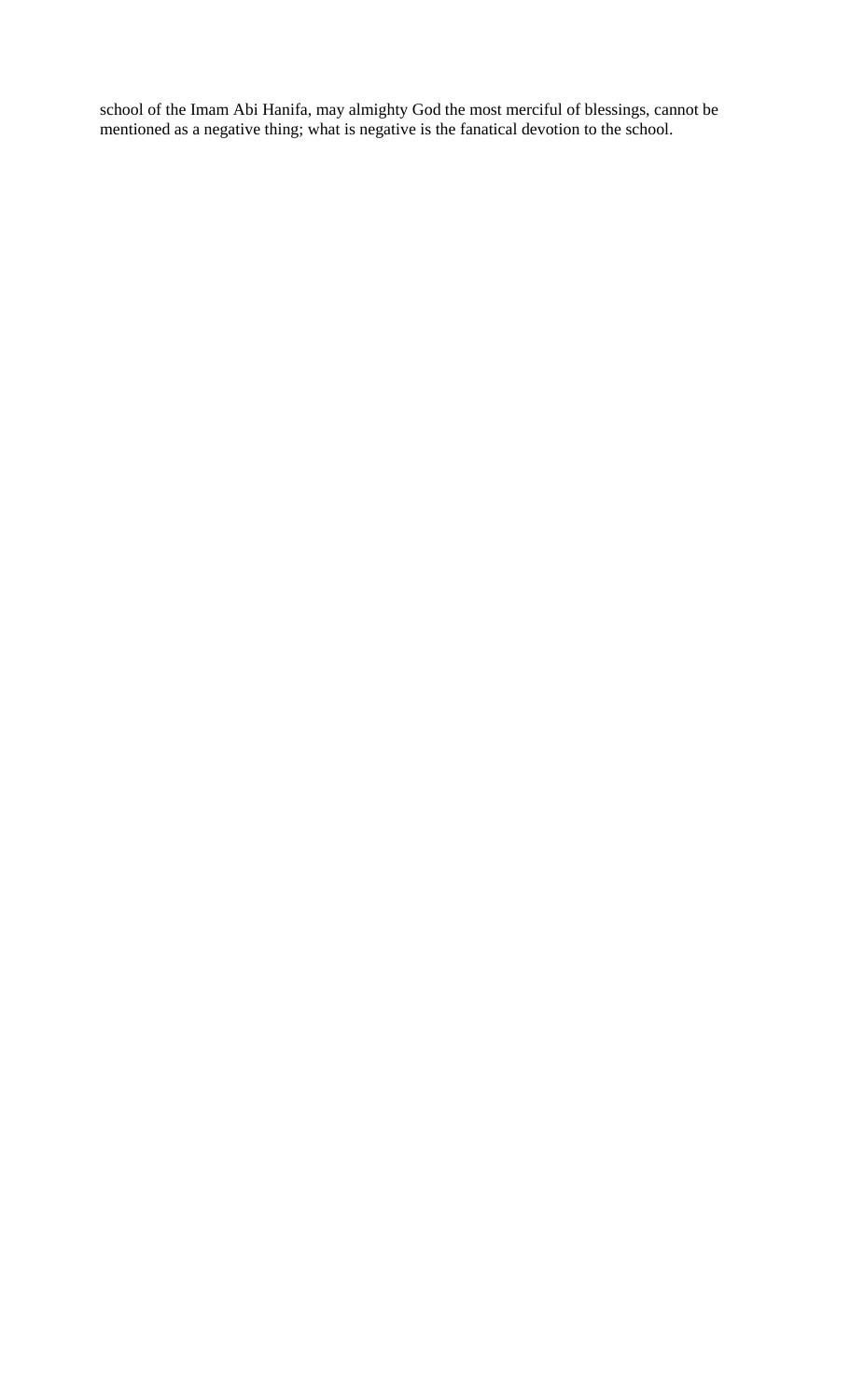## **Third: General Ignorance of World Affairs**

This [world affairs] includes national and international politics as well as the situations of the apostate, oppressor, collaborationist rulers of the Muslim countries. [It also includes] General ignorance of international political anomalies in general, and of the role of traitor countries such as Saudi Arabia and Pakistan in particular. This ignorance is not just reflected in political stances, but in legalistic judgments they [the people] have about these governments and their positions on them, particularly Saudi Arabia, Pakistan, the Emirates, and others that stand with them and acknowledge them.

It appears that it will take no small amount of time and no small effort—and I know of nobody who is undertaking it—to bring to the forefront this issue, and nobody now, not the Arabs here nor those interested in the issue have examined it; this issue is fighting the Americans and the Jews from Afghanistan if it became acceptable, and the Taliban and the Afghan people were able to pay the price for it. I don't see that fighting the governments of the Arab and Islamic countries, particularly countries such as Pakistan, the Emirates, or Saudi Arabia (The Land of the Holy Places, as we call it) is going to be the position of the Taliban such as would be fighting the Jews and the Americans, and this God knows. [This is the case] First of all because of their [the Taliban's] direct interests and ties there due to traveling for the Pilgrimage to Mecca and for the lesser Pilgrimage which many foreigners hold sacred to a very great extent and would not be able to imagine being prevented from accomplishing due to other interests. Secondly, because they believe that they are oppressive Muslim rulers, and they are not convinced that there is already a Jihad in those countries originally, so they visit those countries, learn there, see for themselves the reality of their 'Ulama, their public, and their distance from true Islam rather than Jihad and fighting.

Many of them [the Taliban], including Mullah Muhammad 'Umar himself and others, have issued statements and messages of thanks to the apostate Custodian of the Two Holy Sites [tc: the King of Saudi Arabia] Fahd Bin 'Abd-al-'Aziz, and general thanks to the Kingdom and to other various governments. I was talking to a Taliban official one time about the heresy of Fahd, and I provided him with some proof. He was silent for a time, then he looked at me in amazement and said that if this was proof, then this even makes Nawwaz Sharif [tc: former Prime Minister of Pakistan] a heretic. He said this in disbelief and wonderment; in other words, this must be a mistake because [if it were true] it would lead to the accusation of heresy against this judicious Muslim Nawwaz Sharif!! [tc: sarcasm intended].

This is the kind of ignorance of political reality I was speaking of, and the subsequent lack of understanding of legalistic judgment regarding it. However, these types of things do not negate the fact that some of the leaders and members of the Taliban understand these issues as we understand them. I have spoken to a number of senior Taliban and have found that they possess a clear understanding of the issues of loyalty, the presumption of innocence, sovereignty, and similar correct practices. I believe that time will solve this, but for now the positions of these governments makes for a bad position for the Taliban. Take, for instance, the recent action of Saudi Arabia in expelling the representative of the Taliban. I believe that the world opposition to the Taliban will reveal these governments for what they are, and it will then be possible to convince the Taliban to answer them back, and convince them of the necessity of their Jihad. I say that the Arabs have fallen quite short in explaining their issues to the Taliban and others, and that they [the Arabs] are responsible for this more so than are the Taliban.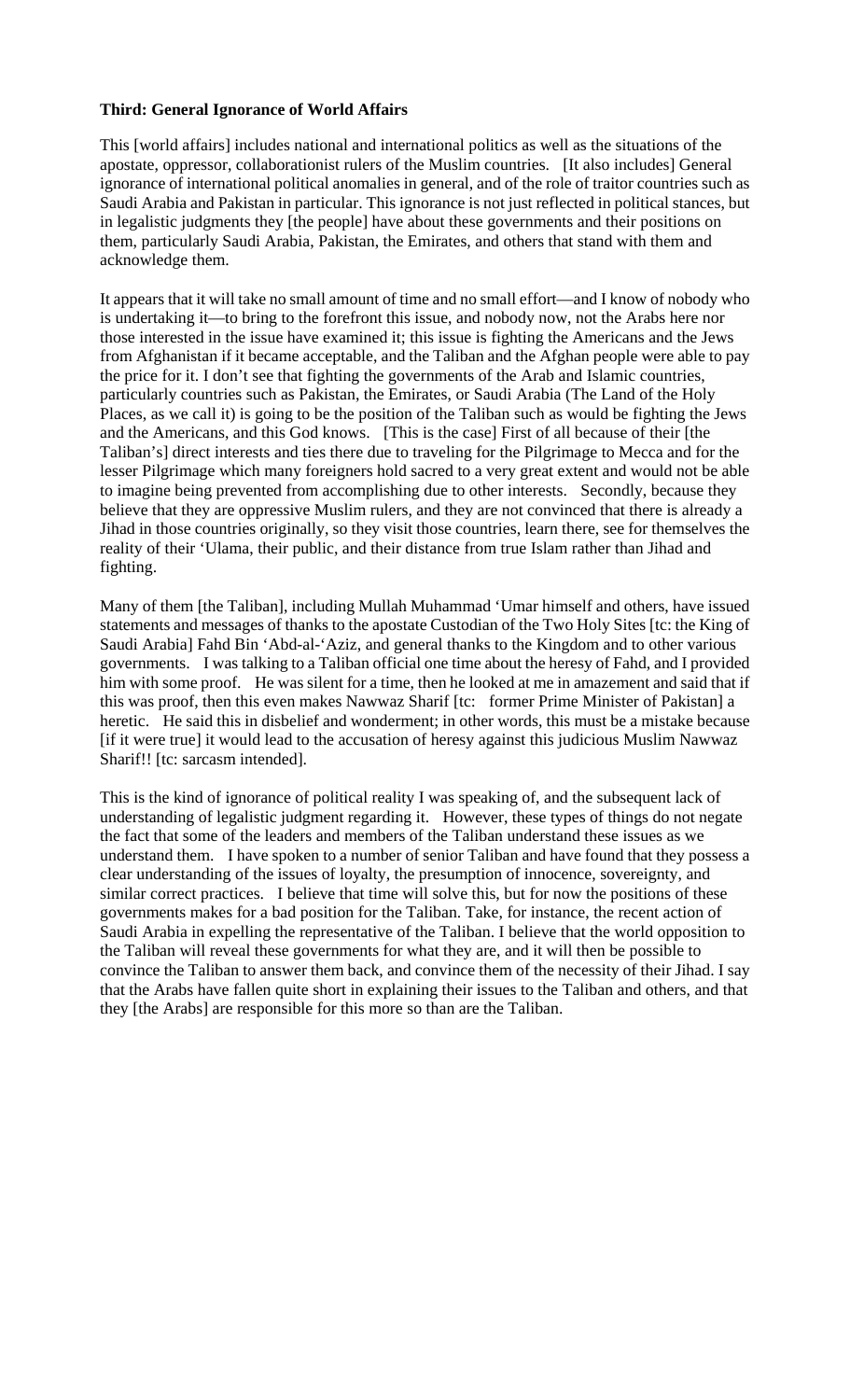We have found some Taliban leaders who understand reality and make judgments accordingly just as we do, and this is the position even of the non-Taliban 'Ulama of Afghanistan such as Shaykh Jalaluddin Haqqani, Shaykh Yunis Khalis, and others. But the Afghans are not able to understand that the Rulers of the Two Holy Places can be heretics, that their people accept this, and that 'Ulama, noblemen, and even the pious declare their king to be righteous, and they obey as he declares the forbidden to be permissible and the permissible to be forbidden!!!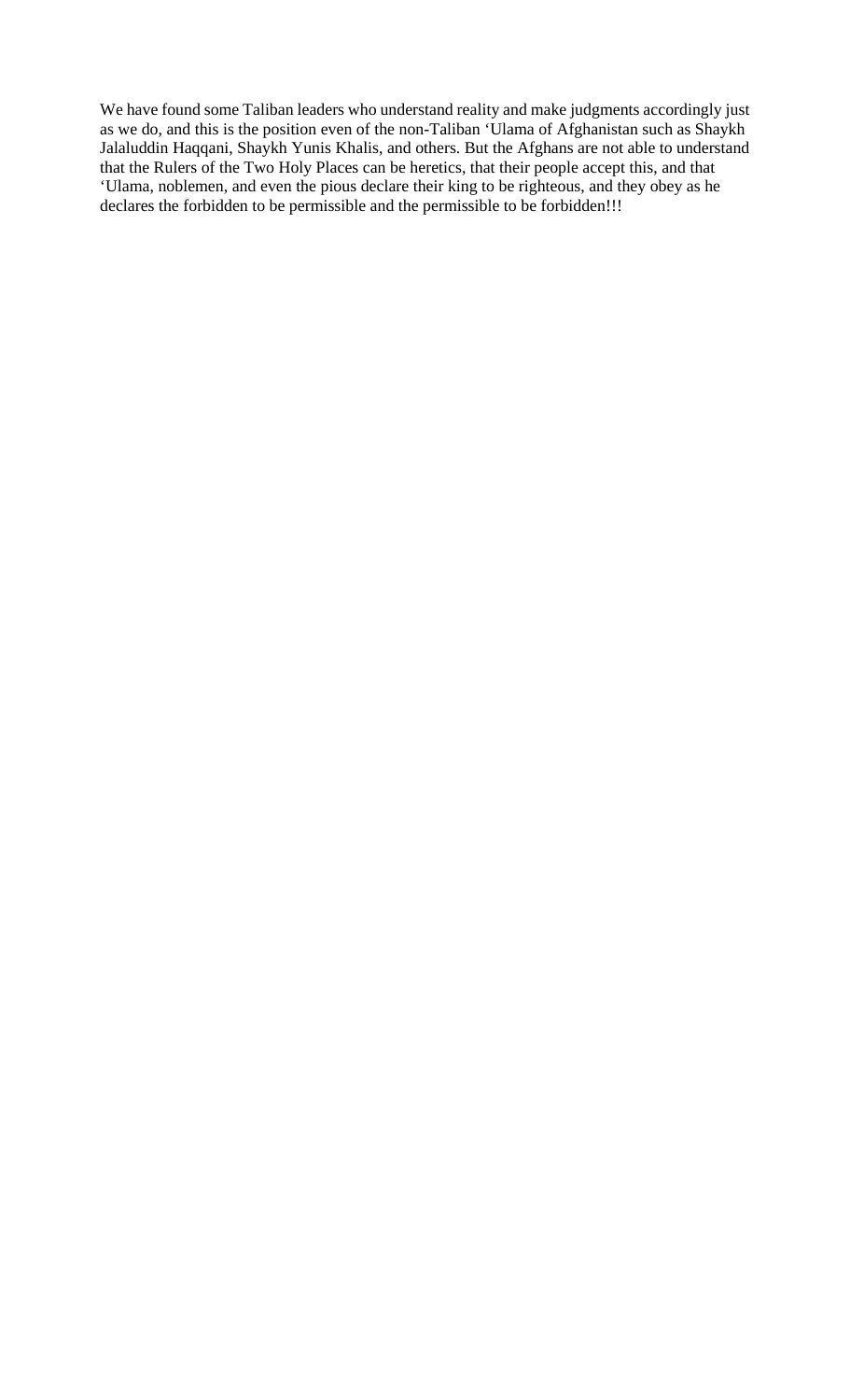#### **Fourth: Their Position Regarding World Bodies And The United Nations:**

The Taliban have explained on more than one occasion that they have requested their right to membership in the United Nations and for Afghanistan's seat there after numerous troubles, among them their troubles with Iran. They requested that these bodies investigate the matter, and perhaps they understand from this that these bodies can dispose of these problems. There is no doubt that this is a big problem and can be considered one of the most negative attributes of the Taliban, perhaps equaling or even surpassing, as far as I'm concerned, the problem of the gravesites and tombs. For this has raised many doubts about our position vis-à-vis fighting alongside them [the Taliban]. I will devote my efforts toward contacting some senior Taliban in order to inform them of the truth and to advise them in this matter; many other brothers have done the same. I will also set aside a summary of this matter, God willing, in Part Three, in response to the current uncertainties, but I mention here that this is a huge negative attribute that exists. I will leave the details for later, God willing.

## **Fifth: The Profusion of Crusader Organizations in Afghanistan and their Freedom of Operation**

Despite the constraints imposed upon the Crusader organizations and their movements that I mentioned in the positive attributes of the Taliban, I and many brothers believe that these efforts are insufficient. That there remain activities of the organizations, that they retain freedom of movement, that there are still their vehicles with Red Crosses and idolatrous symbols painted on all sides, and that their flags still flutter freely above their offices in the only country ruled by God's Shari'a is a huge negative attribute.

This issue has made some brothers go so far as to accuse the Taliban of cooperating with the Christians for the sake of secular material assistance, or of at least ignoring or looking the other way at this issue. I've been told stories about Afghan families who converted to Christianity who live in Jalalabad; some Arab brothers have said that there are a hundred apostate families, and that the Taliban knows of their presence and yet does nothing about them. I decided to look into the matter, and requested that the person who told me the story take me to the addresses and the places, and I would bring the authorities; it turned out after some study and investigation that the issue had to basis, and that the origin of the story was the presence of about 20 Afghan families who had converted to Christianity in a concentration camp for Afghan refugees in Islamabad (the capital of Pakistan) during the first Jihad. This was because of the poverty in Islamabad and not Jalalabad. The Red Cross had looked after them and supported them under the protection of the Pakistani government, and so of course the story became that there were 100 families instead of 20, and Jalalabad instead of Islamabad.

There is no equivalent to this in Afghanistan. On the contrary, what I discovered during my study was that they expelled organizations that printed books about conversion to Christianity, and they executed two Afghans who were field managers for them, as I said earlier. However, despite this I say that the continuing of those [Crusader organizations], and despite the continuing of making excuses and despite the ignorance, a negative attribute exists for the truth of the Taliban despite what I know to be the credibility of their officials. Despite their dedication, they make excuses.

## **Sixth: Among the negative attributes that are mentioned against the Taliban is their inconsistency in Enforcing That Which Is Accepted, And Prohibiting That Which Is Rejected [tc: a Qur'anic exhortation]:**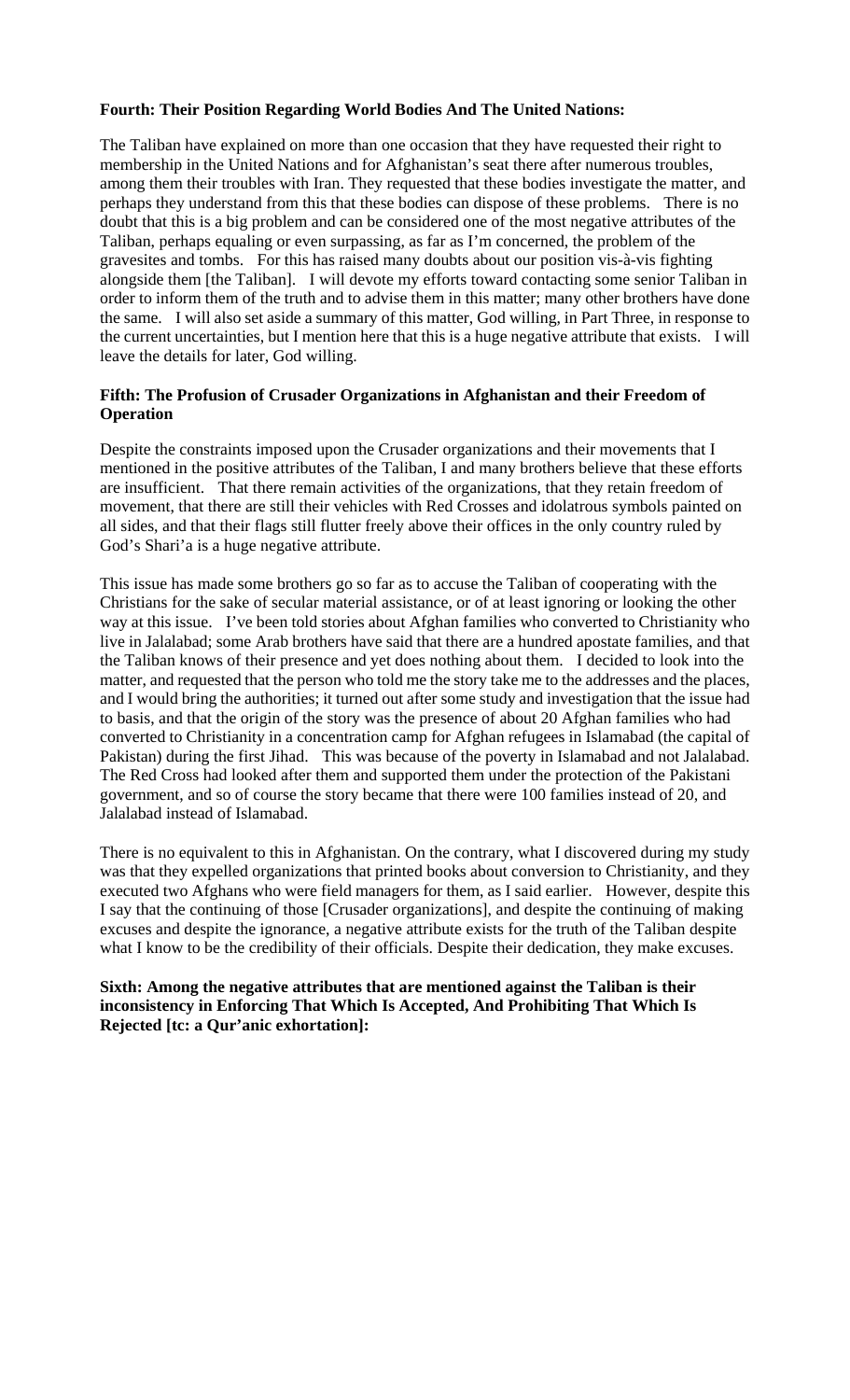This is a result of the ignorance, the crudeness, and the Bedouinism [tc: by this, the writer means "lack of upbringing" or more appropriately "hillbilly'ism], particularly of the Pashtun of central and southern Afghanistan, which forms the primary base for the Taliban. For some groups, this great exhortation to enforce that which is accepted, prohibit that which is rejected is practiced with a repellent crudeness. I myself was hit one time on my shoulders, even if it was lightly, in order that I enter a mosque to pray in Jalalabad, even though I had already prayed but had to leave early to travel. The situation grew more complicated when I said to the man holding the stick, the Enforcer of that which is accepted, that I had already prayed. He thought that I had committed a grave sin because I had prayed before it was time to, and he pointed at his wristwatch and tried to make me understand in Pashto, which I don't understand. He thought that I had done that which was rejected because I had prayed before it was time, and so I could do nothing else but go with my brother, enter the mosque, and pray once again. I ended up being late and missing my airplane.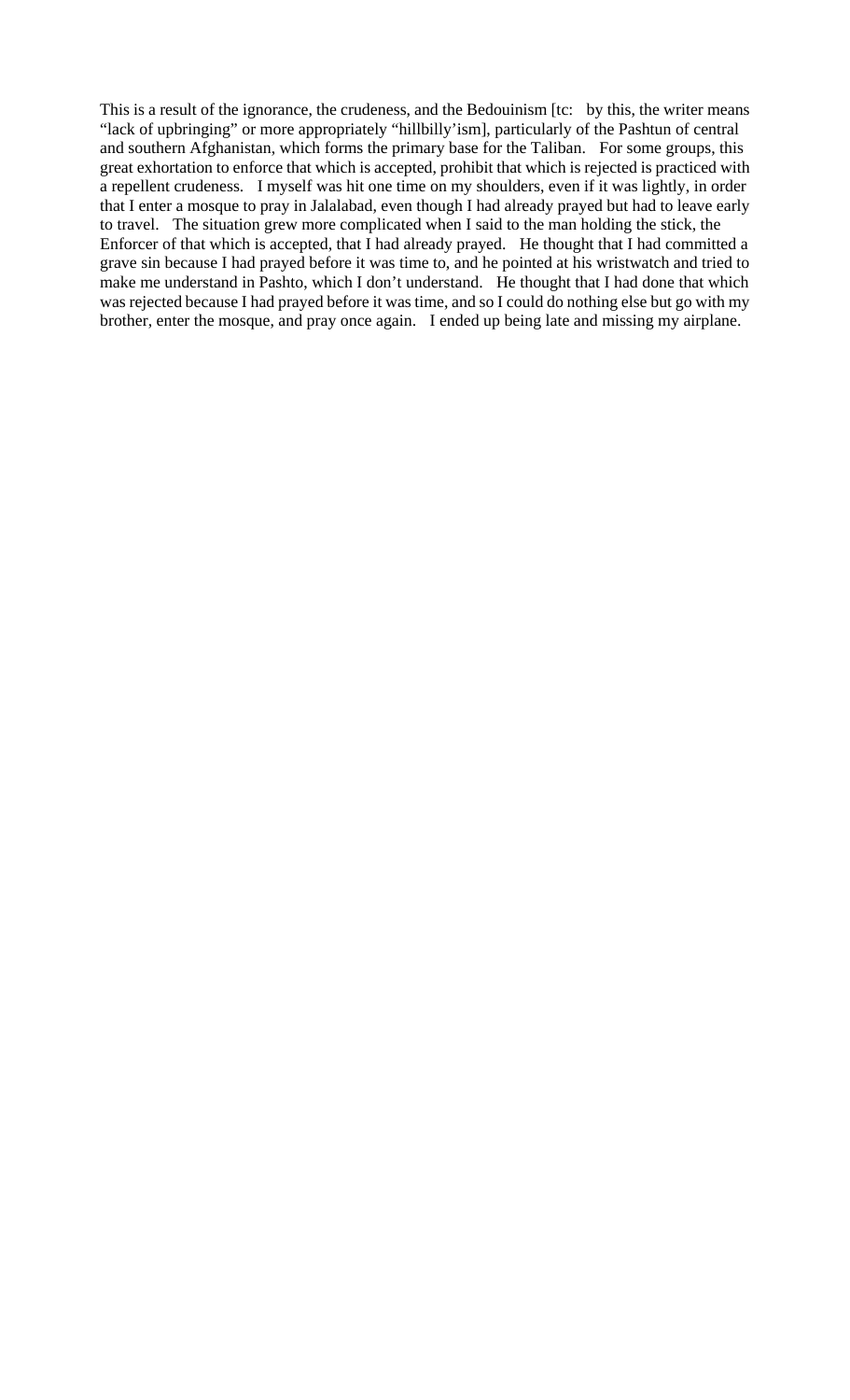It was the custom in those days to close off the streets for mass prayer, and this led to many people praying without having performed their ritual ablutions, and perhaps even without purity in many cities where the majority of the population is basically Shi'ite. After this, they abandoned the idea of closing off the streets and just made do with closing up shops and directing the people to prayer without stopping traffic.

Some enforcers of that which is accepted and prohibitors of that which is rejected also would deal with women whose faces were showing or who spoke at too great a length with street vendors by hitting them in a manner that I do not consider legal and justified. A bunch of bearded men who were apparently waiting for the hair of their beards to grow even longer [tc: sarcasm intended] stopped one time and smashed a computer because they thought it was a television set. These are just some of the examples, and even though they are few in number they nevertheless became widely known.

Women were forbidden from working, and even though there is some utility and circumspection in this, it is an unsolvable problem for hundreds of thousands of widows and spinsters that other women depend upon. Likewise the law preventing women from learning, and I a number of stories related to me by high ranking 'Ulama of the Taliban, some of the most important of which are:

They say, "We will open schools after the war and after we acquire female Muslim teachers and vehicles to transport women without legal restriction." They say that the teaching framework for women is corrupt and Communist, and this is true. Secondly, they say that when they do teach girls, they will only teach girls below the age of marriage, and they will only teach them Arabic, the Qur'an, writing, and reading; this is enough for girls. Thirdly, some of the older 'Ulama of Afghanistan, who are the Shaykhs of the Taliban, say that teaching women brings corruption and pandering (and this is true to a certain extent because the Communists did it in the past), and that women should only be taught at home, and then only some of the principles of religion.

These are some of the faulty examples in their implementation of enforcing that which is accepted, and prohibiting that which is rejected. These examples are the result of the ignorance, crudeness, or Bedouinism of some of the younger members of the Taliban.

#### **Seven: A negative that I already mentioned, and that is the issue of gathering heavy and medium weapons and possibly light weapons from the people.**

Many of these weapons were private possessions of their owners or spoils taken in Jihad. This intransigence was caused by some commanders who had been co-opted by the Taliban. The Taliban did not mention a reason for this issue, but it is the only way to guarantee security. This is true in reality because after the weapons disappeared, the banditry disappeared and the crime for which Afghanistan had The Taliban protested gathering up weapons so they could continue the Jihad and the war which never truly ended. The Taliban does not distribute the spoils to their troops, who are operational soldiers, but they also do not give them to whoever participates in the fighting, and this has made many of the tribes not want to participate. And so they [the Taliban] have had to resort to this in order to fight with the Shi'ites. They gave rifles to whomever participated and was willing to head to the border with Iran, on the condition that they fight the Iranians. They were told that when they're fighting the Parties, they're fighting tyrants, and a tyrant never gives away his spoils.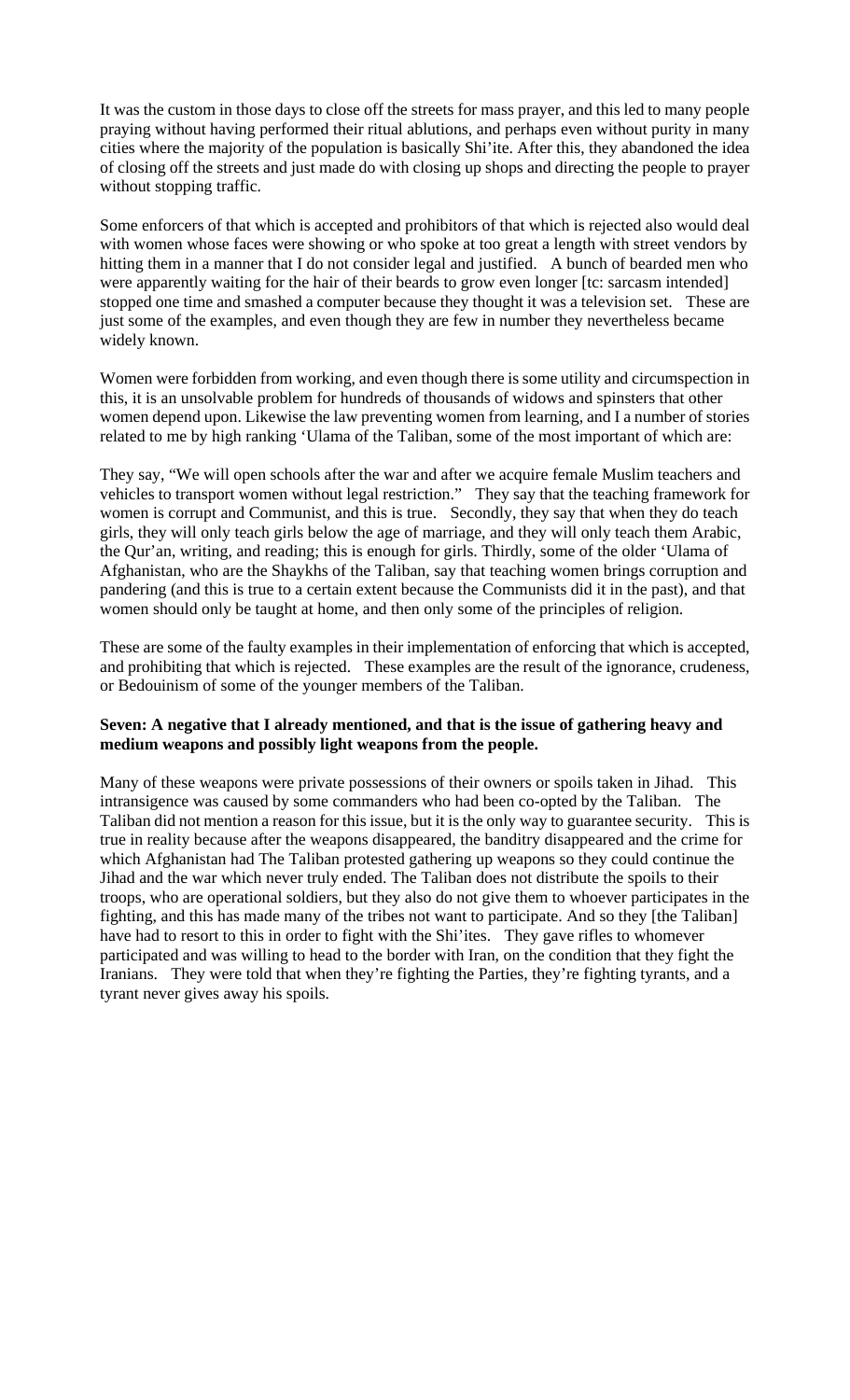# **Eight: Many Taliban Shaykhs in Afghanistan, Pakistan, and India have accused Al-Mawdudi, Sayyid Qutub, Hasan Al-Banna, and most of the leaders of the Muslim Brotherhood of heresy.**

They sometimes even go so far as to accuse them of being apostates. Many of their books have been forbidden to be published and distributed and have been confiscated. This happened as a result of old Fatwas of the 'Ulama of India, Pakistan, and Sindh. These authors are respected by the Taliban as a result of some thoughts of Al-Mawdudi and the Brotherhood on issues where they see them as having strayed too far from the intended meaning, such as the Hadith of the companions of Muhammad, the Great Turmoil, etc. This has been caused by the position of the Jama'a Islamiyah in Pakistan and the various groups of the Brotherhood and their agitating against the Taliban for the benefit of the Parties from the time of their [the Taliban's] rise up to the present day almost. This has caused a deep seated hatred within many Taliban to the Brotherhood and its old and new symbols.

### **Nine: Some brothers have mentioned among the negatives of the Taliban the spread of some administrative corruption and the appearance of bribery.**

I, personally, have not witnessed any of this but I have heard stories and if they are true, they relate to the poverty and nearly symbolic salaries of the employees which fluctuate between 5 to 10 dollars a month for doctors and engineers.

This is the sum total of the most important negatives I have either seen or heard. Before we complete this summary testimony, let us return to the large positives of the Taliban, which we will talk about directly and which must be mentioned independently. And this is giving refuge to the Arab Muslim Mujahideen and protecting them from the tyrannical governments who want them, or the international regime heading by America. Among those who are wanted, is Shaykh Osama Bin Laden, who is wanted by Saudi Arabia and because of whom the Taliban is being pressured by America which has threatened Afghanistan, because of him and because of the other Arab Mujahideen, and because of the terrorist bases in Afghanistan. There are also other various Jihadist groups from central Asia, the protection of which has been a source of worry and fear for the international community; fear that the Jihad will spread to the oil rich areas of central Asia. The Taliban have promised to protect the Afghan Arabs and their neighbors from the former parties, particularly the party of Yunis Khalis and the group of Jalaluddin Haqqani which were the remains of the Arabs.

When Shaykh Bin Laden came, he settled in the vicinity of Yunis Khalis. Then the Taliban entered Jalalabad where he was. I myself saw a meeting where I was a guest and a visitor of Shaykh Abu 'Abdallah, where several high ranking Taliban entered, among whom was a minister and several officials. The Arabs who were nearby heard them say something to the effect of "You are the immigrants and we are the followers [of Muhammad]." The minister even said at the end of the meeting: "We do not say that you are our guests, and we do not say that we are your servants. But we say that we serve the ground upon which you walk."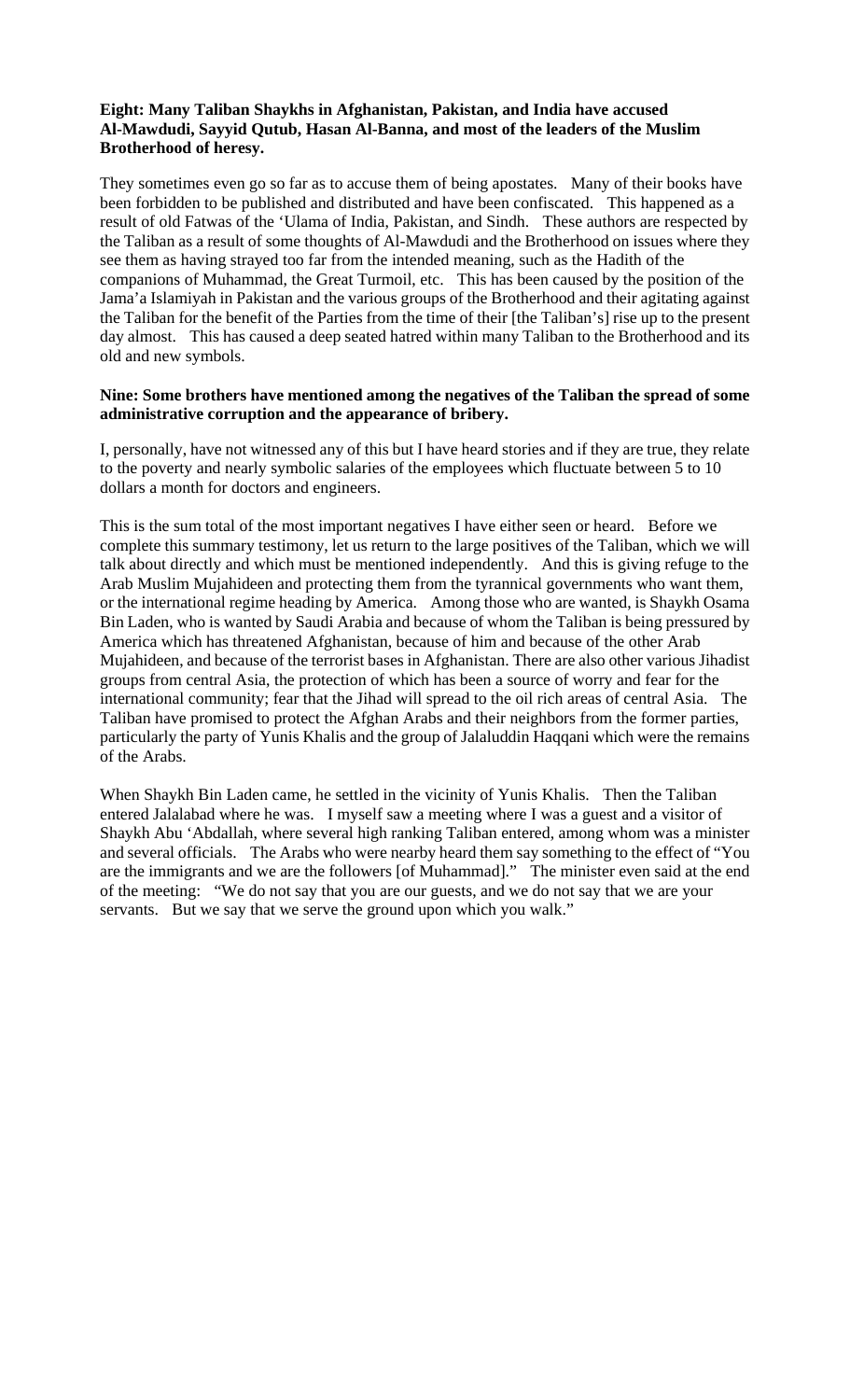I attended a meeting during a visit to Kabul, during which I visited Shaykh Ihsanallah Ihsan, may God bless him, who was the spokesman of the Taliban, a finance official, and the third most important personality for them after Mullah Omar. He is a high ranking Mullah and highly regarded religious scholar in Afghanistan; he was the first enemy of America and Saudi Arabia in the Taliban, particularly after what he said to them strenuously once about America The Saudi ambassador, Salman al-'Amri, went to him once and told him: "Whoever fights America these days cannot live on the earth." Ihsanallah answered him in a letter he sent. "Your Excellency, the Saudi ambassador, I have read the Qur'an and the noble Hadith many times and I have seen all the works of the creator, the giver of riches, the life giver, the life taker, the destroyer and the saver, and all of his acts, and it is not for America. We fear only God."

I was having breakfast in his office at the republican palace that day. He was sitting on the floor of his office between books of Shari'a, Tafsir, Sunnah, and Usul. Shaykh 'Usama gave a speech during which he cried several times and made all those present cry. I remember him [Ihsanallah]—God bless him—he was killed during the notorious massacre of Mazar-e Sharif at the hands of the Uzbek and Shi'ite militias. He told us about a story in which the Khadijah, the Mother of the Believers, said to the Prophet, peace be upon Him, "God will never be ashamed of you because you are the champion of the oppressed, you feed the downtrodden, and you offer succor against the vicissitudes of the passage of time." The he said to Shaykh bin Laden: "And so God will never be ashamed of you either, God willing, because you are the champion of the oppressed, and you have waged holy war alongside the downtrodden." The he placed his hand on his robe and began to cry so hard that his voice was raised, and Shaykh Ihsan said to Shaykh 'Usama, I tell you the same thing the letter of Nawful said to the Prophet, peace be upon Him: "Would that I were the stump out of which you grew."

I then visited him, God bless him, in his office in the republican palace in order to speak with him regarding the issue of the United Nations. I was by myself, my friend Abu Khalid was with me, and various officials and employees from his office were with him seated on the floor (it was a custom the Taliban and their ministers observed not to sit in the chairs of the previous non-believers and tyrants, and moreover to leave their proud offices behind them unkempt; it was a beautiful gesture on their part). We began talking, and I was gathering the pieces of my first report about the Taliban, and he pointed out to me a chair behind an old, opulent, wooden desk that I had not noticed before. He sat in it and said: "Look at this chair. King Zahir Shah sat in it, and then God deposed him for good and he never came back; then Da'ud [tc: Daud Khan] sat in it, and he was deposed and killed; and then Hafizullah [tc: Hifizullah Amin]; then Babrak [tc: Babrak Karmal] (he named them one by one, and mentioned their ultimate demise); to Najibullah [tc: Muhammad Najibullah], who was deposed at our hands and hanged after a time. Then Rabbani, who was the political leader of the Mujahideen, who then fled deposed. And now we've entered this office and sat here, and if we do not do what is right by God, may we be thrown out deposed or killed as well." And at this he began to cry violently, may God bless him.

And then we were told of his death at Mazar-e Sharif at the hands of the Shi'ites and Communists, and it is said that they took him prisoner and then executed him upon the tomb of one of the Rafidite Shi'ite leaders who were killed by the Taliban, and his name was "Mazari." It is also said that he was killed during the battle, and so we ask God for the greatest mercies and forgiveness.

There are so many things I've witnessed that attest to the [Taliban's] stature, and would mention if we were to linger. I have spent nearly two years in Afghanistan, and have undertaken numerous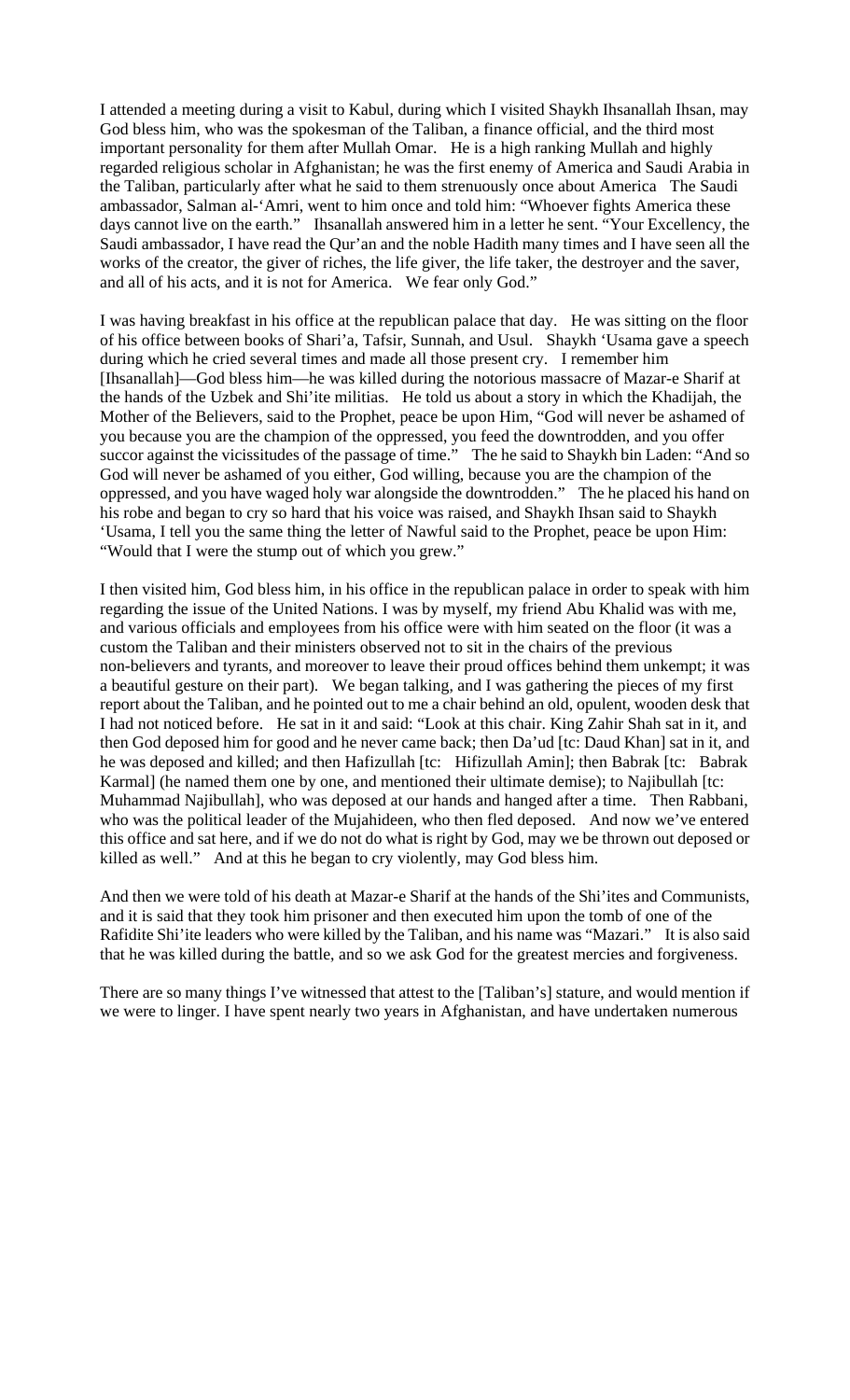things, such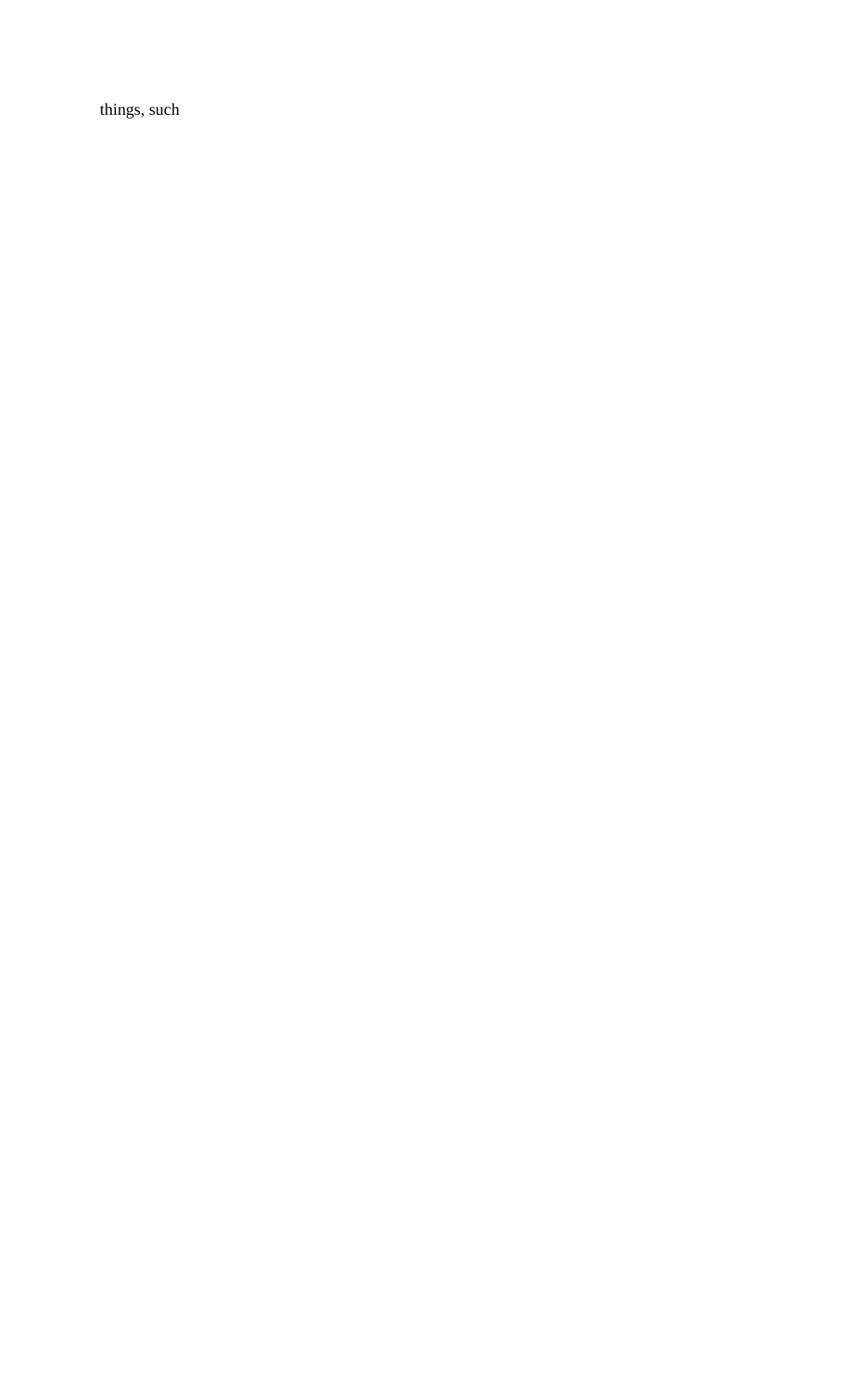on various levels about the Taliban. I have seen and heard many things, and have verified many stories, and all of them prove that what the Taliban have accomplished and continue to accomplish is good.

Mullah Muhammad 'Umar, the Commander of the Faithful, sent one of his people with Afghani money in a Shawal (a big bag for wheat) because it's something of little value, and he knocked on the door of a group of Arab immigrants and said, "This was sent by the Commander of the Faithful from the Finance Ministry to the Arab Mujahideen." There is no doubt that they were glad of this money because of the need of the Arabs here for it…

As I mentioned, there are many stories and testimonies, but this last one is enough for the people to know. The Americans had struck the Arab camps and one of the Afghan camps with cruise missiles, and the whole world shook with terror at America's noise. Mullah 'Umar said, "Even if only my blood remained in Afghanistan, I would not surrender 'Usama bin Laden and the Mujahideen. Then America threatened to use nuclear and biological weapons, and all the Taliban ministers met with Mullah 'Umar for three days to come up with a decision. We all expected that they would demand from Abu 'Abdallah and the Arabs that they cease their activities and close up their camps, and I hurried to hear the outcome of the meeting from some of the ministers. I was surprised at what I learned, for one of them told me: "Mullah 'Umar scolded those of us who felt fear or trepidation, and he gave us all a lesson in putting our faith in God and in not fearing America, since God has shown America who is stronger. Russia was stronger and closer to us than America, and their country is gone."

I say to you that we still have the best of all possible conditions with good neighbors, and I ask God to keep them strong. If I wished to, I could recount tens of testimonies, however I will constrain myself here with just this first one.

Here in Afghanistan are many other groups besides the Arab groups. There are groups from Bangladesh, Pakistan, Burma, East Turkestan which is occupied by China, Tajikistan, Uzbekistan, etc. All of them get the same neighborly treatment as do the Arabs and then some. This is a wonderful trait of the Taliban that must be taken into account when judging them while we are in the midst of this global conflict.

# **Second: The State of Aggression [Against] the Taliban, and the Alliance of the Parties Opposed to Their Rule**

Before discussing the reality of the alliance opposed to the Taliban, their leaders, and those who stand behind them, it is worth introducing them because this is beneficial for those who do not follow the news and events of Afghanistan. I will begin by introducing them according to the approximate importance of their military power today:

1. **General 'Abd-al-Rashid Dostum:** He is only leader remaining from the symbols of the former Communist regime. He was the commander of the Uzbek Communist militias that protected the former Communist regime along side the army overseen by Najib al-Manshuq. Dustum's forces include more than 40,000 well armed and well trained militiamen.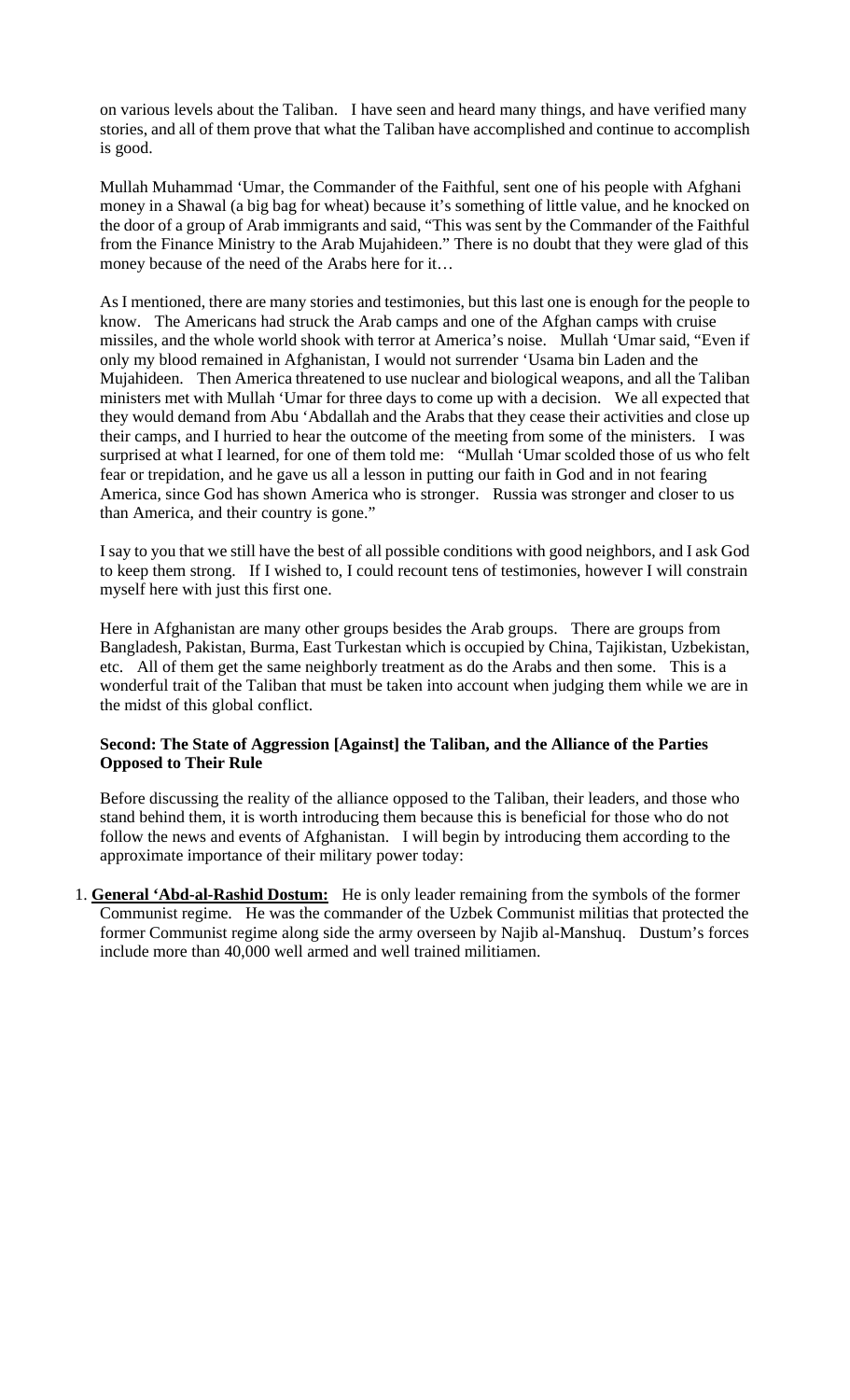Page 28:

This man is known for his great political slyness and cunning. When he learned of the fall of some cities in southern Afghanistan, and that Kabul was on the verge of falling by the hand of Hikmatyar, he made an agreement with Mas'ud and the Mujahideen in the north, handed over the cities to them without fighting, and made an alliance with them against the regime that had fallen.

Najib fled and took refuge in the United Nations building. Dostum brought the Mas'ud's forces and the Islamic Group, the opponent of the Islamic Party, by helicopters and dropped them right on the heads of Hikmatyar and his forces in Kabul. This was the opening of the civil war between the Mujahideen, and from that day he and the Communist remnants worked to join together the two groups into alternating alliances that lengthened the civil war between the Mujahideen until they all caved in to the Taliban, thanks be to God.

After the Taliban took control, Dustum's forces became a pillar of the opposition parties' military forces: he had nearly 30,000 organized militiamen, while the number of Sayyaf and Hikmatyar's forces hardly broke into the hundred's, and Mas'ud's forces didn't reach 2000 even in the best of circumstances. During the winter before last, 1996, Dustum's forces carried out the most severe armored and infantry assault on the city of Kabul, which was repulsed by the forces of Shaykh Mullah Jalaluddin Haqqani, who set them back on their heels and inflicted severe losses on them. It is enough for us to know about their forces that Dostum used 600 tanks during that attack, and was supported by Russia, a point that was attested to by General Lebed [who said] that Russia was defending Central Asia and its approaches the Salang Pass and Mt. Saraj at Kabul.

What is certain right now is that after the bankruptcy of Russia, Dostum is getting his support directly from the storehouses of NATO and America in Turkey. He had fled to the Turkish regime with his family when the Taliban entered Mazar-e Sharif in 1997, then returned with an international mandate to continue the resistance against the Taliban. He found support from Iran during the period of his alliance with the Shi'ites in Mazar-e Sharif, and he's now based in Uzbekistan as one of the most powerful and important instruments of the international Russian American regime allied with the nations of Central Asia and Iran against Afghanistan and the Taliban. The news media has recently reported the arrival of some Jewish generals from the Israeli Defense Forces to offer his [Dustum's] forces experience and assistance.

A part of his force arrived at the Bagram Base with other forces from Tajikistan to support Mas'ud and the parties in the last attack on Kabul 10 days ago. God humiliated them in that attempt, and these forces are still attacking the lines of the Taliban on the outskirts of Kabul. The primary military foundation is currently in Uzbekistan and Tajikistan, and the political foundation is in Turkey and sometimes Iran.

# **2. Ahmad Shah Mas'ud:**

He was one of the former leaders of the Jihad for the Islamic Group Party that was headed by Burhanuddin Rabbani. He is known the world over for having fought the Russians in the impenetrable Panjashir Valley. It then suited them [the Russians] to have a long truce with him up until the last days of the Jihad.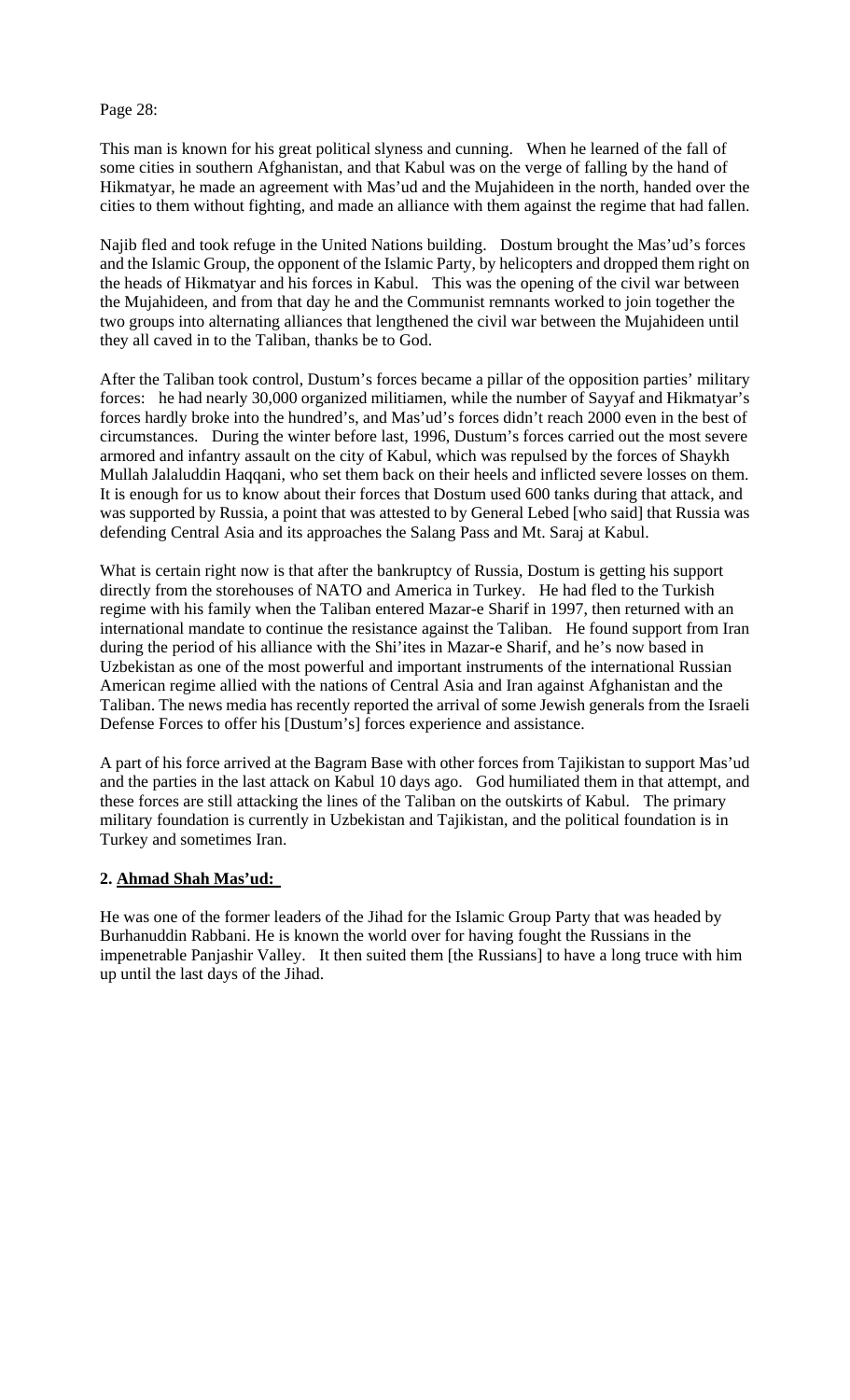He was known for his intense hostility towards Hikmatyar, and for his fighting with his [Hikmatyar's] troops in the north for a number of years while he had his truce with the Russians. He used brutality in eliminating all of his opponents amongst the Mujahideen in the north during the days of the Jihad. He enjoyed unprecedented good press from the Arabs, and Shaykh 'Abdallah 'Azzam, God bless him, who had great respect for him and who forgave him during the Jihad, and also the western news media, particularly the French media, who called him at that time "The Lion of Panjashir" after the massacre of some commanders of the Page 29: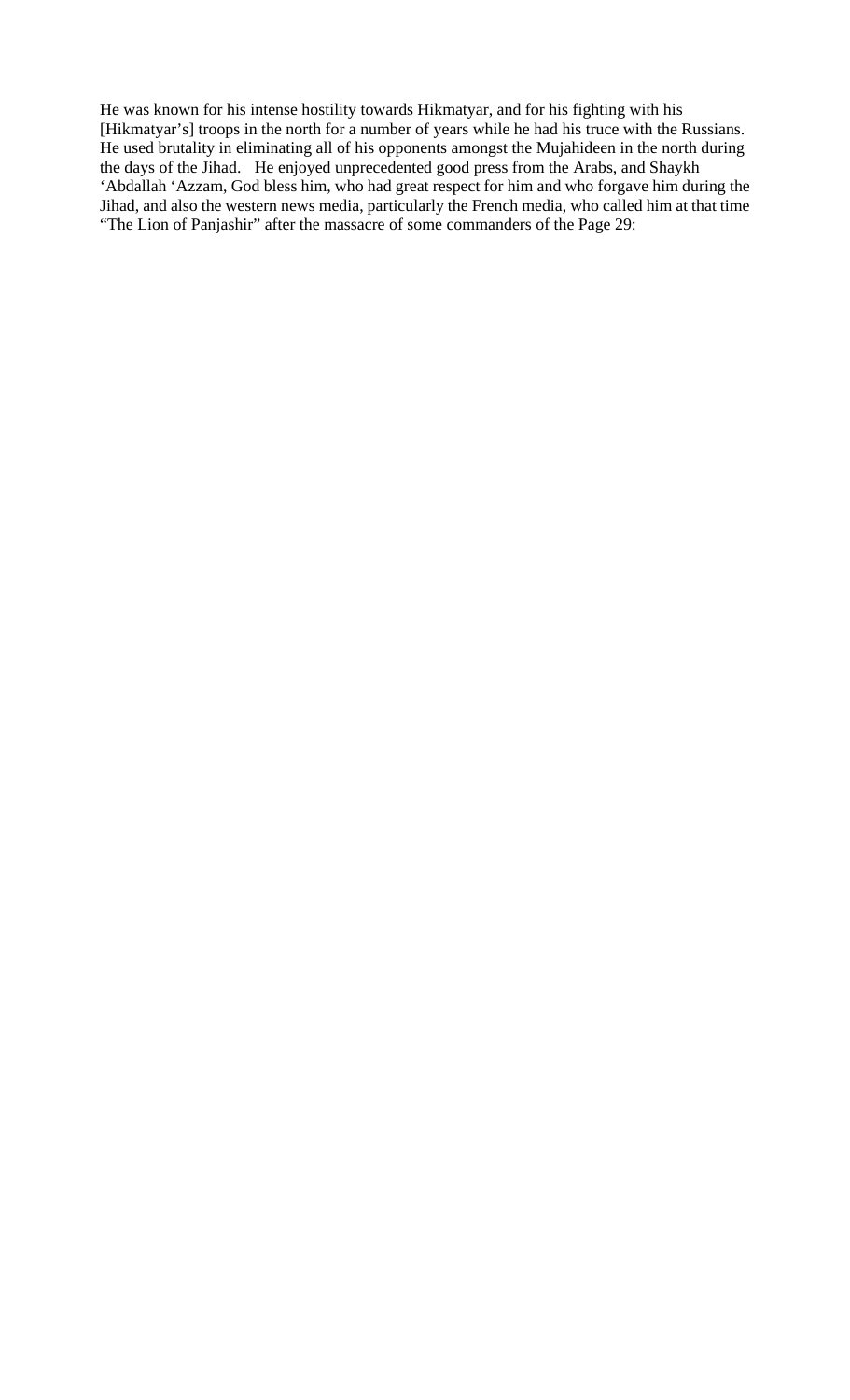Jihad from Hikmatyar's party in the province of Takhar. It was said that the execution was witnessed by French journalists who were with him, and they were laughing and smoking cigars.

The administration of the Arab Jihad in Afghanistan sent a delegation made up of 30 Arabs to look into the matter in the north. The returned after a few months, and a decisive majority of them, with the exception of two or three of them, gave the worst possible testimony of Mas'ud. One of them who was a friend of mine from Syria who was on the delegation told me a story about it: we were with a man that resembled no one so much as Kamal Ataturk. However, Shaykh 'Abdallah 'Azzam, God bless him, replied that he had emotional reasons for not wanting all of those testimonies to sully the name of the Jihad, and so he adopted the testimony of his brother-in-law, 'Abdallah Anis al-Jaza'iri, who was known for lying and who had accompanied Mas'ud for five years and become his close friend in the North. After that, Shaykh 'Abdallah 'Azzam, God bless him, toned down the warmth of his praise for Mas'ud, and even if he was mistaken in giving him that praise at the time, he did a good thing for Islam and the Jihad.

Then Mas'ud was appointed Defense Minister to Rabbani, and took up fighting Hikmatyar in Kabul and its environs. Then, as is well known, they reconciled, then fled Kabul together because the Taliban had conquered it from them by force. They stood their ground, and traded positions with the Taliban along the Bagram-Mt. Saraj line which is located about 20 to 50 km from Kabul. Mas'ud, despite the fact that his forces are less by far than those of Dostum, is still the fiercest opponent of the Taliban in view of his former reputation in the Jihad, and in view of his rare military experience in the Kabul-Panjashir area, which remains the last stronghold unconquered by the Taliban.

Today, his troops stand along the line close to Kabul along with a few hundred of Sayyaf's troops, the most significant danger remaining to the Taliban. Mas'ud has an important military base at Bagram, where he receives aid from Russia via his base in southern Tajikistan where he has warm relations with the Communist government since he is a Tajik. He also visited Iran last week, and received aid for taking on the Islamic role in fighting the Taliban. Mas'ud today also receives aid directly, just like Rabbani, from the India/Russia/Iran alliance which has recently been joined by the nations of Central Asia and Turkey, and funded directly by America for reasons I will discuss, God willing, in the section about the international match [game] for Afghanistan.

# **3. The Shi'ite Unity Party and the Afghan Shi'ites in Bamyan and Mazar-e Sharif:**

The Shi'ites in Afghanistan represent between 5 and 7 percent of the population, and most of them live in the province of Bamyan northwest of the province of Kabul and separated from it by the provinces of Maydan and Radak. A large percentage of Sunnis live there with them also. The other concentration of Shi'ites is in the city of Mazar-e Sharif in the province of Balkh, and there is another group in Kabul, but most of them emigrated after the Taliban came. The Shi'ites played out their desires with Dostum via the Shi'ite Unity Party, the most important of the five Shi'ite parties formed by Iran after the withdrawal of the Russians in order to interfere in the affairs of Afghanistan by depending on them [the Shi'ites]. They played an important role in the manner of Dostum by jumping alliances between the Jihadist parties warring over rule of Kabul (Rabbani-Hikmatyar-Sayyaf). They allied themselves, just like Dostum, with all the sides alternatively all throughout the civil war between the Mujahideen.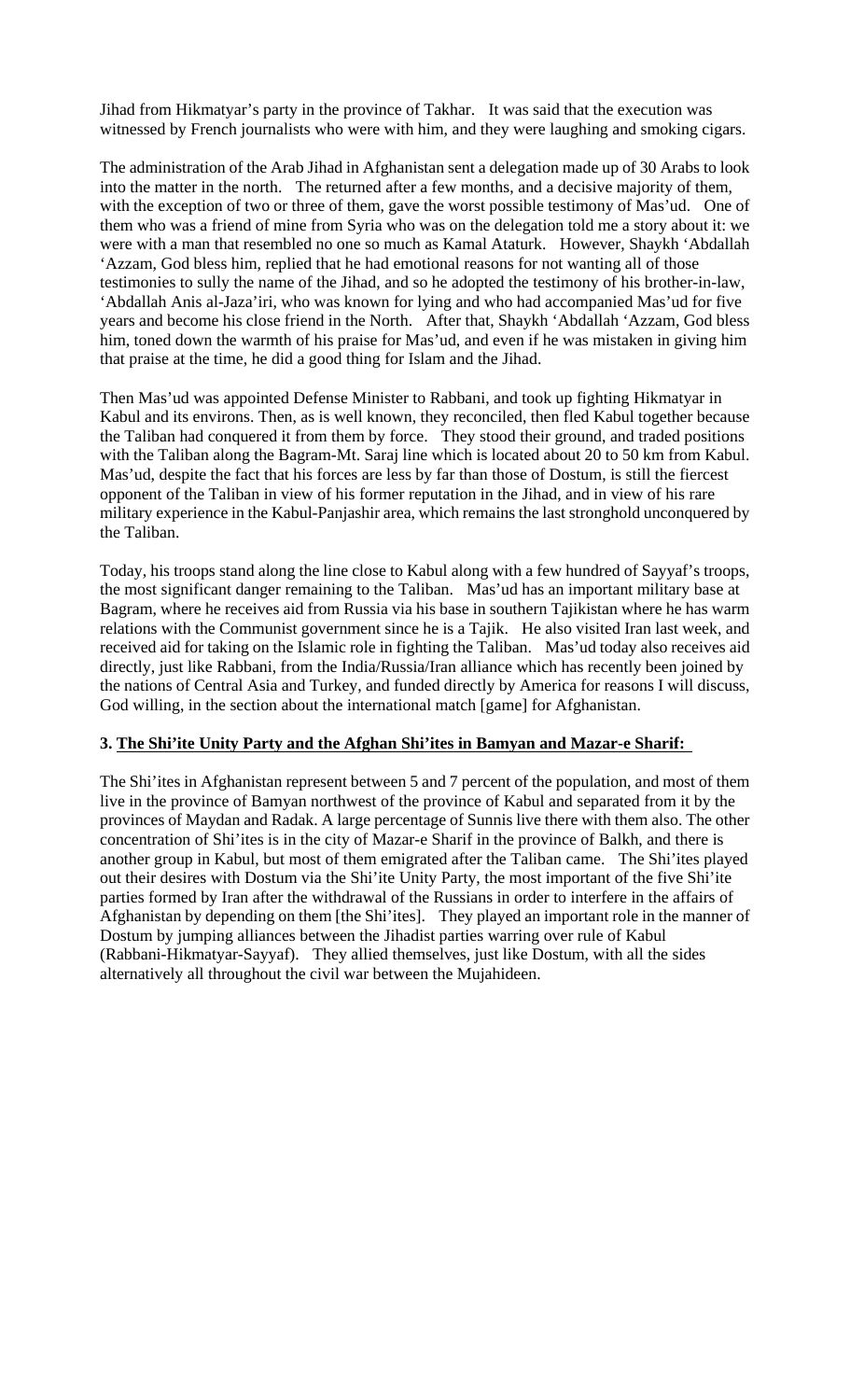Page 30:

Some Shi'ites participated in the Jihad against the Russians, but a majority served the Communist government most of the time. They were famous for cutting off the roads and plundering convoys that were supplying the Mujahideen during the Jihad. They kidnapped a number of Arabs in those convoys, murdered some of them and ransomed others.

Despite the small number of Shi'ites that I mentioned, Iran descended with all its weight during the time when the Jihadist government was being formed and demanded 25% of the ministries [be staffed by Shi'ites] in the Jihadist government. After the Taliban came, most of them fled Kabul and closed themselves off in Bamyan and Mazar-e Sharif, receiving considerable support from Iran by ground and by air. Their condition weakened in Mazar-e Sharif after fighting with Dostum, and they were left with Bamyan. Iran finally supported it [Bamyan] with weapons via an air bridge, but they didn't gain anything by that, and Bamyan fell to the Taliban, who reaped all of this support as spoils from Bamyan and from the Isma'ili Kayan Valley, which is allied with the Shi'ites. Some commanders of the Unity Party fled into the mountains or outside Afghanistan in preparation for the remaining fights with the Taliban, supported by Iran and the international alliance.

# **4.** '**Abd Rabb al-Rasul Sayyaf:**

He is a man famous for his previous leadership of the union of Mujahideen parties. He didn't have a party or followers, but with Arab financial assistance, particularly from Saudi Arabia and Shaykh 'Abdallah 'Azzam, God bless him, and others, his leadership of the union represented a party, and he took control of the monies that came in to the group of parties. His group became the financial and support focal point, particularly from the Arabs in general and Saudi Arabia and its 'Ulama in particular. Despite that, the number of his men during the Jihad never exceeded 3000 while the other parties had over 150,000 armed men.

As [the head of] a small party, Sayyaf had to depend on the maneuvers and deceptions between the parties. His Shi'ite group fought in the first conquest of Kabul, then joined once and for all with Rabbani and his government in fighting Hikmatyar throughout the civil war, allied with the Shi'ites and the Communists. Many Afghans relate that he [Sayyaf] caused the turmoil and schism between Hikmatyar and Mas'ud, and that when we wished and when it suited his interests he reconciled them in the end, and brought Hikmatyar into the Ministry with Mas'ud under the leadership of Rabbani.

Then, after the Taliban entered Kabul, Sayyaf fled with Mas'ud outside Kabul and left his forces with the latter's [Hikmatyar's] forces to face the Taliban on the Kabul front. His forces mounted the last assault on Kabul under the command of Taj Muhammad, and they took severe casualties. A few days later they bombed Kabul with missiles and killed and injured 250 residents. They destroyed the side of a mosque in one of the northern neighborhoods of Kabul, the Karty Pervan area, last week.

The number of his forces does not exceed 500 according to the latest numbers. Today, Sayyaf is considered the most zealous opponent of the Taliban. He has written books accusing them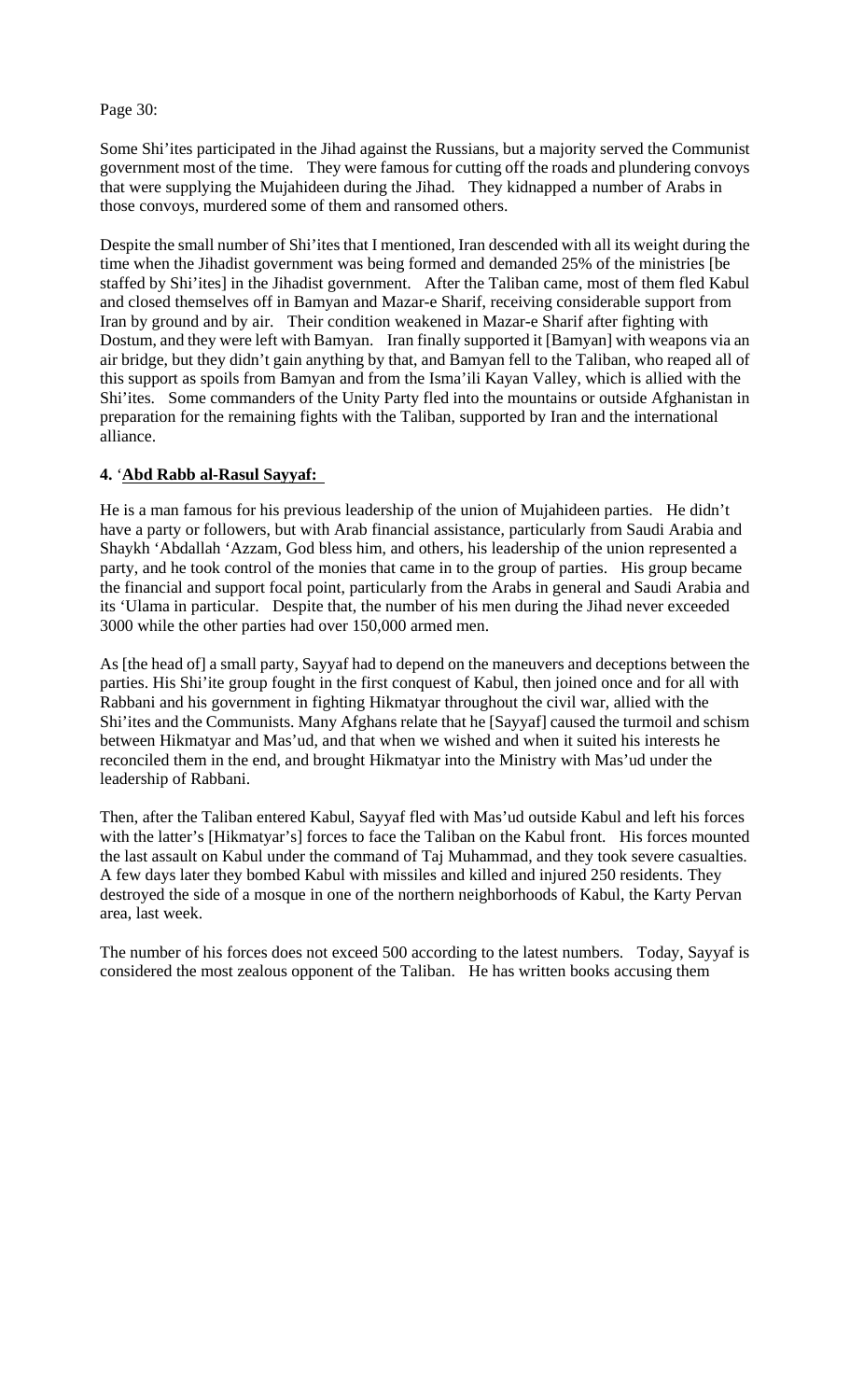# **5. Burhanuddin Rabbani, the Deposed President of Afghanistan:**

Rabbani headed one of the two largest Mujahideen parties during the Jihad in Afghanistan against the Russians, and that party was the Islamic Group [Jamiat-e Islami]. He is of Furswani roots [tc: Written as spelled by author. Rabbani is of Tajik descent], the second largest ethnic group in Afghanistan, making up nearly 20% of the population and residing in the northern provinces. From early on, Rabbani was known for his alternating positions regarding international discussions on the fate of Afghanistan, his early visits to the United States, then his negotiations with the Russians.

After the fall of Kabul, Page 31: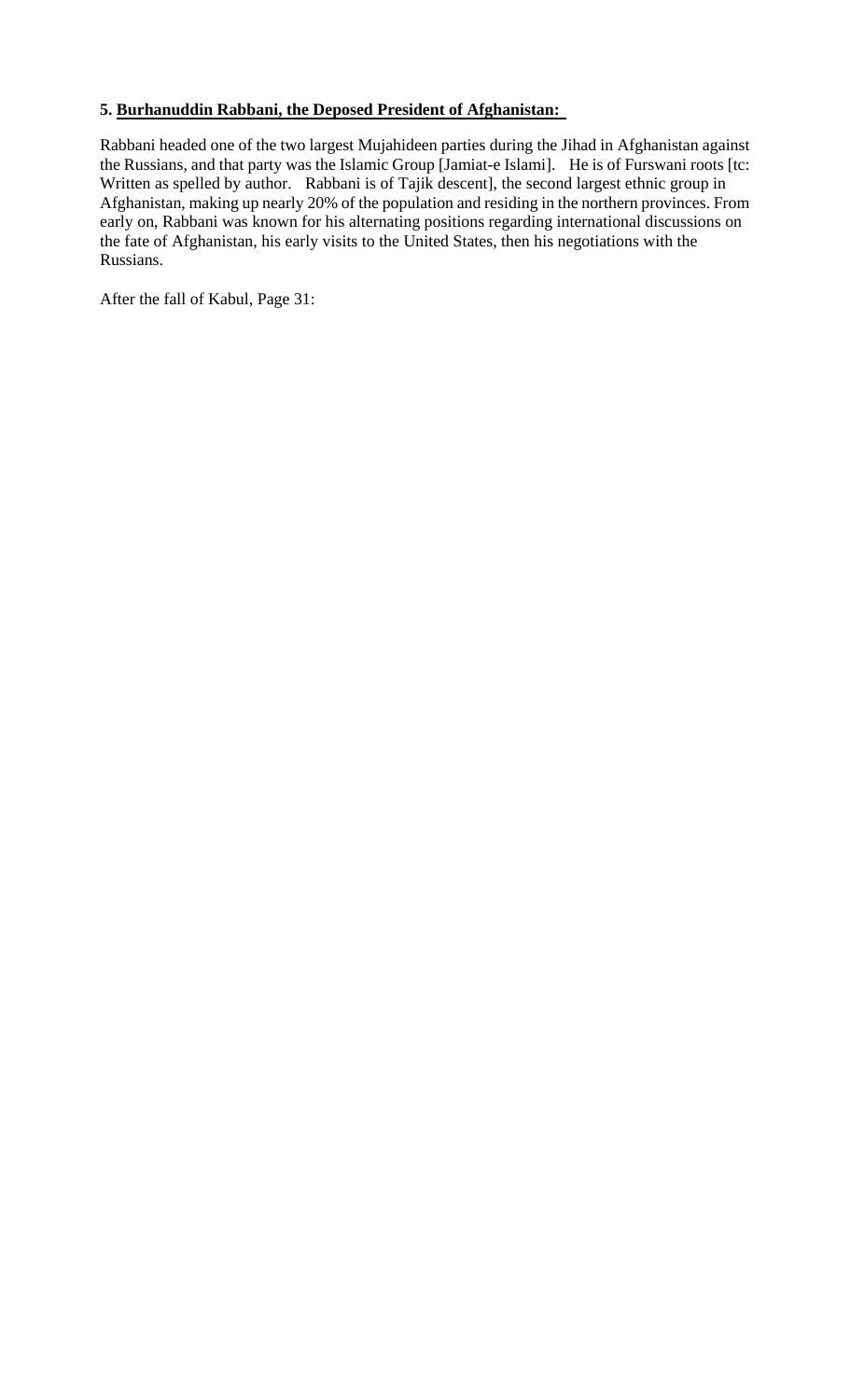the forces of Mas'ud and Dostum decided the matter in his favor and he was made President of the Islamic Republic after the fall of the Communist regime. The four years during which he governed Kabul were known for the worst kind of corruption. He gathered the Communists near him and he depended upon them and he kept women in the workplace. He did not implement the Islamic Shari'a and made weak excuses for that. He allied himself with Russia and Iran in fighting Pakistan which had stood beside Afghanistan throughout fifteen years. During his rule, depravity, immorality, movie theaters, video tapes, and music spread throughout Kabul and the other main cities. He began courting for the return of the Russian embassy to Kabul after the civil war between him and Hikmatyar flared up and corruption spread throughout the land, which was destroyed lock, stock, and barrel.

With the coming of the Taliban, his party was dissolved and some of his commanders joined with the Taliban and the rest dispersed. With the exception of the forces of Mas'ud, he is not today considered a military force worth mentioning other than by virtue of his diplomatic title as President of Afghanistan and the opposition government and the parties and Dostum. He prostrated himself in order to obtain international support against the Taliban and gave mystifying concessions to the enemies of Islam. He requested aid from Israel in the form of weapons and observers discovered this. Then he met with a delegation and received aid from the Jewish state, Israel, after the Takhar earthquake that hit during one of their main mobilizations against the Taliban. The people of the North stood up and demonstrated in Mazar-e Sharif refusing the Jewish aid to them. Rabbani announced ??? his support of a United Nations plan for a coalition government and he promised to fight terrorism and support the world (American/Zionist Crusader) order clearly.

Recently, he stated his support for America's strike on his country with cruise missiles saying: "It was a correct step although it was a little bit late." The world regime still recognizes him as the President of Afghanistan and his representative still sits in the United Nations despite the fact that he no longer controls any more than 15% of the area of Afghanistan!!

Rabbani has an odd past. No sooner had he occupied the seat as the President of the Mujahideen government after the conquest of Kabul in 1992, than he traveled to Egypt and placed a bouquet of flowers on the tomb of Anwar Sadat and he signed a treaty to combat terrorism and exchange criminals with the government of Mubarak. And in fact, following this his soldiers undertook a manhunt for Egyptian brothers and a few other nationalities and he arrested five of them and was about to turn them over had it not been for external Islamic pressure as well as military pressure from Hikmatyar and the fear of a scandal so he let them go. This is a little slice of his honorable history and his glorious reality!!!

# **6. Gulbuddin Hikmatyar:**

Hikmatyar was one of the first to put forth the idea of carrying arms against the Communists and then the Russians in Afghanistan. He had arrived in Pakistan during the days of 'Ali Butto who had built and established a party for him, trained its cadres and armed them. He became at that time Pakistan's man with regard to the Afghan issue and was handed down from Butto to Dhiya'al-Haq and after that to Benazir Butto, the daughter of 'Ali Butto, then to Noaz Page 32: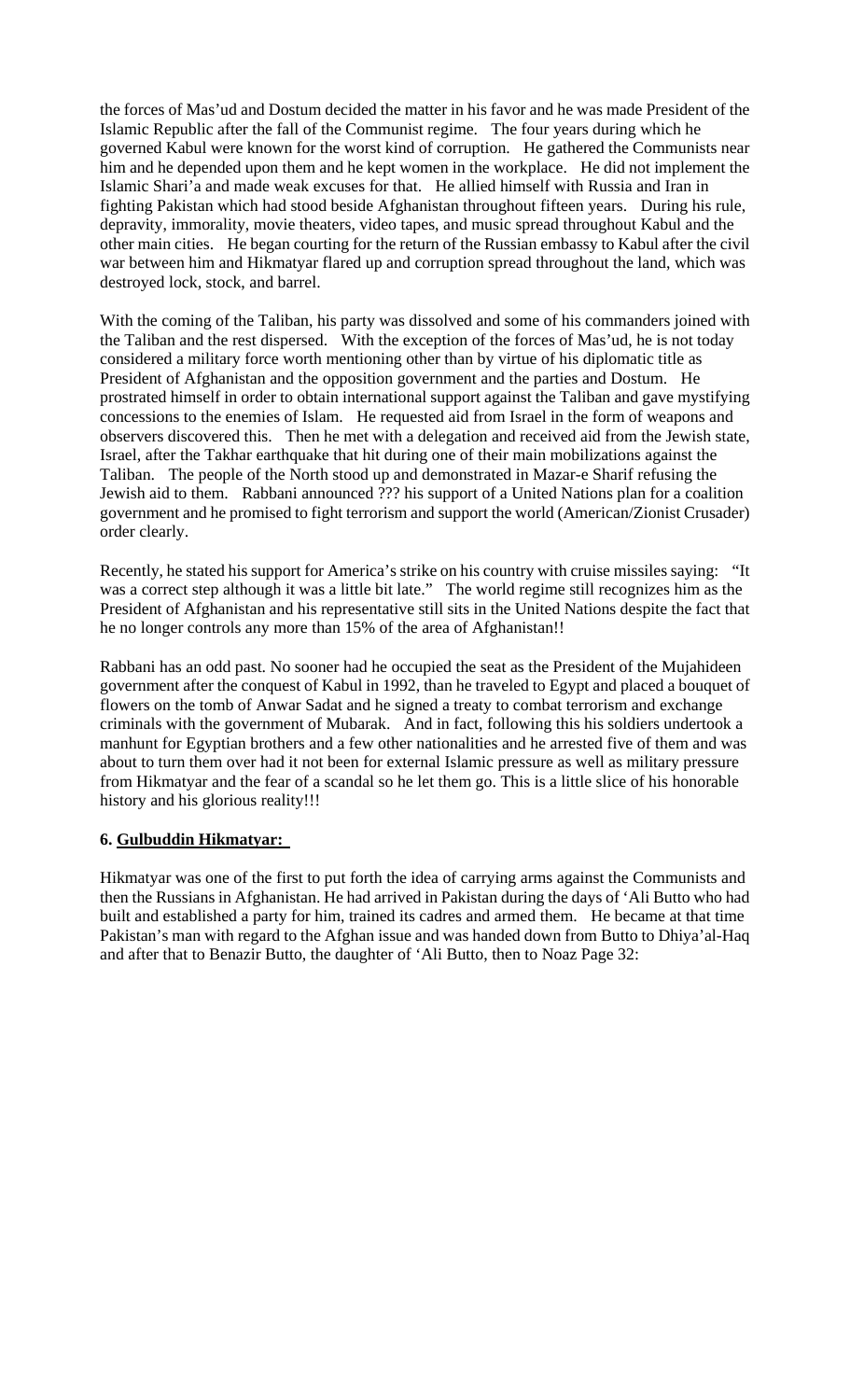Hikmatyar is known for his fundamentalism, his extremism, and his principled positions. For this reason, the Arab Mujahideen loved him. And some of them were so infatuated with him that they fought on his side in the civil war against Mas'ud, Rabbani, Sayyaf, and their allies until his crookedness became apparent to them and they left him, may god bless them.

The Islamic party that Hikmatyar headed was the largest of the Mujahideen parties. He was known for his extreme cunning and for eliminating his opponents just as Mas'ud did. He was credited with a number of assassinations in Pakistan and Afghanistan against his enemy opponents or the Mujahideen or their supporters in equal measure. He had an intense hatred for Rabbani and Mas'ud throughout the Jihad. When his forces entered Kabul, the Rabbani/Sayyaf/Mas'ud/Dostum alliance kicked him out. He formed an opposition and refused to participate or find a middle ground with them for four years, during which time he occupied the hills surrounding Kabul and completely destroyed its suburbs. He and his opponents and their Communist and Shiite allies, in a bizarre rotation engaged in spilling the blood of tens of thousands of innocent Muslims. He then reconciled with them, something he had refused to do for four years, after depriving him of playing the Pakistani role. He entered the government with them and no sooner had he undertaken this than the Taliban came and kicked them all out. So he left with his rival, Mas'ud, and out of fear of his allies, he settled in Iran, fleeing the frying pan for the fire according to some of his admirers.

According to the stories of some Arab eyewitnesses who had fought with him and some of whom had fled to Iran, the Iranians treated him as a refugee and a prisoner. They restricted his movement and the number of his followers decreased from 200,000 to just around 2000, around 1000 in the north and 600 with him in the camps on the borders with Iran. Political calamities have befallen him right and left since the civil war. He has formed networks of alliances and counter-alliances with Communists, Shiites, Dostum, and others so much so that he has lost credibility. His party was dissolved and many of his commanders joined the Taliban and even his devoted supporters among the Arab Mujahideen have abandoned him. Despite the fact that he is a party in the opposition, he still insists that he is opposing by himself and not with the rest of the parties. His forces, however, fought the Taliban in the north with ferocity during the first and second invasions, and his forces are considered among the most important that have fought the Taliban previously during their creep from Kandahar to Kabul.

Some sources have said that he moves between Tajikistan and Iran these days, and some Arabs consider him to be the least of their allies, whether on the subject of fighting the Taliban or on the subject of general positions. But they still say that he has the same commanding positions that he had during the Jihad and the period following it.

# **The Most Important Observations About the Oppositional Alliance are:**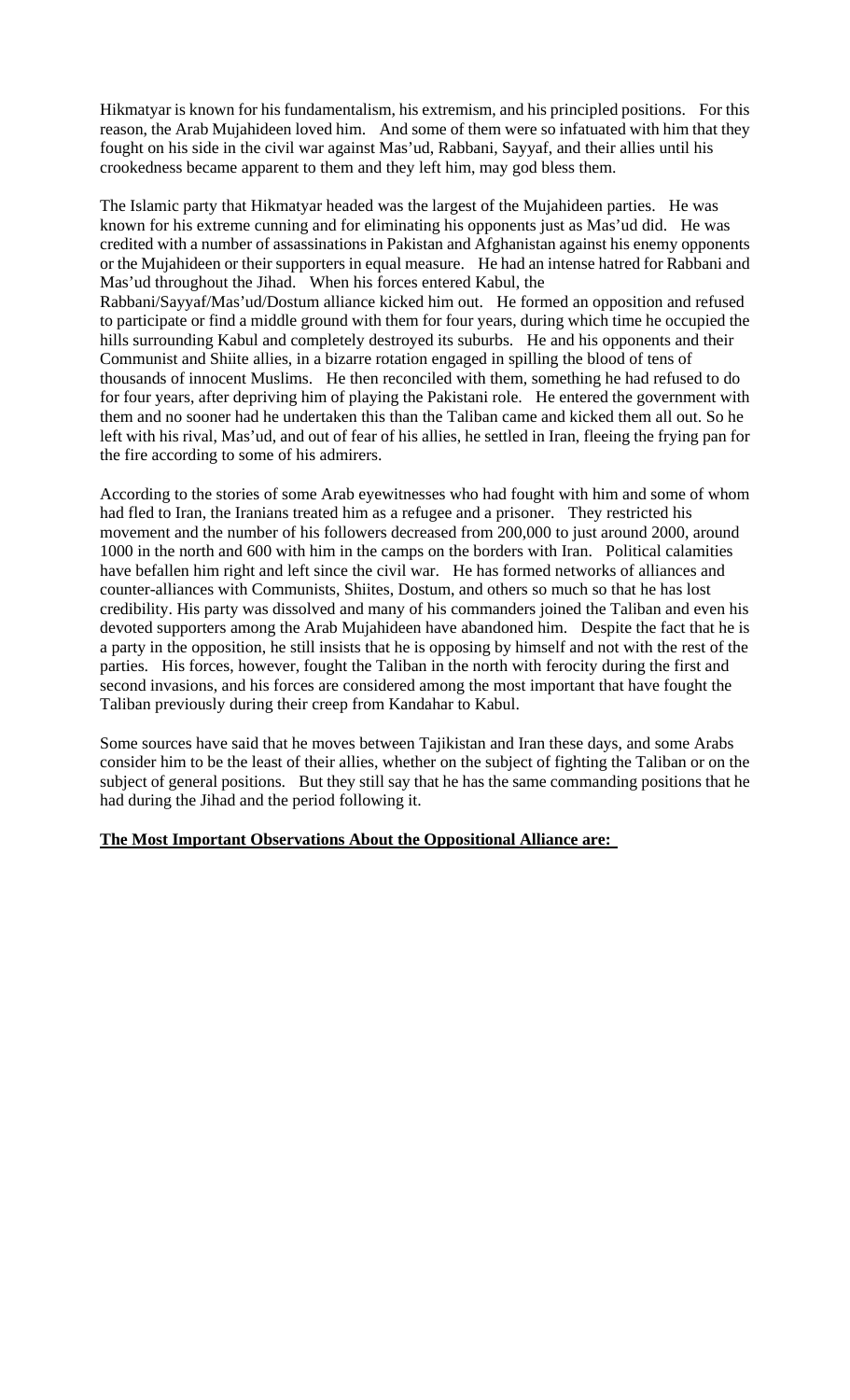1 They are quarrelsome allies who have an extensive past of dispute, quarreling, and fighting. It can perhaps be said that all of them fought with all of the rest of them throughout the ups and downs of the civil war around Kabul for four years.

Even now, they do not trust each other because they have all been tricked by one another. You still hear about their fighting even today despite the alliance between Dostum and the Shiites one day, between Dostum and Mas'ud another day, and even between some of Mas'ud's men and his teacher, Rabbani and between all of the others combined.

3 They are forced to go along with, in a fundamental way, with the foreign powers that are trying to form them into a tangible alliance, particularly Iran, Russia, the countries of central Asia, America, and Turkey.

4 The demands of the alliance today center on the formation of a coalition government that joins together all parties from the Communist remnants to the [opposition] parties to the western ex-patriot technocrats to the Taliban. It is the same old plan that America, the west, and the United Nations wants to re-occupy Afghanistan, plunder its wealth and abort the results of the Muslims' Jihad.

5 The alliance gets aid from the aforementioned countries however generally speaking Iran oversees support for the Shiites of Afghanistan and Hikmatyar, America and Turkey support Dostum, and Russia and the countries of central Asia support Mas'ud and Sayyaf. Saudi Arabia has recently been added to the list of financiers particularly since the Taliban have given refuge to the Arabs and Osama Bin Laden, who is an opponent of the Saud family and their masters, the Americans. But it is for certain that America itself is paying the bills for the support of Russia, which has collapsed economically, to Mas'ud and the rest to adopt the international plan despite the fact that America still claims political neutrality in Afghanistan, and the world media reruns the play of its support for the Taliban. This play has recently ended with the American bombing of Afghanistan by cruise missiles, and America's joining in support of Iran against the Taliban openly.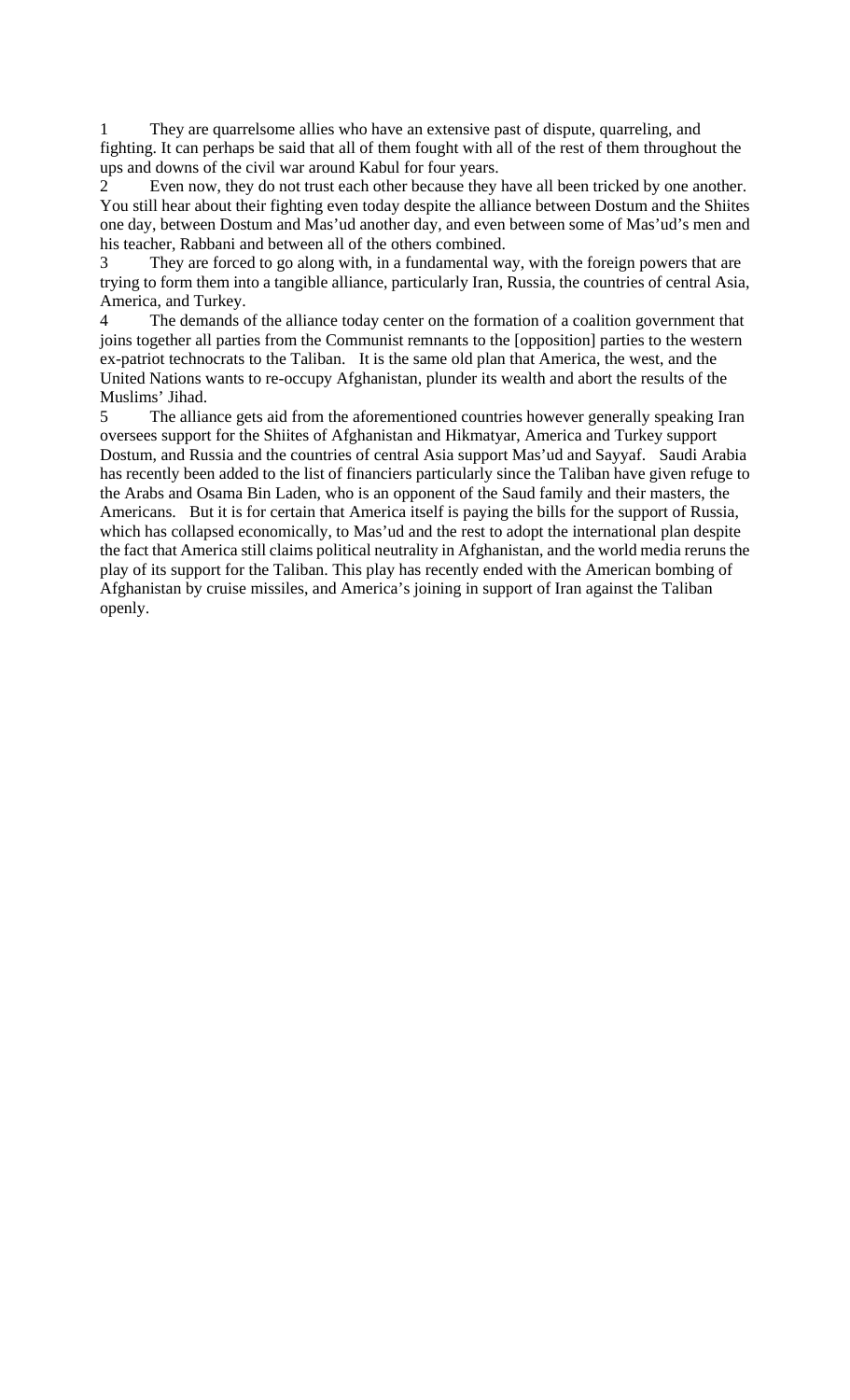# **The Parties and the International Conspiracy Today Against Afghanistan and the Taliban:**

It is possible to add clarity by summarizing the international conspiracy and the new international Jewish Crusader regime against Afghanistan previously and against the Taliban today by the following points:

• After the passage of two years since the beginning of the Afghani Jihad and the unexpected success of the Afghani Mujahideen, America built a policy of supporting this Jihad and using it to destroy the Soviet Union. Over the twelve years of the Jihad, which followed that, America and the west took over and its agents in the governments of the Arab and Islamic countries, particularly Saudi Arabia, Pakistan, and Egypt formed their policies in supporting this Jihad and opening the door to military and propaganda assistance. America, NATO, Japan, and their allies offered monetary allotments to each of them which came in the form of financial, material, and weapons assistance to the Afghani Mujahideen. This is well known, even though there is information stating that America got most of this money from the Gulf States and Saudi Arabia and it forced them to pay most of these bills. It opened the door to Arab countries. Their radio stations and TV stations repeated news about the Jihad and Mujahideen, it allowed the embassies of Pakistan to issue Visas to the Mujahideen and Arab and Muslim volunteers who had proliferated. Pakistan allowed them to not just pass through but to build camps on its territory, and the Pakistani Army participated in fighting with them numerous times not to mention its various forms of support. There are other things which are well known but which it is useful to expand upon here.

• • After the withdrawal of the Russians, America changed its policy to take advantage of the collapse of the Soviet Union and help it [the Soviet Union] continue its march into the abyss which would end with its disappearance. As for the Afghani sphere, America's policy focused on the following:

Preventing the establishment of an Islamic government after the noble Jihad.

Wiping out the remains of the Jihad from the imagery of the Islamic nation by a bloody civil war.

Using up the stores of weapons and ammunition in that civil war.

Distorting the reputation of the Mujahideen whose name the media had changed to "rebels against the Communist regime" after the withdrawal of the Russians.

• With the fall of the Communist regime, America continued its policy, which it executed via Pakistan and Saudi Arabia, of pursuing liquidating, and making criminals of the Arab Mujahideen whose name had now become the Arab Afghan terrorists. All of America's efforts, which it executed via its scandalized tool, the United Nations and the Security Council, were concentrated on the idea of establishing a coalition government that included all parties. And all (meaning all parties) meant the following:

The Afghani secular technocrats. They are those who emigrated to America, Germany, Australia, and other western nations became citizens of those countries, and some of whom obtained advanced degrees and specializations. Many of them were conscripted into the intelligence agencies of those countries to give those countries an opportunity to occupy Afghanistan by proxy, just as happened during the age of westernization in the Arab nations, and the colonization of the third world after formal independence movements in the second half of the twentieth century.

The remnants of the previous regime, made up of Communists, representatives of Dostum, remnants of the Communist party, and the Khad intelligence organization.

Leaders of the seven Jihadist parties, most of which were lead by Pakistan under American/Saudi supervision and many of whose field commanders were corrupted by living in the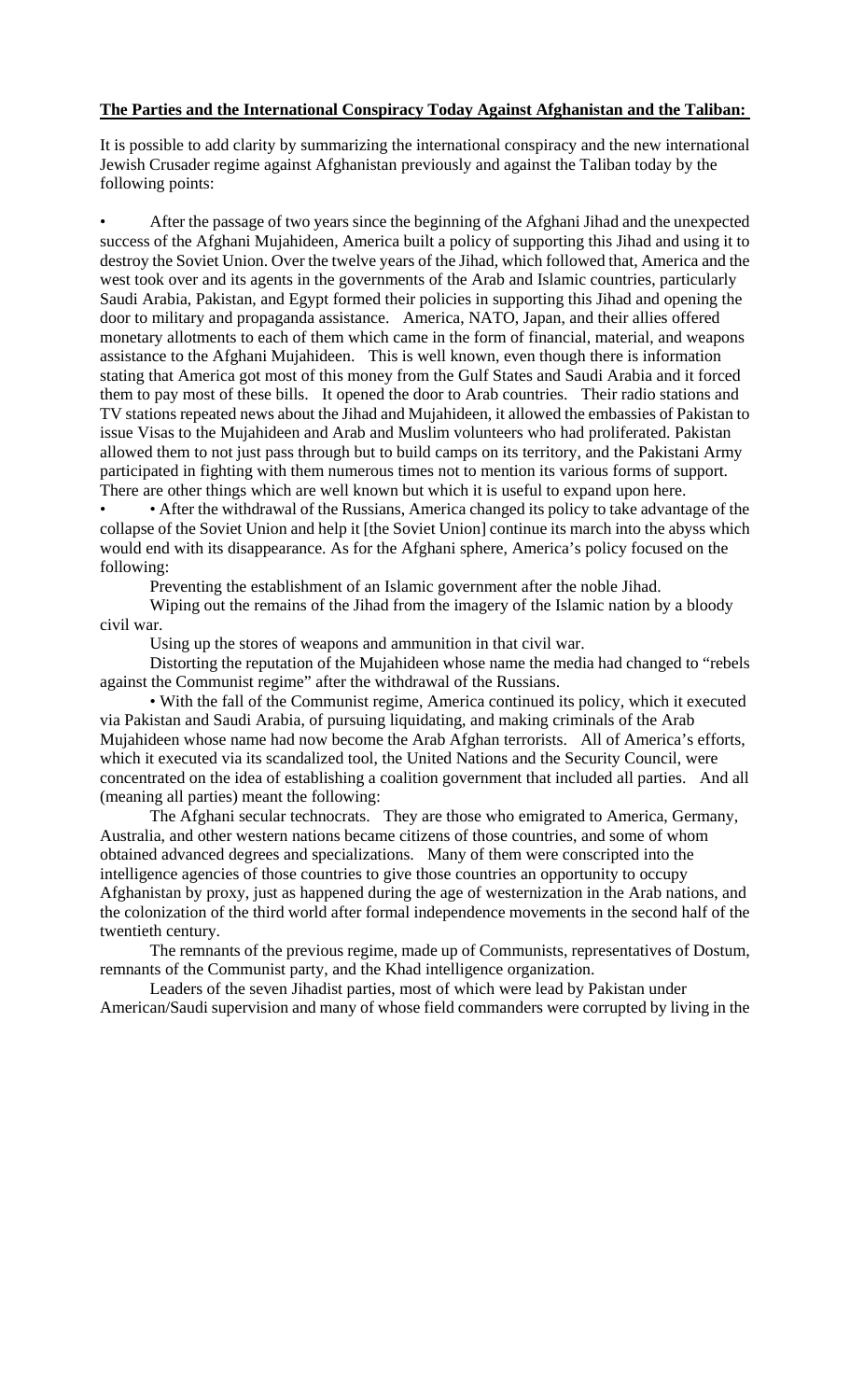hotels and palaces of Peshawar and Pakistan [tc: sic].

Tribal leaders, most of whom are ignorant and who determine their position based on who will pay more.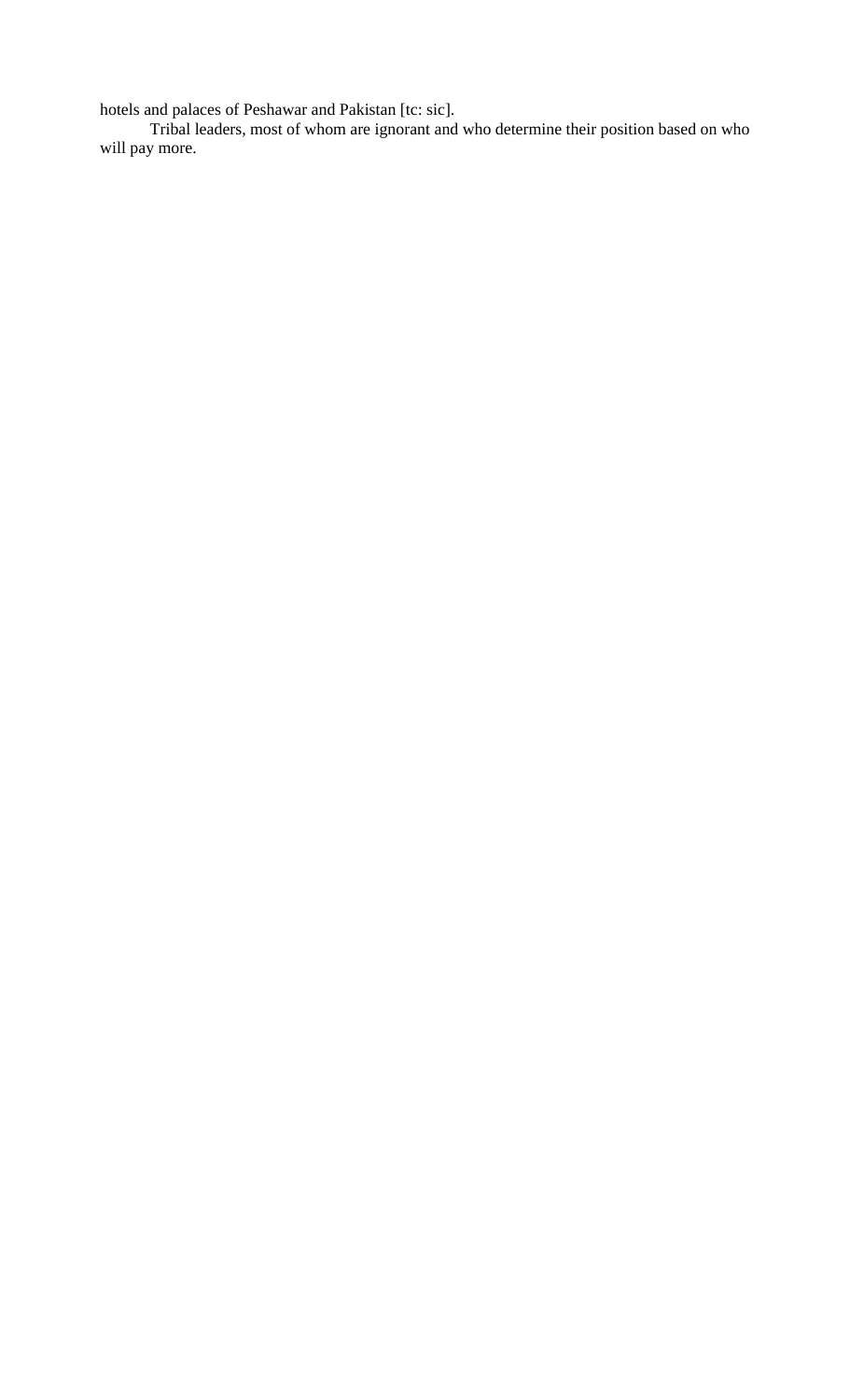Therefore, the biggest problem will not be the presence of some Mujahideen in that government, because they will be a weak element that will almost disappear in the shadow of the prospective western democratic regime to be established in Afghanistan. This is particularly true because the agents of America who are useful in the region, particularly Pakistan and Saudi Arabia, completely oversee the execution of the plan. There was no doubt this result would lead to a civil war in light of the competition of the heads of the parties over the position of power in them and this was not a bad result for America.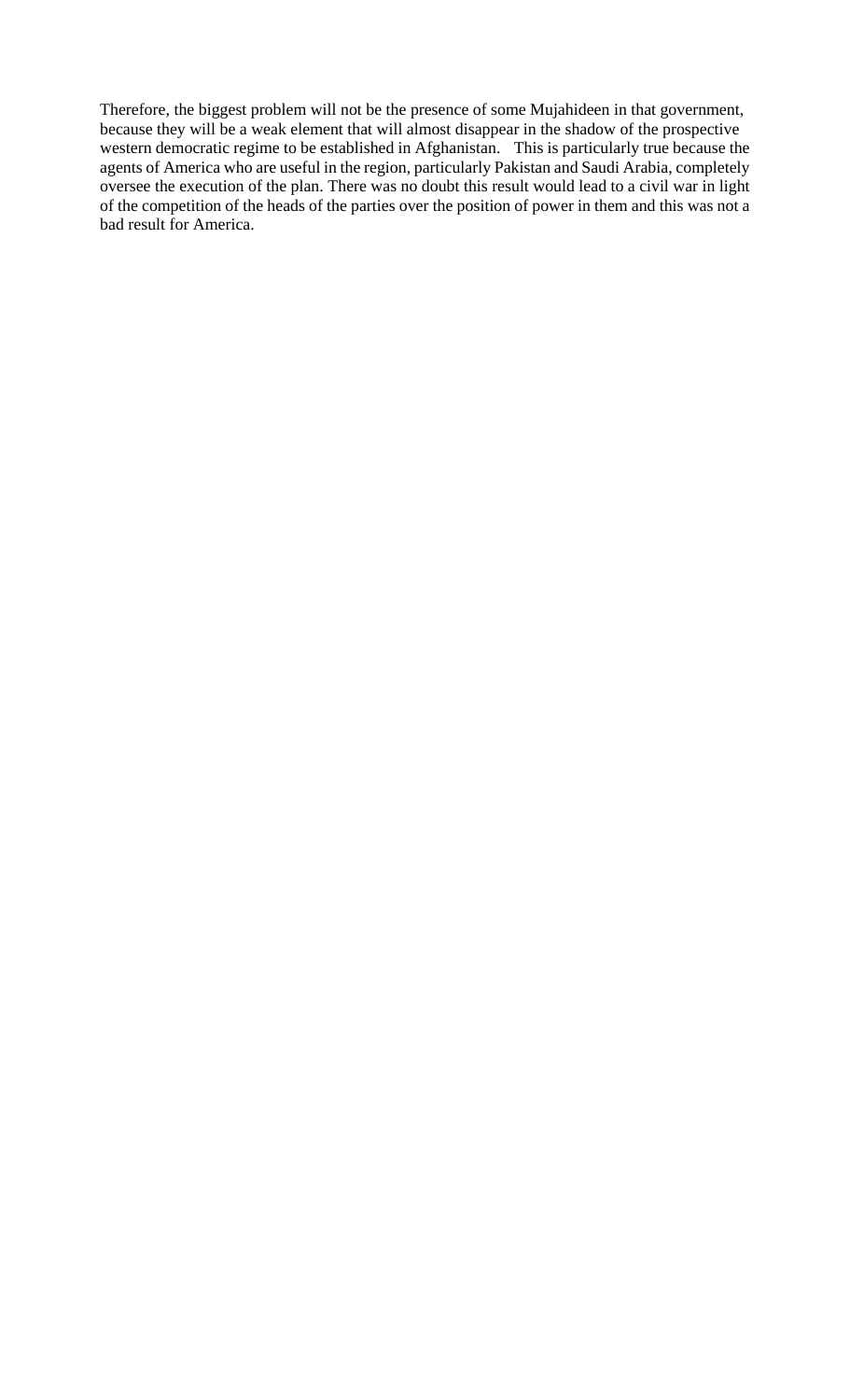• America sought through supporting the various sides in one way or another and by using Pakistan and Saudi Arabia, to make the civil war fierce and lengthy and dirty to such an extent that it would condition the Afghan people to accept the United Nations solution. From another angle, what hopes and expanded horizons the Islamic Nation felt for Jihad in the name of God fled from their hearts, such that the Afghani Jihad became an example of how not to carry out this duty. Its results were presented in the ugliest of terms, and this is what was shown on the television stations of the western governments and those of the Islamic and Arab world as well.

The U.N. plan was almost implemented, and the U.N. almost announced the formation of a mercenary army of Afghans being paid three hundred dollars each to impose the United Nations' solution. However, God forestalled them with the appearance of the Taliban, and the plan went to the garbage heap of history. And there is no longer any hope of salvaging it [the plan] except by the return of the parties which had promised to the west and to the United Nations that they would work on achieving that intended coalition government.

• Today, despite the fact that this tattered opposition has only four percent of the land of Afghanistan, on a narrow tongue of land stretching from Badakhshan to the Panjashir valley to near Kabul, and despite the fact that its force consists of only a handful of men, the world order is turning this into an obvious plan. The international community is working on a bald-faced plan under the supervision of America, the Jews, and the Crusaders via other nations and the international organizations to put into place an obvious plan which we see around us and before us along the battle lines, in which we feel from afar the media and conferences. The international forces are woven together in it [the plan] in the following way:

• o America, and behind it, the Jews

• o Russia

• o The Communist nations of central Asia, particularly Tajikistan and Uzbekistan

• o Iran, the nation of Rafidites and the enemy of the people of the Sunnah and the enemy of Afghanistan

- o Saudi Arabia and the allies of the west
- o Turkey and India
- o Internally, the collapsed opposition parties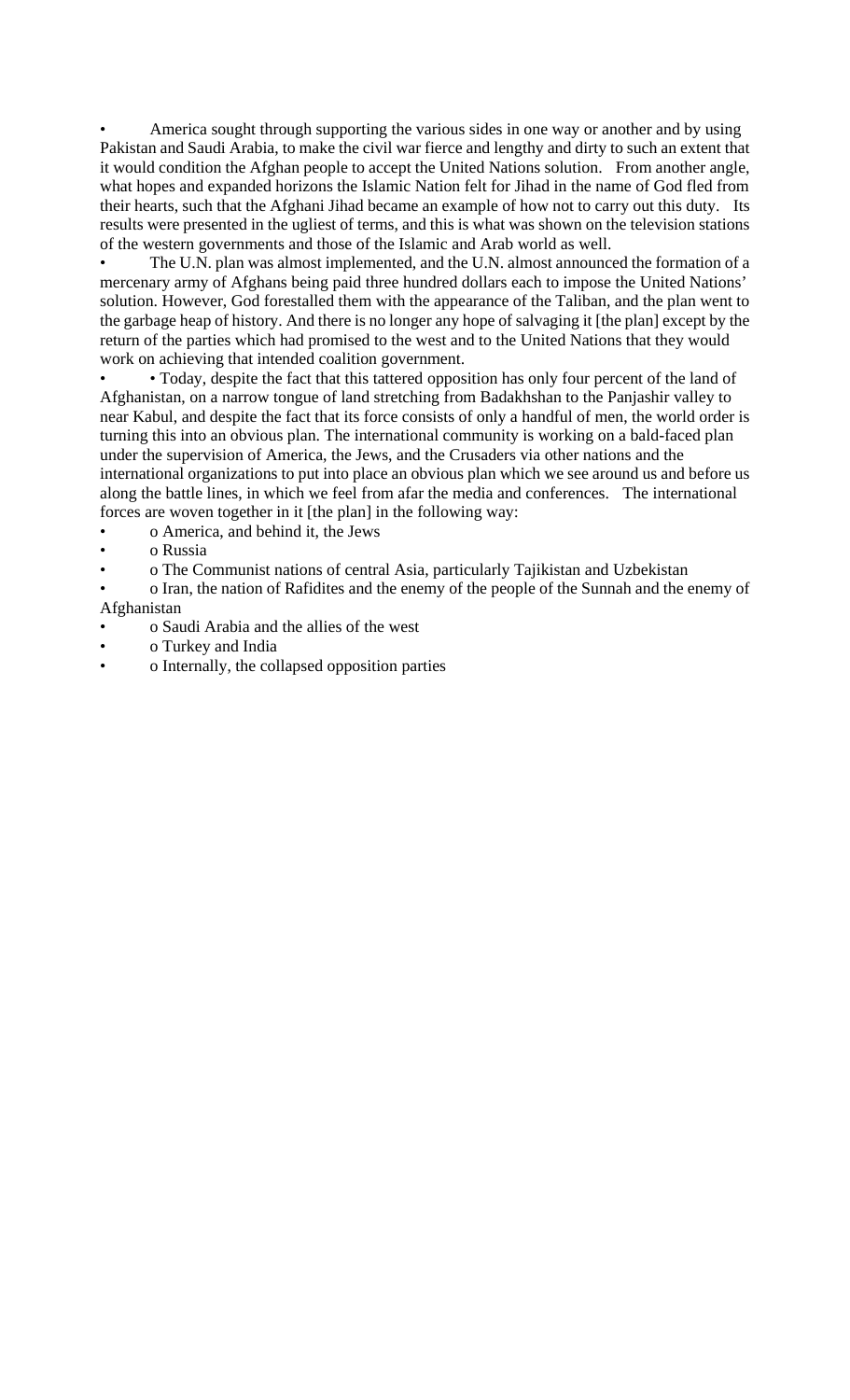The scenario is as follows:

1 The opposition has been tasked with moving militarily toward Kabul in an attempt to snatch it, as I mentioned, to upset the balance of power following the Iranian movement in the southwest and the Shiites in central Afghanistan have been tasked with moving militarily along the borders of Tajikistan and Uzbekistan. However, the attempts of the last few weeks have met with failure, [Qur'anic quotation]. However, they are gathering again for another attempt from positions that are worse. Bamyan has fallen at the hands of the Taliban, who opened a land route northward to Kondoz, and who recently threatened the forces of Mas'ud and Sayyaf to their north. We ask God for the victory of his religion and for the people of his law.

2 Iran took advantage of the issue of the Iranian diplomats, transforming it into an international incident despite the fact that they were considered military and security attaches who were providing field support in Mazar-e Sharif to the opposition. And despite the fact that the Taliban have responded [to this issue], America, the Security Council, and all of the collaborationist governments of the Arab and Islamic world have joined together to stand alongside Iran. Yesterday, it was announced that Saudi Arabia had expelled the Afghani Charge d'Affairs and it withdrew its ambassador to Afghanistan, an action that was strenuously and immediately praised by the official spokesman for the Rafidite government.

3 The day before yesterday (Sunday, 22 September 1998) representatives of the United States, Russia, and China met with six central Asian nations and Iran on the sidelines of the United Nations' generally assembly meetings to adopt resolutions against the Taliban and the Islamic emirate of Afghanistan. We do not know the secret resolutions that no doubt exist other than that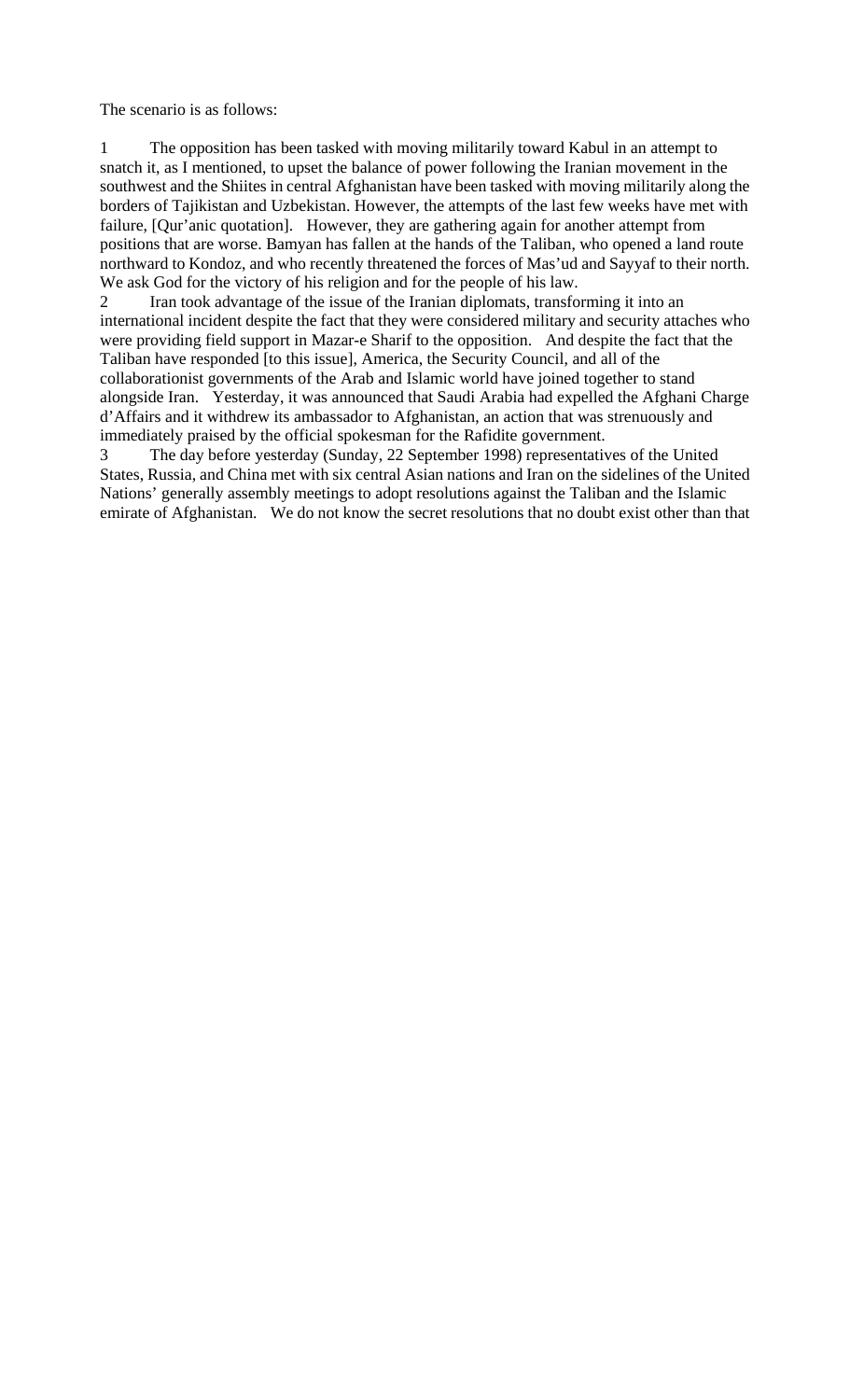it was announced that a fact finding commission is being sent to Afghanistan at the end of the current month. The situation is still headed towards tension in light of Iran's deployment of a quarter of a million soldiers along its borders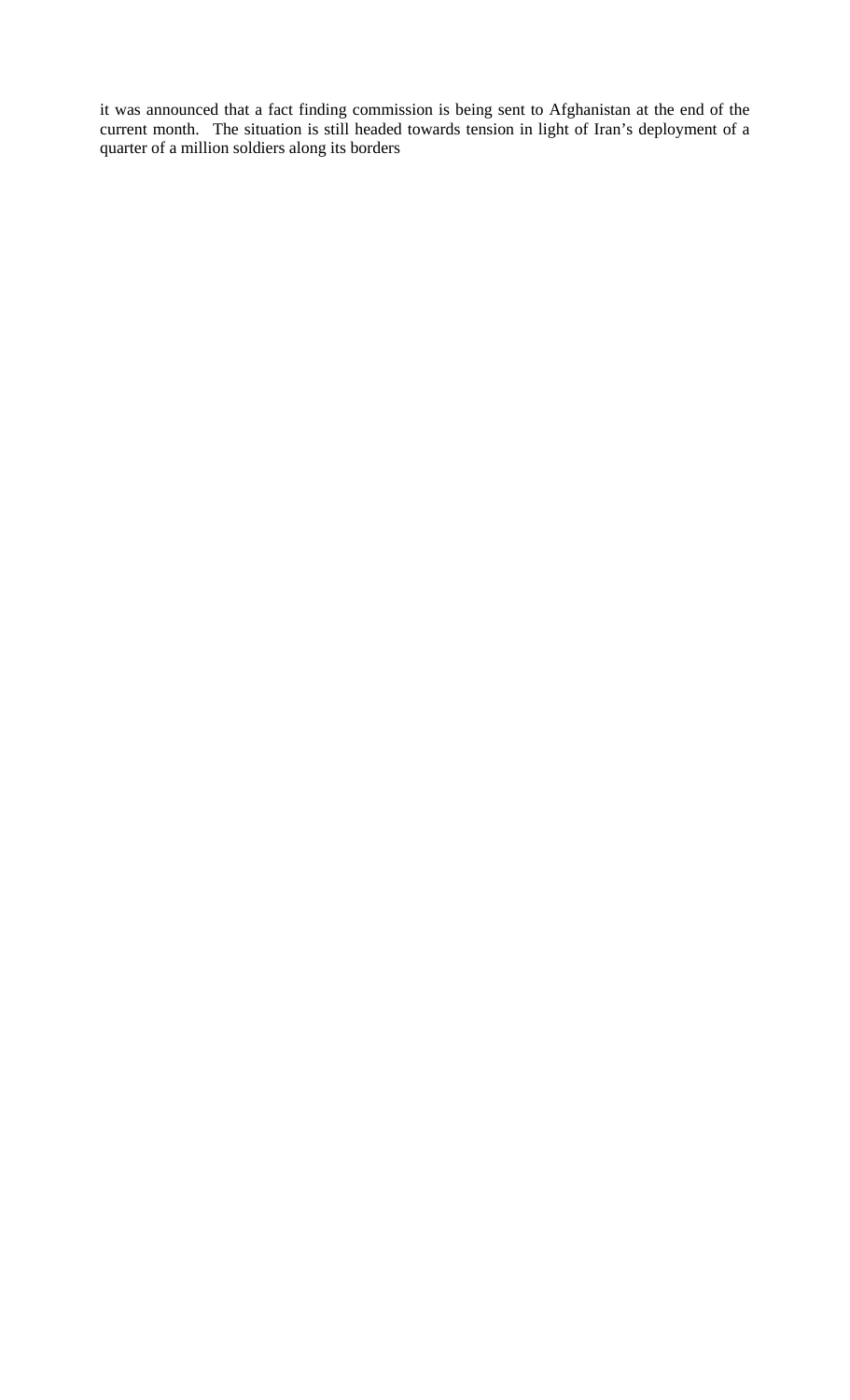### Page 36:

with Afghanistan. The deposed Rabbani has requested that Iran arm one million Afghanis living in Iran, and Iran announced that it is studying the request. And Iran is requesting these days, according to the news, that Afghani immigrants fight against the Taliban or leave Iranian territory. The president of Rafidite Iran, Khatami, gave a speech in which he requested that the international community apply pressure to impose a coalition government in Afghanistan that includes the opposition parties. I do not know why the world does not demand that he form a coalition government with the oppressed Sunnis of Iran who make up 35 percent of the population, along with the Kurds, Arabs, minorities, secular parties, Communists, the Mujahideen-e Khalq, and the other Iranian opposition parties that form as a block a crushing political majority in Iran.

Thanks be to God, the foreign minister of Iran, Kamal Kharazi, planned to meet with the decrepit, grey haired, Jewish-American secretary of state, Albright, then canceled the meeting for fear of the extremists in Iran. He did, however, meet with the foreign minister of England to withdraw Khomeini's Fatwa against Rushdi. These days he has been meeting with some of the foreign ministers of the Gulf, and today, the Iranians praised the step Saudi Arabia took in expelling the representative of Afghanistan as I have previously mentioned.

Thus the dimensions of the international alliance become clear, as does the fact that our brothers the Taliban, the Islamic government of Afghanistan, its people, and with them the Arab and Muslim Mujahideen from Central Asia, are facing an invasion, just like the invasion of the Parties, in which all the non-believers of the earth are joined together: Jews, Crusaders, Communists, Rafidites, Arab and foreign apostates, and agents within Afghanistan from among the Communist and apostate Parties, and the ignorant and the sinners who sell their religion and their world, and other people's worlds, to the highest bidder.

This is a summary of the international opposition and its parties today in Afghanistan. Thanks be to God that the American cruise missiles came to prove the clarity of the picture to anyone who has eyes to see, as the sound of their explosions reverberates in our ears. Thank God for joining together Karzai and the Americans; thank God the Saudis expelled the Afghani representative; and thank God for all of these parties that have revealed the truth of God's plan to anyone who has eyes to see; so that no one can say they were ignorant of all of this.

This description of the Parties, who is behind them, and the international conspiracy can be considered legal and logical; the basis and the foundation. It can be used to determine the legal response to the rule of the Shari'a in a case like this. We will rely upon it in rendering our opinion and our judgment about the triumph of our brothers, and we will place it squarely in the hands of those who issue Fatwas and judgments and determine whether they are applying the truth or not. For as God said: "Yes is each individual in pledge for his deeds," [tc: Surat al-Tur, verse 21] and He said: "They will be called to account." [tc: Surat Al-Zakhruf, verse 21].

Before moving on to the subject which makes up Part Two of this study, we will finish our description by explaining the situation of the third party to the battle, and that is the Arab Mujahideen of Afghanistan.

# **Third: The Arab-Afghan Mujahideen and the Arab-Jihadist groups in Afghanistan**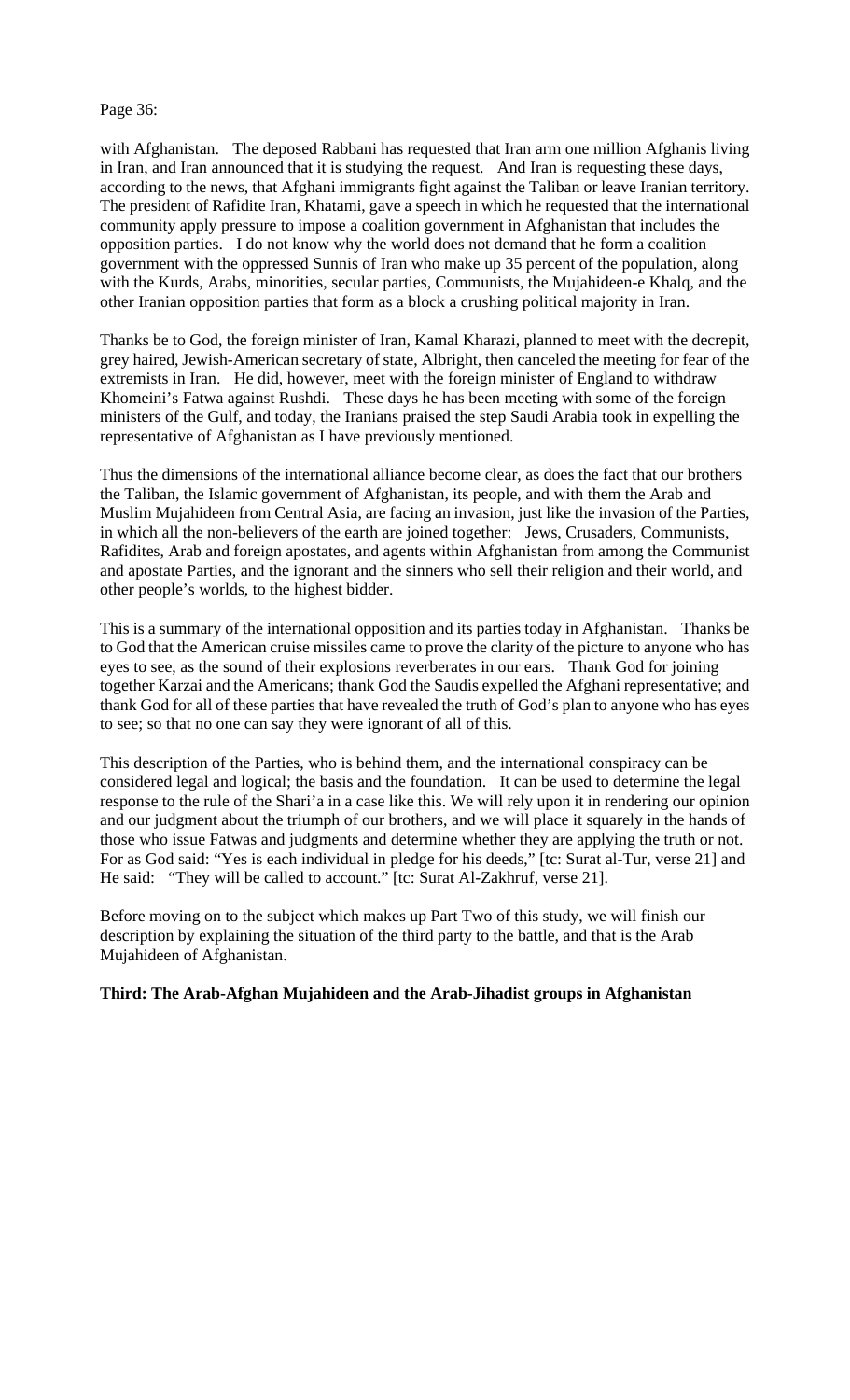1. As I explained previously, and is known the world over, America turned a cold shoulder to the Arab Mujahideen and the Jihadist movements that took the Islamic interests in the Jihad of the Muslims in Afghanistan and prepared their Jihadist cadres for this Jihad in the interests of America and the west in removing the Soviet Union. America pursued them through security campaigns, the primary responsibility for which was undertaken by Pakistan, Egypt, Saudi Arabia, and other Arab countries.

2. The Arab Mujahideen, who numbered 40,000 of various nationalities, can be divided as follows (and this is also a well known fact):

a. The biggest section were from countries where there were no major problems between the government and the Muslims. They [the Mujahideen] return to their countries such as the brothers from Saudi Arabia, the Gulf countries, Yemen, etc. Although they were subjected to interrogations, arrests, or surveillance, they returned to their normal lives or some of them had limited problems.

b. A few hundred of them settled in Pakistan, they spread out in its cities, and some of them got married there. Another portion became involved in the economic life of Pakistan by performing work and becoming settled. Despite the fact that they were subjected to intense security campaigns and were arrested and released numerous times, they returned to their lives and stability there and their roots there became familiar to the Pakistani authorities

c. The third portion mostly went to the Sudan or Yemen. As for the Sudan, it had not only opened its doors but had openly encouraged the Afghan Arabs to come via its consulate in Peshawar. It opened a direct flight route between Karachi and Khartoum, it welcomed Shaykh Osama Bin Laden, his money and his followers. It also openly received the Jihadist group and the Egyptian Jama'a Islamiyah, and used them as a trump card to pressure the Egyptian government who sheltered and supported the Sudanese opposition. Following this movement of the Shaykh and the Egyptian groups, another group made up of other nationalities joined the fold and settled in Afghanistan.

d. In view of the comfortable conditions in Yemen and the influence of Islamists and tribes there, another group settled in Yemen. These two categories of groups that made their way to Sudan and Yemen were of a type who could no longer return to their countries, such as Egyptians, Algerians, Libyans, Iraqis, or who were of other nationalities. Most of them belonged to Jihadist groups who had been in opposition to the governments of their countries previously.

e. The fifth group made their way to Europe for political asylum and headed to a number of European countries, the most important of which was Great Britain because of its asylum laws and the material assistance and social conditions it offers. [They also headed to similar countries] Such as the Scandinavian countries, Canada, and some of the central European countries. A portion of them obtained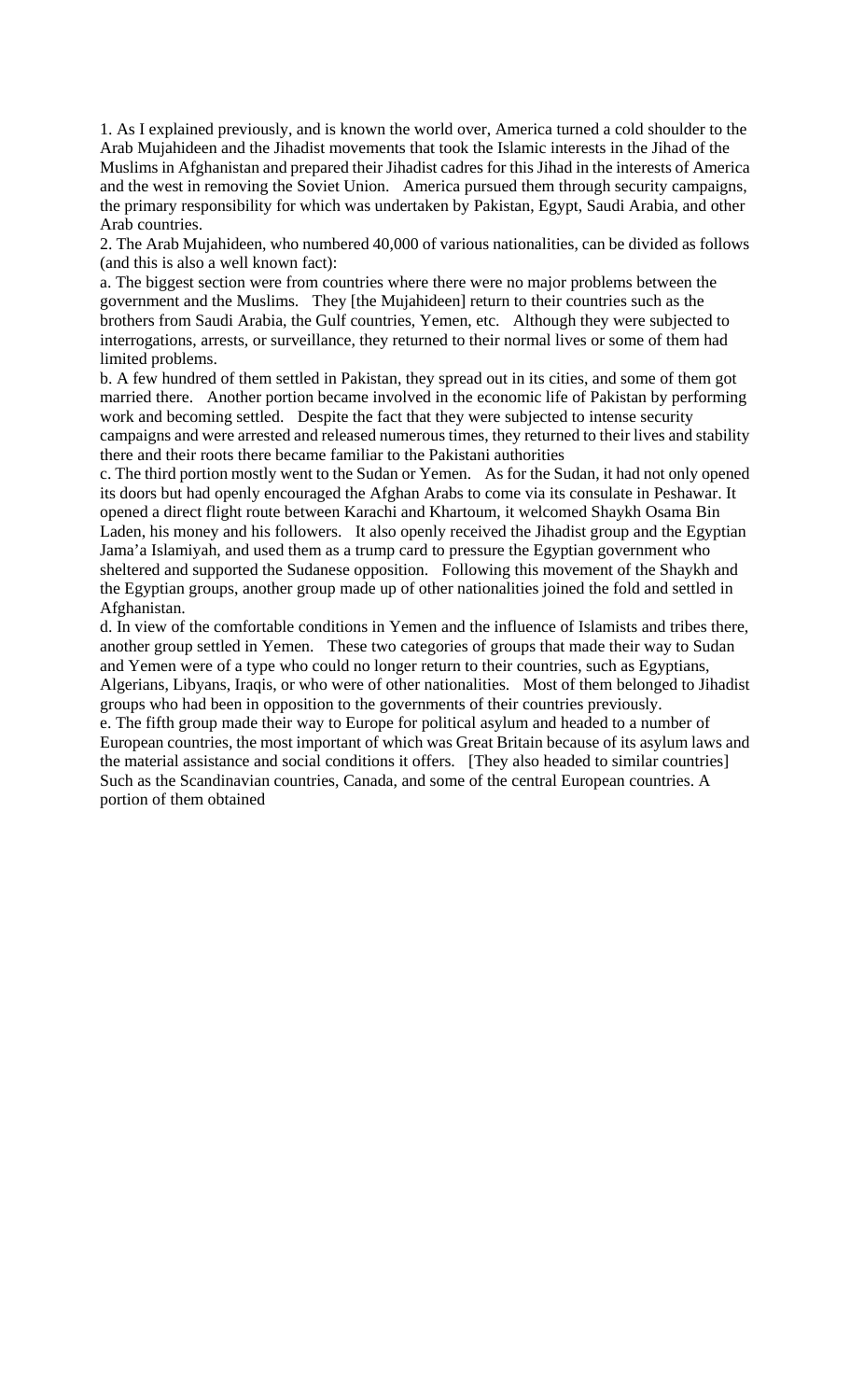### Page 38

asylum and the majority of them are frozen in a state of waiting in the framework of the country in which they sought reference. In this state, they are subject to surveillance and harassment if they practice any form of Islamic work not to speak of supporting Jihad, which naturally is called terrorism there.

f. The last group did not obtain residency in Pakistan or they had security concerns there, or they did not have the financial or material means or the documents to move there as their relatives had so they had no other place to go except to head back to Afghanistan and settle there and move between Afghanistan and Pakistan out of necessity. A small group remained in Afghanistan to maintain a presence in some of the fortresses and training camps whose activities were limited but which had not completely been cut off during the war with the Parties because the areas where the camps are located were far away from the fighting around Kabul.

This was in addition to some young men who decided to continue the Jihad until its end in Afghanistan, and to persevere in the primary goal for which they came, and that is the establishment of an Islamic state in Afghanistan. It is said that those young men faced extremely harsh safety and living conditions in the course of their persevering on the lines in Afghanistan. A small portion of them were originally with Hikmatyar in his struggle with Rabbani, who had bared this teeth against his Arab Mujahideen brothers who defended his territory and his possessions. He gave them up, and the blood of their martyrs has not dried yet on the Afghani fields of Jihad.

This scenario generally occurred between 1992 and the fall of Kabul around the middle of 1996, in other words, a little bit before the appearance of the Taliban in Kabul. What happened to those homeless foreign revealers of the truth in this migration? What happened can be summed up as follows:

• As for those who returned to their countries, they were under surveillance and harassment, and subject to accusations and arbitrary arrest at any moment. In Egypt, military courts called "returnees from Afghanistan [courts]" were opened for them. In other places besides Egypt it was worse. Some of them were prevented from returning to their countries, such as Jordan. None of them escaped this, not even the Saudi men in the country of Monotheism and Dogma. Arrests netted nearly all fifteen thousand young men who had fought the Jihad according to the desires of America, the permission of those in charge, and the Fatwas of the organization of senior 'Ulama. Most of them, if not all of them, were put in prison, and they were tortured by all methods that the Egyptian, the Tunisian, and other intelligence services of Nayyif Bin 'Abd al-'Aziz were trained in. News even came that some of them had been raped and others threatened with it. As for those who returned to dictatorial countries that are known for their brutality, it is not the place here to describe the conditions for those who were oppressed.

As for those who settled in Pakistan, they have been subjected even now to four savage security campaigns. As much as they have changed houses and fled from them, they are on the brink of poverty in a country that sends its workers and its unemployed to every corner of the earth and their numbers have diminished.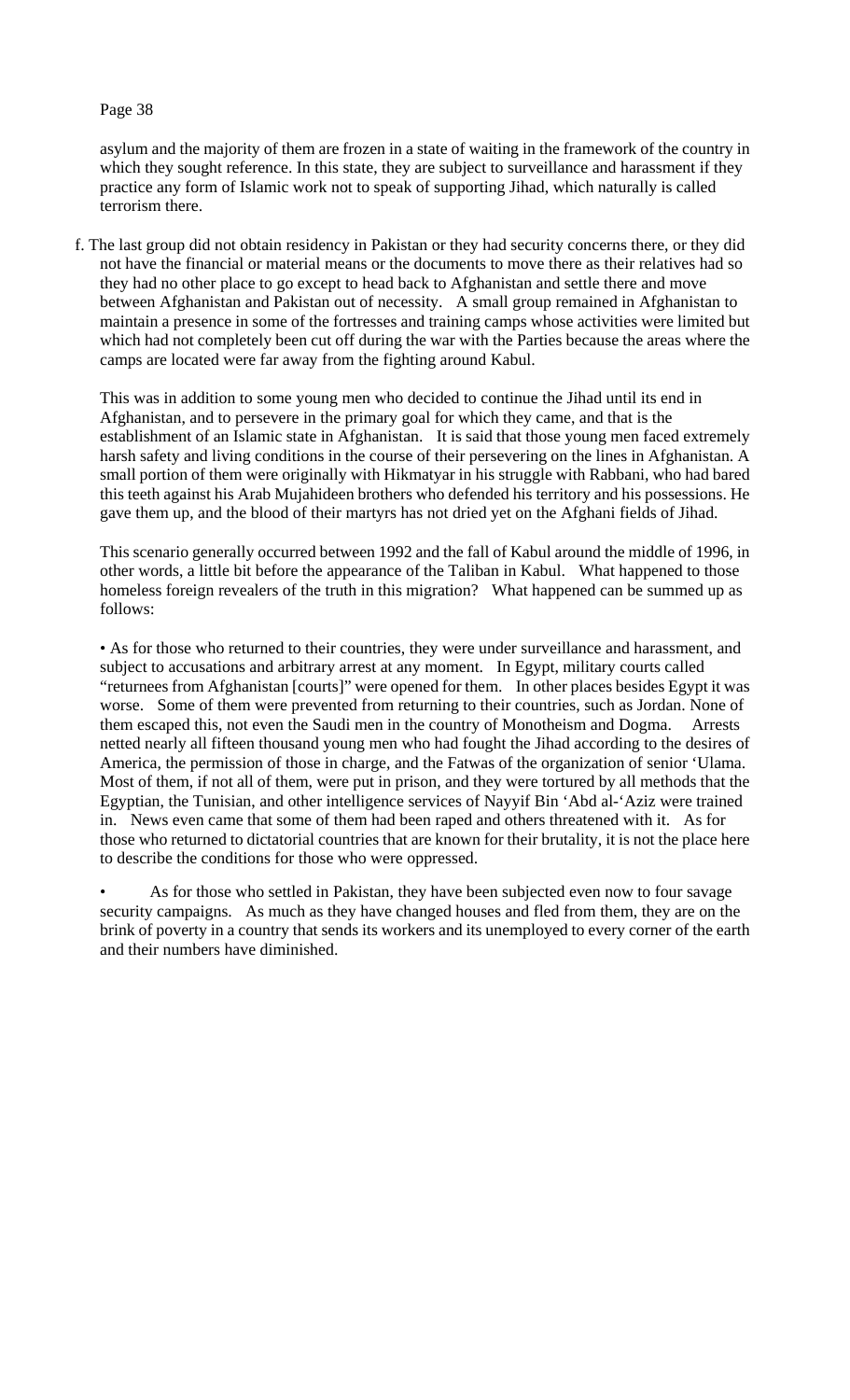• As for those who went to the Sudan, well, the story is much more well known than is told, and those involved are the first to tell it when God allows them to. What is well known is that the Sudanese are students of Al-Turabi, who cursed the Prophets, peace be upon Them, and have diverged from God's Shari'a and his Prophet, peace be upon Him. They ate people and threw away the bones, and maybe I shouldn't say what I know in the interests of discretion. The Shaykh 'Usama left when there was nothing left but very little to come out with, and he headed back to Afghanistan with the family and followers he had left, leaving behind for Islam and the Muslims of the Sudan economic aid and public works projects. He left those things to those who do not believe in the religion of God and His Prophet, but believe instead in the money of Muslims.

As for the Egyptian Jihadist group, the last of their members left under threat of force, and even their women, elderly, and children were not permitted to stay. They left just before the arrival of a search team from the Cairo government. And as for the Jama'a Islamiyah, well, the situation wasn't any better for them. Even for other nationalities matter reached a peak, such as our Libyan brothers, after they all left en masse and under force and threats, and after the Sudanese forced Bin Laden to kick out the Libyans that were in his group in the Sudan in order the placate Qadhafi. Things reached such a point where Al-Zubayr, the Sudanese minister who perished in an airplane crash and went to his Lord with all of his sins, personally hand delivered five Libyan Mujahideen, whom he had detained in the Sudan, in his own private airplane. He handed them over the Qaddafi on the night of 'Aid Al-Fitr the year before last, 1997, in order to improve relations with him. Bashir acknowledged that this in fact happened during a press interview with the Al Quds newspaper, saying that it was in accordance with a criminal exchange treaty!!

It enough to mention these examples for you to know the sad, black story of the Sudan. All that is important is that everyone there [the Sudan] were kicked out to placate the Jews, the Christians, the Americans, and the apostates, and that God's promise was fulfilled: "Never will the Jews or the Christians be satisfied with thee unless thou follow their form of religion." [tc: Surat Al-Baqara, verse 120]. And these Christians won't be satisfied because this scent called Islam never descended upon the Sudanese. And following them [the Jihadists], cruise missiles came and destroyed a factory that supplies half the Sudanese demand for medicine.

As for those who went to Yemen, they were subjected to a number of security campaigns and arrests. Most of them left, leaving only a very small number who settled in the vicinity of some of the tribes who defended them from the same black picture that happened in the Sudan. The majority of them left Yemen as well.

As for those who escaped to Europe, I am more knowledgeable about the conditions of those people than the others because I was with them. I truly never understood the prohibition of the Prophet, peace be upon Him, against living in the homes of non-believers, which we were sheltered in against our will and which, thank God, we were saved from and which we ask God that we not have to return to. I never understood that until I lived it and saw this behavior. God willing I will perhaps discuss this subject at a later time in a detailed recording because there is a lot to say about it. Here I will mention what is most important: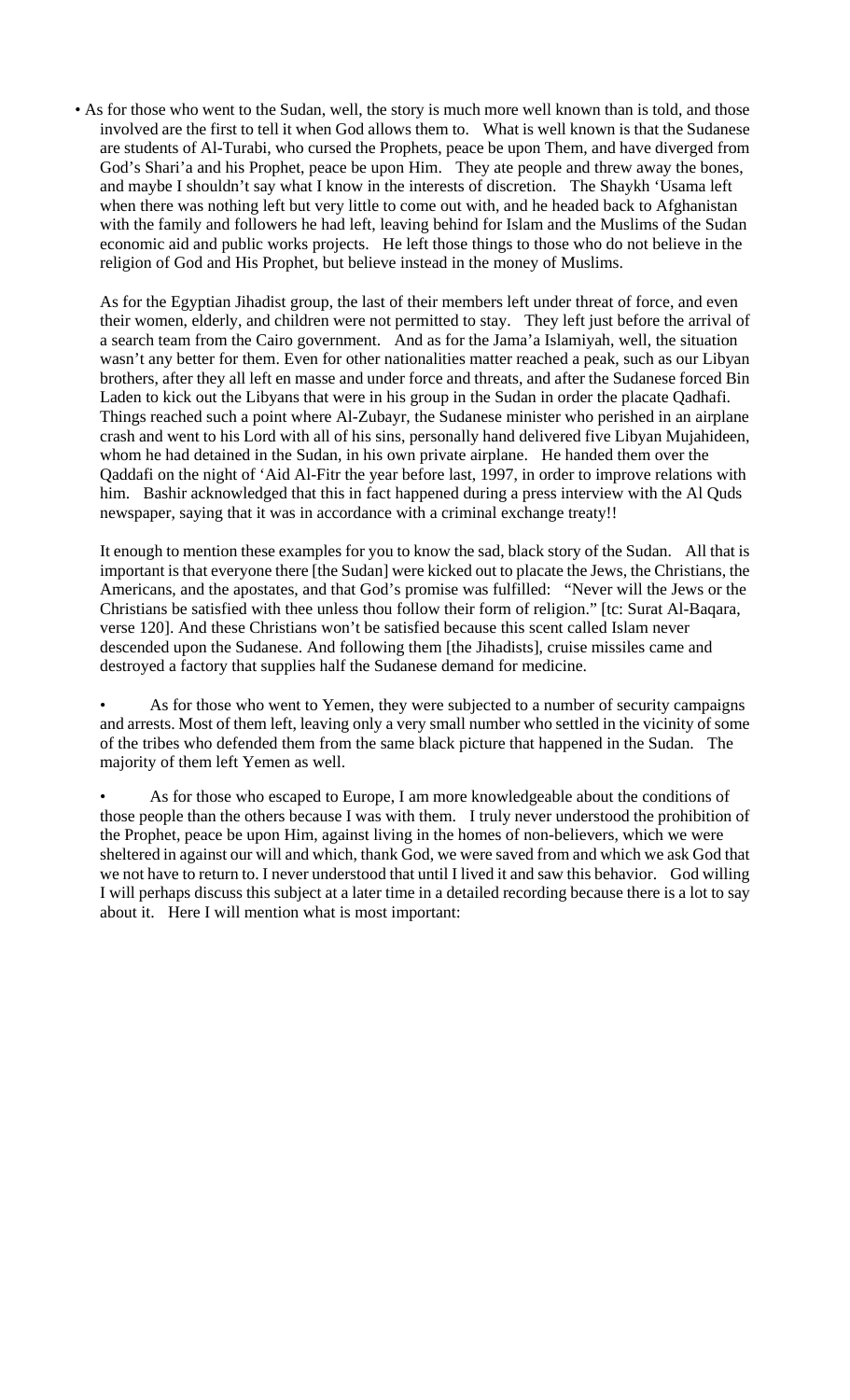1. Only a small number of brothers who had been prevented from traveling and moving around while waiting for the outcome of their requests obtained political asylum. The lucky among them, such as those in Britain and the Scandinavian countries, received public assistance which put them slightly above the poverty line. As for those who went to countries where conditions were bad, and most countries are heading towards bad conditions with their asylum laws, most of them were placed even with their families (if their families were with them) in concentration camps for those requesting political asylum with blacks, Filipinos, Vietnamese, Latin Americans, and other refugees. In these places, the kitchens and bathrooms were shared between men and women and the aid that is given to them is not sufficient to reach the poverty line.

2. As for those whose conditions have improved, they have entered the maelstrom of European life, and it is a pulverizing and burning life. The non-believers there are on their own turf, with its child-rearing problems and schools, and its materialism. Forbidden things surround the Muslim on every side, and this requires a lengthy description. The devout and the good among our brothers live every hour with a tortured conscience. Religion is diminished from greatness to cheapness, and from cheapness to triteness. The Muslims from the Islamic movements have denigrated the Jihadists and treated them badly, perhaps even banning them from their mosques. The rest of the legacy Muslim community in those places are headed toward idolatry, except for those who beg for God's mercy, and they are precious few. Anyone with a conscience whose conditions have been eased has asked God to get him out of those countries.

3. As for the security conditions, brothers are watched intensely in every country, and they have been repeatedly subjected to investigations and interrogations according to their importance and their activities. They are threatened every moment with being placed under the new anti-terrorism laws which are being strengthened every single day according to whatever the condition is of our struggle with the world regime. Some are arrested from time to time, and threatened with being extradited back o their countries for execution. Those countries are not satisfied with merely pursuing some of them [the Mujahideen] to recruit them as agents and spies for them, as has long been done to many followers of other Islamic groups residing in their countries, via personal pressure, terror, and extortion.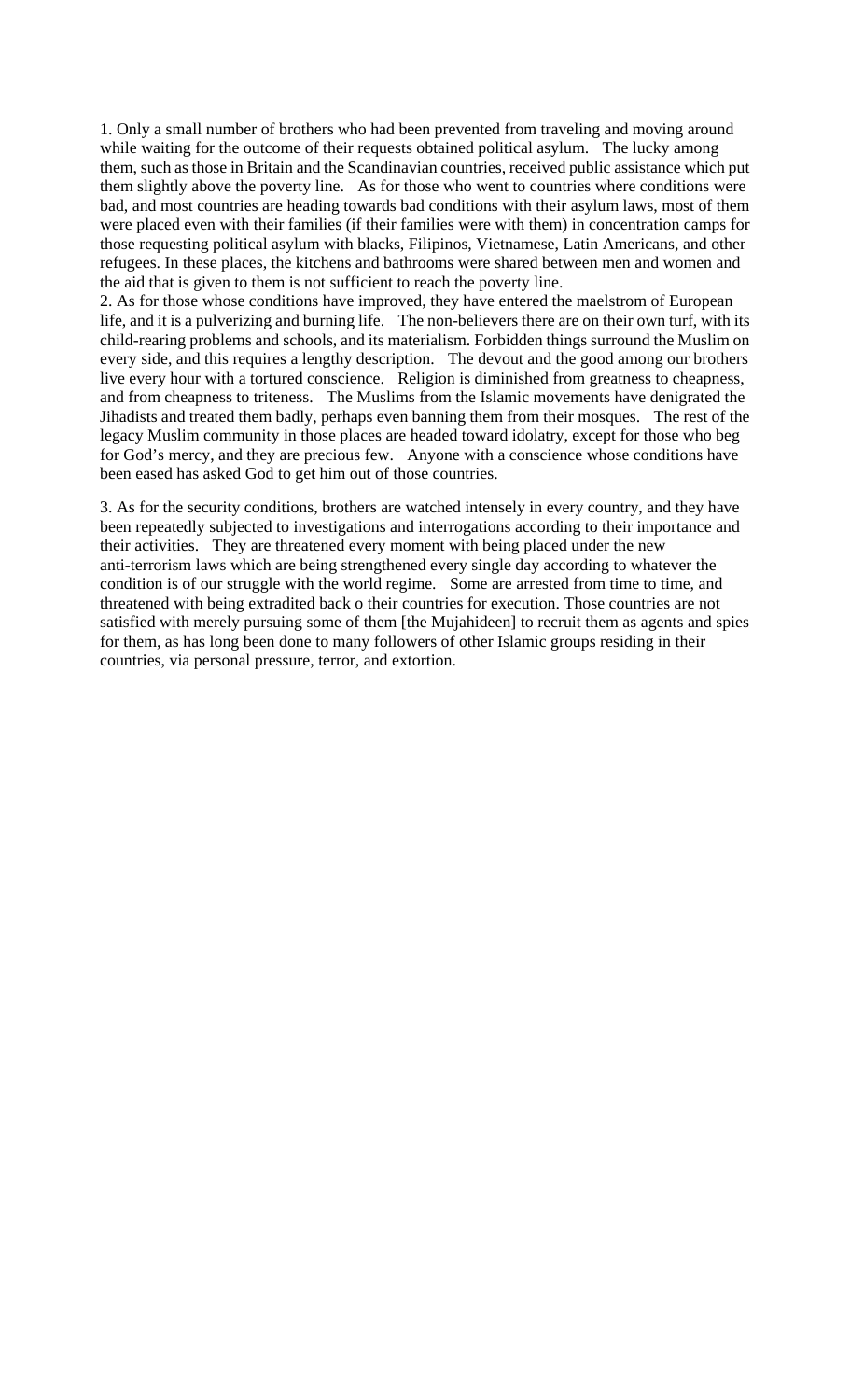And as for the narrow margins that have been put in place because of the incompatibility of the policies of those countries, they are just about to be over, or have ended by virtue of the unification of international policies regarding the fight against terrorism. This is what the Islamic Jihadist movements are aiming at. Recently, most countries, and particularly the democratic ones like Great Britain and the Scandinavian countries, have been working to amend their laws and re-vote on them in their parliaments to narrow the arena for political asylum and to widen the list of charges for terrorism. This list already covers planning, aiding, preaching, and even supporting what they call terror through literature; and of course they are the only ones given the right to determine what constitutes terror and what does not!

And so, when Israel shells women and children at the United Nations building at Qana [tc: in Lebanon in 1996], the English, the Americans, and others like them consider this to be a legitimate action. But calling in writing for the fall of Zarwal or some other similar pharaoh and murderous criminal is considered terrorism. And they like to inform the people about the condition of what they call human rights in the countries of those criminals!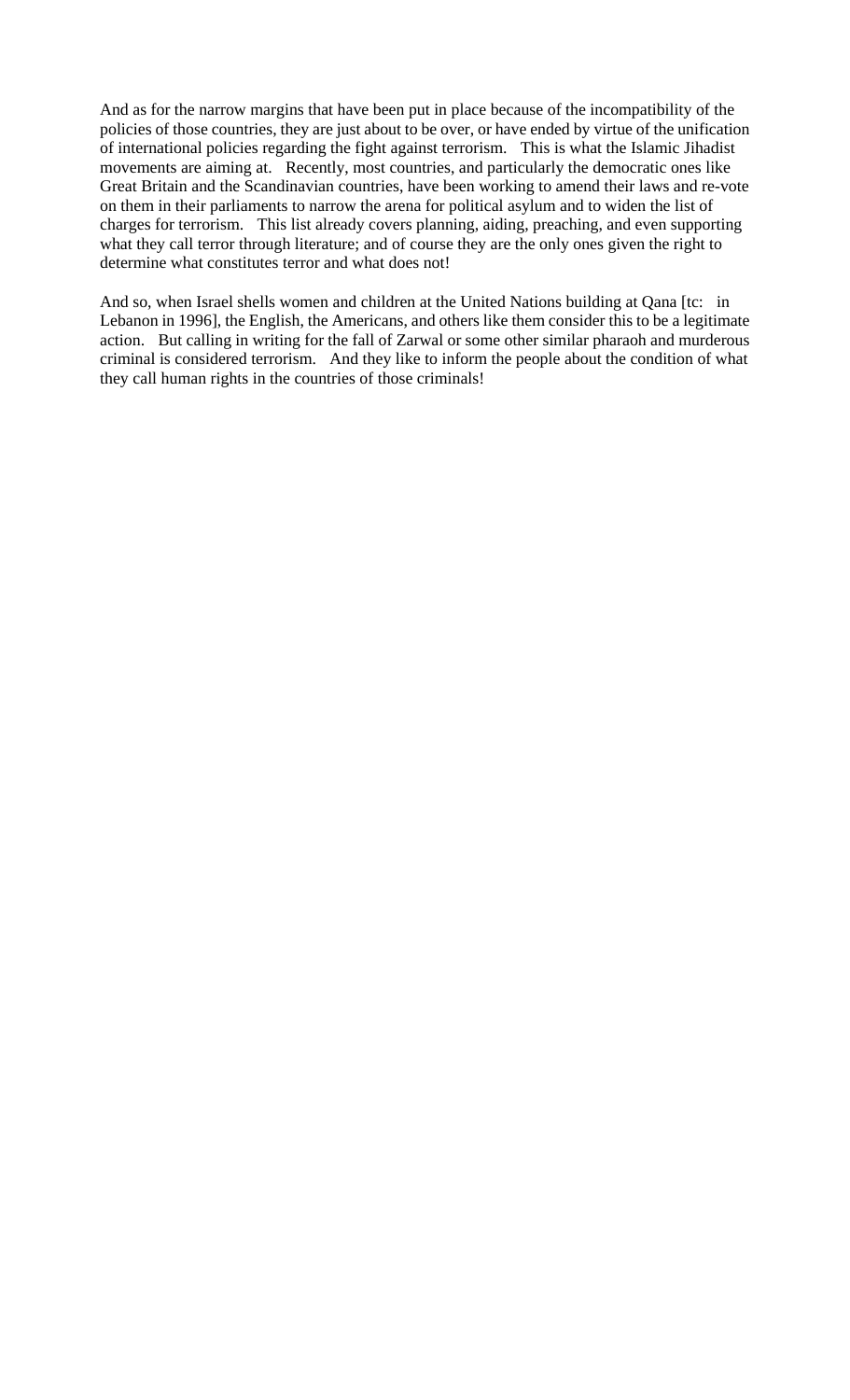4. Many brothers from various European countries have been arrested and threatened with being placed under these laws. In the foremost of these countries, and those most deeply democratic, the anti-terror squad swept up most of the brothers for investigation and interrogation last month…and at dawn yesterday, September 23, 1998, police and intelligence forces stormed the houses of seven brothers, among who were refugees from Egypt, Saudi Arabia, and other countries. They imprisoned them, confiscated their belongings to search them, and we still have not received any details about them or this operation, which they named "Operation Challenge."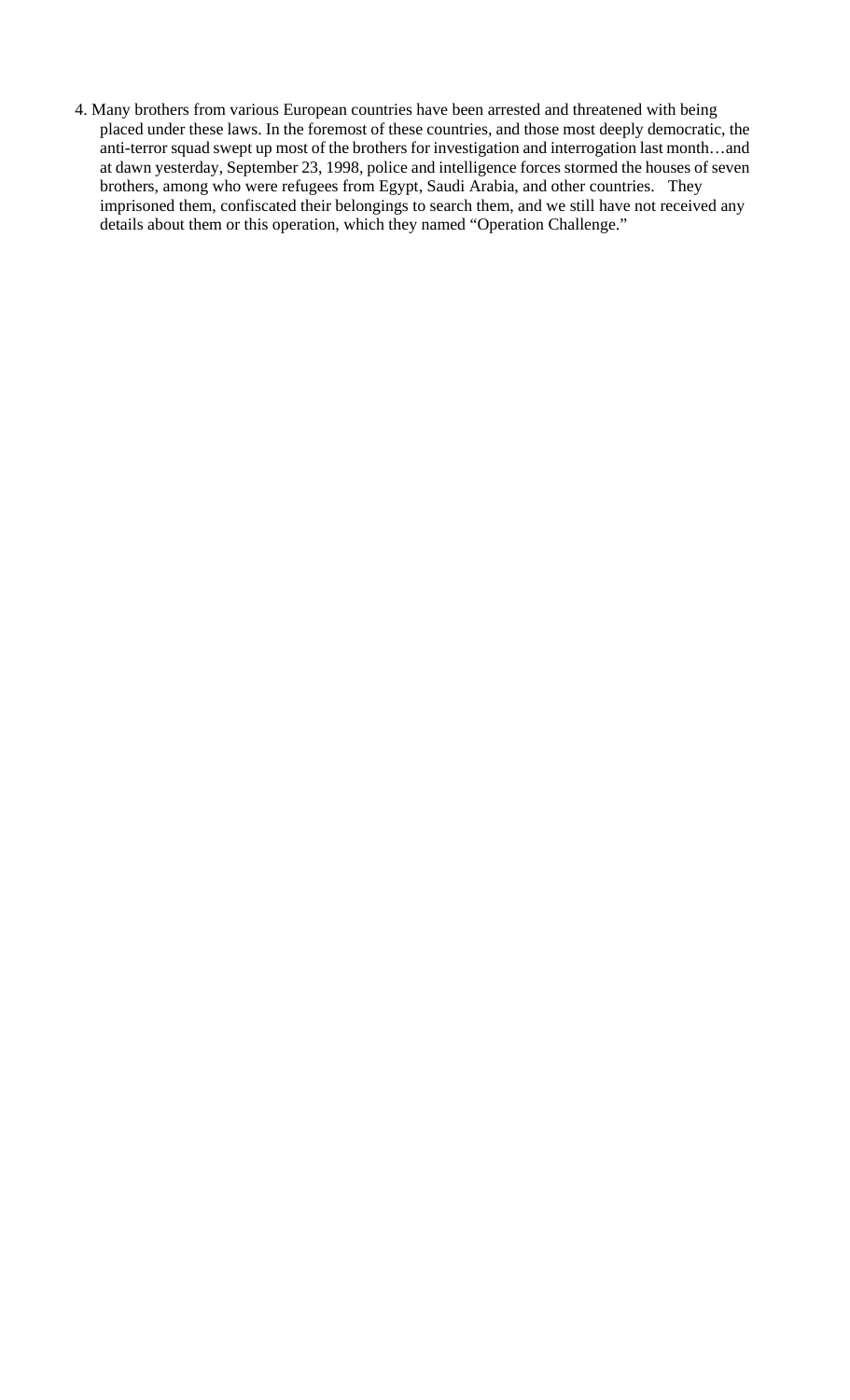This is a glimpse into the conditions in Europe for those young men who fled with their religion the oppression of the oppressors everywhere.

5. As for those who remained in Afghanistan, despite what they have been through the struggle between the Parties, to the break down of security, to the poverty and disease endemic to Afghanistan and its citizens, they had the best of situations with respect to maintaining their religion, respect, and security, and their situation really opened up after the coming of the Taliban. Many of the original groups began returning to Afghanistan, after having sampled the hell of other countries and finding Afghanistan better than did other religious refugees.

And it is worth noting as we present the condition of the Arab Afghan Mujahideen and the Jihadist groups in general, that this troubling period from 1992-1996 were some of the blackest years that the Jihadist groups went through in the Arab Islamic world, with the possible exception of the crusader Gulf War in 1990.

Enemies and friends alike know that this is a profound reality; to wit, that the international Jewish crusader plan, with the cooperation of the forces of the apostate rulers of the Muslim countries, aided by the hypocrites and collaborationists, has succeeded over the last ten years via its conferences, its international coordination, the Unified Arab Security conferences, the Mediterranean Security conference, and I do not even know what other conferences…And [it has succeeded] via brutality, making examples of people, and by loosing the hand of the pharaohs in this culling. It has succeeded in drying up the sources; most of the Jihadist groups have reached the brink of bankruptcy or are just about to. It has succeeded, through murdering and imprisoning them, in expelling and pursuing them to the ends of the earth.

The plans of those countries to hand over the brothers to the tyrants for execution or imprisonment has succeeded, and news of their being handed over by every country on earth to every country they came from is well known, and has led to a precipitous recession of the wave of Jihad. Whole Jihadist movements have been wiped out in their entirety, others have been broken up, and others, God forbid, are on their way to dispersion and disappearance.

A local, national, and international conspiracy to Jihad has flared up in Algeria, but the people have been prevented from taking part, the symbols, leaders, and commanders of the Jihadist groups have been scattered, and the philosophers, young men and cadres of the Jihadist current can not find refuge or shelter.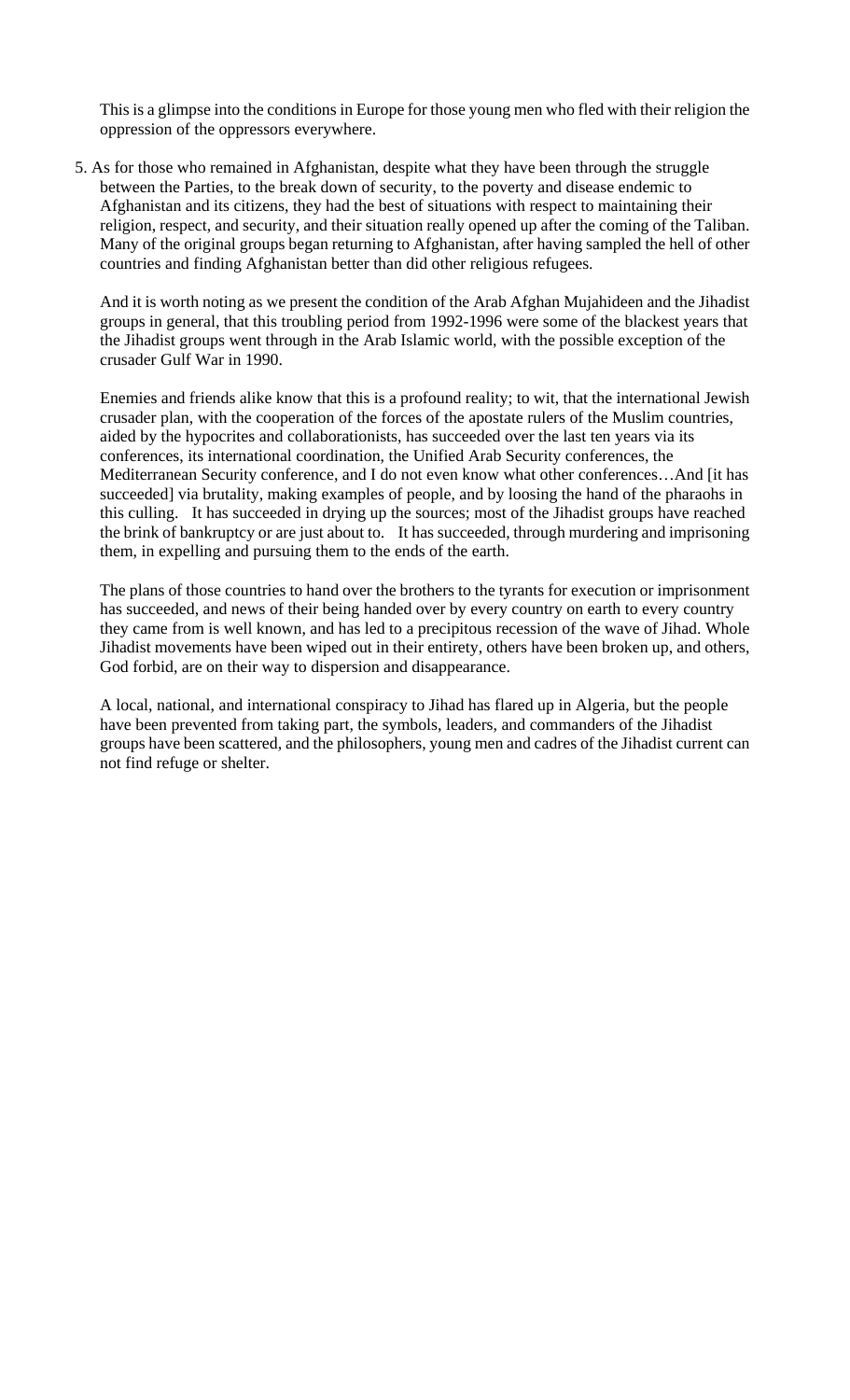All of this has happened in one unbroken chain of misery during the period between the Gulf War and today. This is the reality of the Afghan Arabs and the Jihadist movements in summary. And into this situation God brought the Taliban. They were welcomed by the people of Islam in Afghanistan, and then welcomed by many of those in the diaspora. Since 1996, many of those cadres who have been expelled from Afghanistan have begun to return to the great inaccessible reaches of its mountains, so blessed b the blood of the martyrs that has fallen there. And so in addition to the contingent that remained there [Afghanistan], the years of 1996-1997 witnessed the return of many symbols of the Jihadist groups and their cadres, and the senior Arab Afghans from the diaspora. This is in addition to the Mujahideen of Central Asia, Eastern Turkistan, Tajikistan, Uzbekistan, Bangladesh, Pakistan, etc., that have sought refuge there [Afghanistan].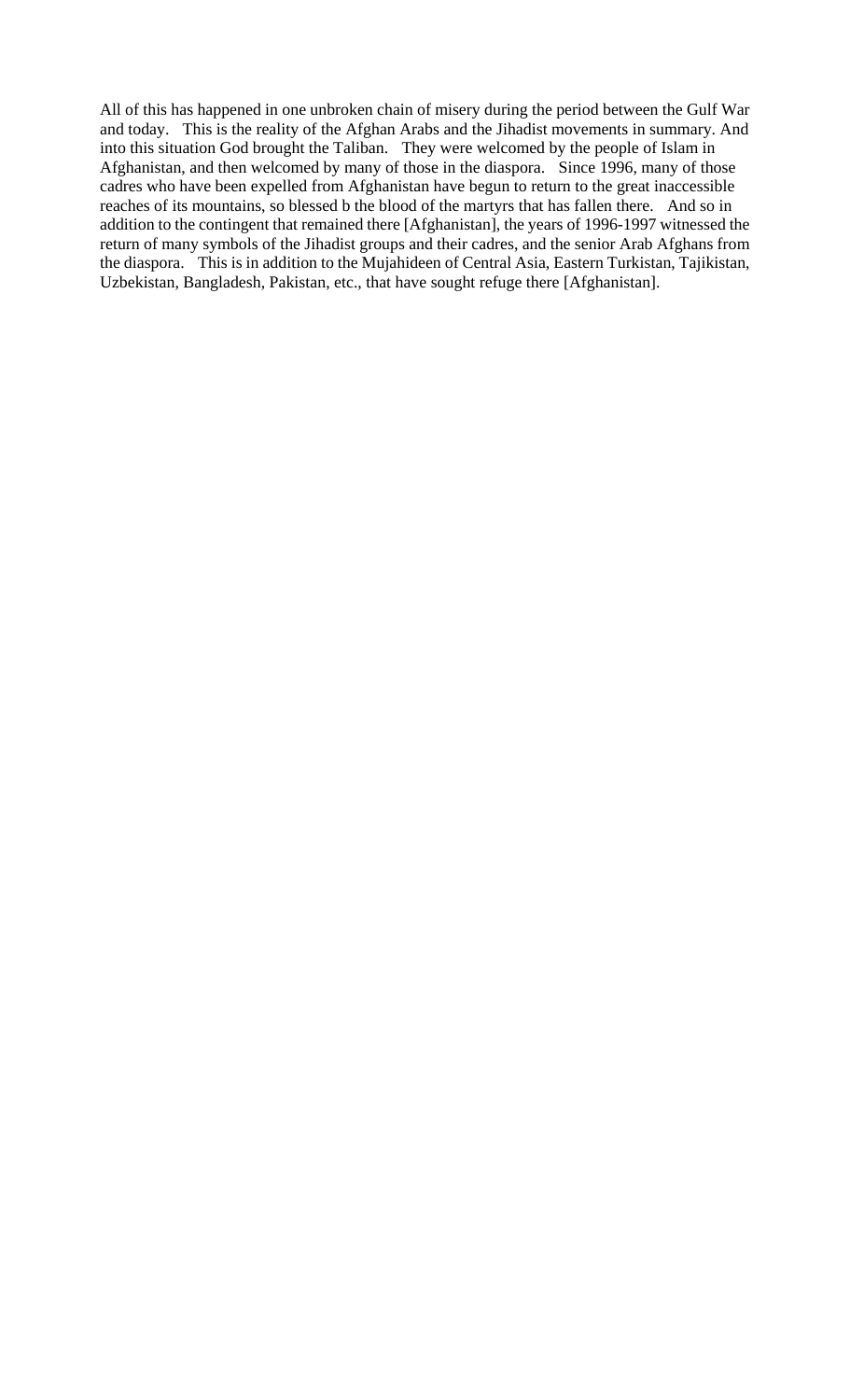Those Mujahideen, and immigrants who have fled with their religion have found good neighbors in the Taliban, and have found in Afghanistan a good refuge and good stability. They have found its air free from impurity, usury, and prostitution…

This is the situation. The situation of those immigrants from the diaspora, and a description of the people and the world they found there. This description was necessary before moving on to discuss the legalistic judgment regarding the issue of the duty to fight or not to fight along side the Taliban.

# **Part Two:**

# **The Issue of Supporting the Taliban and Fighting Along With Them Against Their Enemies, and the Legal Issues Pertaining to this Subject**

A protagonist will say: We have more important Jihadist issues that we came because of, and they are our priority. True or not? Another protagonist asks: What will increase the [numbers of] Arab Mujahideen by several dozens? And still another says: They [the Taliban] sympathize with Saudi Arabia and flatter it in their media, and they will not accuse the Arab leaders and Muslim apostate countries of heresy!! One last protagonist will present what is worthy of discussion and what is not.

In fact, and in pursuit of the truth, and with all due seriousness the issue deserves, we ask the brothers, as I did during conversations I held with some of them, and some of the issuers of Fatwas, and teachers of Shari'a law and enlighteners of young men…we wish to present the issue directly in its legalistic essence via set legal questions. We will not squander our time with contradictory questions or by jumping from one topic to another…

The issue that we are taking on is three issues, as I mentioned previously...

To begin with, after having described the situation of the Taliban, their opponents, and our situation with them, I say with God's agreement: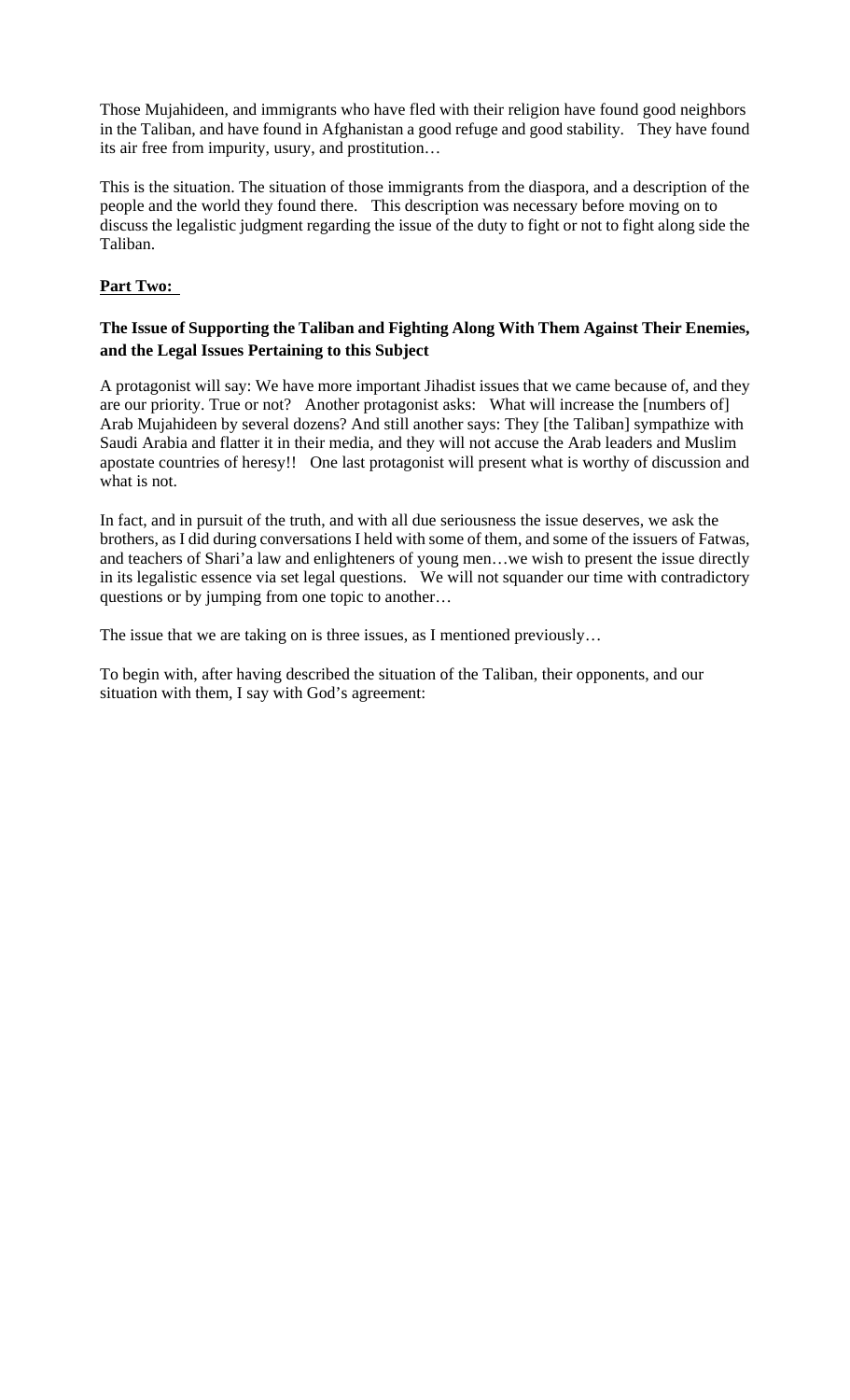• The situation of rank and file Taliban and those with them is similar to that of the previous Afghan Mujahideen. For that matter, it is the same as Afghans generally, and maybe even that of the vast majority of Muslims of this [Islamic] Nation and many of its movements today…

First: Are they generally, as far as doctrine and implementation [of the Shari'a] goes, on par with the Companions of the Prophet, their followers, and their followers? The answer is absolutely not…

Whoever wants to describe them this way, whether as ignorant or fanatical, their fanaticism leading them to lie…fine. Are they –with their heresies and deviations from the pure religion of God—are they Muslims in their doctrines and implementations which change from one to another? Muslims who still have the judgment of "There is no God but God?" Or are they not?

Throughout the journey I undertook to persuade the Arab Muslim Mujahideen brothers to fight along side the Taliban against the Alliance which targeted Kabul last week, I found through many conversations that there are those who, either by ignorance or intention, want to dilute the issue under discussion and transform it through a bunch of peripheral questions. One of them may frame the issue thus: Is there idolatry in the Taliban or not? Do they truly have a program for eradicate the tombs, gravesites, and talismans or not?

My answer and, thanks be to God, the answer of everyone to whom I asked the question, even those who do not wish to fight along side the Taliban, is that they are Muslims; the people of "There is no God but God." With all the heresies and deviations and shortcomings about which I mentioned all I know are the previous description…And I added to this question the following: Are they better religiously than the Jihadist Parties and their leaders with whom we fought the Jihad against the Communist Russians, or are they worse? My answer, and the answer of everyone I asked who refused to fight along side them is that they are better and more preferable religiously than the Parties with whom we fought the Communist Russian onslaught. This description I gave as an on-the-scene testimony in the previous section confirms this.

And so, they are Muslims, and as such they are as all Muslims: they have the judgment of "There is no God but God, and Muhammad, peace be upon Him, is the Messenger of God." They also have tyranny and other negative traits, just as does the entire Muslim Nation, east and west. However, I say to you that they are much better than the vast majority in this Nation.

Second: Now we come to their [the Taliban's] opponents. I do not disagree with anyone, including those who refuse to fight along side the Taliban, who describe their opponents as: A local and international alliance made up of Jews, Christians, Rafidite Shi'ites, Communists, apostates, the ignorant, sinners, the misguided, and mercenaries who have knowingly and unknowingly sold their religion. Moreover, according to the testimony everyone has heard, and what everyone knows, their opponents are as we have previously described. Nobody can be ignorant of this.

Third: Then I added another question which merits taking into consideration: Are the enemies of the Taliban – the Americans, the Russians, the Shi'ites, the apostates, the misguided, etc.—more or less evil and more or less damaging than the Russians against whom we waged the Jihad with those Afghans and Parties? Everyone has said that they are in fact more evil and more damaging because on top of the Page 44: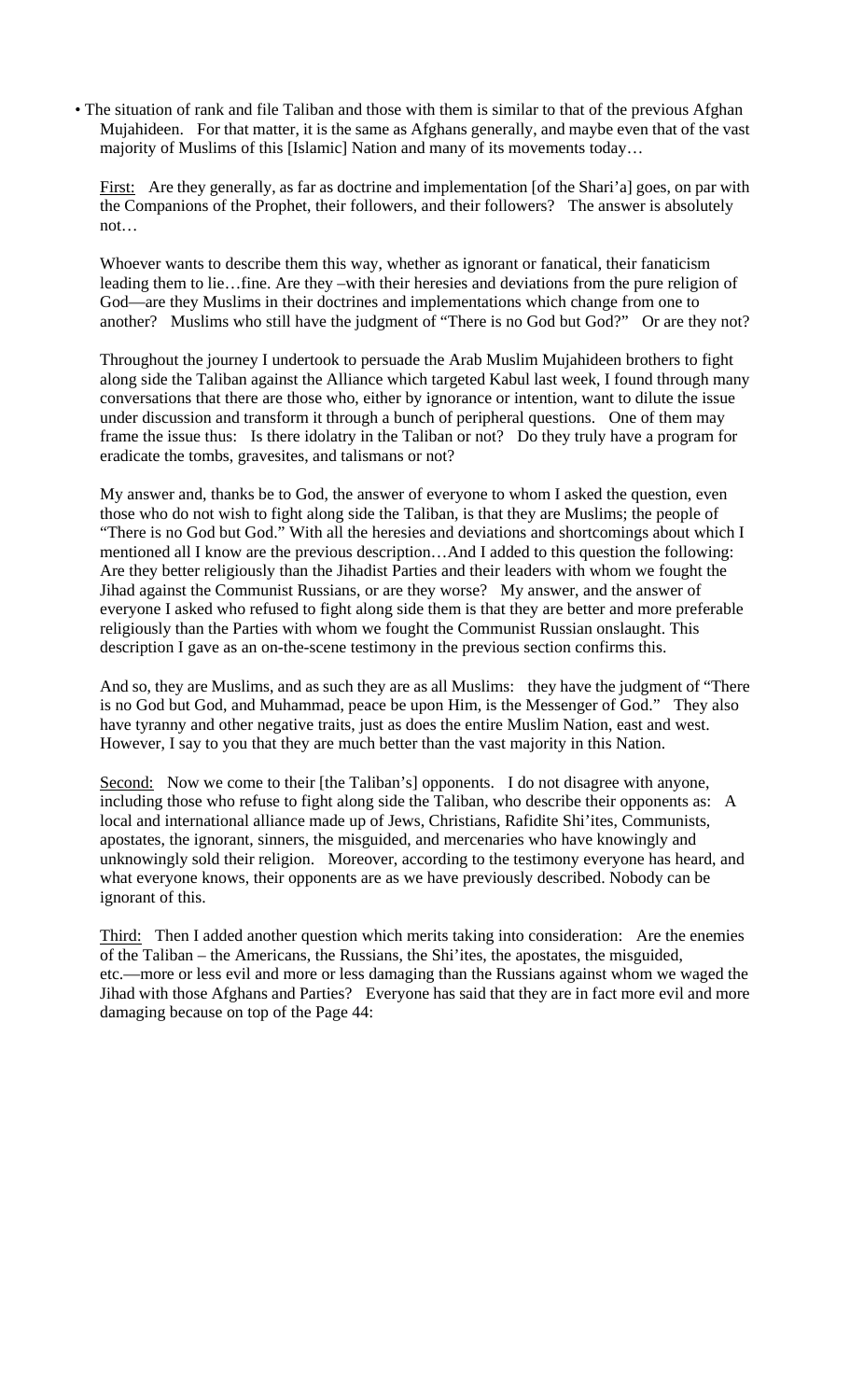Fourth: The third question before summarizing the basic questions: Did the Arab Mujahideen immigrants, in fleeing their enemies, seek refuge in Afghanistan and the government of the Taliban? The answer is yes. And did the Taliban grant them asylum and improve their surroundings? The answer is yes. And did the enemies pursue the Taliban for, among other reason, granting asylum to terrorists, as they all them? The answer is yes, they pursued them for three main reasons:

1 Their implementation of the Shari'a and their recalcitrance in the face of the international regime.

2 Their supposed support of, and granting asylum to, Muslims of Central Asia, and their threatening of international security which today is controlled by America.

3 Their sheltering of the Arab Mujahideen, which worries the international regime.

And so, three issues have been put before us, two of which relate to fighting along side the Taliban and one describing their situation and our basic relationship to them. These are the three issues which we will present, and to which we will provide whatever answers we have. What remains before us is to present answers to those who refuse [to fight along side the Taliban], and to present them with legalistic evidence. We ask God to guide us along the correct path, to show us the truth and reward those who follow it, to show us what is wrong, and to reward us with his answers.

First: What is the judgment regarding fighting along side the Taliban, who are Muslims and, even though there are those among them who are heretics and who deviate from the true religion, who are facing an onslaught of enemies made up of the original non-believers, the Jews and Christians, in alliance with the Shi'ite Rafidites, the apostates, the hypocrites, the misguided, the sinners, the ignorant, and the secularists and sensualists? Is fighting a duty? Is it permissible? Or is it forbidden? This irrespective of our interests in this fight or our necessity to wage it.

Second: What is the judgment regarding fighting along side the Taliban, who are Muslims and, even though there are those among them who are heretics and who deviate from the true religion, who have granted us refuge from our apostate and unbelieving enemies? Those enemies have targeted them [the Taliban] for many reasons, the chief among which is the fact that they have given us shelter. They [the enemies] wish to destroy them [the Taliban] in order to destroy us. Another reason they are targeting them [the Taliban] is that they have shown us kindness while they [the enemies] are expelling us or are fighting them [the Taliban]. They [the Taliban] have sheltered us and given us refuge, and they have endured tribulation and show generosity, loyalty, and religiousness despite the threats of our enemies.

• What is the judgment regarding fighting beside them [the Taliban] against this onslaught, knowing as we do that this onslaught is being brought by an international alliance of Jews, crusaders, Rafidites, apostates, sinners, misguided, and ignorant?

These two issues are our two important and pressing subjects now, and not some academic issue of jurisprudence that can be put off or dismissed. We are being targeted, and the enemy is at the gates.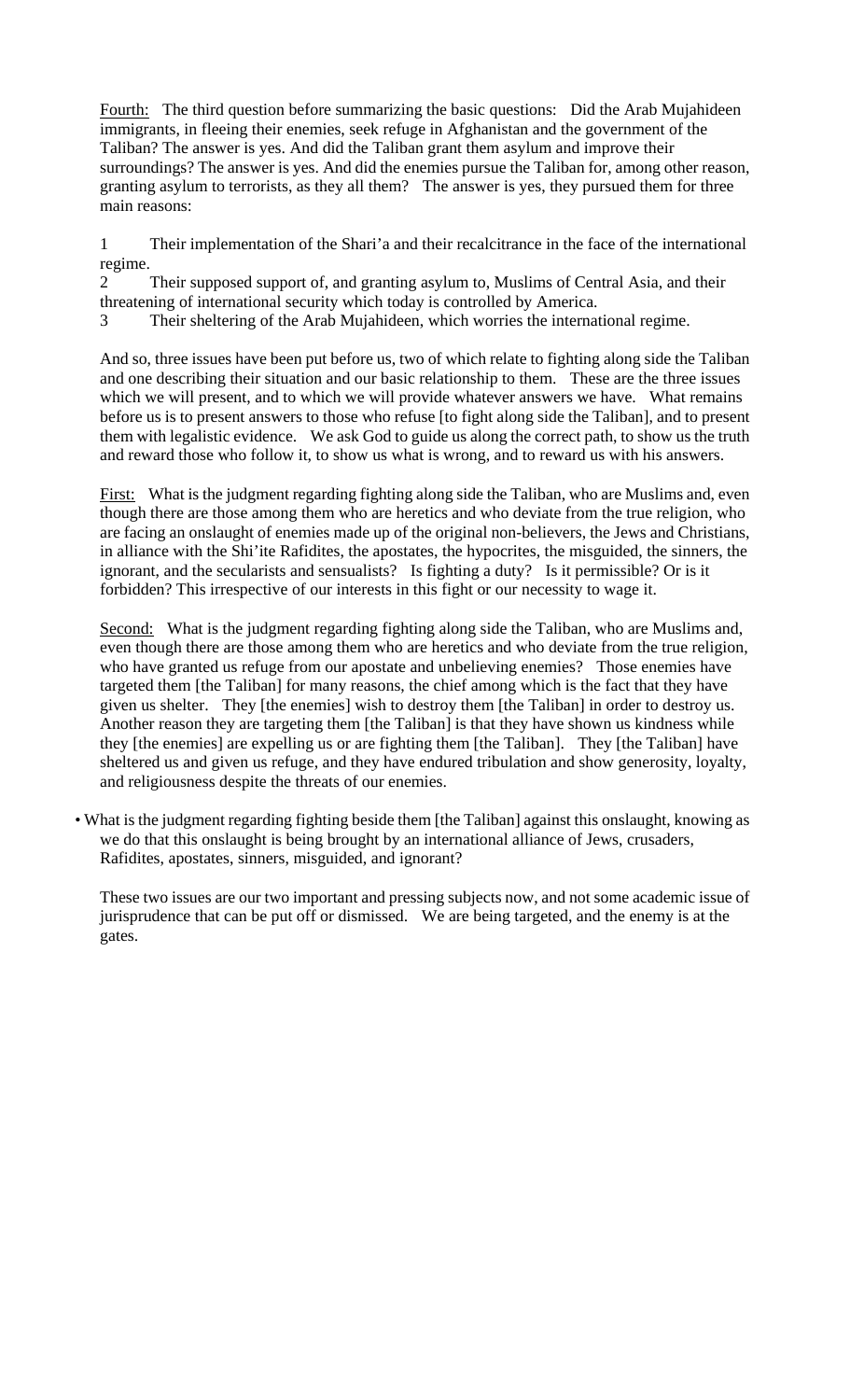Third: What is the judgment regarding the nation of the Taliban and the Islamic Emirate of Afghanistan, given the fact that they are implementing the Shari'a, that they have a valorous leader, that they are carrying out the punishments and rites of Islam, that they are fighting in the Jihad in the path of God, that they are imposing the Jizyah [tc: an Islamic poll tax] on the non-Muslims there, and that they have well-known heresies and although there are shortcomings in their implementation of the Shari'a it is never-the-less an implementation of the Shari'a at heart…Is Afghanistan under the Taliban the House of Islam or not? Must we or may we immigrate there and must we or may we become assimilated into it and defend it? Is its government –the government of the Taliban—a legitimate [as determined by the Shari'a] Islamic government or not? Is Mullah Muhammad 'Umar, the Commander of the Faithful in Afghanistan and the leader of the Taliban, a Muslim ruler with the rights to the obedience of his people or not? And if Afghanistan is truly a House of Islam, and its leader is a legitimate leader who can implement the Shari'a, then is it a duty of those Muslims and Islamic movements in Afghanistan to pledge allegiance to him or not (knowing that they [the Taliban] have never asked them [the Muslims and the Islamic movements] to do that, and yet have continued to treat them as guests)? And so on in a similar vein with questions related to this issue.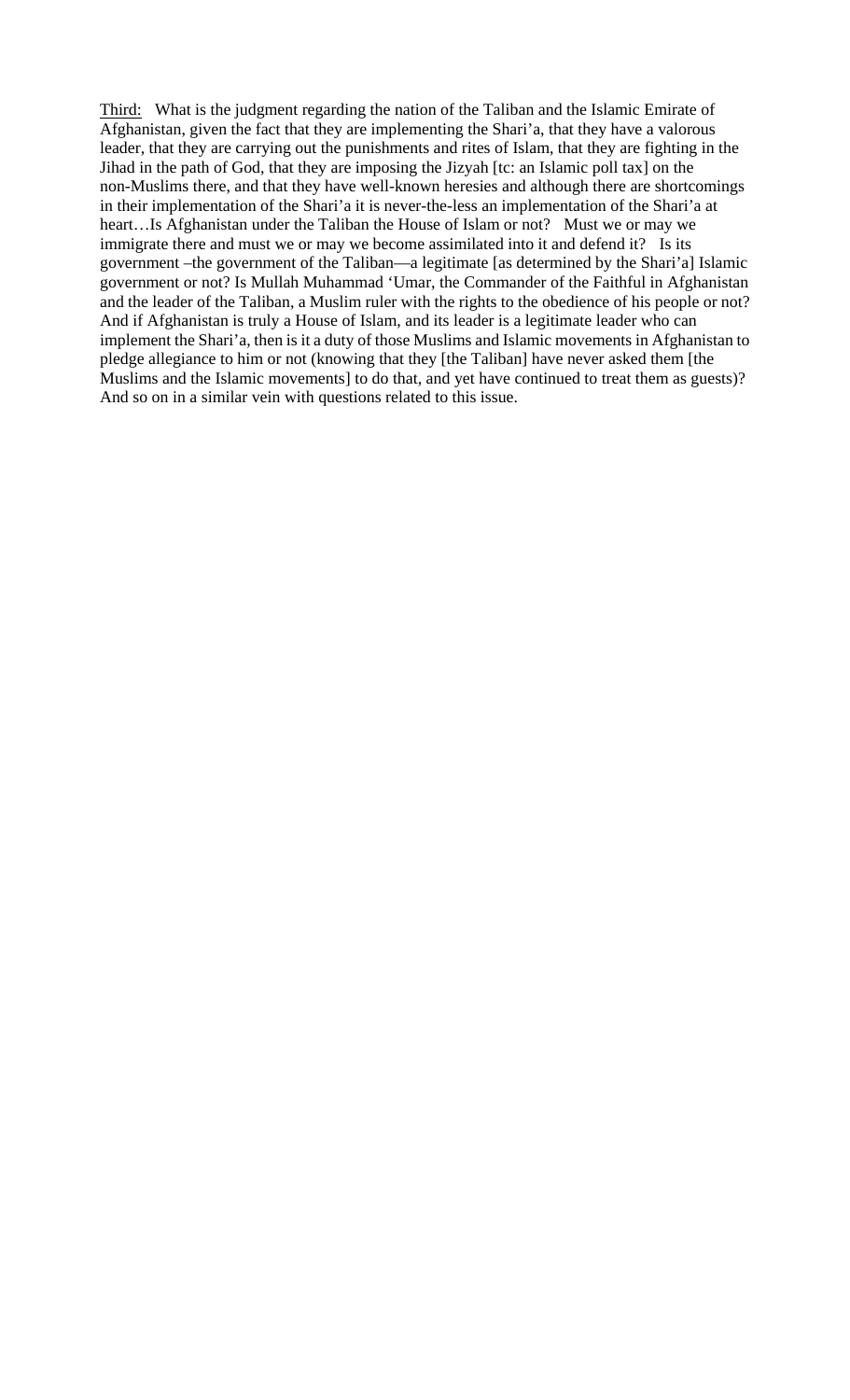These are the issues presented for discussion. The first two are pressing because they touch on an urgent topic as a result of the ongoing battle, which we expect to last for a long time and to spread. The people may find themselves faced with its reality, and so we must know beforehand what the legalistic judgment is based upon this reality.

I have studied this issue to the extent of the abilities God has given me, and have found the following:

As for the first issue: Any Muslim, no matter what the sins, heresies, impurities or shortcomings he has, if he faces an onslaught of unbelievers and needs the assistance of Muslims, he should be able to seek their [Muslims'] aid and then it should be incumbent upon them to aid him and wage Jihad with him. And even if he does not require assistance, any Muslim who desires to wage Jihad with him is permitted to do so based on the fact that it is a legitimate Jihad on the side of his brother against the unbelievers. This is what the Taliban have accomplished by virtue of the description I have presented.

As for the second issue: If a Muslim who is fleeing from his enemies is sheltered by a group of Muslims, even though they may have shortcomings, and the enemy targets them because they want him [the Muslim who is being sheltered], he has a duty to defend himself and them because they have been targeted as Muslims by the unbelievers for his sake. And if those Muslims are no longer in need of his assistance, he is still permitted to help those Muslims who helped him against their unbelieving enemies.

In the sections that follow, I will expand this topic with the evidence that I have found through the reviews that are available to us or through asking those we are confident in, whether because of their knowledge or because of their efforts in Jihad. God will help us.

# Regarding the first issue:

• In the Glorious Qur'an are numerous testimonies about the duty of assisting Muslims. Of those I will mention what God said in Surat Al-Anfal, verses 72 and 73, right after "I seek God's protections from the pelted tempter," : "Those who believed, and adopted exile, and fought for the Faith, with their property and their persons, in the cause of God, as well as those who gave them asylum and aid, --these are all friends and protectors, one of another. As to those who believed but came to into exile, Ye owe no duty of protection to them until they come into exile; but if they seek your aid in religion, it is your duty to help them, except against a people with whom ye have a treaty of mutual alliance. And (remember) God seeth all that ye do. The Unbelievers are protectors, one of another: Unless ye do this, (protect each other) there would be tumult and oppression on earth, and great mischief."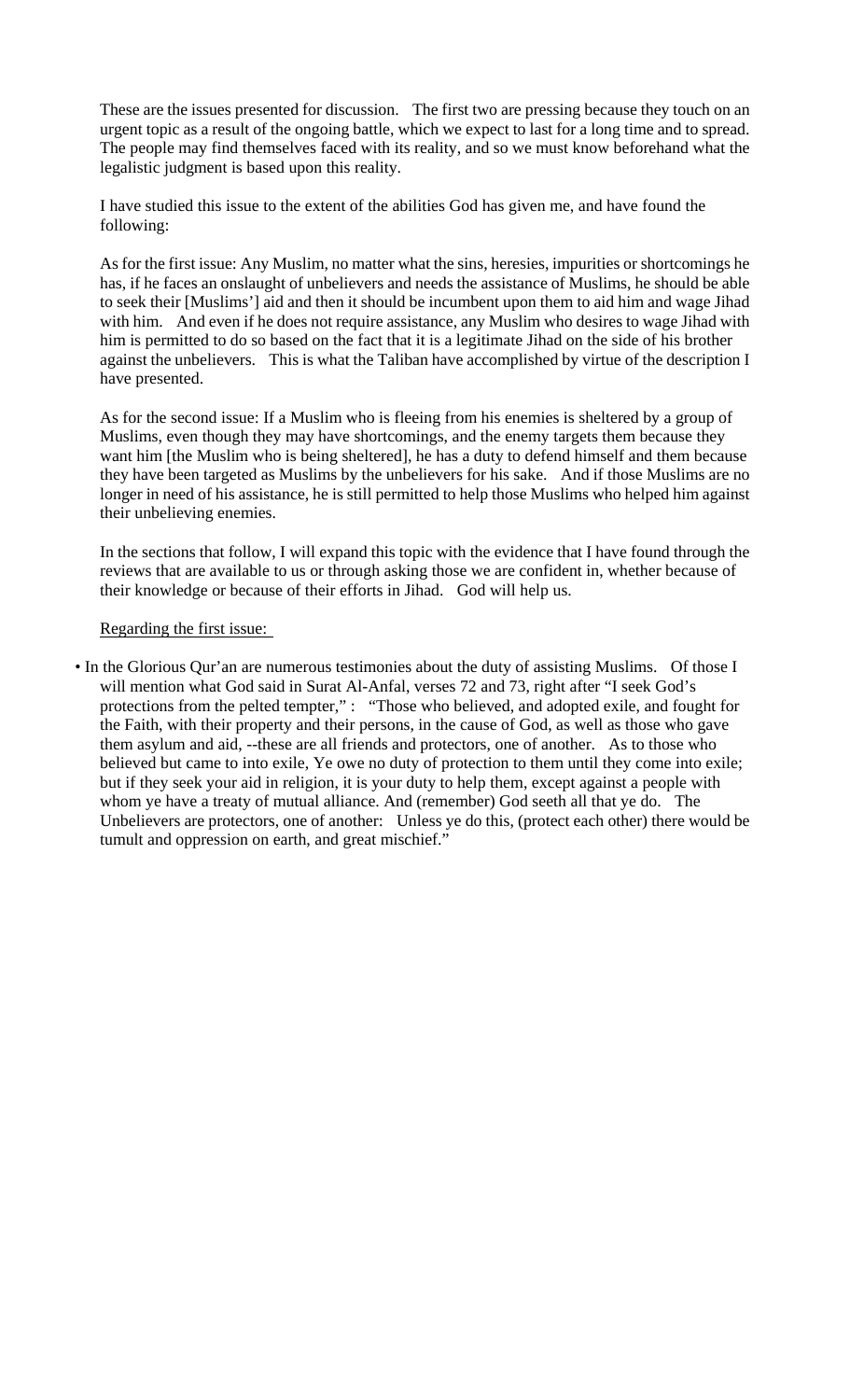### Page 46:

In other words, if the unbelievers are not avoided and the believers follow along, or else if there is a turmoil between the people, it is merely an obscuring of the issue and a mixing up of the believer and unbelievers. In this case, widespread corruption will occur. This ends the commentary of Ibn Kathir, God bless him.

Al Qurtubi, God bless him, says in his Tafsir "Al Jami' Li Ahkam Al Qur'an" [tc: "Compendium of Wisdom of the Qur'an"], on page 36 of Part VIII: "God said 'And if they come to your aid in religion…" He wants to call upon those believers who have not deserted the field of battle to aid you with people or with money. Because of this it is a duty upon you, so do not abandon them. That is, unless they came to your aid because there was a treaty between you and them; in this case do not come to their aid. It is upon them. And do not violate the treaty until it has expired. Ibn Al-'Arabi said: "If they are downtrodden and prisoners, then you have an on-going loyalty to them and coming to their aid is a duty such that there should be no one left who has not gone to save them, so long as our numbers are great enough for that. Or else we shall expend all of our monies to extricate them, such that none of us has a single Dirham left." Likewise, Malik and all the 'Ulama said that we owe it to God who created us to not leave our brothers in the custody of the enemy so long as we have storehouses of money and superior conditions, capabilities, numbers, strength, and endurance.

The Shaykh Sayyid Qutb, God bless him, said in Thalal [tc: Fi Thalal Al Qur'an, "In The Shade Of The Qur'an], Part III, page 1558: "Those people (by this he means those Muslims who have not taken refuge with you in the house of Islam) are not members of society of Muslims and therefore there is no bond of loyalty between them and it [Muslim society]. There is, however, the tie of faith. This alone does not place the burden on the Muslim society to come to the aid of these people, unless their faith or religion is being attacked. But if Muslims in the House of Islam were to ask for assistance in similar circumstance, then every Muslim would have to come to their aid because of this alone…And I say, this issue has come up of coming to the aid of those Muslims who have not immigrated to the House of Islam and joined with the Muslims in building their nation. And maybe they have some who are weak and make excuses, and perhaps some of them are living under threat and their only refuge is hell because they have not done what they could to immigrate. God almighty has said in Surat Al-Nisa': "When angels take the souls of those who die in sin against their souls, they say: 'In what (plight) were ye?' They reply: 'Weak and oppressed were we in the earth.' They say: 'Was not the earth of God spacious enough for you to move yourselves away (from evil)?' Such men will find their abode in hell,--what an evil refuge!—Except those who are (really) weak and oppressed…"

And so those people, despite their sin for which there is no excuse, still retain their right as people of Islam. And if they seek your help, then it is a duty for Muslims to come to their aid because they have this right as Muslims. Moreover, God has decreed that not helping them will lead to turmoil and great corruption. And this is what we see in our present day, with Muslims refraining from coming to the aid of their religion, each other, and the oppressed even though they may be heretics and their religion weak.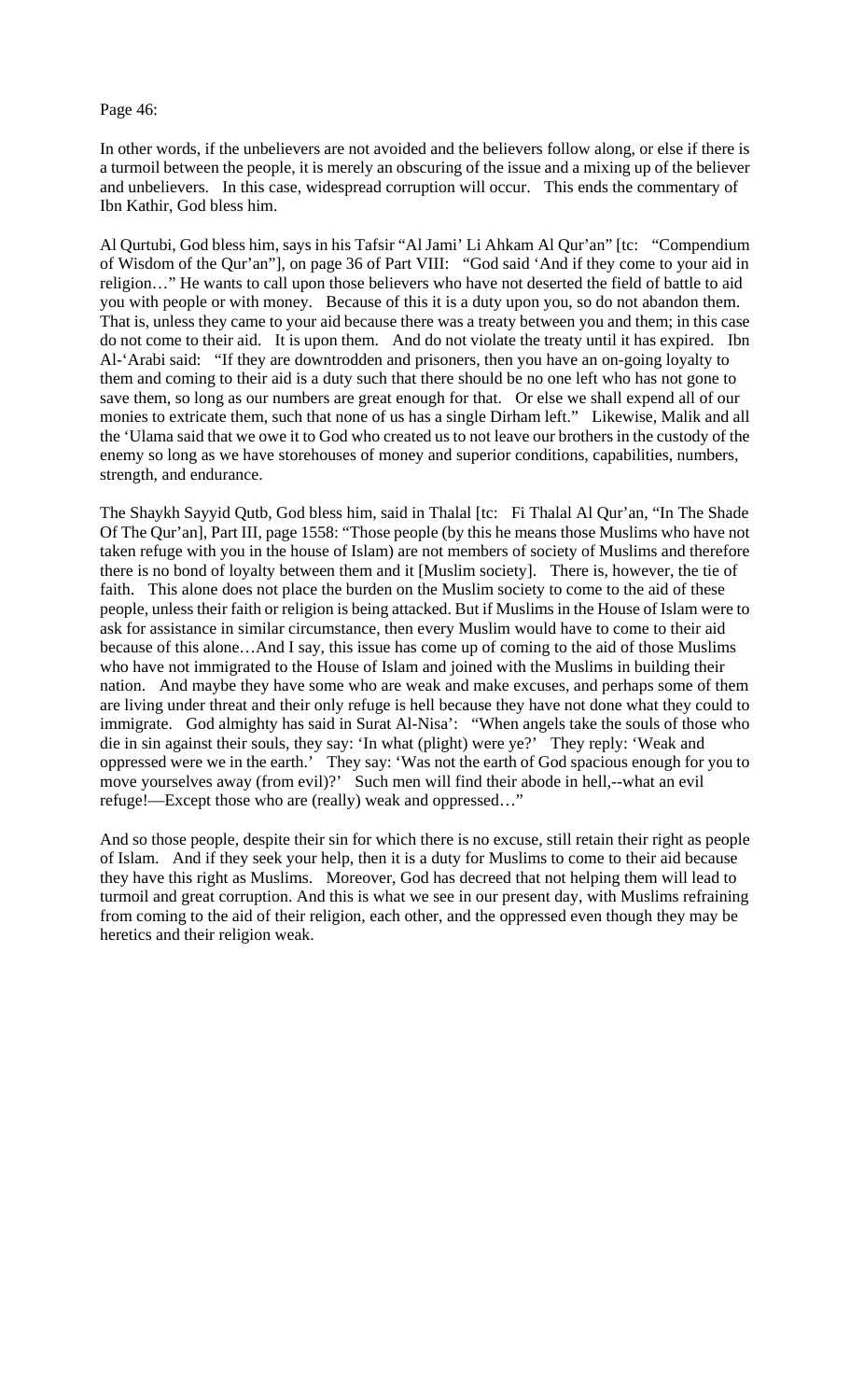They do this even knowing that all of the verses and all the Hadiths regarding the rights of Muslims do not single out any Muslims except by faith, and do not distinguish between any Muslims from among the community of Muslims. This is in the Qur'an.

From the Sunnah, quoted from Abu Musa Al-'Ashari, God bless him: The Prophet, peace be upon Him, said: "The believer for the believer as the building blocks interlock to support one another." Bukhari related this in his book of morality, the section regarding the cooperation of believers, and by Muslim in his book of righteousness, the chapter about the mutual affection and respect of the believers.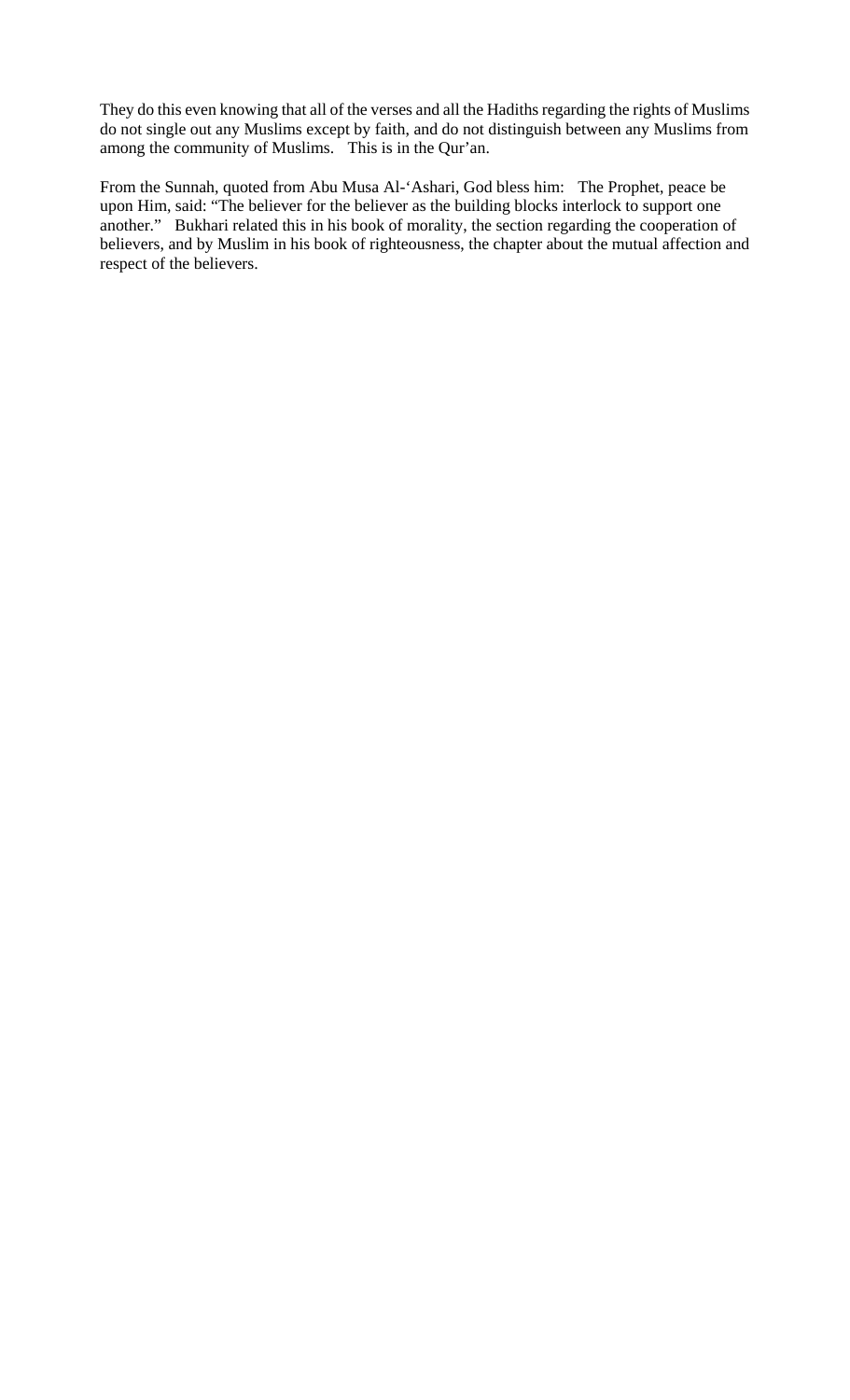From Al-Nu'man and Bin Bashir, God bless them: The Prophet, peace be upon Him, said: "Believers, in their mutual love and affection, are like a body. When one of its members is afflicted, the rest of the body supports it with fever and excitement. This Hadith agrees with previous chapters of Hadith. The Imam Al-Nawawi, God bless him, commenting on this Hadith in the book Nuzha Al Mutaqin, which is part of his explication Riyadh Al Salihin: "The aim for mutual respect: Believers respect one another and offer one another the hand of assistance and aid in good times and bad." (Voume 1, Page 246).

And from Ibn 'Umar, God be pleased with him, who said that the Prophet, peace be upon Him, said: "The Muslim is the brother of the Muslim; he doesn't oppress the other and he doesn't give the other up…" Whoever is in brotherly need, God fulfills his need. And whoever assuages a Muslim's anguish, God will assuage his anguish on the day of judgment." Agreed.

Al Qastalani mentioned, in Arshad Al Sari, an explication of Sahih Al Bukhari, in Part IV, Page 255, in commentary on this Hadith: " 'He doesn't oppress the other' is a declarative sentence that implies negation. On other words, Muslim oppressing Muslim is forbidden. And 'does not give the other up' not only means not leaving him with those who would harm him, but also means actively protecting him. Al Tabrani added "does not leave him in misfortune," which was in Part IV, Page 255.

The Imam Al Nawawi explained this Hadith in his explication of Sahih Muslim when he said: "As for 'he doesn't abandon him," abandon means abandoning assistance. 'Coming to someone's aid' means if someone calls upon another for help in defending against an oppressor, then the other must render assistance if he is able and does not have an legitimate [in the Shari'a sense] excuse (Arshad Al Sari follows Muslim in ignoring the explication of Bukhar, Part IX, Page 457). We say, if a Muslim is being oppressed by an infidel, an apostate, or a Muslim who has lost his way, and that Muslim asks for assistance, then how can we not come to the aid of our brother Muslim.

It is worth mentioning that the Hadiths of the Prophet, peace be upon Him, regarding the duty of coming to the aid of Muslims, not abandoning him, and defending him, do not specify just the best Muslims of their generations, or the best Muslims of all times. On the contrary, the order came in the Book and the Sunnah to come to the aid of the Muslim, with the knowledge of God and the Prophet, peace be upon Him, that religion will save all at the end of time. The Prophet, peace be upon Him, said: "A time will not come for you that will not be followed by evil until you meet your God" (as told by Bukhari). The Companions of the Prophet, their followers, and their descendents, never tired of complaining about the paucity of religion among the people and the changing of conditions for the worse. Moreover, they eagerly advised Muslims to defend one another, particularly against the calamitous onslaught against their religion, their territory, their possessions, and their Holy places. And when it came to the issue of coming to the aid of a fellow Muslim, it did not only apply to those who were religious or who were the best Muslims of their generations, and it had already been over one hundred years at least. And when Jihad is waged, and assistance requested, and Muslims are defended throughout Islamic history, more than thirteen centuries have passed since then.

History's books still tell of the ruin of the condition of the Muslims, the spread of innovation [heresy], the distancing from the Sunnah, and the spread of sin, alcohol, debauchery, oppression, etc. Moreover, we have found, as we will illustrate, that senior 'Ulama and followers of the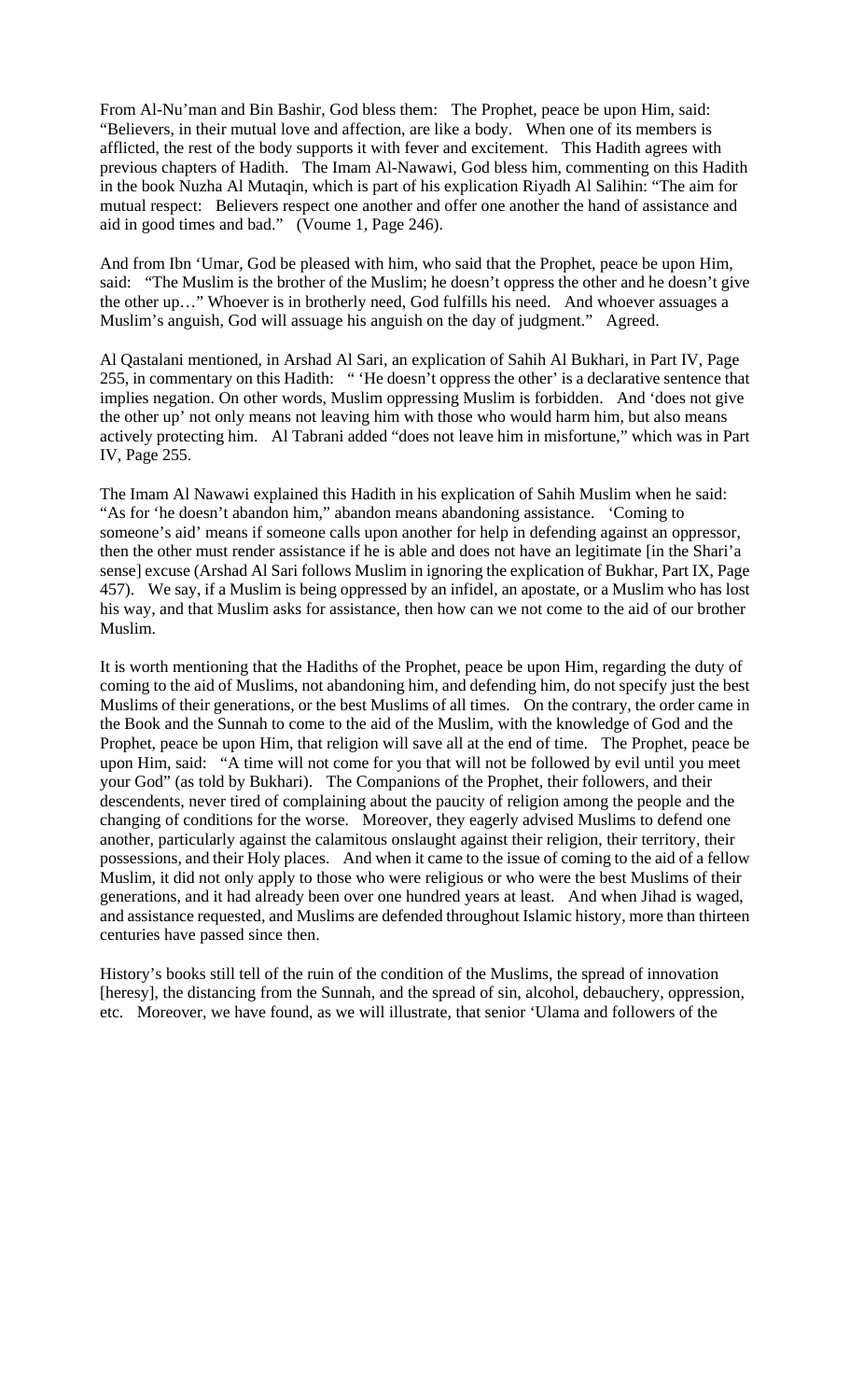Prophet call and agitate for invasion with all righteousness and impudence, and push an onslaught on Islam and Muslims for their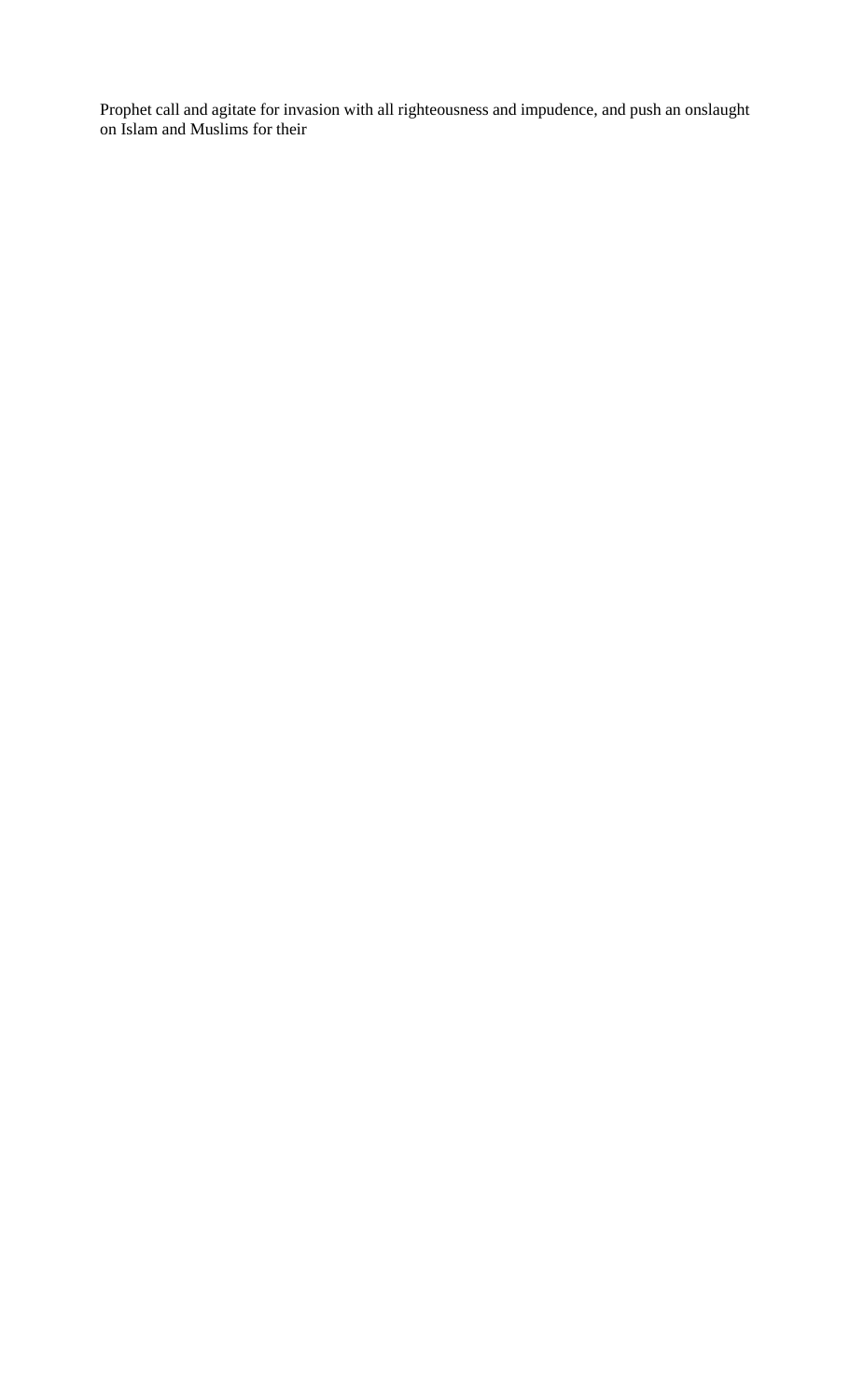And if saying "There is no God but God" is a pillar unto God, they will come to the end of their days and not know anything of its meaning." Likewise, in the Sahih Al-Tarmathi [tc: "There is no God but God…"]; regardless of the shortcomings you have, you are not taken out of the community of Muslims."

It is for you to come to the aid of those who do not know the meaning of "There is no God but God." We have seen examples of this in various parts of the Muslim world, with some of the residents of the countries of Turkestan, Central Asia, the Caucasus, Bosnia, etc. And if this is the right of the ordinary Muslim…then what is the right of a group from the people of Islam such as the Afghans and the Taliban, who have established a nation governed primarily by God's law and, although they have well-known shortcomings, even taken as a whole these do not detract from their identity as Muslims who have been attacked by Jews, Americans, Crusaders, Russians, apostates, Rafidites, and alliances of the ignorant, sinning and lost Muslims. They [those who attack the Taliban] are resentful of them [the Taliban] for nothing more than their governing according to God's Shari'a, their rooting out of corruption and the corrupt, their spreading of security, and their preservation of the interests of the people of Islam, and likewise their aiding of people in other lands and people of Jihad, and the rest of those who expose the truth in our times.

Almighty God says "Then fight in God's cause – thou art held responsible only for thyself – and rouse the believers. It may be that God will restrain the fury of the unbelievers" [tc: Surat Al-Nisa'; verse 84].

And the Prophet, peace be upon Him, says: "He that fights from within his religion, he is a martyr." And all of us have heard the words of Ibn Taymiyah, God bless him, in his famous fatwa on defending against the onslaught when he said, "As for fighting in defense of an onslaught against the sanctity of religion, this is the most severe type of fighting and is a collective duty. There is no greater duty than [fighting] The enemy onslaught which corrupts religion and the world, except for belief, and everyone must do this to the utmost of his abilities. This has been stipulated by the 'Ulama and others." [Ibn Taymiyah] Mentions this in his Great Fatwa, Part V, page 530.

This onslaught which has targeted Afghanistan and the Taliban has targeted religion firstly, wealth secondly, and possessions thirdly. An oppressor has come that wants those whom the Afghans and the Taliban have given shelter to. The Prophet, peace be upon Him, says: "He that fights from his blood, he is a martyr; and he that fights from his possessions, he is a martyr; and he that fights from his money, he is a martyr" (as told by all four Hadiths). It is also said of the Prophet, peace be upon Him, that he said: "He that fights from an act of outrage, he is a martyr" (this according to Al-Nisa'i). Notice that he says "an act of outrage" as an indefinite pronoun, and not "his outrage." It is just "an act of outrage" because God has handed down The Book so that people could differentiate rightness.

The 'Ulama of the four schools of Islamic jurisprudence, and the Imams of the Tafsirs and explications of the Sunnah have defined categories in defending against an onslaught if one is a Muslim and has been martyred. In these texts are valuable sayings which we will not present here, but will summarize as saying if one is a Muslim, with this type of onslaught that is occurring today against the Taliban and the Afghans, then we are with them against the Jews, Russians, Americans, and Rafidites, and their sinning apostate allies.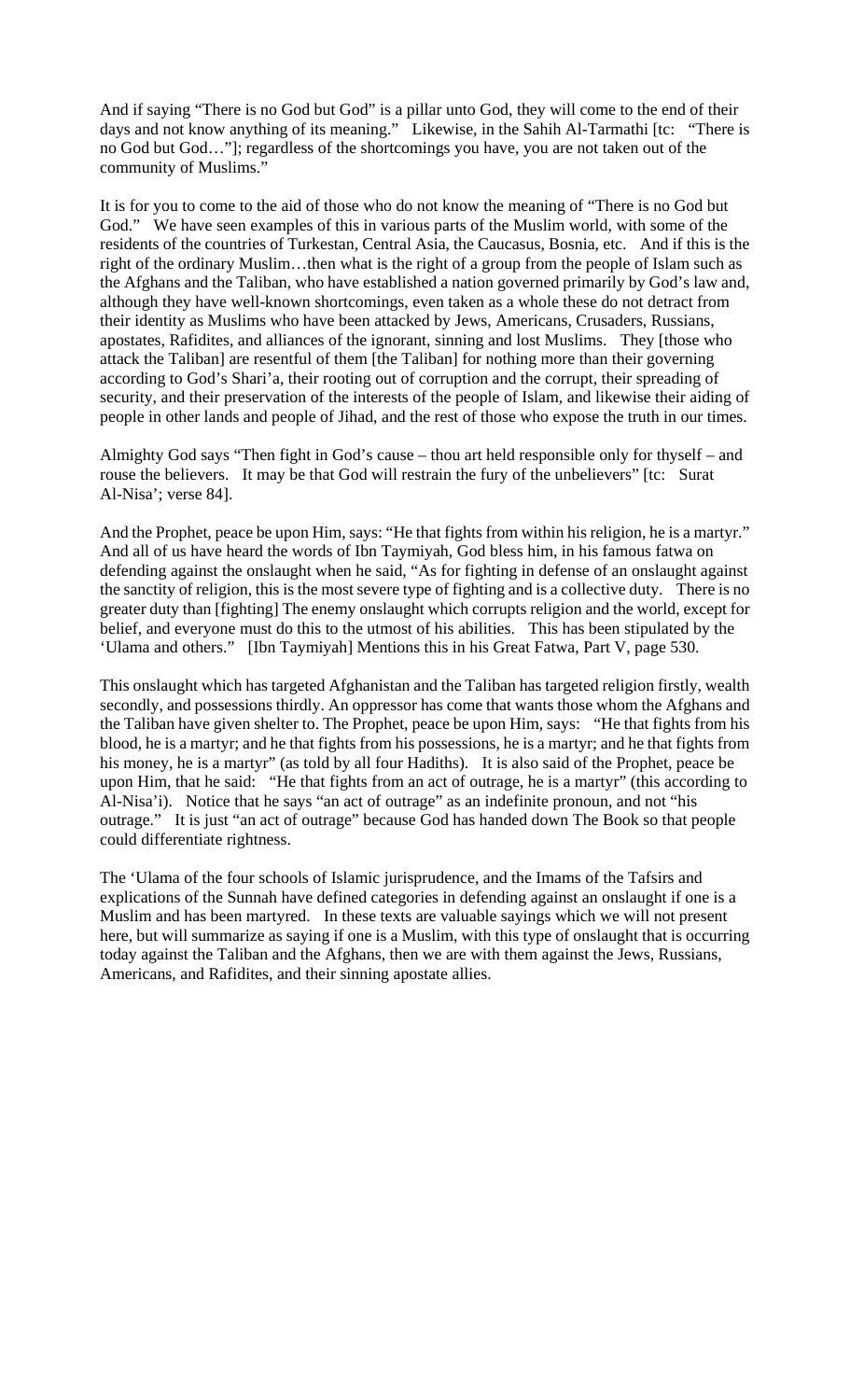Perhaps there are those who would say yes, this is defending Muslims, but the Afghans and the Taliban have those negative points which we have mentioned. We say again to that brother that we have proven and agreed previously that they are still, for you and for me, Muslims. They are Muslims even though many of them have innovations [heresies] and other things that impinge on their justness. Many of them are good. So look with me then at the Sunni school regarding fighting along side Muslims, and in these situations if you drape yourself in the Jihad of claim instead of the Jihad of defense and the defense against the onslaught that does not stipulate anything but defense according to abilities, as Ibn Taymiyah has said.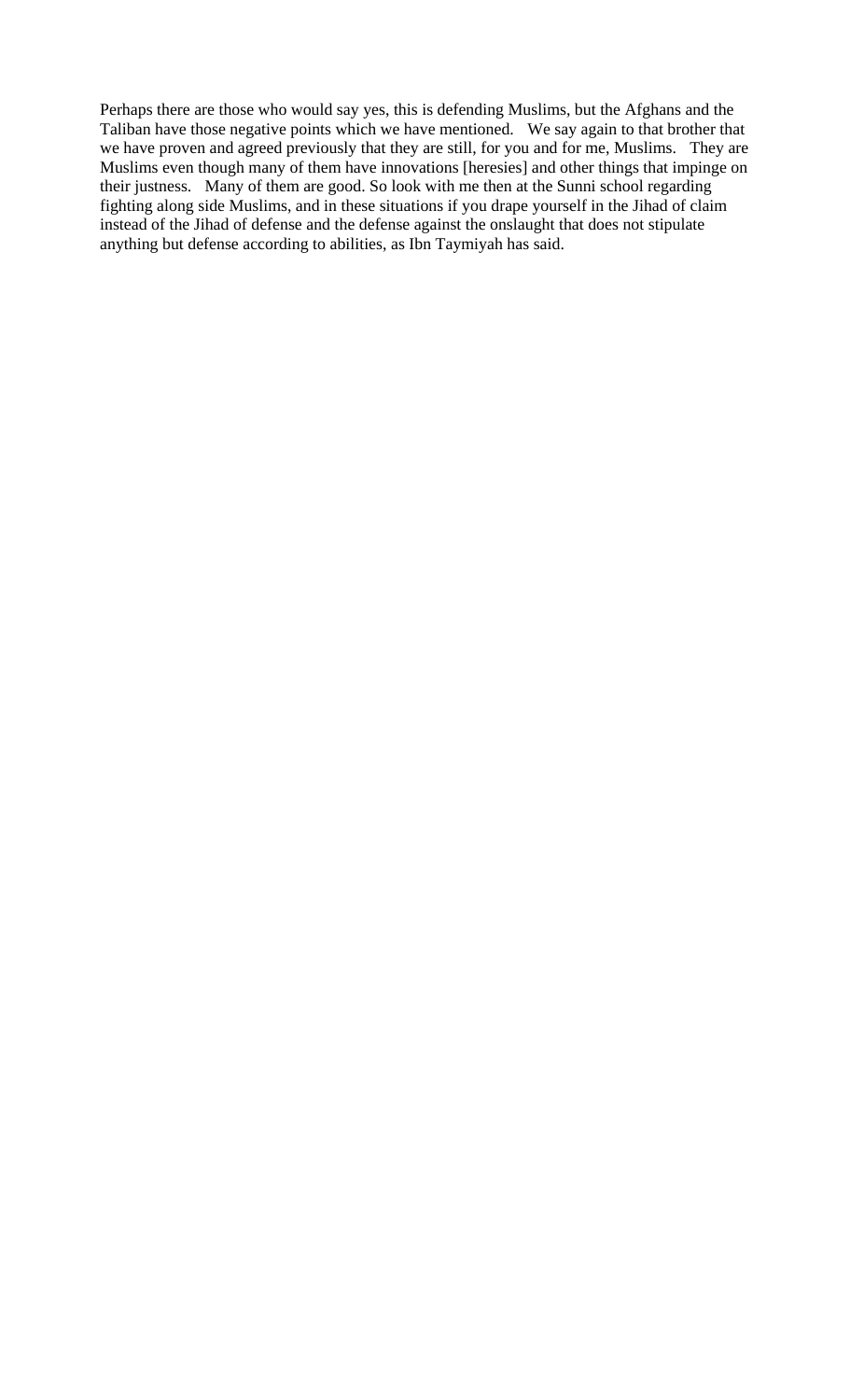When we return to review the books of Tafsir and explication of the Hadith, and the body of jurisprudence of the four schools, or conduct a purposeful review of such things as Fatwas of Ibn Taymiyah and the Imam Ibn Hazam Al Andalusi, etc., we find various chapters on Jihad, or Jihad and progress as you sometimes see. Moreover, in the main bodies of Sunni doctrine, there are sections that revolve around Jihad with all righteousness, sometimes titled "Jihad For Every Emir," sometimes titled "Jihad For Every Emirs," talk revolving around the consensus of the people of the Sunnah in contrast to the Kharijites, Rafidites, and others of the lost. These [texts] have been gathered, which makes it easy for me to review these numerous texts and testimonies. Then God paved the way for me to look into the meaningful book "The main Issue of Being Prepared" by Dr. 'Abd-al-Qadir Bin 'Abd-al-'Aziz. God mentioned that it was useful, and I found that he [Dr. 'Abd-al-Qadir] had summarized what was expounded in most of these reviews in a most valuable way.

I found this wonderful summary to be indispensable in quoting testimonies at length, because they contain the essence and gist. And so I will relate what is in it [the aforementioned book], and then after that I will mention some of what I have found regarding the subject that he does not treat.

And so here, my beloved brother, is what is said, by God the possessor of all good, about Islam, Muslims, and the people of preparedness, immigration, and Jihad. On pages 9-10: "We take many expressions from this, among which that the field of Jihad gathers together sinners, the corrupt of intention, and those with no morals. And all of those were from the era of the Prophet, peace be upon Him. It is expressed also that the presence of those Muslims [the sinners, the corrupt, etc.] on the field of Jihad is not a justification for failing to join the Jihad under the pretense that there are those among them who are wounded. In the days of the Prophet, peace be upon Him, Jihad was waged in the presence of those people. More of this and of the fatwa of Ibn Taymiyah will be forthcoming." He then said: "If this happened during the life of the Prophet, peace be upon Him, and those with Him, then what do you think of your position now? The Prophet, peace be upon Him, said: "A time will not come for you that will not be followed by evil until you meet your God" (as told by Bukhari).

Then there is a valuable delineation on pages 58-63 where he presents a section titled "The Issue of Attack for the Emir," and advice for the brothers to completely review it, and to review the testimonies that came by the grace of God. Some of them are derailed, and I will only relate here, in summary form, what is necessary to conclusively prove the subject of waging Jihad along side Muslims and their leaders [Emirs], no matter if they are not just, or guilty of heresy, debaucher, sin, and immorality, etc., so long as those are not enough to remove them from the community of Islam. This was the case for most Muslims and their leaders for more than 90% of our Islamic history throughout fourteen centuries.

In this section of the review came the following: "The Impudent: he is not just. And Justice is: standing up for one's religion so that it is said of you that you have no misgivings." It is considered to have two elements:

1 Goodness in religion; he forms his [religious] duties of devotion, he avoids that which is forbidden, whether big or small.

2 He uses chivalry: he does that which improves it and brings it honor, and he leaves that which desecrates and debases it. (Manar Al-Sabil, page 487-488)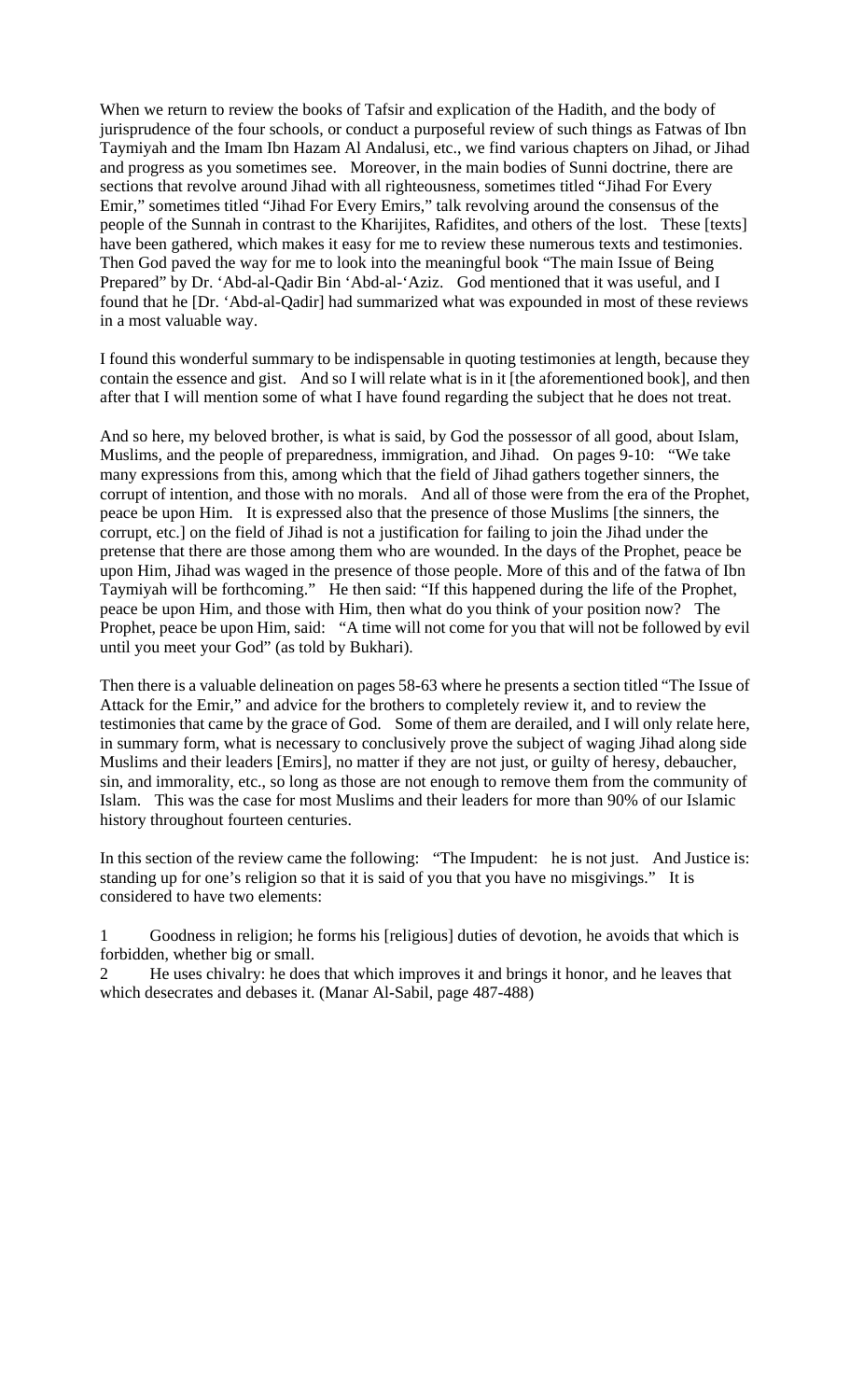Then he says at the bottom of page 58:

"Third: And if the Leader [Emir] is profligate, and there is none other or it is not possible to work with another, whether because of ignorance of the Good or because of severe hardship in trending towards the good, does abandoning work with the profligate one, therefore, cause us to lose the legitimate goal of training or Jihad? The talk here runs in two directions, and is based upon a question, which is: is the impudence within himself or does it relate to the interests of Islam and Muslims?

The first direction: Is the impudence within himself? Just as one who drinks alcohol or takes drugs, or who reaps the spoils, or who has sins or heresies (note carefully – has sins or heresies--); these are personal foibles…just so long as his impudence does not impinge on his fighting the enemy, and does not squander the reason for the Jihad. Also, continue to advise, enlighten, and instruct him as befits someone in a condition such as his (notice: as befits someone in a condition such as his. Perhaps God has improved his condition, and this is what is stated in one of the fundamental beliefs of the Sunnis, and is mentioned in the jurisprudence of the Jihad. This first direction is what is meant by "attacking with the pious and the profligate." Evidence of what we have stated regarding "attacking with the profligate within himself" is as follows:

The statement of Ibn Qudamah Al-Hanbali, which said: "Issue: He said, attack with every pious [person] and profligate [person]. Meaning, with every Imam. Abu 'Abdallah (meaning Imam Ahmad Ibn Hanbal, God bless him) said, and was asked by a man who said, "I am not attacking." Almighty God said about them that they are doing something bad. Those who are abstaining [from attacking] are ignorant. Do you not see that if everyone abstained as you are abstaining, who would attack? Did not Islam proceed thus? What were the Romans doing?" And Abu Da'ud related , ascribing to Abu Harirah: "The Prophet, peace be upon Him, said, 'Jihad is a duty upon you, [to fight] with every leader whether he be pious or profligate.'" And likewise, [Abu Da'ud] ascribing to Anis: "The Prophet, peace be upon Him, said, 'Three from the fundamentals of faith.'" Stand with those who say "There is no God but God," and do not remove them from the society of Muslims. Abstaining from waging Jihad with the profligate leads to the appearance of the infidels over the Muslims, and the appearance of unbelieving talk, and corruption. For as almighty God said: "And did not God check one set of people by means of another, the earth would indeed be full of mischief." [Surat Al-Baqarah, verse 251]. This is from the meaning of the great explication, Part X, Page 371, although I have found it on page 365.

Then the writer adds:

I said: Moreover, Ibn Taymiyah quotes much more severe speech than this from Ahmad in differentiating between a profligate who is strong and a pious man who is weak. Ibn Taymiyah says: "The union of strength and faith in people is rare. Therefore, 'Umar Ibn Al Khattab, God be pleased with him, said: "O God, I complain to you of the sturdiness of the profligate and the impotence of the resolute. The duty of all is loyalty to the best man. And if two men are appointed, one of whom is greater in faith and the other greater in strength, it is better that a man be strong even though he may be profligate, rather than weak but pious." Likewise it was asked of Imam Ahmad about two men, both of whom were leaders in a conquest; one strong but profligate, the other a good man but weak. He was asked, with whom would you attack? He replied, with the profligate man who is strong. His strength is for the Muslims, while his profligacy is the Muslims. So I would attack with the profligate but strong man.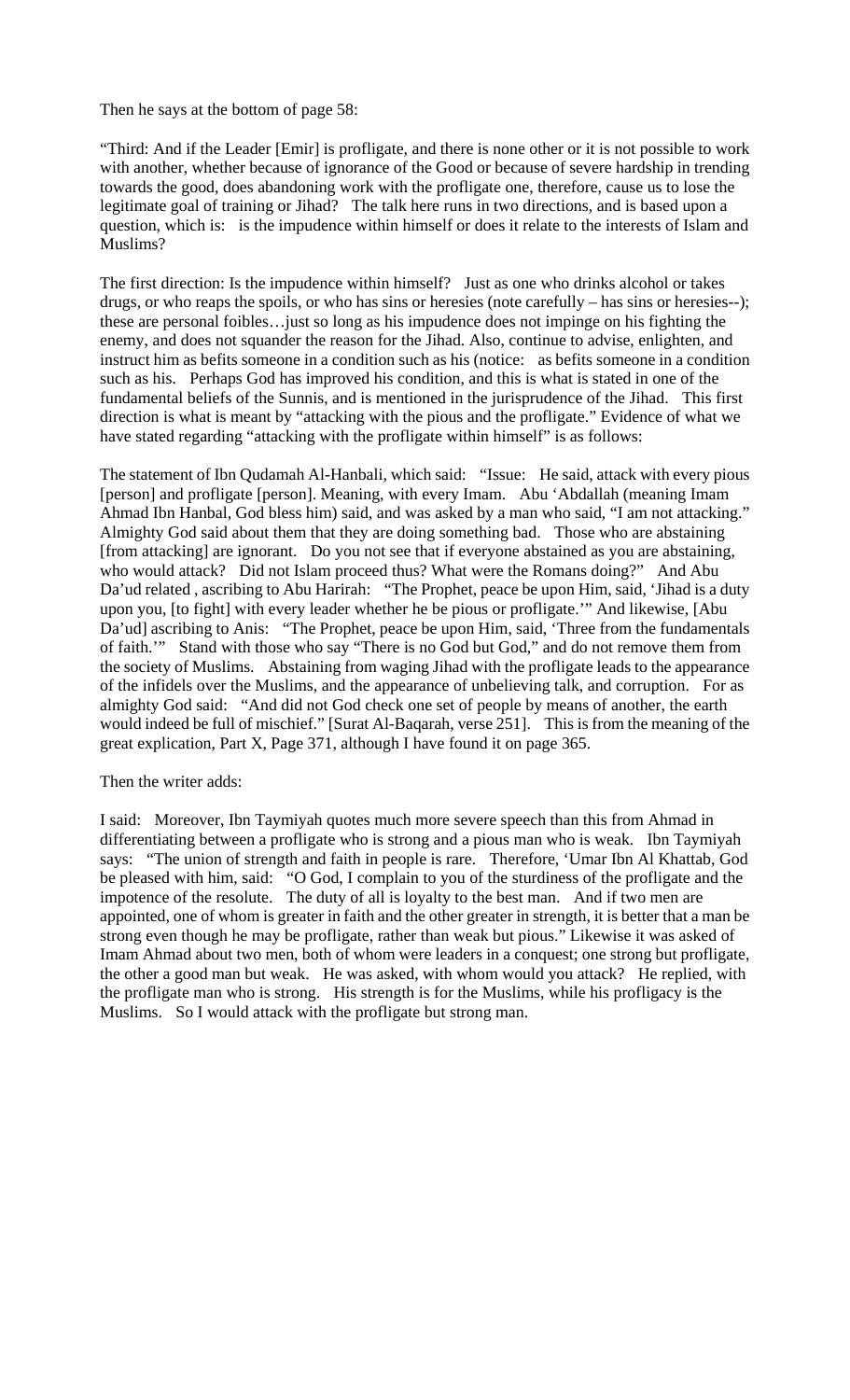The Prophet, peace be upon Him, said, "God supports the profligate man with religion."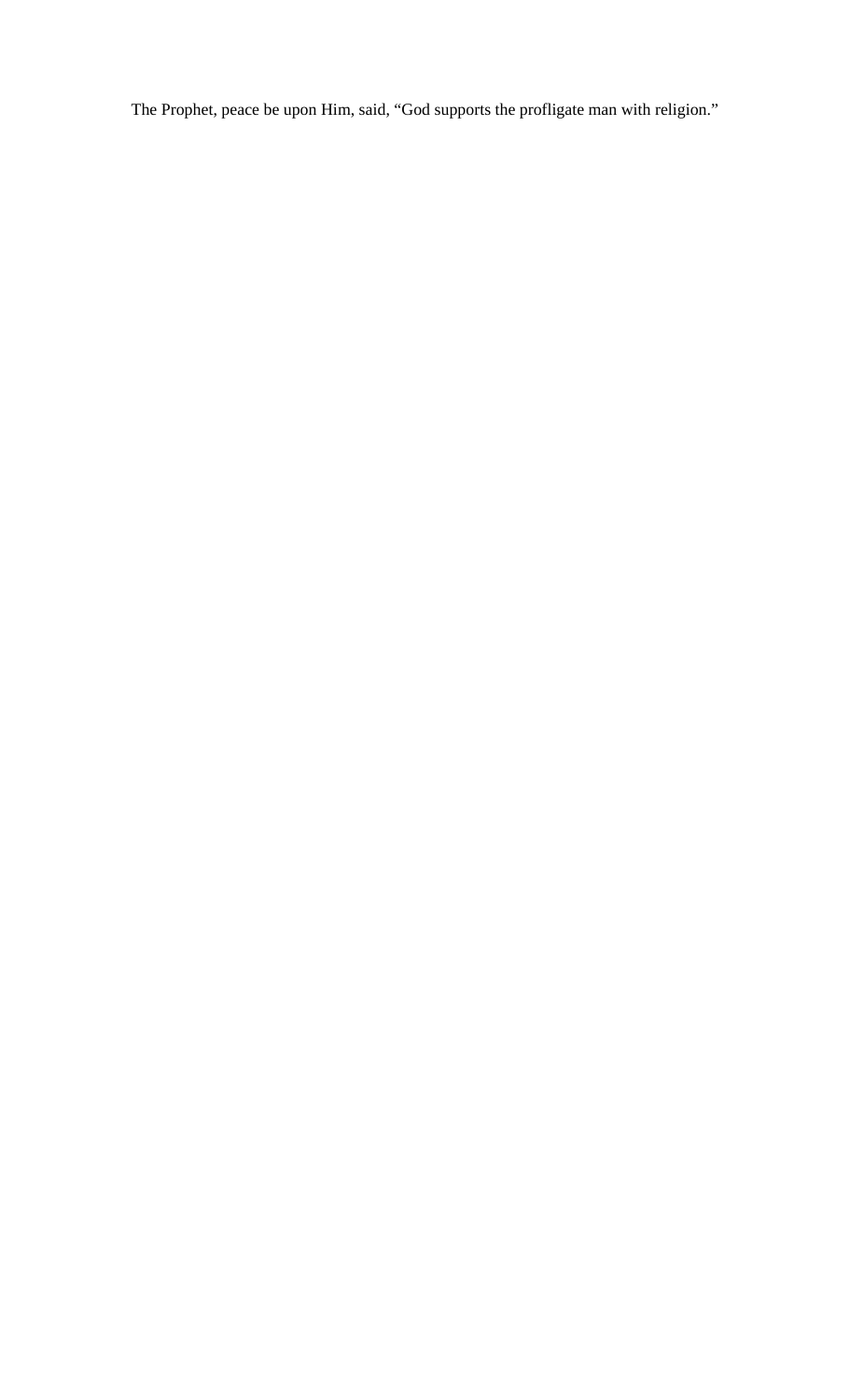Then the writer added:

Ibn Taymiyah, in his fatwa on fighting the Tatars [tc: the Mongols], mentioned attacking with a profligate leader. He said: "Therefore it was one of the fundamentals for the people of the Sunnah to attack with every pious man and every profligate man, because almighty God supports this in religion for the profligate man and people of ill breeding. The Prophet, peace be upon Him, said so too. For if one does not agree to attack with profligate leaders or mainly profligate soldiers, then one of two things must be:

Either abstain from attacking, which would necessitate those who are more damaging to the religion and the world taking control.

• Or attack with the profligate leader, in which case the other profligates will be pushed along and will establish Islam in a more legitimate way, even if they don't all establish the Shari'a.

This is the duty in this case and with all the suspicions surrounding it. Many of the conquests that occurred after the Rightly Guided Caliphs ended in just such a manner." The Prophet, peace be upon Him, asserted this, saying, "The horse bedded down in its manger is good until the day of judgment." This true Hadith points at the meaning of what Abu Da'ud related in his Sunan about what the Prophet, peace be upon Him, said: "The conquest has been on going since God sent me to fight to the ends of this charlatan nation. It does not require tyrannical tyranny nor just justice." The Prophet, peace be upon Him, profusely stated about this: "A group out of this nation is still revealing the truth, and none who come after them will harm them come the day of judgment."

These and many other texts agree that the people of the Sunnah in all of its sects must wage Jihad with whomever is worth of waging Jihad, whether their leaders be pious or profligate, against the Rafidites and Kharijites.

If men knew of the order of the Prophet, peace be upon Him, for Jihad which the leaders are undertaking until the day of judgment, and of his prohibition on helping oppressors oppress, then the middle way, which is the religion of Islam, determines who is worthy of Jihad. With every leader and every group, Islam is first with them.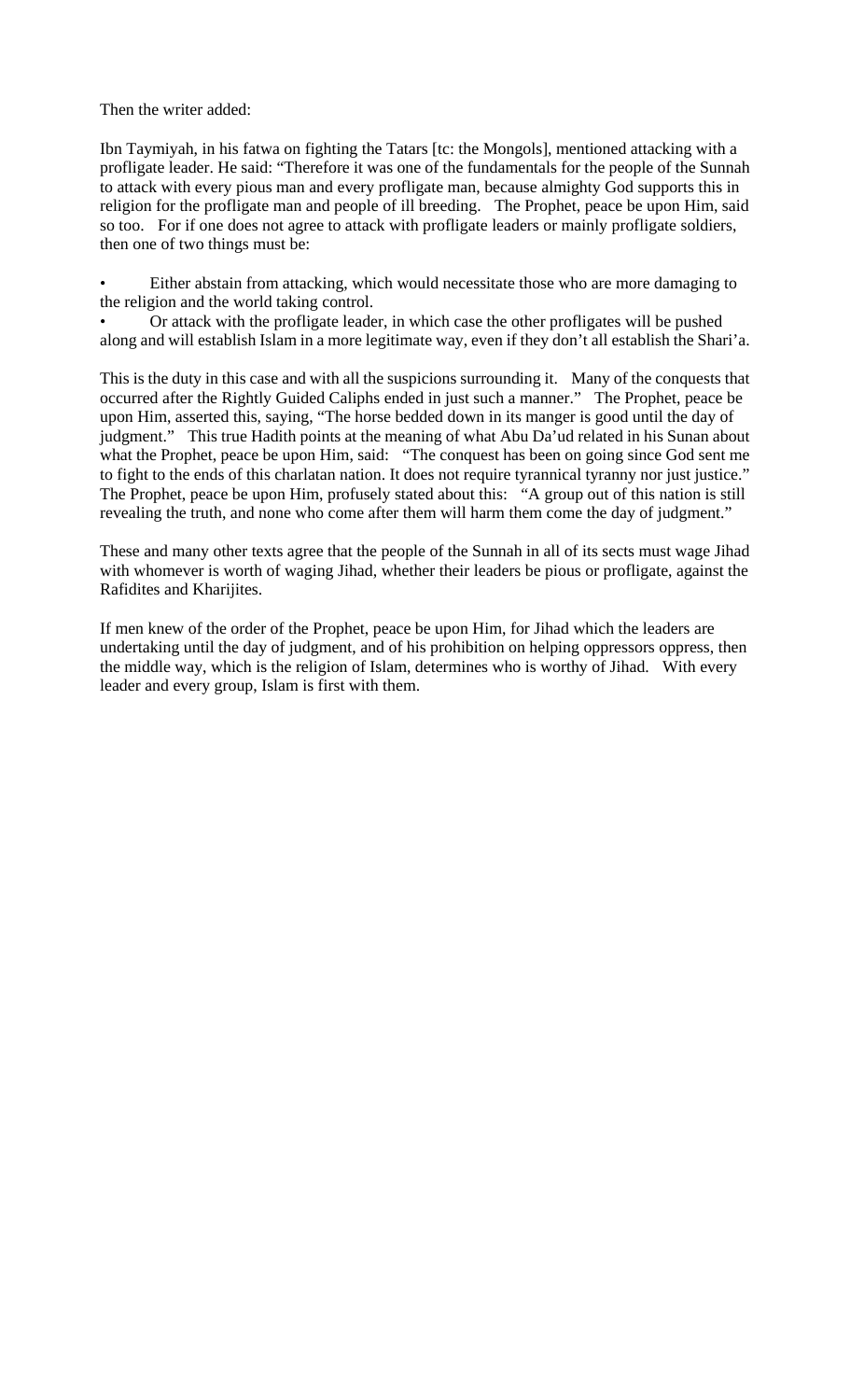This is the way this nation, in antiquity and in modern times, has chosen. It is a duty upon everyone appointed, and it is a middle ground between the way of going with the corrupt, and absolute obedience to a leader, even if he is not pious. We ask God to bless us and our brother Muslims when he loves us and we please him with our words and deeds. God is all knowing, and peace be upon his Prophet (the compendium of fatwa, Part XXVII, Page 506).

Go back to the words of Ibn Taymiyah, God bless him, at the end of page 212 from Part XXVIII of the compendium of fatwa. Then the writer says: Explainer of dogma Al-Tahawiyah said, "The Pilgrimage [Hajj] and Jihad are the first issues for Muslims, the pious and the profligate; until the end of time. They do not expire and thy never become void." Explanation: The Shaykh, God bless him, points to the reply to the Rafidites and Kharijites who said: No Jihad in the path of God until acceptance is extracted from the family of Muhammad, peace be upon him, and a voice from the sky calls out: Follow! As for the uselessness of these words, I show you so that you can draw your own conclusions.

Then the writer continued: Imam Al Bukhari, God bless him, singled out an independent group for this issue. When the Hadiths which stipulated attacking with every pious man and every profligate man did not say much less stipulate, he, God bless him, derived this judgment drawing on his customary precision in derivation – from the Hadith of the horse bedded down in his manger of goodness. He [Bukhari] said in his book of Jihad from his book of Hadith: "The door of Jihad is passed through even by the pious and the profligate."

Then the writer quotes from the explication of Ibn Hajar where he says: "The saying of the Prophet, peace be upon Him, about the horse being bedded down…etc." was previously used as evidence by the Imam Ahmad, because the Prophet, peace be upon Him, mentioned that the good remain in the horse's manger until the day of judgment." His explication was about recompense and riches, and the riches were compared to the recompense in that they were for the horse and for Jihad. This was not considered just, even if it was the Imam [who did it]. It indicates that there is no difference in this benefit whether the Imam is just or unjust. In the Hadith, the enticement towards conquest is on the horse, that also has in it the survival of Islam and its people until the day of judgment. This is because the survival of Jihad depends on the survival of Mujahideen, who are Muslims. It is like the other Hadith, "There is still one group from my nation fighting for the truth" (Hadith "Fath Al Bari, Part VI, Page 56).

Then the writer said: The profligate leader, just as it is a duty to wage Jihad with them, it is a duty to pray behind them. In this regard, explainer of the doctrine Al-Tahawi said: "God knows, it is possible for a man to pray behind someone about whom nothing is known about his heresies or sins, and it does not try him." He says: what do you believe? He prays behind the clean of heart. And if he prays behind a heretic, he calls out his heresies and sins, and reveals them. He is the paid Imam, who can only pray behind him like the Frida Imam or the Imam of the two feasts. Whoever leaves the Friday prayers behind the profligate Imam is a heretic in the opinion of most of the 'Ulama.

The Companions of the Prophet, peace be upon Him, used to pray on Fridays behind profligate Imams. It is in the Hadith that 'Uthman Ibn 'Affan [tc: one of the Companions], God bless him, when he came to pray with the people, a person asked 'Uthman, you are an Imam of the people, and this person who is leading the people in prayer is an Imam of turmoil? 'Uthman said, my brother's son, prayer is one of the best things people do. If they are improved by it, then so am I.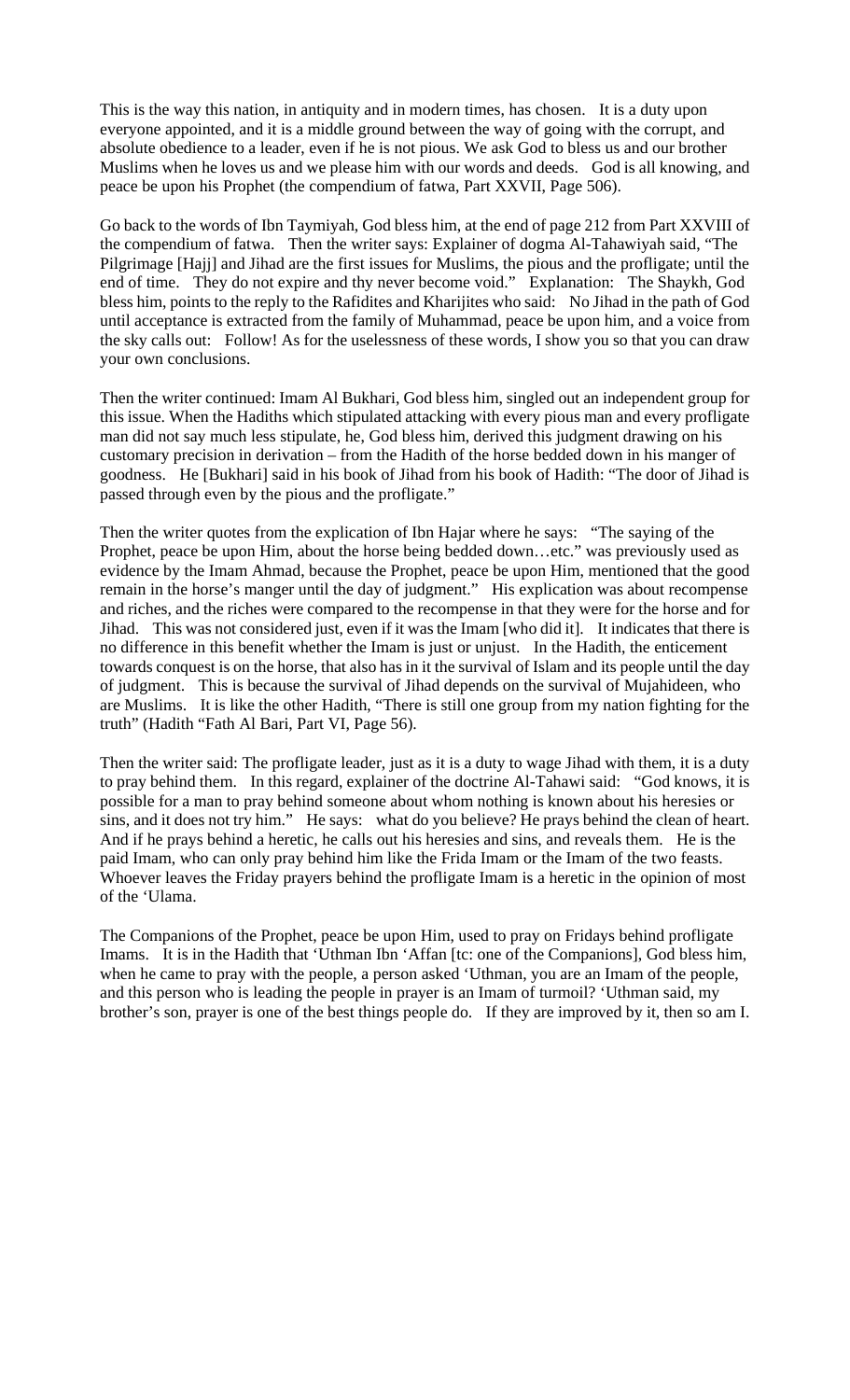If they are made worse, then I ignore their badness. He then said: "If he leaves the Friday prayers, he is not leaving behind the prayers themselves." He also said: "It is not possible to pay the small corruption with a big one, and a slight harm is not paid with a greater one."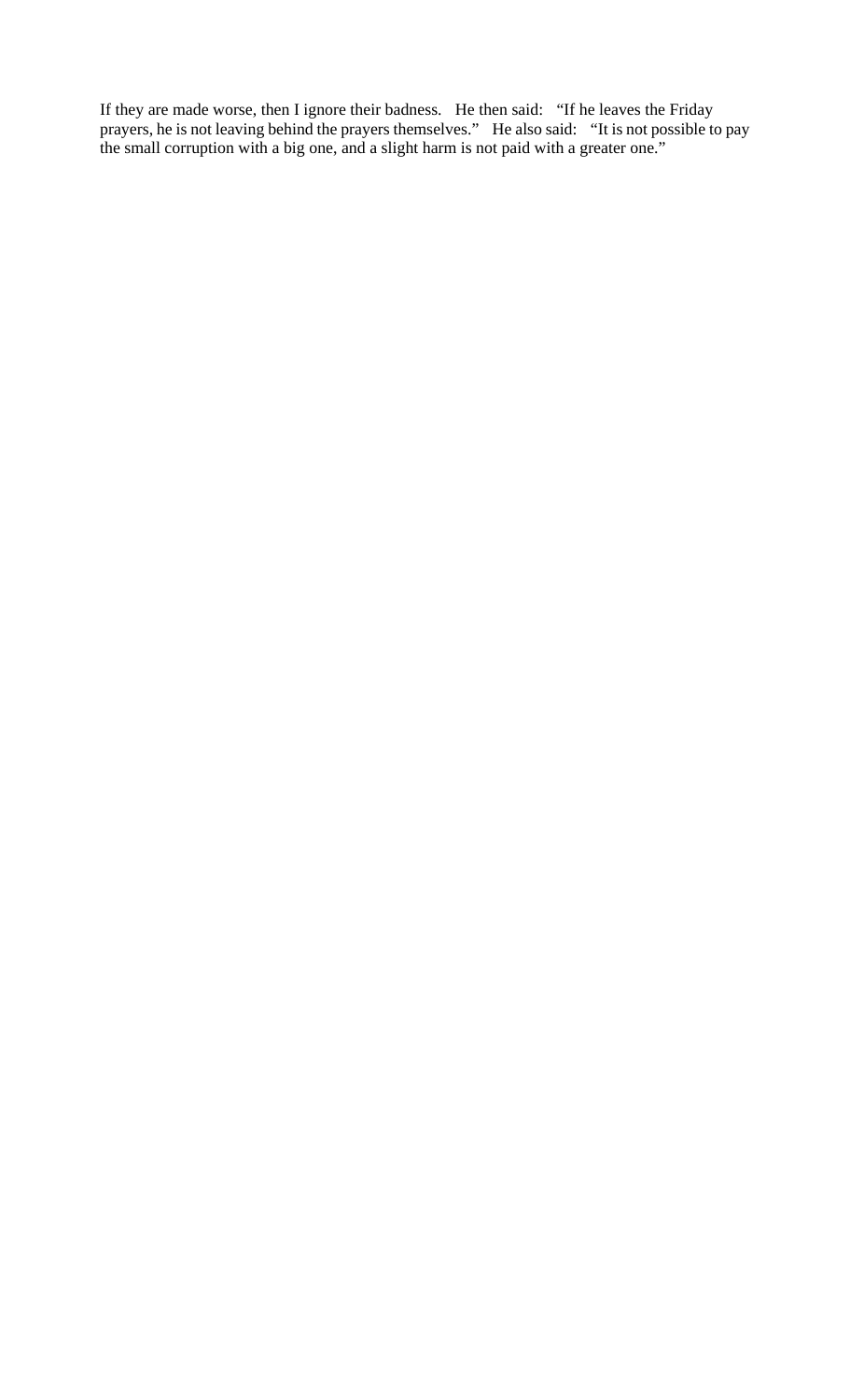The legitimate benefit must be postponed, without payment to those who are corrupt (as explained by Al Tahawi in his edition printed by the Maktab Al Islami, pages 422-423).

Then the writer, may God grant him good things, concluded by summarizing: You must realize before anything that this issue is built upon a number of texts and fundamentals of Shari'a, among which are:

1 The principle of "The gravest adversity disappears with the slightest adversity." It is quite obvious that in this example the infidel enemy is the gravest adversity, defended against by the profligate Muslim leader, who is the slightest adversity. The principle is sometimes used as a model, as in the saying "choose the lesser of two evils." Look at the compendium of Fatwas, part XXVIII, page 212.

2 The Hadith "As for acts of intent, every leader has what he intends." This Hadith is agreed upon. If your intent is good, and your intent is to fight the Jihad, then you fight the Jihad because the word of God is the highest and it does no harm to you that the intent of the leader is corrupt. Every person has his intent, and his riches will depend upon them. It may be that the leader is fighting for his own family or for leadership, or he may be fighting for money or things like that. 3 God's saying: "Help ye one another in righteousness and piety, but help ye not one another

in sin and rancor." [Surat Al-Ma'ida, verse 2]

The profligate leader cooperated in obedience. Nobody obeyed him or cooperated with him in disobedience and his disobedient actions. What came before is not a justification for failing to cooperate with him or obey him or fight the Jihad with him.

This is all from the first direction; not fighting the Jihad along side the profligate leader. As for if his profligacy threatens to harm Islam and Muslims, this is the second direction. The writer, God grant him good, continued by showing that it is not permissible to wage Jihad with someone whose profligacy causes harm to Islam or betrays Islam. Period.

I have found similar things in the big book of conduct from Imam Muhammad Ibn Al Hassan Al Shibani, a student of Abu Hanifah, may almighty God bless them both. This book of his is among the most comprehensive collections of Fiqh that provide judgment on the Jihad, and in Part I under the heading of Jihad with leaders, there is text that supports the proof that has been previously mentioned. It has been summarized in order to prove the same issue of fighting along side both pious and profligate leaders, and waging Jihad with every pious and every profligate person, particularly waging Jihad against those in error and the idolaters. This comes in paragraphs 159-160-161 on pages 156-160 of Part I. I will not quote from them here because the discussion goes on at length and I am afraid of boring some readers.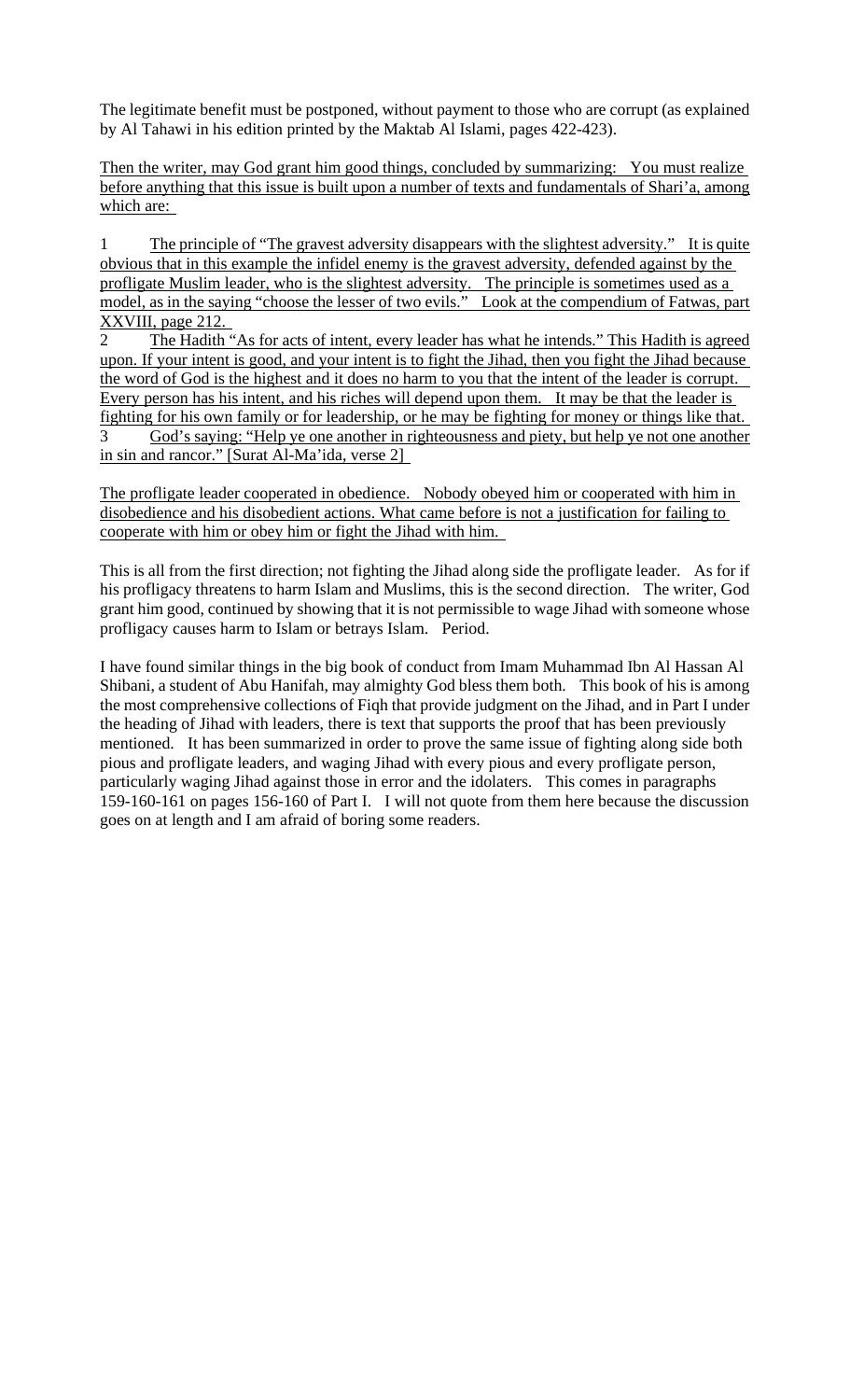We mention in conclusion of the proof of this issue that the issue of Jihad with every Muslim leader and group, whether they be pious or profligate, this regards Jihad of offense. Jihad of defense, whether it be a community duty or an individual one, we mention that Jihad in defense of an onslaught is true and assured. The legal scholars of the Islamic nation and the four schools of Islamic jurisprudence, most Islamic Imams, and those who have written the Tafsirs and the Hadiths have all come to the consensus that Jihad is considered an individual duty for every Muslim in its order of importance. It is assured that if an enemy descends upon some Muslim country, then it is an individual duty for every free person and slave, every man and every woman without the permission of her master, and every father, religious man, and every husband to wage Jihad. And if the people of that country are impotent, lazy, or indolent, then it becomes the duty of those around them, then those around them, until sufficient Muslims, closer and closer, come to be with them. Jihad in that instance with just and unjust Muslims, and their leaders, is a defense against an onslaught and is more true than a Jihad of offense. This has been commented on by 'Ulama of bygone days…and God is all knowing.

Imam Ibn Taymiyah, God bless him, who lived during the seventh century, said that many of the conquests after the Rightly Guided Caliphs only falls within this second direction. If we wished to dig stories and testimonies out of history books such as The Beginning And The End, Ibn Al Athir, The History of Al Tabari, and the History of Ibn Khaldun. Whether from history books or the stories we find as to the positions of 'Ulama regarding the Muslims conquests and the stories of them that are retold in biographies, we would find hundreds of clear proofs. I will mention some of them by way of advising the brethren to look back over those books, because history and the lives of the forefathers is the life of this nation.

After the Rightly Guided Caliphs were gone and the Bani 'Umayah kings came, there came with them heresy and signs of corruption. Secularism came, and with it the corruption, disobedience, profligacy, and rivalry which the Prophet, peace be upon Him, predicted. I even found some of the Followers of the Prophet, who said to the people, and this was in the first century: If the Companions of the Prophet, peace be upon Him, came among you to forbid everything for you except for the Qibla [tc: the direction Muslims face during prayer], and they were saying to them that if you considered something a sin, you would consider it to be a sin during the era of the Prophet, peace be upon Him.

You can find this a lot in the Sunnah of the ancestors and in their books throughout the second and third centuries and even afterwards. I even read some words of Al-Shatibi that mention that one of the followers had talked about the fact that religion had disappeared and heresy had spread. Imam Ahmad said, "How would this be if it were in our time?" Al-Shatibi said "How would it be if Ahmad were in our time?" (God bless them both). Look to the book of Al-Shatibi, God bless him, Al-I'tisam, which talks about heresy and its spread. The ancestors complained about it and about the appearance of sin, immorality, and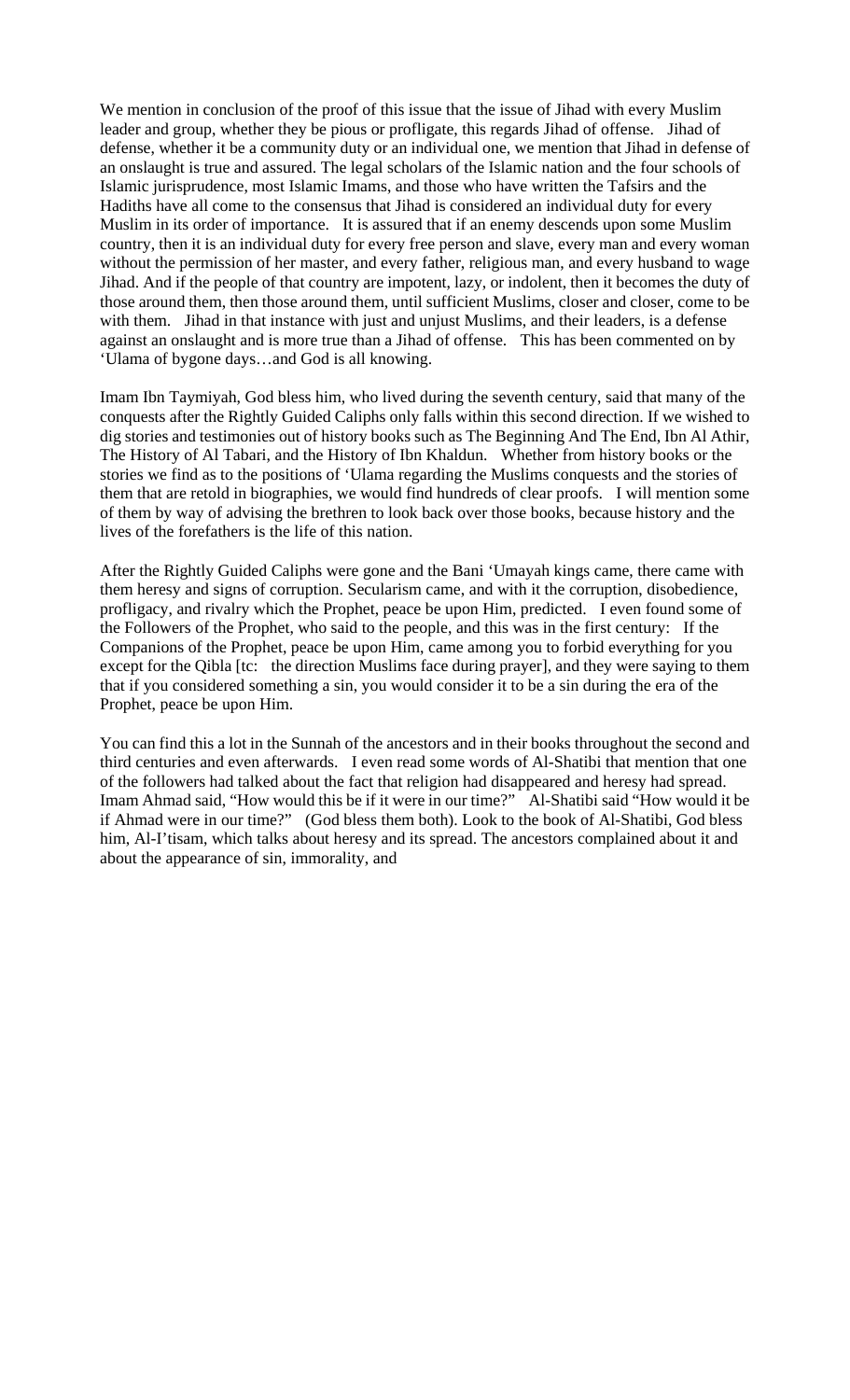deviations, particularly of the leaders and the ruling families. Moreover, look at their Sira [tc: the biography of the Prophet, or his moral example] and what it says about conquest and Jihad. I will mention in summary some of what comes to mind.

The righteous predecessors [tc: generally, the first three generations following the life of the Prophet] launched conquests with pilgrims and others like them, and had them as military and wartime leaders during the Umayyad era. During the first century, the Berbers had abandoned North Africa several times, and the people of the Sunnah did not find anyone to hand it over to them at that time except for a well known commander of the Kharijites. Some people wondered about that, and the feelings of the Sunni 'Ulama of North Africa was that "We fight along with the tribe all of those who are not of the tribe."

Then the 'Abbasids came, and the turmoil over creating the Qur'an took place. It wasn't until after AlMa'mun, Al-Mu'tasim, Al-Wathiq, and Al-Mutawakkal that the turmoil ended, and the 'Abbasid government at that time was nothing but heretical, and their heresy was the issue of the creation of the Qur'an. Not only were they not calling for it [the creation of the Qur'an], but they were subjecting the 'Ulama to trials because of it, and torturing them, and killing them. Did the righteous predecessors, chief among which was the Imam of the Sunnah, stop praying behind them and fighting along side them? Of course not! On the contrary, a text was issued which said: "Anyone who says to do that is handicapped and ignorant. If every person did this, what do Byzantines do?" The Muslims were not about to do this, and moreover it is perplexing that the most severe stage in the trials of Ibn Hanbal was during the rule of Al-Mu'tasim. They beat Ahmad, God bless him, tied him up, and trampled him to such a point that when he saw the Imam Al-Sayyaf, he said, "I said my release from suffering has come!"

When Al-Mu'tasim ventured forth to conquer 'Amuriyah, as in the famous story, to rescue the woman, the poet Abu Tamam captured this in his well known poem which begins:

"The sword is a more truthful message than are books In the ease with which is slices through seriousness and lightheartedness"

The Imam Ahmad is quoted not only in his insistence on fighting along side them in a Jihad of conquest (note: not a Jihad of defense), when they [the forces of Al-Mu'tasim] attacked the Byzantines at 'Amuriyah from Anatolia, but he is also quoted as saying: "God absolved them from their sins when He conquered it, and those Muslims who were with him."

Then we jump ahead a bit after the 'Abbasids to the Seljuks, and who were the Seljuks but Turks and the ancestors of those Afghans, Uzbeks, and the peoples of Central Asia. They were ignorant of God's religion, remnants of ancient religions and mysticism were prevalent with them, and their general character was of ignorance. The 'Ulama opened schools for them, such as in the time of Imam Abu Hamid Al-Ghazali and Imam Al-Juwayni, and they taught them, advised them, and they strictly held them accountable. They [the 'Ulama] prayed behind them and launched conquests with them. Just look at the conquests of the Seljuks and their rightly guided kings such as Alab Arlan, the history of whose famous battle makes readers cry, and Malath Kurd. The Seljuks were the most ignorant of races that ever ruled the Muslim lands; most of them were heretics, mystics, and ignorant. Nevertheless, God preserved for them the attribute of people of Islam.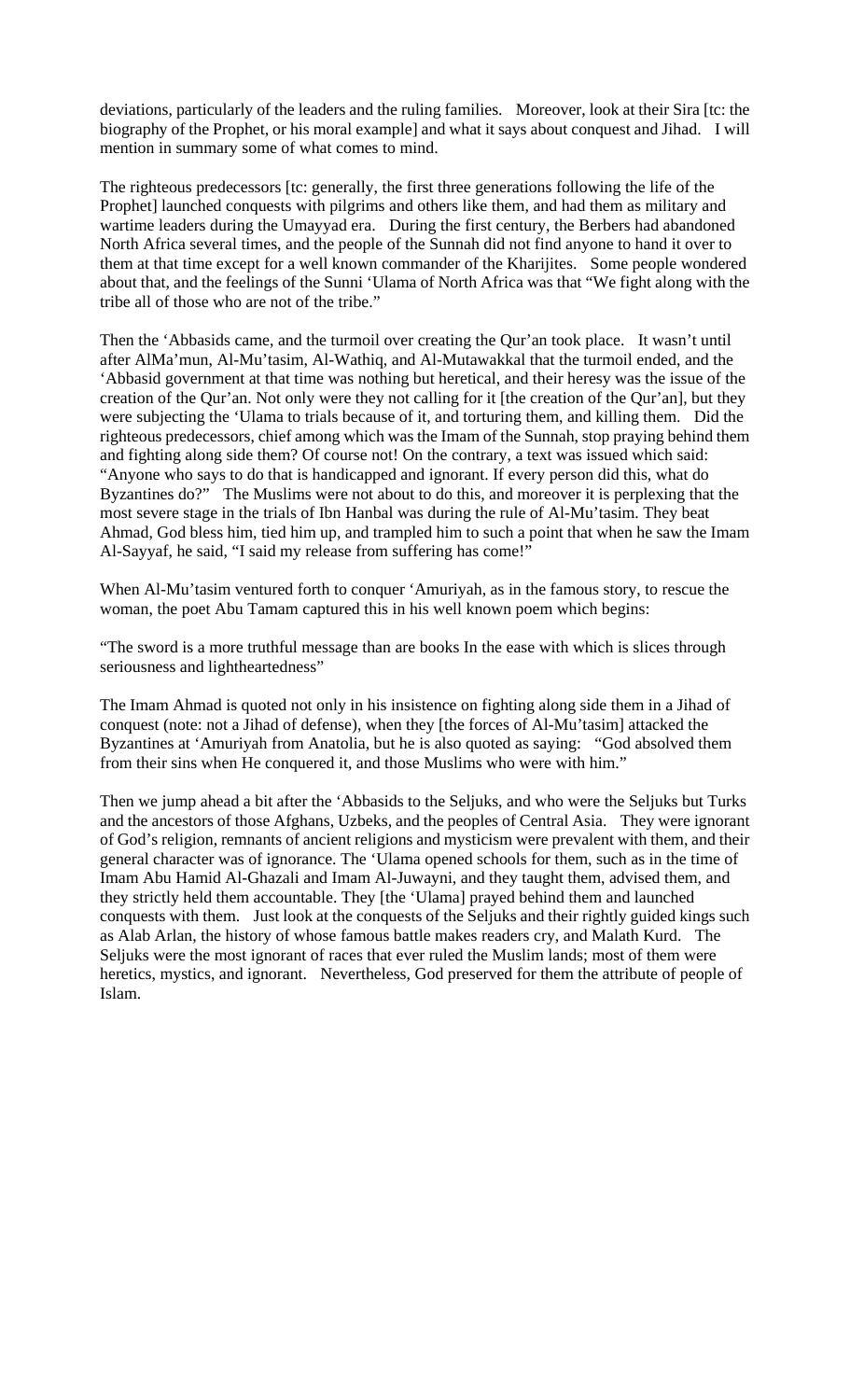to tombs, their exultation of the tomb of Al-Badawi in Egypt, and likewise the spread of fighting, oppression, bloodshed, confiscation of the people's money, sin, debauchery, and immorality during their era.

Some things were forbidden, and Imam Ibn Taymiyah was asked about fighting with the leaders of Egypt and Syria. He said, it is not forbidden to fight with them except with those who are ignorant, for how is an Islamic nation to be created if we abstain from Jihad with them? Moreover, he went so far in his Fatwas as to consider the armies of Syria and Egypt as the groups aided by God and His religion at that time. Also, the leaders and the 'Ulama of the Mamluks were held to account to a great extent, and stories of their promoting that which is good and preventing that which is forbidden is well known.

In the lands of the groups [meaning Syria and Egypt], when the nation of the Atabakah was established in Syria and Southern Turkey (among their kings and emirs were the Mujahideen 'Imam Al-Din Zanki and his son Nur Al-Din, known as "The Good King"), what was their condition with respect to mysticism and the spread of heresy. The aforementioned corruption is there in the history books. But the 'Ulama spoke in the most glowing terms of them, and waged Jihad beside them.

Then the Ayubis came after them, and the good king Salah Al-Din [tc: Saladin] waged Jihad against the Crusaders. He was, as were most kings of his dynasty, a Shafi'I [tc: one of the four schools of Islamic jurisprudence], and the elders of that time did not forbid waging Jihad along with him. Nobody was harmed by this, just as nobody is harmed by it today. Descendents falsely attribute things to the rightly guided successors [to the Prophet]. When Salah Al-Din, God bless him, died, his sons divided his riches. Some of them fought on the side of the Christians until his brother, the just king, came and exiled them, taking back his riches.

After that came his [Salah Al-Din's] good son Isma'il as King of Syria, and his brother Najim Al-Din Ayub as King of Egypt. They both fought over the riches, and the King of Syria, Isma'il, allied himself with the Christians, giving them the strongholds of the Muslims. The story of him and the head of the 'Ulama Al-'Az Bin 'Abd-al-Salam is well known, but there is no room to mention it here in the interests of brevity.

The Shaykh went to Najim Al-Din in Egypt. Was Najim Al-Din on the same level as the best of his generation? Of course not. He was famous for having fought the crusaders, and so Al-'Az Bin 'Abd-al-Salam stayed with him and gained greatness there. However, Najim Al-Din was a dictator and a tyrant, and oppression, alcohol, and sin were widespread during his era. While he was there, Shaykh Al-'Az Bin 'Abd-al-Salam had many great opinions on accountability; and as for waging Jihad with them [the Ayubis], his position was the same as that of the Sunni 'Ulama always.

The Ayubis then departed and the nation of the Mamluks was established. Al-'Az Bin 'Abd-al-Salam held them to account, and even went so far as to offer to purchase them in order to liberate them from slavery, as in the famous story. However, when it came time to fight the Tatars, what was his position, God bless him...He incited the army and charged the people to fight with them [the Mamluks]. The Battle of 'Ain Jalut—its story of the agitation of the Egyptian army to fight the Tatars, which became known as the Battle of 'Ain Jalut, is very famous—under the command of Qutuz and Baybars for the Mamluks is well known, as was the condition of the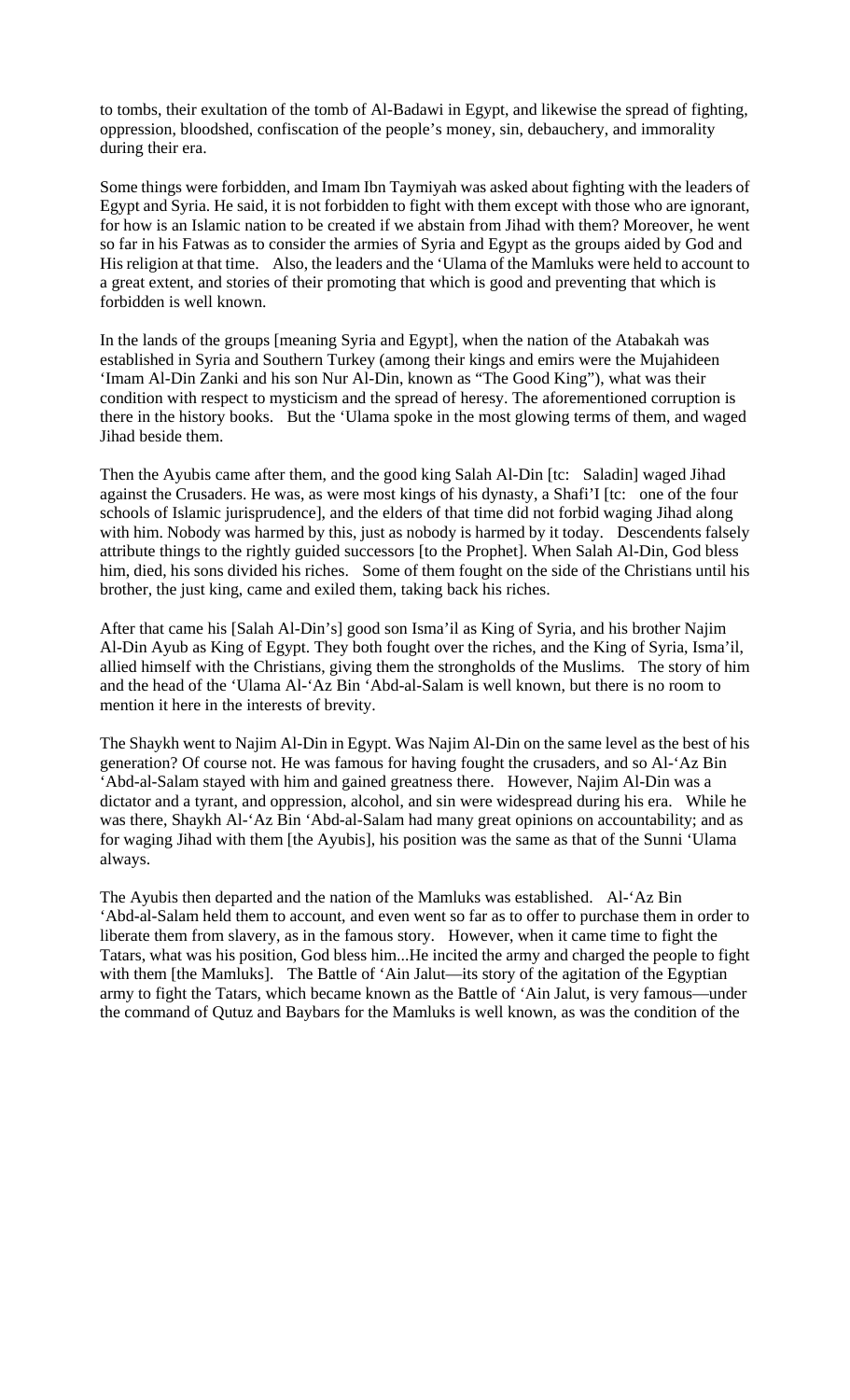Mamluks. It is enough for us to point out that the Battle of 'Ain After the Mamluks came the Ottomans. And what were the Ottomans? Most were ignorant, but by them God preserved Islam and conquered the capital city of the Byzantines, Constantinople, just as the Prophet, peace be upon Him, foresaw.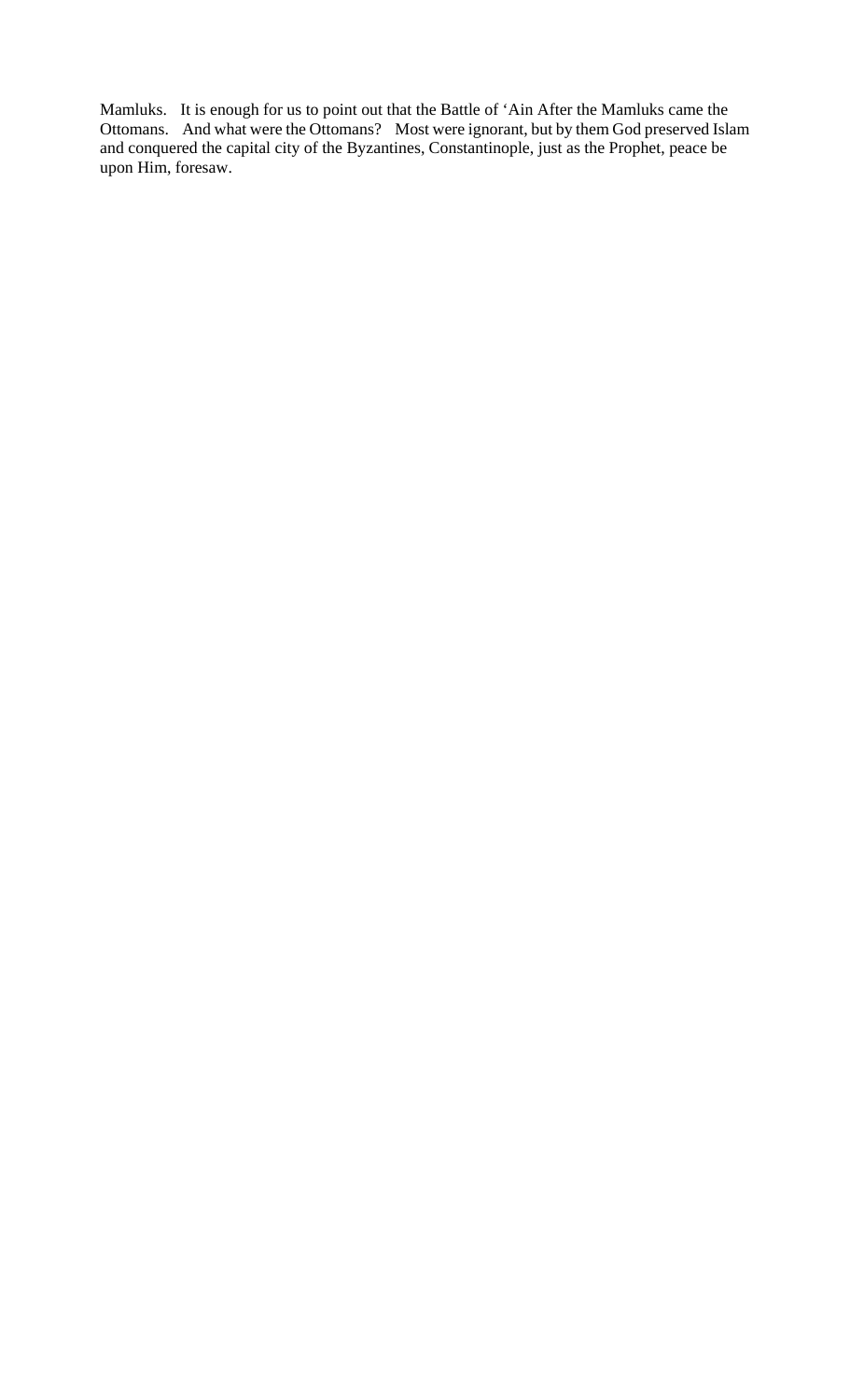They raised minarets, and [Constantinople] became the seat of Islam and the capital of the Caliphate until the days of our fathers just seventy years ago. Did the Imams of Islam abstain from waging Jihad with them [the Ottomans] because they were Hanafis [tc: one of the four schools of Islamic jurisprudence] and Sufis? Did they fail to wage Jihad against the enemies, both in defense and offense…

It is enough to say about the Ottomans that one of their hallmarks was that they refused passage of Christian ships through the straights of the Bab Al-Mandab from Yemen into the Gulf of Suez because they would pass close to the bay of Jeddah, which is holy. For them, the entire Red Sea was considered holy and off limits to Christian ships! The Ottoman ships would receive the goods of the Christian merchants in Yemen, transported them through the Gulf of Suez for them, and would deliver them the goods in the Mediterranean. One of the final Ottoman kings, Sultan 'Abdalmajid in the seventeenth century, named the Mediterranean "The Ottoman Lake."

An English reporter asked if all the Mediterranean and its northern shores were all an Ottoman lake to the Christians. And what about the Black Sea? Was it and all that surrounded it truly the possession of Islam and the armies of the Caliphate? The Ottoman Sultan said: "The Black Sea is a palace swimming pool!" The Muslims waged Jihad with them, and their stories are famous.

And so things stayed until the Caliphate disappeared. Then the Byzantine armies returned in a second wave of Crusades in the nineteenth and twentieth centuries, at the head of which was England, followed by France, the European nations, and Russia in Central Asia. And who waged Jihad against them throughout a half a century, and who expelled them from the eastern portions of the Muslim world? The Indian and Pakistani 'Ulama, Sufis, Deobandi's, and Hanafis waged Jihad against the English for 130 years and expelled them. The Hanafis and Sufis did the same thing in Afghanistan. One day they inflicted a massacre upon the English garrison that involved ten thousand men, some even say thirty thousand men. Only one of them survived, and they [the Afghans] left him alive so that he could go tell the story to the Queen of England.

As for the Hanafis and Sufis in the Farghana Valley (in the Central Asian country of Uzbekistan), they tested the poor Russians, and likewise the Sufi, Shafi'i, Ash'ari Imam Shamil waged Jihad against the Russians in the Caucasus for sixty years, and the stories he tells of it are famous.

In Syria, the Sufi and Ash'ari Shaykhs and the Hanafi and Shafi'I 'Ulama waged Jihad against the French and then the English.

In Libya, revolts were launched by the Sufi, Ash'ari, Maliki Shaykhs, the most famous of whom as 'Umar Al Mukhtar (God bless him), as well as by the Shaykhs of the Sunussi sect before them and after them.

In the Sudan, the Sufis launched the Mahdi Revolt that expelled the English.

In Algeria, numerous revolts were launched at the hands of the Sufi, Maliki, and Ash'aris, the most famous of which were the Abu 'Imamah Revolt and the 'Abd-al-Qadir Al Jaza'iri Revolt.

Likewise, in Tunis, the 'Ulama of the Zaytuna, who were Maliki and Ash'ari, revolted against the French.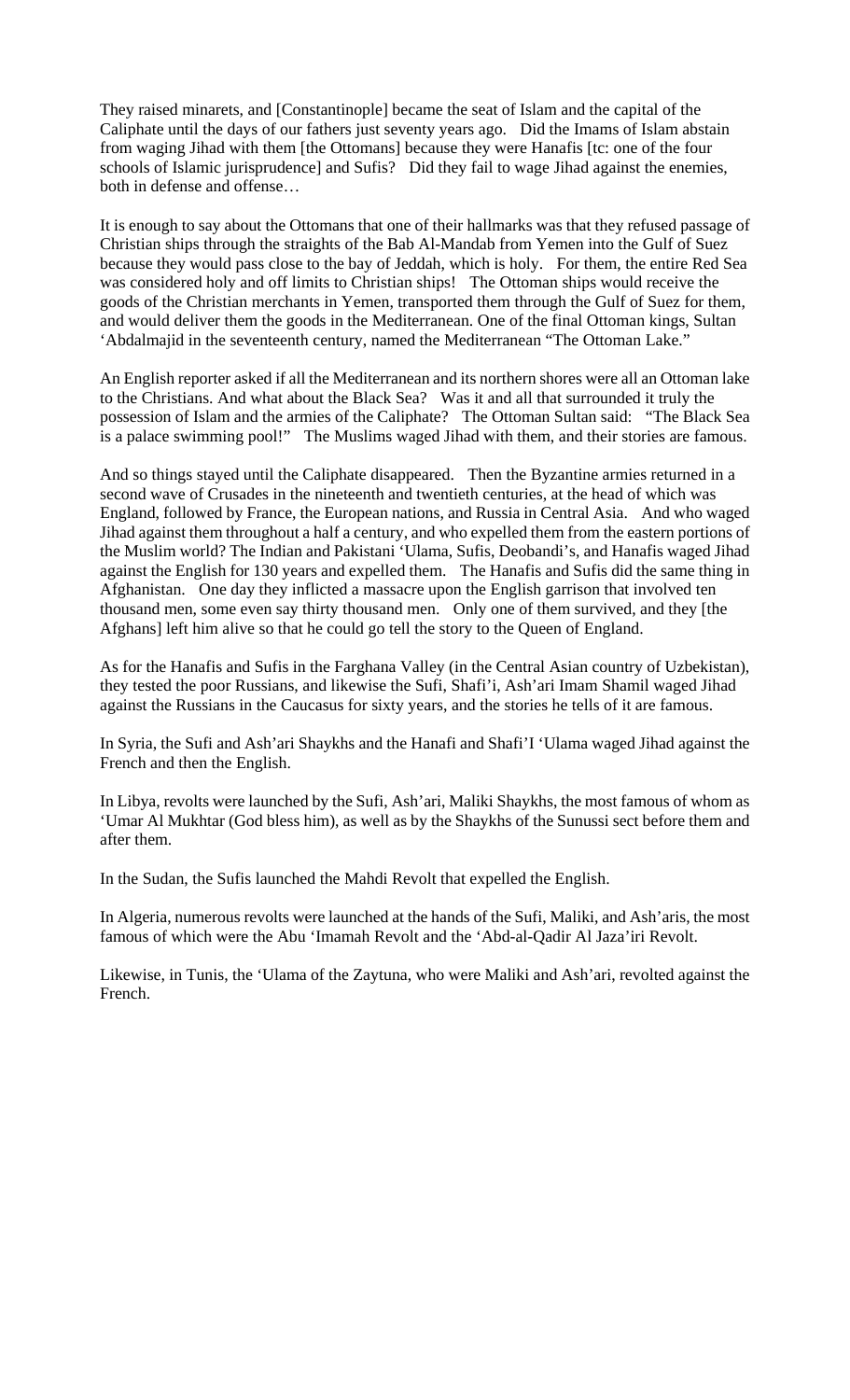In Morocco, 'Abd-al-Karim Al-Khatabi, who was a Maliki, Sufi, and Ash'ari, launched a revolt that lead to the establishment of an Islamic Republic that lasted until 1963. Sadly, you probably do not remember this?! He was victorious in his famous battles against the armies of five European countries all fighting together. In one battle alone, called The Battle of Anwal, he took more than ten thousand prisoners, among which were a hundred generals and marshals from the European armies until America interfered saying "Islam has returned to conquer Europe…"

This man who cast a shadow over his history and amazingly, I found one time a saying by Mao Tse-Tung (who is considered one of the most famous theoreticians on guerilla warfare) about Al Khatabi: that he [Al Khatabi] was one of his greatest military teachers in guerilla warfare!! And this is while most of our sons today have never even heard of him!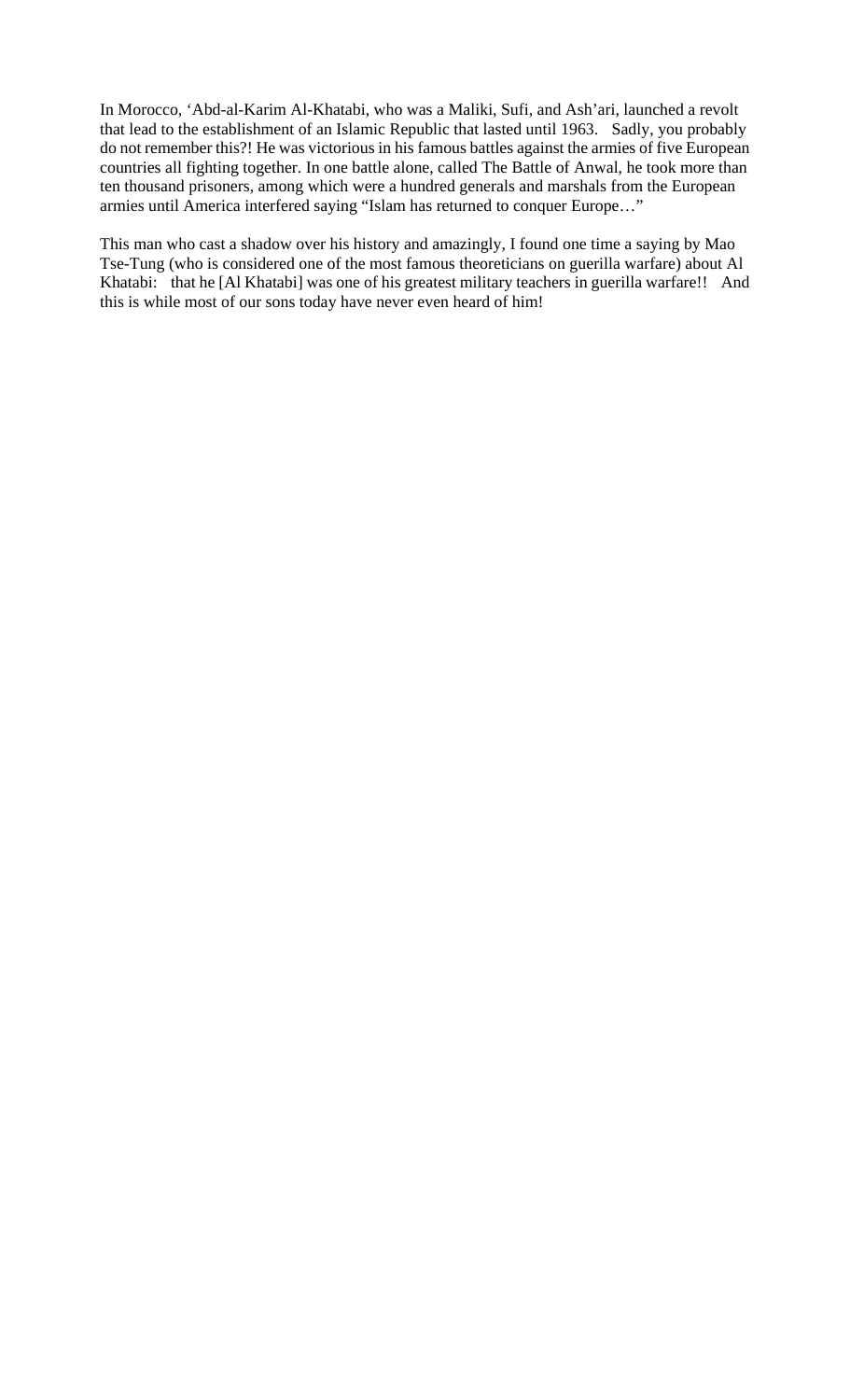In Black Africa [tc: sic], there are wondrous stories that have never reached us because of our ignorance of its history. Islam entered Africa from Libya, Algeria, Morocco, and the Sudan by way of the Sufis, and they fought colonialism for years. And this is also the case in the countries of East Asia and Malaysia, to Indonesia and the Philippines.

Then the final Jihad of the Muslims was in Afghanistan by the hands of the Sufi Hanafis, who were not overly surprised by our brethren and the lofty 'Ulama of the doctrine in the Peninsula and elsewhere. What surprised them was their being trained to accept the Jews, the American occupation, and the rule of apostates. But we are comforted by the words of the poet Abu Halalah, God grant him good, that describe this situation as though he were speaking with our own tongues. By God's grace we passed through the Mujahideen:

### <Poem here>

During the second half of the twentieth century, colonialism saw that there was no use in fighting the people of this community. They deserted our countries and left behind them apostate groups of kings, emirs, presidents, and secular parties that ruled us from the 60's up until the 90's. Then came 1990, and the third Crusader campaign led by America. As one of their high ranking officials said: "We came to fix the mistake God made when he put the oil in a country that does not need it and does not appreciate it. He-meaning Almighty God-needed to put it in the industrialized countries." Oh God, for what this pig said…

These are the young men of Islam and they carry weapons…These are the vanguard, the Arab Afghan Mujahideen and those left among them who wait and those who replaced them. And these are the Arab and non-Arab Jihadist groups that are carrying the burden, and the obstacles are many. This is no place to mention them now…Perhaps one of the most dangerous of them [the obstacles] is some of the twisted concepts which have gradually seeped in…One of the most important of which is this calamity that we are here because of …The badmouthing of some as to how we can wage Jihad with heretics, those of flawed doctrines, mystics, and I do not know what else? Is it not enough for our good brothers that God has forgiven them [the Taliban], and that we have provided proof that they are, in face, members of the people of the Sunnah? Is the history of Islam and Muslims that we have summarized not enough for them regarding every pious and every profligate leader of Muslims in offense and defense? Defending against the onslaught to the utmost of one's abilities is not stipulated by consensus, but is the most mandatory duty after believing in God.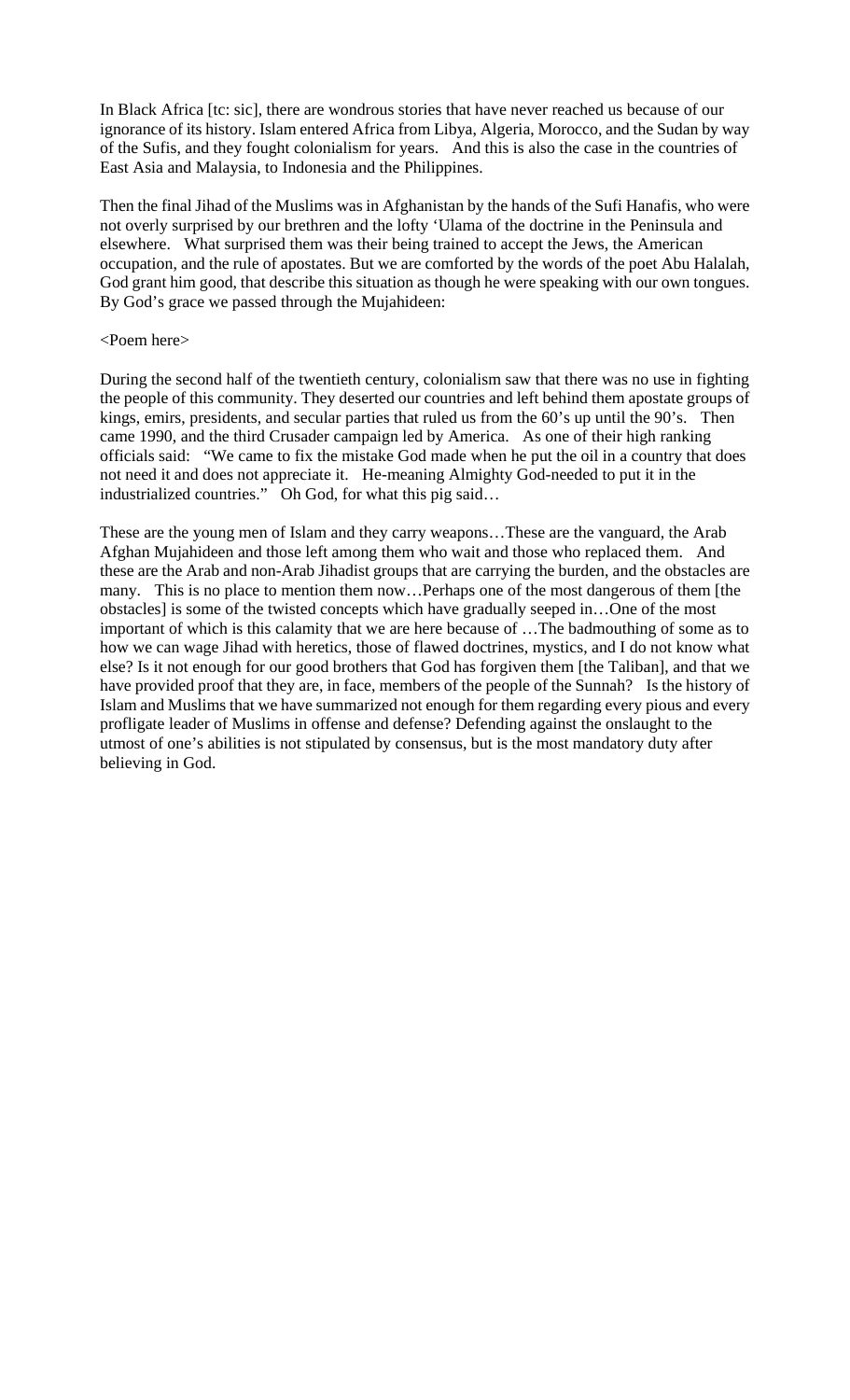I hope what I have detailed is sufficient and useful to the student of the truth. I hope that there will be in it for us what pays the rent when the day comes that money is of no use to us. Our brethren should go back and look at what the Martyred Shaykh, the Imam of the Arab Afghan Mujahideen, 'Abdallah 'Azzam, God bless him, wrote about these issues, the useful legacy he left, the truth of which is still not appreciated even today, when they need to hear similar words. God gives wisdom to he who is in need of it…

I make to you an important observation before moving along to evidence for the second issue, and it is that this is just general talk about fighting with the pious and the profligate. No one should think that I believe that the Taliban are flawed profligates, and that it is a duty to fight with them only in emergencies…God forbid. We have learned nothing but good about them, we have learned some of their shortcomings and have elaborated them. As for their leaders from Commander of the Faithful in Afghanistan Mullah Muhammad 'Umar to his cohorts, the Talibs and the 'Ulama such as Ihsanallah Ihsan, God bless him, and many of their ministers, testimonies as to their good deeds are legion. It is enough that they rule by God's Shari'a and the other things we have mentioned.

As for the Second Issue: The evidence of our fighting along side Muslims who have shortcomings, who have called for our assistance, who have been attacked on our account, we have this to say:

1 That the Muslims have a need for this assistance

2 That this apostate is sincere in his assistance to Muslims and advises them

3 That the judgment of Muslims is a majority in rendering this assistance

4 That the Muslims are able to take the place of those apostate Muslims whom they are assisting if they were to desert

We are not here because of these details, but there are chapters devoted to rendering this assistance in the various sources which provide us with information regarding the issue we are here because of, and they are:

In the great book of Sayr [tc: Conduct], which is a magnificent compendium of judgments of Jihad, as I have mentioned, by Imam Muhammad Bin Al-Hasan Al-Shibani, a student of Abu Hanifah (God bless them both). He says in Part IV, Page 1422, Chapter 141, under the title "The Chapter of Providing Assistance To Apostates, and Apostates Providing Assistance to Muslims," in Paragraph 2754 the following: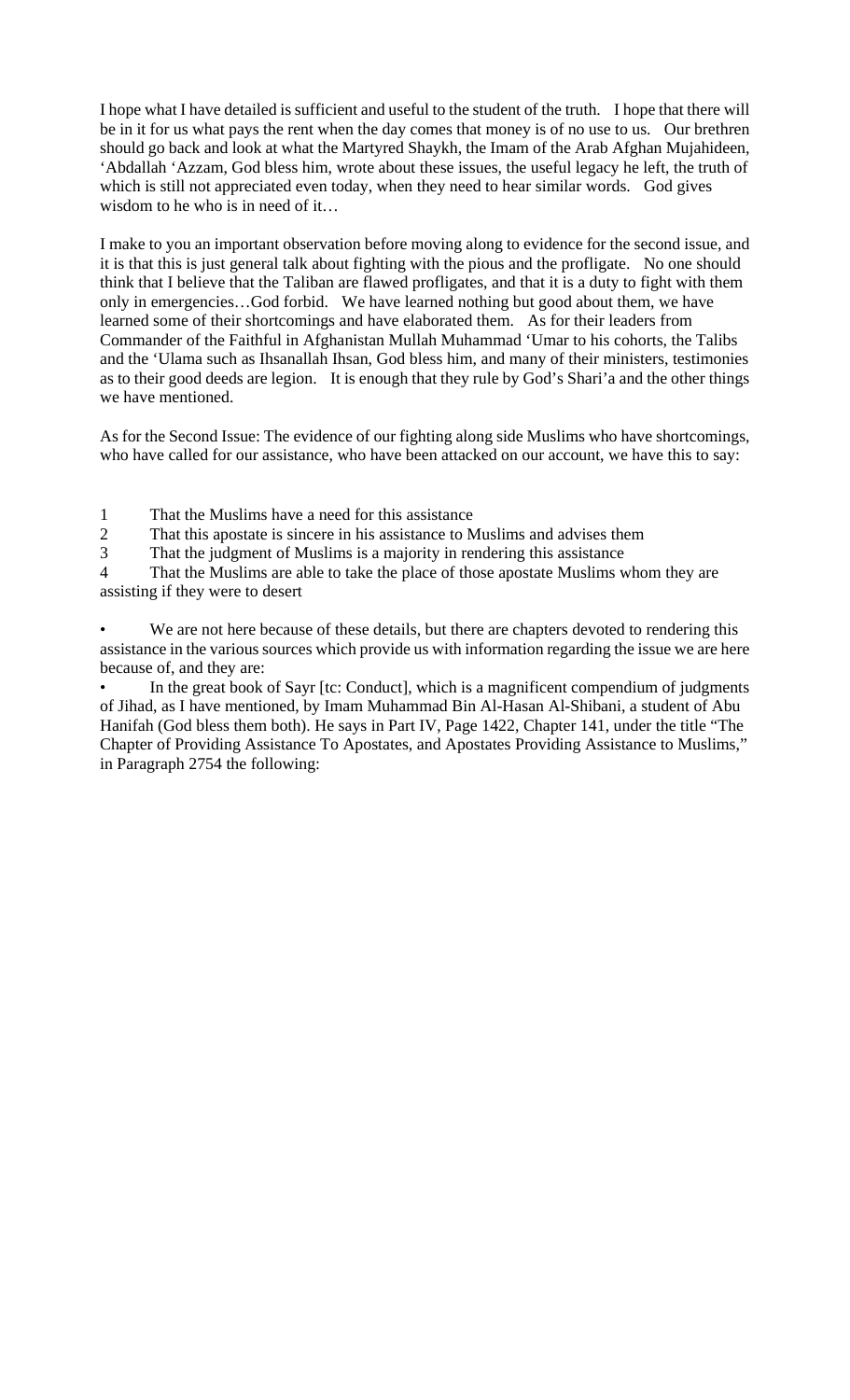o "Then the Hadith of Al-Zubayr, God bless him, mentions that when Al-Najashi (this is during the immigration of Muslims to Ethiopia) met his enemy, he (meaning Ibn Al-Zubayr) along with Al-Najashi proved themselves worthy in battle at that time. The appearance of this Hadith proves the permissibility for Muslims of fighting with apostates under their flag. However, the interpretation of this for us runs along two lines:

• First: Al-Najashi, at that time, was a Muslim as was told, and therefore it was impossible for Al-Zubayr to fight with him

Second: There was no other recourse for the Muslims at that time, according to what was told by Umm Salmah, God bless her. She said: "When we assured ourselves about the land of Ethiopia, we found that we were in a good land, with good neighbors. We worshipped our Lord, and Al-Najashi was not an enemy to Him; we never received anything greater than he. We said, if Al-Najashi had not appeared, we would not have known of our rights what Al-Najashi knew.

We dedicated a prayer to God so that God could enable Al-Najashi, and we called for a man who knew the science of ethnology, and Zubayr Bin Al-A'wam said "I am." He blew up a waterskin, rode it across the river, and met the tribe, and they took Al-Zubayr with them. We prayed until Al-Zubayr ended up in the river waiving his garment. They regarded that as auspicious that God had revealed Al-Najashi and enabled him in the land of his enemy. She [Umm Salmah] said: We have made a home with a good neighbor."

From this Hadith, the soundness of our interpretation becomes clear. The Great Book of Conduct, Page

144.

I say: From this testimony and its Hadith, we offer as evidence:

1 That Al-Najashi was an unbeliever and never converted to Islam, but even if he had been Muslim, from the various stories it is proven that his entire army was made up of Christians who believe in the godliness of Jesus and that he is the son of God (Almighty God, they say). This was told in the biography of Ibn Hisham and other sources from the history of the immigration to Ethiopia.

2 The believers, who were weak and unable to fight, and it would have been no use for them to have fought, participated anyway along with Umm Salmah, God bless her, with Al-Najashi to the utmost of their ability.

Ibn Zubayr, as in this testimony, participated himself and gained standing with Al-Najashi. The other interpretation of the writer of the Great Book of Conduct is important for us in the testimony where he says: "There was on refuge for the Muslims other than him." This means that they were defending their refuge with the participation and call of Ibn Zubayr, because the appearance of his enemy lead to their demise.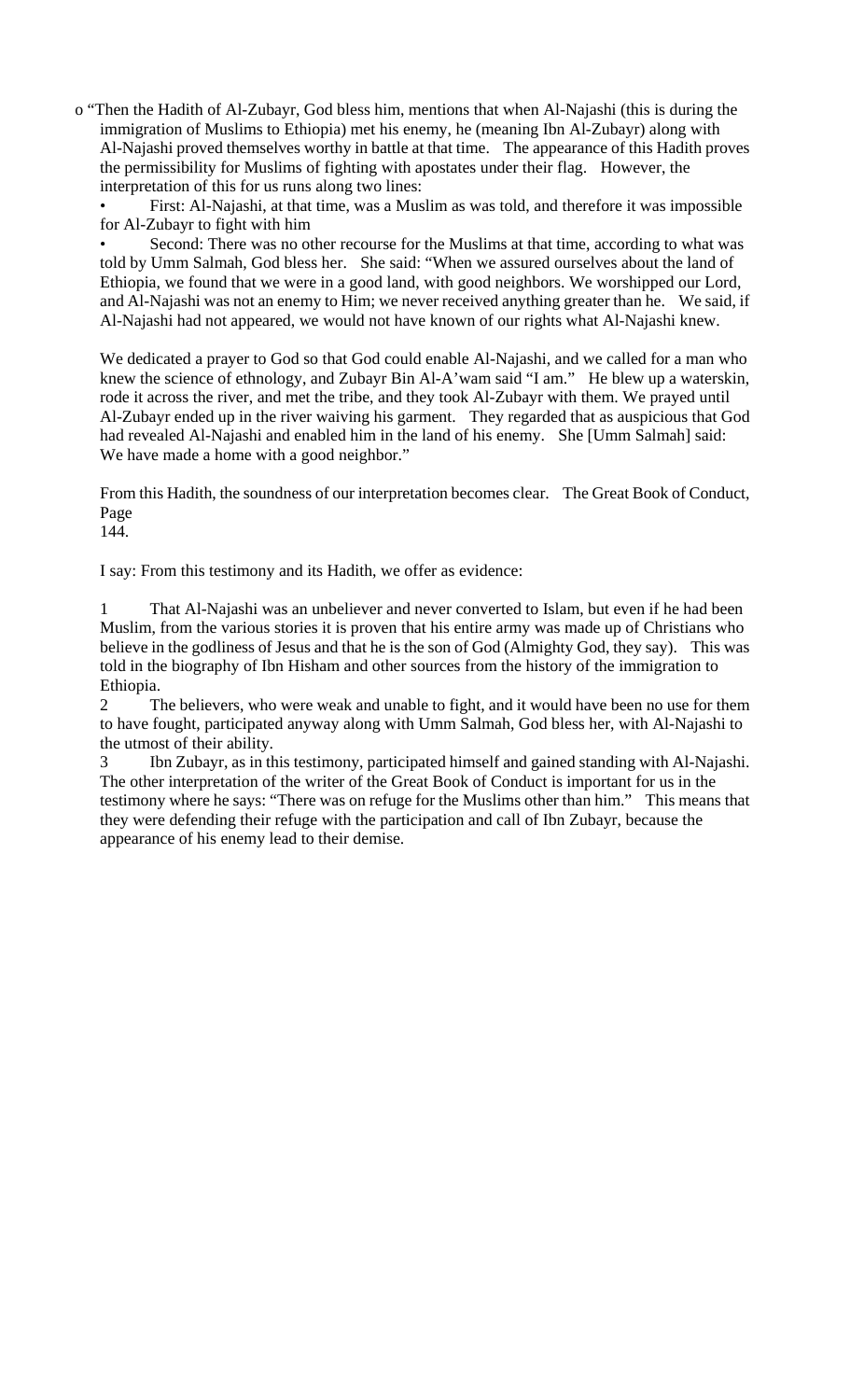along side apostates because the two sides are both party of Satan, and the party of Satan are the losers and it is not necessary for Muslims to join either one of the sides. Their hegemony increases as one fights in defense of them. And this is because the ruling on apostasy is literal, and the Muslim fights to aid the people of the Truth, not to bring to light the apostasy…

In paragraph 2970 is the following: There is no harm for Muslims of the people of justice to fight with apostate Kharijites from the people of war, because they are fighting now to push away the turmoil of the apostates and to reveal Islam. This is fighting that is being ordered, and it elevates the word of God almighty despite what came before. Fighting here is to reveal what is inclining toward the path of truth, and here it is showing what the origin of the path is.

Then in the following paragraph, paragraph 2971: Then that is revealed if there was not a contradiction of their promise. Whether they believed in a group of people, but then abandoned them, then fighting with them isn't a duty…etc until the end of the paragraph.

He then said in paragraph 2972, and this is testimony which concerns us: And if the people of war say to their prisoners (by this he means Muslims who are imprisoned by them), fight our infidel enemies with us, they need not be frightened for themselves if they do not do it, because they do not have to fight with them. This is because in this fight is the revelation of idolatry, and the fighter is endangering himself for there is no authorization for this except to strengthen the religion or in self defense. Then he said, if those others were afraid for themselves, then there is no harm in fighting them because they are now pushing the evil of fighting away from themselves. So a solution for them is to fight in self defense.

Then he said in issue 2973: If they said to them (meaning the infidels saying to their Muslim prisoners): Fight our infidel enemies with us or we will kill you, then there is no harm in fighting in defense with them because they are now pushing the more evil thing away from them. Fighting with those infidels is forbidden, but there is no harm in undertaking that which is forbidden once its necessity has been determined; this maybe necessary as is eating dead flesh or drinking alcohol.

Then in issue 2972 he says: If they said to them, fight Muslims with us or we will kill you, then they must not fight Muslims because that is strictly forbidden for Muslims. It is not permissible to do that even under threat of death, as if he had said: Kill this Muslim or I will kill you. (I have said that this means that this is not permissible to kill a Muslim even in self defense; on the contrary this means a martyr is being killed, as Ibn Taymiyah said regarding fighting the Tatars).

Then in issue 2977 he says, and this is testimony that concerns us: If they said to the prisoners (in other words, if the infidels said to their Muslim prisoners), fight with us against our enemies among the people of war, and we will free you if you fight with us, if they believe this to be true then there is no harm in their fighting with them because they are fighting for themselves. This can't happen unless they were afraid for themselves from those infidels.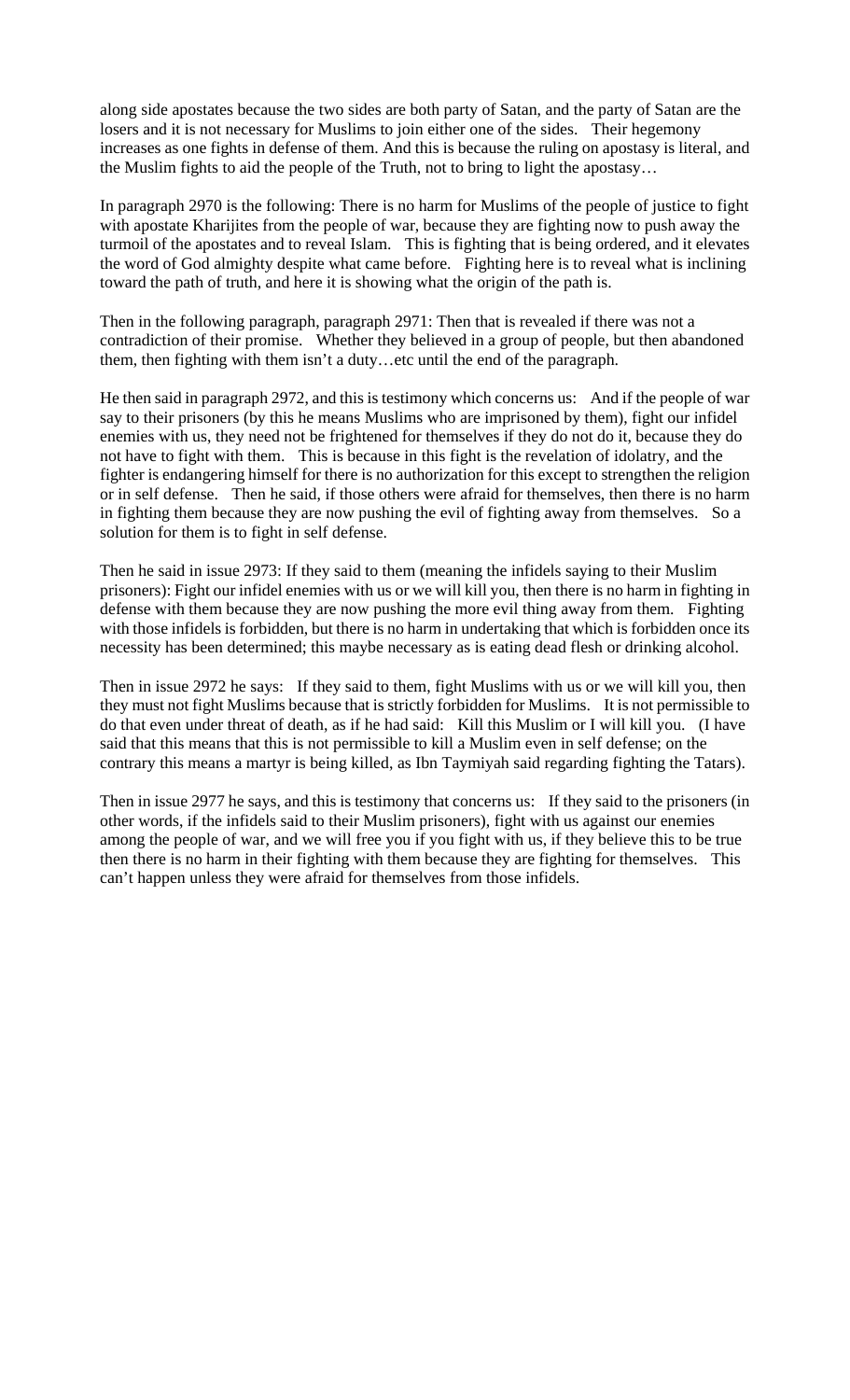And so as their footsteps fall they, so do they here. For it was said: How can they do this unless they have power over the Muslims, and that side agrees to fight with them against Muslims. Maybe they took from them their belongings and weapons and used them against the Muslims. We say: that is hypothetical. What happens to them now as far as escaping the imprisonment of the infidels by this fight, this is known. If they see that if they ask the Imam of the Muslims to grant them permission to fight against their enemies along side the infidels, then it is permissible to use those weapons even if they are being used against Muslims.

Then he says in Issue 1980: And if in that calamity and danger they fear for themselves, then there is no harm in their fighting with the infidels if they say they will get them out of that situation [imprisonment], because in this fight they have a true and just cause, which is the defense against the harm and calamity that has befallen them. This is the end of the quotations of testimony from the Great Book of Conduct.

I say, with God as my help and my guide along the path of truth and righteousness, that what benefits us from these testimonies is:

1 Standing with the idolaters against [other] idolaters when it is not a necessity is not permissible because Jihad is for the purposes of promoting the word of God or the benefit of the legitimate Shari'a.

2 Fighting with the with the Kharijites or with their cause—they who are the People of the Qiblah and not the People of the Sunnah—is permissible if the enemy are infidels, as was said by the 'Ulama of North Africa when the Berbers fought along side the People of the Qiblah against those who were not People of the Qiblah

3 The issues that follow say that the Muslim can fight along side idolaters against idolaters either to defend against something like being killed, or in order to serve one's own purpose such as a decrease in torture or release from capture, and this becomes either a duty or is permissible. As Imam Muhammad Bin Al-Hasan Al-Asal said regarding fighting idolaters is permissible, and demanding benefits for Muslims is a duty or at the very least permissible. This is just like what happened when a group of Muslims became prisoners of the Russians. China attacked them [the Russians], and the group of Russians said to the Muslims, "fight the Chinese with us and we will let you go or lighten up on you." In this respect it is permissible; fighting China is permissible or a duty, as is requesting benefits, as we have mentioned. The opposite is true when it comes to fighting Muslims; you can not defend against harm by causing harm to Muslims.

I say here, and God is my support, deviating from the topic of our fighting with the Taliban against their alliance of enemies, we have proven that the Taliban, like most Muslims, have some shortcomings in their justness, and other things that harm them. Their enemy is a tyranny of Jews, Crusaders, Russians, apostates, the corrupt, sinners, and the ignorant. If it is permissible for Muslims to fight along side infidels, as in the testimony of Al-Najashi and other past testimonies about fighting with infidels against other infidels in order to defend oneself against dangers or to obtain benefits such as the easing of torture or release from captivity, then how can it not be permissible to fight against Muslims along side Muslims with whom you sought shelter and who sheltered you and were attacked by the infidels because of you? They were not resentful because of it, because God said to defend themselves against that infidel onslaught which targeted them, in order to gain the benefit of saving their souls, their property, and themselves (and I don't say their money because they have none, and thanks be to God that the springs have dried up). And it is not only to release prisoners and ease torture, and this is patently obvious, thanks be to God. For if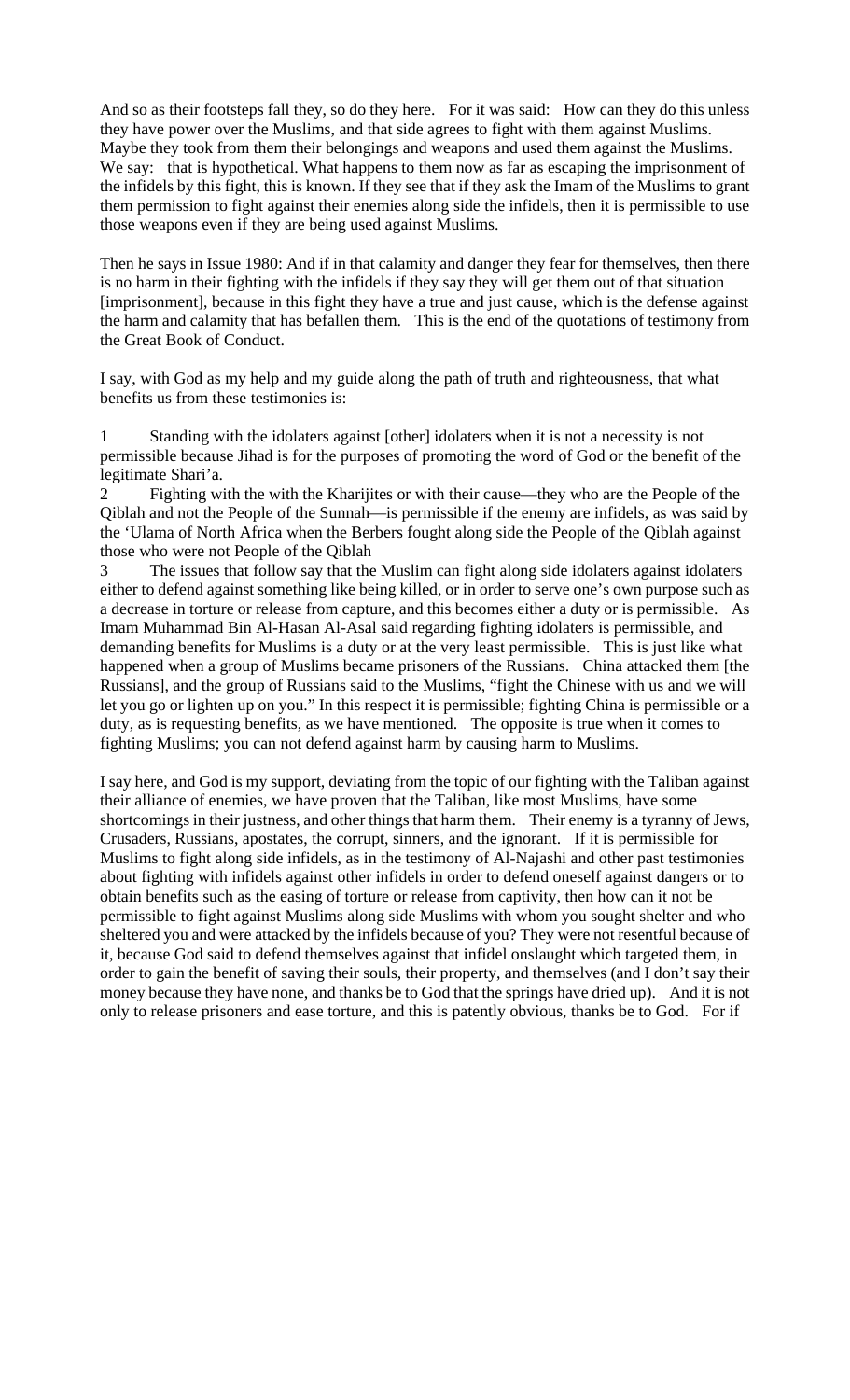out of necessity it is permissible to fight along side the infidel in order to secure benefits or in self defense, then how can it not be permissible to fight along side Muslims in self defense, for this would be to consent to our enemies' claim that they [the Muslims] may have heresies, shortcomings in their justness, and profligacy. This is the utmost of lying and corruption. It is like what is said of the Kharijites, that they won't fight along side those who commit sinful acts and they accuse them of being infidels, or the Rafidites who won't wage Jihad except with the sinless, as was told by Ibn Taymiyah, which we mentioned in our evidence for the first issue.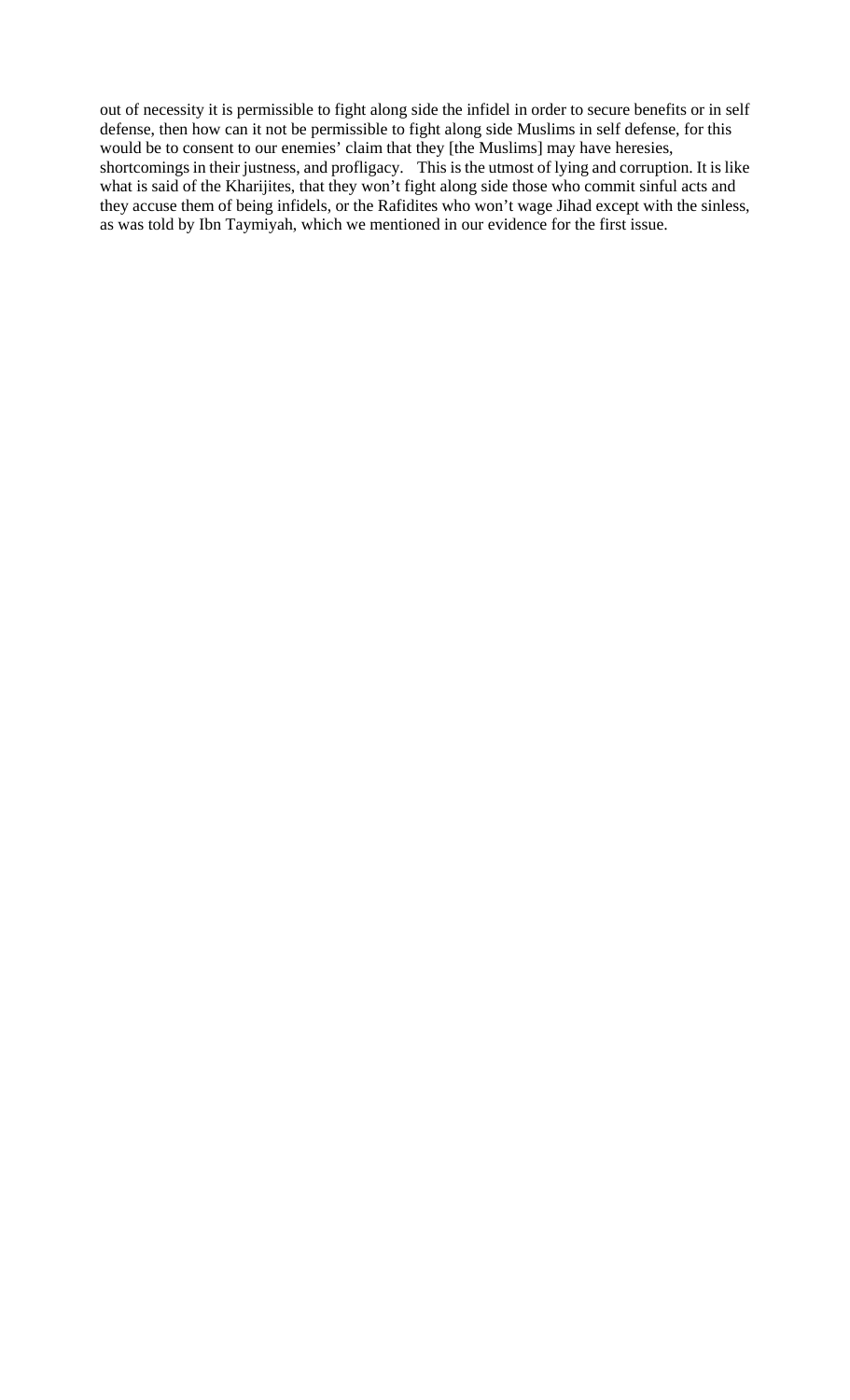The third testimony that supports this [topic] also is as follows:

In the book Al-Muhalla [tc: Muhalla Bal-Athar, "The Adorned Treatise] by Imam Al-Jalil Ibn Hazm Al-Andalusi, God bless him, in Part XI, page 112, issue 2158 is the issue of whether to ask for assistance from the tyrants, from the people of war, from the people of the Dhimmah, or from other tyrants. After mentioning the lack of Shafi'I or Hanafi compendia, he mentions the prohibition of those things, drawing on the saying of the Prophet, peace be upon Him, to wit, "I do not make use of idolaters."

Then we come to Al-Mahali after that, as follows:

Abu Muhammad (meaning the Imam Ibn Hazm) said this to us – in other words, not to seek the assistance of idolaters – as long as the People of Justice are still vigorous. If they are on the brink of disaster and have no other choice, and they are not tricking you, then there is no harm if they resort to the People of War and forego the People of the Dhimmah [tc: term used by Muslims to refer to Jews and Christians who live in Muslim lands], so long as, in providing assistance, you are not harming a Muslim or a Dhimmi, whether in blood, money, or in committing something that is forbidden from which there is no redress. The proof of this is the saying of almighty God: "He hath explained to you in detail what is forbidden to you—except under compulsion of necessity." [tc: Surat Al-An'am, verse 119].

This applies generally to anyone who is forced into it; there is no prohibition on it either by text or by consensus. Muslims know, whether individually or by consensus, of seeking the assistance of the People of War or the People of the Dhimmah harms a Muslim or a Dhimmi, then it is forbidden to seek their assistance, and God is the knower and seer. On page 113, Abu Muhammad, God bless him, said: "This shows us that it is permitted to make use of the people of war and those like them, of tyrants and those like the, and upon those profligate and unethical Muslims. Likewise, the sinner should be made to wage Jihad without the prodding of the tyrants just as it is imposed upon the good believing Muslims. There is no point in preventing them from doing so; on the contrary they should be called to do so."

I say, in agreement and making use of the words of Ibn Hazm, God bless him, the following:

1. If Muslims have no choice and are surrounded by the oppressors, have no hope, and are looking into the abyss, they can ask for assistance from infidels or from the People of the Dhimmah, against the oppressors.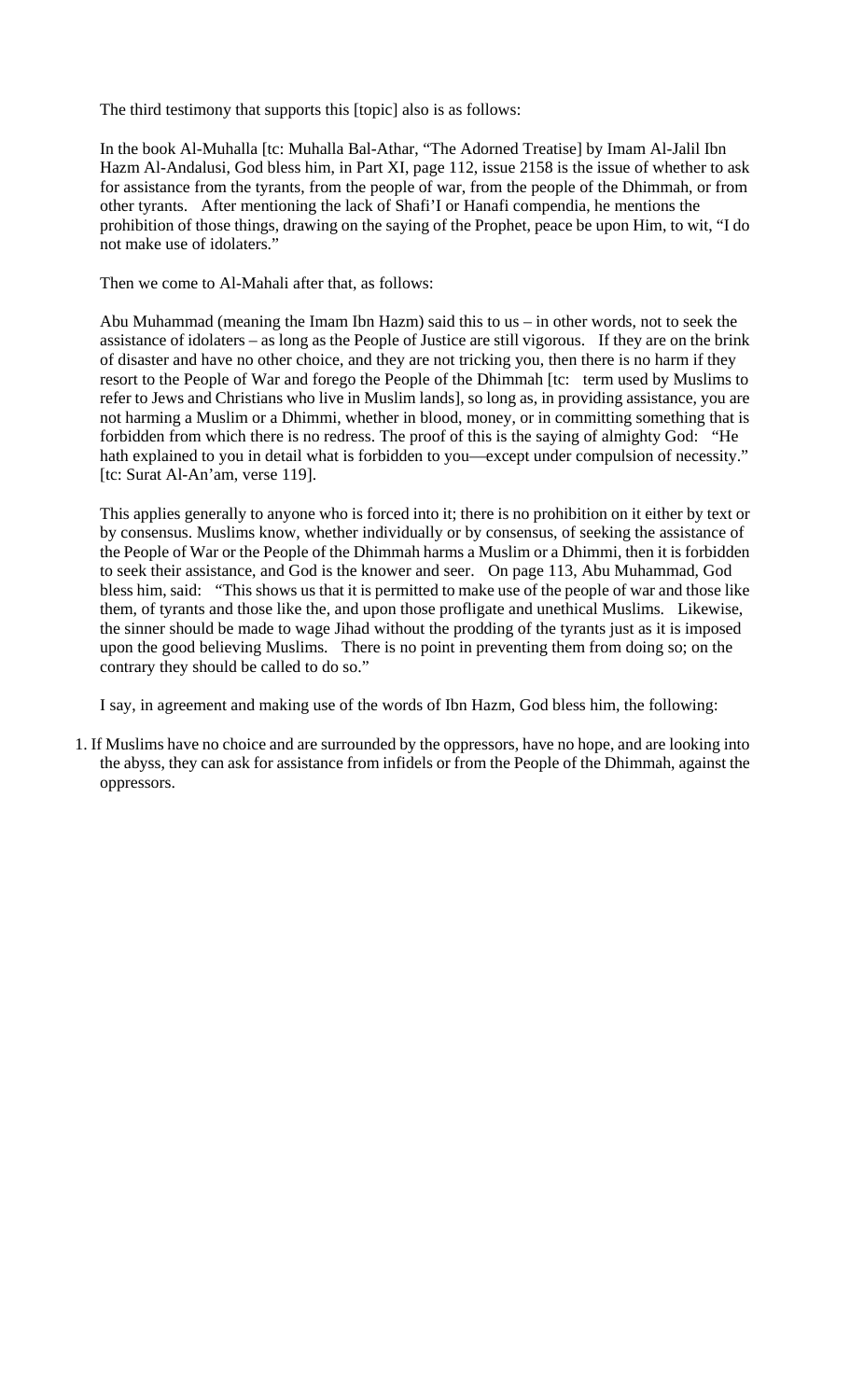As I have clarified, people of war and those like them can be made use of, and so with tyrants and those like the, and profligate and unethical Muslims. Likewise, the sinner should not be prevented from waging Jihad but instead should be enjoined to do so. As for the situation we find ourselves in now, we are the weakened and scarce remnants of the Arab Afghan Mujahideen, and Muslims who have sought shelter with those who have implemented the Shari'a, and even with the shortcomings in religion that they have, they have sheltered us from those infidels, Jews, Christians, and apostates who pursue us.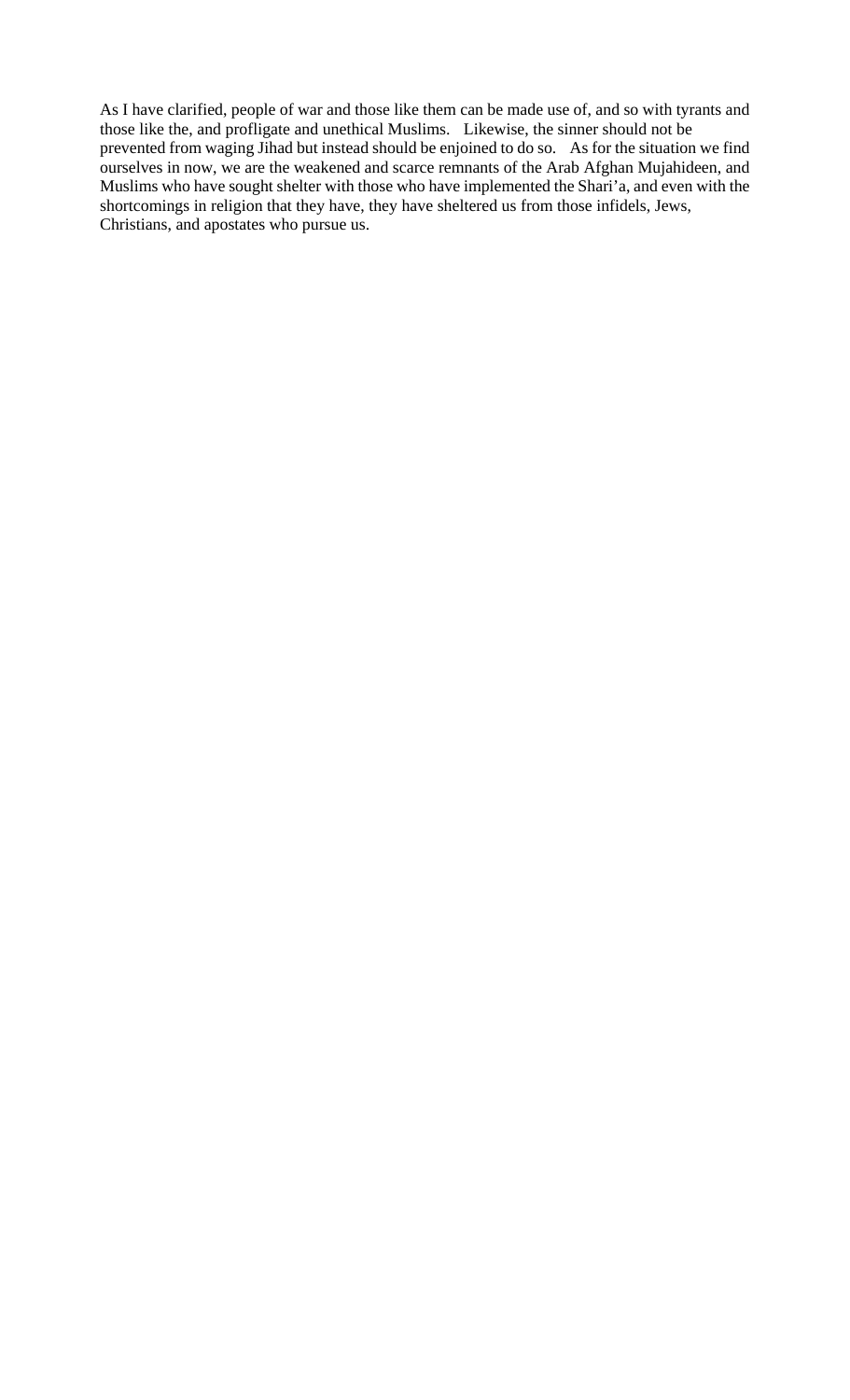As for the third issue:

What is the judgment of Afghanistan in light of the rule of the Taliban? Is it the House of Islam or not? And what is the judgment regarding the rule of the Taliban? Is it a government of the Shari'a or not? What is the judgment of the Commander of the Faithful in Afghanistan, Mullah Muhammad 'Umar? Is he a legitimate Imam in Afghanistan or not? Built upon this issue are other questions surrounding the Arab Afghan immigrants and Mujahideen who live in Afghanistan as refugee guests being sheltered from their enemies and tyrants, protected by the Taliban. These important issues are: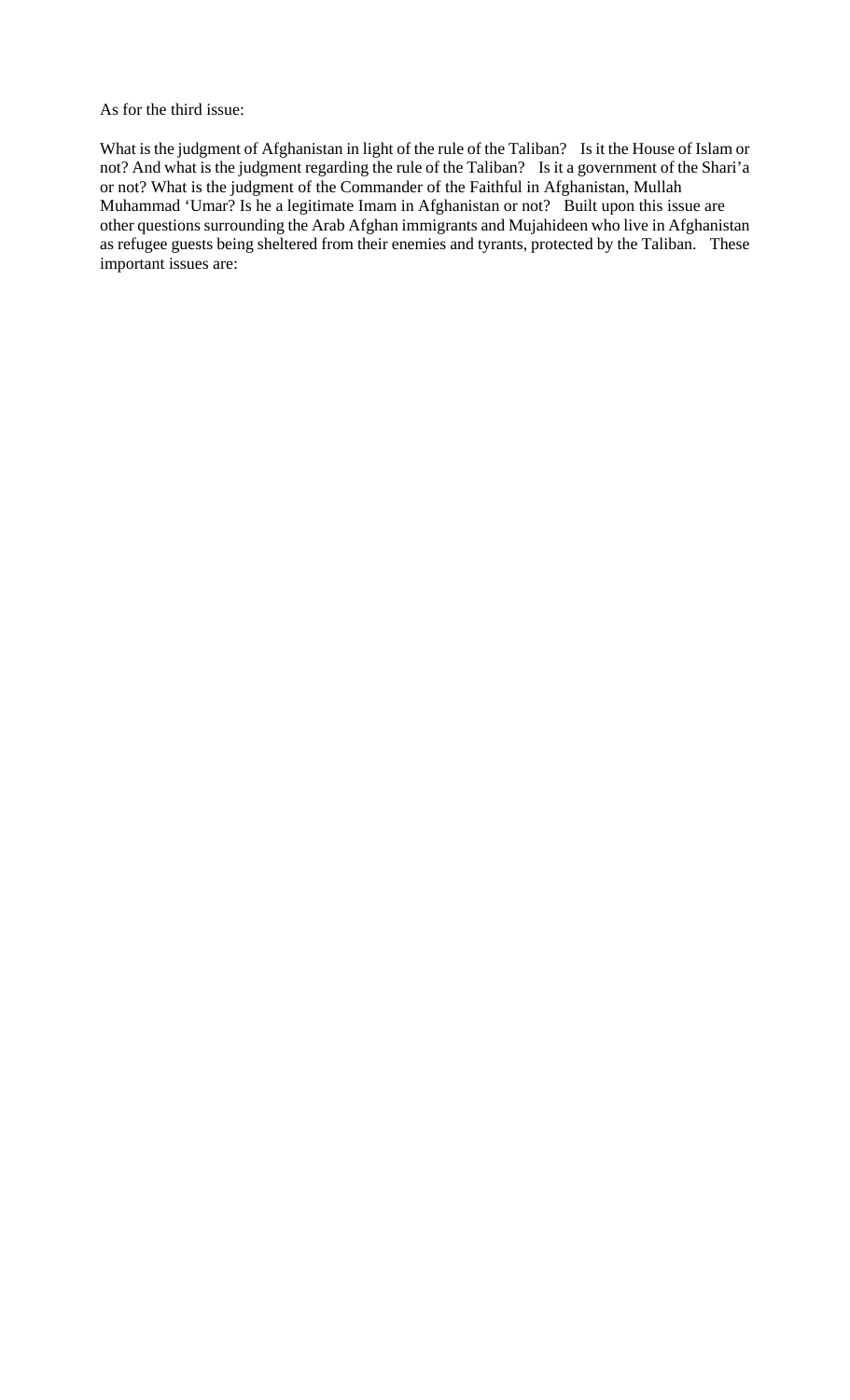1 Must those Arab Mujahideen and their counterparts the refugee immigrants being sheltered by the Taliban obey the Commander of the Faithful when they are in his house or not? And if he issues them an order that isn't compulsory, is it a duty for them to comply or can they simply refuse to comply by claiming that they are merely guests and not under his authority? And if they don't pledge their allegiance to the Commander of the Faithful, then does his authority extend to the Afghans only, or just to those who did swear allegiance?

2 Regarding the questions as to whether Afghanistan is the House of Islam and its leader is a legitimate leader who can rule according to the Shari'a, impose Islamic punishments, impose the Jizyah [tc: a poll tax that is imposed on the people of the Dhimmah, the non-Muslim residents of Muslim nations during the Caliphate] upon any Dhimmis present, and wage Jihad and fight any infidels, if we answer these questions in the affirmative, are those individuals and groups that reside in his territory bound to pledge their allegiance to him as the Commander of the Faithful? Or can they remain there as guests working to establish Islam and wage Jihad in countries outside of Afghanistan?

3 With the establishment of Islam and an empowered leader, is it a duty for the weakened Muslims living in the lands of the infidel and the apostate Muslim rulers to immigrate with what is left of their religion to Afghanistan? And for those who fled to infidel countries and Houses of War with their religion because there was no House of Islam, is it a duty for them immigrate now to Afghanistan? And is it a duty upon them to pledge their allegiance to the Commander of the Faithful and obey him as a legitimate leader or not?

These questions and what devolves from them have become a very important reality that has imposed itself with the establishment of the rule of the Taliban in Afghanistan, the establishment of their leader as Commander of the Faithful, their ruling according to the Shari'a, their establishment of Islamic punishments, their conquests in the path of God, their Jihad against the infidels and Crusaders of old, and against

[missing section here]

Secondly: Here I put the question before the first of those to whom it pertains, and those are the leaders of the armed Jihadist groups everywhere in general, and specifically to those who live in Afghan territory and have sought refuge there. If we were to arrive at the truth, it would be that we must assist them [the Taliban] with whatever capability we have, with God's grace, and to give this truth the objective and political description it deserves in order to answer this perilous question, the answer to which has already started us around the corner and into a new phase in the modern history of Muslims, ever since the fall of their predecessors 75 years ago at the hands of the Jews and Christians when we began the phase that we are only emerging from now.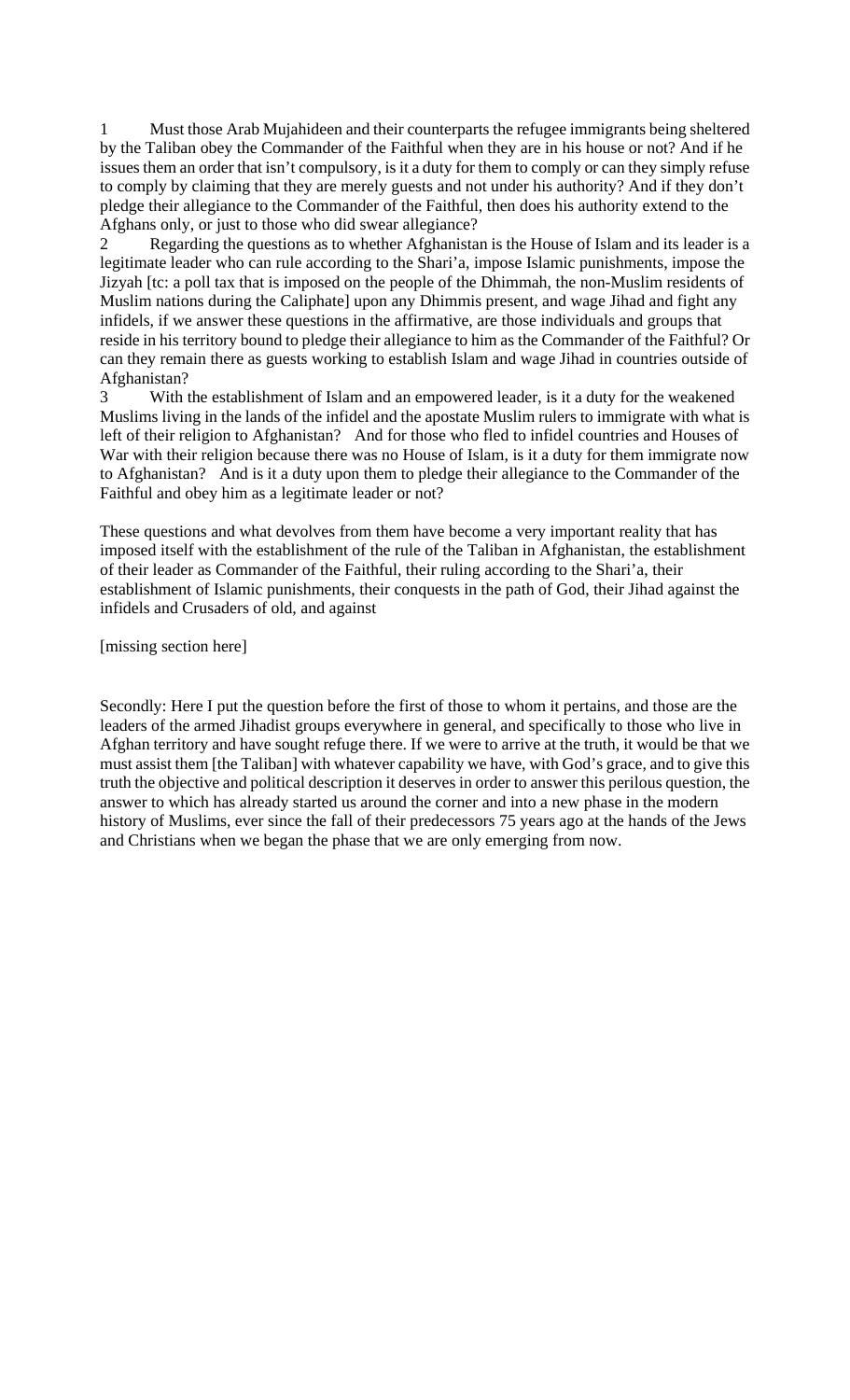As to the importance of this issue, I say here briefly that I have described the reality of the Taliban and our reality with them on the previous pages. As for the reality of Muslims in general, that is well known and therefore I will devote a special study to it that will follow this one, after I have completed some necessary research and after I have disposed of some information that still remain for me to deal with concerning this issue of the reality of the Taliban. Here I will limit myself to the matter at hand, which is fighting and waging Jihad at the side of the Taliban against their antagonists who have attacked them and us. These are two issues that I have answered to the best of the abilities that God has given me.

#### **I say here as an introduction to some of the matters:**

Since the coming of the Taliban, most of the Islamic governmental research from Muslim countries has painted the worst possible picture of them, and even Islamic movements and highly regarded secular figures did not refrain from oppression. The Shaykh of Al Azhar [tc: the leading Sunni Islamic University in the world], who was noble, described them as donkeys…like that! The Muslim Brotherhood and the Salafists agreed together to curse them and tear them down. Shaykh Sarur in his Sunnah said that they were agents of America, and in addition to that, some issuers of Fatwas and guidance asked some young men from the Jihadist movements specifically about the government in Afghanistan today, and they said that it was not the House of Islam!! Two of his contemporaries said similar things, and they live in London, the home turf of the infidels.

I heard something similar the other day from a man issuing legal guidance and Fatwas in the Arab areas of Afghanistan. I asked him if the government of the Taliban is legitimate. He said no. I said, then so it is not legitimate, and he said no. So I said, so it is in the manner of the Mu'tazilites between the two extremes [tc: one of the tenets of the Mu'tazilite school of Islam is the "position between the two extremes."] He said, no it is not like that. I said to him, then if you are not saying any of those things, then I have no new way of describing them. In another meeting [with the same man], I confronted him for this amorphous fatwa. He affirmed it, and told me in all frankness that Afghanistan today does not rise to the level of House of Islam. So I asked him about Mullah 'Umar, and he told me that to him there was no doubt that he was a Muslim and that the Taliban were Muslims…and in this he was not mistaken. For if Mullah Umar is a Muslim, and there is no doubt about this, and he rules a country that is at least aiming at the Shari'a; if he is a Muslim then there is no doubt that his country is the House of Islam according to the consensus of scholars I have read. If it were not the House of Islam, it would not be ruled according to the Shari'a. If its rulers were infidels, as is the case with our countries and rulers, then they could not be considered Muslims…This is an example of some of the misconceptions surrounding this issue. That is enough of the details…

What I know from my readings and studies of history is that the worst I can say of Afghanistan and the Taliban today is: That they are a group of Muslims, a group of which are mistaken. There are weaknesses in their implementation of the religion, and in the religion of some of them are heresies and sins etc. Muslim people have come to it [Afghanistan] from other Muslim countries and pledged their allegiance to a leader who is said to have fewer shortcomings than the rest of the people. He has lead his group, his country, and its people according to the Shari'a, has generally implemented the Muslim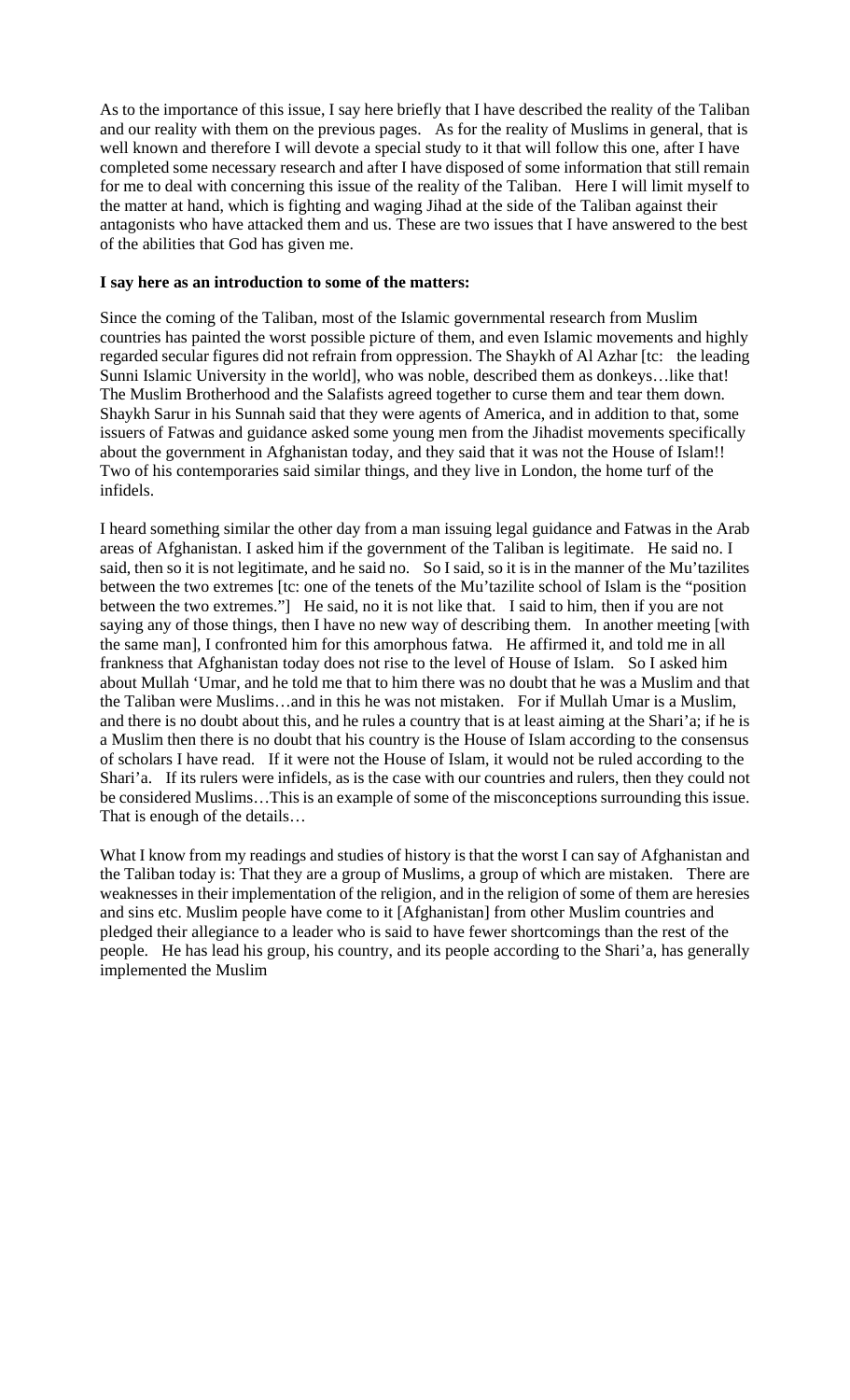against the infidels and apostates, has provided shelter to Muslims who have been expelled [from their countries], has protected them, and has suffered men killed because of that by the enemies.

This description is the worst description it is possible to give of the Taliban and their leader, and this is 90% better than the condition of the kings and rulers of Islam since the period of the Prophet, peace be upon Him, the Rightly Guided Caliphs, and the period of 'Umar Ibn 'Abd-Al-'Aziz, and all of this does not even make up 45 or 50 years of Islamic history. For this description, and worse than it, has been the situation for many eras from the time of the 'Umayyids, which lasted about 100 years, most of the 'Abbassid kings, which was 500 years, the entire history of the Ottomans, which was another 500 years, and the entire history of the sectarian Islamic countries and kingdoms such as the Atabakah, the Ayyubis, the Seljuk Mamluks, the Muwahhideen, the Murabitun, the Ghaznubiyin, the Hamdaniyin, etc…Those Islamic rulers according to what the history books have to say, were a cavalcade of contradiction to Islam.

Ruling according to the Shari'a was generally the basis for confusion, mistakes, oppression, acquisitiveness, heresy, profligacy, sin, stupidity, and straying from the path, as well as guiding, Jihad, and doing that which is accepted…a mixed bag. The armies and leaders of those kingdoms protected the House of Islam and territories of Islam and their sanctity, and they issued the majority of the religious rulings as well as fought among themselves over money and everything else, etc. By this description they are worse than is the situation of the nation of the Taliban. Moreover, by the virtue of what we have witnessed over the last four years, two years of which I have personally witnessed, they are much better than them [the kings of old as mentioned above]. Their implementation of the Shari'a and faith in the Way, and their ordering that which is accepted and their prohibition of that which is not accepted is an observable reality which no one can deny except for a tyrannical madman who is biased because he can no longer be ignorant while he is here with us, so he goes away and pontificates upon our situation here from the home turf of the betrayers of the Companions in London, the city of fog which obscures the sight.

I am asking here, not passing judgment…truly, I am asking…If those [the Taliban] are not a legitimate nation by reason of the general heresies and deviations which prevail, then non of those nations [the ones mentioned above] were legitimate. And if Afghanistan, with everything we are experiencing today, is not the House of Islam, then that means that there has not been a House of Islam during most of the 1300 years of Islamic history.

What I know and have studied is that the 'Ulama of Islam among our ancestors pledged their allegiance to those leaders, prayed behind them, and waged Jihad of conquest with them rather than Jihad of defense. They advised them and complained about them, but still considered all of those kingdoms to be Islamic, and considered them to be the Houses of Islam and the Houses of Muslims. Moreover, Ibn Taymiyah, God bless him, considered the armies of Syria and Egypt during the days of the Mamluks to be the victorious sect. I do not propose here to relate historic testimonies about this from their various sources because it is well known.

What is correct and what is a mistake then? Is all this history wrong or are all the statements, claims, and Fatwas from our own era wrong? Or is there something that our brains do not grasp? In truth, I am presenting a question here and I am not in search of an answer or a fatwa. One of those who issues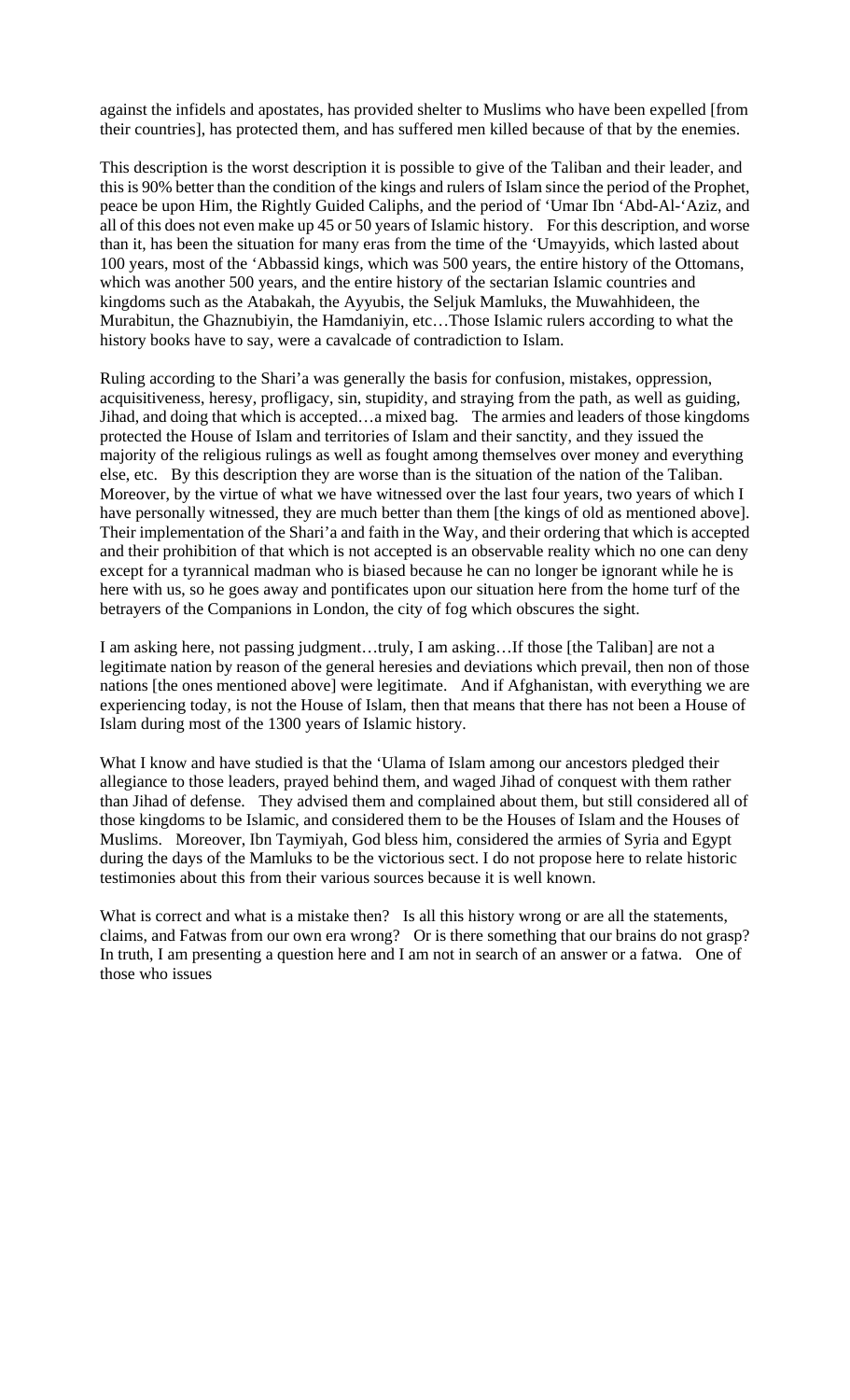this means dissolving our groups and the necessity of pledging their allegiance [to the Taliban] and this will mean putting off Jihad in our own countries and accepting the prohibitions that they have set up and proclaimed. I said I do not know the reason for this obligation. He said that this is an obligation if we acknowledge that this is a House of Islam, that they are a legitimate government, and a true Imamate that we must pledge allegiance to or forfeit our religion. I did not understand the real source of this obligation.

### [Section Missing Here]

It remains for me to say on the margins of the issue that this issue will be presented to two types of scholars and guiders. One kind, and sadly it is the norm in Sunni Muslim countries and groups and all of their 'Ulama whether they be 'Ulama of the Sultans or 'Ulama of the Islamic groups or various movements from the Tabligh to the Brotherhood to the Salafists, etc. with the exception of the armed Jihadist groups. They consider the rulers of their countries, despite their ruling not by what God has revealed and their collaboration with the Jews and the Christians and their killing of those who call for justice for the people, they consider them Muslim rulers and their governments to be legitimate and should be obeyed, and that they are Houses of Islam!! And to them, I ask, is it not also possible for you to consider the Taliban likewise?! If Fahd with all that is wrong with him, and Mubarak with all that is wrong with him and the Sheikh of Bahrain with all that is wrong with him, and he is the King of a country that is only 3 meters long and whose army consists of twenty men, if those men are legitimate Imams according to your opinion and according to the Fatwas of Ibn Baz and Ibn 'Uthaymayn on the Arabian peninsula and Al-Buti in Syria who says that Hafez Al Asad the Nusayri is Saladin of our age and according to the 'Ulama of Morocco who consider their King to be the Commander of the Faithful, and according to the Sheikh of Al Azhar (who was noble) the matter is even greater. What is so wrong with the Taliban and their leader since they are legitimate and their shoes are worn thin from walking in the path of God and are more pure than the faces of those [who were just referenced in the preceding sentences]? What can be done to make them a legitimate government and their leader a legitimate Imam? By God, those who detract from them even recognize the United Nations.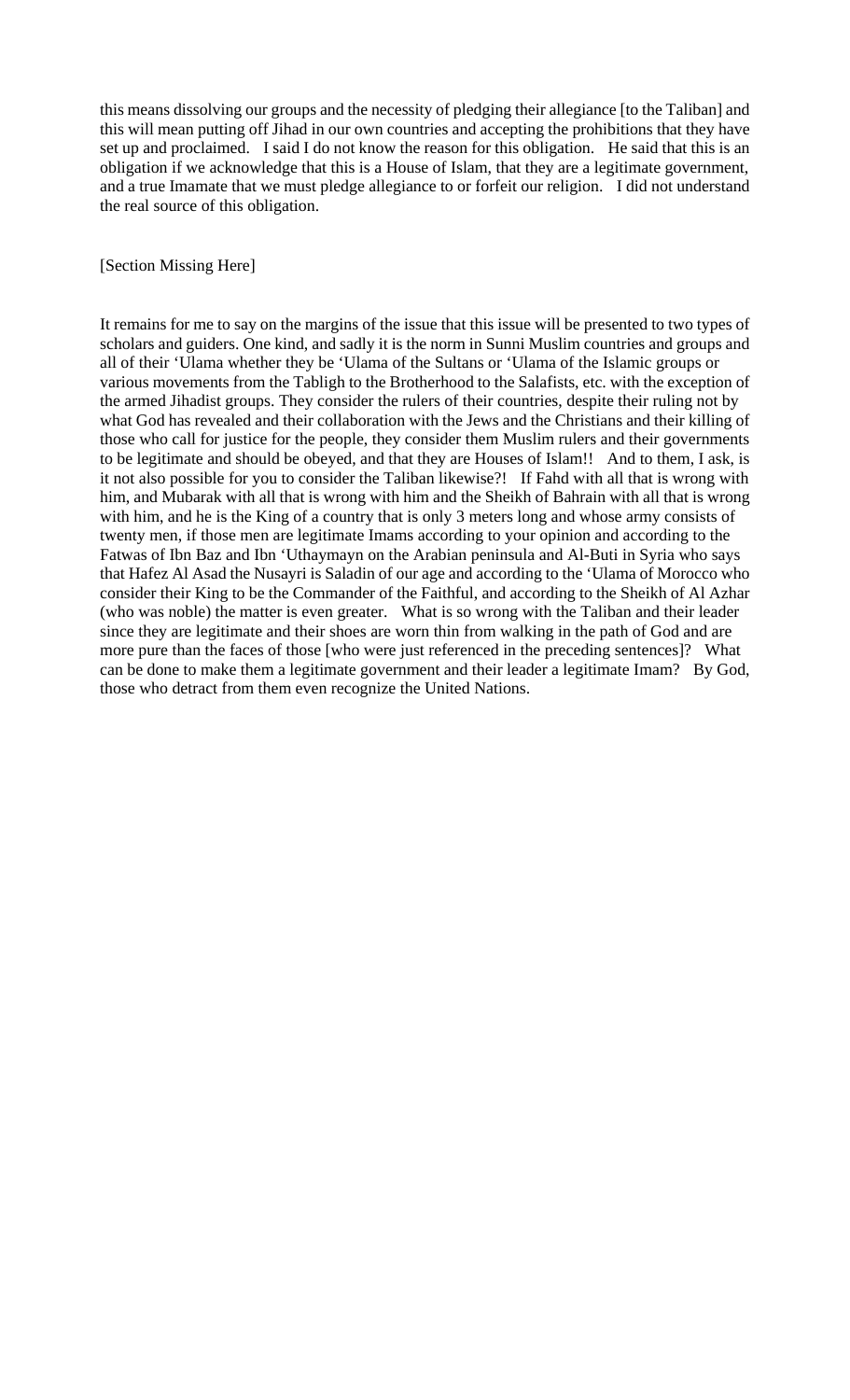As for the other group, they are from the Jihadists and their followers who see only their [the Taliban's] apostasy and the non-legitimacy of their government, while their country is a country of Muslims which intrinsically means that it is a House of Islam for any Muslims who are there, and a House of War for anyone there who is an apostate who battles against God and His Prophet. The question placed before those [who say those things], and I truly say question while I am in the process of presenting explications to facilitate the answer…What would it take for them [the Taliban] to be a legitimate government and their house a House of Islam…this is the crux of this issue.

I will now move to Part Three which is the uncertainties against the Taliban and the obstacles to fighting with them [which I heard] during my journey, which I previously mentioned, to convince them to fight in defense of the onslaught against us and the Taliban when Mas'ud threatened Kabul in September 1998. It is, I believe all or at least the most important, of the arguments from our brothers who do not agree to fight with the Taliban because of these arguments. I will separate them, God willing, into three parts:

- 1. Uncertainties that have a legalistic characteristic
- 2. Uncertainties that are political or realistic in nature from the standpoint of interests and principles
- 3. Uncertainties that are inflammatory or argumentative and are not legalistic or logical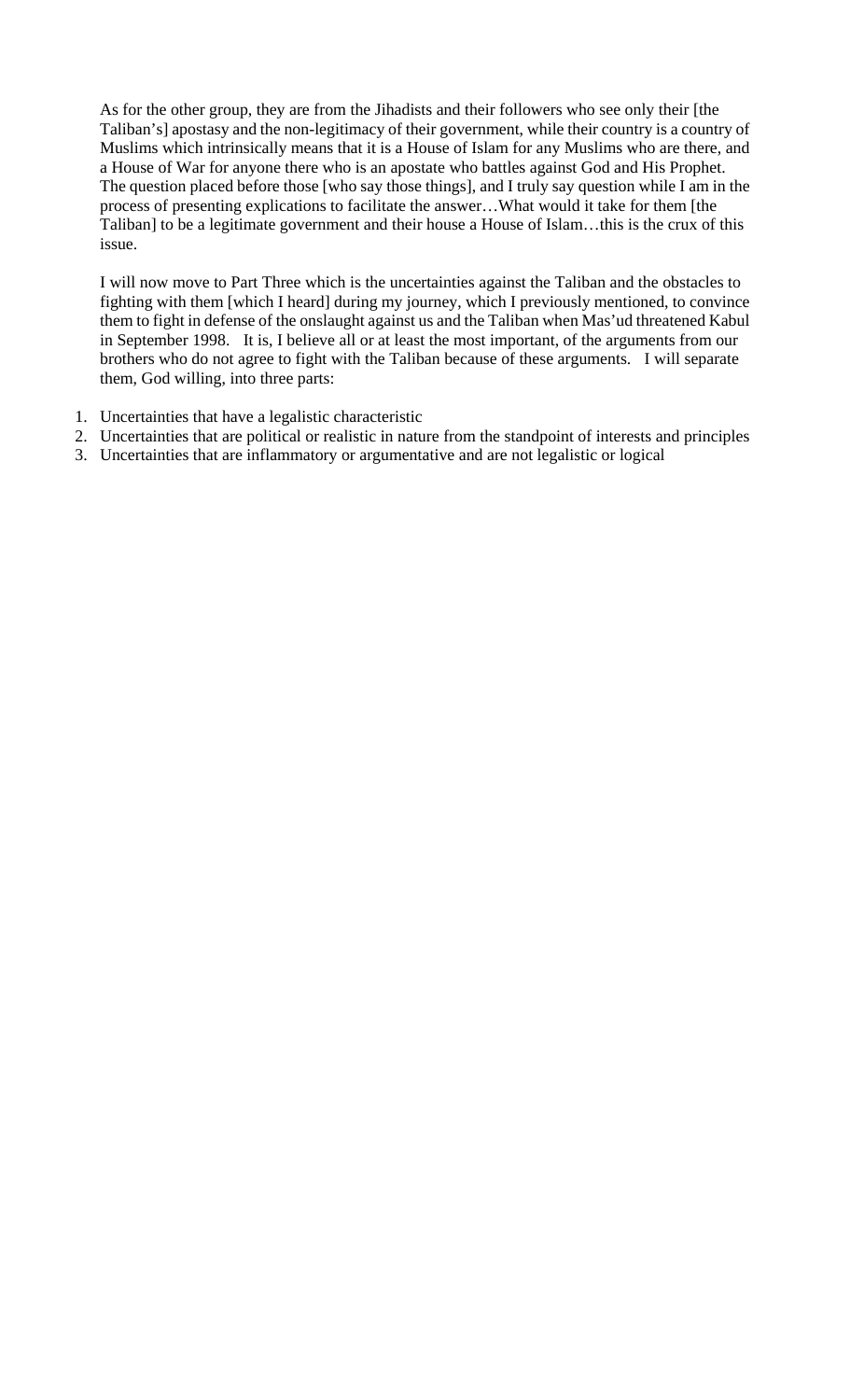## **Part Three:**

# **Uncertainties Surrounding the Subject of Fighting Alongside the Taliban Against Our Enemies and Their Enemies**

## **First: Uncertainties that have a legalistic characteristic**

1 Most of the Taliban are heretics and idolaters that they as a government will not put a stop to it [heresy and idolatry]. It does not appear that they have a program to put a stop to the pilgrimages to the tombs to prevent people from visiting them and eradicating the signs of idolatry among the people.

2 The Taliban are Hanafis who are fanatically devoted to their school; they do not allow any others and they rule according to it [the Hanafi school].

3 The Taliban want and are asking to join the United Nations and to bring their international problems before it.

4 They do not accuse some of the governments of Arab and Islamic nations of apostasy. On the contrary, they have good relations with some of them that could be described as brotherly, particularly with Saudi Arabia, Pakistan, and the United Arab Emirates. They have issued statements about which we will simply say they consider fifty-two nations who are members of the Islamic Conference Organization to be brotherly Islamic countries who should all be cooperated with.

5 That the Taliban did not expel the Crusader organizations, that it [the Taliban government] allows their activities and it has dealings with them.

6 The Prophet, peace be upon him, said that leaders would come who would delay the times of the prayers. This is an evil for everyone, be they a corporal, a policeman, a tax collector, or a treasurer. So how can one of us be with them in what is the most important of these jobs, which is to be a fighter and a soldier with them, when they have these attributes.

7 The Taliban are oppressive toward Rabbani because he was the legitimate rule before them and was described as such by a committee of 'Ulama who provide rulings on internal matters in Afghanistan. At that time they also considered Hikmatyar to be oppressed. One of them told me that Sheikh Bin Laden used to consider Rabbani to be a legitimate ruler and so if they felt that they were to be loyal to Rabbani and overlook his faults according to the Sunni doctrine then that is the same thing we are asking of them toward the government of the Taliban.

8 One of them said that we tried the Afghans before and we ignored their faults in the interests of the Jihad. The result of that was the corruption, civil war, the disclosures [of wrong doing], and the handing over of the leaders of the Jihad to the collaborators, the corrupt, and the corrupted. The Afghans are all this way. We will not taunt the snake a second time.

9 The Taliban say that they are fighting oppressors whom they call backward but they do not accuse their opponents of being infidels and they do not consider them apostates. We know that the Sunni Imams, such as Malik, from the Descendants, God bless them, would not fight the Kharijites at the side of unjust Imams because they consider them oppressors seeking revenge against one another in the name of God. Malik, when asked about this said, Yes, I will fight along side the Kharijites against the leaders if they deviate from the sayings of 'Umar Bin 'Abd-Al'Aziz. The Taliban are not like that.

10 Why don't we ask their opponents, particularly Mas'ud and Rabbani if they return to power in Kabul would they implement the Shari'a or not? If they say yes, then how can we fight them with the Taliban?

11 Those whom they fight are Muslims who pray and call others to pray; this is a battle of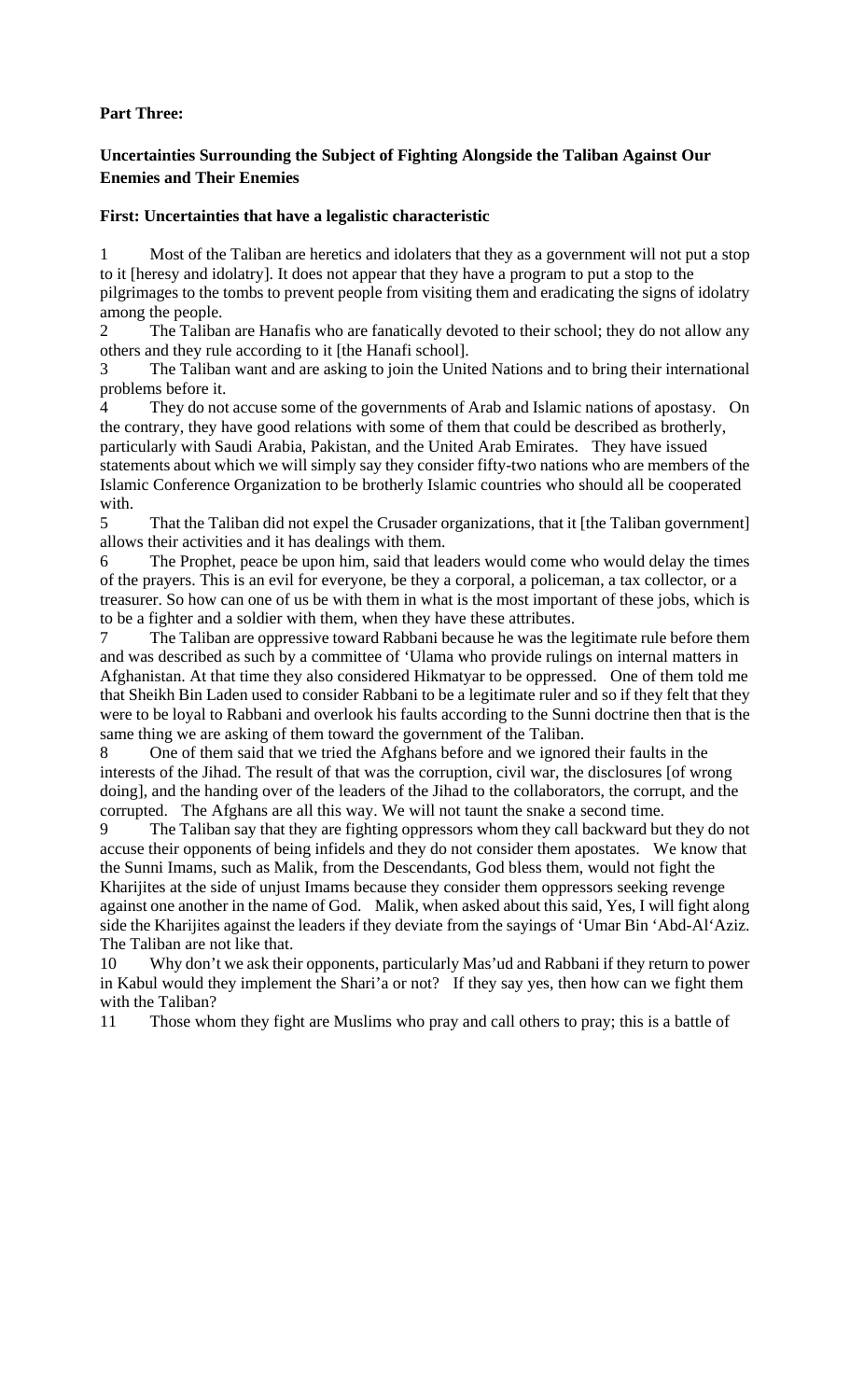upheaval. This is particularly the case since some of them are defending themselves and their possessions such as those who refused to give up their weapons to the Taliban and become subject to the disarmament law. Some of them were also defending themselves from a ethnic standpoint because the Taliban are of a Pashtun ethnicity and other ethnicities are treated as second class citizens such as the Tajiks, the Persians, the Uzbeks, and the other national minorities. How can we participate in a battle of upheaval?

12 The Taliban and their government in this form are not a legitimate government and Afghanistan is not a House of Islam, therefore, we are not obligated to defend them. Our brother added here that we, however, consider them to be Muslims and likewise, their leader Mullah Omar, we consider him to be a Muslim. However, Afghanistan under their rule is not a House of Islam! And if we said that they were a legitimate nation and a legitimate Imamate, then we would have to immediately dissolve the groups, nullify our allegiances to all other Islamic groups, declare it [Afghanistan] a House of the Caliphate and a house of immigration for Muslims. The principle of the Taliban would entail us leaving off the Jihad in our own countries, etc.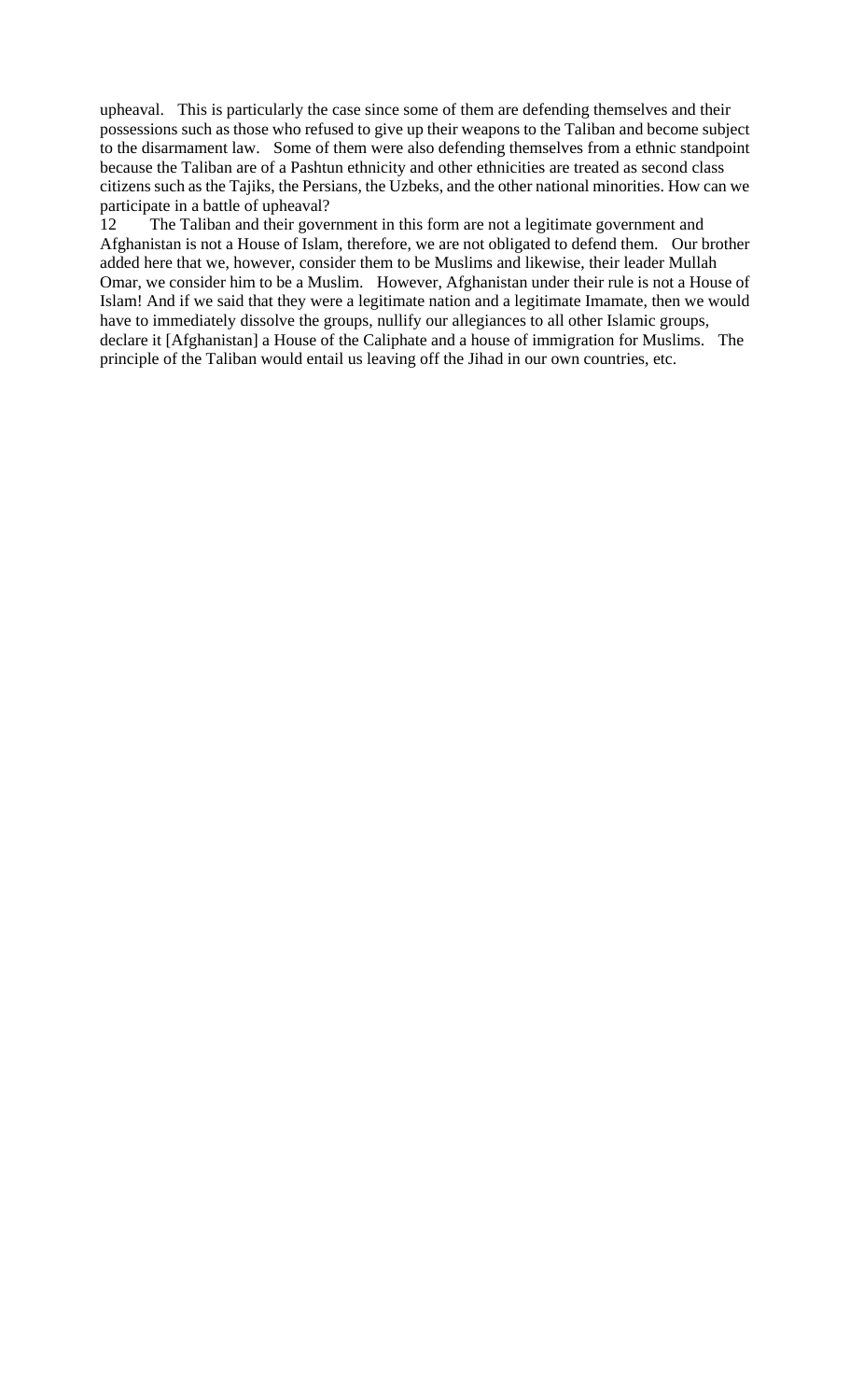**Second: Uncertainties that are political or realistic in nature from the standpoint of interests and principles.**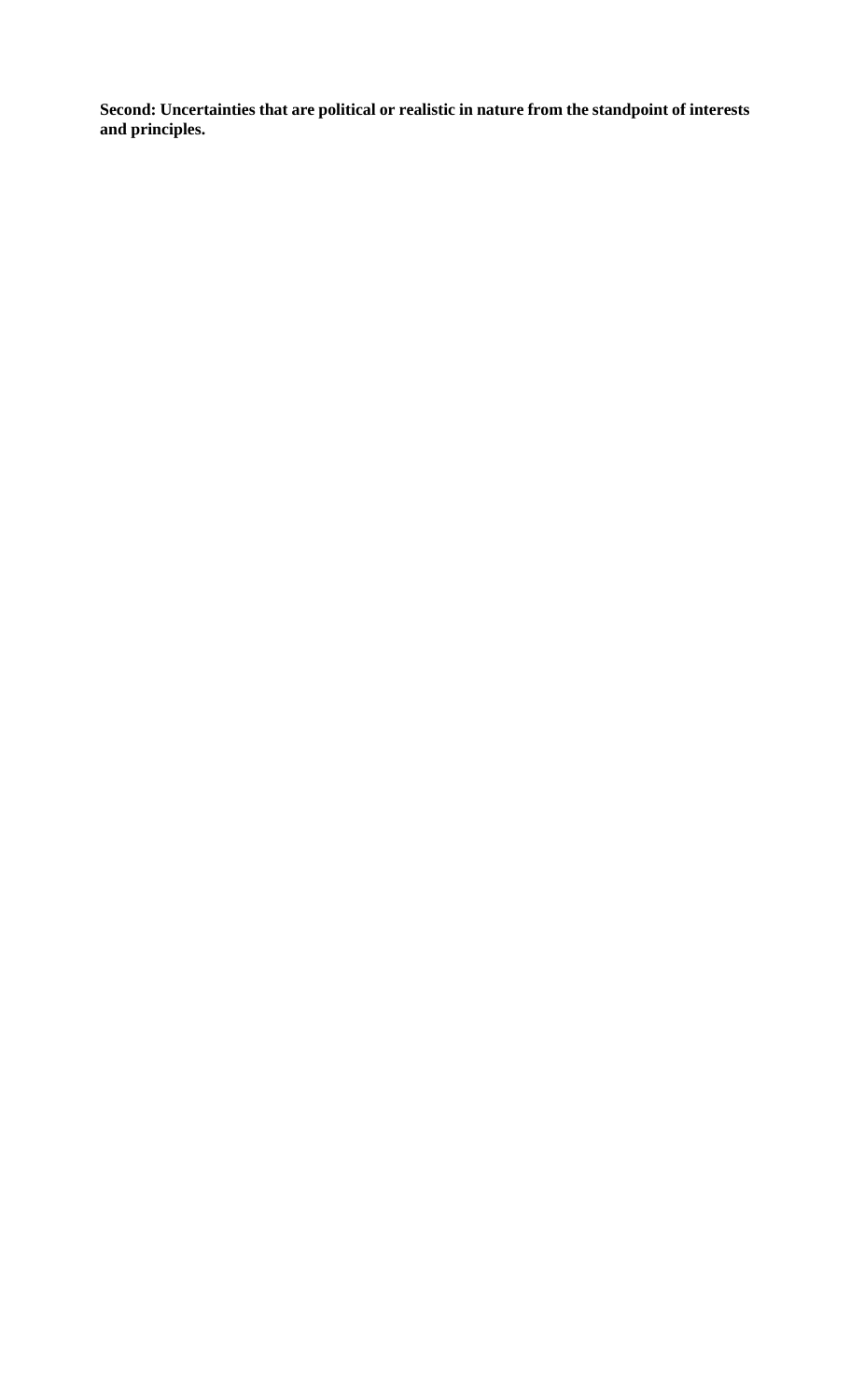1 We have political Jihadist issues for which we came here, and we can not be diverted from them. This is what the Americans, the Jews, and our rulers want: for us to abandon our fight there and lose ourselves in peripheral issues such as this, Chechnya, Burma, or Bosnia…Just as is happening in the [Arabian] Peninsula, where the hypocritical Saudi 'Ulama are pushing the Mujahideen, at the best of their apostate rulers, far out into the wilderness leaving them there.

2 The number of the Arab Mujahideen here is limited and ineffective, and if we lose them here, then their Jihad there [their home countries] is lost.

3 The number of the Arab Mujahideen here is limited and ineffective, and will not really augment the Taliban, who [number] in the tens of thousands. If this number effective in their countries, then why wouldn't the Arabs leave and motivate the Afghans to wage Jihad with the Taliban.

4 We exploited the Americans during the days of the Afghan Jihad in order to destroy their opponents the Russians, and they used us to achieve their goal and then they abandoned us. Today, the Americans want to push us along with the Taliban to fight their enemy, Iran, thus killing two birds with one stone. They will get rid of us and the Iranians in a never ending war between Sunnis and Shi'ites, and so they are striking their nettlesome opponent Iran. They will then be rid of us as an opponent, or they will at least occupy us [as in "occupy our time"] so they can rest. Why would we want to end up in this trap?

5 **This suspicion says**: Everyone knows that Pakistan has supported and still supports the Taliban to a very great extent. It is also known that the government of Pakistan is an agent of American and will not fail to do its bidding as long as it is under her fingertips. This means that it [the government of Pakistan] supports it [the government of the Taliban] with the permission and support of America, and this means that America supports the Taliban. America only supports the corrupt and those who harm Islam. The Taliban, therefore, are agents of America.

## **Third: Uncertainties that are defamatory and argumentative and that do not have any legalistic or political characteristic.**

1 We do not accept the words to fight for interests and the corrupt. We do not accept the word "interest" because it has become associated with corrupt, heretical, and free-thinking Islamists such as Al-Turabi, Al-Ghanoushi, and the Brotherhood [and their attempts] to bring into religion that which does not belong. There is only what God said and the Prophet, peace be upon Him, said. And they did not say "interest."

Those Arabs who call upon us to fight with them in Kabul do not call upon us for a legitimate reason, but to defend their women, children, houses, and money. Who told them to settle in Kabul and expose themselves and their families to danger, then have to call upon us to defend them? Let them leave Kabul and then they will not have any need for any one of us to defend them.

3 A number of brothers, among whom was a brother who is one of the Shari'a authorities among the group of Arabs in Afghanistan, have said to me: All Afghans are alike in their good and bad. We have Mullah 'Umar who is like Mas'ud. We have Rabbani who is like Hikmatyar, and Sayyaf like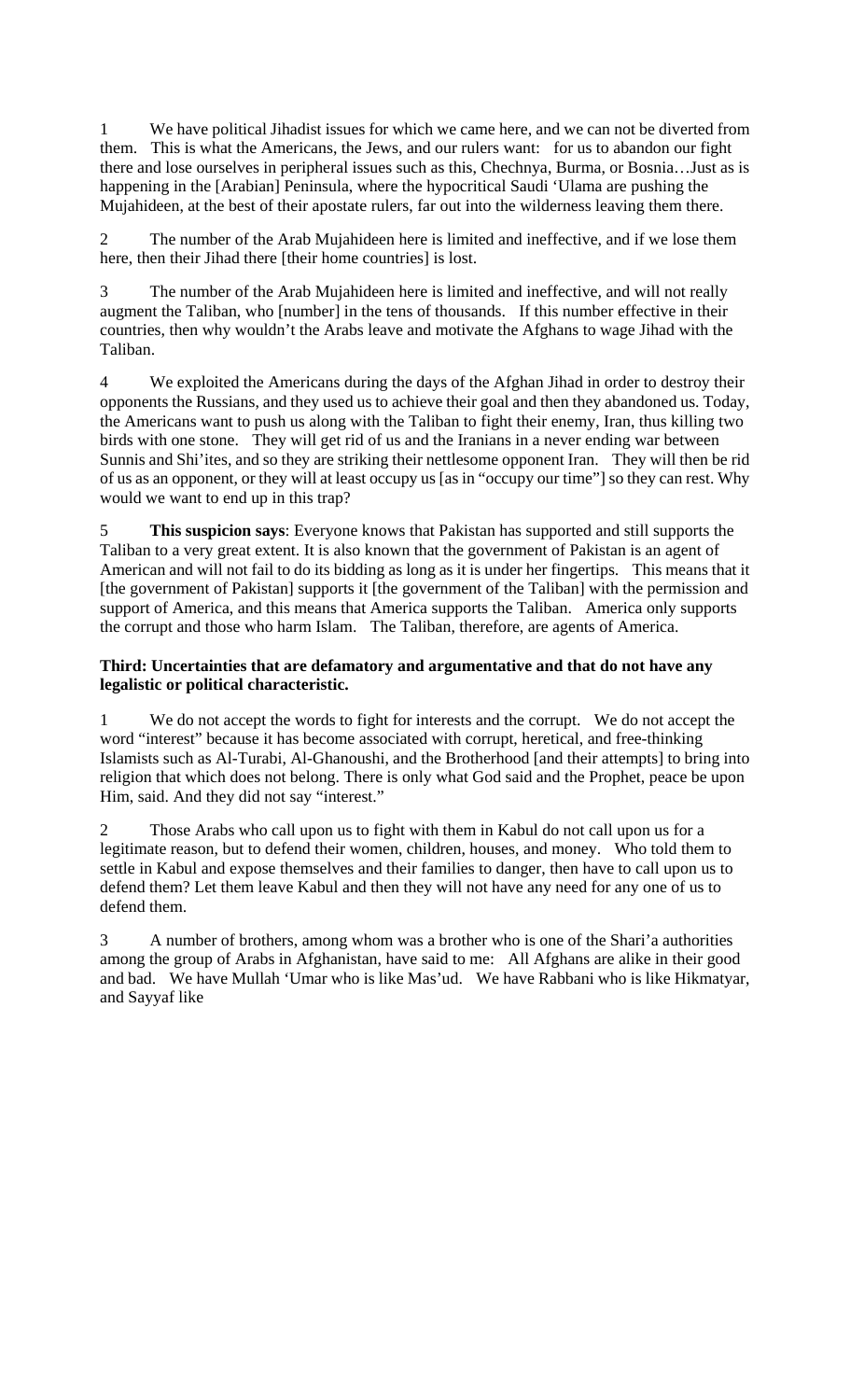others, etc. If we take all the insults and suspicions against the first two, all of them are likewise present in the Taliban. Hikmatyar allied himself with Dostum and the Shi'a, and the Taliban allied themselves with 'Abd-Al-Malik the Uzbek. They promised him a position if he would leave [his alliance with] Dostum, but then they abandoned him and they were massacred. During the days of the Parties, we had fortresses and conditions that may have been better than those offered by the Taliban. And Mas'ud, when he captured Arab prisoners, honored them and did not give them up [tc: probably means they extradited them]. The Parties still correspond with the Arabs and show good intentions toward them; if the Taliban went away and the Parties returned, we would get to keep our fortresses as they are and possibly better. The Afghan fight is not a matter for the Arabs, who can stay here without any change. Afghans are Afghans, and they are all alike. We are guests of whoever ruled or rules Afghanistan, no more and no less.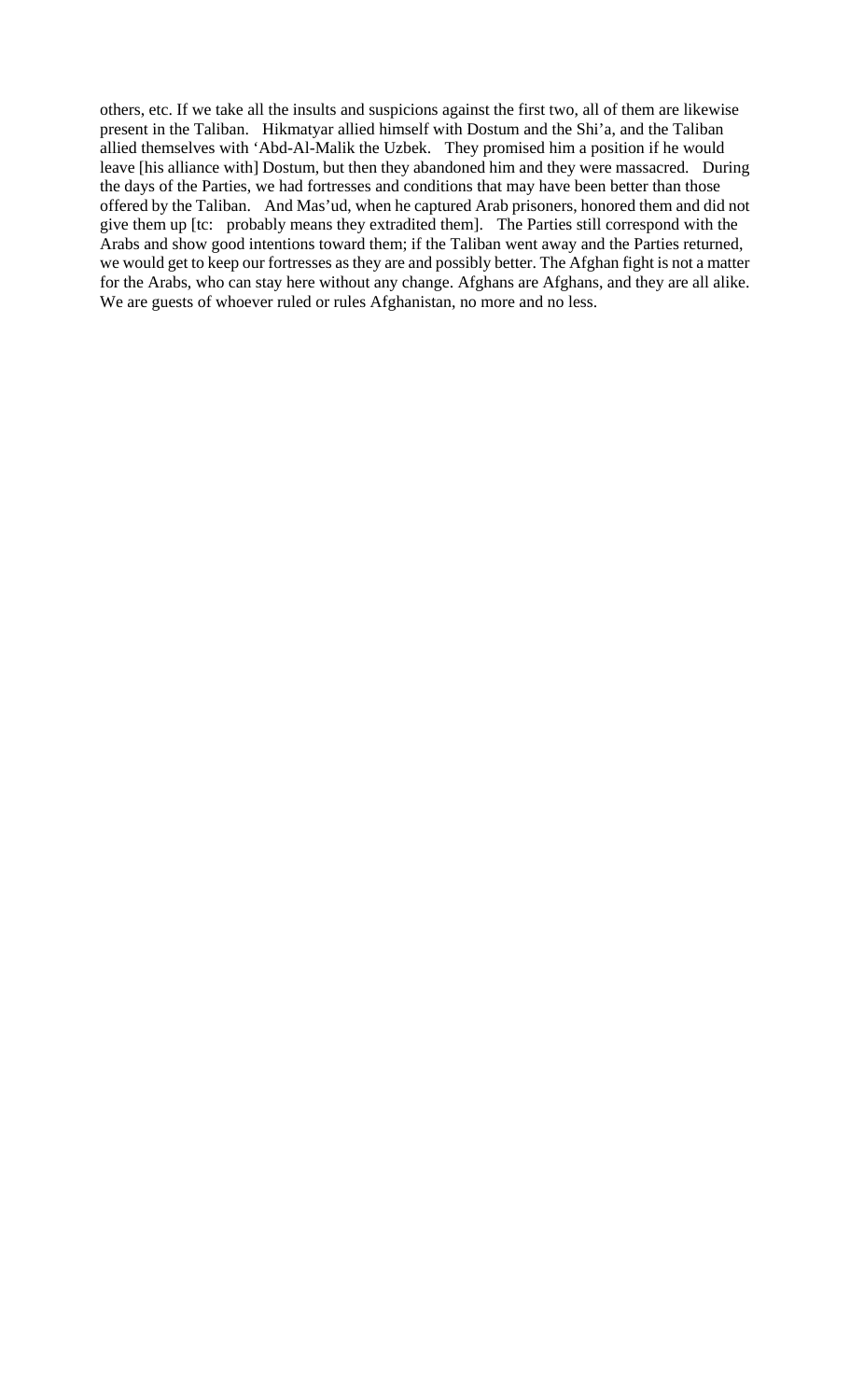4. Finally, a suspicion that relates to my position vis-à-vis this matter. Some always feel the need to defame, and the matter is worth discussing and I shall later on, God willing. Here I will summarize what I need to of this suspicion:

Abu Mus'ab – a poor man of God – is an agitator, a political theorist, and a Jihadist philosopher, but he is not a student of Islamic jurisprudence and he has no knowledge of Islamic jurisprudence. On the contrary, Abu Mus'ab himself says on all his tapes, "I am not a Mufti, and I am not a scholar of Islamic jurisprudence. I simply relate the Fatwas of those whom I ask and the evidence I find myself from whomever I am familiar with." So how can we receive a fatwa from him on such a sensitive subject? We only accept those from Shaykhs, students, and scholars of Islamic jurisprudence.

This is just about the total of what I heard from that surrounds the uncertainties and suspicions [of the Taliban], and I will answer each of these later in sequence which follows:

## **First: The Legalistic Uncertainties**

### **1. The First Suspicion:**

That the majority of the Taliban are heretics and idolaters, and as a government they have not put a stop to those things nor do they seem to have a program for eradicating the pilgrimages to the tombs, preventing the people from visiting them, and eradicating the signs of idolatry amongst the people.

I say that there is no relation between this suspicion and the issue of fighting at the side of the Taliban. As was brought up in the discussions regarding fighting along side them, and as was presented in the previous legalistic evidence, the salient point is that they are Muslims and Mujahideen regardless of whatever is wrong with them. Because of the importance of this suspicion, I will dwell on it a bit:

What is for sure, and all of us know this from what we have experienced in our own countries or from the travels we have made throughout Muslim countries, is that the state of Afghanistan from the standpoint of the spread of mysticism in all of its forms, both the accepted and the imposed, and from the standpoint of the tombs, the pilgrimages, and people visiting them, from what is legitimate to what is misguided and idolatrous, is prevalent in all Islamic countries equally. Moreover, I say that there are Arab Islamic countries whose share of this affliction is much worse than it is for the Afghans, such as Turkey, the countries of North Africa, the countries of Central Asia, the Caucasus, India and Pakistan, and the countries of Central Africa. I know, and I am from Syria which is the home turf of Islam and a country with one of the highest concentrations of 'Ulama. Most of the senior 'Ulama there in the various disciplines of Islam are mystics of all sorts.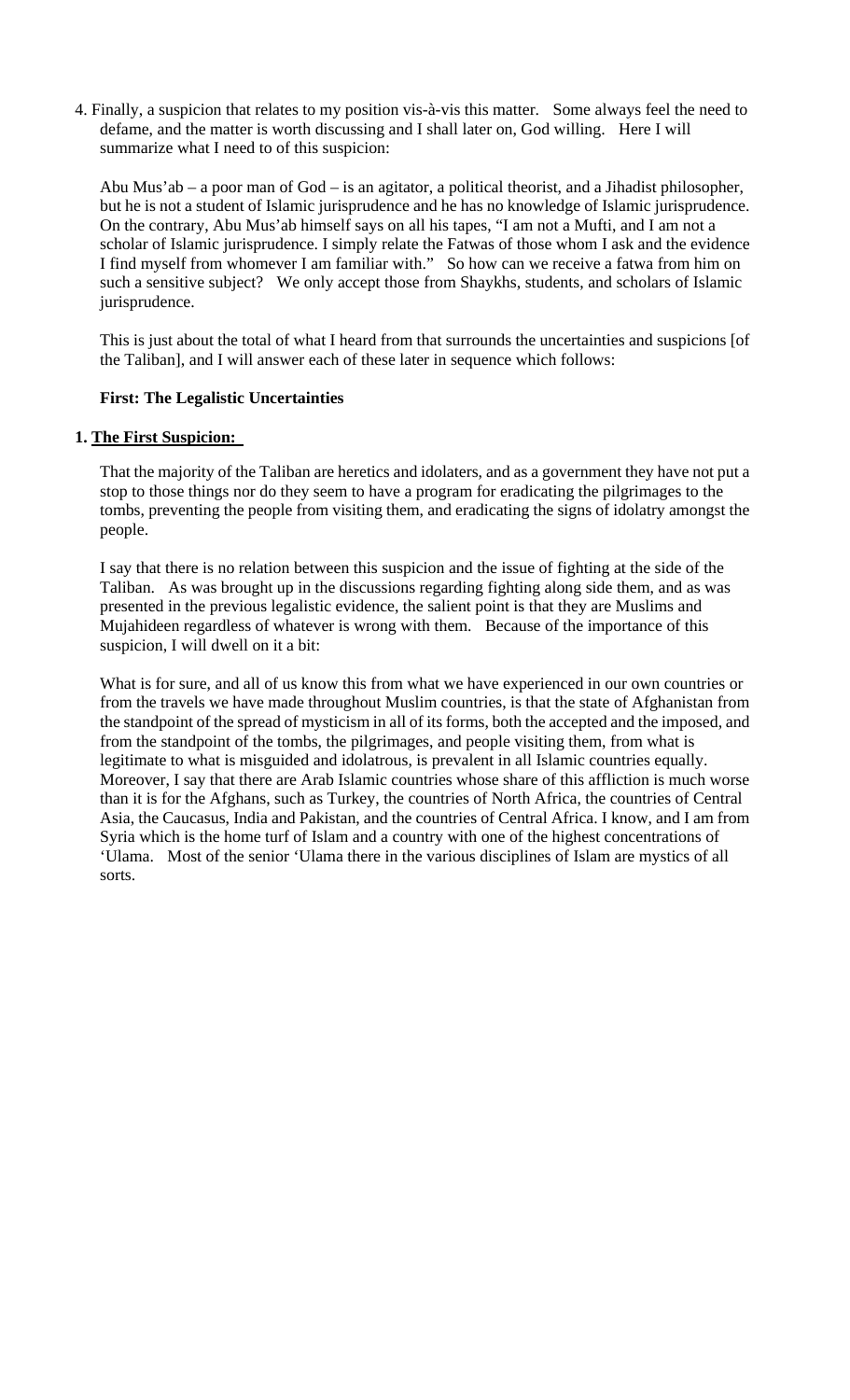As for the tombs of the 'Ulama, the good men, and many of the Companions and the Followers, they are widespread and visited by many, and upon many of them are symbols that are not only in violation of the Sunnah, but are deeply rooted deviations such as imploring the dead, praying to them, asking them for things. The most terrifying aspect of this affliction is the imploring of God in those places. Living beings can scarcely do without them, not to mention the large gravesites.

I also visited Egypt and lived there, and its situation is even worse than that of Syria. I have seen Turkey, and the plague there are covers the entire nation. I have learned of the conditions of North Africa through television programs I have seen, and I saw some documentary films on some tombs of forefathers, and Sufi and other religious centers particularly in Tunisia, Algeria, and Morocco; especially in Morocco. I witnessed horror shows of idolatry and misguidedness approaching sorcery, magic, and devil and jinn worship, according to the testimony of our brethren in those countries.

This is all well known. As for those who escaped the tribulation, they would be in the Arabian Peninsula. All of us know that they were afflicted and enveloped by much worse idolatry than this…They were saved from the idolatry of the tombs only to be enveloped in the idolatry of rulers and palaces from the most senior of their 'Ulama to the people at large except for those who have submitted to God, and they are few and far between. It is not the place here to mention the details of this.

As for the idolatry of the tombs and their dead, the limits of its negative effects are known. They [the dead] do not deliver Fatwas about the occupation of the holy places [tc: a reference to the presence of US troops in Saudi Arabia], they do not call for normalization [of relations] with the Jews or make alliances with the Jews and Christians, or try to legitimize the opposite of what God revealed and to replace it [what God revealed] with war. And as for the idolatry of palaces and the living pharaohs in them – it is for God to decry the dead ones whose matters are finished – the living Satan pharaohs are still speaking to the people saying "I am your most lofty god" and "I will show you only what [I choose] to show." We all know that every one of those tyrants in the Peninsula and in other Arab countries in general, as well as the Muslims, have disrespected their people and obeyed them [the pharaohs]. There is no strength but by God.

Second: Has all this apostasy of rank and file Muslims in all those countries throughout the ages caused them to lose their rights as Muslims in general and each individual Muslims in particular? Has it caused them to lose their right as Muslims to aid and defense against the calamity of attack? By God no. And we have set forth our legal and historical evidence of this in Part II. On the contrary, they still have this right despite the passage of time, and Jihadists and protectors of Islam whom God has bestowed upon them have carried it out. The good 'Ulama have remained persistent in calling upon them [the Jihadists], in enjoining that which is accepted and proscribing that which is not accepted, and in providing religious counsel.

Three: The important point that I would like to focus on here in reply to those who would suspend the duty of Jihad – which is among the most sublime duties in Islam, and which is an individual duty when it involves waging Jihad against the onslaught of infidels and defending the people of Islam – is to remind This misfortune is not with the rank and file brethren, but with those who wear the mantle of Shaykhs and 'Ulama and who sit on the councils of judgment and fatwa. The problem is formidable and dangerous because it is not a problem of do we defend the Afghans or not. If it were simply a matter of Afghanistan it would be of no importance because Afghanistan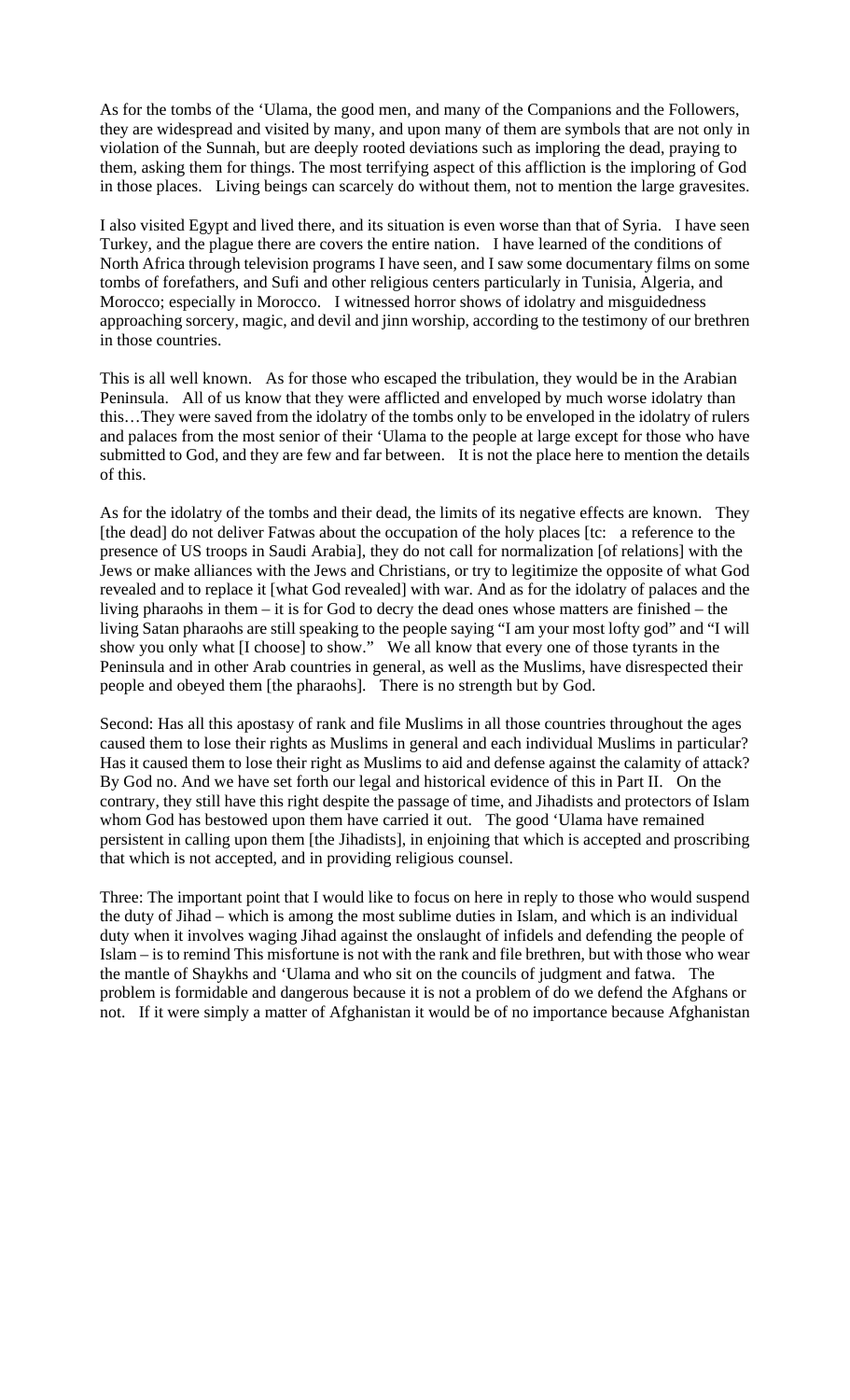is just one of tens of countries. The situation of Muslims today in general, and we are at the end of this era on the threshold of an hour that has revealed its small omen, but just about to receive a big one [omen]…only God knows. If we make this problem an obstacle between ourselves and a Jihad of defense against the types of enemies that surround us on all sides, in a battle of extermination and liquidation of this religion and its people, then God help us for what awaits us and the people of Islam at the hands of the Jews, Christians, and apostates.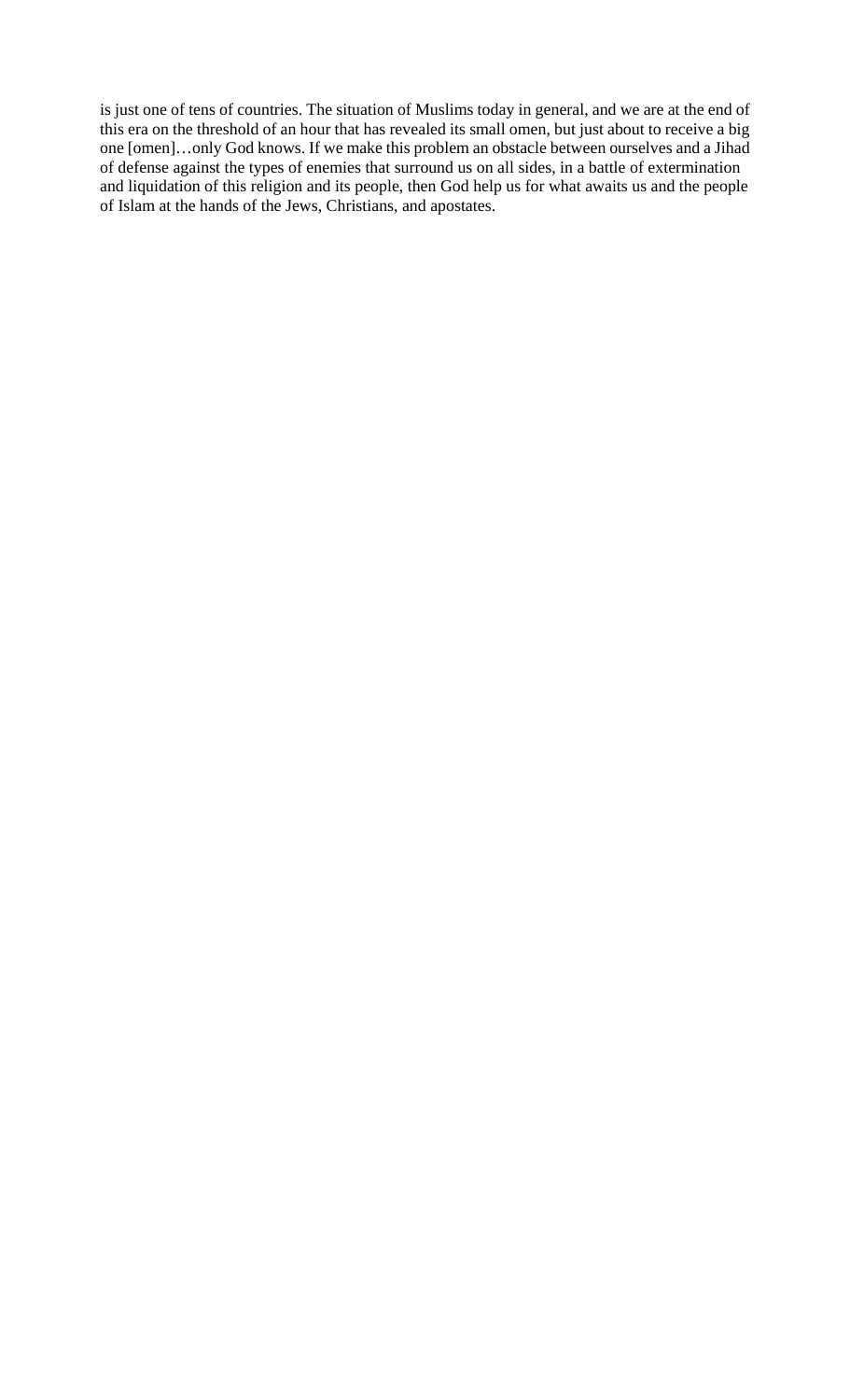Four: In the coming stage, as pointed to by the facts and which will flare up soon in the nations of Central Asia and the Caucasus, then the countries of North Africa, then Yemen and Syria and countries after that, there will be numerous fields for Jihad of defense. We will find ourselves with our brethren who are zealous about monotheism, may God grant them good things and guide them through trouble. The situation for the Afghans is a thousand times better than that of the general populace of Central Asia or North Africa, for instance, because those there who are committed are generally of the Sufi persuasion whereas there are not many of them in Afghanistan and those that are ignorant and have abandoned their religion; they may pronounce the words "There is no God but God," but they do not know the first thing about it.

Seventy years of Communist rule has made them what it has made them, and their situation now is closer to that of the people of Bosnia or Chechnya. Shall we fight for them and with them in defense of this onslaught or not? Shall we proselytize them through our defense of them or not? The greatest problem is that those scholars here and those who issue Fatwas and who train people in one of the largest training camps are saying that the Jihad in Bosnia was not a legitimate Jihad because the banner [of the battle] was not legitimate, the troops were not pure Muslims, and so on and so on against the Jihad…This disaster reached the point where one of the brother students asked him, "then, what is the judgment of our brothers in Bosnia who have been killed, are they martyrs or not?" He answered, "Since the Jihad was not a legitimate Jihad, then therefore those killed were fighting under a banner of ignorance and therefore are not martyrs. We nevertheless ask God to forgive them since they were killed at the hands of infidels, and the Prophet, peace be upon Him, said: The sword wipes away sins!!!! Almighty God...Almighty God..." [tc: writer is using a satirical tone here].

And so, how can anyone wage Jihad when those who should know tell him that the Jihad will not be legitimate and the banner will be one of ignorance, but we will pray that your sins in bearing these arms are forgiven because the sword wipes away sins. No, brother. There is no sin, and no sword that can erase it, and the lame Muslims will meet their fate at the hands of their enemies. Let them [the Muslims] call them [the enemies] to violate their [the Muslims'] possessions. What am I to do with this misguidedness? This must be for the tongue of everyone who listens to this tortured theology…Moreover, the theological lameness has no explanation except for the saying of the Prophet, peace be upon Him, as told by Bukhari: [tc: Hadith here for which no authoritative translation could be found].

We beseech God and remind them of his words: "And pursue not that of which thou hast no knowledge; for every act of hearing, or of seeing or of (feeling in) the heart will be enquired into (on the Day of Reckoning)" [tc: Surat Bani Isra'il, Verse 36], and "Their evidence will be recorded, and they will be called to account! [tc: Surat Zukhruf, Verse 19].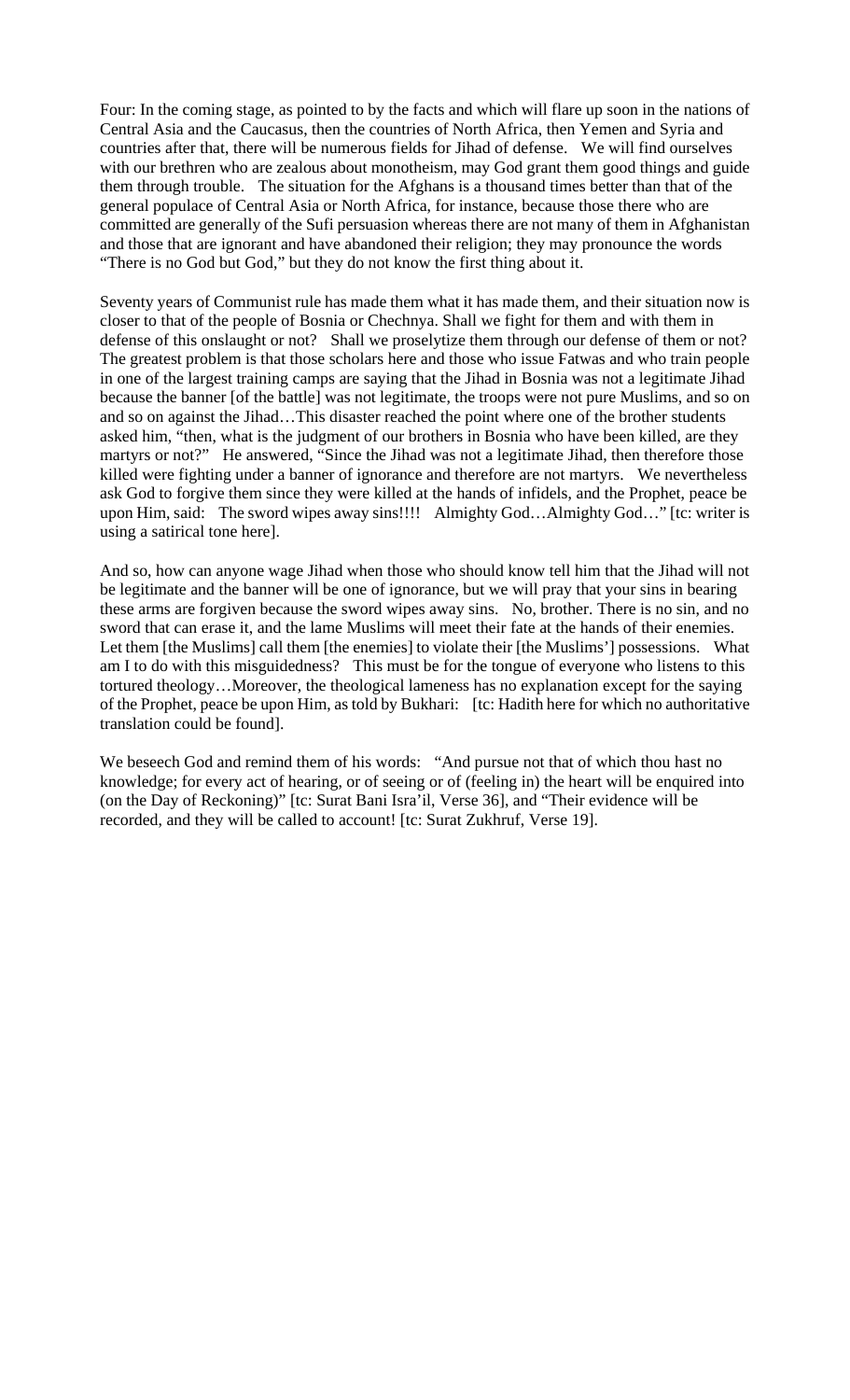Five: Finally, do those brethren think that we are going to fight the new world order, their soldiers and their nuclear weapons? The Christians and the NATO allegiance, and their fleets, soldiers, and instruments of war? The apostates and the hundreds of thousands of their soldiers and security police in every country? And the Communists and their millions of soldiers? Are we going to fight all this with three or four Jihadist groups, the largest of which numbers in the tens? As for the attempts over the last thirty years to take a subsection of young Jihadists, who themselves a re a subset from the Islamic groups, which themselves are a subset of practicing Muslims, which are a subset of the general Muslim populace…a subset of a subset of a subset. There were tens of them…And so we have via this community, that was the result of isolation from the people of Islam, the rank and file Muslims?

**Brothers, wake up!**...The present and coming battle for the Nation [tc: meaning the greater Islamic Nation or "Ummah"] will not come to pass by a subset of Islam fighting against the infidel nations, but will rather [come by] the Muslim Nation fighting against The Infidel Nation [tc: here he lumps them together as one monolithic element]…and the Muslim Nation, this is its condition…and it will not be filled out and placed in this battle by virtue of this lame, narrow-minded, biased, legalistic reasoning. Rather, [it will be filled out and placed in this battle by virtue of] reasoning that is expansive enough for this Nation. The religious wisdom of our first Sunni 'Ulama. The religious wisdom of Abi Hanifah, and Al-Shafi'I, and Malik, and Ahmad. The insight of Ibn Taymiyah who enjoined [that which is accepted] and proscribed [that which is not acceptable], who preached, who mobilized the masses, and who himself fought with those Muslims whose situation was similar if not worse than most of them [the Taliban]…And the insight of Ibn Hanbal who was beaten and tortured and tormented by a tribe he had waged Jihad with so that he would utter some heresy; he said of those who held back "they hold back from ignorance." The wisdom of Ibn Al-Mubarak and the sublime Ibn 'Abd-al-Salam, and the various other Shaykhs of Islam until the coming of the Imam Shamil in the Caucasus and Al-Khitabi in Morocco, and in between them the Jihadist commanders of the East and West throughout this era; they kept the houses of Islam separated from the campaigns of the Second Crusades…

I would lastly like to advise those of my brethren whom God has bestowed with a modicum of knowledge of the Shari'a, and who have been tested and who have sat in a Fatwa council. I would like to remind them of a memory that would rip their hearts out if they still have feeling there: that Ibn Al-Qayyim said that if two judges were in Hell, and one judge was in Heaven, and all three had to pass judgment on the affairs of the world…the situation is the most severe for whomever sits in a council of those who judge the religions and the dogmas of the people, and one may judge rightly, and the other may judge wrongly, but let them rely on God and may they give true words…**and I say again, "Their evidence will be recorded, and they will be called to account!** [tc: Surat Zukhruf, Verse 19].

And I remind the young men who are our brethren…know where your religion comes from. Think about with whom and under whose leadership you work and wend your way. They are delegated and rightly guided thinkers; Jihadist immigrant men.

Let us ask God to show us and all of our brethren the truth, and to enrich us His followers with His love…and to show us the false, and enrich us for having avoided it and hated it. Only God is able.

As for the issue of the tombs and idolatry in Afghanistan, there are fundamental points I'd like to turn our attention to: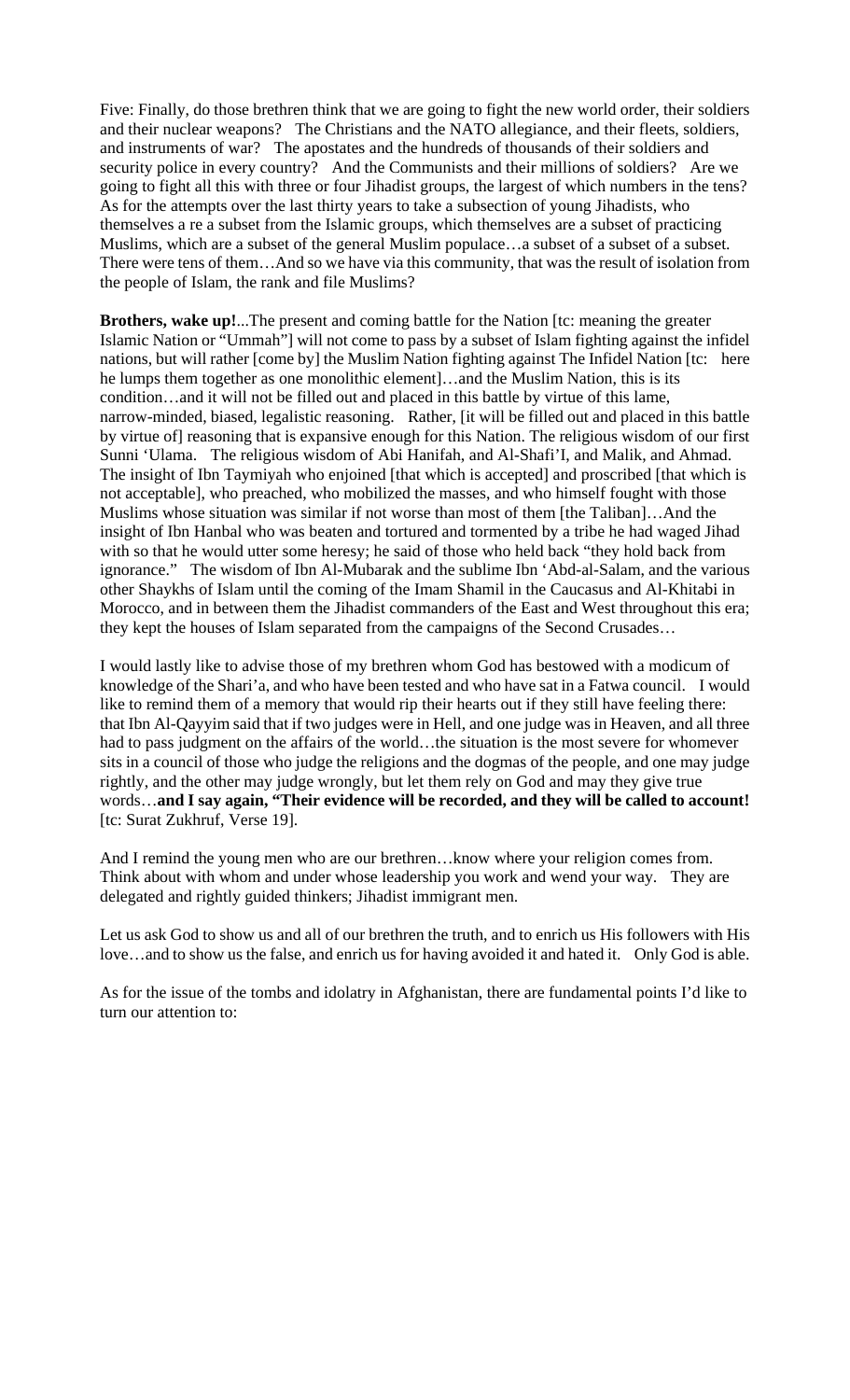1. It [the issue of tombs] is commonplace and well known in Afghanistan and among many religious scholars, among whom are many Taliban Shaykhs and leaders. It is a question for God almighty regarding the gravesites and holy sites. It is not a question of the dead themselves. The first thing we have is an issue of a dispute among the Sunni 'Ulama, and as Ibn Taymiyah mentioned it is to investigate heresy, and nobody has said that it is idolatry. In cases where the question of the dead has been used to someone's advantage and someone else's disadvantage, these are acts of idolatry. But this is exceedingly rare here, and where it is found it is the work of the ignorant populace and not the Taliban.

2. The presence of the tombs and the symbols [of idolatry] upon them and the holy places is an innovation [heresy] in violation of the Sunnah regarding graves, but not an act of idolatry.

3. Many actions of the general populace are proscribed by the high-ranking Taliban and their 'Ulama, but they [the actions] have not been eradicated, and they [the Taliban] have been ruling for four or five years. They haven't even dealt with the overarching catastrophes and wars, and they start up new wars with the people, their Shaykhs, their tribes, and their traditions.

4. As I have mentioned, these actions, where found, are innovations and idolatry at worst, but none of them is so bad that it removes [the Taliban] from the community of Muslims.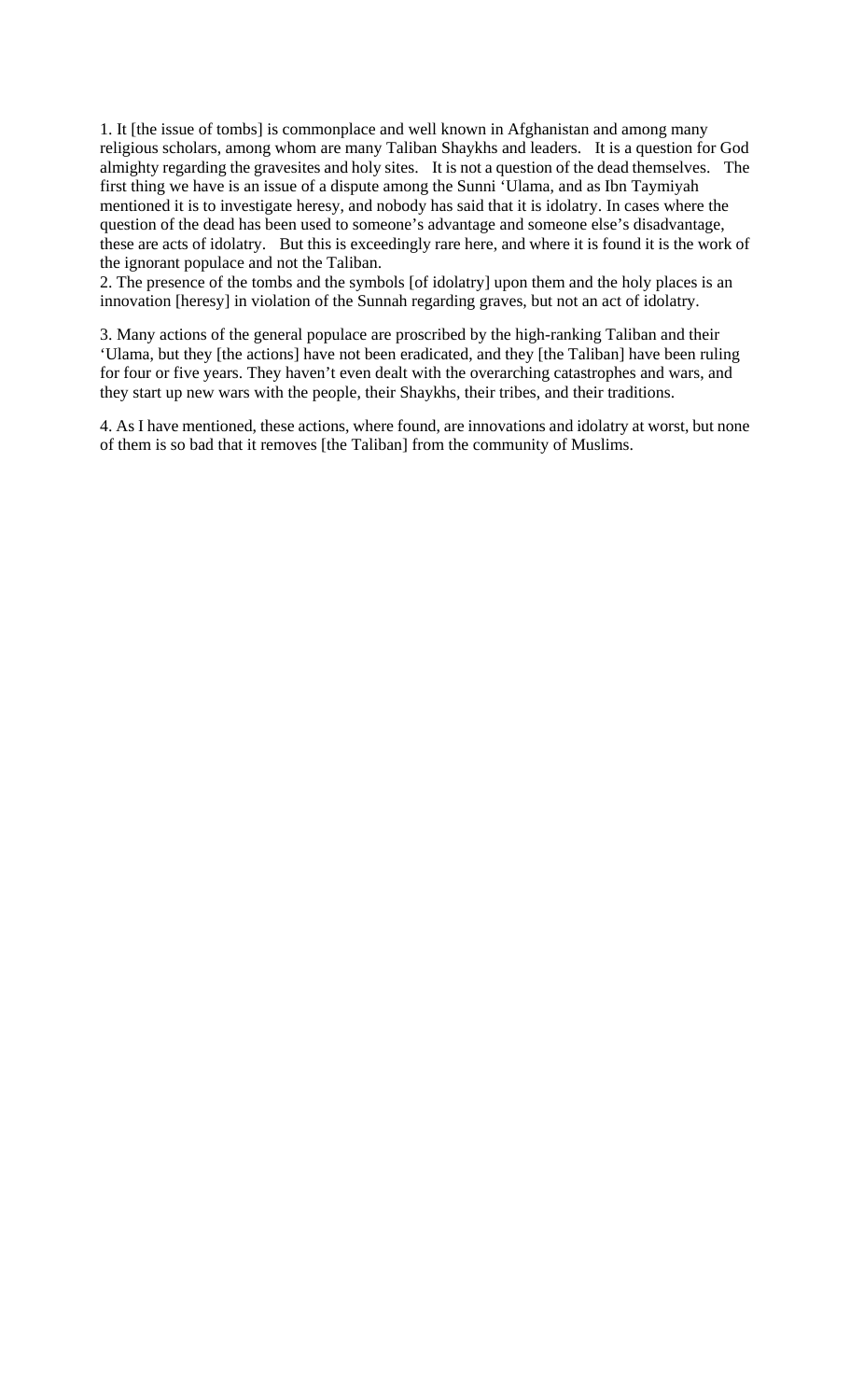# **2. The Second Suspicion:**

### **That the Taliban are Hanafis who are fanatically devoted to their school [of Islamic jurisprudence], that they do not allow any others, and that rule according to it.**

I say by God:

1. As for the fact that the Taliban and Afghans generally are Hanafis, the answer is yes. And most of the Taliban are fanatical [about their Hanafism]. I say that most if not all Afghans are fanatical about their school [of Islamic jurisprudence], as are the Taliban as their fellow tribesman and Shaykhs. As for the Taliban, as a government, ruling according to their school of thought, yes. However, they don't have people who inspect how each person worships his God. Rather, they govern by it [the school of Islamic jurisprudence], and as far as I know it is not for the rulers to impose a school on the people to worship. It is for them, however, to choose a school by which to judge and to rule in accordance with the authority of the people. This was the situation of most of the kingdoms of Islam: every ruler judged and ruled according to his religion and his school of Islamic jurisprudence.

I also say that what is know from the history and geography of the Islamic countries and the condition of their Muslim inhabitants is that at the end of the first and second [Islamic] centuries, the Hanafi school became settled in India and Sind, and came to prevail in China , through Turekstan, Afghanistan, and Central Asia, to Turkey, Iraq, and Syria and Lebanon, in addition to the Eastern Islamic countries of Burma and Bangladesh; just about half of the Eastern Islamic countries are Hanafi too.

The Shafi'I school became settled in some parts of the Caucasus, Chechnya, and in the East, Indonesia, Malaysia, and some parts of Southeast Asia. Its most important presence is in portions of Iraq, Syria, and Egypt; most of Egypt is Shafi'i. The Maliki school came to prevail in North Africa from Libya to Mauritania, and from there it descended into Central Africa. And as for the school of Imam Ahmad [the Hanbali school], it spread along the edges of the Arabian Peninsula. These are the main points; there are individual adherents of all four schools mixed into all of those countries.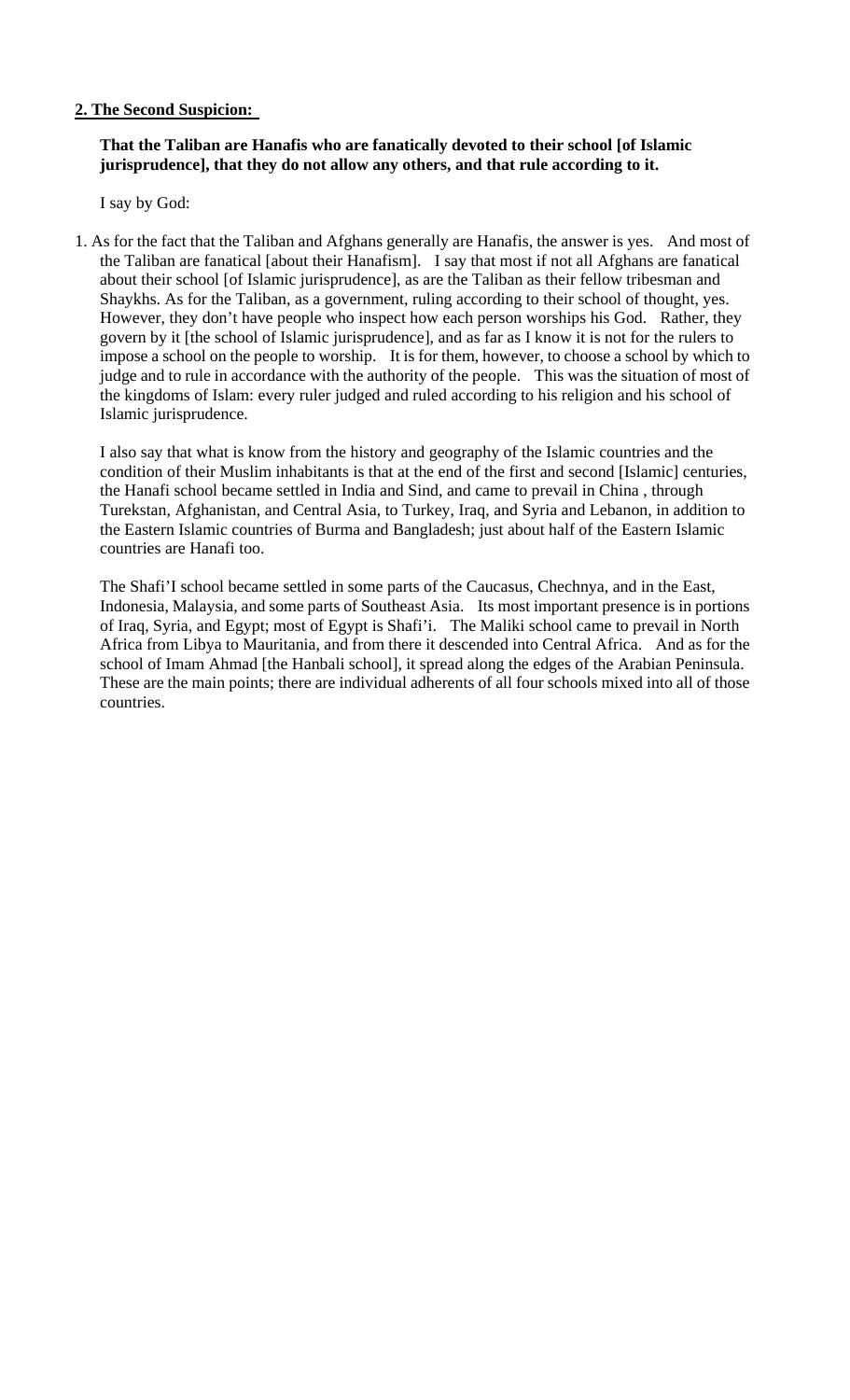It is well known that the rank and file population of every country is fanatical about their school of Islamic jurisprudence by virtue of their ignorance of the other schools. Moreover, the 'Ulama of every country are fanatical about their school. When I was in Syria 20 years ago, I remember that the 'Umayyid Mosque had four mihrabs [tc: a prayer niche in the wall of a mosque indicating the direction of prayer] on the wall of the Qibla [tc: the direction of Mecca]. So I asked about his and was told that for many years it was believed that it created a group of four prayers! One prayer for each of the schools [of Islamic jurisprudence].

If we wanted to talk about sectarian fanaticism in Islamic countries, I don't think that anyone would escape [from criticism]: not the people, not the 'Ulama, nobody but the dead. As far as the judiciary, the 'Abbasid Dynasty ruled for five centuries using the prevailing system of the time, and that was Hanafism. The Ottoman Dynasty in particular did likewise, and that was for another five centuries. Today in Syria, the few remaining Shari'a courts have ruled according to the Hanafi system for decades. In Egypt, the Shafi'I system is used for religious observances where the Hanafi system is used for social conduct. In North Africa, judges and their courts have been Maliki for hundreds of years, and continue to be so today. The countries of the Arabian Peninsula have ruled according to the school of Imam Ahmad [tc: the Hanbali] for decades.

As for the 'Ulama and jurists, nobody ever prevented them from answering a question according to their school of Islamic jurisprudence. The situation of the ruler and his responsibilities, however, are another matter.

This is how it was throughout the passage of history, and Afghans generally and the Taliban particularly have not been immune from this issue and what is right and wrong with it. The people's ignorance of the other schools, and particularly of the visible rituals (especially prayer), makes them reject anything with which they are unfamiliar because it makes them feel uneasy and stirs them up. It's as if anything to do with worship, and group prayer in particular, disturbs them.

2. Those ignorant people who are intent upon causing consternation among the people are seeking, while thinking that they are adhering to a Sunnah, to renounce what is assured by the Sunnah that is followed by the Imam. It is a duty to unite the Muslims, and it is also a duty to not spread enmity and discord that diminishes religion…They are taking up one Sunnah but abandoning many, along with duties and obligations…they wager that they are improving upon creation!! Shaykh 'Abdallah 'Azzam spoke at great length on this subject, but he has been utterly forgotten. I urge you to look at what he wrote, God bless him. There is a story told about Imam Ibn 'Abd-al-Bar, who was one of the Maliki Imams. Most of the Malikis of North Africa open their hands during prayer and do not make fists. It is said that he said: "If I were to enter a country or a mosque and they made fists, then I would make a fist. And were I to enter where they keep their hands open, then I would keep my hands open. The whole dispute is evil." Many of our brethren know the principle that "The whole dispute is evil," but they act as if the principle were "Dispute, schism, and enmity and discord among Muslims is all good." This, regrettably, is reality.

3. The last issue the brethren need to turn their attention to is the problem of the opinion of many of them towards the Hanafi school itself, and Abu Hanifa himself. It is a problem that came to us, or more properly, came to them because of those who have trickled into the Jihadist groups who call themselves Salafists, who have linked themselves untruthfully and fictitiously to this noble name and to the Worthy Ancestors. Chief among these [pretenders] are some 'Ulama of the [Arabian] Peninsula, and some whom I do not wish to name at this time. This is a subject I will treat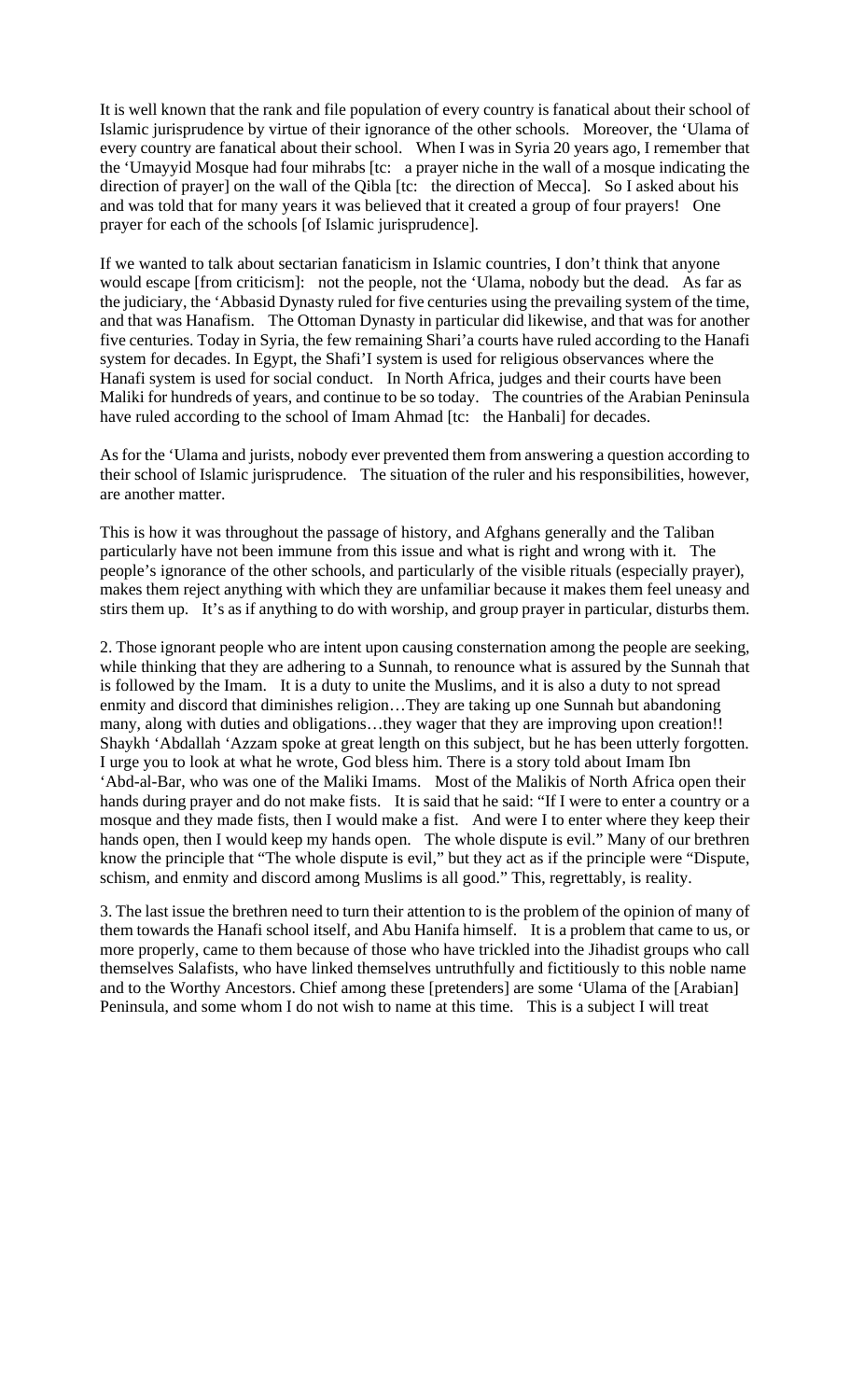separately, God willing. It is enough to mention an example that I myself witnessed in Peshawar when this problem spread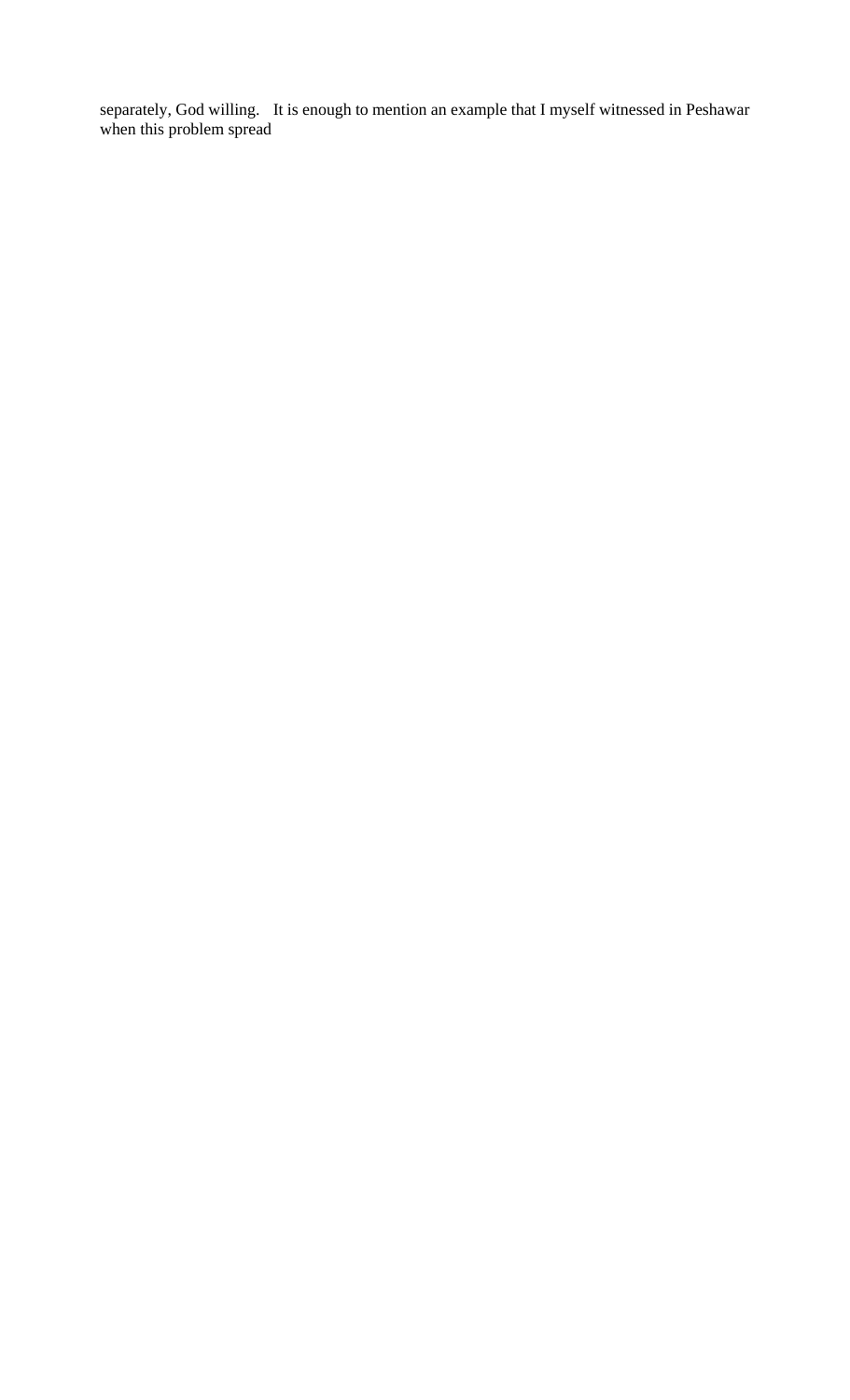during the days of the Afghan Jihad. We had an Egyptian young man in one of the camps in 1988 or 1989—in other words ten years ago—and I'll mention that his name was Abu Salmah. He used to openly and stubbornly oppose the Afghans on the issue of prayer and the call to prayer in the camp, such that although there was no dispute between the Arabs and the Afghans as to the time of the call to prayer for the sunset prayer, he would call the Afghans to prayer two minutes late for the sunset prayer just to expose the difference, so that we would not all pray as a group at all times.

And so one time there was a lot of talk about the subject, and the brothers gathered in a council, and he [Abu Salmah] brought the book of Dr. 'Abd-al-Qadir 'Abd-al-'Aziz to speak about the issue and the Shaykh. This [issue] was not contained in the program of the Ancestors, and it does not benefit God…and I was present, and this is what I remember of this meeting:

Abu Salmah stood up—this person I mentioned and whom God has guided; I don't know what's become of him now or what his situation is—and he said the following in this sequence:

a. The Afghan Mujahideen are in the best of positions if they liberate Afghanistan, but they will not establish an Islamic government but, on the contrary, a government of the Hanafi system; a Hanafi government

b. The Hanafi system is a heretical system and (watch this) the 'Ulama of the Ancestors [the Salaf] came to a consensus that Abu Hanifah was a heretic and they called upon him to repent many times.

c. Therefore, support of them on the part of the Arab Mujahideen is for the establishment of a heretical nation and government, and it is not a Jihad in the path of God. It is not a duty to support them or wage Jihad with them. He [Abu Salmah] then sat down tensely, all full of bluster.

(As I mentioned, I myself was present and witnessed the council) Despite the fact that I knew that Dr. 'Abd-al-Qadir has taken many things from the juridical wisdom of the Hanafis, the response was as follows from what I can remember, and he smiled in amazement:

1 As for the Imam Abu Hanifah, my brother, the 'Ulama reached a consensus regarding the sublimity of his abilities and that he is among the Imams of the Ancestors [the Salaf] and among the founders of the schools of thought to which obedience must be rendered in this [Islamic] Nation. He is not as you said whatsoever.

2 The Hanafi school of thought and its superior views, as is the case with all of the schools of thought, is a school of thought that the Nation agrees is one of the fundamental systems to be followed by the people of the Sunnah.

I add to you that the Hanafi school has ruled for more than 1000 years of Islamic History, which itself spans 1400 years, because it ruled the 'Abbasid Dynasty which spanned 500 years all by itself, and the Ottoman Dynasty which was another 500 years. And nobody is saying that the Nation was lost for more than two thirds of its history.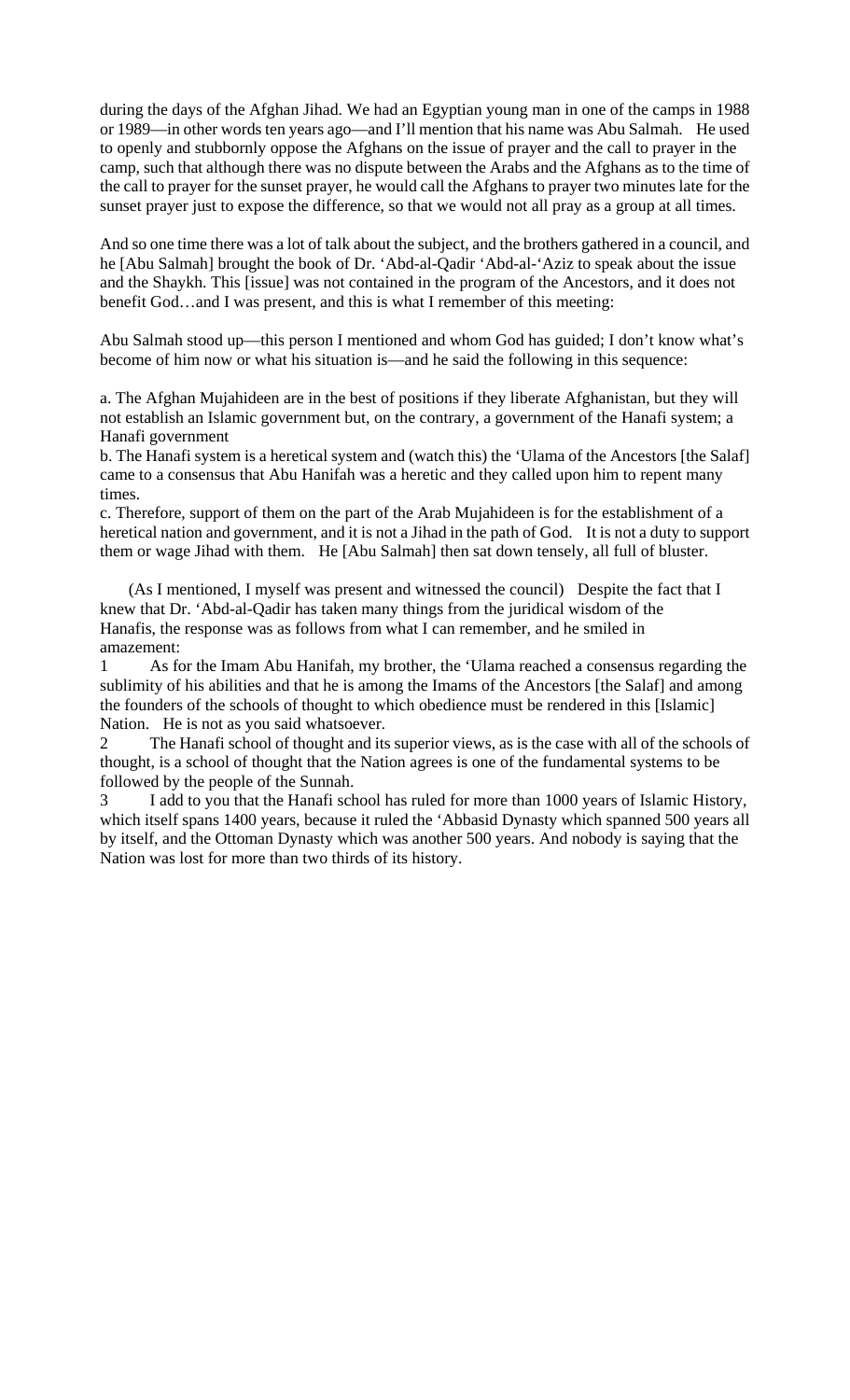d. As for the people of Islam, more than 80% of the nations of Islam today worship according to the Hanafi system. As for the Muslims themselves, of the billion and a half Muslims, more than three quarters of them identify themselves with the Hanafi system.

This example gives us an idea of the opinion of the knowledge and the knowledgeable, and the ignorance and the ignorant with regards to this issue. I say now: I believe in all four schools of Islamic jurisprudence. The school of Abu Hanifah is the prevailing one with us in Syria, as the Doctor said, and it is a pillar of the Sunnis.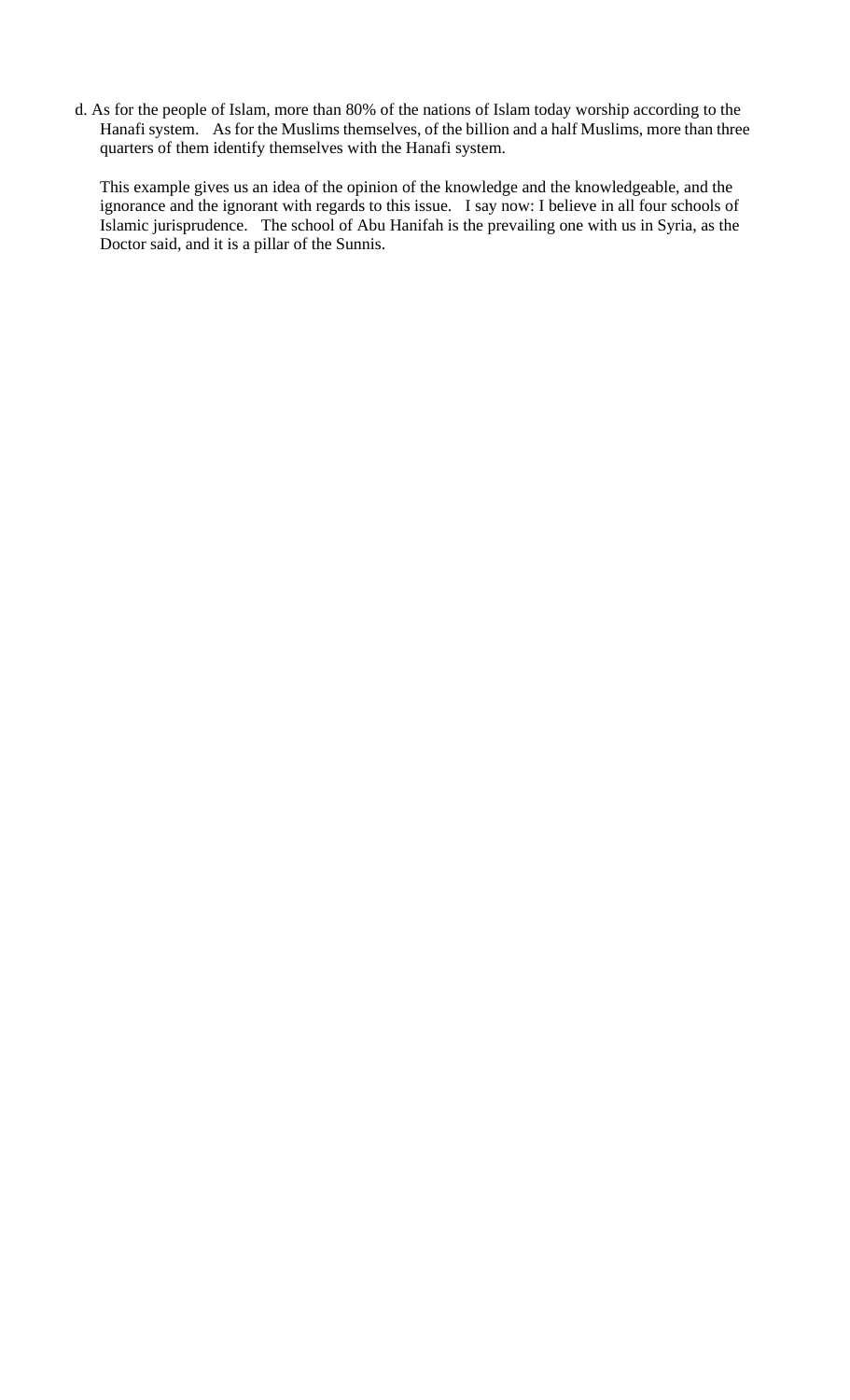So I say with God as my aid: This door is one of the entryways of Satan among us, and we must prepare to wage Jihad against this onslaught against us today. I firmly believe and expect that those brothers are going to face the problem of Hanafism throughout our Jihad, from the borders of China in Eastern Turkestan to the ends of Syria and the borders of Egypt…And I believe that if a Jihad were to take place in North Africa, then the problem would be with the Imam Malik [tc: founder of the Maliki school of Islamic jurisprudence], and the Sufism and the Ash'arism of North Africa. And the explanation of this is the saying of the Prophet, peace be upon Him, who informed us that Satan has given up on those who pray ever worshiping him, but he still desires to sow discord among them. There is no strength but by God.

And I mention here, as I mentioned before in Part II, that this suspicion has become an obstacle to the Jihad among the Muslims, among whom are Afghans and others.

# **3. The Third Suspicion:**

### **That the Taliban are desiring and demanding to enter the United Nations and to present their international problems to it.**

We say, with God as our aid: When I came to Afghanistan to find out about the situation of the Taliban two years ago, one of the first questions I carried with me from the brothers back in London for the Taliban was this issue. And [getting the answer to this] was made easy for me since I met two Taliban personalities and asked them about this subject.

As for the first, it was a recorded interview I had with the Taliban Minister of Information (Gulam Muttaqi) in his office. I spoke to him about this issue and how it is worrying those Jihadist groups that love and support him, primarily because it is an important issue of legitimacy [Shari'a wise] to join an infidel organization that is concerned with fighting Islam and Muslims, one that can only be joined by signing treaties and principles that contradict Islam. Signing these things is tantamount to be satisfied with the works of the infidels. He said to me, "I would like to clarify two points for you:"

"First: Our whole desire in the matter goes back to the fact that Afghanistan's seat in the United Nations is still occupied by a representative of the government of Rabbani, despite the fact that it [Rabbani's government] only has fifteen percent of the country. And the Afghan people have become accustomed, because of claims to this effect, to thinking that the only way to have a legitimate government is by this type of international recognition. And so our desire in taking this seat at the UN is more about removing Rabbani from it than about occupying it ourselves."

"Second: Our UN file in the archives of the Foreign Ministry has never been opened by anyone since [the Rabbani government], and we don't have the details on entry into the UN, or its principles of which you speak. And when we do open this file, God willing, we will not move forward with anything that does not reflect the Shari'a by virtue of which we have come to power." I warned him of the legalistic pitfalls and the political traps they would fall into if they entered it [the UN] only to leave it and withdraw.

A little while later I visited Ihsanallah Ihsan, God bless him. He used to be one of the 'Ulama of the Taliban, was one of their first visionaries, was the speaker for the movement, and at the time was the number three of the Taliban. He also was one of the Taliban most strenuously opposed to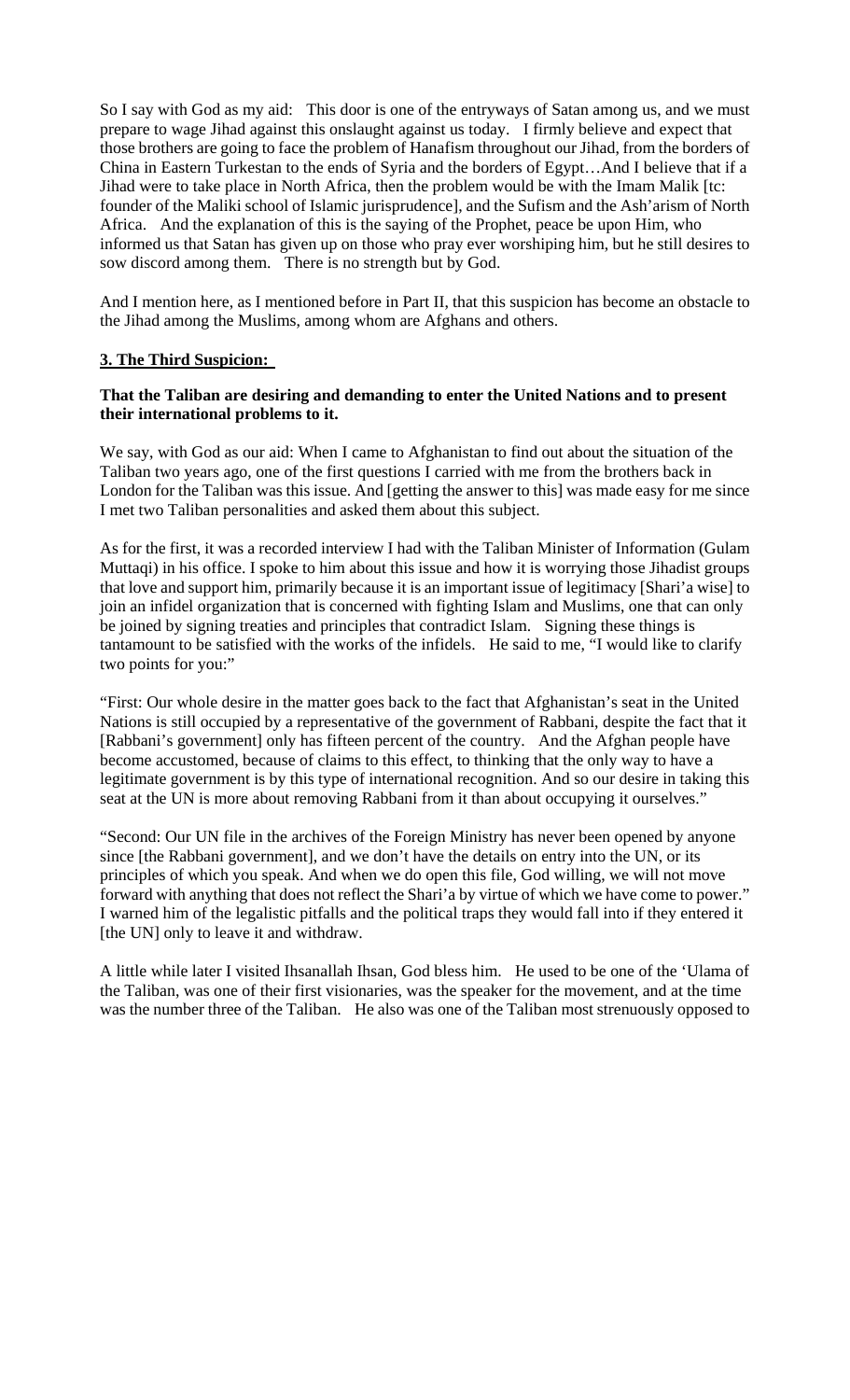America and Saudi Arabia, and one of the closest supporters of the Arabs; he came to understand them and spoke Arabic very well. I visited him and asked him the same question, making the issue clear for him.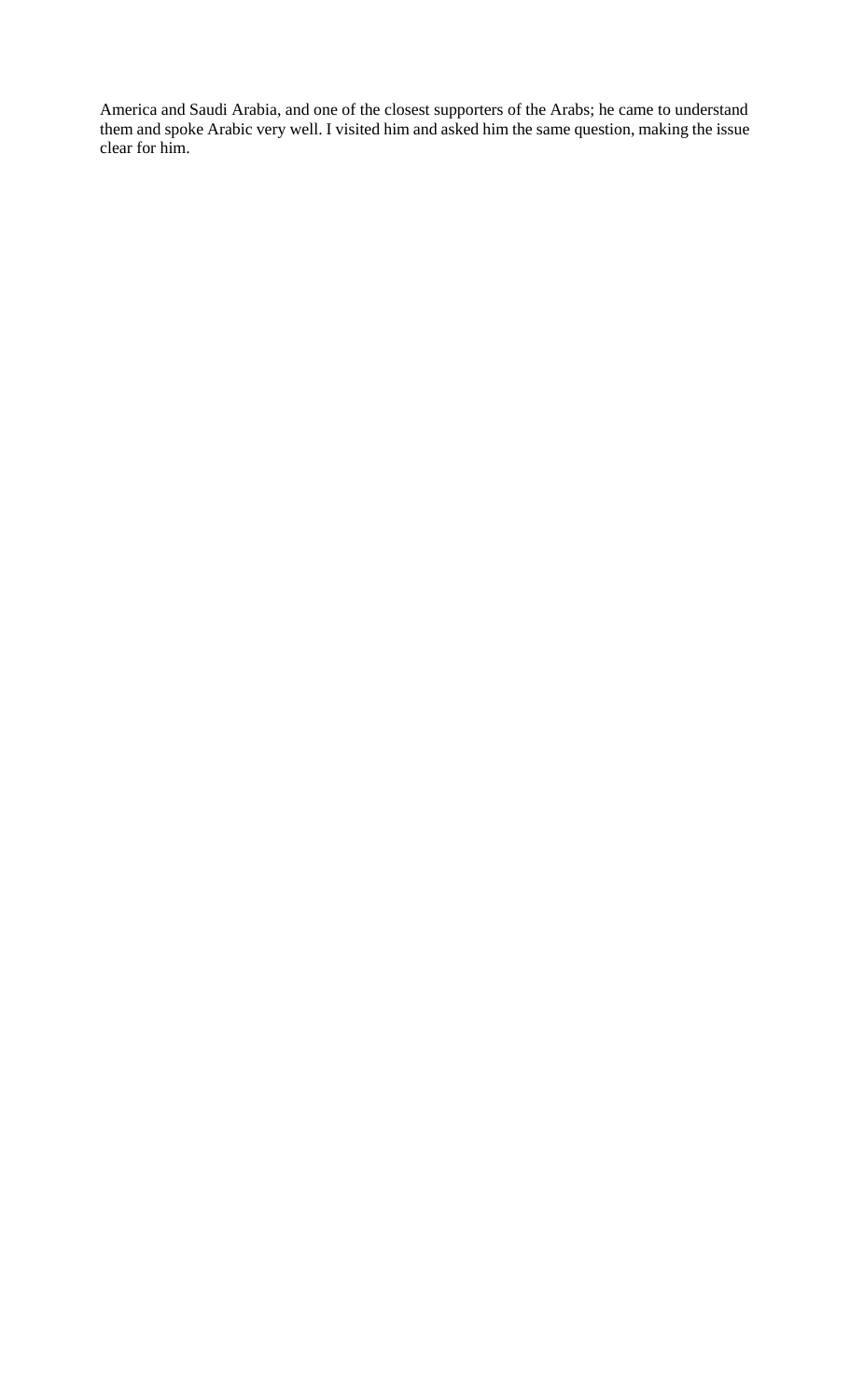He said, "We are Muslims and we are implementing the Shari'a and forging an Islamic identity; we are not influenced by any international or Islamic pressure regardless of what it consists of." He went on, saying, "A few days ago we attended an Islamic conference in Pakistan that was attended by representatives of 52 countries. None of them performed the afternoon prayer, which was during the meeting, except for three of them: our representative, 'Umar al-Bashir [tc: President of Sudan], and Nawaz Sharif [tc: former Prime Minister of Pakistan]...And so we admonished them, and then only nine performed the dusk prayer. We bring Islam in the cloak of the Sunnah, and it is an opportunity to preach and to reveal Islam whatever the forum; we make our positions very clear."

So I reiterated and made clear to him that in order to get in [to the UN] there are documents and contracts by the signing of and commitment to which a person commits a sacrilege against the religion of Islam, not to speak of the international plots and perils which would surround him. He said to me, "We learned that there is a clause in the UN Charter that it is the right of any member nation not to implement any resolution which contradicts its own laws. Our law is the Shari'a, and it contradicts all of their laws, so we will not implement a single one of them." He smiled as he spoke with me, disdainful of the issue and bemused at my apparent agony regarding the subject.

I returned to speak to him about the corruption of these world bodies, and their power to corrupt. He laughed and told me, "We want this recognition for the sake of our need; and in practical terms we're not the least concerned with anything about it [the UN]. It is a corrupt organization. We will search for an Afghan as corrupt as it [the UN] is and have him occupy Afghanistan's seat there—a corrupt man among the corrupt!"

I became convinced at that time that two things governed their view of this issue; one of them was ignorance: political ignorance of the reality of the organization and its responsibilities. I understood that the Taliban and the Afghans are ignorant of what goes on in the world, international relations, etc., they are extremely ignorant of those things. The other thing was need—the need to eradicate the recognition given to their opponents [the Rabbani government] for the sake of domestic public opinion, and the need for the services of the United Nations: aid programs, food distribution, land mine removal, and other such things in Afghanistan.

I reminded him of what political knowledge and legalistic evidence we possessed regarding how this was not permissible [under Islamic law], and how they will not only not benefit from it [UN assistance] at all, but will loose their credibility. Then I left.

I would like to say in closing about this suspicion that I can come to grips with this issue, despite my being convinced that it is a huge defect for the Taliban, by taking into account the following points:

1. Afghanistan, as governed by the Taliban, will not be permitted entry into these world bodies because of the Taliban's positions that are looked down upon by the world and other Muslims. This was made clear in my description of them in Part I. They were not recognized by anyone, and will not be recognized by international legitimacy. These organizations that are ruled by Jews and Christians; they will not allow the likes of the Taliban membership. The World Order will not recognize the Afghans, and not the Taliban particularly, as long as they maintain these traits.

2. The Taliban, as I have mentioned, are justified as far as I'm concerned in their seeking after this.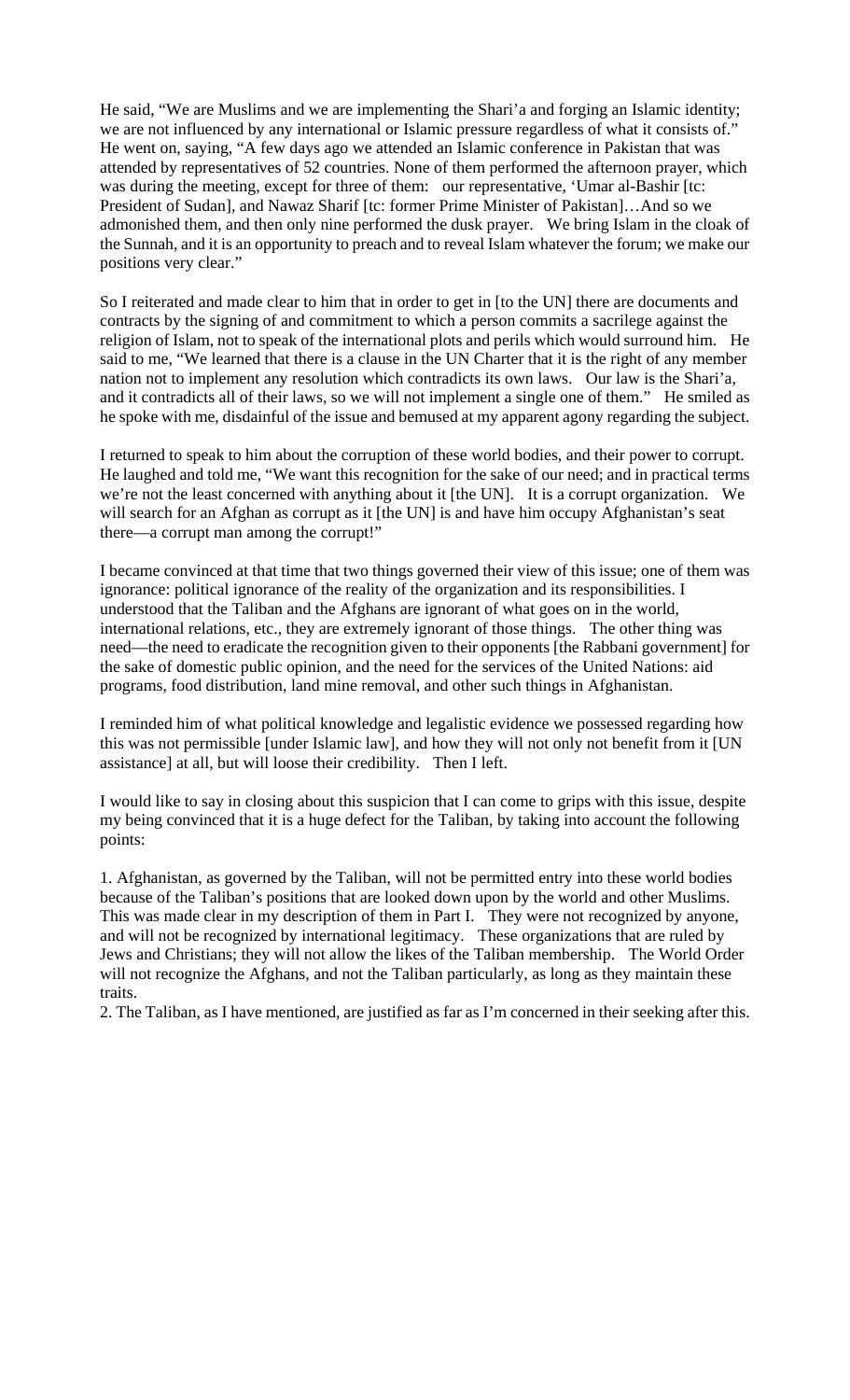They can be given two clear justifications: ignorance and need. We and any Muslims who are on their [the Taliban's] side must do whatever we can to remove their ignorance through direct contact, constant clarification, and enlightening counsel, and remove their need to the extent possible by real assistance.

3. This action [attempting to join the UN] can be classified as political maneuvering to emerge from political encirclement and all it entails, which was imposed upon them by the World Order particularly by its fixation upon the legitimacy of their opponents [the Rabbani government] who no longer have but fourteen percent of the area of Afghanistan. They don't understand the governing responsibilities and other issues of political vision as we do because they feel that they are a rebel organization that won't be granted international legitimacy or anything else

4. Some brothers have been unfair in assigning blame in this issue far more than it should have been assigned, going so far as to accuse the Taliban of being unbelievers if they joined the United Nations. One of them even said that their mere desire to do so was infidelity. I have an observation on this unjustness:

a. The Taliban have made statements and have maneuvered etc., but up until this moment they have not joined [the United Nations]; even so they have had the allegations of the brothers heaped upon them. As a practical matter, they have not sought [to join] up to now.

b. Joining the United Nations, as we have explained, is an act of infidelity and therefore accords with the Sunni concept of the ability of infidelity to achieve conditions and remove barriers. I believe that among the most important things which prevent them [the Taliban] from being described under the rubric of "infidel" in this quest [to join the United Nations] are two very clear mitigating factors, and they are ignorance and the compulsion of need in addition to their interpretation. Saudi Arabia was not only a member, but a founding member of the United Nations, and it had even had devoted 'Ulama during the era of King 'Abd-al-'Aziz and his son Faysal, such as Shaykh Muhammad Bin Ibrahim Al al-Shaykh and others. Not one of them alleged that this unacceptable action was a cause of infidelity.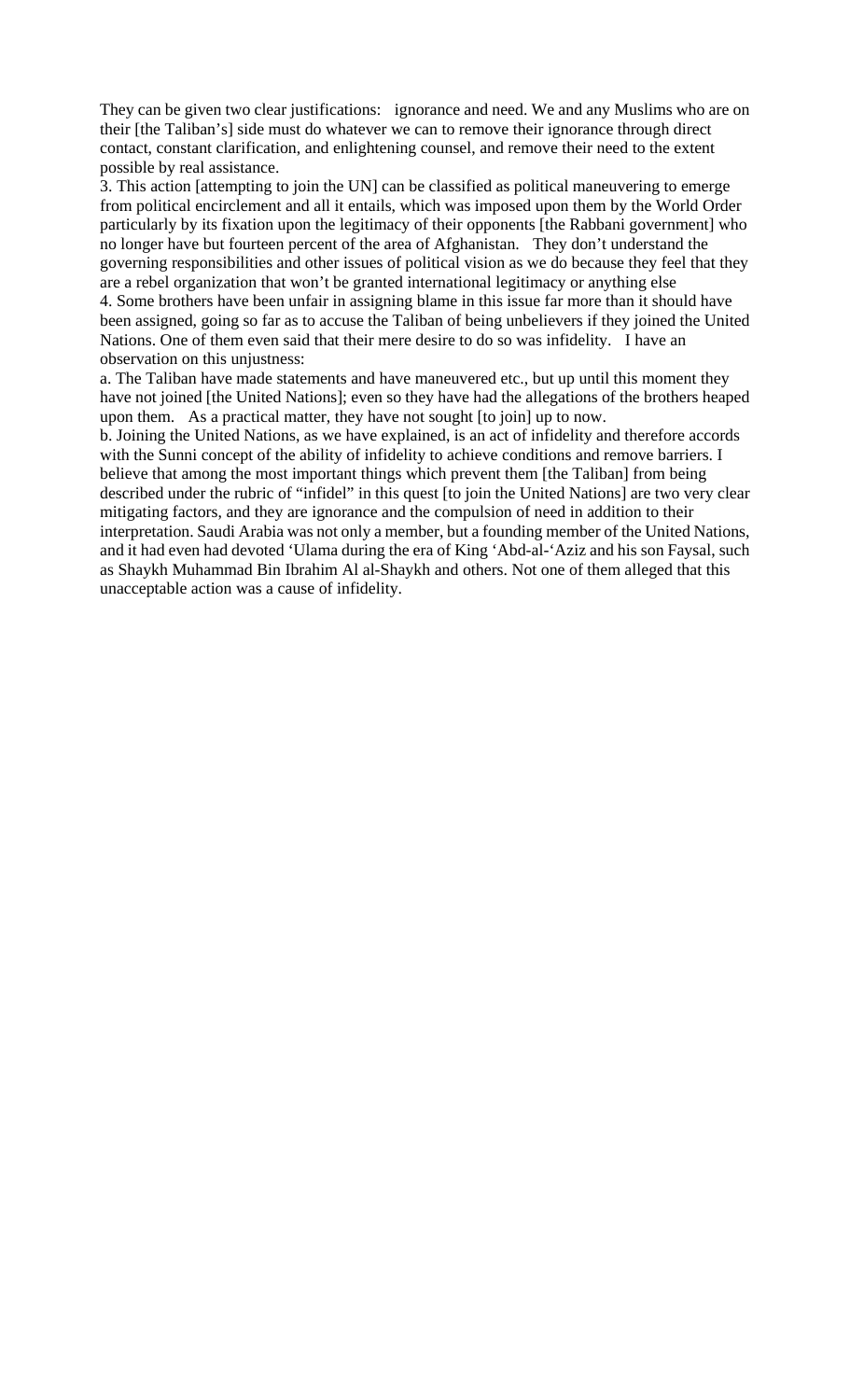Finally I say: The presence of Arab brothers, and particularly their leaders, at the side of the Taliban and their development of relations with them [the Taliban] will ensure that they will be made to understand this perilous issue and other pitfalls which bay befall them in this international organization or at the hands of the quisling Islamic nations lying in wait for them.

After writing the study, recording the cassette tapes, and publishing it, I continued my investigations and found out some information that I add here for your benefit.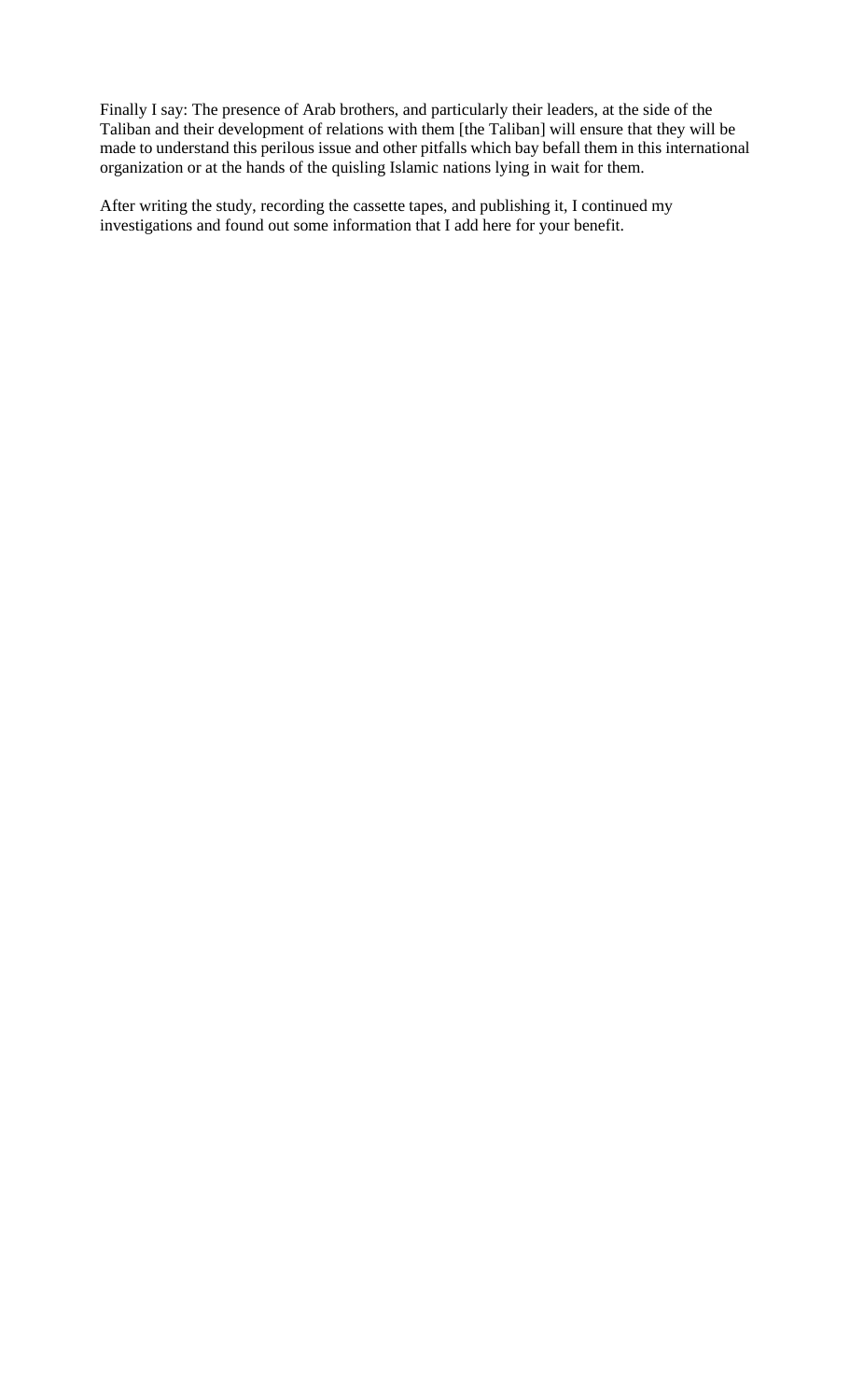• The Commander of the Faithful made it clear to some of the brothers who visited him that the Taliban attached a stipulation to their petition to the United Nations that the Taliban government will not be obligated by any resolution that goes against the Islamic Shari'a. This means that they will not be subject to infidel rule if they joined [the UN] because they so stipulated and made their joining dependent upon that [stipulation].

• It is clear from the statements of the Taliban that they wish to put the ball in the United Nations' court. If they refuse entry, then they have a pretext. They [the Taliban] are requesting entry with stipulations they are satisfied with, and are not in the least interested in committing an act of infidelity

**4. The Fourth Suspicion: That they don't accuse some of the governments of Arab and Islamic countries of infidelity. On the contrary, they have relations with some of them which can be described as brotherly, particularly Saudi Arabia, Pakistan, and the United Arab Emirates. They have issued writs about which it is only necessary to say that they consider 52 Islamic countries to be brother countries, all of which must be cooperated with.**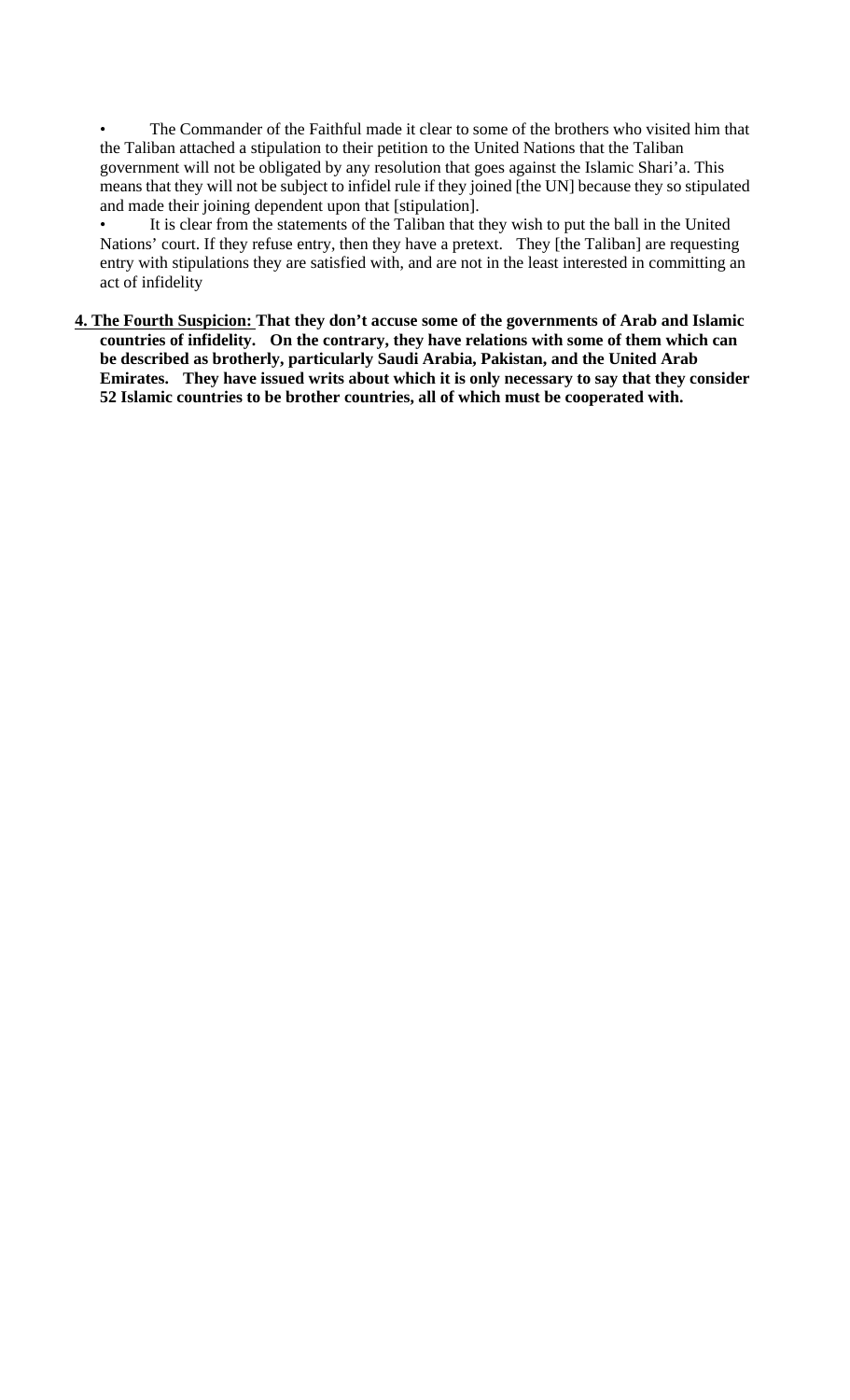For me, this suspicion and the one preceding it are among the most important curses against the Taliban. In fact, they are just about the two fundamental suspicions worthy of concern and of focusing efforts on the Taliban so that they can, with God's permission, be done with them. Regarding this suspicion, I say what I said about the last one: Ignorance and need. As for ignorance, it is political ignorance of the reality of those governments. It is also ignorance of the Shari'a, because the Taliban and rank and file [Afghans] are Hanafis, and Hanafis, like many sections of the Sunni world do not say that certain actions are infidelity. This, of course, is a huge mistake and is a legacy of appeasement in this nation.

They cannot imagine imposter governments such as Saudi Arabia, which declare the Shari'a, implement the punishments, and deceive the people. They truly deceived when they chose the 'Ulama, not to mention the evil among them, by whom they have deceived for a long time. The Taliban and many of the [Muslim] nation's 'Ulama cannot, by virtue of their method of understanding, believe their [Saudi Arabia's] infidelity. We must scold the exalted senior 'Ulama who have deceived them [the Taliban] about this matter more so than those poor souls who have only been out in the world and seen what goes on there for a few years.

Ignorance has its affect on them and this is the legacy of it. As for need, nobody has [officially] recognized the Taliban or their government as of yet except for Pakistan, Saudi Arabia, and the United Arab Emirates. Pakistan is the portal for food, medicine, fuel, and all of Afghanistan's worldly needs; when the borders were previously closed for just a few hours, the price of bread in Afghanistan tripled. As for the United Arab Emirates, it is the gateway for Afghani currency, and the only external gateway for the Afghani airlines and for travel and supplies. As for Saudi Arabia, it is for them [the Taliban] the country of the Two Holy Places, the Hajj, and the 'Umrah [tc: the "minor Hajj" that can be performed at any time of the year]. The Afghani people can't see a reason to break from it [Saudi Arabia], not to speak of their need for it and the many threads held by the apostate, weak government of Saudi Arabia, with which it plays on the Afghani field.

**And so I say that in presenting these two suspicions, I am explaining to the brothers and enlightening them. I am not presenting them in order to defend them or to justify this action—I seek God's protection if I say anything but the truth, God willing. I am making clear the reality of the Taliban so that we may understand how they have fallen into this perilous situation, and so we may understand how to help them escape from it.** 

Last week, on orders from America, Saudi Arabia expelled the Taliban's representative and withdrew its ambassador from Afghanistan. This gesture was caused by the Taliban's positions regarding Shaykh Bin Laden and the Arab Mujahideen. Several skirmishes have taken place on the borders with Pakistan, and numerous disputes with the Taliban have taken place throughout the last four years.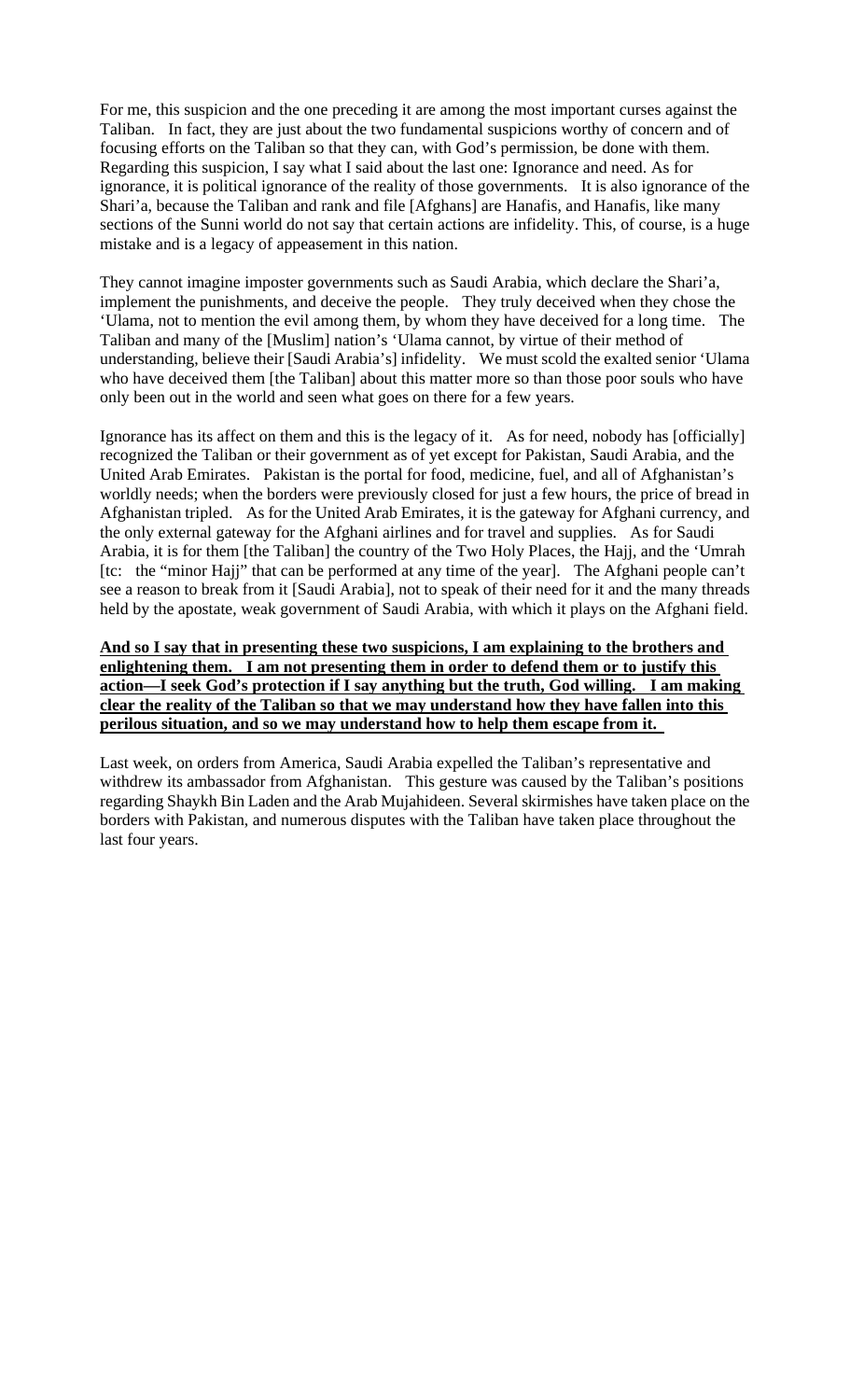And so, is it more appropriate for the Taliban to be put under the threat of being accused of infidelity and abandoned by their most special allies, who are the Arab and Muslim Mujahideen, or is it more appropriate to meet and cooperate more with them to help them out of the trap of these two grave perils they've fallen into?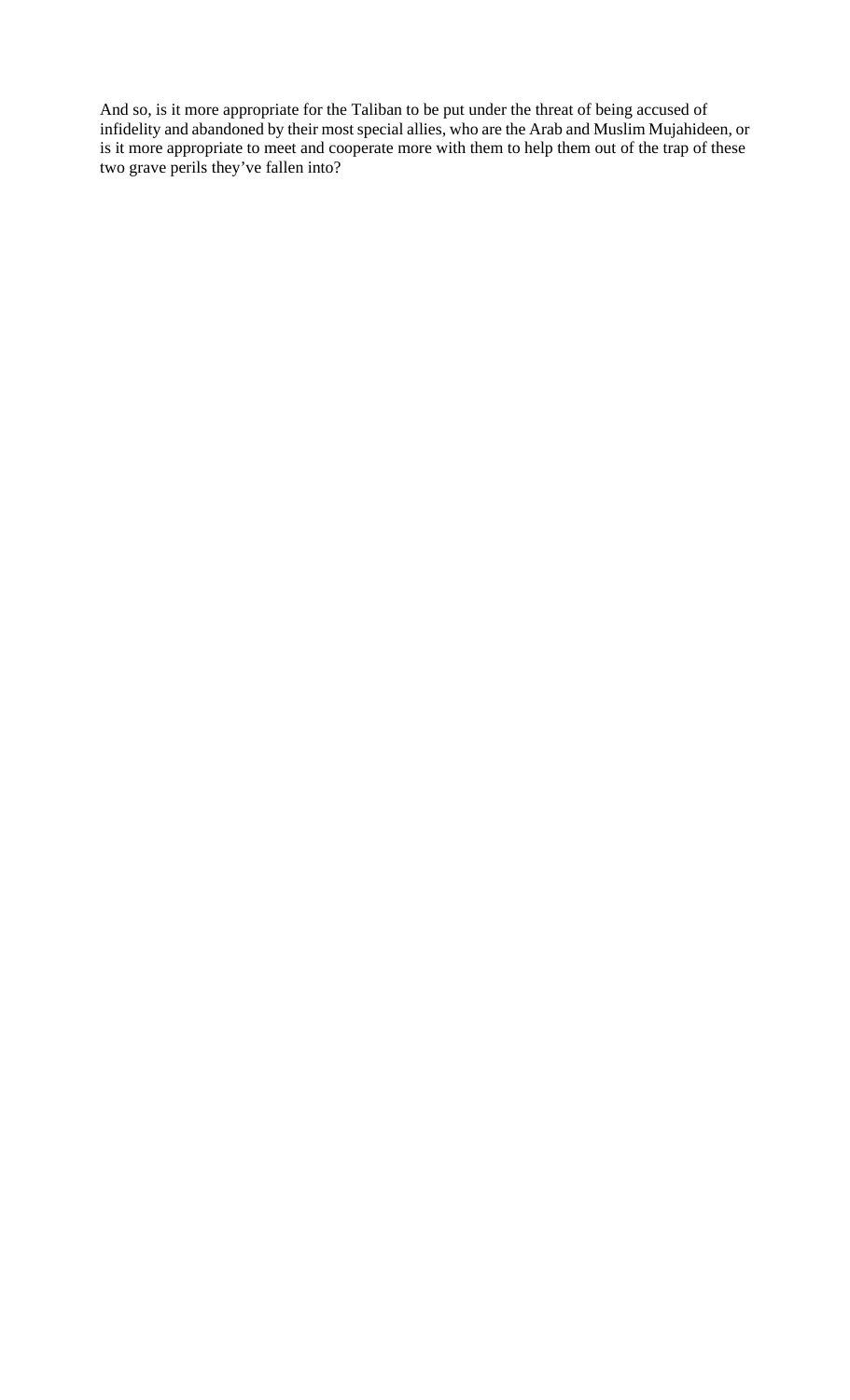This will come, God willing, by virtue of the outbreak of the struggle between the plan of Islam, represented by the Taliban and the Muslim and Arab Mujahideen in Afghanistan, and the plan of the international Jewish Christian conspiracy and the governments of those apostate and duplicitous Muslim nations that carry it out.

# **5. The Fifth Suspicion:**

**Some young men wonder about the Hadith of the Prophet, peace be upon Him, where He mentions a type of leader who exists after Him who delays prayer and comes close to being as evil as the people. He [the Prophet] orders us, "Do not be a corporal, nor a policeman, nor a tax collector, nor a treasurer." How can any of us be a soldier and fight with them?** 

# I say, with God as my aid:

First: The situation of the Taliban, in fact and as God as witness, is such that they cannot be described thus. The Taliban, by virtue of the prayer times particular to their sect [tc: Hanafism], do not delay prayer times at all. Moreover, they pray exactly on time according to the times they have. This is not the same as one who intentionally delays prayer from the time he believes them to be, as Muslim leaders have done throughout history. On the contrary, anyone who has ever lived in Afghanistan, Pakistan, and the non Arab countries of this region in general knows their insistence on prayer and its sanctity for them, particularly their insistence on group action to an extent I haven't seen in many Arab nations. It must be noted, however, that the public here [in Afghanistan] insist on delaying the afternoon prayer in a way that isn't good, and that most of them pray incorrectly anyway.

As for coming close to being as evil as the people, not only has that not happened but quite the opposite. They came to banish the evil of the people. I know many senior Taliban, their ministers, and officials, and I have never known anything but good about them, their stature, their religion, their morals, their conduct…

But let us return to the origin of the answer to this, via the middle program of the People of the Sunnah, as elucidated by Ibn Taymiyah in the presentation that I quoted in Part II. He said that it is a middle way between the sect of the Kharijites, who sin and do not follow the Muslim leaders, and do not promote virtue and Jihad against the infidels, and the Marji'i sect, who are with the Muslim leaders and who obey them [the leaders] absolutely in [promoting] virtue and [preventing] vice. The school of thought of Sunnis regarding tyrannical and unjust leaders is to not be appointed to [participate in] their tyranny; not to be an employee in their government, not as a corporal, a policeman, a tax collector, or a treasurer. However, as has happened to us with their sect, we have fought along side them against the infidels, apostates, and tyrants, both in [Jihads of] defense and offense. We have prayed with them and gone on the Hajj with them. His [the Prophet's] instruction, well that is another issue.

# **6. The Sixth Suspicion:**

**That the Taliban do not expel the Crusader organizations; and they cooperate with them [the organizations] while they drive around in their vehicles, openly put up crosses, and go about the country freely.**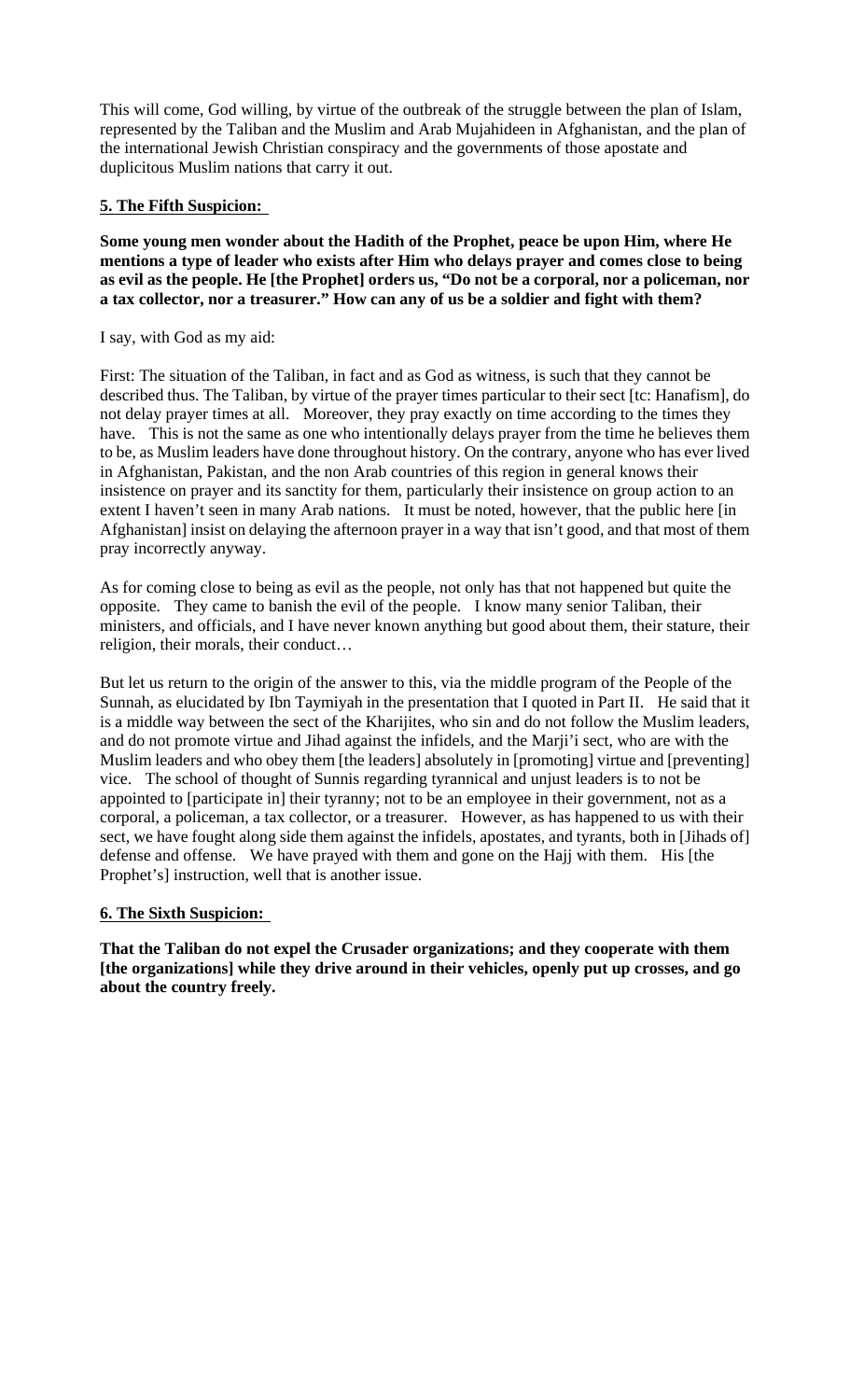and the possibilities [it creates] is something beyond description in a country that has been destroyed and is in need of everything. Ever since the Taliban came, there have been numerous crises between them and these organizations. The Taliban expelled dozens of those organizations and closed their offices because they [the Taliban] had caught them distributing pamphlets about converting to Christianity. As I have mentioned, they [the Taliban] executed two Afghan directors who were cooperating with spreading conversion to Christianity. They ordered the organizations to move their offices outside of Kabul, and that stirred up a crisis.

Generally, though, the relations between the Taliban and these organizations spread and grew roots, and that is not good. I have not mentioned that I spoke one time with some Red Cross officials, and one of them was French and he thought that I was a Spanish journalist. I spoke to him in French, and he impressed upon me his anger and their resentment at the Taliban and how they have ruined their plans and their progress. What is absolutely certain for us is that this is a positive point for the Taliban, not a negative one, and the remaining groups and their activities are solely a result of the pressure of the dire material need that has rooted itself in this ill-fated country. The dedicated [among us] must try, via contact with the Taliban, to help them be rid of them [the Christian organizations].

# **7. The Seventh Suspicion**

**That they were unjust to Rabbani. [They say this] Because he was the legitimate ruler before them, as was attested to by a committee of 'Ulama that came from Saudi Arabia that was made up of quality personalities such as Shaykh Muhammad Qutub, Shaykh Al-Sawwaf, etc. Those guys described Rabbani as being the legitimate government, and that Hikmatyar was unjust to him at that time. It was said that Shaykh Bin Laden was with them and that he considered Rabbani to be a legitimate ruler. The Taliban, therefore, were unjust to them all [the Afghan people] because they felt they had to obey Rabbani and be patient with his mistakes, just as they [the Taliban] are asking us now to obey them and be patient with their mistakes.** 

# I say, with God's help:

First: The source of legitimacy or illegitimacy is the implementation of God's Shari'a, and neither Rabbani nor his government implemented the Shari'a when he was in power. Instead, he let the Communists stay and operated according to those laws, the Islamic punishments were banned, and wide spread corruption, some of which we have mentioned ensued. When the Taliban came, they did not depose Rabbani immediately. Rather, they presented him with demands, chief among which were the implementation of the Shari'a and the eradication of all signs of corruption. However Rabbani and his Defense Minister Mas'ud betrayed them, and God expelled them with their tails between their legs.

Second: As for the committee of 'Ulama that considered Rabbani to be legitimate and Hikmatyar unjust, it was a Saudi governmental committee and was a continuation of the Saudi conspiracy against the Jihad of those Afghans so that they would not implement a Shari'a nation. And as for the decent 'Ulama among them, it was not the first time that our leaders have had fun at the expense of the decent Muslim 'Ulama, who were the tiny minority of that committee, which was mostly made up of Saudi governmental 'Ulama.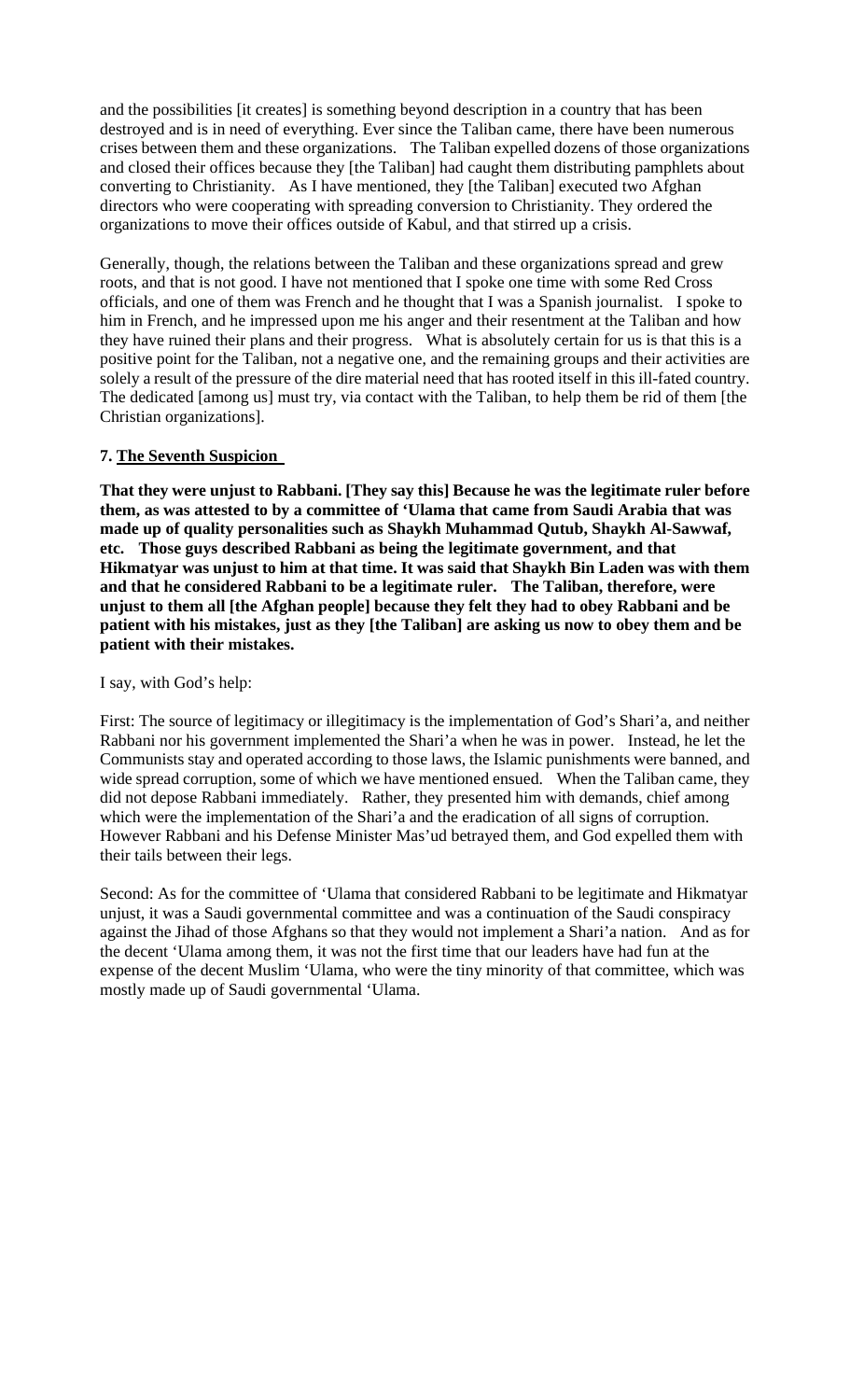As for Shaykh Bin Laden's previously considering Rabbani to be a legitimate ruler, that is something I have no knowledge of but will ask him about the next time we meet. I expect, however, that if it is true, it falls under the heading of the continuation, on the part of the leaders of the Afghan Jihad, of the policy of the command of the Arab Mujahideen from the days of Shaykh 'Abdallah 'Azzam. It is putting the closer of two interests before the other and defending against corruption, and because Rabbani did resort to the Shari'a when he was able, and apologized that he was not able to after that. However, when the Taliban came and fought against Rabbani, we found Shaykh Bin Laden in the ranks of the Taliban and the soldiers of the Shari'a as a Mujahid, fighting with his person, his money, and his aids along side the Taliban against the Parties opposed to the Shari'a, who were allies of the world order. So God grant him good things.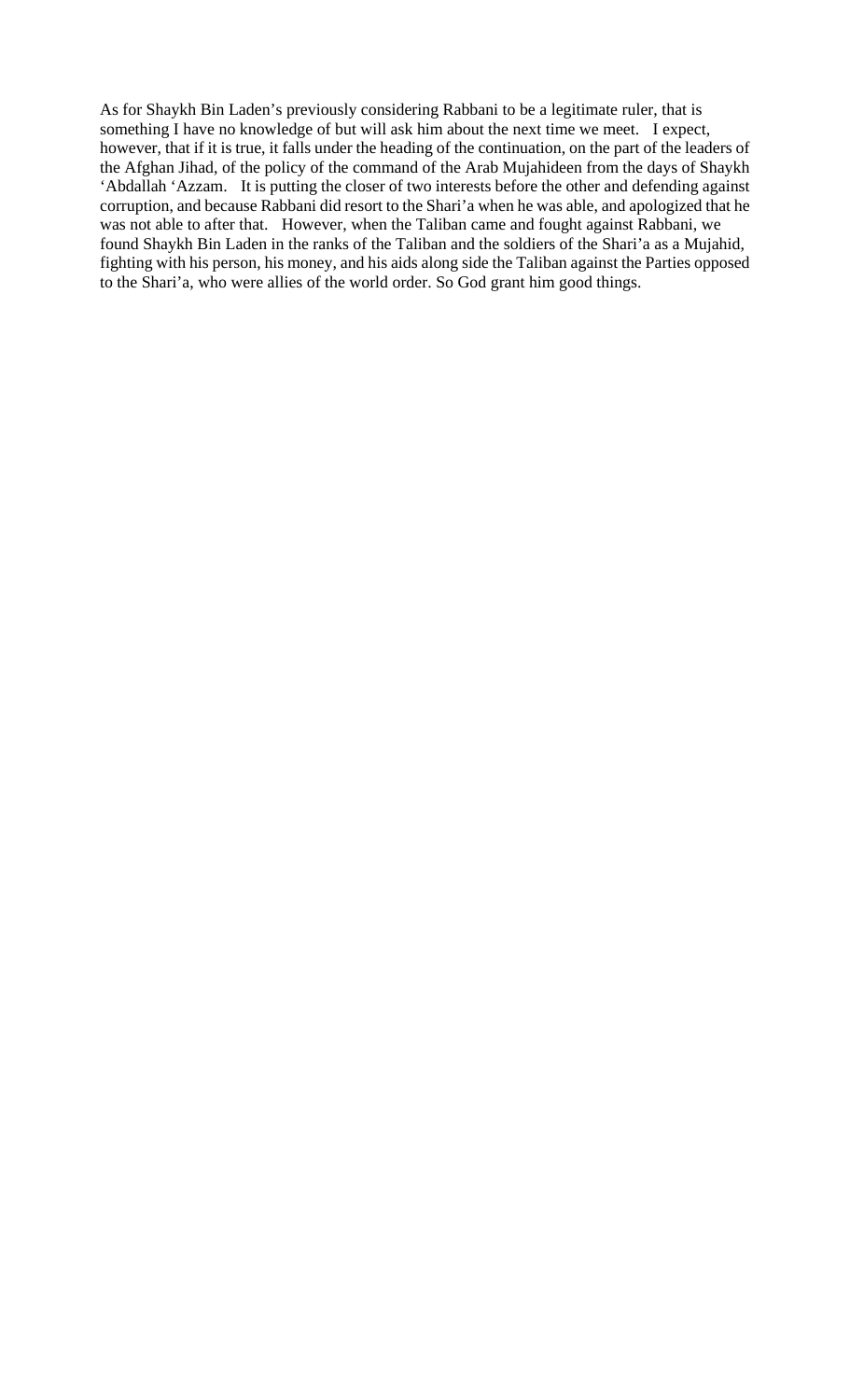As for the 'Ulama of Saudi Arabia and its government, despite having clarified the issue they still stand behind the position of their apostate 'Ulama and their Jewish and Christian masters (they just say what they're told, just like a parrot). They are still financially and politically behind Rabbani and the Parties that have lost their way.

Second: Even if Rabbani was a legitimate ruler (and he wasn't; he didn't implement God's Shari'a during the four years [he was in power]), someone came along who was better than he, took over the country, and ruled according to the Islamic Shari'a. What we know about the Sunni masses is that they will obey anyone who triumphs by the sword so long as they establish the Shari'a of Islam. Even if he who had come before had established the Shari'a, this is someone who triumphed [over him who came before] and implemented it. This is an issue that is made clear in legalistic policy books.

# **8. The Eighth Suspicion:**

**We tried Afghanistan before, and we turned a blind eye to their faults for the good of the Jihad, and the results were those you know: corruption, civil war, and the unmasking of the leaders of the Jihad as quislings, corrupt, and corruptors. All Afghans are like this, and we won't get bitten by this snake a second time.** 

To this I say: This suspicion encompasses the ambiguity of the view of the past, and the reality of the issue of the Afghani Jihad, and it encompasses as well the weakness in the legalistic logic and reasoning in the following ways:

1 We saw the first and biggest victory for Islam and Muslims in many centuries at the hands of those poor and isolated people against the largest military country in the world; a victory that led to its disappearance, thank God, and opened the door to Jihadist movements in Central Asia whose fruits we shall see, God willing, very soon.

2 We saw the push of the destiny of Bukhari, Samarkand, and Chechnya into Afghanistan at the hands of the Russians who, when the Islamic resistance and Jihad collapsed in Central Asia in the 1940's, killed nearly 26 million Muslims and nearly erased Islam from an area of five million square kilometers in which there were more than 100 million Muslims. This destiny was pushed onto Afghanistan, and the price of that was two million martyrs, a like number of wounded, and five million refugees.

3 We saw the revival of the duty of Jihad and the effects of young men striving to be martyrs in the path of God. We have seen the entire [Islamic] Nation, a billion Muslims, being moved along with these things for fifteen years, and we are witnessing their effects right now.

We have seen numerous Jihadist groups grow and flourish whose cadres were born or grew up on the sidelines of this Jihad. We have seen the effects of this in the Arab world and the Islamic world from the Philippines to Tangier and from the Caucasus to Central Africa.

5 We have seen the horror that has assaulted the Judeo-Christian world, which one American writer expressed in one pithy sentence. He said about Afghanistan and their [the Americans'] policy there: "My God, what have we done? We have awakened a sleeping giant." Meaning, Islam and Muslims. The Afghani Jihad truly represents the moment of awakening for this giant, which has begun coming to life today.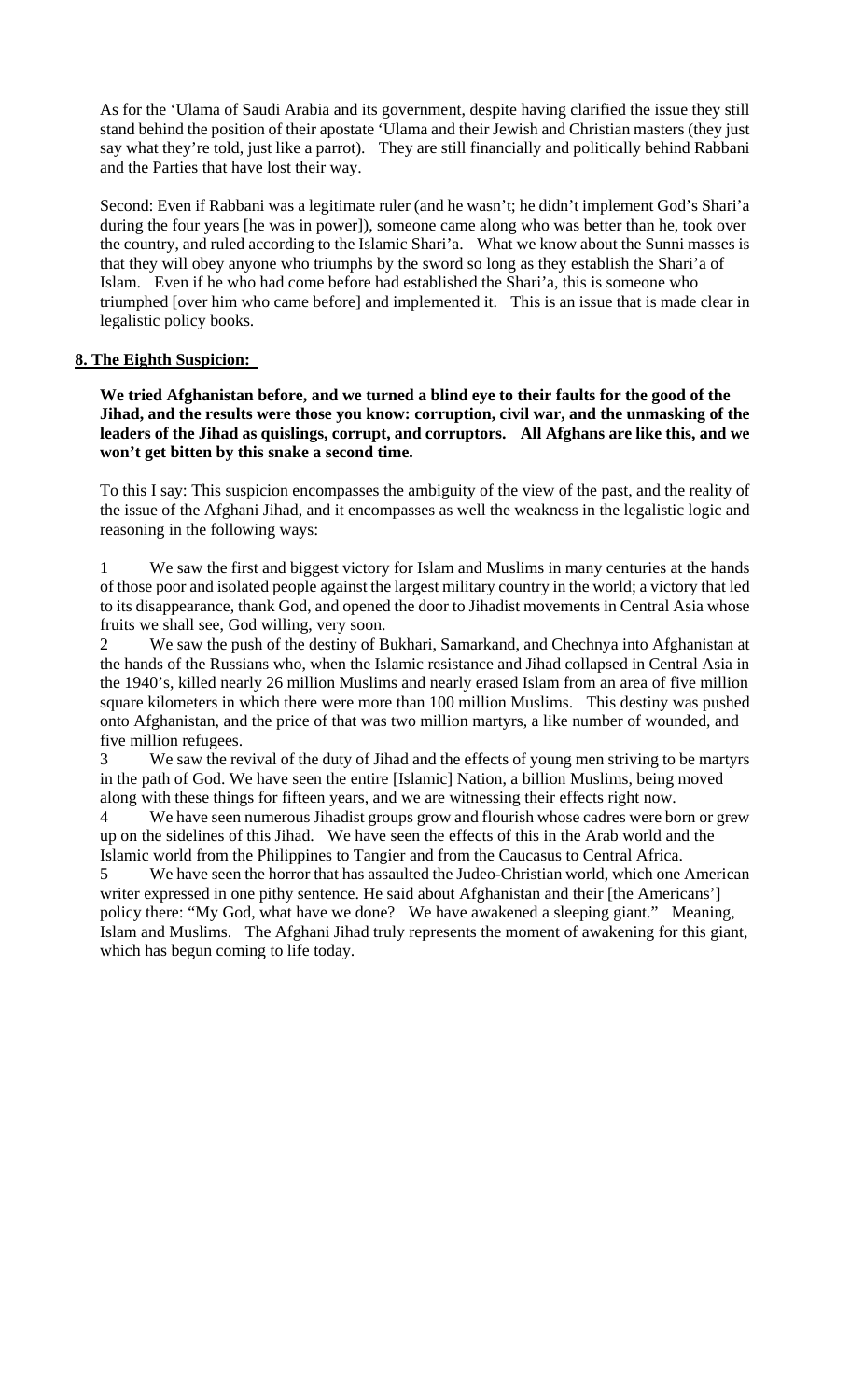This is some of what has been achieved and what the enemy realizes and desires to wipe out. This was the wonderful result of the efforts and the wise policy of Shari'a of Shaykh 'Abdallah 'Azzam, the Arab Mujahideen, and their commanders that participated in stirring up and carrying out that Jihad despite the faults and the lapses within it, whose existence we must avoid repeating.

This is absolutely consistent with Sunni doctrine regarding the defense against attack as has happened to us; defense with the pious and the profligate. And even during the harshest times of the civil wars after the Russians left and Communism fell, Islam and prayer remained, property was retained, and people fought against those who had spoiled the world. Then the Muslims improved their conditions on their own, and the Taliban appeared. Is this manna? Or is this the destiny of Bukhara and Samarkand at the hands of the Russians? Or Bosnia at the hands of the Serbs? Or what the Muslims of India are experiencing at the hands of the Hindus? Or in the Philippines at the hands of the Christians?

Our standing with the leadership of the Afghani Jihad, no matter their faults, was totally consistent with the judgments of the Shari'a and consistent with reasoning and logic. Then there were some among them who were corrupt, and so we stood with the reformist trend which made itself known, and that was consistent with sound reasoning and logic. In this way the Movement remains informed as to the trend of events according to a precise legalistic policy consistent with the Sunni doctrine which God has guided us to. And for that we offer God thanks.

Second: Their saying that all Afghans are like that. This is the opposite of what almighty God said "Namely, that no bearer of burdens can bear the burden of another." [tc: Surat Al-Najm, verse 38]. It is the opposite of what the Prophet, peace be upon Him, said: "I testify about the ameliorator that he ameliorates, and about the detractor that he detracts." And the opposite of what came in the ancient writings: "The most grievous slander is the slander of an entire people." This [saying that all Afghans are like this] is an unsound judgment, saddling the Taliban with crimes of the Parties, when every day we witness the blessings of the implementation of the Shari'a, the establishment of security, fairness, and justice at the hands of the Taliban.

This is not legitimate and it is illogical. If we were to follow this logic, we would not ever walk for fear of falling, we would never eat for fear of getting sick, and we would never get married for fear of failure. We would never do anything because there would always be someone who walked before and fell, ate before and got sick, and got married to someone and failed…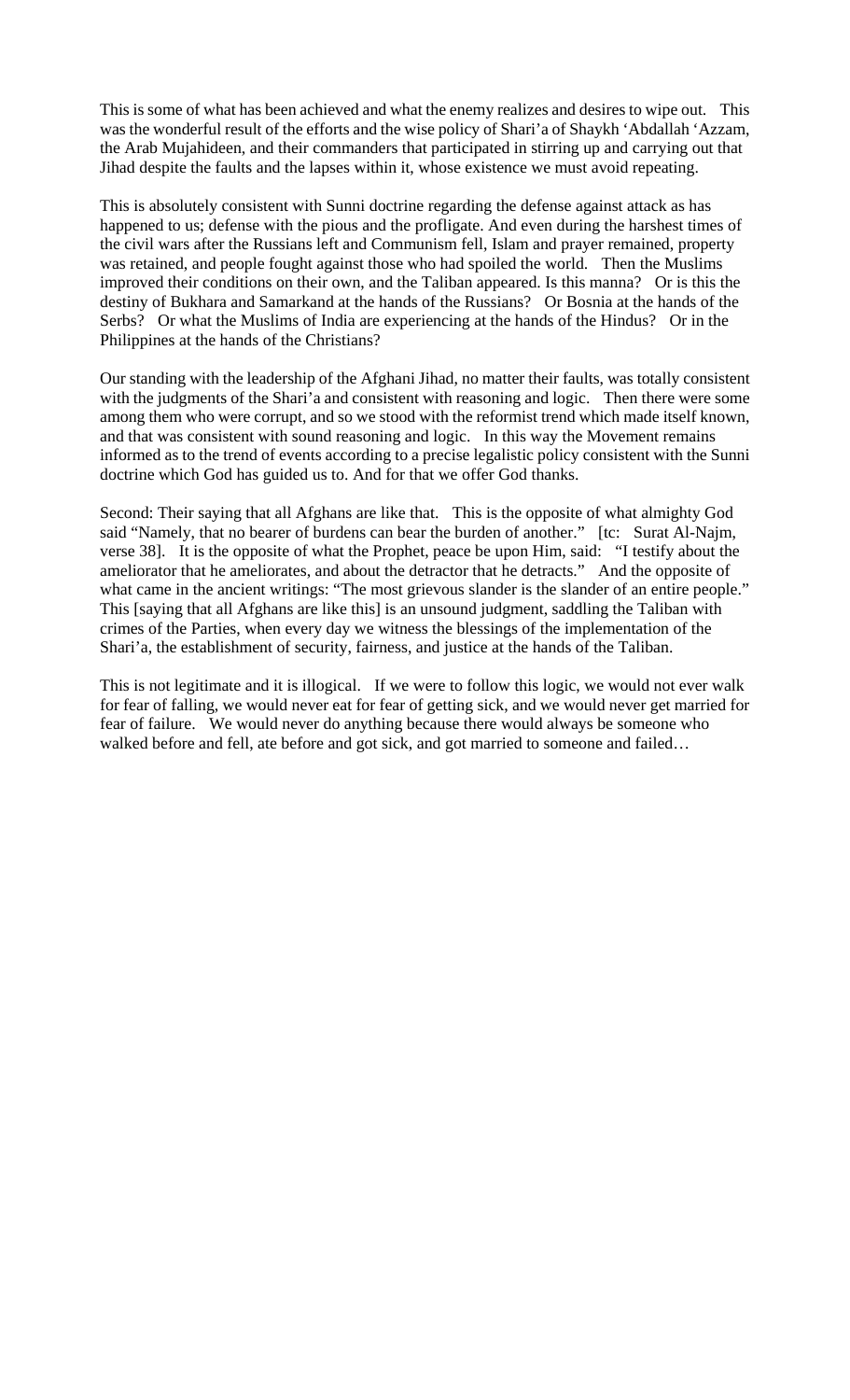Third: Their saying that they will not be bitten by the snake again. This is wrong. The blessings of the Jihad that have happened to us is not a snake bite. They are blessing from almighty God, among which were refuge, spoils of war, experience, and blessings. It is correct that we have been subjected to the gales of God, and we will take advantage of these opportunities twice, three times, a thousand times.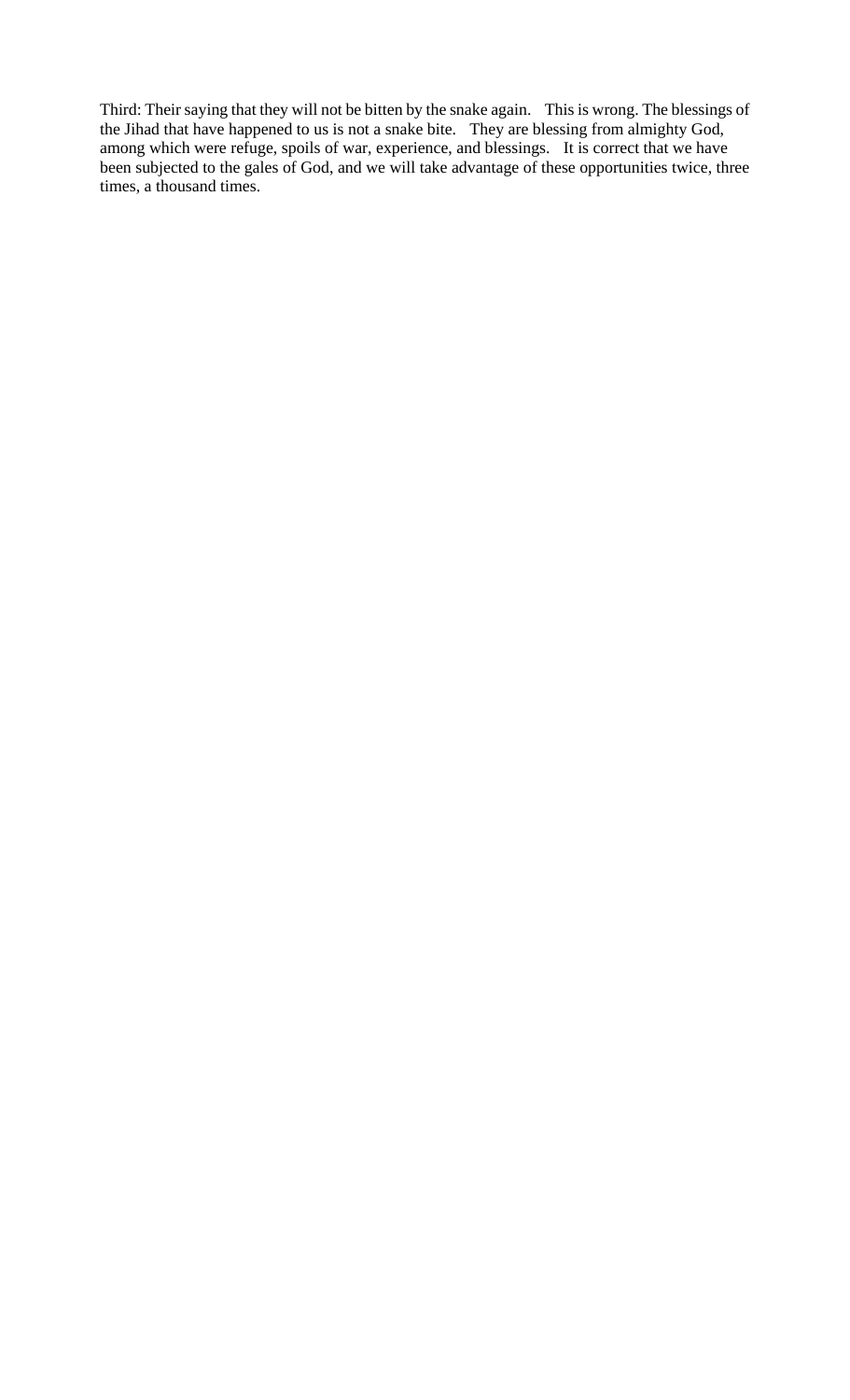# **The Ninth Suspicion**

**Some of the brothers say: The Taliban say of their opponents that they are unjust and they are transgressors, but they do not consider them to be apostates or infidels. And we know that the Sunni Imams do not agree with fighting against the unjust and the deviators along side the unjust Imams, as Malik said although he departed from the examples of 'Umar Bin 'Abd-al-'Aziz. So how can we fight against those guys along side the Taliban when they are not like 'Umar Bin 'Abd-al'Aziz.** 

#### To this I say:

1 The fact of the legitimate nature of the government of the Taliban's opponents does not change whether such fact was clear to the Taliban or not; whether it was explained to them or not; whether they knew it or not The reality as we believe it to be, we Arabs who have come to understand the real and the political concept this judgment of them is suspended from, is that they are a sect [the formed] in response to the fact that they [the Parties] are allied with the international scheme and its constituents, particularly America, its henchmen in the West, and the apostate Muslim rulers. This does not negate the fact that in this mixture are there oppressive, the sinful, the ignorant, etc. We know that most Hanafis do not accuse anyone of infidelity unless they are non-believers. Having said that, I have heard from some Taliban leaders such as Shaykh Haqqani and others like him that they [the Parties] are a mixture of apostates, sinners, and the ignorant. We must build our position upon the true fact of legitimate rule, irrespective of the Taliban's ignorance of it, and not talk about the rest so that we do not worry people with talk of infidelity and accusing others of infidelity.

2 As for saying that the Taliban are unjust and tyrannical Imams, we have described their situation in great detail, and we must remind [everyone] not to mix up the reality of the Afghans as a typical nation, with Muslims in the same situations as all Muslims, the Taliban as the elite students of religious sciences, the senior Taliban as the elite of the Taliban, and the junior of them who are generally good but who are a mix [of good and bad].

3 That the People of the Sunnah do not fight against the tyrants and the Kharijites along side unjust Imams, this is not absolute. The People of the Sunnah have fought against the tyrants and the Kharijites along side many unjust rulers throughout the Umayyid, 'Abbassid, and other eras.

Finally, and this is very important, the unjust and Kharijites of that time abandoned the unjust Imams due to internal problems. The 'Ulama differed among themselves over whether to fight along side the unjust 'Ulama or not.

#### **10. The Tenth Suspicion:**

**Which says, why do we not ask their opponents if they would implement the Shari'a if they returned to power or not?**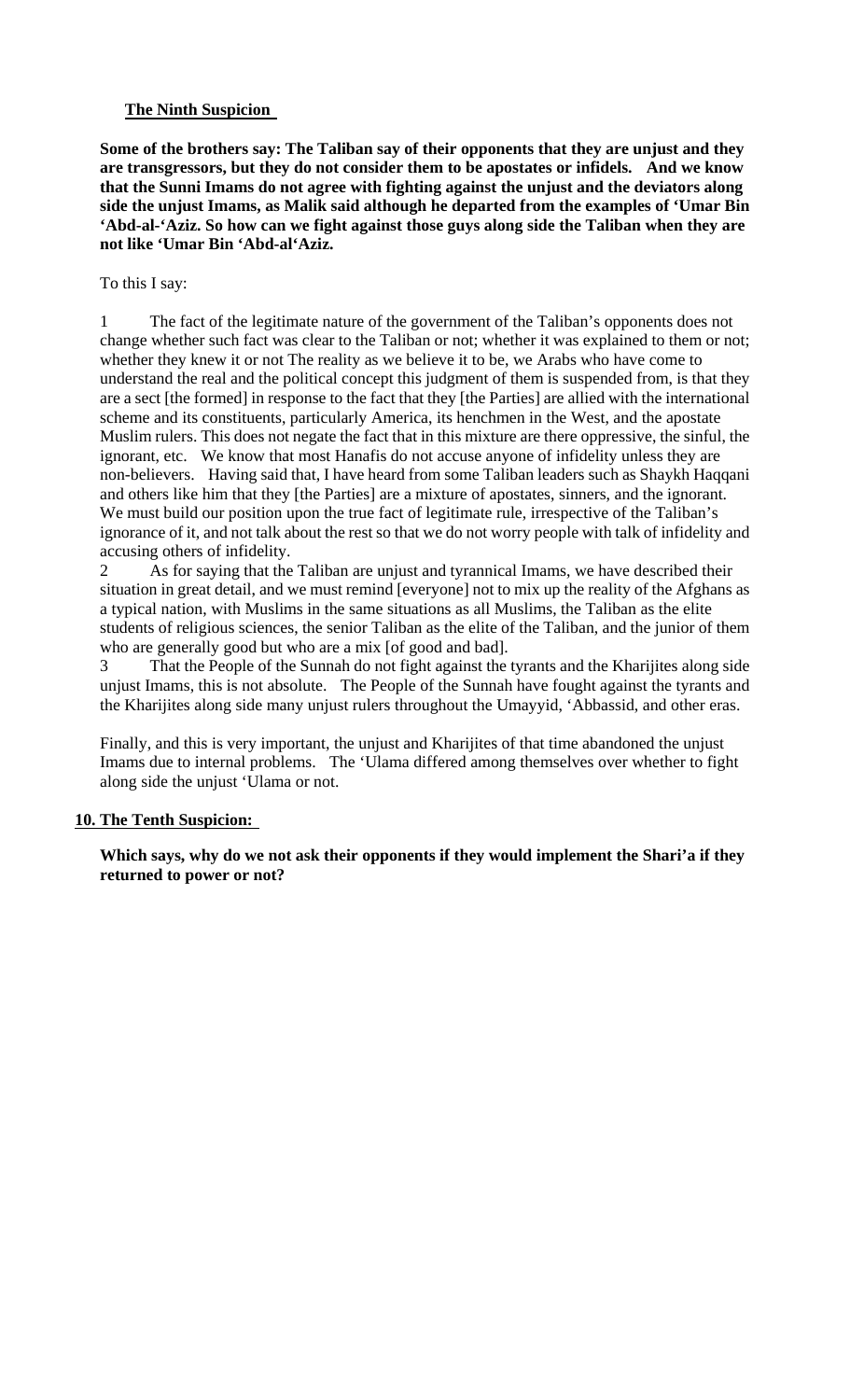And I have presented this question, despite the obviousness of the answer, because I was actually asked this during one of the meetings by one of the brethren, and I say now what I said at the time, with God as my help:

First: My dear brother, those men were truly in power, and what they did they did. All that they did is well known, and the most important thing is that they didn't rule by that which God handed down. This was followed by corruption throughout the land, the imitation of the Communists, and acting on behalf of the infidel world order. At that time, they were chosen of the people's free will and they betrayed the

Second: Those ill-fated Parties, who are now pursued and besieged because they wish to support the worldwide infidel powers, are announcing as of now the corruptness of their intentions, their doctrine, and their religion. As of now, they are advocating, even before God has enabled them – and God has not enabled them – an expanded government. And it is worth of mentioning that this expanded government will not be a legitimate Islamic government; it is a composite government under American and international supervision, and that of the United Nations it appears. They are also advocating fighting terrorism, and this means helping the infidels against the Muslims, etc.

Third: The current government, which is the Taliban, is a legitimate government that governs according to the Shari'a, carries out the Islamic punishments, wages Jihad in the path of God against those who have gone against Him and who cooperate with the infidels. What is the legal basis for asking someone who has departed from legitimate rule, do you first of all rule by the Shari'a? This type of talk is disprovable by both logic and the Shari'a. If governance is being accomplished according to the Shari'a, then nobody should depart until something similar comes.

Fourth: Those rulers and non-rulers who have lied to God, betrayed [the people's] trust, and who glorify things other than God, they are contemptible and there is no doubt that if I were to ask them to delineate for you what a binding faith is, that it would be the way of Abu Bakr al-Sadiq, God bless him. What is more, our apostate rulers all repeat such things, and they do not shrink from lying. There is, therefore, no basis for their question either in the Shari'a or in logic.

# 11. The Eleventh Suspicion:

# **That those who fight the Taliban are Muslims who pray and who call others to pray, and many of whom come from the luminaries of Islam. This [fighting against them], then, constitutes civil war.**

To this I say, with God as my aid: This suspicion is simple to answer because it has been written about in all the books of the scholars. This response [i.e., the eleventh suspicion mentioned above] is very common and widespread not just as regards Afghanistan but in every fight where there are Islamic luminaries in the ranks that are against the people of justice and Jihad. It [i.e., the eleventh suspicion mentioned above] was said to us when we were fighting against the rulers of our countries because there were, in their armies, those who prayed and who could generally be called Muslims. It was said to the people of Egypt and Syria when the Tatars came espousing Islam, and it will be said every time the infidel enemy uses some sons of our religion within their ranks.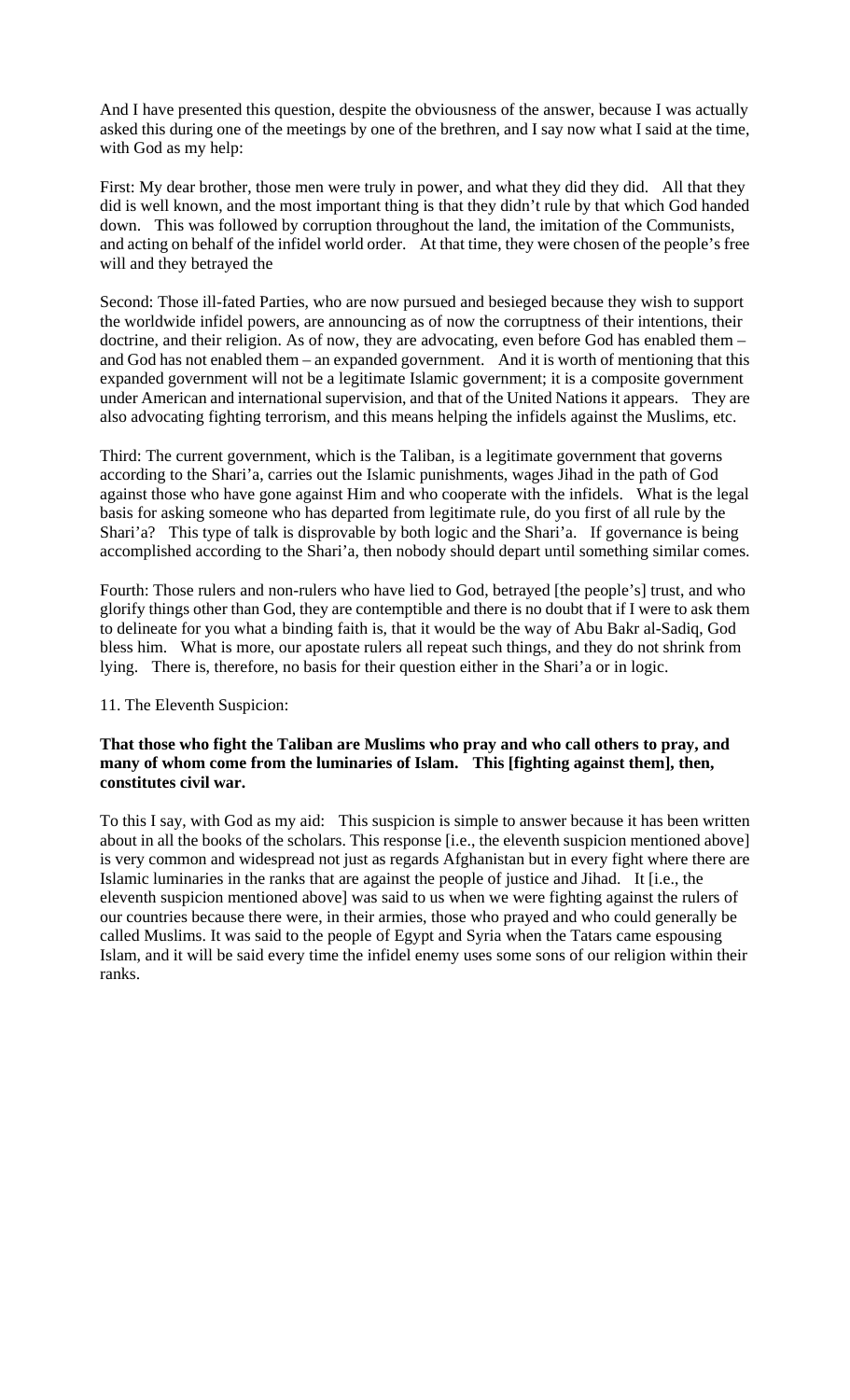# **12. The Twelfth Suspicion:**

# **This is not really a suspicion but more properly a judgment against Afghanistan and the Taliban. Moreover, it is an unjust judgment and I do not know how to describe it or upon what support it rests. It is that Afghanistan is not the House of Islam and the Taliban are not a legitimate government.**

Despite saying this, they consider the Taliban to be Muslims and Mullah Muhammad 'Umar to be a Muslim without a doubt. And I can not grasp how they can make this statement, the end of which contradicts the beginning. Mullah 'Umar is a ruler, and in so much as he rules according to God's Shari'a he is a Muslim, and therefore his government is legitimate and Afghanistan is the House of Islam even though it was the opposite of this throughout the phases [of its history]. As for the explanation, it is stranger than strange. They say "we do not acknowledge that it is the House of Islam or that they are a legitimate government, because that would mean dissolving our groups and the necessity pledging our allegiance to them as an Imamate and a Caliphate. This, as I said, is not a suspicion so much as a judgment.

**\*\*\*** 

After having discussed these legalistic suspicions, we now move along to the suspicions that have a political or realist bent. Before I move on to them, I would like to say that these suspicions are related to the basic principles of opinion, war, and clever strategy. It is presumed that whoever would discuss them [the suspicions] with us has already laid to rest his legalistic suspicions with regard to, at the very least, the permissibility of fighting along side the Taliban. If there were some for whom there were still suspicions regarding the permissibility of fighting [along side the Taliban], then there would be no need from the very start to discuss subsidiary suspicions before they even come up.

Therefore, they [these suspicions] come from the position of our having accepted the permissibility of fighting along side the Taliban. There are, however, suspicions regarding discussing principles, whatever they are, about whether it is a duty to fight along side the Taliban or not, and other principles and viewpoints. These suspicions revolve around one central topic, and that is the fact that we have Jihadist issues we came to Afghanistan for in the first place, and not many of us have anything to do with this fight here.

I will, however, summarize them in four suspicions in order to facilitate discussion and understanding with God's help. I will then follow by enumerating the suspicions until we reach the end.

# **Second: Uncertainties That Are Political Or Realistic In Nature**

# **13. The Thirteenth Suspicion:**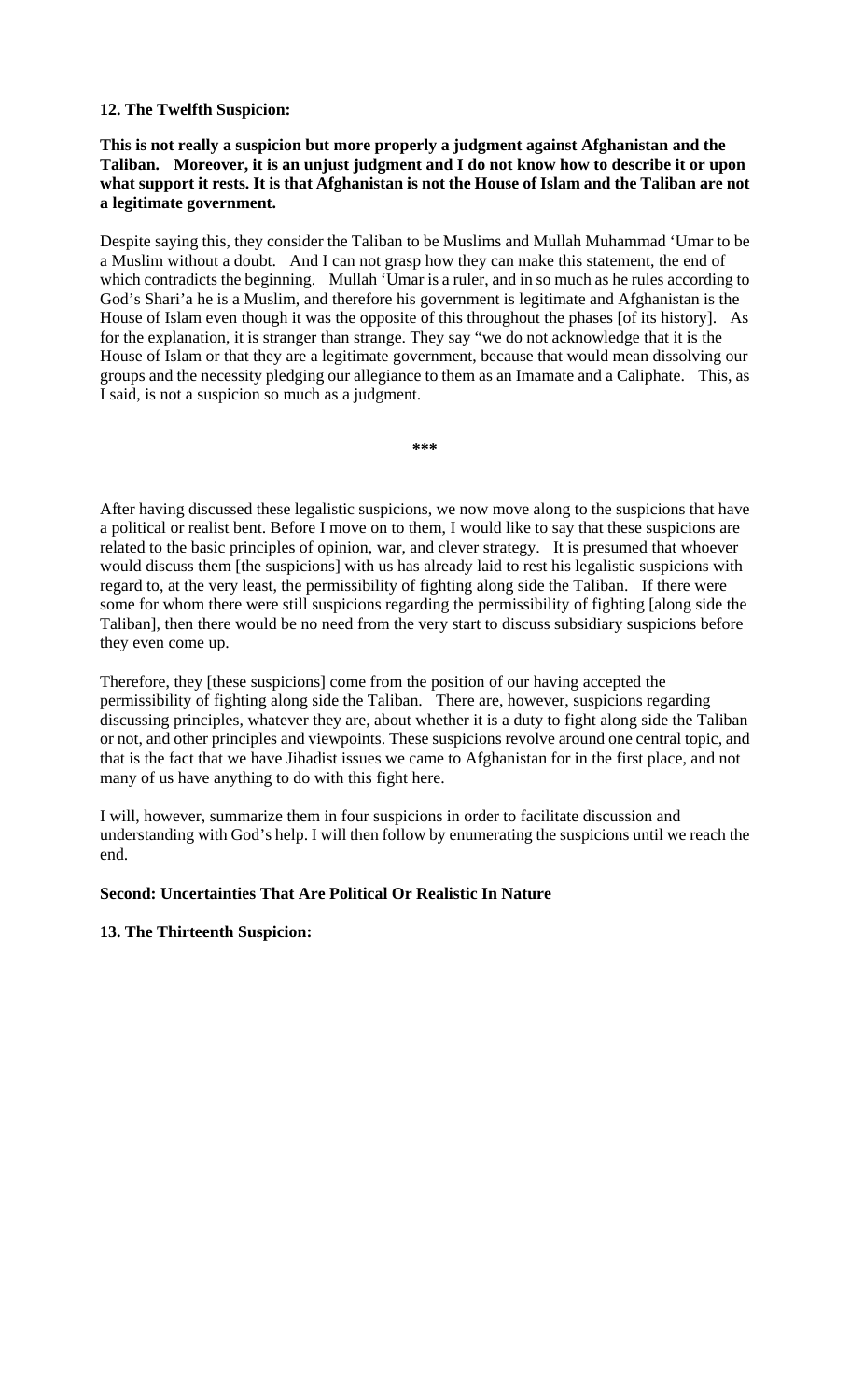# **and along with them their sinner 'Ulama, have pushed the young men of the [Arabian] Peninsula toward Jihad in the farthest flung countries so that they would leave the rulers of Saudi Arabia and America in peace.**

To this I say, with God as my aid:

This objection is very well founded, and presents issues the study of which has gained great importance today. There is no doubt that these objections are swirling in people's heads as a result of the true agony [the feel] at what has afflicted Islam in their countries, and this [the agony] is what has caused them to leave there [there countries] and come here. And so long as this matter is still being discussed in the arenas of opinion, war, and strategy, I will put in my two cents, God willing. This is especially so because one of my favorite brothers said to me: "Abu Mus'ab, you were in Syria before you came here…how many Syrians are still training for Jihad? So few, perhaps, that you could count them on one hand? For whom have you left Syria and come to the ends of the Earth to exhort [us] to Jihad? Bin Laden was in Saudi Arabia originally; for whom did he leave it? Look at what happened in Algeria. You did your best and what happened. Must we correct the course of events and turn back time? Why did we leave our countries for these wastelands and their issues?

Truly our brother, may God grant him good, has shredded our reasons for leaving. I attest to our brother, and to everyone who is thinking of this issue, particularly the officials of the Jihadist groups, to the appropriateness of this very well founded objection. And let me assure [you] that the answer to this objection, succinctly and firmly, is for me the basis of my Jihadist belief and thought, which still is what it was, and thanks be to God.

First: Let me state my total conviction, which my brothers know and which I have stated in most of my writings and lectures and which I believe religiously, that the Islamic countries are without exception are occupied by the Jews and the Christians. Whether directly, as in the case of Palestine, the [Arabian] Peninsula, etc., or indirectly via the imposition of apostate rulers, sects, parties, or royal families. They undertake all the duties of infidel occupiers and besiegers on behalf of the world order, whether that be direct or indirect occupation. This has lead to the distancing of Muslims from their religion, the banning of the Shari'a, and their not being ruled by that which was handed down by God, but by the laws of the Jews, Christians, heretics, and pagans. What has come from this is a whole group of corrupt oppressors in the affairs of religion, the world, and people's lives. They have taken over those countries and clothed the people in humiliation, fear, and hunger.

And the good and just among the Muslim 'Ulama and those who call people to God have stood up throughout long generations and have exhorted and waged Jihad. And what did the colonizers and their proxies do but double-cross them by murdering, scattering, imprisoning, and torturing them. This situation has become well known and is witnessed and known by every Muslim, and this calamity is tasted by anyone who comes under what is called "There is no God but God," even if in name alone.

As for today, ever since the beginning of the third crusader campaign against the Islamic world since the early 90's, the Islamic world, the religion of Islam, and the people of this noble community are subjected by the New World Order, which is overseen by the Jews and Christians and their heretic pagan allies, to a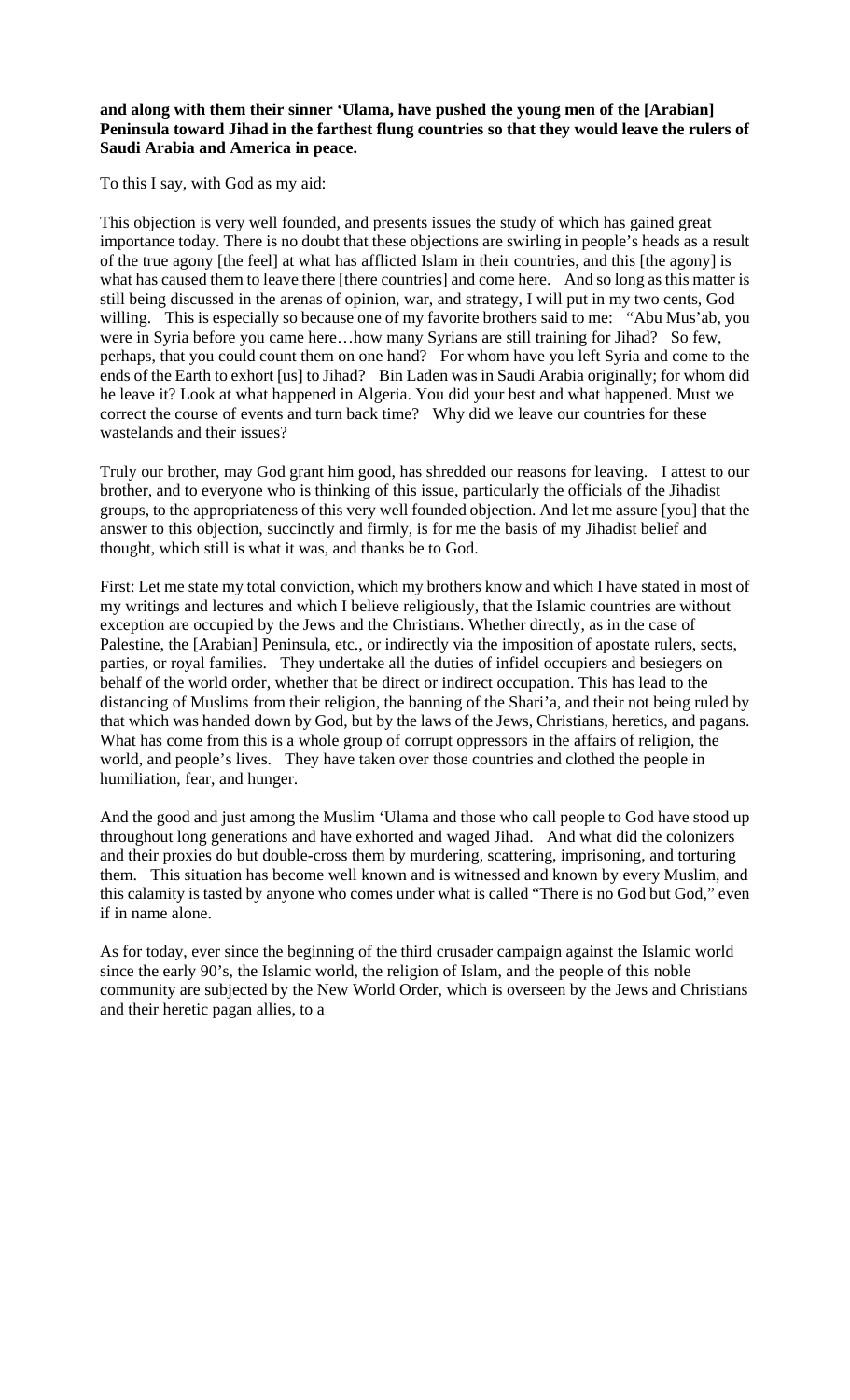place. This has become apparent in the situation of the Muslims in East Turkestan, who are occupied by the Chinese, to the slaughters of the Balkans in Bosnia and Kosovo, the massacres of Chechnya, India, the Philippines, and Central Africa from east to west.

As for the Muslims sinking under the burden of the apostate rulers, proxies of their infidel Jewish and Christian masters, they are subjected to all forms of murder, imprisonment, and expulsion. Thousands of Muslims were executed and hundreds of thousands murdered by those apostate rulers, and prisons were filled with the elite and the cream of the crop of young Muslim men: thinkers, preachers, degree holders, and all strata of Muslims. It is enough if we look at the map of the Muslim world extending from East Turkestan in the East on the border of China, to the shores of Morocco and Mauritania on the Atlantic to the West, and from the depths of Central Asian ad the shores of the Mediterranean to the North to the Philippine islands, Indonesia, Southeast Asia, and Central Africa to the South, we see that there is not one single Islamic country with Islamic movements that are not subject to brutality and being made examples of at the hands of the apostate rulers and their masters the Jews, the Christians, and the New World Order, at the head of which is America, the NATO countries, and their allies, the Russians and the pagans. There is pretty much no Islamic country that does not have a functioning Jihadist movement or the nucleus of a dormant Jihadist group that seek to take up arms in Jihad in the path of God, in defense of the downtrodden men, women, and children, but are not able to find a way out or break a path.

The young men of these groups have drank their fill of murder, imprisonment, expulsion, and being made an example of, because they are considered the vanguard of this [Muslim] nation, the tip of its spear, and the only barb that the infidel, Christian, and Jewish enemies of Islam and their apostate allies are trying to break. It is enough to provide an example in this regard from our own Arab world, because what happens in the non-Arab Muslim world does not deviate from this.

In the Levant, more than 50,000 were killed by infidel Christian in their battles with Mujahideen and their Muslim supporters; their houses were completely demolished, 30,000 were imprisoned, among whom 25,000 were executed, and more than 20,000 good young men fled the country during the period from 1975-1985. The Sunnis found the calamity in Lebanon at the hands of the Christians that they found in Syria with the alliance of the Christians, Shi'ites, and the Jews. During those same years, more than 200,000 Lebanese and Palestinians were killed, hundreds of thousands were expelled, and what is happening in Palestine at the hands of the Jews is well-known and is not hidden. The prisons of Jordan are filled with young men of Islam; in Egypt during these same years more than 1,000 people were murdered or executed, and today there are 60,000 good Muslim young men in prison; and in Saudi Arabia, so-called land of monotheism and the land of the evil 'Ulama, a series of executions has begun, and as for the reformist 'Ulama, all of them are either in prison, have been expelled, or have been hidden away, and more than 15,000 young Mujahideen men and preachers have entered these horrifying prisons where horrible things have been done to them and where they have bee made an example of, even their women As for North Africa, Libya, Algeria, and Morocco, the situation is well known and does not deviate from this rule. For in Libya there are thousands of martyrs and prisoners, in Algeria hundreds of thousands, and in Morocco hundreds of prisoners and thousands of expelled and fugitives. In Tunisia there are thousands of other martyrs, prisoners, and fugitives, to the point where Islam has been eradicated and the people have been imprisoned and must perform their prayers in hiding, not to speak of worse that has happened.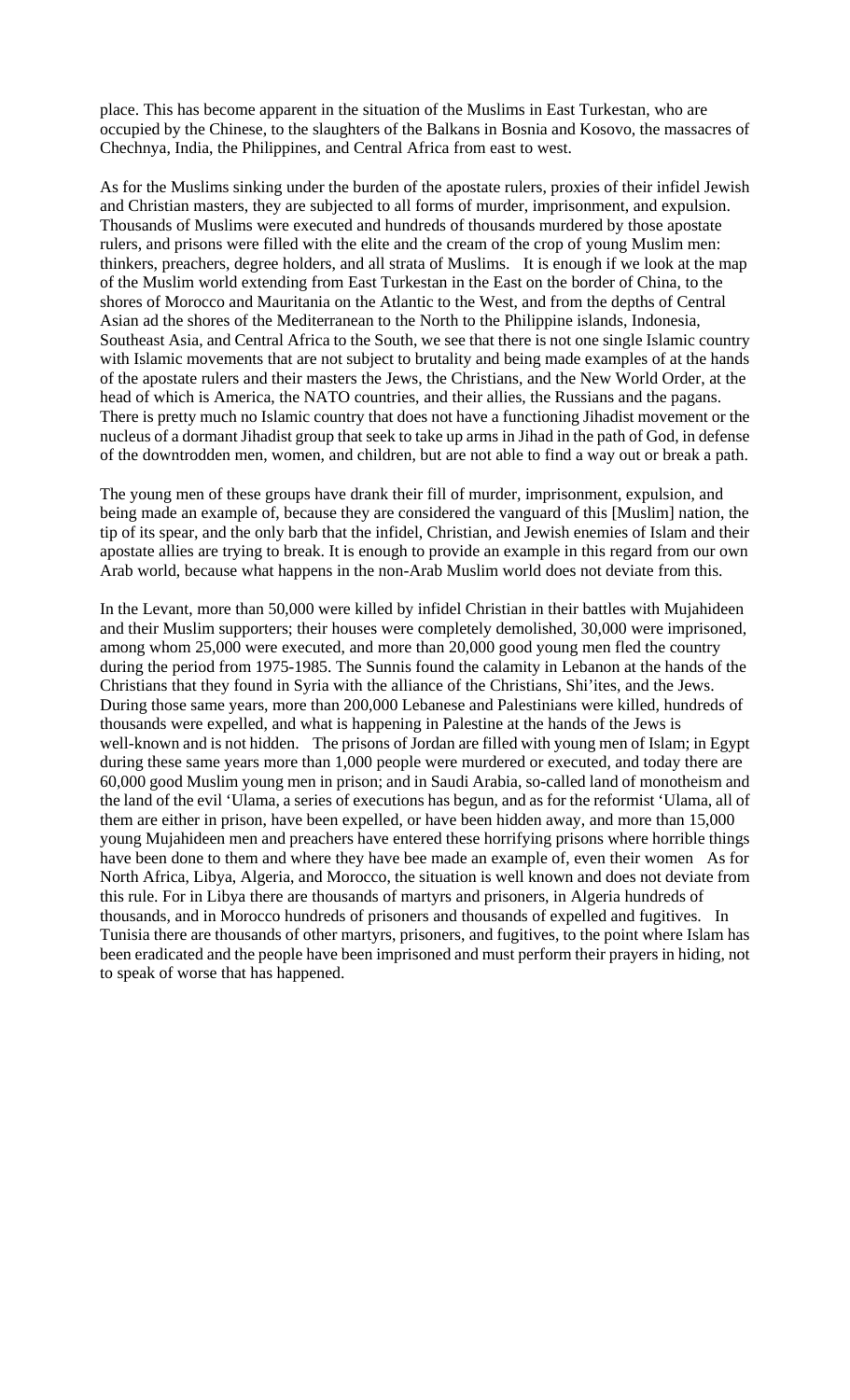I state my complete conviction, through continuous observance of the conditions of Muslims, that this [all that was mentioned above] is what is currently happening in the Islamic and Muslim world today. I have summed this up in a summary, and if we wished precise descriptions we could fill many pages with stories of what Muslims are facing today everywhere that would make your hair turn white and curdle your blood.

Second: I absolutely believe, based upon this situation, that the judgment of Islam, consensus about which has been reached among all 'Ulama of the Islamic Nation, is that Jihad has become an individual duty [Fard 'Ayn] for Muslims in all of those countries. They must carry weapons and fight their enemies the Jews and the Christians, chief of which is America, the NATO countries, and their allies, and they must also fight against those apostate regimes, the proxies of the infidels and the leading edge of the collision, in our countries along side the people of Islam. This duty, after the waging of Jihad and the spreading of the call, has become a well known issue, and those who have done it have done it, and those who have failed have failed.

Third: I absolutely believe that it is incumbent upon the people of each Muslim country to wage this Jihad in their country and to seek to repel this onslaught, or rather, these onslaughts who are allied among themselves in territory, money, and religion. This they must do before thinking about before heading off for Jihad in another distant country. This obligation stipulates that they defend their families and themselves before defending others; this is well known and is absolutely firm, both logically and legalistically. Moreover, I just about believe that whoever leaves his family to occupation and maltreatment and goes off to defend some other spot, while he is capable of carrying out this obligation in his country, is like a guy who gives alms to a home wrecker. He leaves his father, mother, sisters, and kin to neediness and poverty and goes off to give of himself to people far away. And by the word "capable" I mean that he is simply capable of carrying it [Jihad] out in his own country; as for feeble excuses for not shouldering the consequences of Jihad—murder, imprisonment, torture, notoriety, etc.—these do not cancel out one's "capability" for it [waging Jihad], and fleeing these consequences does not justify this retreat, as in the [Arabian] Peninsula and other such places.

The duty within his own country is more incumbent upon him than coming to the aid of Muslims someplace else; those who are close should be the first to receive virtues. Moreover, besides this legalistic fact, I believe via the logic of the political and military struggle with the New World Jewish Christian Order and its apostate allies that it is more useful for us and more harmful for them to widen the field of the military struggle to include all the countries of Islam, a chunk of land millions of square kilometers that would choke the interests of those enemies. It would be better for us to spread the Jihad, and more harmful for them to become besieged in narrow and confining places.

Further, I am certain that our enemy the apostate governments, such as Saudi Arabia and its masters the Jews and Crusaders behind it, have attempted and are attempting to get rid of the young men waging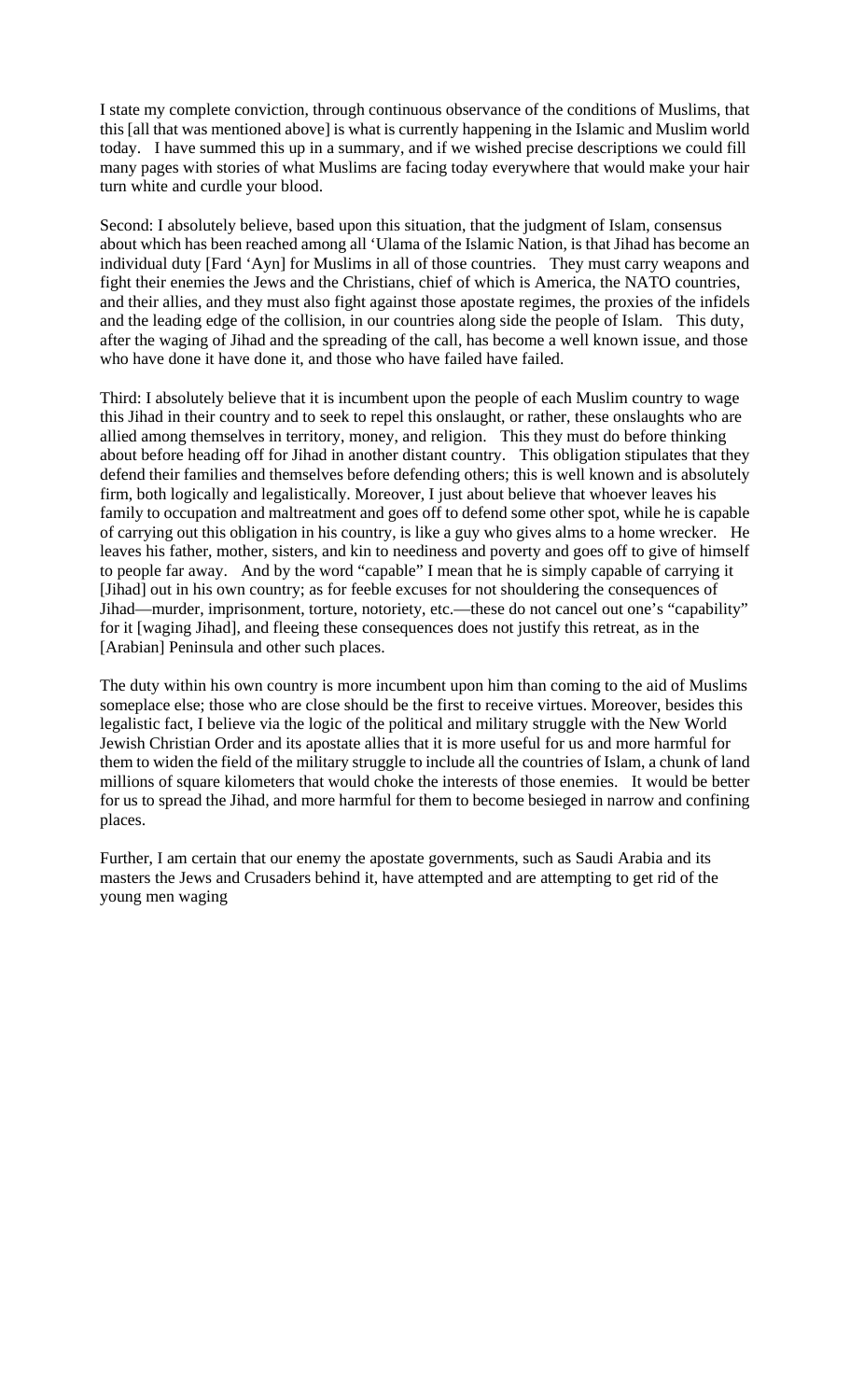Ibn 'Uthaymin sent some of his students to Afghanistan with sufficient funds to convince those young men who could be convinced to leave Afghanistan and head to Burma under this call, and he allotted a large budget to this Jihad. This is one of the ruses of our enemies, and it is not hidden from us, thanks be to God.

Fourth: I believe that a Jihadist in his country is more useful to us and more harmful to the enemy than hundreds of Jihadists in another country, and this is solid logically, politically, militarily, and realistically because he has greater knowledge of the territory, his family, and his enemy. Moreover, I believe—and this I will detail in another place—that it isn't just the Jihad [that's useful] but the preparation for it and the training in weapons in his own country is more useful and beneficial than heading to far off lands, particularly in light of international security conditions. This is particularly the case for those who have trained with cadres in other regions and then returned to their own countries…more details about this, God willing, in another section.

Fifth: Fifth: I believe that whoever is realistically and practically excused from Jihad or preparing for Jihad in his own country – whether due to the destruction of the Jihadist movements there, their expulsion, or their being exposed – and whoever is truly not able to carry out this duty (the duty of Jihad and the specific preparation for it is {imposed} on each Muslim against our enemies, who are all one and who are everywhere today, an international alliance that controls diverse interests in the Muslim countries and every place), thus duty does not fall away simply because he is excused from it in his own country. He must in this case, carry it out in the countries of Muslims who in many places have asked for the assistance of their brothers against what has befallen them. He must in this instance carry out this duty wherever it is easiest and the closer [to home] the better. And it is most useful and beneficial, and most harmful to the enemy the sooner, the better.

Sixth: Moreover, the duty of the Jihad is in effect everywhere and is incumbent upon the peoples of all nations. However, through understanding the reality of the enemy, his presence, his interests, his centers of concentration, and the importance of his political and military goals, and through understanding the reality of the Muslim countries, their importance, and the importance of their interests, resources, and the things they hold sacred, and through understanding the Islamic movements, their refuges, and through knowledge of the Islamic peoples, and their levels of preparations for Jihad from the standpoint of topographical characteristics, the territory, what the people are like, their religious practices, the possibility of arming them, and a host of other inter-related factors, we can determine priorities for Jihad – one arena over another and the usefulness of that Jihad, and priorities of one arena over another, one country over another…this [discussion] requires more details someplace else, God willing.

In this paragraph, I will focus on what is appropriate to it which is the issue of the Jihad in Afghanistan and Central Asia. And to here the barrier LBS disappears that the brothers set up because they thought that there was a contradiction between the call for Jihad in Afghanistan with the Taliban, and our call for Jihad in Central Asia and focusing on our efforts there, and between what I set down as assurances of mine and the Jihadist movements, etc., and the young men of the Jihadist groups regarding the necessity of Jihad for everyone in his own country first if he is able to and this is what I will clarify in the following paragraph…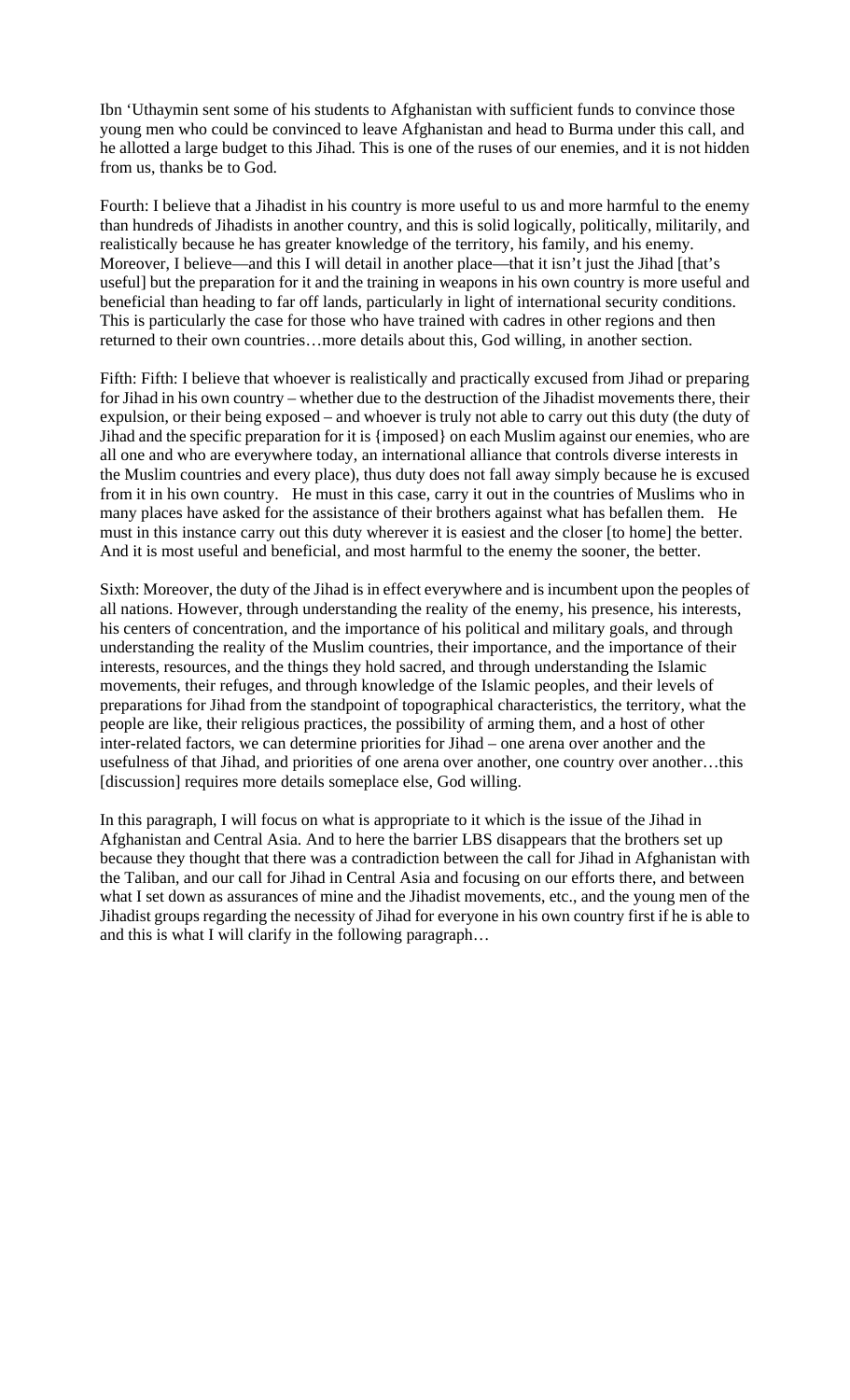Seventh: The young men and the commanders of the Jihadist movements know what has become of the Jihadist groups and movements in the Arab countries in general, and what has befallen the Arab Afghan Mujahideen specifically.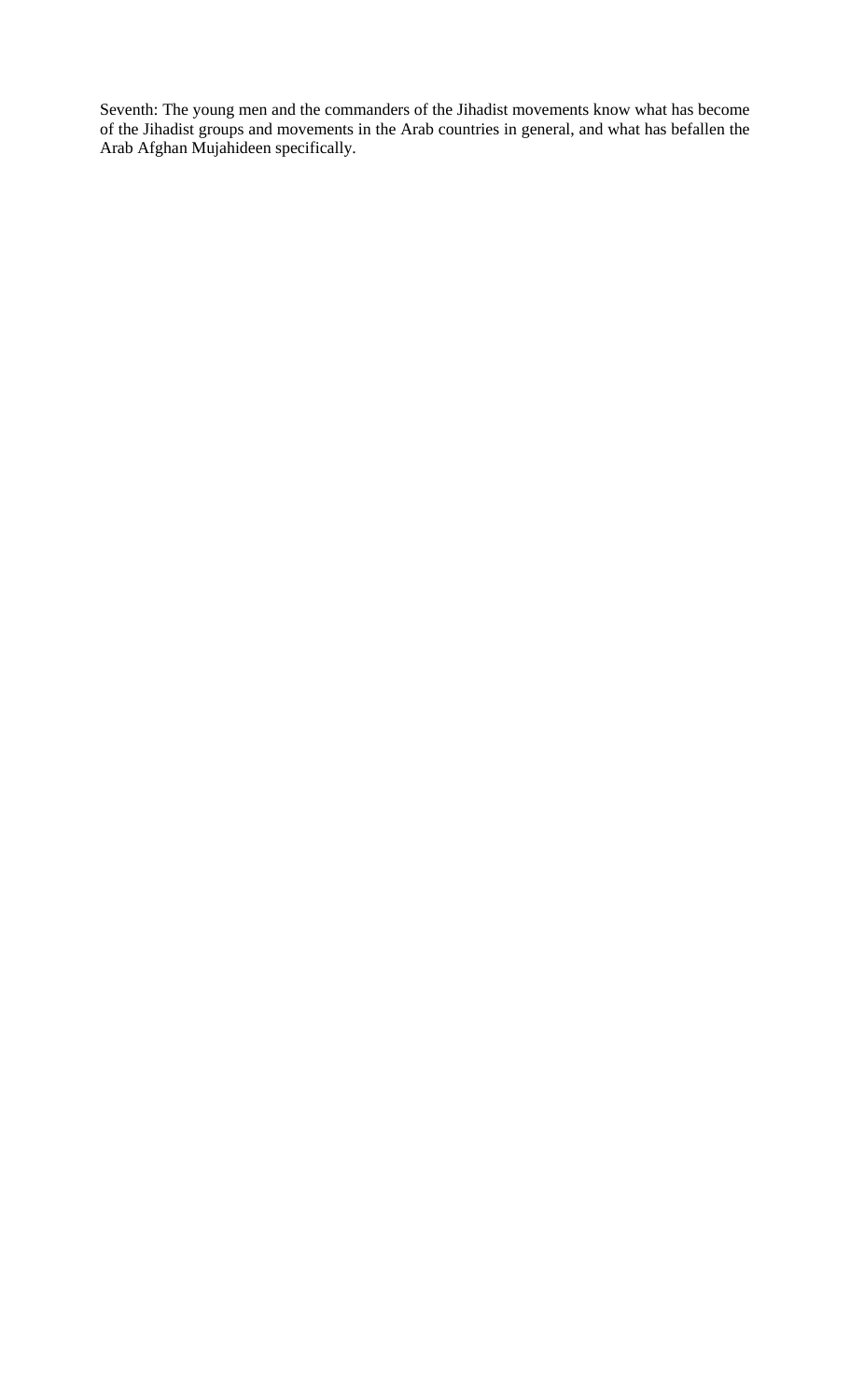in various countries of the world, even the countries of political asylum in Europe or some of the countries they made their way to such as the Sudan, Yemen, etc. I have already outlived this, and I believe that those conditions imposed/forced the flight/refuge to Afghanistan as a safe, secure, strategic haven be cause of Afghanistan's geographic, demographic, and political conditions, and because of what the Taliban have represented for us as staunch allies even today – God strengthen them - if we truly surrender to this reality and not merely pretend--then the need is for us to sink our roots into Afghanistan as an opportunity in the light of these difficult circumstances.

Many of the heads of the Jihadist groups, the elite of the Jihadist movement and its members either came or were forced to come as refugees to Afghanistan to sink these roots. There are many measures that I believe the Arab Mujahideen, particularly the senior Arab Afghan Mujahideen, must take, foremost of which is to strengthen their military alliances with the Taliban.

Indeed, the disappearance of the Taliban, God forbid, would auger the disappearance of a condition that we are in dire need of, and this is exactly what the World Order is attempting to do for numerous reasons, among them causing us to lose this fortress within America's policy of denying safe havens for terror, as Clinton has said. And from this jumping off point, we must fight and defend our bases with all our power as a service to our existential battle in our own countries, the circumstances of which require that we have our safe havens, which the World Order has sought to prevent. I do not know of any haven on the face of the Earth, as of the present moment, that offers such conditions except for Afghanistan and only Afghanistan. This is despite my conviction that there are other areas that have been suggested as being like Afghanistan, and I will discuss those in other sections, God willing.

Eighth: It is very easy to prove that our battle is against a cohesive alliance made up of four primary supports, and this alliance is:

1 The Jews, the head of who is Israel

2 The Christian West, the head of which is America, Britain, the NATO countries, and Russia

3 The apostate rulers of the Muslim countries, and the secular parties

4 The sinners, who are everyone who belongs to the Islamic [faith], but who stands by this allegiance by their Fatwas, points of view, opinions, or deeds

It is worth mentioning that our battle with the apostates and sinners would have been decisive and, God permitting, within our capabilities if the Jews and Christians, chief of which being America and the West, had not stood with the apostates, particularly on the home turf of Islam with its holy sites and great riches. Therefore, our battle, essentially, is against the Jews and the Crusaders under the leadership of America. And after they [this alliance] was able to banish us from our countries or greatly weaken us within them particularly

And if the Afghans and the Taliban have enriched themselves [tc: metaphorically] from supporting some tens or hundreds of Arabs at the very least, then those Arabs must make use of their presence to convince the Taliban to strengthen the alliance between us even more. I am not going to make any further proposals here for sinking our roots here…this topic has another place, God willing.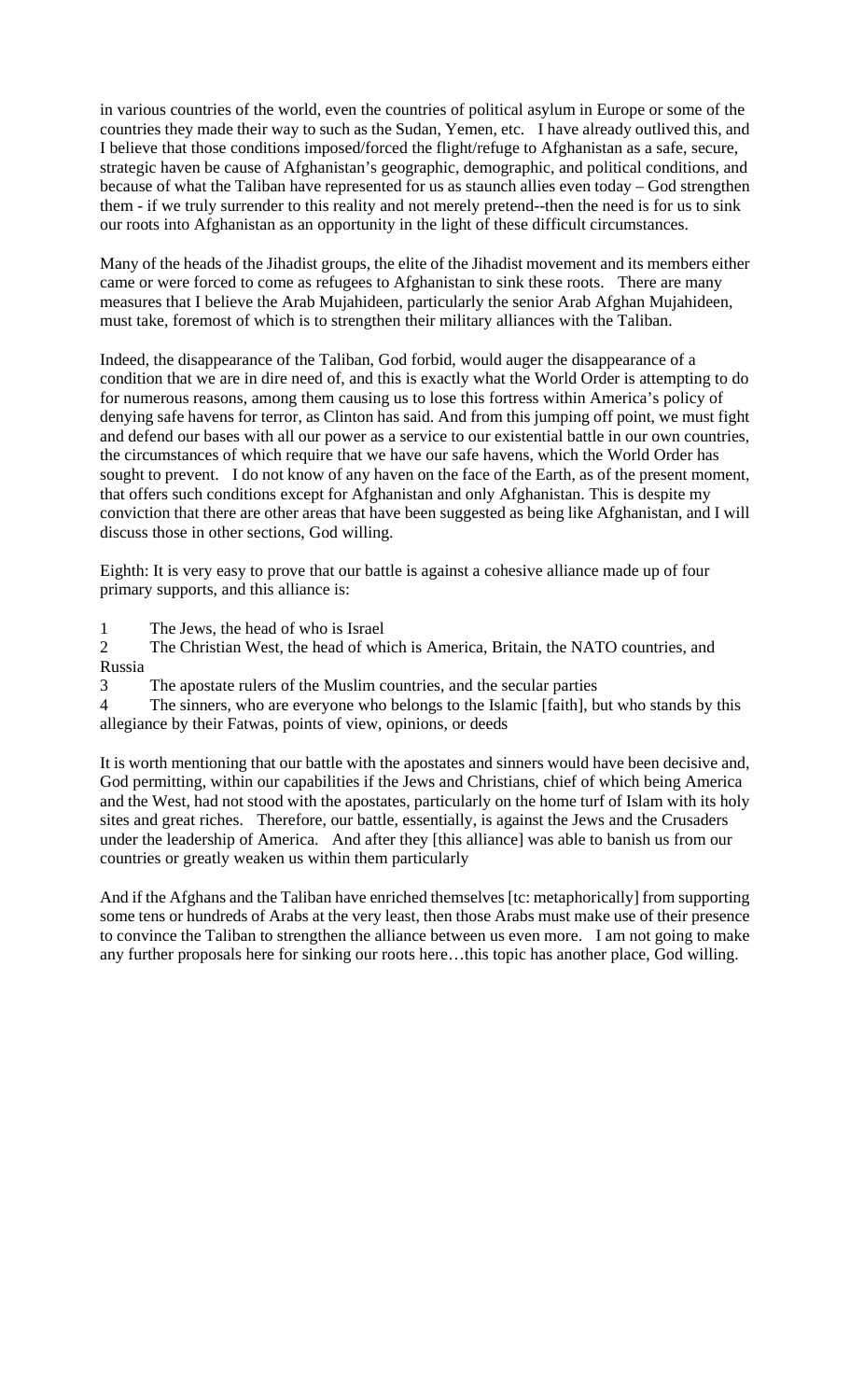with respect to the holy sites in the Peninsula, Jerusalem, and Syria, and with respect to our basic riches, particularly oil, which is also concentrated in the Peninsula and Syria, in addition to other strategic spots such as Egypt, North Africa, Turkey, etc., God willed that we be brought to the second most important area of their current interests: Central Asia. This is so [i.e. it is the second most important area to the interests of the West] because of oil and also major riches: Central Asia has the second greatest oil reserves in the World, particularly around the Caspian Sea and its defiles in Afghanistan and Pakistan. America and the big domestic and international Jewish Capitalists in Central Asia have Afghanistan surrounded on all sides, particularly the portion of Central Asia behind the Jihun River [tc: unlocated, spelled as written] on the Afghan border.

The Americans have totally contained and controlled the economy and policies of Pakistan, which is south and east of Afghanistan. As for its [Afghanistan's] north, what happened, and I say this without hesitation, is that they [the Americans] have taken over the economies of Azerbaijan, Turkmenistan, and Uzbekistan, and have seized the economic capabilities of other republics such as Kyrgyzstan and Kazakhstan. The Israeli Jews have strengthened their ties and established their presence with vigor in these areas, relying on a quarter of a million Jewish citizens of these countries. They are awaiting the departure of the imposters among them, and they will have the last kings of the people of Israel.

As for west of Afghanistan, the situation indicates an alliance of Rafidite Shi'ites and Crusaders in light of the coordination that occurred between Iran (the Rafidite Nation) and America, the head of the Jewish Crusader alliance. And so we in Afghanistan, in a very real sense, are not on some peripheral front in the Islamic Jihad such as Burma, the Philippines, etc. In deed, we are on the front line in the battle against the Jews and the Americans, which is like the battle line in our own countries with an important difference: here we are stronger than them by virtue of our situation in Afghanistan and Central Asia. This is because of the possibilities for assistance [from other Muslims] and for a world of other reasons, while at the same time I have shown that we are defeated on the other front in our home countries where we are much weaker as a result of well known strategic, geographic, demographic, and objective issues for which there is no room [here] to elaborate, but for which there is another place [in this document], God willing.

It is worth mentioning that the Jihad in the Islamic republics of Central Asia owes its existence to the alliance of Mujahideen there with the Taliban in Afghanistan, the importance strengthening the Taliban's presence in it [the alliance], and their open antagonism of their opponents, the New World Jewish Crusader Order. And I believe that the first field of battle in the conflict between Islam and the Jewish Crusader alliance in the foreseeable future will be in Central Asia in addition to the other arenas, but with important distinctions:

• Here [in Afghanistan] we are a field force that owes its existence to a solid base [Qa'ida Sulbah]

- The enemy here is weak, and his lines of supply are very long
- His corrupt and apostate allies here are weak and isolated
- The Russians, who are the tip of the Crusader spear, are in their death throws economically, militarily, politically, and with respect to manpower, and thanks be to God for that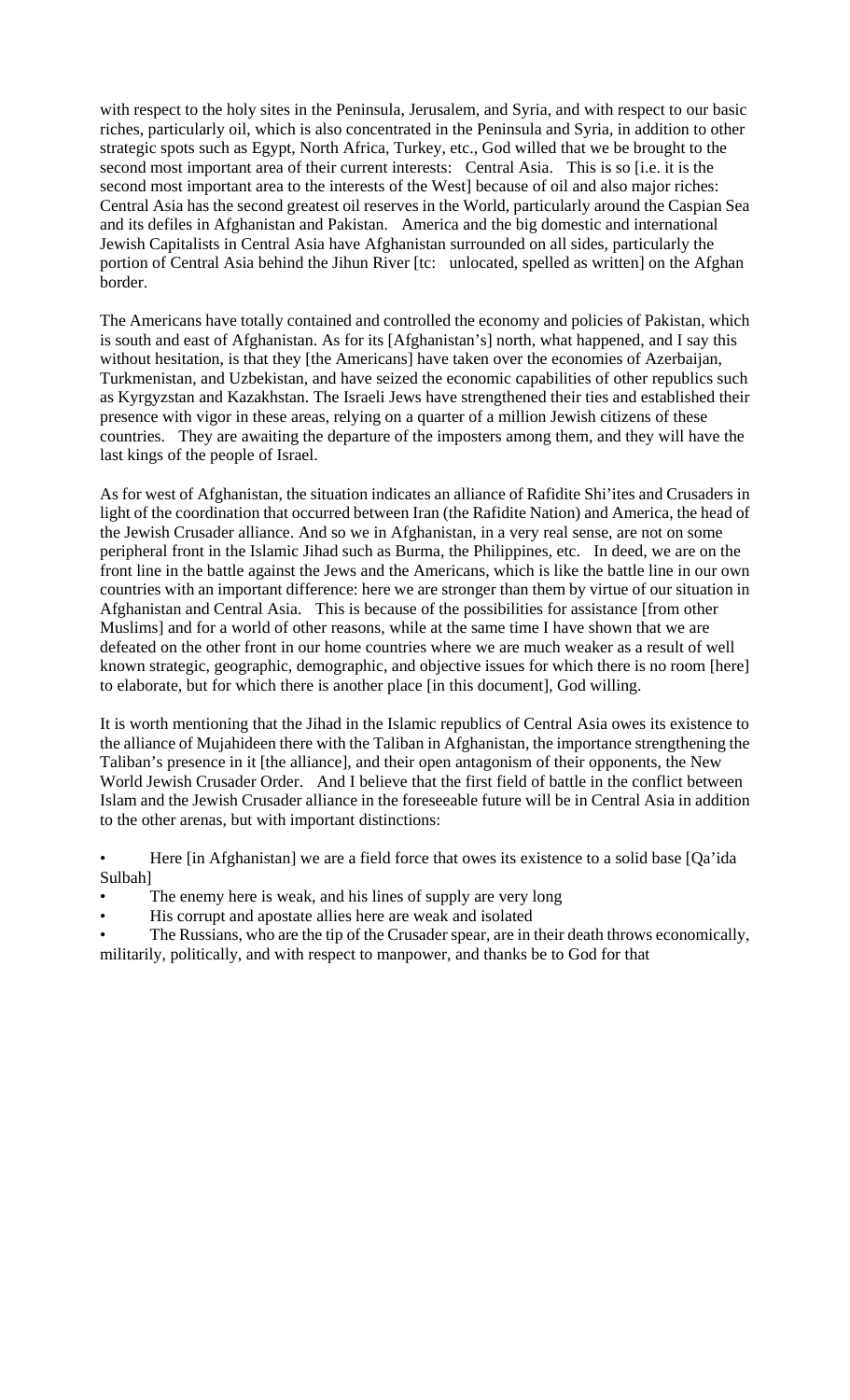All of this affirms the importance of the Afghanistan, the existence of the Taliban in it, the strengthening of our alliance with them, and therefore our participation with them in the fight for strategic, political, and military reasons which are completely supported by evidence from Shari'a that we have outlined in Part

II. However, I must reaffirm that this base [Qa'ida] also serves our Jihad in our own countries because they [our countries] are a gathering place for the commanders, cadres, and thinkers, and an arena to prepare the fighters and Jihadists to carry out their mission in their countries.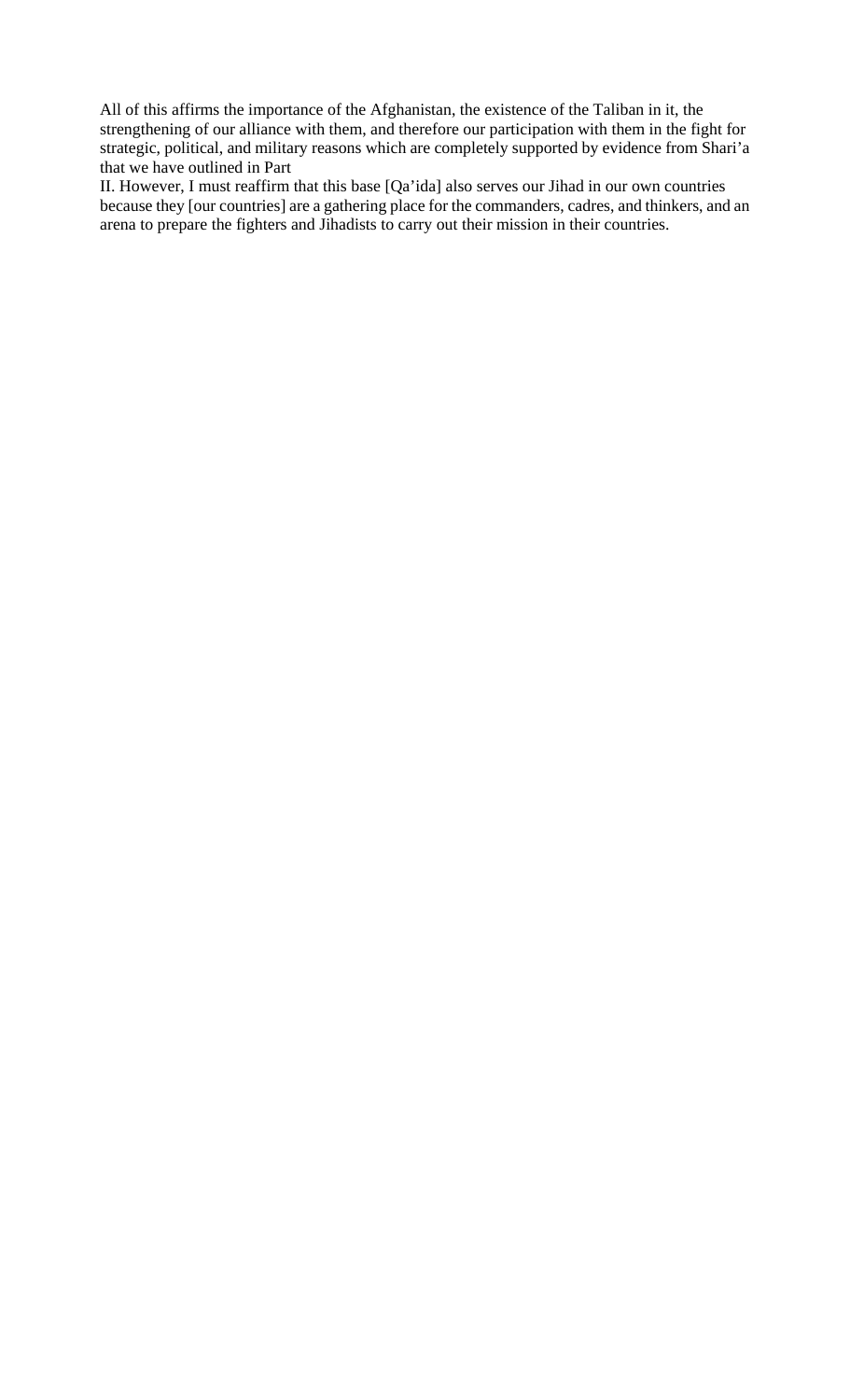in addition to being a front line battlefield with the Americans and the Jews who have massed beyond the river, and in the West via their allies the Rafidites [tc: the Iranians].

From an operational perspective, as a translation of this strategic picture, I say:

• Jihadist organizations should make it their priority to gather in their own countries and work there

Any personnel and capabilities that can be moved should be moved to those countries if possible; each country according to its ability

• Our concentration here in Afghanistan and Central Asia must be strengthened and given the characteristic of an organized, cooperative, military power

We must participate in fighting to defend Afghanistan as our base, and to defend our allies here who are the Taliban, in the face of their opponents who are an anti-Islamic alliance of Jews, Christians, and Rafidites

We must prepare and spread the word about the necessity of participating in the Jihad whose constituents are forming in Central Asia, because it helps Islam and Muslims, and because it is the main front in our fight with the Jews and Crusaders, chief among who are America, NATO, and the Russians

I think that with these details the confusion and the imagined contradictions between the Jihad here and the Jihad that we left our home countries because of will disappear. They are political and military tactics imposed by reality and supported by evidence from the Shari'a, God be thanked. And I have not forgotten some of the examples brought out by the brothers regarding the Jihad in Syria, Algeria, etc. Briefly, I say that there are Jihadist issues that have been completely obliterated and that need to be completely rebuilt, among which are the Jihad in Syria, Egypt, Algeria, etc.; these have been completely destroyed. There are other Jihadist issues that the groups are currently working on that have not been completely destroyed, such as that in Libya, but that are in need of rebuilding and rethinking according to international exigencies. And there are issues that are on in the process of being established, such as the Jihads in Algeria, Yemen, Morocco, etc. And all of these issues, in their various stages, require a base where we can plant ourselves, a place where we can rest, and a place secure our cadres and rebuild them.

All of this, in its essence, proves the importance of Afghanistan, which is delighted to be the launching point of the banners of truth and Jihad, if God wills it. These are the blessings of the blood of the Afghan, Arab, and Muslim martyrs, of the good omens that were interpreted by the seers. They martyred themselves after the examples they learned from Shaykh 'Abdallah 'Azzam, Shaykh Tamim, and our enlightened martyrs from the field of Jihad, whom God has had mercy on.

# **14: The Fourteenth Suspicion:**

**The number of Arab Mujahideen here is extremely limited, and if we lose them on this field of Jihad then the Jihad there in their country has lost them**. One of the motivated brothers said this to me, and I say: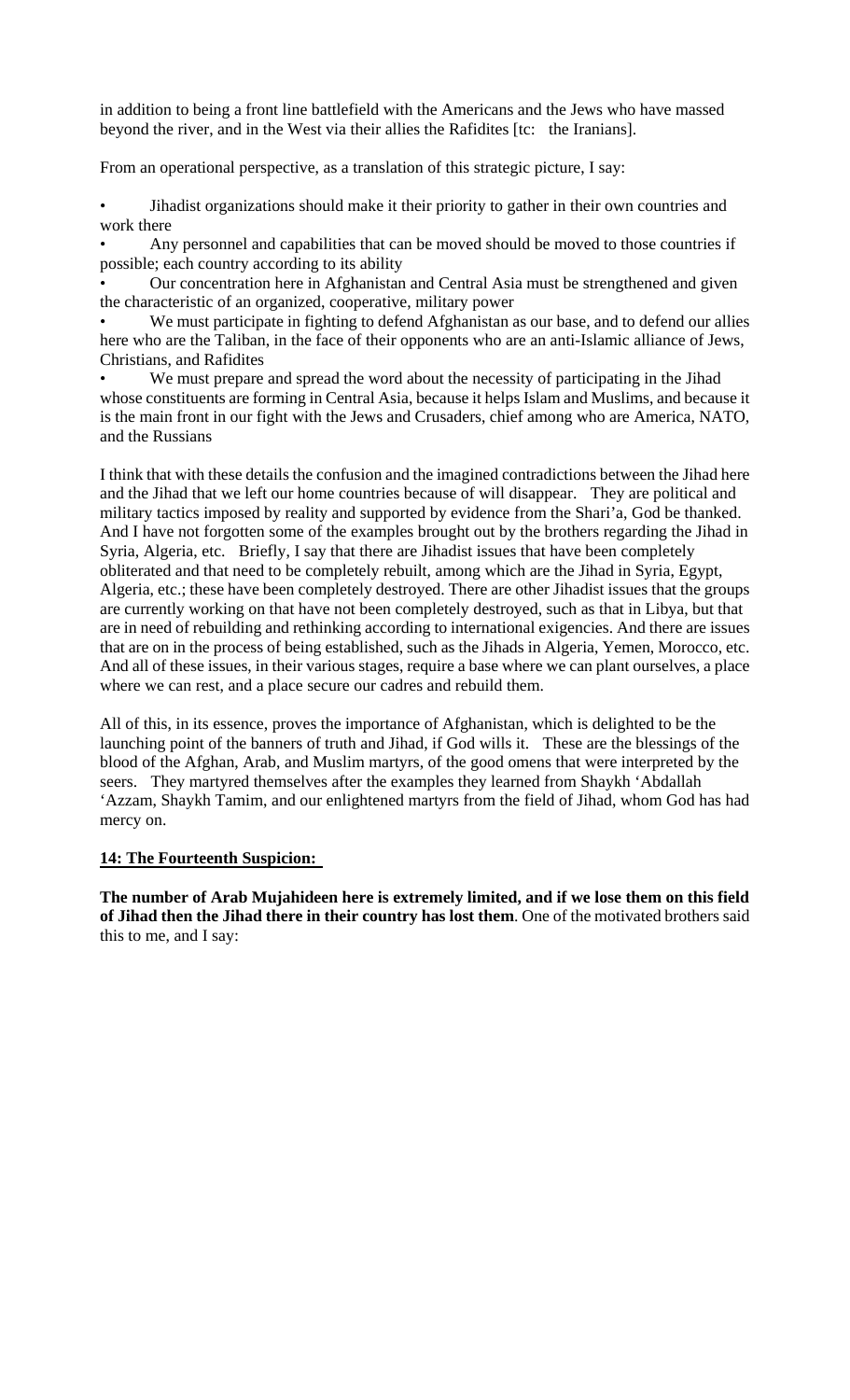After the previous details one would think that this suspicion would be moot, but I will add that this concept is a suspicion that has been refuted politically, militarily, and by the Shari'a for the following reasons: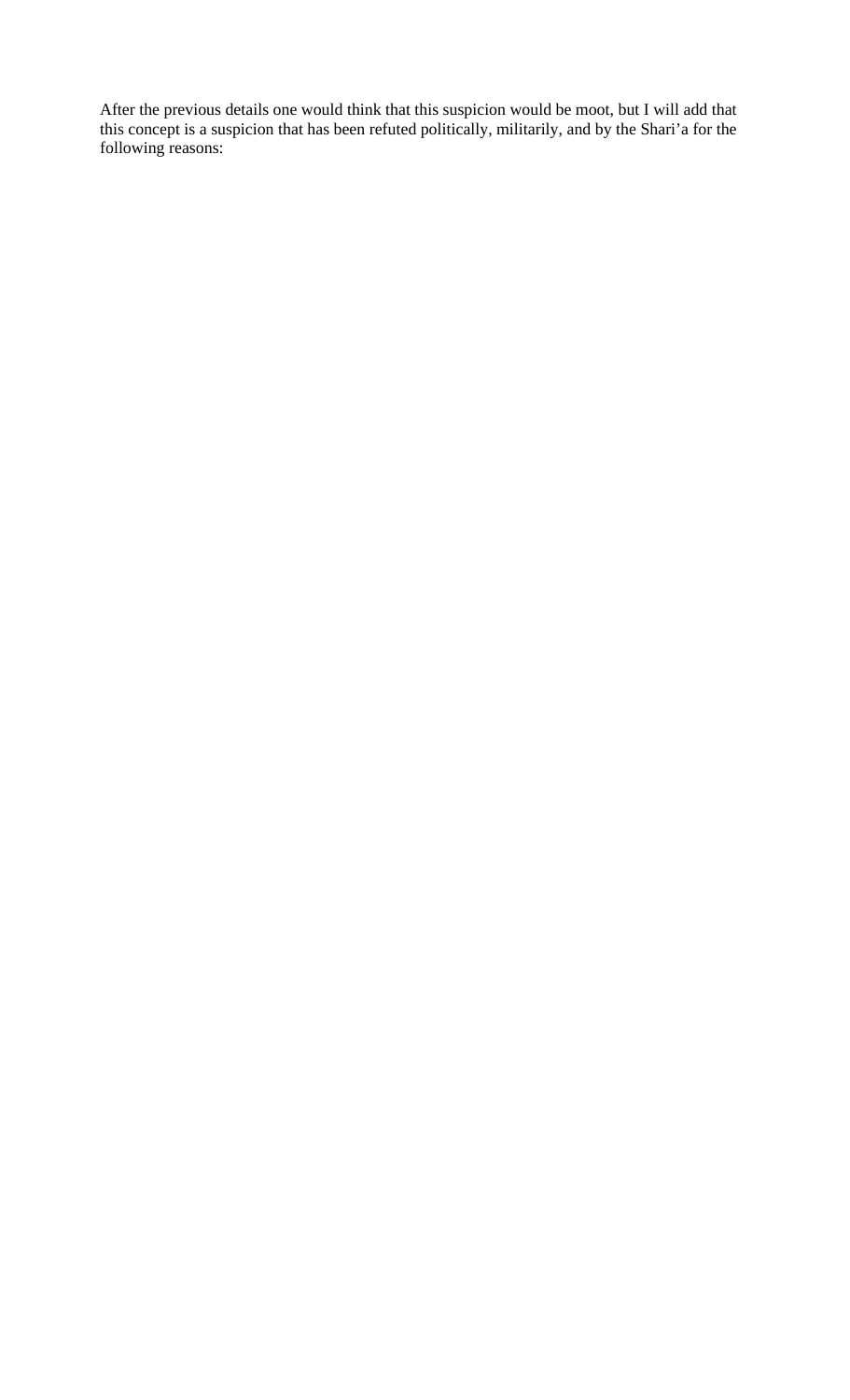• Shari'a: The brother here on the battlefield of Afghanistan will still die, even if he is not martyred, because his end is preordained and unalterable. This is our doctrine, and there should be no uncertainty about this for anyone. Therefore, his setting out to plug a breech, defend against an onslaught, and achieve a political and military purpose is permissible or mandatory according to the Shari'a as we have proven, and will not shorten his life.

• Politically: Using a brother here to strengthen our alliance, stabilize the brethren, and maintain our base is the first priority, particularly during crises such as the one that happened when Kabul was threatened and we had to mobilize the people, and it is the first priority if the Taliban were to fall and there were no training classes or training camps, which is what the enemy seeks. This is if the brother is in a training course, in addition to most of the brothers, particularly those that do not belong to Jihadist groups but who came here for a Jihad in general, and are not bound by [training] regimens. So what is the harm in his plugging a breech, taking recompense, and stabilizing the base of Jihad.

Militarily: It is good for the Jihadist groups whose members have grown sick of training, and it is good for the Jihadist who is free and is not required to go through battles in order to achieve greater levels of training that run the gamut of general and specialized training. It is good for him to return to his country with a stockpile of battle experience, as a battle tested Jihadist and not some greenhorn who has only been trained on shooting at stationary silhouettes. This is well known and I proved its benefit previously, for whoever returns from here to his home country as a battle tested fighter.

# **15. The Fifteenth Suspicion:**

**Some brothers say that Arabs [in Afghanistan] are few and ineffective, and will not really augment the Taliban, who number in the tens of thousands. And so we do not leave the Arabs alone and exhort the Afghans, who should be the first ones to defend the Taliban and their country.** 

**To this I say:** The effect we intend by the participation of the Arabs has two complimentary sides. The first is militarily, because they are of good quality and can perform some limited service in filling in some limited gaps such as during the two attacks against Kabul during the past few weeks and nearly a year ago. This is in addition to the fact that their presence at the side of the Afghans was an important factor in adding stability and raising morale, and had a tangible military benefit. And so to say that they are they have no effect is incorrect.

The second effect, which for me is the more important of the two, is that they have achieved a deepening of our roots with our Muslim brothers here by participating [in the fighting]. This effect was achieved after the participation of the Arabs and Muslim volunteers of various nationalities, where they proved their worth and importance to the Taliban, which in turn strengthened our ties here and provided us with better capabilities for a continuous battle in our own countries. I have outlined this above.

And as for the brothers' saying that we should exhort the Afghans, the Afghans have a Commander of the Faithful to exhort them to fight and are not in need of anyone to exhort them to fight. In any case, would that we had the ability to speak to them in their own tongue, then, to exhort them, but the logic of things dictates that all peoples exhort their own, and this is something that doesn't require proof.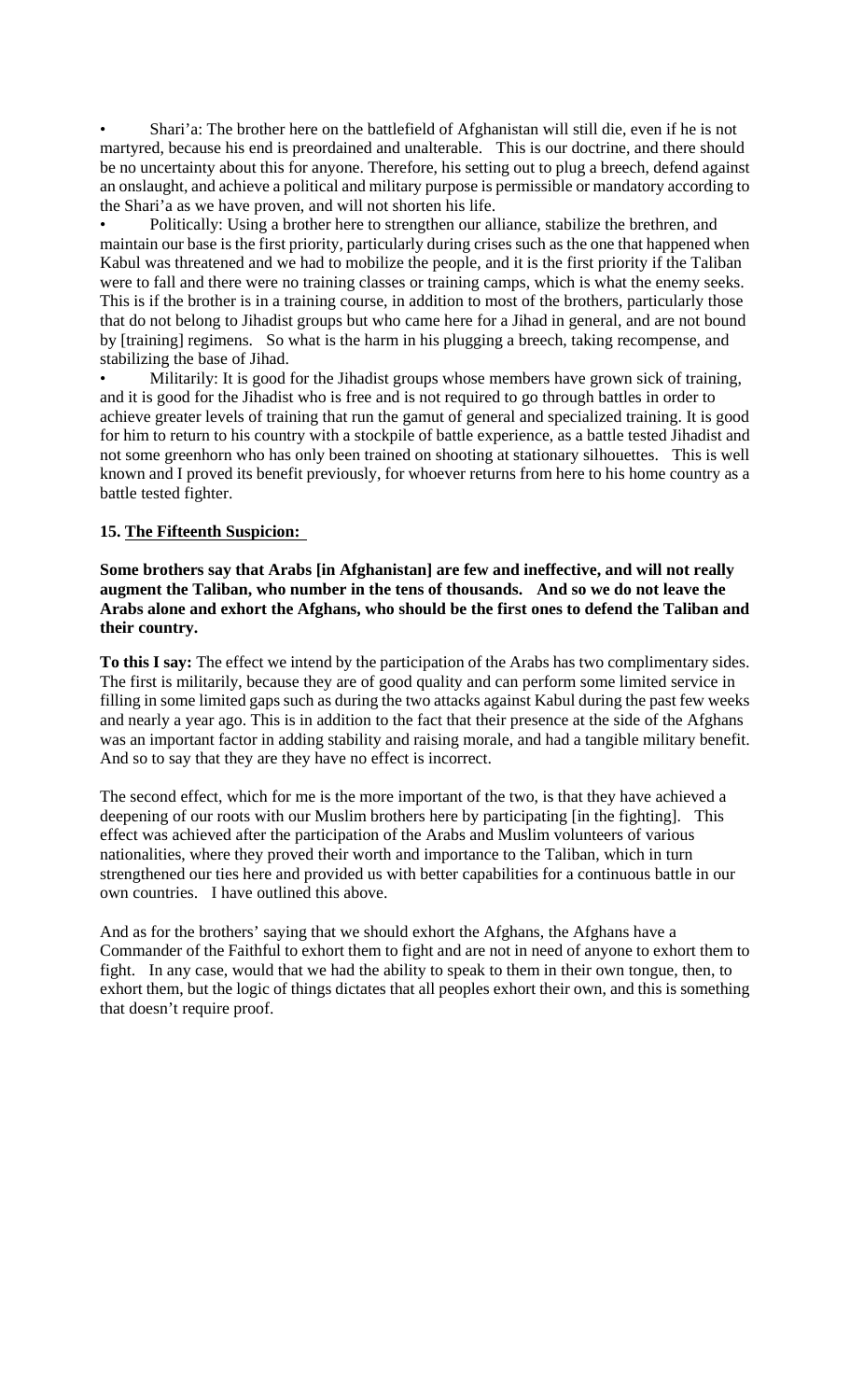As for [the brothers' saying] that the Afghan is the first for his country, this is true and this is what makes the Taliban exhort the people via the mosques. It is a breech that they fill before us and are more capable of filling than we are.

**16: The Sixteenth Suspicion: It is an extremely important objection, that I will describe as much as possible God willing, which was brought up by one of the brothers who was aware of what was going on around him (and this type is, sadly, really rare among the Mujahideen). He said: The Americans used us during the time of the Afghan Jihad to destroy their opponents, the Russians. They used us and they risked our lives. Now today, the Americans want to use us to destroy their opponent Iran, by pushing the Taliban and us with them into this war. And so they [the Americans] are benefiting twice: once by destroying Iran, and once more by destroying us in this war and keeping us busy so we will not fight them.**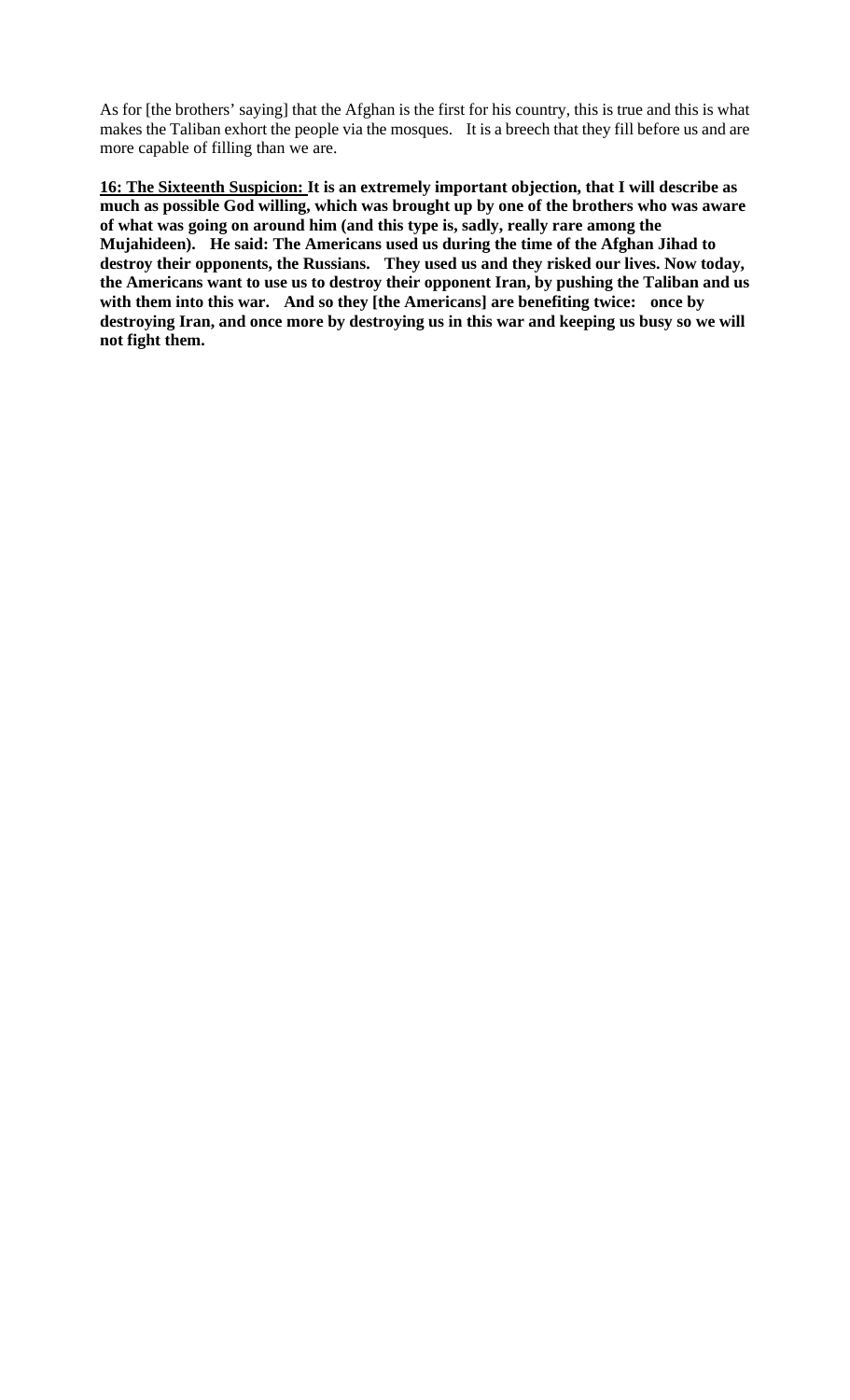I say: This is a beautiful, nay, wonderful observation:

As a result of the concordance of interests in the conflict on not only the political, national, and international levels but within each country, it is impossible today for there to be a struggle between two parties where other parties hostile to the two [warring] parties do not benefit. It is therefore impossible to prevent them from exploiting this struggle for their interests in their own struggle with their opponents. This requires examples and an explanation, and this is not the place for that here.

Secondly, the fact that America exploited us and benefited from the struggle of Afghan, Arab, and other Muslims against the Russians is true, but it cannot be denied that that war was imposed both by the Shari'a and by reality and that Muslims achieved great goals and accrued great benefits. It is clear that whose benefits [for us] were not as they should have been, and that is for many reasons the most important of which were the diminution of the command levels on the part of the Muslims, the absence of planning and administrative minds, and other reasons that require in-depth, independent study. I say this as an introduction, and now let us move along to the topic of Iran, which is very important.

First: Even though America, the West, and the Jews wish to ignite a Sunni-Shi'ite war that will at the strength of the Muslims internally and tie them up in a long war, it will not solve what has not been solved for more than a thousand years, a problem that goes back to dogmatic, psychological, and historical issues about which I could go on at length. It does not solve the problems of Muslims. Quite the contrary, it solves the problems of the Crusaders and the Jews in our region, and that is a fact that cannot be hidden. Ever since the Taliban burst onto the scene, if one follows the policies of America and its proxies in the region, chief of which being Saudi Arabia and Pakistan, one can grasp very clearly their hidden agendas in pushing events in this direction: sapping the strength of the Taliban in Iran, thus killing two birds with one stone.

Second: Those in Arab circles who concern themselves with the Taliban say that the establishment of the Taliban was an American endeavor overseen by the United Nations, the goal of which being – according to their analyses – that the Taliban, after seizing Afghanistan, would head off with the entire strength of Afghanistan and launch into a war with Iran to achieve America's endeavor. And so first they attack their stubborn enemy in the Gulf, which is Iran, and then they destroy Afghanistan, bleed dry the weapons and ammunitions reserves, and get the country accustomed to the scheme of an over-arching secular government. Despite the fact that I do not agree with them in this analysis, I was among those who feared that the Taliban would fall into this trap and head in that direction as a result of pressures or hints from Pakistan which already has them [the Taliban] tied up internally, and find itself in a Sunni-Shi'ite cold war, behind which are the fingers of Saudi Arabia, Iran, and America. I was also afraid that the Taliban,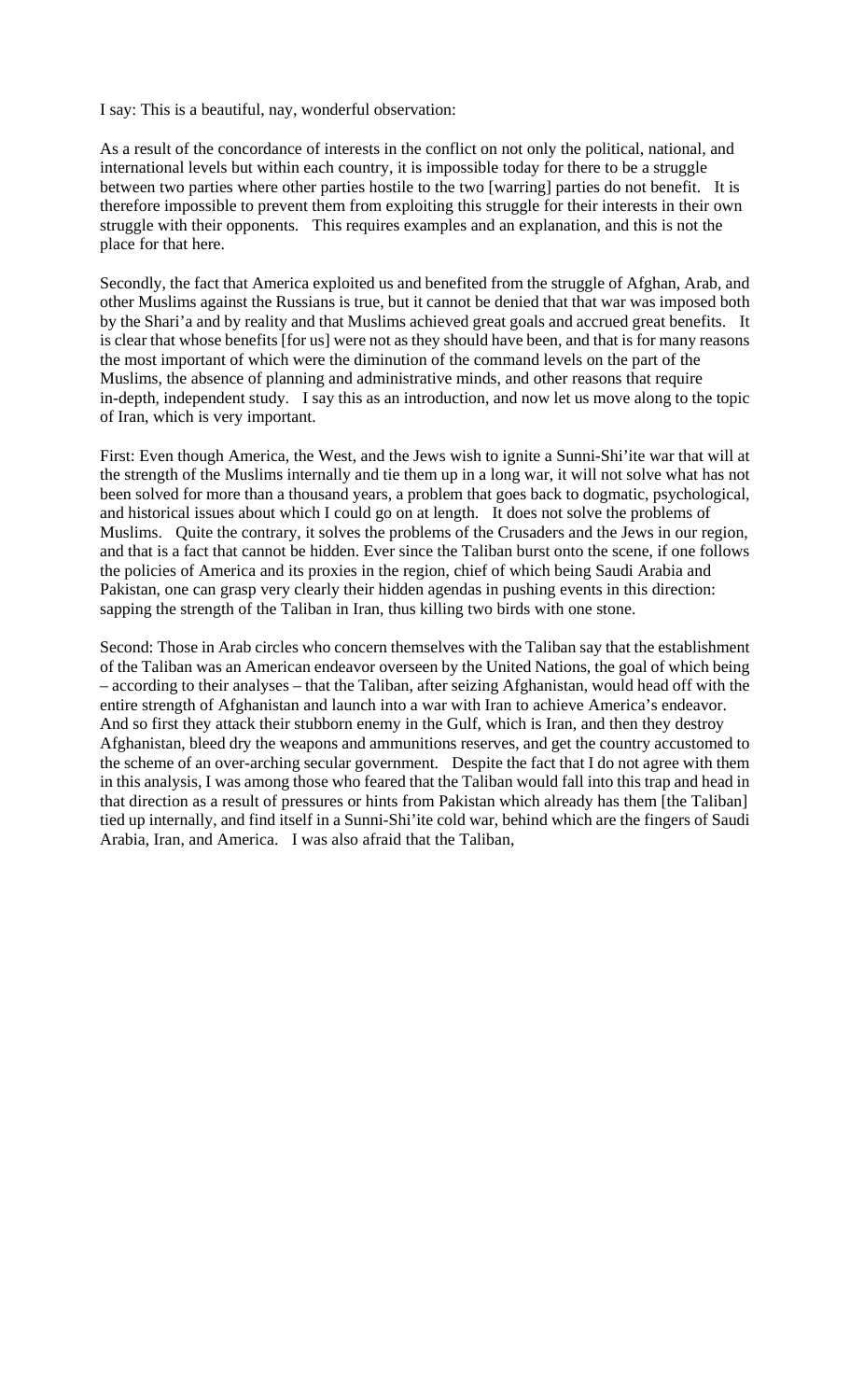are the Soviet Republics to Moscow in the north, and southeast towards Pakistan, India, and the Arab region.

Third: The ultimate and important truth is that ever since the Taliban entered Kabul, their policies and the guidance of the Commander of the Faithful, Mullah Muhammad 'Umar, have served to decrease the level of Sunni-Shi'ite conflict. Despite the fact that the majority of Afghanistan's 'Ulama and Hanafis of Central Asia, from India to Russia, say that the Shi'ites of Iran are infidels, and despite feelings of aversion, disgust, and hatred that some Hanafi Sunni Afghans feel toward the Shi'ites, Taliban press regarding the Shi'ites of Afghanistan in Bamyan, the north, or the minority group of them in Kabul, was friendly and reassuring. The Taliban's policy has remained thus even today, despite the Taliban's having stormed Bamyan and taken it by force, despite Iran's open interference in Afghanistan, its incitement of the Shi'ites of Afghanistan, its establishment of several extremist sectarian parties aligned with it, chief among which Afghan Shi'ite Unity Party, and despite the military aid to its Shi'ite allies and the interference of the Revolutionary Guard in the war.

It remained the Taliban's policy, to an astonishing degree, to diminish this conflict, and the Taliban media and the statements of their [the Taliban's] officials were characterized by sobriety and even-handedness toward the Shi'ites of Afghanistan and towards Iran itself, which caused me and many other observers to decide to warn the Taliban leadership of this international trap and conspiracy to draw the Sunni Afghans and the Shi'ite Iranians into a war. This would have incited all the Sunnis and Shi'ites of the region, from Pakistan and India to Iraq and the Gulf, and would have led to a bloody catastrophe.

Fourth: On the other side, the surprise was complete. As opposed to the Taliban's friendly and sober policy towards Iran, with Iran it [their policy towards Afghanistan] was inflammation of the situation, and opening the gates of conflict, war, and aggression. Iran continued to incite the Shi'ites against the Taliban even though they [the Shi'ites] are a weak minority. They supported Dostum and then Mas'ud, and then ratcheted up a fluctuating war of words via the senior Ayatollahs and elite of the Iranian Revolution and the Tehran government. Finally, they concocted the crisis of the lost hostages, then maneuvered and openly allied themselves with America, Saudi Arabia, Russia, and the countries of Central Asia to topple the Taliban. Moreover, the beginning of military war is represented by this alliance: after Mas'ud visited Tehran last month, Iran today has deployed more than 270,000 soldiers along the border and is beating the drums of war day and night. The day before yesterday, the first aggression took place, with tens of Iranian aircraft penetrating Afghan airspace.

As opposed to what we feared and what we expected, the beginning of this war, even though it was carried out to serve the interest of the Jews and America, was launched from Iran after a signal from America. Not only that, amazingly I learned last week from an informed source here that America informed the Taliban that it was America that stopped Iran from attacking the Taliban and Afghanistan, and that the Taliban owes America a favor and should surrender Bin Laden and the Arab Mujahideen or expel them from Afghanistan. Either this or America would inform Iran that it [America] would have no objection if it wanted to attack Afghanistan. And today, 11 October 1998, the Jewish American Secretary of Defense Cohen stated that America desires regional cooperation with Iran And that this was understood. And thus time has proven a strange fact, which is that Iran has become the cat's paw of America in fighting Sunni Muslims, which make up 90 percent of the more than 1,200,000,000 Muslims in the world. This fact has turned all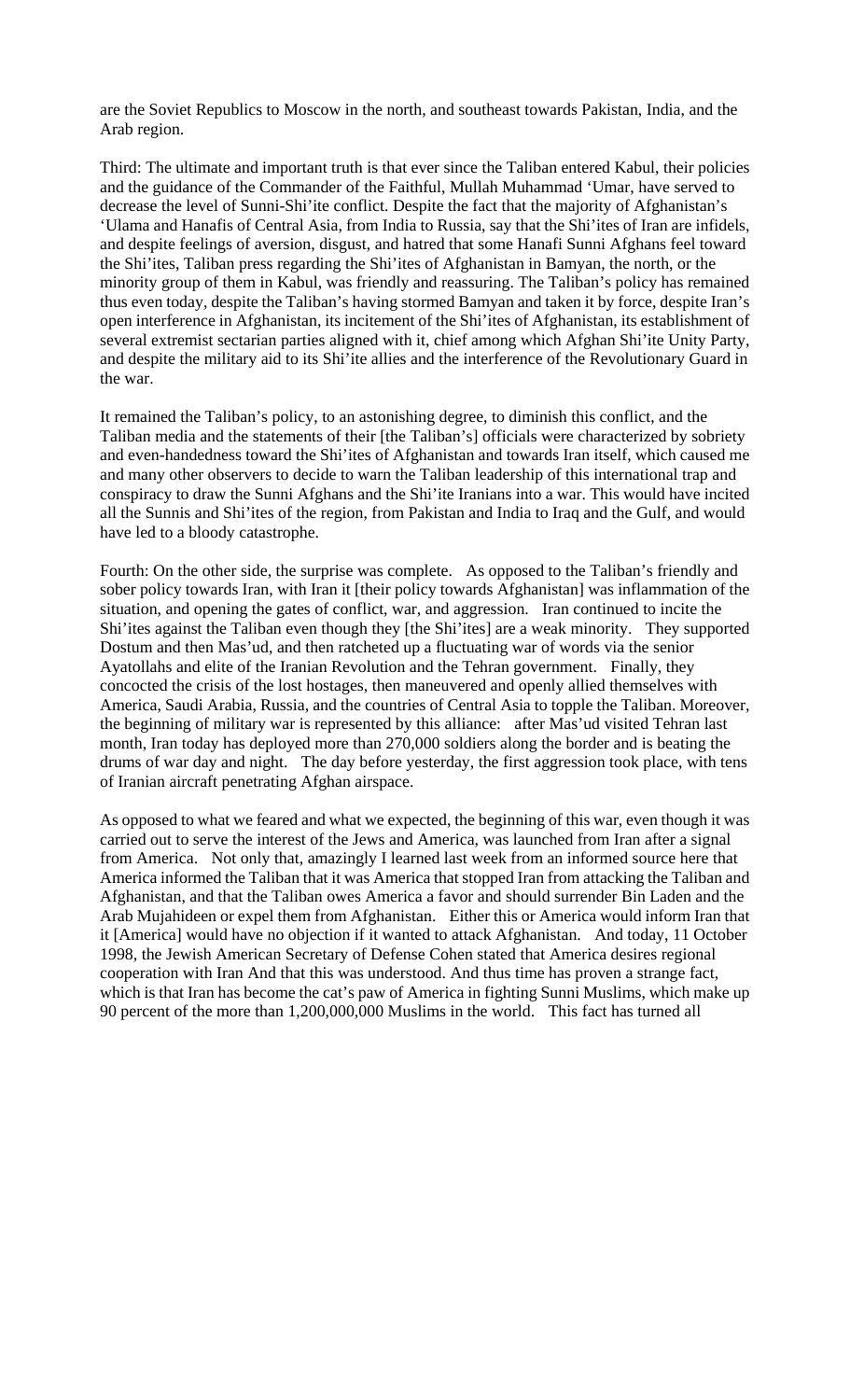expectations upside-down and laid bare the reality behind the conflict between the Shi'ites on one side and the World Order on the other, which is an imaginary, contrived, conflict, and the true conflict which is between the Sunni Muslims and the Crusaders, Jews and their apostate proxies.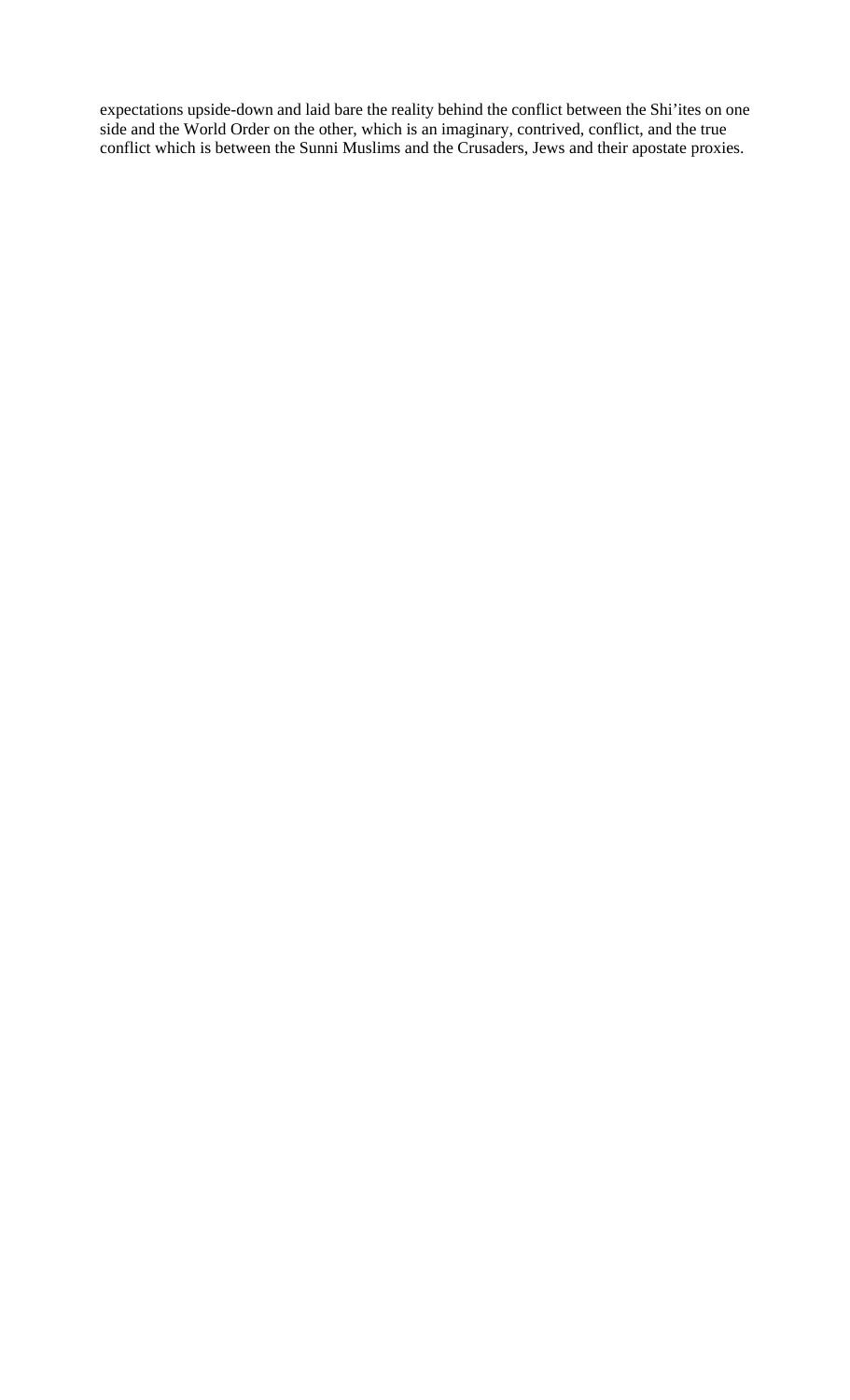Fifth: In Sunni Muslim circles in general, and among the Jihadist movements specifically, there are two explanations for this worldwide Crusader-Jewish alliance with the Rafidite Shi'ites today.

The first group leans towards the historical doctrinal explanation for this conflict among Muslims, and it is that the Shi'ites with their many sects, from the most tolerant such as the Ja'faris in Iran to the most extremist and infidel such as the Isma'ilis and Nusayris [tc: 'Alawites], were always allied with the enemies of Islam, particularly during the great conquests and troubles that have raged in the Muslim world. The Shi'ites were the vanguard of the army of Telegu [tc: a Mongol warrior] when it raided Baghdad in 656 (Hijri), which was the greatest catastrophe in the history of Islam and the entire East [of Islam]. Likewise, the Shi'ites were allies of the Crusaders in Egypt and Greater Syria, and their shores.

This is how the Shi'ites have always been. Those of us from Greater Syria will never forget Iran's alliance with the secular Nusayri Hafiz al-Asad, an enemy of Islam, and its support of his fight against the Islamic Jihadist Revolution in Syria [tc: most likely a reference to the Hama uprising of 1982], and the fact that the Iranian Shi'ites consider the Syrian Mujahideen to be Kharijite infidels. This position has been a launch pad for a historic doctrinal hatred on the part of those who curse the Companions of our Prophet, who insult his women, and who even curse the viziers of the Prophet, peace be upon Him. They consider Sunnis to be infidels, and they make war against them on this basis. America has agreed to establish a Shi'ite revolt and enable it in Iran; interests concorded in the midst of this.

The truth of the matter is that the conflict between the interests of America and the Jews on one hand, and of the Shi'ites on the other, in the Gulf and Lebanon is due either to theatrics created by Shi'ite propaganda about Muslims, or is limited struggle about influence and national interests, and the size of the Shi'ite role within the general order of things, which is the aggression of all Christians, Jews, and Shi'ites against the Sunnis.

The second group leans toward a political explanation for this peculiar Iranian position today, and Iran's alliance with the Americans (the head of the Crusades), the Jews, and Israel against the first initiative to establish a Sunni entity and nation. They say: the reason for this stance is the breakup of the Khomeini line and the Islamic revolution, which was hostile to the Jews and America, in favor of a secular Islamic movement that is in search of a place for Iran within the New World Order. [They also say] That this trend is not found in all Shi'ites, some of whom truly believe in their animosity towards the Jews and America, and who can attest to the persistent problems Iran had during Khomeini's time, right up until just before Khatami, with the conflicts between the Shi'ite Lebanese Hizbollah and its branches and the Jews, the West, Israel, etc. They [the second group] considers the Iran's current position of seeking to find a foothold in the New World Order to be an anomaly.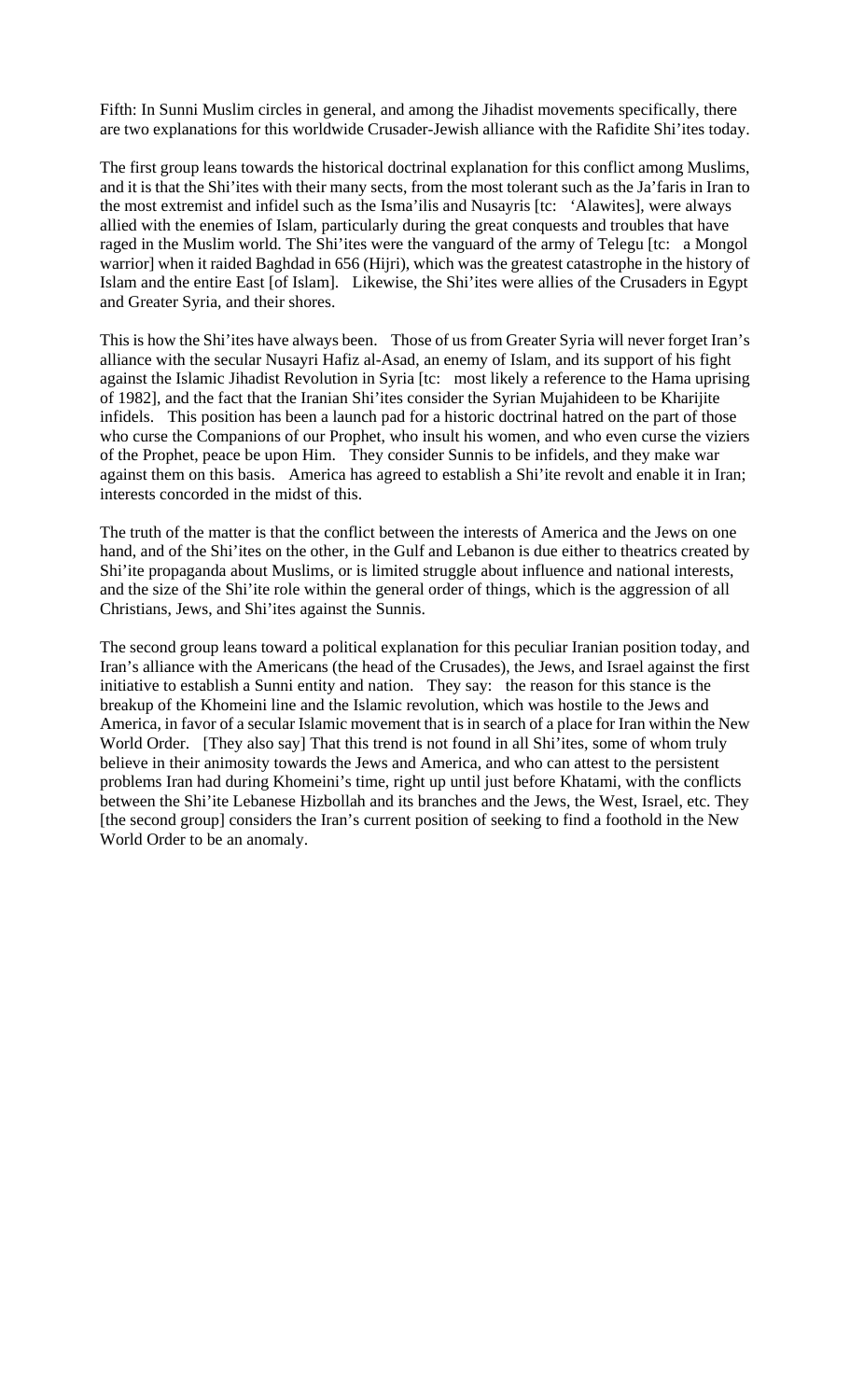#### **And so I say, with God as my aid:**

We can adopt either explanation or the both of them together. This is what I lean towards [the both together] because the truth of the matter is clear to every Muslim, and that is that the Taliban have extended the hand of neighborliness and truce to Iran, have devoted all their efforts to fighting the New World Order, and have extended assistance to all Islamic Jihadist movements, Arab and Central Asian Muslim, at a time when Iran is allying itself with America, Saudi Arabia, and the enemies of Islam in fighting Afghanistan and the Sunnis. Using this as a jumping off point, it is necessary to prove a number of facts, both from the Shari'a and from political reality, in order to make clear what is right.

First: Even if we adopted the most simplistic of the Sunni 'Ulama's descriptions, and considered the Shi'ites to be generally a part of the Muslim community despite some of their innovations and misguidedness, then the very least we could say about them is that they are hostile to the Muslims in Afghanistan, and they seek to belong to the World Order. In this case, even if we give them great leeway, then the situation is as almighty God said: **"If two parties among the Believers fall into a quarrel, make ye peace between them: but if one of them transgresses beyond the bounds against the other, then fight ye (all) against the one that transgresses until it complies with the command of Allah."** 

[Surat al-Hujrat, verse 9]. And so it would be necessary to defend the Afghans and the Taliban against the aggression of Iran and the Shi'ites even if it were something discouraged; but it is in fact clearly judged by God and stipulated in the text of the Qur'an that it is a personal duty to come to the aid of an oppressed Muslim, even if it is another Muslim who is oppressing him.

If we were to adopt the historical and doctrinal explanation and its most extreme, it would likewise be necessary to fight the Iranians and Rafidite Shi'ites, the allies of the Jews and the Christians against the Muslims, because they [the Iranians] have taken on their [the Jews and Christians] characteristics and have become one with them**: "And he amongst you that turns to them (for friendship) is one of them."** [Surat al-Ma'idah, verse 51]. This is confirmed by all of the pronouncements of the 'Ulama of the Salaf of this [Islamic] nation, from Ibn Taymiyah, who devoted a lengthy chapter to it in his book of Fatwas (Part 28) when he talked about the Tatars and the Shi'ites alliance with them, to the statements of the 'Ulama of Islam who spoke in vexation such as Hojatolislam Abi Hamid al-Ghazzali, God bless him, to Shahristani, to the last 'Ulama of that era who were contemporaries of the Shi'ites and who knew them first hand both doctrinally and politically.

And so in both cases, fighting the Shi'ites, the Iranian Rafidites, and their local agents if they attack Afghanistan is a duty. That is the first thing.

Second: We believe, under any scenario, that this war under these conditions today is not in the interests of the Jews and Christians and America's plan for the region, and we must avoid falling into its grasp. This concords with the wise and praise-worthy policies of the Taliban, the latest statements of the Commander of the Faithful and the pronouncements of the Afghan 'Ulama that gathered in Kabul last week, and the leanings of the Taliban media. Despite this, they held to the Fatwa that Iran and America which incites it must be held accountable, and that in the case of Iranian aggression against Afghanistan, Jihad to push Iran out becomes an individual duty [tc: Fard 'Ayn] for every Muslim, and this will mean the recruiting of hundreds of thousands of those daring souls.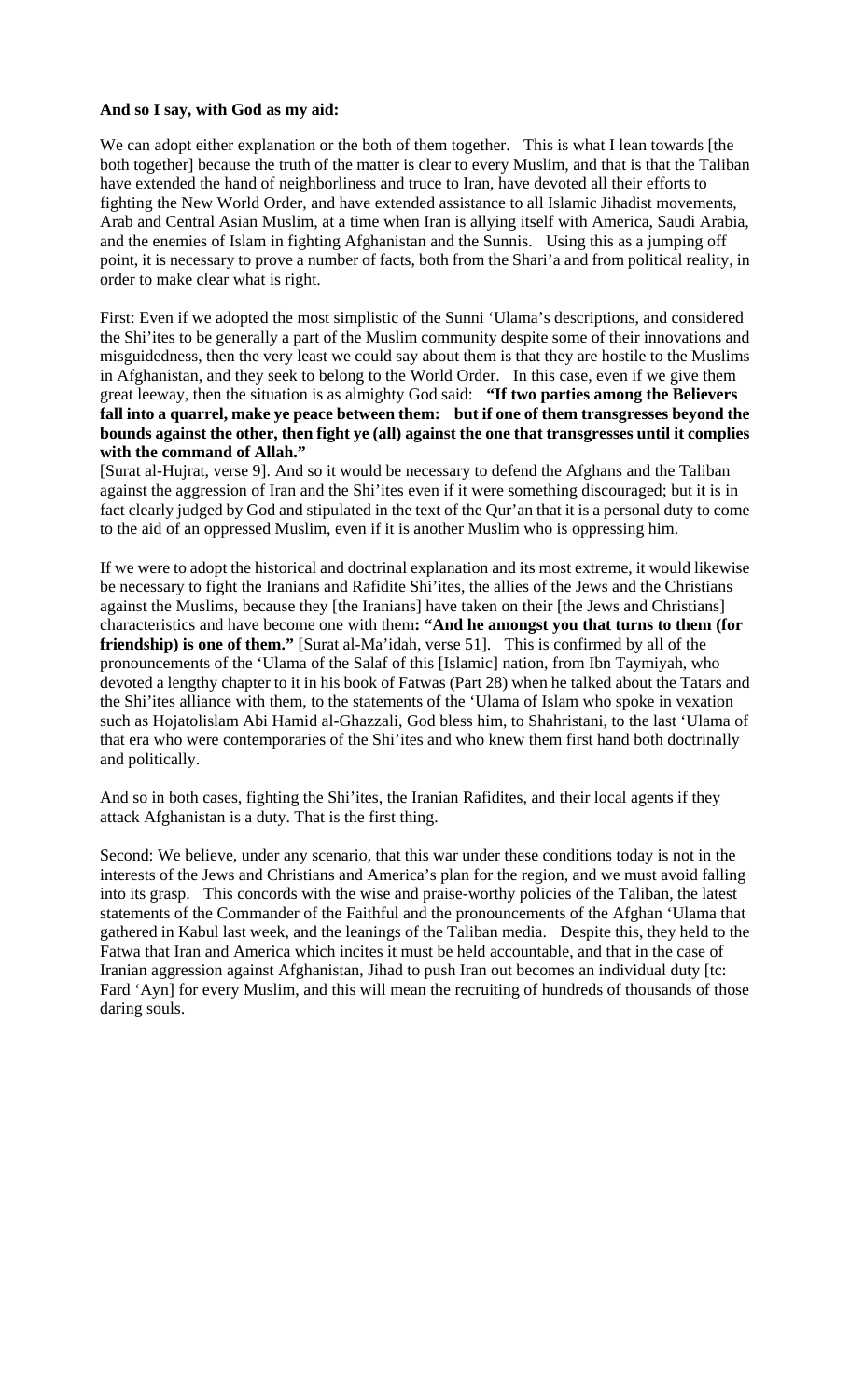Third: The true direction for the Arab Mujahideen in Afghanistan is to move along with the axes of the two important battles I have mentioned above:

1 Prepare and embark on Jihad against the alliance made up of the Jews, Christians, and the apostate governments of our countries, by using our presence in Afghanistan and Central Asia; this is our fortified stronghold.

2 Prepare and seriously embark to assist and participate in Jihad with the Muslims of Central Asia in order to strengthen the roots of our base in Afghanistan and the surrounding areas, despite the necessity of defending the Taliban that the Iranian Rafidite aggression requires.

Fourth: Even if Iran and the Rafidite alliance were to wage a war of aggression, and even having to aid the Taliban, this does not come at the expense of the basic direction which as I mentioned above is our fundamental battle with the four-headed alliance; the Jews, the Crusaders, the apostates, and the sinners.

**Fifth and Final**: We can benefit from the previous lesson that was mentioned by the brother, which is that America and the West used us for their interests, but closed off the way for our own interests. They did this via many methods. We took notice from this lesson of the Afghan Arabs, and the Bosnian and Chechen Arabs, etc. and it is enough here merely to point them out.

# **17. The Seventeenth Suspicion:**

**Everybody knows that Pakistan was and still is behind the support to the Taliban. Everybody also knows that the government of Pakistan is an agent of America and will always be at America's beck and call. Therefore, Pakistan supports the Taliban with the permission of America, and this means that America supports the Taliban. We know that America will only support someone who is corrupt and an enemy of Islam, and this points to corruption of the Taliban. How can we fight along side those who are supported and guided by America?** 

I say with God as my aid: The answer to this suspicion is important and sensitive because the suspicion itself goes back to an incontrovertible truth, a truth that mistaken conclusions and shallow political understanding is based upon. This general affliction is widespread in the principles not just of the Jihadists but of the Islamist and Muslim movements in general. I will summarize the answer in points for ease of understanding, and I will present an introduction necessary to simplify the subject so it can be understood before entering into the essence of the suspicion. We must understand this subject from a sound political foundation and with an understanding of Afghanistan's relations with Pakistan and the world game.

First: As for the fact that Pakistan supported and still supports the Taliban, aids it, or at the very least is not hostile to it and does not stand in its way, this is true and the evidence of it is visible and well known. This is what I meant by the suspicion being supported by a sound base but conclusions [based upon it] were false.

Second: They say that the government of Pakistan is an agent of America and will not go against its [America's] wishes. Half of this is correct and half is incorrect. It is true that the government of Pakistan, in deed most and we might possibly even say all governments of the Islamic world, and just about the entire Third World, are agents of America or other pillars of the World Order.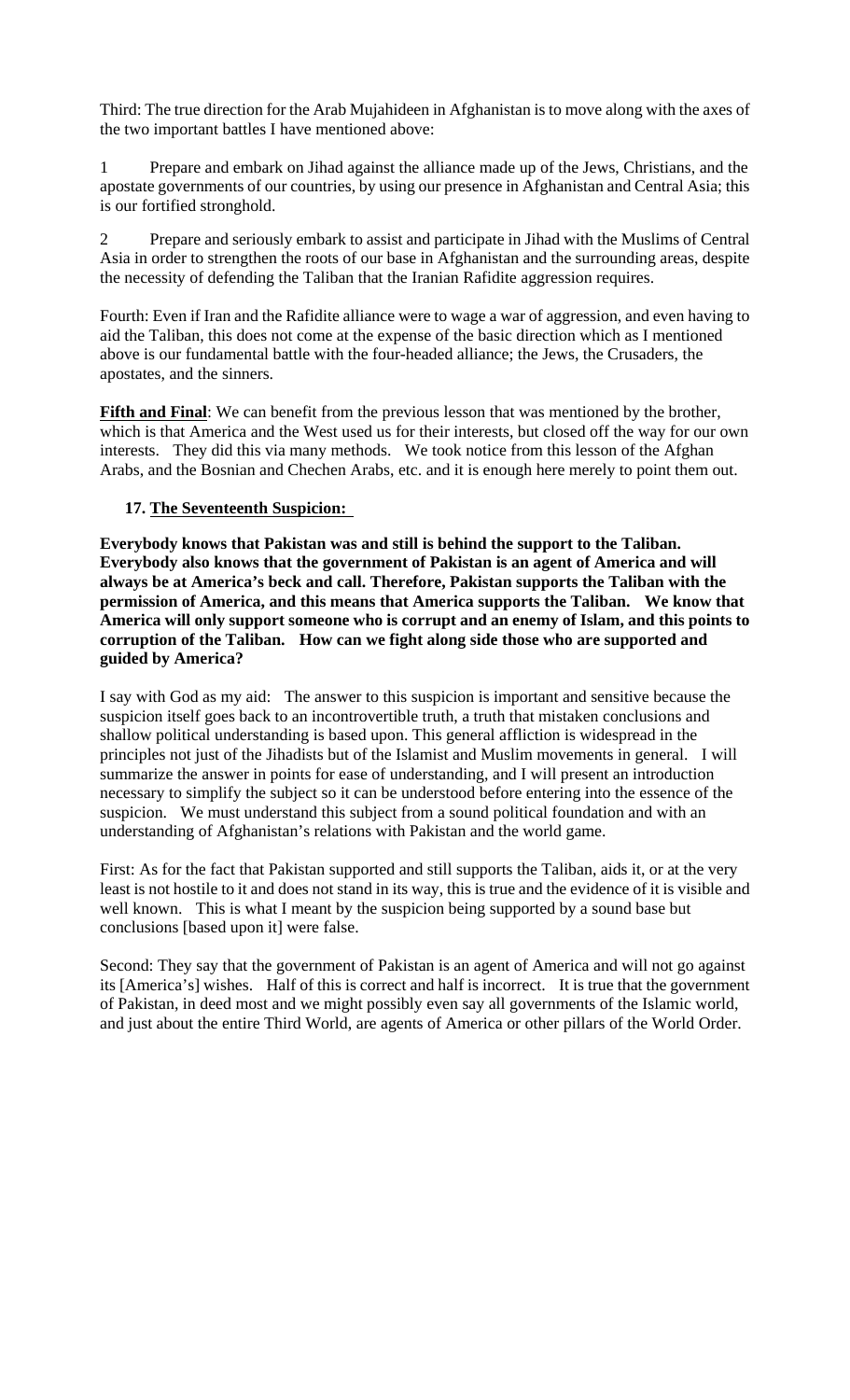But it is a mistake to say that they will not go against their wishes. This is a mistake and is based upon a limited and superficial understanding of clients and clienthood.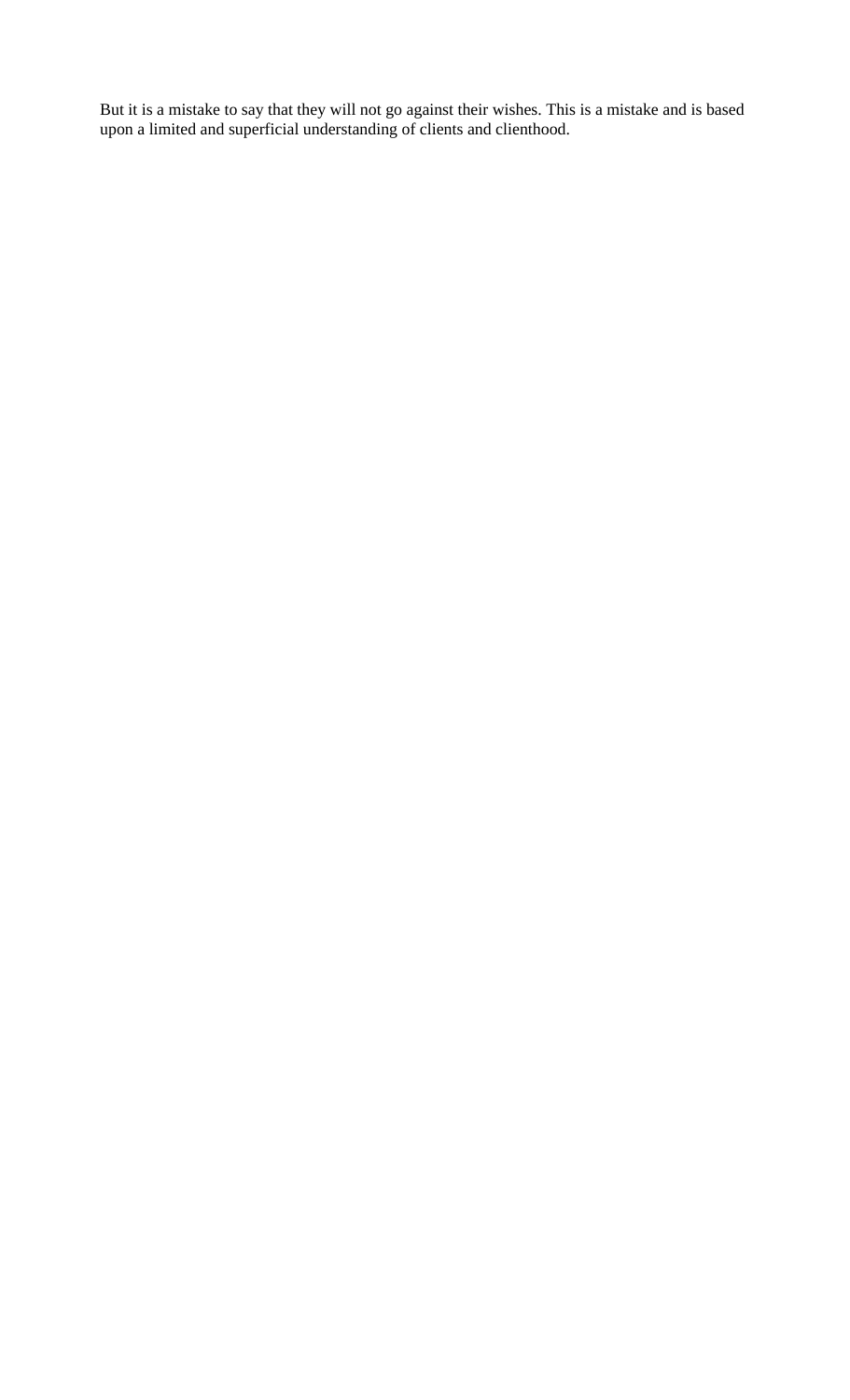There has never been an agent that did not go against the orders of its master or whoever keeps it at its fingertips, even if it only rarely happens, such as what we see in the Emirs of some of the Emirates in the Gulf such as the Bousa'id families, the Nahayan families, and the Maktum families and their doppelgangers the Khusyan families and the Makbus families of this world. These were not originally states, nor governments, nor even Emirs despite the fact that the news talks about joint military maneuvers between the forces of the United States and the armed forces of Bahrain, for instance. And so what are they other than a group of Bedouin that have formed among themselves a colony to guard the oil wells until they are stolen; they are given the mission of watching over the plunder in exchange for an insignificant portion of the dividends of this plunder. Their existence, their guards, their government, and even their food, water, their whores and their booze are all dependent upon the continuous guarantees of their masters of the Jews and the Christians.

However, this extremely unusual case is only rarely repeated throughout the world. The general case in the world of clients and clienthood is that the client obeys his master and carries out his orders in areas where their interests intermingle. Greater or lesser degrees of independence are shown depending upon the importance of the client state, its strength, and the level of its interests, i.e. whether they are national, tribal, or personal. And so Nasser, for instance, was a client also, as was the Shah of Iran, Saddam, Zia Al Haq, and today the alliance of Mazar-e-Sharif [tc: the Northern Alliance], and the Saud family. The Shaykhs of Bahrain are clients. The Emir of greater Kuwait is a client. Are the independence, interests, and domestic, and international influence of each of these clients of the same weight, length, and width? Of course not. Even someone with the crudest understanding of the world of politics or international relations, or who even follows the news of the world and all that goes on in it knows this.

Despite the fact that this requires details and examples, we are forced here to summarize, and so all of those are clients. They seek to colonize whatever they want in general, to create a never-ending plunder of the riches of our countries and to transform them into a market to sell their goods and, in most cases, their ideological and cultural dependency upon their masters while maintaining a balance of interests in the region.

As for the master, in most cases it offers the client a bunch of guarantees or incentives that incrementally increase, beginning with a guarantee of the continuation of the client or his government, whether that be his family or him individually, or [a guarantee of] aiding him in robbing his people and country of some of the plundered dividends for his own interest or that of his family. That is in the best of cases. In other situations it is for the interests of his party or political bloc. This has been the model in our Islamic world.

The master likewise helps his client in hiding his scandals and in polishing his image before the masses. The needs of the client can reach the point where he is distributing prostitutes, drugs, and alcohol at a level befitting his loftiness if he is one of the royals, may God curse them all.

The picture is much more complex in client states that carry more economic, political, military, or strategic weight. Those clients, depending upon their aspirations and initiatives, can exceed the master's ability to control and dominate them. Complicating the matter for the master nation is the existence of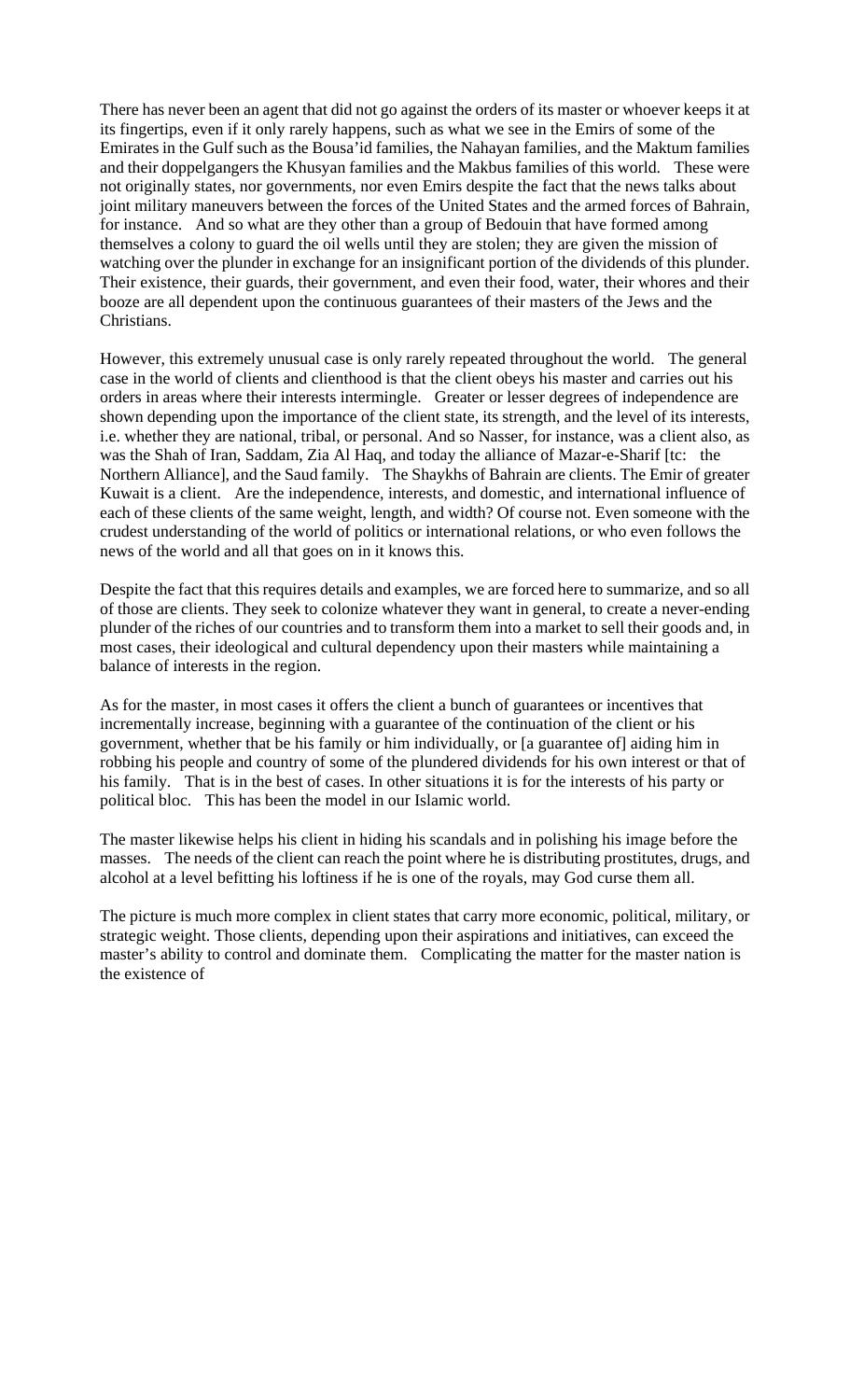#### [Section Missing]

Pakistan's fundamental political constituents are Pakistani nationalist sentiments, and these are very sharp and strong among the people and politicians, its Islamic identity, especially among the people, because of which Pakistan was split off from India and its dependency upon the West, particularly Britain and America which have bequeathed their colonial legacy. This is palatable to this people which is enthralled culturally by the English and the Americans after them, and its fundamental to the makeup of most Pakistani politicians. Everyone is resigned to the fact that Pakistan is America's bounty with respect to influence, while a small sliver of its cake remains for Britain particularly with respect to cultural and societal influences.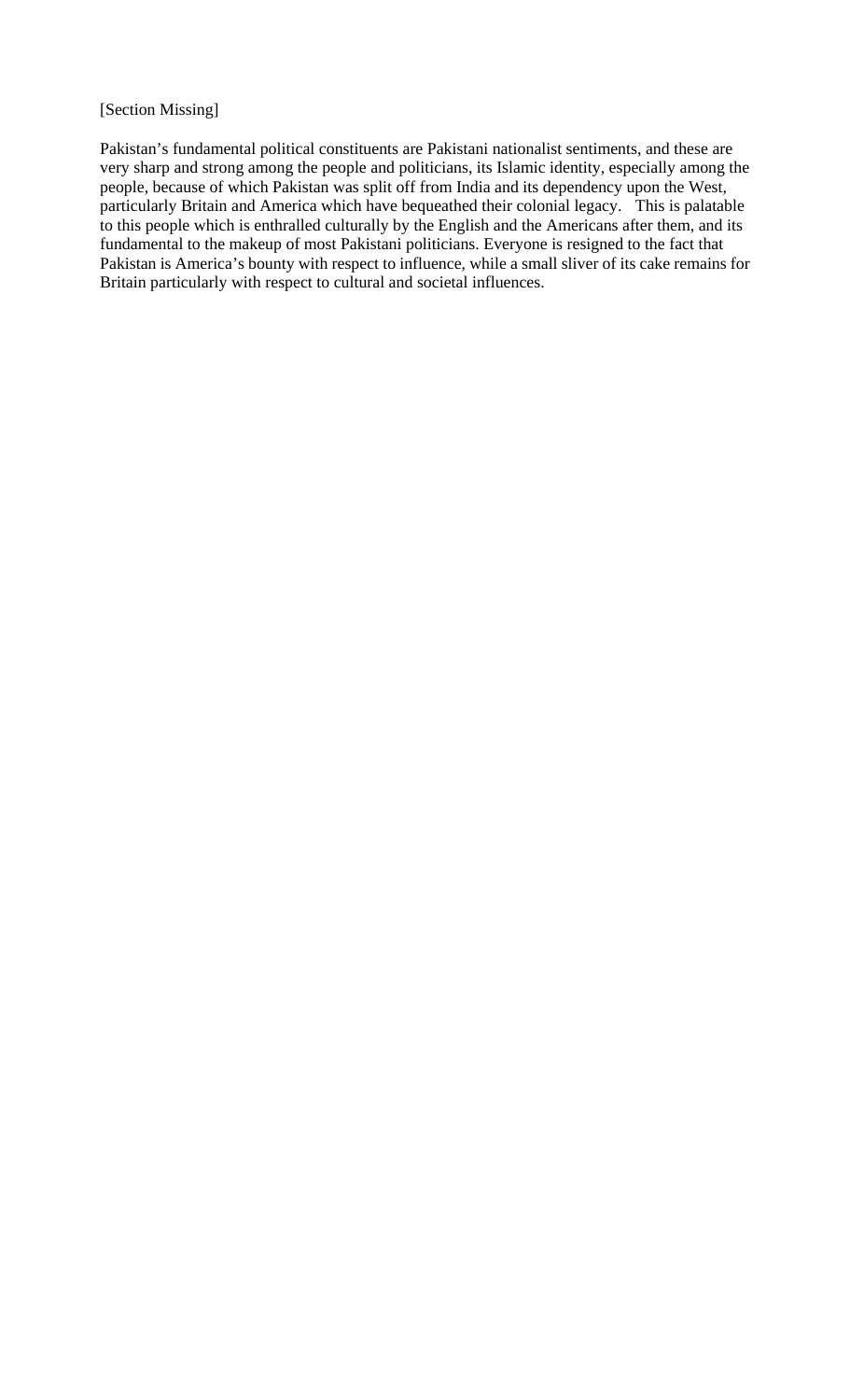The issue of the struggle with India forms a constant that no Pakistani politician can mess with, or else it will threaten his destiny and that of his party and political bloc. The latest evidence that lays this bare is the conniving of the Pakistani government with the American administration to progress in the area of nuclear detonations. The Zia Al Haq camp implemented the "Pakistan First" program, and the Westerners hung [their hopes] on the fact that there would not be a Pakistani government that would not conduct these detonations after India conducted them.

In Pakistan there are political blocs, the Army bloc, and the Military Intelligence bloc, and it is this triumvirate that rules Pakistan and trades or divides up centers of power. Despite the attempts to corrupt, many officers of the Army and Military Intelligence are still affected emotionally by the religious factor, such as the feeling of belonging to Islam and its identity in fighting the Hindus in India. And despite the fact that their understanding of Islam in general is secular and debased, its emotional effect is present and because it meshes with Pakistani nationalist sentiment it has become an important factor that can not be cancelled out in order to placate the American master. And because this master understands these matters, it is trying to not affect the dependence of the client but to force it into confrontation with it [the master] as long as its [the master's] basic interests are safeguarded, the waterfall of plunder keeps running, the markets are open to plunder whatever national treasures are left, and the red lines of its interests in the area are not crossed.

Zia Al Haq talked about this when the interests and desires of the master collided with the interests of the client; he made his famous statement, "Pakistan first, then America." It appears that this, in addition to the issue of Afghanistan, was the reason for his murder at the hand of his American master itself and his replacement. Red lines had been crossed in a manner unacceptable to Uncle Sam.

### **And so now we come to the subject of Pakistan, America, the Taliban, and the issue of Afghanistan…**

The subject of Pakistan and the Afghanistan issue is long and requires a book by itself, but it is necessary in order to understand the subject of the Taliban. I find, however, that I must be brief and rely on the understanding of most of the brothers of this issue. This, at the very least, is what should be understood:

Afghanistan represents an important dimension in Pakistan's national security in fighting two antagonistic regional rivals which are India and Iran. Pakistan played its hand and organized things so that its interests did not conflict with American interests during the days of the Afghan Jihad. This balancing act faced a number of crises, one of which put an end to President Zia Al Haq because he gave Pakistan's interests over to America.

As I mentioned, the Taliban came to life spontaneously at a time when Pakistan had lost Hikmatyar, who had departed from its [Pakistan's] policies and decided to make a play on his own. He formed with Rabbani an alliance with the triad that is hostile to Pakistan, which is India-Iran-Russia. This gave Pakistan a golden opportunity to build itself up as a new player capable of rectifying this loss, and so it strongly backed the Taliban.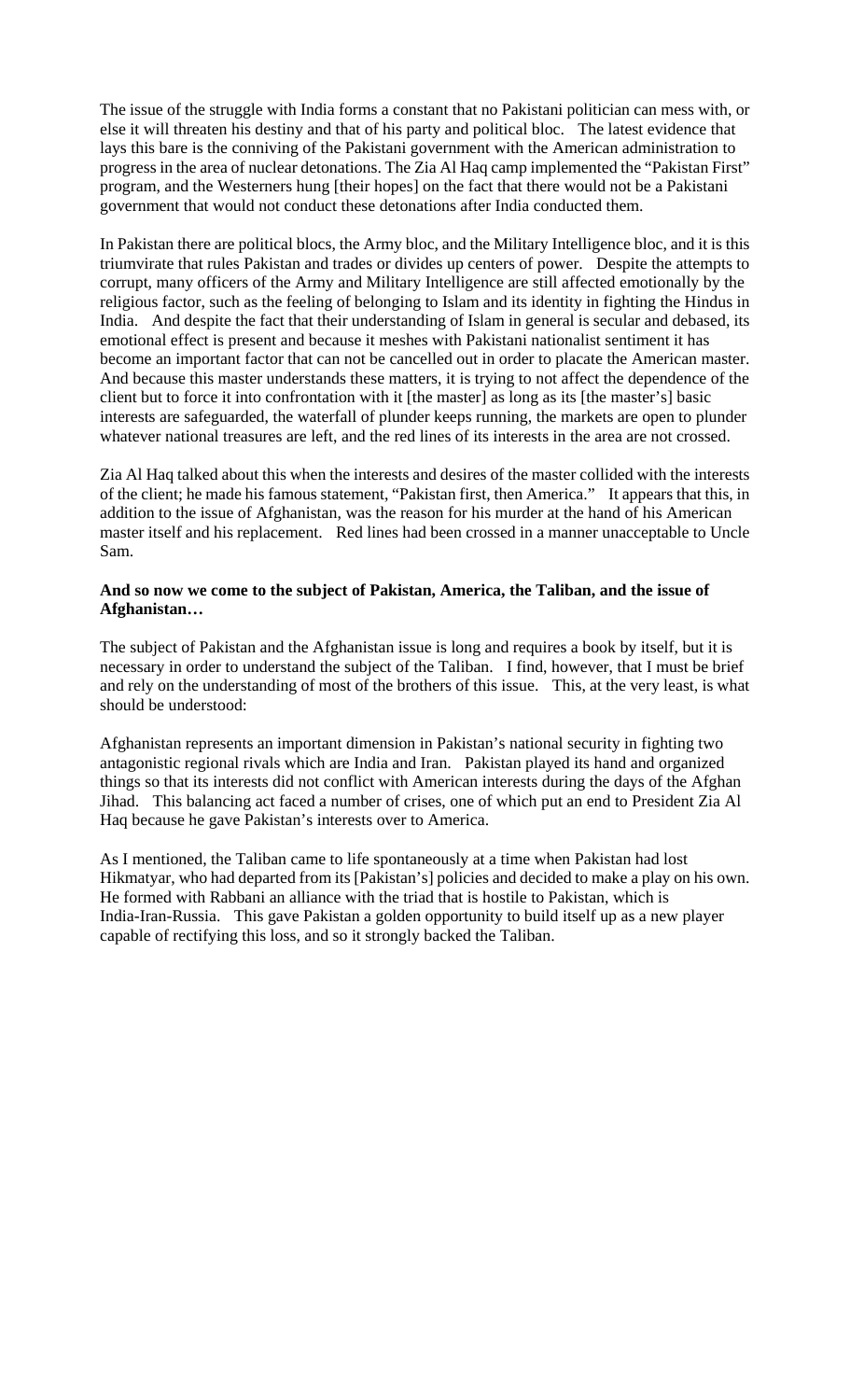• At first, America did not mind the appearance of a valuable player it could control via Pakistan.

• • The surprise that befell Pakistan and America came to light in two points that have not been solved as of yet, and I think that they will lead to the explosion of this regional balance as I will explain at the end of this section. The two surprising points were:

This valuable pawn, and by that I mean the Taliban, rolled along as a result of internal conditions and knocked off all the other pawns, becoming nearly the only player on the Afghan field, having decisively crushed the strongest player.

The Arab Afghan Mujahideen returned to Afghanistan, among whom was Shaykh 'Usama Bin Laden whose importance comes from his decision to play on the field of the Arabian Peninsula where the oil, America's holy of holies, lies. This issue was complicated by the establishment of an alliance strong neighborly alliance between those Arabs, who were continuing or preparing to continue terrorism against America and its clients, and the Taliban. Because of these two problems, America's policies began to conflict with the national interests of Pakistan regarding the issue of the Taliban and Afghanistan.

• America tried to control the Taliban via Pakistan and Saudi Arabia and through being patient, all in order to ruin them over time by playing the game of the Parties…by playing with money, interests, tribal and ethnic balances, and the various advice of Pakistan and Saudi Arabia…but the immediate threat and danger from the so-called Arab terrorists did not allow for the requisite patience, and so it became necessary for America to eliminate the Taliban in order to eliminate the threat of terrorist activity starting anew. By upsetting the balance in Central Asia, it [America] created Islamic Jihadist movements which Washington considers extremist, and it is striking that America's second most important playground after the Gulf (but important in the same way – oil), which is Central Asia with its oil that was bequeathed to it by Russia, is the largest of the spoils of its victory and that it all took place without a war following the Afghan war [tc: meaning the war between Afghans and the Soviets]. But Pakistan's dilemma in carrying out this American desire is very complicated…

On one hand, the alternative to the Taliban is the Parties, chief among which are RabbaniMas'ud-Dostum-Sayyaf, and they are allies of India. Pakistan cannot sacrifice one ally, the Taliban, and replace it with another that is an ally of India.

On another hand, there are widespread religious and scientific currents in Pakistan, and their organic meshing with the Taliban is considered very dangerous for the government of Pakistan, especially if Pakistan were to openly clash with the Taliban in the interest of the American master.

Finally, Pakistan knows the price of openly fighting with the armed Jihadist movements. It tried that and received a resounding message from the Jihad group in Egypt when it completely blew up the Egyptian embassy in Islamabad because the latter government [tc: Pakistan] surrendered three of its members to Cairo. The popular element today in Pakistan is very supportive of the Taliban and very in accord with the Arab Jihadist movements, particularly after the important popularity that Bin Laden has achieved among the Pakistani people.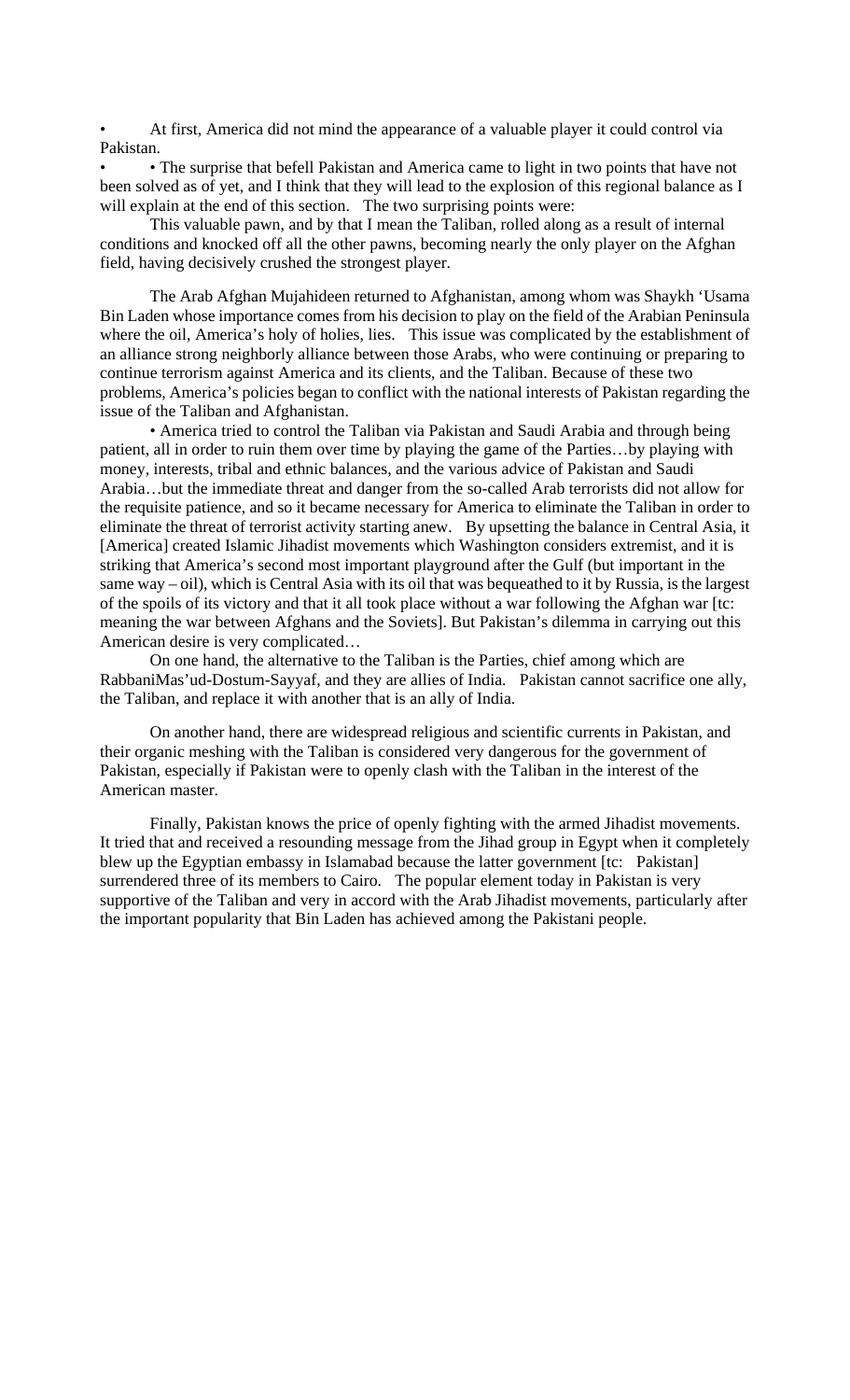of America. So the government in Islamabad knows full well the danger of conforming to the directions of America in fighting the Taliban and their allies the Arab Afghan Mujahideen. That is today…

In view of the fact that the organization of the Pakistani government politically, militarily, and with respect to the intelligence service is complex, the American master can still find in it those who will faithfully serve [America], those who are dedicated to the interests of Pakistani national security, and those who are completely sympathetic to the Taliban, the Arab terrorists, and the various Islamic movements. In my opinion, America's policies have been continually foolish, and this has been proven, ever since emerging on the world stage following World War II. It now faces a real crisis in Pakistan and Afghanistan and, soon, in Central Asia.

To finish up this subject, I will quickly summarize after having gone on far too long with what was necessary to understand some of this issue:

a. Pakistan supported the Taliban because of her interests in the national struggle in the region.

b. The Taliban has outgrown the imaginations of the Pakistani politicians who can no longer neutralize them. On the contrary, today they having to deal with the Afghans as equal and independent partner, and this has caused more than one crisis between the Taliban and Pakistan some of which have led to limited armed clashes in the border regions and to the closing of border posts for short periods. However, the two sides, Pakistan and the Taliban, have both quickly grasped the need each has for the other and the importance of each to the other.

c. America today is pressuring Pakistan to pressure the Taliban, but its ability to do so is limited as a result of a conflict with national security, the great support in the Islamic and Pakistani streets for the Taliban, the presence of many with Islamic sensibilities in the ranks of the Pakistani Army and intelligence service who are not dedicated to America as others are. As for proving that America is hostile to the Taliban, its proof requires an explanation of which we will present a summary, but we will stick to the obvious indications.

a. America offered the Taliban, via Saudi Arabia, the international recognition it desired along with a seat in the United Nations, membership in the Islamic Conference, and ample money and assistance in the interest of the issue of Bin Laden and the Afghan Arabs, but they received no reply. On the contrary, American found complete rejection on principle.

b. America struck Afghanistan with cruise missiles and threatened it with nuclear and biological weapons for the same reason [tc: referring to Bin Laden again here].

c. America joined openly with Iran in a strategic regional alliance what was supported politically, internationally, and in the media in its threat to the Afghan borders.

d. America and Israel today openly support the opposition Parties, provide Dostum directly with weapons via Turkey, and pay the Soviet Union's past due bills by supporting the Parties. If there had ever previously been room for even superficial suspicions regarding the relationship between the Taliban and America, those suspicions should be gone today for anyone with eyes to see.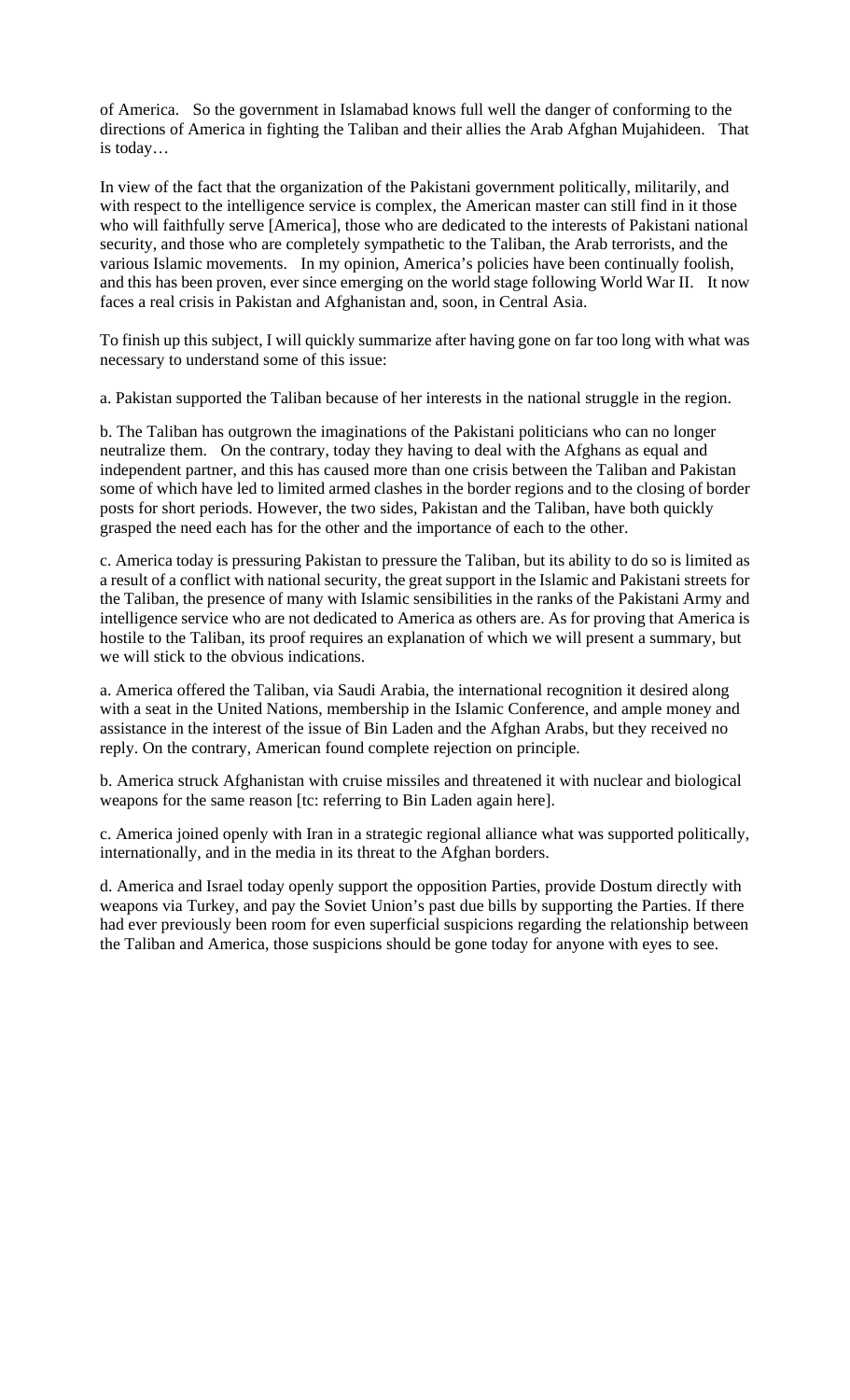As for Pakistan, it has begun to fear the Taliban's influences upon it. I believe that the regional threat posed by the appearance of the Taliban and what it has brought about will not be contained. It will spread northward to the river and into the nations of Central Asia, where the Taliban or their influence will have the ability to mobilize Muslims. Meanwhile, its true influence has taken hold among the elite Muslims and religious movements in Pakistan that have been set aflame by virtue of the presence of the Taliban, their victories, and the cries for Jihad that have not been contained by the river on the Pakistan-Afghanistan border but have crossed over on the wind and have come to portend great things east of Afghanistan as well. God's victory, God willing, is near…

I am moving on now to reply to the rest of the suspicions for which I could not find legalistic, political, or realistic basis and which I have named inflammatory and argumentative suspicions. I will choose three of them, and God willing with that we will conclude.

### **18. The Eighteenth Suspicion:**

I did not hear this directly but was told about it second-hand. It has been heard numerous times, and it is important because it sheds light on the abject ignorance of the religion and the Shari'a and the reality and legalistic policies that are based upon it [this ignorance]. Some people say: **We do not accept the phrase "fighting for interests or the corrupt," and we do not accept this word "interests" because it traces back to corrupt and heretical Islamists and even Atheists such as al-Turabi, al-Ghanoushi, al-Nahnah, and many of the Muslim Brotherhood who brought into Islam that which does not belong. We only accept what God and His Prophet, peace be upon Him, said they did not say "interest."** 

#### To this I say:

This statement, as I have pointed out, points to the ignorance of the person that says it with respect to religion in general and with respect to legalistic policies in particular. Whoever told that to those brothers of ours was guided by God, who also guided us and our religious wisdom, and it was they that told them that the word "interest" is not among the things that God and His Prophet, peace be upon Him, said. As for the fact that the Islamic leaders today are the ones that are bringing interests, corruption, heresy, misguidedness and straying from the religion of God into events, this much is true and I was one of the ones criticizing it. But who says that this erases the fact that there are legitimate interests as well as causes of evil to be considered?

The Imams of Islam are all Imams of the four sects, and then there are the famous Imams like Ibn Taymiyah, Ibn al-Qayyim, Ibn Hazm, etc. There has been a lot of talk in this regard, particularly regarding legitimate policy; there are even many discussions in the Fiqh regarding legitimate interests and the precepts of interests that arise from legitimate policy. It is a long discussion and there is not enough room here to relate any testimony about it. In Part II we had a bit of testimony regarding this, which was this quote from Ibn Taymiyah that fighting most of the time is to repel the greater of two corruptors and to garner the greater of two interests, and also his quote most conquests that took place after the Rightly Guided Caliphs were only conducted along these lines.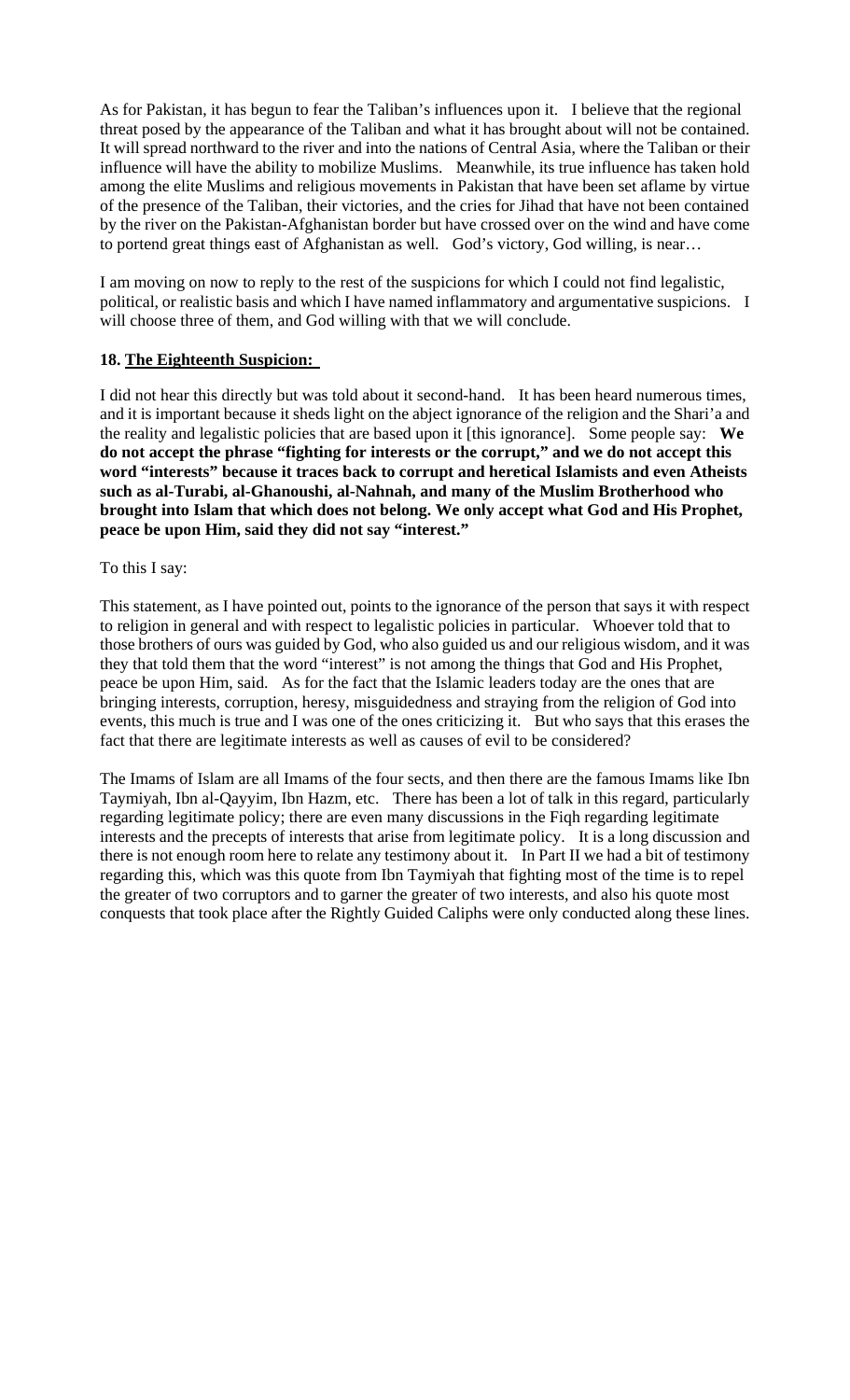Most Shari'a policy scholars have said that most of the principles of Shari'a policy are based upon advantage and disadvantage. It is therefore known from reading about Shari'a policy that the relevant texts in The Book and the Sunnah form long threads of inference [tc: the Arabic word used – Instinbat – means "to coin a new word from an old Arabic root according to an Arabic pattern." It seems clear that this is what he is talking about, but since there is no handy translation for this in English, it is being rendered as "inference."], and the most of that inference is based on advantage and disadvantage; garnering advantage for Muslims while warding off disadvantage to them.

In Imam al-Shabati's books, among them "Adherence and Conformity," there are many great chapters on this subject. [According to al-Shatibi]. The intent of the Shari'a is to preserve the five necessities as he has outlined them and which have since become a subject of knowledge ascribed to him: preserving religion, preserving possessions, self preservation, preserving money, and preserving the mind. The Shari'a came [to us] through preservation. Are we supposed to nullify this great foundation of religion because some deviants, ignoramuses, and atheists among some of the preachers and leaders of Islamic works have exploited and perverted it? This is not something a rational person would say.

Rather, some have exploited general or like quotes from the Qur'an to suit their own purposes. God almighty said: [Qur'anic quote missing]. And so are we supposed to nullify the Qur'an because some have used it deviantly? Are we to nullify the Sunnah because some have quoted from it and perverted its interpretation as they saw fit? This is something that only an ignorant or lost person would say…And most of those who come out with these statements are among our ignorant brethren who have been led astray by the copious misguidedness of some of the leaders of the Islamist movements. For this reason the Prophet, peace be upon Him, has called the error of the learned one, the debate of the sinner over The Book, and the Imams who have gone astray the destruction of the religion. The Prophet, peace be upon Him, said that there are three things that destroy religion and he mentioned these. But [everyone] must be made aware because all the advantages and disadvantages that have been mentioned go back to what God and His Prophet, peace be upon Him, have said. There is no limit to the evidence, but we will have to be content with what I have presented above.

# **19. The Nineteenth Suspicion:**

This is a single example of the inflammatory or silly suspicions that I wanted to mention, and I ask God to forgive whoever said it and to guide us all towards what He loves and what pleases Him, and may Satan keep away from us. I was informed that somebody said: **Those who are calling on us to fight in defense of Kabul are only doing it because they got places to live there, built houses, and put their wives and children in them. Then when danger came knocking, they cried to us to defend them!!!** 

I say with God's aid:

One might think that it would be appropriate to disregard these types of suspicions, but I say there is noting wrong with answering some of them in order to close off Satan's entryways into people's souls. Strife, by God, grows in the hearts of believers and is awakened by Demons, Jinns, or mankind, and it is necessary from time to time to help out our brethren by pushing these suspicions back to the devil. And so I say: First: My brother, there are not more than ten or eleven Arab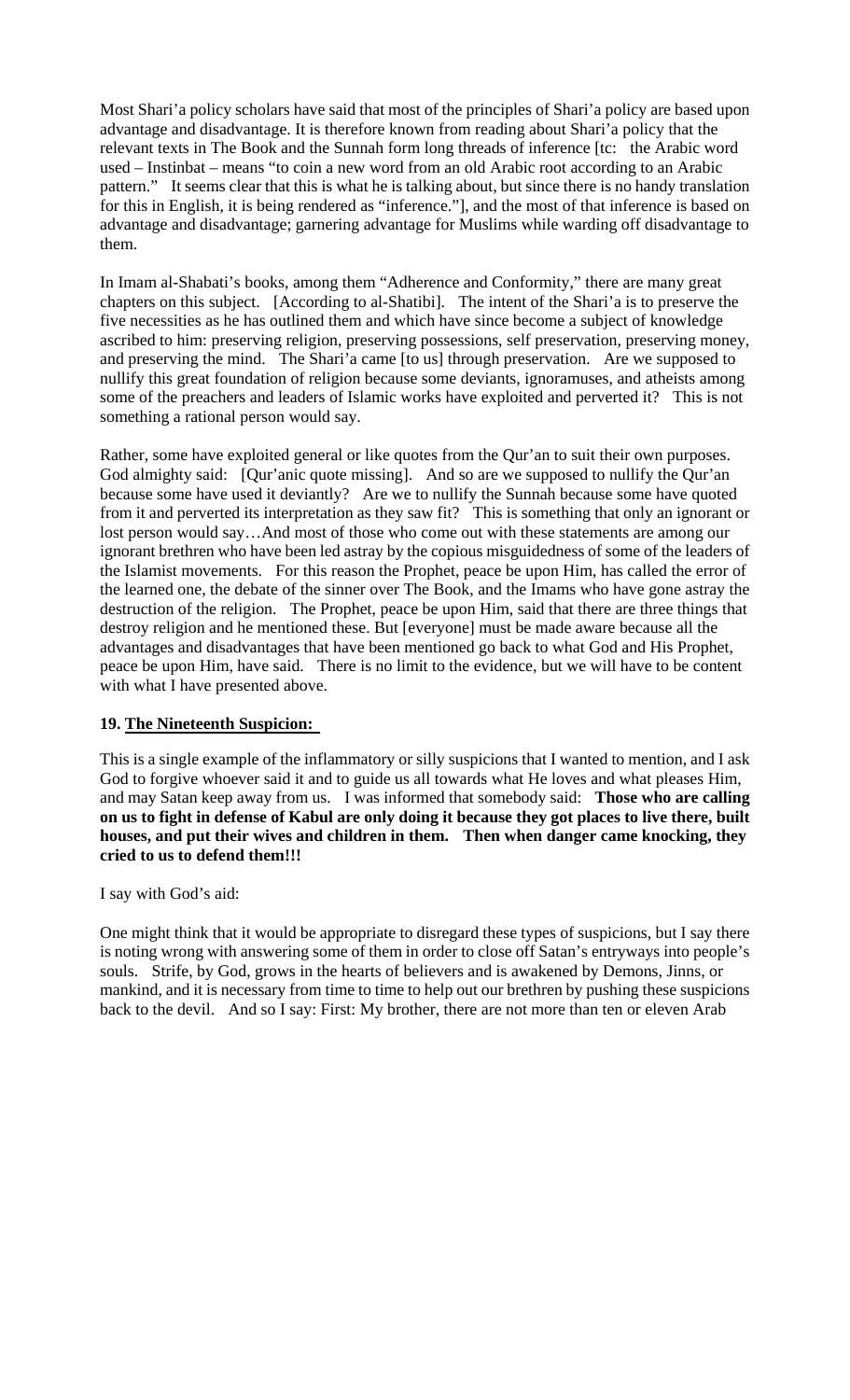families in Kabul; most are in other places. When the call to arms and the danger came, the heads of these families were warned about it early and we transported our families out of Kabul. We then, by the grace of God, defended Kabul with those who had taken up positions in the defensive gaps, those who are defending our existence and even our camps and guest houses, and even the existence of those who incite with this kind of talk...If it were simply a matter of defending our wives and children, then we would have had to not return but safeguard them far from Kabul; but we did return, and the real and legitimate story is in what I have outlined in the 150 pages you hold in your hands.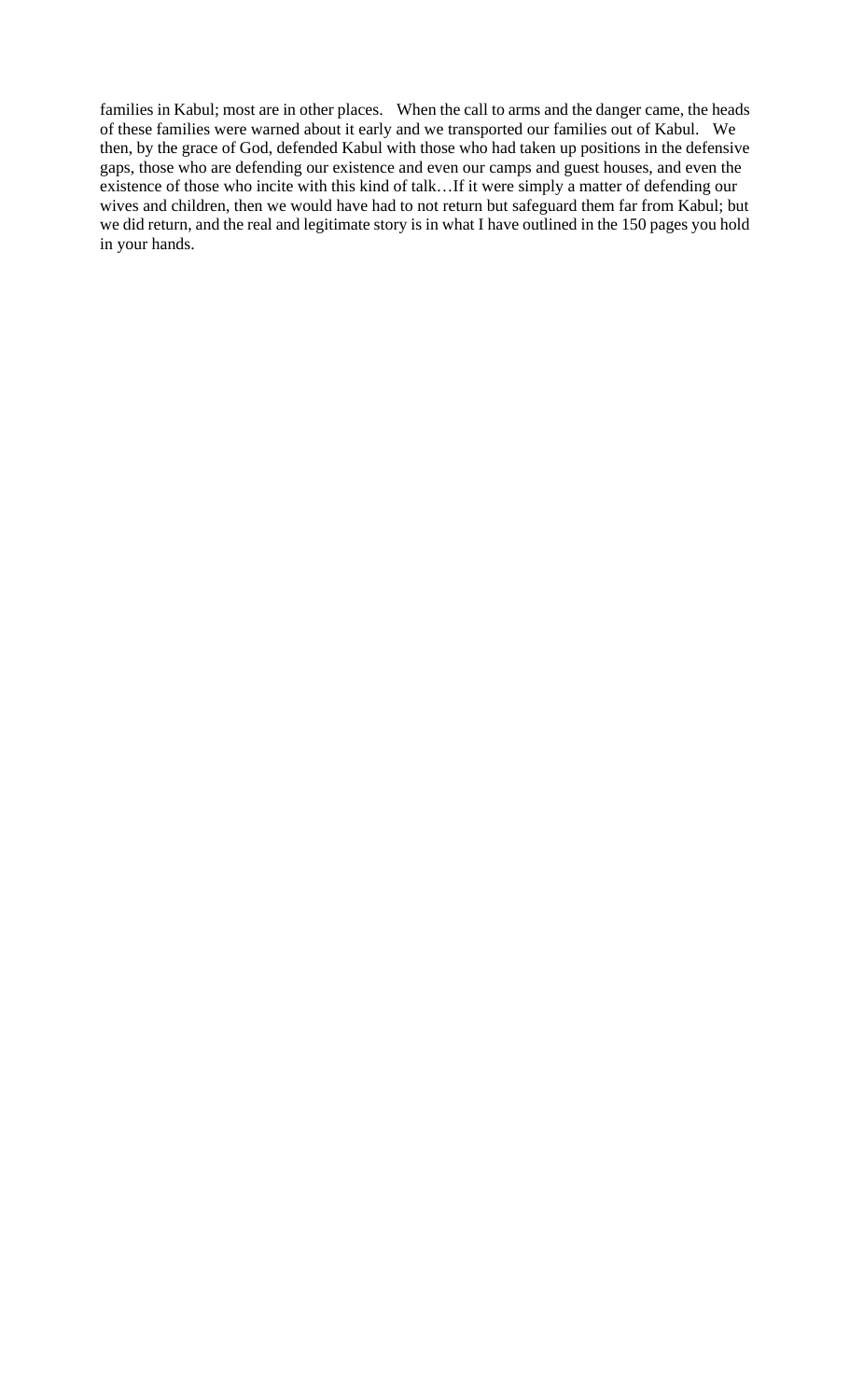Second: Those who came to Afghanistan with their families, my brother, may God guide you and forgive you, did not come here out of want and perdition, desiring the castles and pleasures. In fact, it was completely the opposite. [tc: Writer is speaking sarcastically here] All of us came for the creature comforts, thank God, and the worldly pleasures here, and so we put our women and children in neighborhoods of snakes, scorpions, malaria, typhoid, amoebas, and the hardships of Afghanistan that you already know about such as poverty, disease, danger, siege, and backwardness. We came here by the grace of God desiring immigration [tc: hijra], Jihad, and [community] ties, or because we were fleeing oppression; most of us came for both reasons put together. None of us from what I know, came for a world we could win or a woman to marry; rather we were emigrating and we ask God for his dedication.

[Section Missing] Even before this, what comes to mind is what God said: ((quote)). By any measure of religion, legitimacy, rationality, and sound logic, would Mullah Muhammad 'Umar ever reach the level of Mas'ud and the corruptors of the Parties – those Communists who rule for four corrupt years and who did not rule by the Shari'a, and during their era corruption, infidelity, misguidedness, banditry, and plundering appeared. [Whereas] They [the Taliban] have ruled for two years from Kabul and they have implemented the Shari'a, carried out the [Islamic] punishments, secured the roadways, and group prayers have become crowded. These things we continue to see today…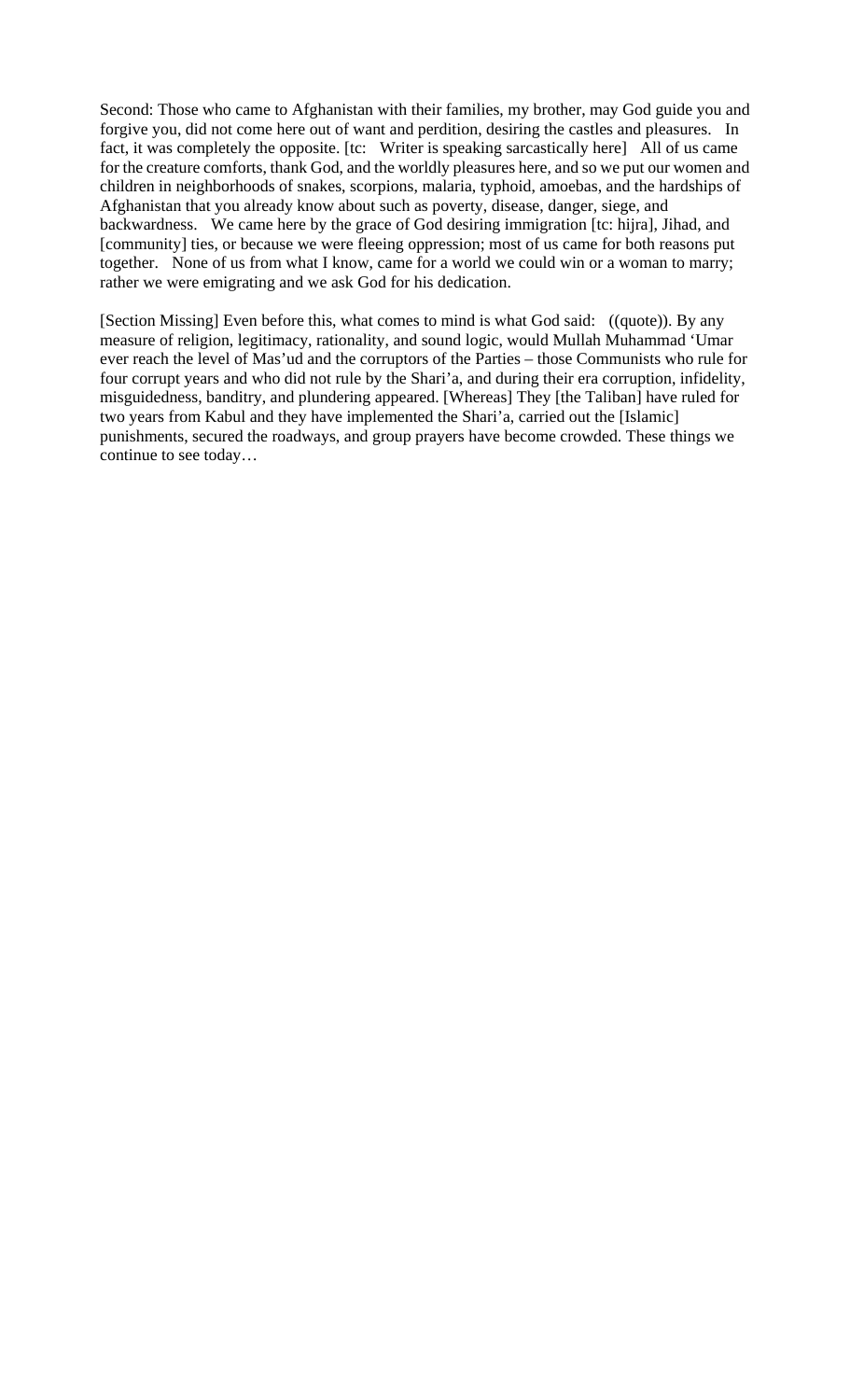They [the Parties] ruled and the West was pleased, and so they went along with them until God got rid of them. And the West is still seeking their return [to power] and is enabling them. They [the Taliban] have ruled, and the West and their proxies are discontent and are resisting their existence [to the point where] even cruise missiles are falling on their heads and the Rafidites and their allies are lined up on their borders and within their territory. What is the evidence of this in what God said: [quote missing]…This is regarding the implementation of God's Shari'a and its permanence in Afghanistan and among the Muslims there. This is the biggest reason we can not equate those who implemented the Shari'a and are the enemy of the Jews and Christians with their polar opposites who are allied with the Jews, Christians, and Shi'ites.

As for their [the Parties] relations with us, they worked in cahoots with the World Order to pursue us, and today they are working in cahoots with them to uproot us from the face of the Earth. They [the Taliban] gave us shelter and took the burden of the cruise missile [strike] on our account; the first of the reasons for this international attack was our presence…And the world came to them and America made offers, via the Sa'ud family and their latest errand boy the vile Turki Bin Faysal, of international recognition and money up to their ears if they accept, and [America made] threats of invasion and destruction if they do not. This just made them want to protect us more…and so how can you compare the two? God forbid! Even among the Parties themselves...all other things being equal, how could you compare Hikmatyar, with all his faults with Rabbani and Mas'ud: one kidnapped the Arabs and wanted to surrender them [to their home countries] while the other threatened armed force to free them…how can you compare one with the other? How can we forget the preference shown us? I can not imagine what accounting such talk could be based on...

During the last battle, Sayyaf's forces attacked Kabul from the direction of the Arab's positions, and they [the Arabs] repulsed them. Taj Muhammad gave a statement – and he is possibly the best of them – where he cursed and hurled insults and foamed at the mouth, then said that if he were to get his hands on them [the Arabs] he would slaughter them one by one starting with Bin Laden. As for Mullah Muhammad 'Umar, after the cruise missiles hit, said: "If there were no one left to host Bin Laden and the Arabs except for me, I would shed my own blood and not give them up." And so how are the two alike? What is it you have that allows you to judge this? Truly the eyes are not blind but the hearts are.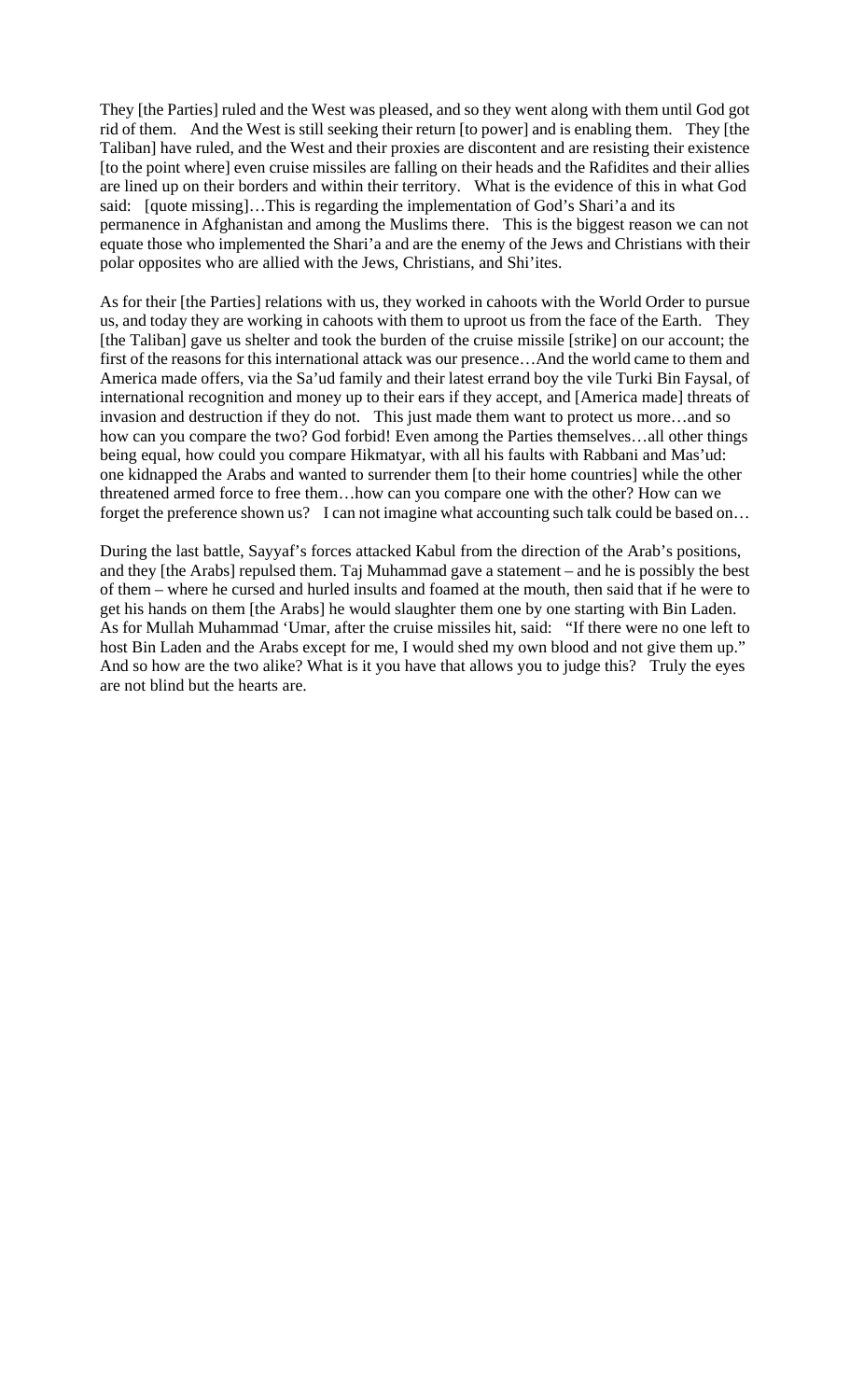…the Taliban were established and the international conspiracies and formulations began as I have described and all of you have seen. And who believes that there would be an Arab presence much less camps if – God forbid – Rabbani, Mas'ud, and Sayyaf returned with their Shi'ite allies and the World Order? Whoever thinks that should think again.

Whoever has not understood what has been happening to us up until now, well, I do not know when they will ever understand. I ask God that this not come to pass, and that they see for themselves the oppressive price of ignorance of reality and its consequences with respect to poorly assessing matters. There is no strength but by God.

### **20. The Twenty-First and Final Suspicion:**

This is a suspicion that I should create an independent tape about to present to the Islamic street in general and the Jihadist street in particular, however I will summarize some of my answer here because I mentioned it in presenting the topic, which is fighting at the side of the Taliban, and proved it with Shari'a. This suspicion has been related to me second-hand a number of times, and I have heard it from one of the brothers that are considered students of Islamic Jurisprudence; someone related it to me and attested that they were quoting from them. It is about me: Abu Mus'ab is just like so-and-so and so-andso. Yes, he is a partisan writer, a political visionary, and a Jihadist thinker…but he is not a student of Islamic Jurisprudence and has knowledge of Islamic Jurisprudence. On the contrary, he himself has said on most of his tapes: I am not a Mufti and I have no knowledge of Islamic Jurisprudence. Rather, I quote from Fatwas I have asked about, proof I have found for myself in books of Shari'a, and opinions I have formed for myself through my own efforts. So how can we accept Fatwas from him on such sensitive matters as these? We only accept them from 'Ulama, those with knowledge of Islamic Jurisprudence, and students [of Islamic Jurisprudence]; only those who know what God and His Prophet, peace be upon Him, have said.

I say with God as my aid: I told the brother, who is a student of Islamic Jurisprudence, who protested to me what those other brothers said: As for me not being Mufti, well, yes and thanks be to God. And I will repeat what I have said in my tapes: I am not a Mufti and have no intention in the future of ever becoming one, God willing. Likewise, I have no specialization in Islamic Jurisprudence. The things I have quoted in my tapes that relate to Fatwas and judgments from the Shari'a dealing with Jihad, [Jihadist] movements, and legitimate policy are things I have asked about from those with a sound foundation in these matters and whose conclusions I have understood, or they are issues that are well known from books that I researched, located, and quoted from for evidence like I have done in this study. I must, however, make a few observations in this regard:

First: For every issue I have spoken about, I have referenced the evidence I have found in the Shari'a regarding it and which formed the basis of my conviction just like with this subject which is fighting at the side of the Taliban and Muslims' judgment of them. In Part II, I made detailed references of evidence, and this was not a Fatwa from me but rather evidence I came by the grace of God. And as I mentioned in the Introduction, in these situations and times where God is putting us to the test by the deviance of most of the famous 'Ulama and their hitching themselves to the train of our apostate rulers and their masters the Jews and Christians, and by the murder and imprisonment of the precious few Jihadist 'Ulama and preachers and the silence of those who are afraid and cowed. It is an extremely rare question that requires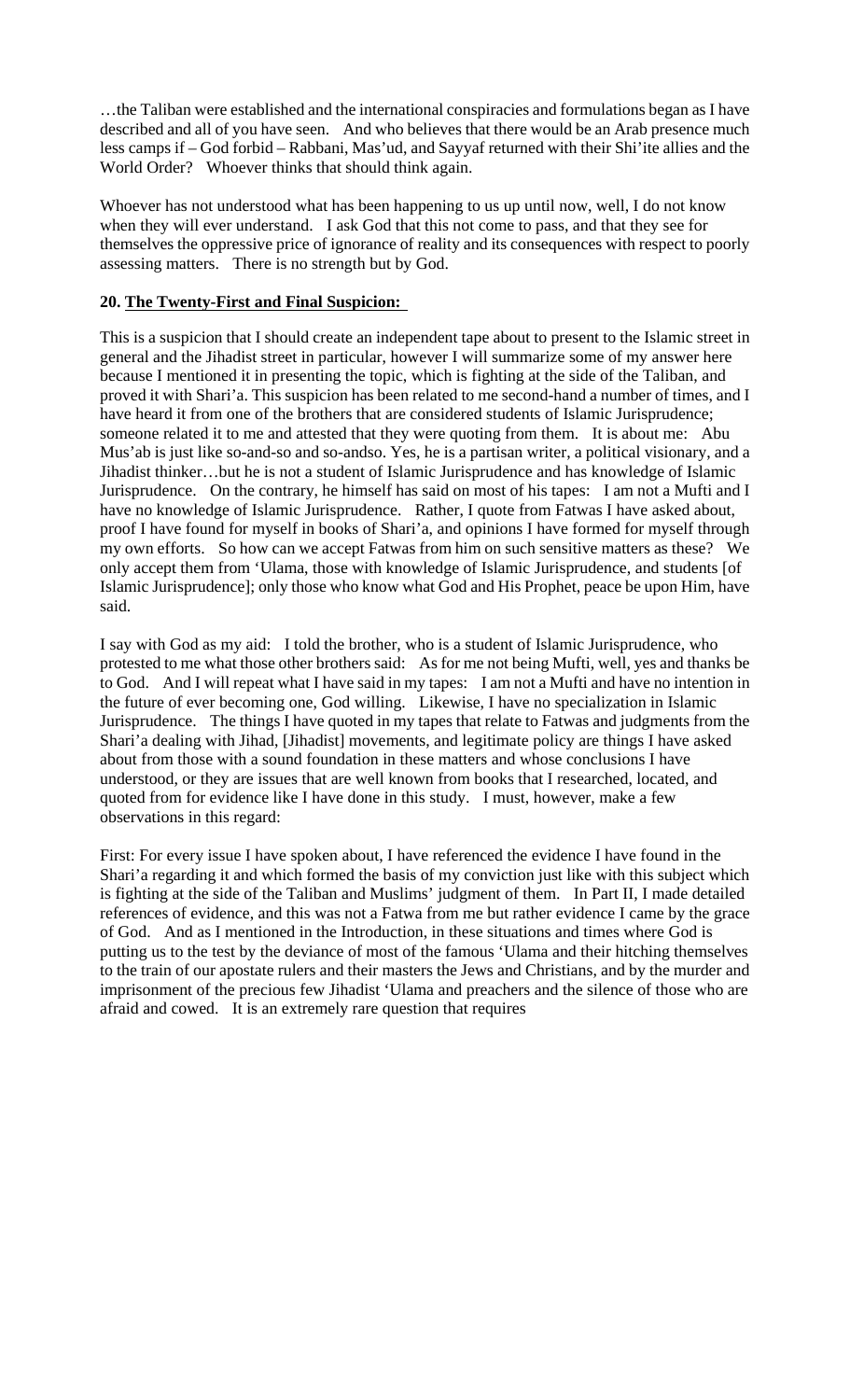#### [Section Missing]

And as for the Fatwas and then their opposites [being issued] in the same week, and by God sometimes even in one single Majlis, what in all honesty was that about? Issues pertaining to blood, possessions, and money…and judgments about the money and the doctrines of the people, and who is on the right path and who has gone astray. Likewise here on the field of Afghanistan are those on this noble mission [tc: fighting the Jihad] who have been quoted some of these words I have just quoted…that Afghanistan under the rule of the Shari'a is not the House of Islam, and Mullah 'Umar is just like Mas'ud and Rabbani is just like Hikmatyar, and fighting in the defense of those who say There Is No God but God [tc: Muslims] in Bosnia is not martyrdom in the path of God but we sincerely wish that whoever is killed there is forgiven because the sword wipes away all mistakes!! This is because [tc: still speaking sarcastically here] the banner of that Jihad was not pure and based upon Monotheism and the program of the Salafists in the opinion of our friend and his friends who today represent the Salafists.

These examples are sufficient so that we do not labor too long and so we can emerge from this discussion, and God willing from this calamity that afflicts Islam and Muslims everywhere. Nobody thinks that I am accusing the Jihadist Movement of blundering about in Islamic Jurisprudence, which means that the Islamist and other movements are in good health.

As for the other thing that the scholars of London were notorious for, they issued an opinion to the people to the effect that anyone in the employ of our countries today – anyone who takes a government salary – from the teacher to the janitor to the doctor to the driver to the postman to any other employee is in the realm of sin. As for the employees of the organs of authority, such as the police, army, and security, they are in the realm of infidels.

As for whether a unified Jihadist group were to be formed upon the Salafist doctrine…Oh the fuss that this word (Salafist and Salafism) has caused and the abomination that has become attached to it. They [the religious scholars in London] said that if this group were to be formed, as happened in Algeria with the establishment of the Armed Group [tc: the GSPC], then there would be no difference between the realms of sin and infidelity. Anyone who was with the group as Muslims united and everyone who is with the State, no matter their job, would be in the realm of the infidels and it would be a duty to kill them even if they were merely a gas station attendant. These are some examples. This scholar and his handler have ruled that we are heretics who failed to comprehend Monotheism and the doctrine of the Salaf when we disavowed it. And would that this were only against us…on the contrary they, the Jihadist literature, and the Jihadist groups and many of their leaders have maintained this [stance] ever since.

A third scholar from among those called the scholars and Muftis of this Jihadist movement has joined with the London scholars, and he wrote about doctrine, infidelity, and belief, and concluded at the end of it that most Muslims today – he actually said the majority of Muslims today – are not exempt from the shortcomings of faith. The only exceptions to this are the Muslims in the jungles of Africa, and the ignorant peoples of the Amazon and the frozen wastes of Siberia!! He issued [a Fatwa] saying that both the killer and the killed in this current Jihad in Afghanistan are in Hell!! Thus, he who fights to implement the Shari'a and to protect those Mujahideen and immigrants around him, and he who fights along side the Shi'ites in defense of the Jewish Crusader World Alliance, both of them are in Hell. Thus, those Muftis have jumped from passing judgment on that which is permissible and that which is forbidden As for The Big Scholar [tc: probably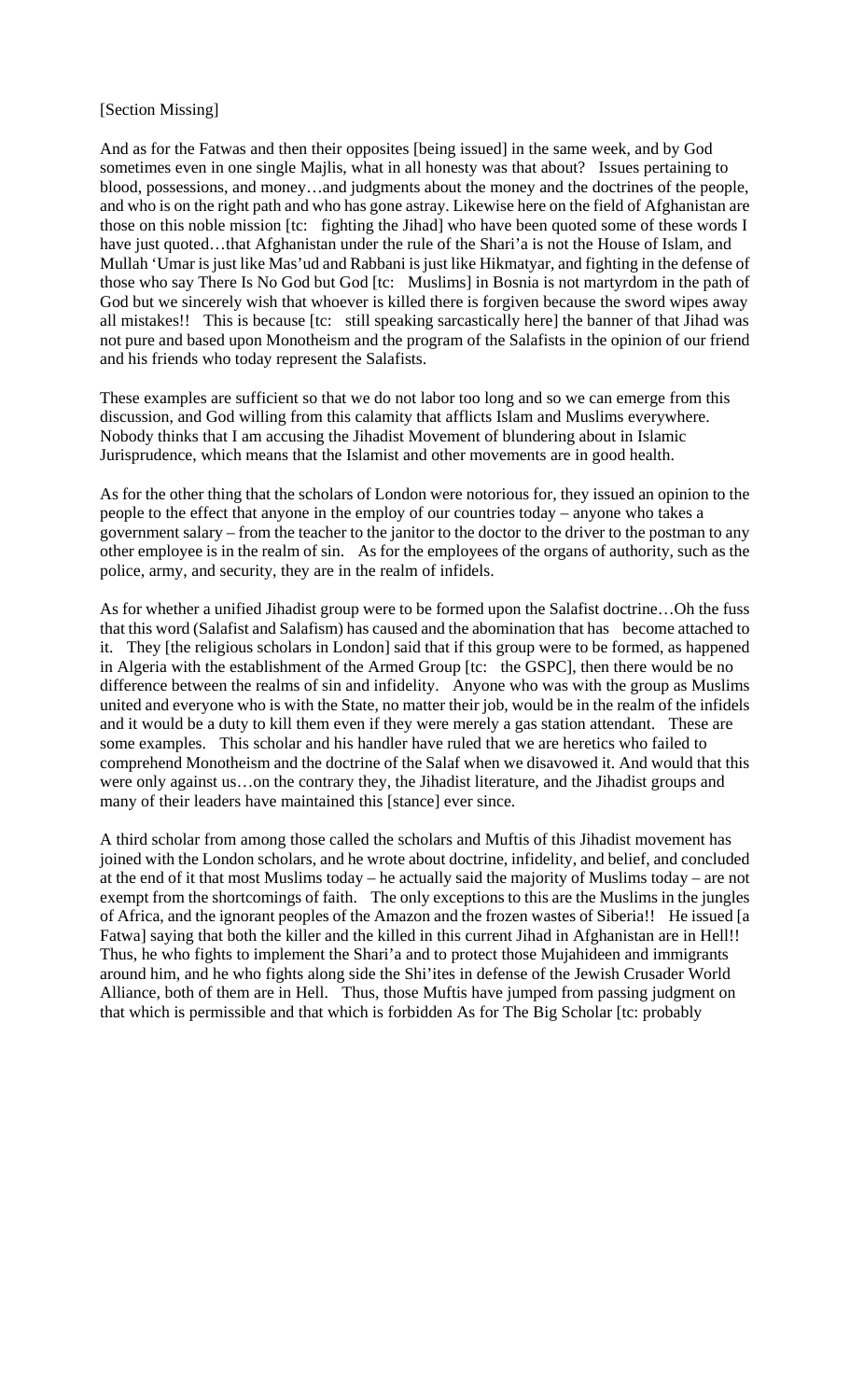referring back to one of the aforementioned scholars from the paragraphs above], he has said that Afghanistan is not the House of Islam that should be emigrated to! I can also mention that he was asked one time what the ruling was about dealing with the English, and he said that it was just like the ruling about Abyssinia when the Muslims emigrated there…this is after having ruled in a different Majlis that they [the English] should have their blood and wealth taken from them...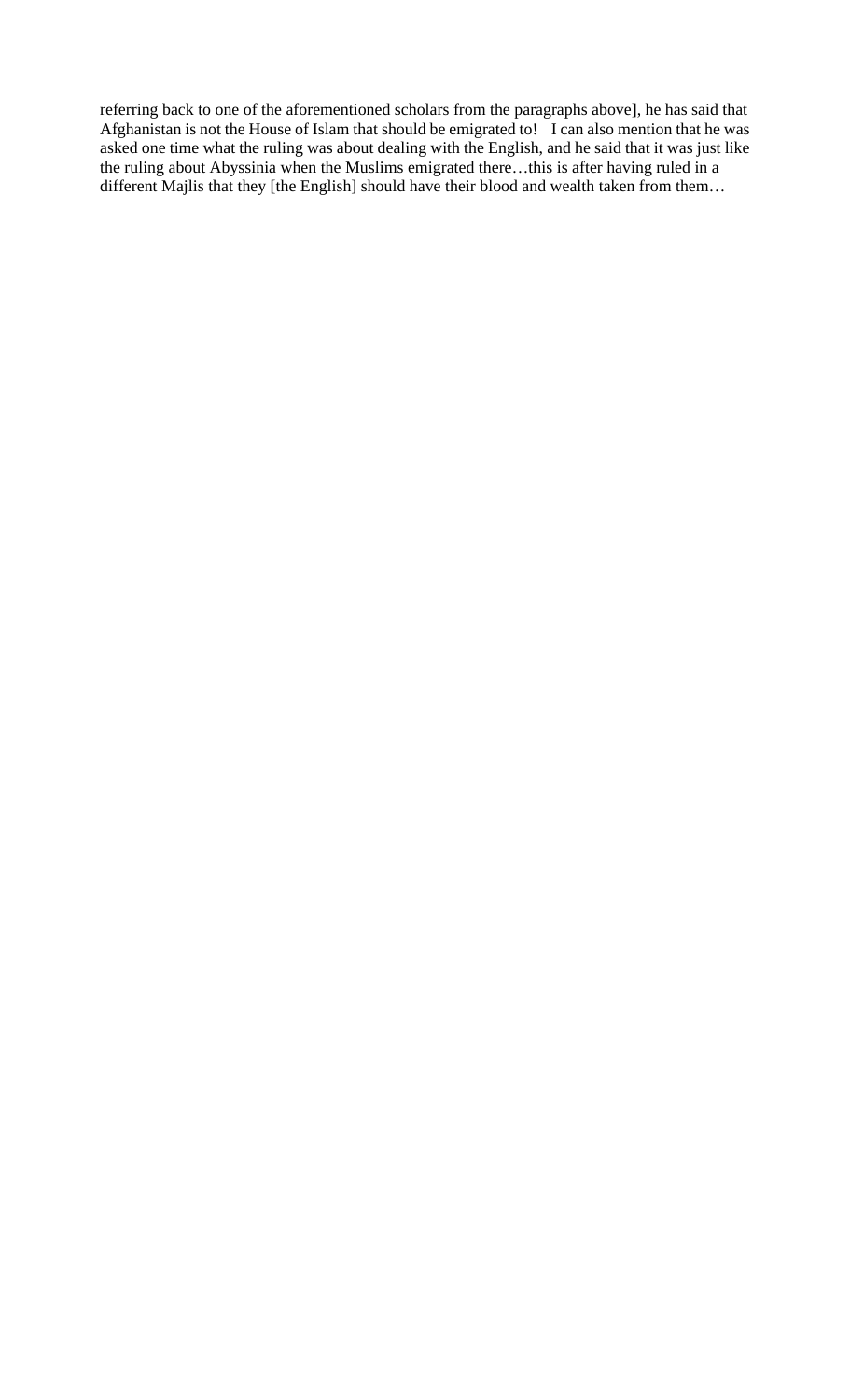### Part Four

### **Important Notes for Whoever Is Concerned**

And now as I am within sight of this study, I ask almighty God to accept it and to vouch safe my intention and to inscribe His goodness in my heart. As a summary I mention the following:

In the Introduction I presented three bases for entering into the study. The first is that the issue controversial and must be dealt with among the brethren by means of factual and Shari'a evidence as well as Islamic literature dealing with the controversy so that there is no room for the brethren to make jabs at one another. I then made it clear that this is our position and our testimony by virtue of what we have learned and what we have seen and what we have learned from those who remember. Also, that the legitimate political Fatwa changes according to the changing opinion and the whim of the people, and so if God raises the good deeds of the Taliban then our testimony of them goes up accordingly, and if God forbid it were to change to bad then opinion would follow and people would say "you guys say one thing and then something else…" Every situation has its place in Islamic law.

I then pointed out that the support for the legitimate Fatwa is reality, and the reason behind the mistakes of the brethren vis-à-vis the subject of fighting at the side of the Taliban is ignorance of the reality of the parties to the struggle and the reality of the conspiracy or the international game being played in Afghanistan.

Then I moved along to Part I where I presented testimony and a comprehensive description of the three primary interested parties to the struggle which are the Taliban, the opponents of the Taliban, and the Arab and Muslim Mujahideen, immigrants, and those who have come to the aid of the Taliban. I then presented the nature of the international conspiracy and its regional allies.

• In Part II I moved on to quoting evidence from the Shari'a regarding the legitimacy, permissibility, and duty of fighting at the side of the Taliban by virtue of the Sunni doctrine and the sayings of the 'Ulama in these types of situations. This was done by providing answers to two fundamental issues:

• o The judgment regarding fighting at the side of Muslims, even with their heresies and shortcomings, against an onslaught of infidels, apostates, and corruptors.

• o The judgment regarding fighting at the side of Muslims who have given us refuge from an infidel onslaught that has targeted them because of us and has targeted us with them.

I then moved onto Part III which consisted of responses to the suspicions that have been stirred up. There were 20 suspicions including ones dealing with Shari'a, political ones, and others.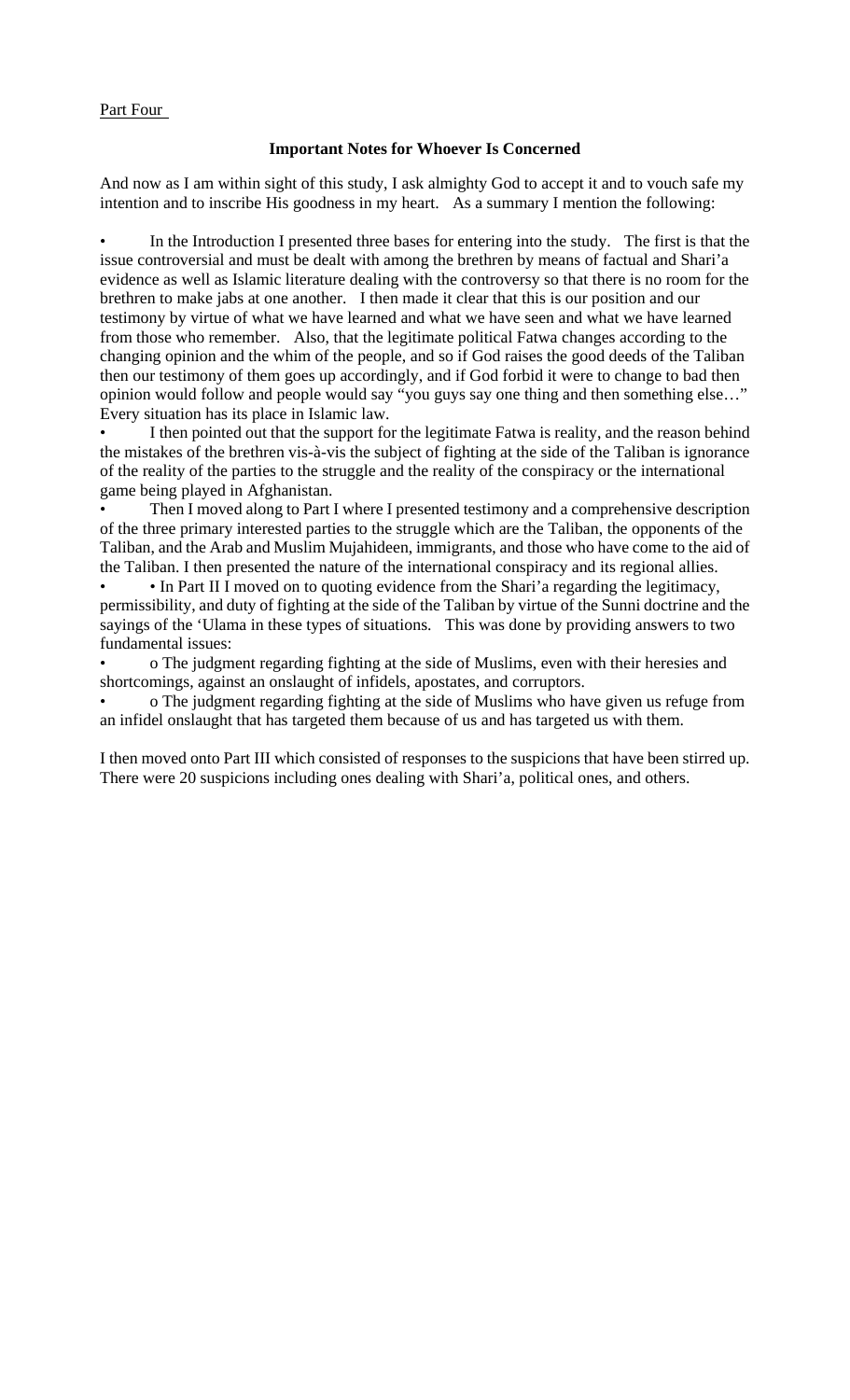And now I move to Part IV where I will clarify some elements of the issue as well as important thoughts on it, and then I will direct a message and a call about this subject to whomever among the Muslim groups cares.

First: It is obvious from living with them that within the Taliban are two undercurrents. The first is just, strong, and commanding, and we assess them by the good they do in comparison with others for the religion, the Shari'a and the interests of Muslims, and with respect to sheltering us, being neighborly with us, and cooperating with us and other Muslims in carrying the banner of Jihad against the tyrannical world system. Among those good men, as we have assessed them are the Commander of the Faithful and many of the Shaykhs and Taliban officials today. And there is a weak undercurrent, but one that is present in the Taliban, in the form of those who are allied with some of the regional or world powers for the purposes of personal gain. Their danger is in their willingness to abandon the Arabs, the Muslim immigrants, and the Jihad of the [Muslim] nation for personal advantage even if their thinking is towards Afghan advantage. These men represent a weak and corrupt force currently.

I say that wisdom, logic, and religion dictate that we support the strong undercurrent of good as represented by Mullah Muhammad 'Umar and those with him, and solidify that which is good among them, while not lending credence to the other undercurrent by wrong-headed practices or through negligence in positions we must take…Because were we to do the opposite and let the good undercurrent be swept away, God forbid, and the other undercurrent became established, then the ignorant and those with differing opinions from us would say "look, we told you that they were corrupt." Reality would be thus if we do not come to the aid of the good and strong; peril would come to pass. We would let ourselves down and let the people down, and we will have blasphemed against a blessing and it will have fallen away from us, God forbid.

Second: There are great possibilities and awesome duties ahead of us in order to achieve our desired hopes…The first of which is standing with and waging the Jihad with those men [the Taliban] in order to achieve the greatest benefit for The Religion and to push the corrupting elements away from Islam and Muslims. The second of which is participating in building this country in all areas through assisting them [the Taliban] economically and socially by offering advice and by facilitating and exhorting those Muslims who are able to immigrate here and fulfill their role in reviving this immortal nation, which has come to us as an opportunity after a long absence, for the people of the Sunnah. We have the duty to preach and to promote virtue and prevent vice through wisdom and righteous religious exhortation, and at the same time through sound logic and knowledge of and immersion in reality. This is in addition to experience gained from our past failed experiments as Arabs in Afghanistan about which enough has been said. We must learn the language of the people, get to know their situation and understand their conditions, and then assist them to the extent of and according to that knowledge.

Third: The land here is among the richest spots on Earth with respect to agriculture and underground mineral wealth, as well as avenues for internal and external trade. The Arab Mujahideen and Muslims must think seriously about looking for their daily bread in a right headed manner that gets us off the path of beggary and panhandling that Islamic works and Jihad found themselves on for the last half century, particularly the last two generations. The true livelihood is [to be found] in the shadow of the spear, firstly, and secondly by exploiting the land to extract its riches.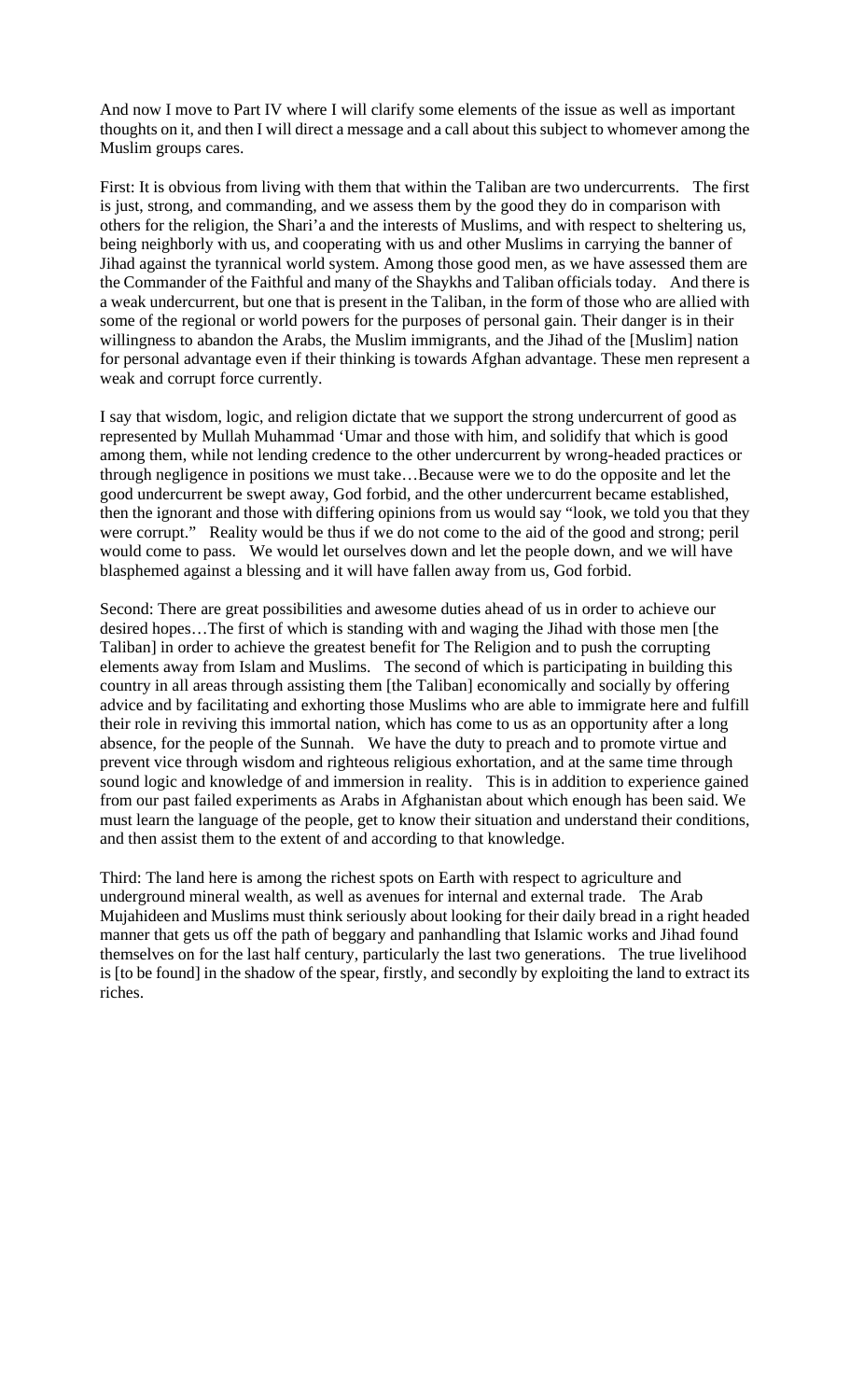and this immigration [tc: hijra] will last and this Jihad will last until Judgment Day. And so I advise those Arab Muslim brothers and everyone else who are immigrating, individually and collectively, to study the opportunities for living and prospering, as well as the sources of livelihood, in this country and then to tell others that the country needs them. Firstly [it needs] their self-sufficiency and, secondly, to build the country and help it economically. As for livelihoods, the most abundant is the mobilization toward Jihad in the North where the livelihood is in the shadow of the spear. Before us is the legacy of a great nation that has been smashed to pieces and its treasures left to the complicated imagination of God, but bequeathed to us on Judgment Day, as the Prophet, peace be upon Him, said.

Fourth: Before us – and God knows, after having enabled and then prevented those Afghan Mujahideen, and us with them, from [having] their country – before us is this blessed river Jihun and all that is beyond it…I say "blessed," and God knows that the Prophet, peace be upon Him, is quoted as having said, "There are four rivers from heaven: the Sihun, the Jihun, the Nile, and the Euphrates."

On the subject of Central Asia, and the endeavor of Jihad and Islam there, which I will hopefully discuss in a future edition, I say that all the prophesies, the political justifications, and military evidence are in agreement that from here [Central Asia] will come the birth of grand undertaking that could be the most important Jihads of this resurgent [Muslim] Nation. [I say this] Because of the news and data coming from there as well as the doors that have opened [there] for the strengthening of our bases for our Jihad that we left behind in our own doomed and afflicted countries.

The Prophet, peace be upon Him, foresaw this in meeting with the People of Truth and establishing a nation for Islam and the black banners. God and His Prophet ordered us to go there even if we had to crawl across the snow. And he said that 'Abdallah al-Mahdi is there, from which derives the power of the Mahdi Army.

There is a story about him that he departed here, paid tribute at the Ka'ba and then continued on to take part in the great conquests of Islam in Damascus, the capital of Islam, and Fustat [tc: modern day Cairo], its command center at the end of that era. Here is clear political and military evidence that this region is our stronghold and the source of our power as Muslims with its good, rugged land and its prickly, warrior-like peoples. It is the source of our power as Muslims and the source of weakness for our Christian and Jewish enemies; their power in our countries of origin today is being put to the test by Almighty God.

God has blessed 'Abdallah 'Azzam, Shaykh Tamim, and our early martyrs in this blessed land. God blessed them for how they foretold of this, and most of the brothers do not understand or else they belittle their point of view and foresight. They foretold that this Jihad would take place, that an Islamic nation would rise up, and that its armies would go forth from Kabul to conquer Moscow and Beijing and from there they would venture forth to liberate Jerusalem…so god has greatly blessed them. Shaykh 'Abdallah used to say: "It is little wonder that a man, when it is argued that planting a tree, the ripening of its fruit, and the harvest time is like the undertaking of Jihad and Islam in Afghanistan, would say, 'No, because I get to go back and replant my land…' Its [Afghanistan's] land is a salty marsh [tc: writer is speaking metaphorically here] in need of reclamation, tilling, and planting before it will bear fruit and its harvest time will come." He, God bless him, calls upon us to harvest this land of its fruits and resources by reclaiming it and planting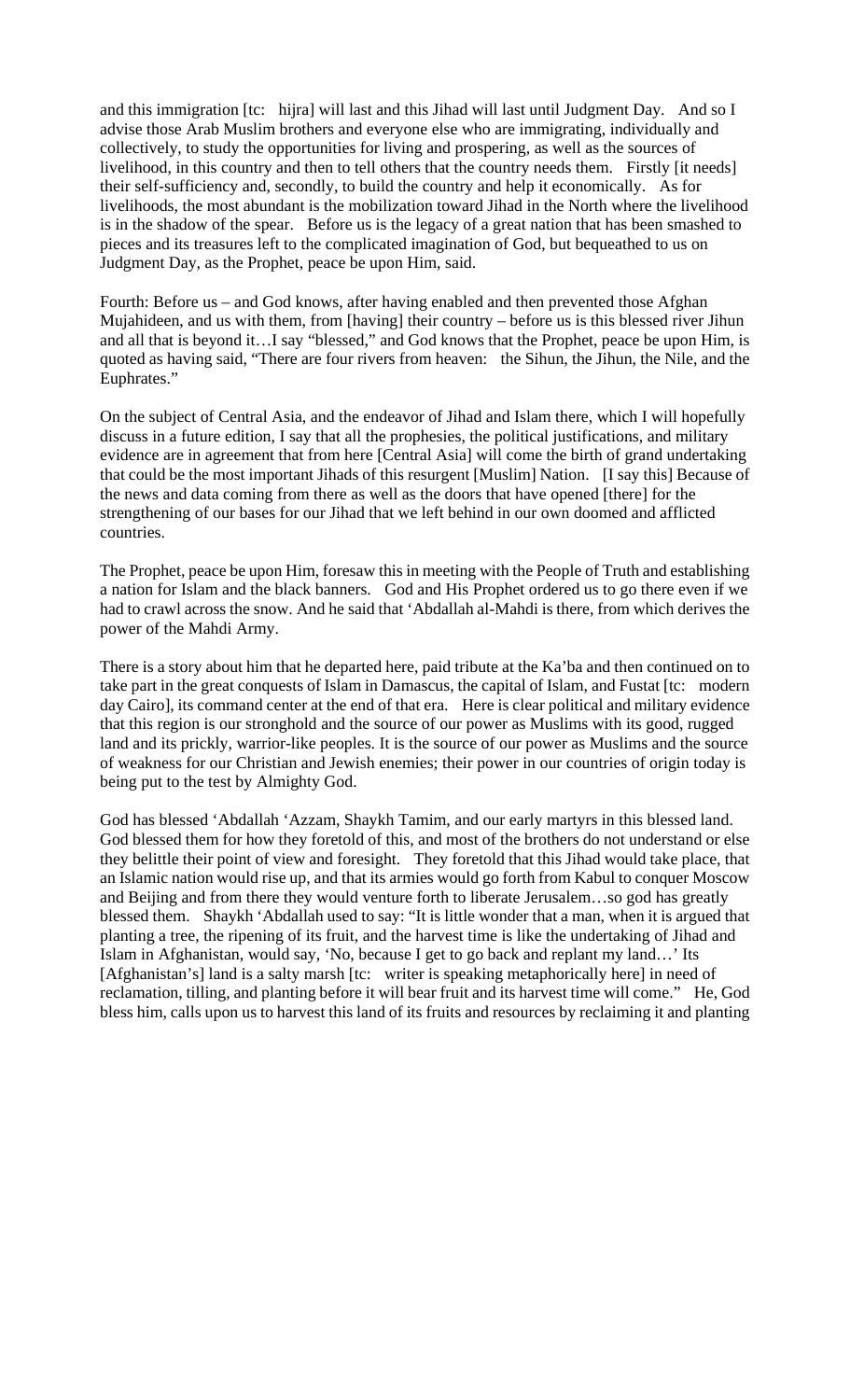it. It appears that things will be as he, God bless him, foresaw…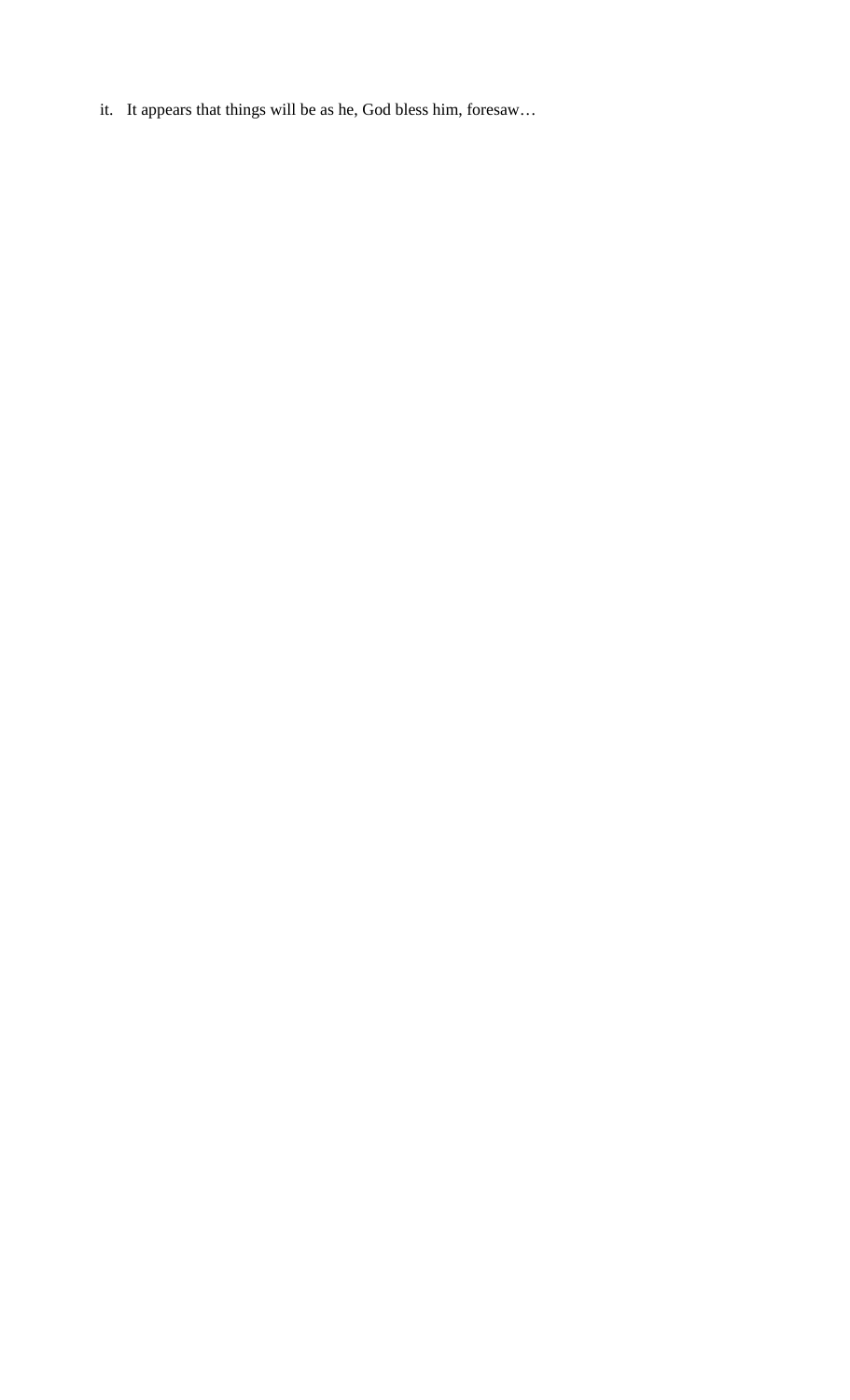I assure you, and I know the condition of our countries…the peoples we have left behind us are haggard and weak today, and most of them have gone astray from God's religion. They only do it [religion] for show, or they are ignorant, fearful, or have been duped. Most of our 'Ulama have been corrupted; they have sided with the apostate rulers and defended their interests of the Jews and Christians, and those who speak in our name have filled the parliaments of the infidel governments. And anyone who has gone outside of this corruption has been murdered, imprisoned, or exiled to the ends of the Earth except for those who hid away downtrodden with their religion, and they are very few…And so the condition of our peoples today is that they are competent to assume this trust, God knows.

The enemy is entrenched with its internal and external forces that have expelled us from our houses and our property all because we said that God is our lord. And so we spread out over the Earth and tried out all the peoples, and there we were with the infidels and the Muslims, more miserable than orphans at a pauper's table. Then God brought us as immigrants to this luminous fortress by his goodness, honored us with the greatest of aid in the form of the Afghans, and opened the doors for us to Central Asia and the Muslims there so that we may strengthen them against our enemy there. That enemy is before us now within the borders of Afghanistan as well as beyond the river. I have already pointed out, in detail, the logic of the Shari'a which is bolstered by political and military strategic logic in this regard.

We are in need of this base now. We are in need of allies in it [the base], and God has given us Afghanistan, the Taliban, and the Jihadist movements in Central Asia, and they are our allies. More than that: they are our brothers by virtue o religious and doctrinal ties. We must fight in defense of our allies and our base, and we must give power to the good people there over the corrupt, deviant, and weak. This will then be within our comprehensive vision of returning to carry out the trust for which we ventured forth, particularly the liberation of the holy places…the sanctuary of God and the sanctuary of His Prophet [tc: he is referring to returning to Saudi Arabia after training in Afghanistan to liberate Mecca and Medina]. Then to Jerusalem where there were pivotal battles in days of old, where we will receive the pure banner just as the Armies of the Mahdi received them, followed by Jesus, peace be upon Him. God and His Prophet, peace be upon Him, will be taken upon those who are true to His Sunnah, not upon those who are revisionists, God willing.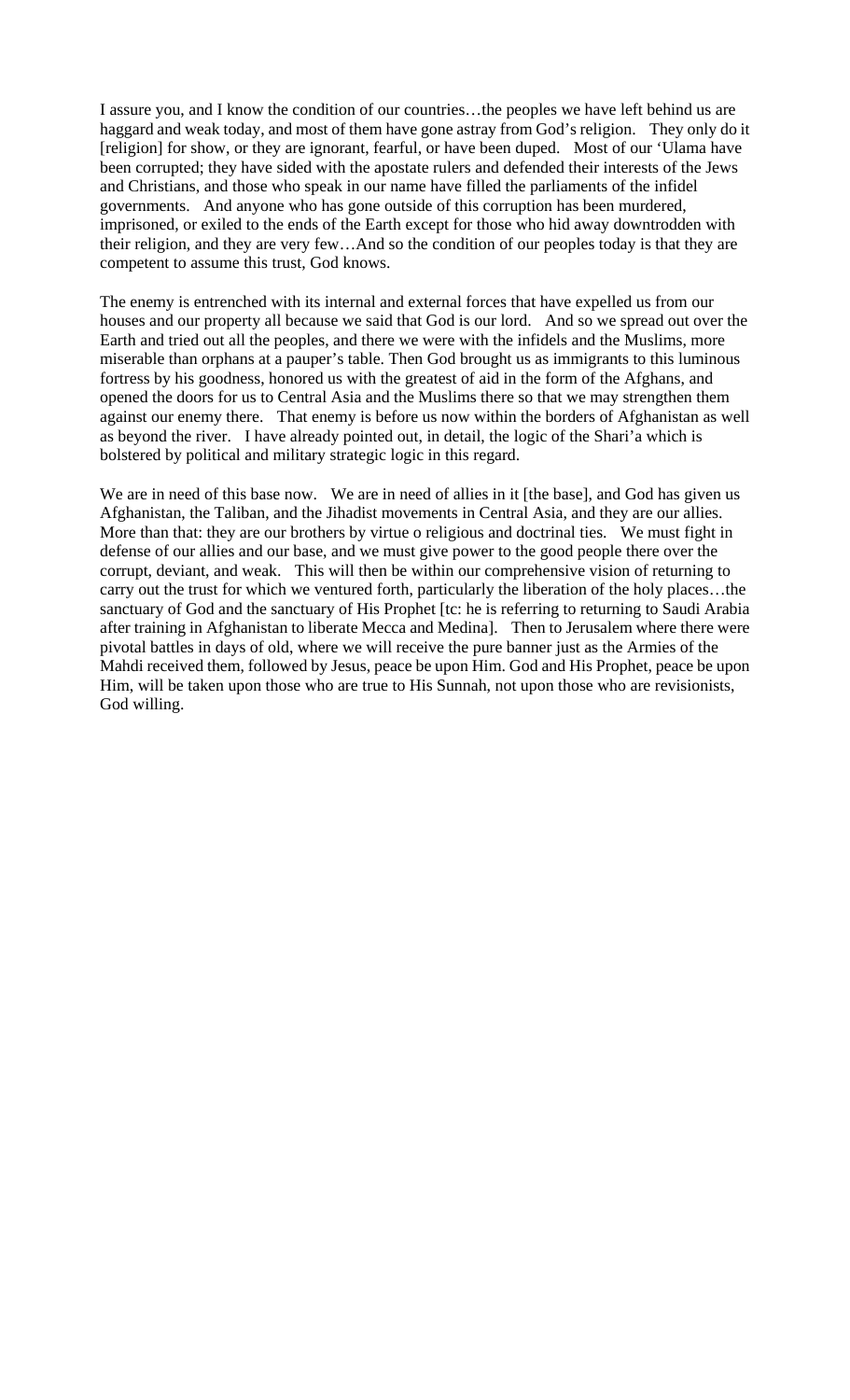…No one can be excused from it: no father or mother, no religious leader or Shaykh, and no commander or Emir of a movement…Because it is imposed by God, no worshipper of God can be excused from it.

[tc: Here the author offers a series of quotes from the Qur'an to illustrate the various points he's made throughout this study].

<sup>st</sup> quote: "Then would those who are followed clear themselves of those who follow [them]: they would see the Penalty and all relations between them would be cut off." [Surat al-Baqara, Verse 166].

<sup>nd</sup> quote: "And the would say: 'Our Lord! We obeyed our chiefs and our great ones, and they misled us as to the right path.'" [Surat al-Ahzab, Verse 67].

<sup>rd</sup> quote: "God hath purchased of the Believers their persons and their goods; for theirs (in return) is the Garden (of Paradise). They right in His Cause, and slay and are slain. A promise binding on Him in Truth, through the Law, the Gospel, and the Qur'an. And who is more faithful in his Covenant than God? Then rejoice in the bargain which ye have concluded. That is the achievement supreme. Those that turn (to God) In repentance; the serve Him, and praise Him; that wander in devotion to the Cause of God; that bow down and prostrate themselves in prayer…" [Surat al-Tauba, Verse 111 and part of 112].

th<br>4 quote: "Among the Believers are men who have been true to their Covenant with God. Of them some have completed their vow (to the extreme), and some (still) wait. But they have never changed (their determination) in the least." [Surat al-Ahzab, Verse 23].

th<br>5 quote: "Behold! They came on you from above you and from below you, and behold, the eyes became dim and the hearts gaped up to the throats, and ye imagined various (vain) thoughts about God! In that situation were the Believers tried. They were shaken as by a tremendous shaking." [Surat al-Ahzab, Verses 10-11].

6 th quote: "Be sure we shall test you with something of fear and hunger, some loss in goods or lives or the fruits (of your toil), but give glad tidings to those who patiently persevere." [Surat al-Baqara, Verse 155].

<sup>th</sup> quote: "(Respite will be granted) Until, when the apostles have given up hope (of their people) and (come to) think that they were treated as liars, there reaches them Our help, and those whom We will are delivered into safety. But never will be warded off our punishment from those who are in sin." [Surat Yusuf, Verse 110].

th<br>8 quote: "Our Lord! Pour out constancy on us and make our steps firm. Help us against those that reject faith." [Surat al-Baqara, Verse 250].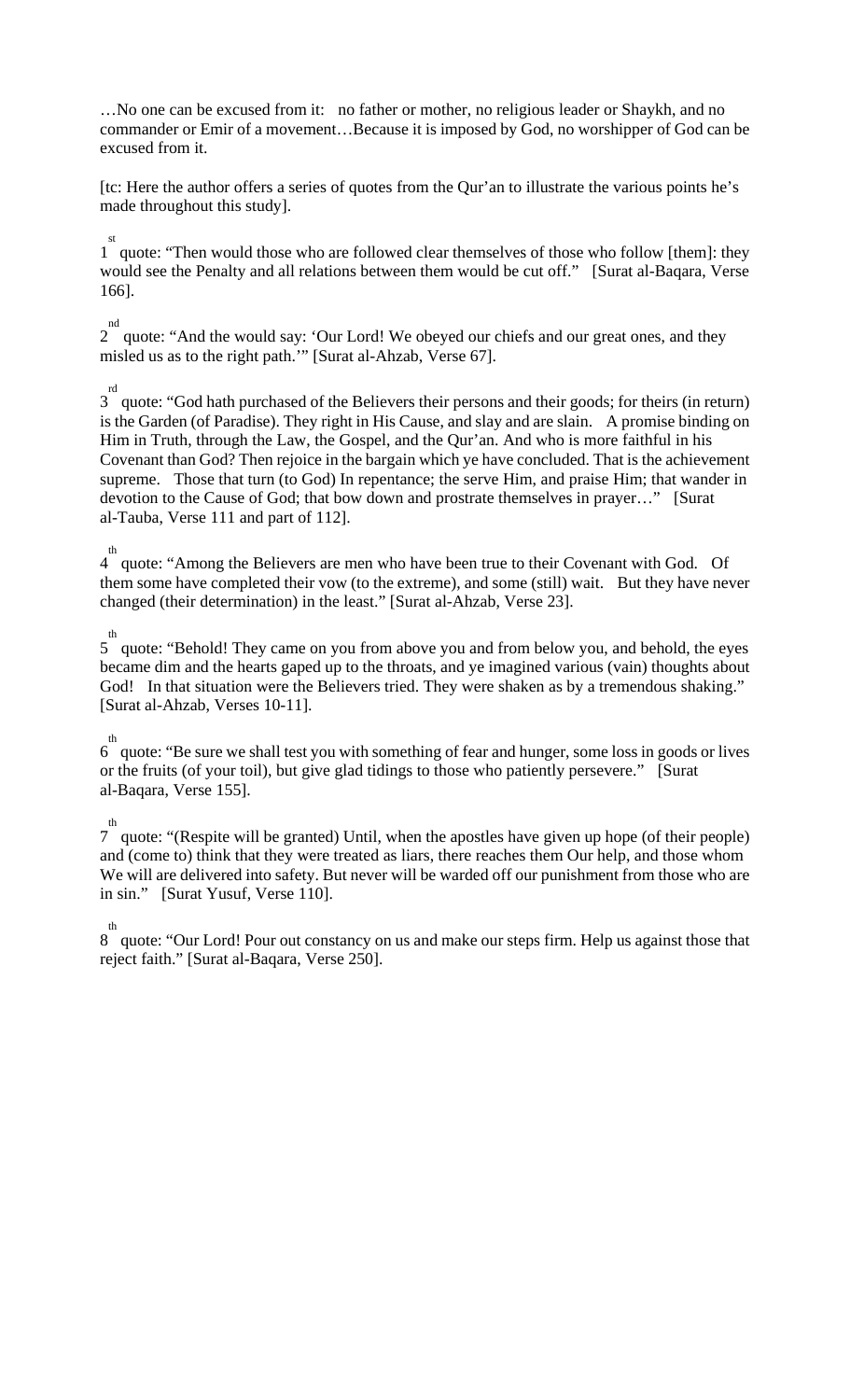# **Closing Chapter**

God almighty said: "Soon will ye remember what I say to you (now). My (own) affair I commit to God. For God (ever) watches over His Servants." [Surat al-Mu'min, Verse 44].

Beloved Brothers: History books have told stories of the Muslims in Andalusia [tc: Spain] that at the end of the four hundred years during which Andalusia was conquered and a flourishing Islamic society was built, the Christians clashed with the Muslims. They isolated their [the Muslims'] forces and were driven from much of Andalusia and laid siege to the most prominent of its capital buildings, Cordoba, and prepared for the decisive battle that would decide whether it would be Islam in Andalusia or whether the Cross would prevail.

Now the Emir of Cordoba, Ibn 'Ibad, was a famous horseman, poet, and scholar, and was one of the great thinkers among the Andalusian kings. He gathered together his counselors to ask their advice on the topic of asking the Murabitun Nation of Morocco and North Africa, whose Commander of the Faithful was the good warrior King Yusif Bin Tashifin, for assistance. Most of this retinue advised him not to call upon them because they, in other words the Murabitun, would be coming from a poor desert country and if they were to see Andalusia and the creature comforts there they would push the Christians out, force King Bin 'Ibad to concede, and take over Andalusia and annex it to their kingdom. They would rather benefit the Christians and curry favor with them than subject their king to oblivion at the hands of the Murabitun even if they are Muslims.

So he [the king] listened to those present, then told them he would need to think it over for the night and take his own counsel. He gathered them together on the following day, and they asked him, "What did you decide, oh Emir?" He said, "I looked at our problem and saw that 'you look after the camels and do not look after the pigs'." After that he offered these words as an example. If the Murabitun were to make me their slave and take my possessions, then the worst that would happen to me is that I would become a camel herder for the Muslims. If the Christians were to take me and confiscate my possessions and I became a slave to them, then I would become a herder of pigs for the people of the Cross. And so logic and religion truly indicate that it is better to be a herder of camels before being a herder of pigs.

And so I say to our brothers here who do not see fit to fight along side the Taliban and who stir up all these suspicions I have mentioned: we here in Afghanistan are in a country ruled by the Shari'a, even if there are those among them I have mentioned [i.e., those with religious shortcomings]. If this country were to disappear and their [the Taliban's] opponents, the allies of the World Order, were to come there would either be liquidation or else exile and scattering to the ends of the Earth either to places of refuge with apostate governments that threaten us day and night we have already sampled, or as refugees with the Christians.

If we are in the worst of circumstances with Muslims, even with their heresies that we can see, and we wage Jihad with them against the infidels, live among them, promote virtue and prevent vice, and prepare for our own Jihad or else immigrate with our religion, how is this equivalent to being among those who say the Father, the Son, and the holy spirit? In other words, God is the Father, Jesus is the Son, and Gabriel is the Holy Spirit; three that have become one and are a god to be worshipped via a cross. We [the Muslims] would be threatened with arrest and our children and families with [charges of] sedition. We would be subject to infidel judgments and authorities and other calamities...God does not equate this with that, and so we herd the camels and not the pigs.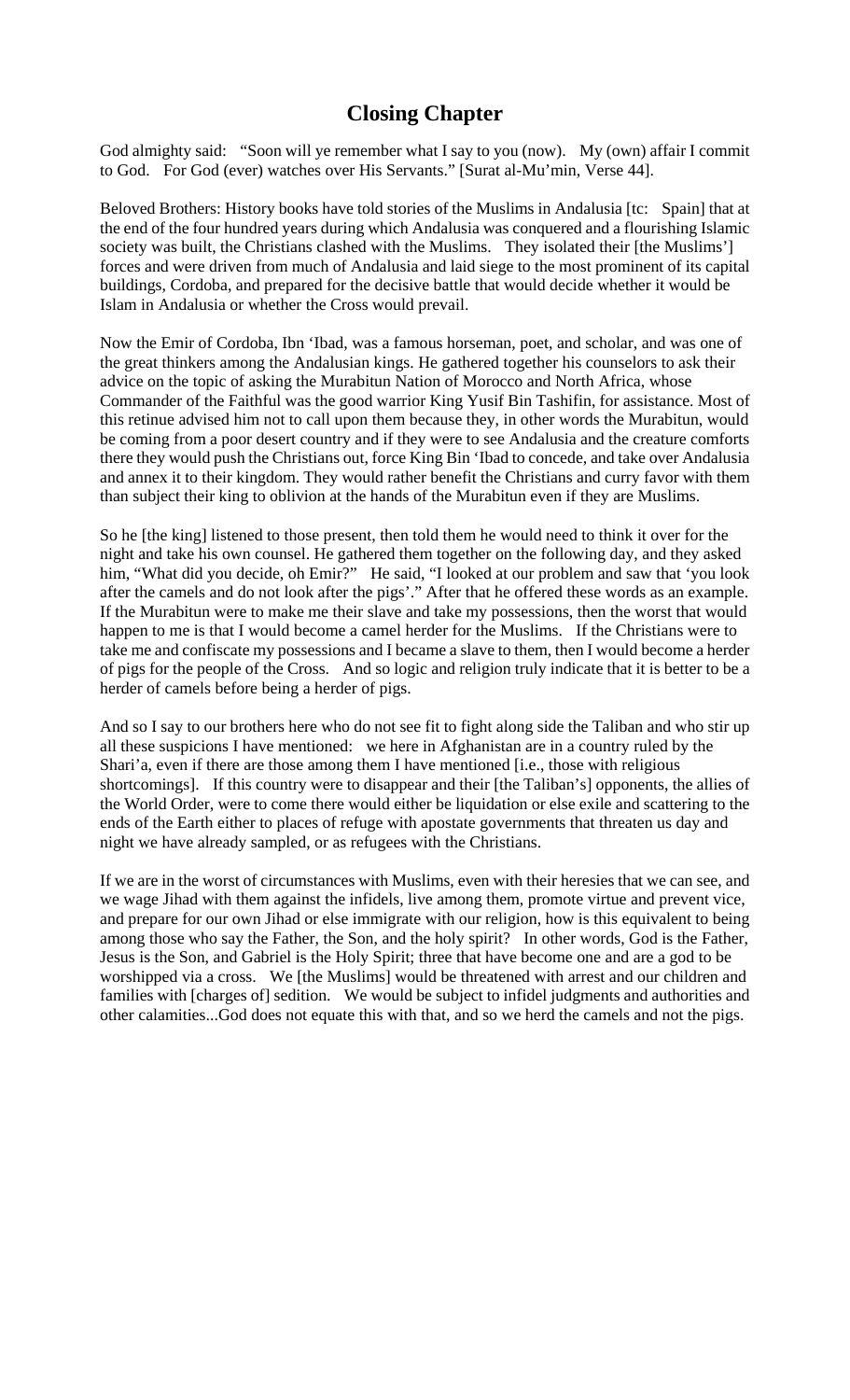History tells us: Ibn 'Ibad asked Ibn Tashifin, who was a warrior king over 90 years old, for assistance and he ordered his soldiers to tie him to his horse so that he would not fall off because he was so decrepit. And so the Murabitun soldiers of Morocco met with the soldiers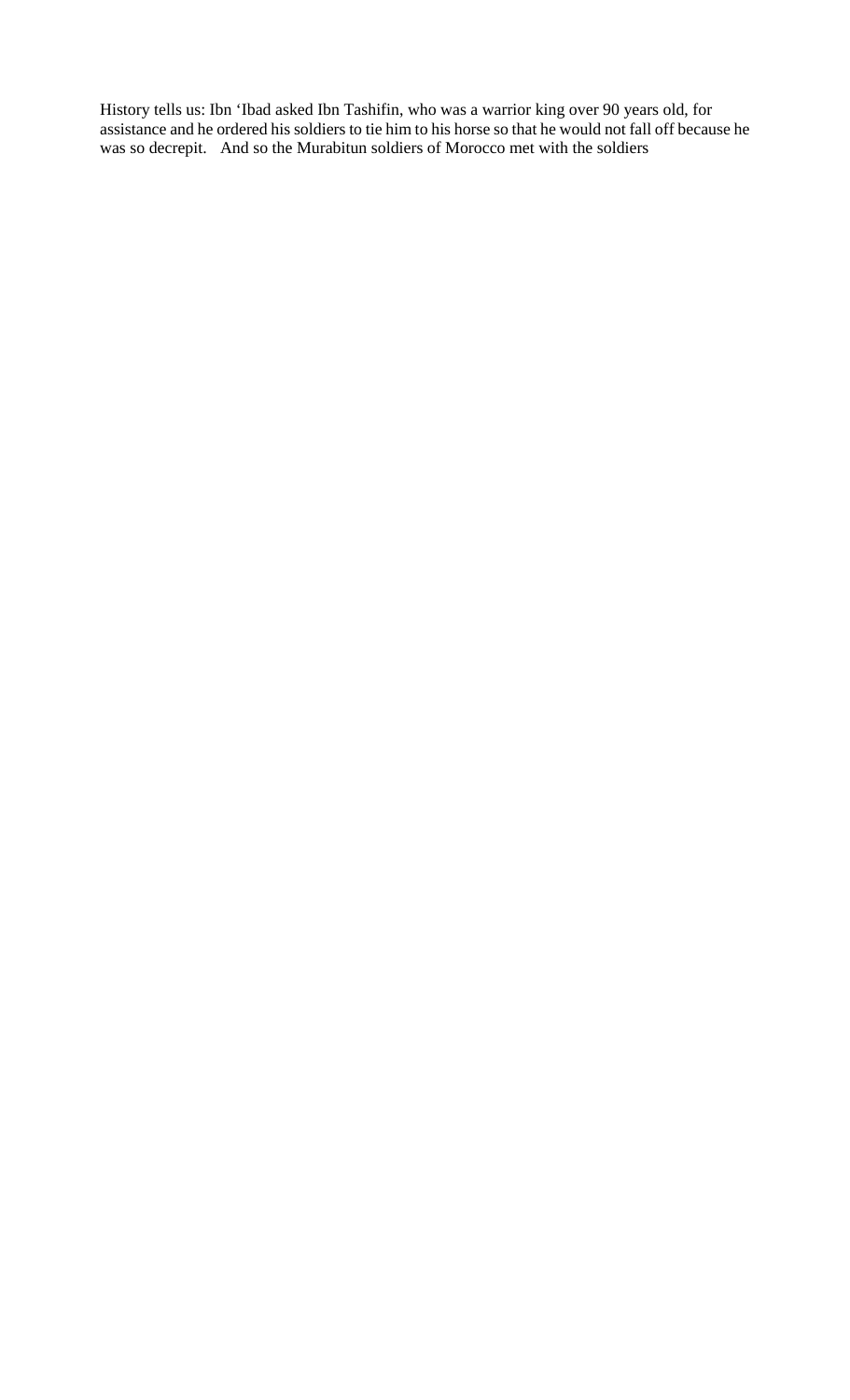of Andalusia at the famous battle of "El Zalaqa." God came to the aid of the people of Islam, scattering the Christian armies and extending the age of Islam in Andalusia another 400 years. Ibn Tashifin withdrew from the field of battle ordering his soldiers not to take any of the riches [of Andalusia] with them. This followed from his common sense thinking, from his religion, and from his mind. He said, "herd the camels and do not herd the pigs."

The pages of history go on and on telling us stories…about how the last of the Bani al-Ahmar Andalusian kings of Grenada, called Abu 'Abdallah al-Saghir ["the lesser"] ended up – he that accustomed the Muslims of Andalusia to the rest of the world and all that was in it, and abstained from Jihad and from carrying out God's rights. They [the Muslims] were surrounded by the Christian armies, and he [the king] placated them by handing over the city, leaving with his gold, his women, his retinue and his entourage without safeguarding the rights of those Muslims who remained behind. And so they [the Christians] accepted. They entered the city and plundered it, and history has recorded such things as would make the heart weep blood for what happened to the Muslims after that. What we can see from the story is that when Abu 'Abdallah al-Saghir was sailing his boat down the river on his way out [of the country] with his old mother who had seen life and the kings and events that had passed through it, she looked at Andalusia in tears as the boat crept further away and made her famous statement:

"You weep like a woman For a kingdom you could not defend like a man"

I say to my brothers whom God has shown the Truth, He has shown us and them the path and has granted us His aid…I say that god will not permit this country to disappear or for those impure ones to come and implement the plan of the United Nations and the New World Order. [If that happens] They will depart to destinations of humiliation, fear, and starvation in unmentionable countries of the Earth, and there they will remember what the mother of 'Abdallah al-Saghir said:

"You weep like a woman For a kingdom you could not defend like a man"

There [in our exile] we will weep for Afghanistan and the security and material prosperity we enjoyed there that like men we did not keep a hold of. I ask God that this does not befall this wealth and this blessing, but that we preserve it like men and that God accepts it from us and from you.

As for us, with God's agreement, the book of God guides us: "Then fight in God's cause—thou art held responsible only for thyself—and rouse the Believers. It may be that God will restrain the fury of the Unbelievers, for God is the strongest in might and in punishment." [Surat al-Nisa', Verse 84].

And God's Prophet, peace be upon Him, has guided us. He called us to the religion of God to forbearance, to promote virtue and prevent vice, to look after the most ignorant of the ignorant, and to keep renewed the epoch of the people of Islam. [He also called upon us] To govern his nation by the wisest of laws and wisest form of government and to understand the reality meant by the saying: "I have decreed that the people are to be addressed according to their intellectual abilities." Peace be upon Him. Then followed the Rightly Guided Caliphs, who were also like that, and then our Worthy Ancestors [tc: Al Salaf Al Salih] among whom were industrious Imams of Islam.